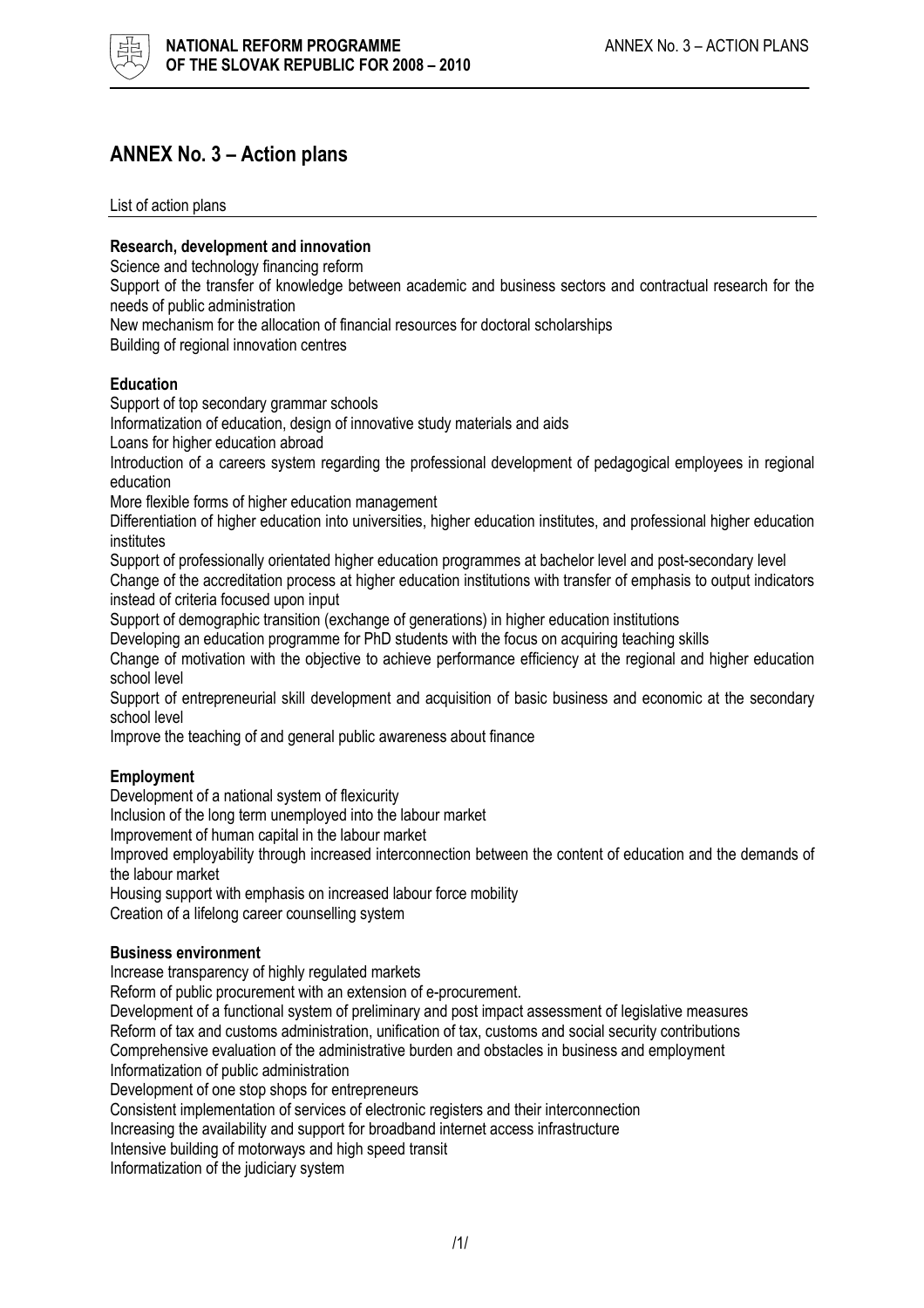

| <b>Characteristics of measures</b> |                                                                                                                                                                                                                                                                                                                                                                                                                                                                                                                                                                                                                                                                                                                                                                                                                                                                                                                                                                                                                                                                                                                                                                                                                                                                                                                                                                                                                                                                                                                                                                                                                                                                                                                                                                                                                                                                                                                                                                                                                                                                                                                                                                                      |  |  |
|------------------------------------|--------------------------------------------------------------------------------------------------------------------------------------------------------------------------------------------------------------------------------------------------------------------------------------------------------------------------------------------------------------------------------------------------------------------------------------------------------------------------------------------------------------------------------------------------------------------------------------------------------------------------------------------------------------------------------------------------------------------------------------------------------------------------------------------------------------------------------------------------------------------------------------------------------------------------------------------------------------------------------------------------------------------------------------------------------------------------------------------------------------------------------------------------------------------------------------------------------------------------------------------------------------------------------------------------------------------------------------------------------------------------------------------------------------------------------------------------------------------------------------------------------------------------------------------------------------------------------------------------------------------------------------------------------------------------------------------------------------------------------------------------------------------------------------------------------------------------------------------------------------------------------------------------------------------------------------------------------------------------------------------------------------------------------------------------------------------------------------------------------------------------------------------------------------------------------------|--|--|
| Title of the key challenge:        | Research, development and innovation                                                                                                                                                                                                                                                                                                                                                                                                                                                                                                                                                                                                                                                                                                                                                                                                                                                                                                                                                                                                                                                                                                                                                                                                                                                                                                                                                                                                                                                                                                                                                                                                                                                                                                                                                                                                                                                                                                                                                                                                                                                                                                                                                 |  |  |
| Title of measure:                  | Science and technology financing reform                                                                                                                                                                                                                                                                                                                                                                                                                                                                                                                                                                                                                                                                                                                                                                                                                                                                                                                                                                                                                                                                                                                                                                                                                                                                                                                                                                                                                                                                                                                                                                                                                                                                                                                                                                                                                                                                                                                                                                                                                                                                                                                                              |  |  |
| Sponsor of the measure:            | Ministry of Education SR                                                                                                                                                                                                                                                                                                                                                                                                                                                                                                                                                                                                                                                                                                                                                                                                                                                                                                                                                                                                                                                                                                                                                                                                                                                                                                                                                                                                                                                                                                                                                                                                                                                                                                                                                                                                                                                                                                                                                                                                                                                                                                                                                             |  |  |
| Co-sponsors of the measure:        | Ministry of Finance SR                                                                                                                                                                                                                                                                                                                                                                                                                                                                                                                                                                                                                                                                                                                                                                                                                                                                                                                                                                                                                                                                                                                                                                                                                                                                                                                                                                                                                                                                                                                                                                                                                                                                                                                                                                                                                                                                                                                                                                                                                                                                                                                                                               |  |  |
| Description of the measure:        | Reform of financing science and technology will be implemented on the basis of the material "New Model of Financing Science and Technology"<br>approved by the government of SR. This material will represent a programme of modernisation of the support of science and technology, which:<br>will more significantly support projects which are partially financed from international resources or from the business sector,<br>in the area of applied research, will focus upon the support of a few priority areas,<br>will state the support of basic research without thematic limitation on the basis of scientific excellence.<br>The material will also state:<br>the method of increasing the share of purpose financing of science and technology – grants (objective financing is implemented on the<br>basis of public procurement), support of science and technology from the state budget,<br>the areas of the system of science of technology which will be given priority support from the state budget and grants schemes for their<br>support. Such priority areas will mainly include international science-technology cooperation including interconnected programmes of<br>research and development created by the Slovak Republic in cooperation with other/another member states/member state of the EU,<br>the criteria for support of applied research which will be provided via stated related priority of research and development, the method for<br>identification of these related priorities and related priorities for the support of applied research,<br>establishment of the method of monitoring and upgrading state science and technology policy,<br>establishment of the method of assessment of the effectiveness of the output of objective support of applied research,<br>the amount of expenditure from the state budget allocated in the budget programme "National Programme of the Development of Science<br>and Technology" should be increased, in order to achieve the aims of priority areas in the system of science of technology and related<br>priorities of research and development, will be identified in the material. |  |  |
| Objective of the measure:          | higher standard of science and technology, more simple transfer of scientific results into practice, identification and support of socially<br>beneficial research, increase in the social status of scientific workers, higher share of purpose financing of science and technology from the<br>state budget in comparison with institutional financing, an increase in participation of Slovak research and development organisations in<br>implementing European programmes for research and development and programmes of European research centres, increase in the share of<br>foreign resources in the total support of science and technology, increase in the economic return of means from the state budget of SR<br>invested in the European Union budget, stating the criteria for support of basic research and increasing the participation of Slovak science in<br>creation of a worldwide knowledge base and the social development of Slovakia; stating the criteria for support of applied research and<br>increasing the share of research and development in the economic development of Slovakia, stating the method of monitoring and upgrading<br>State scientific and technological policy, provision of a flexible reaction of the system of science and technology in SR to the actual needs of<br>development of Slovakia and the EU, stating the method of evaluation of the effectiveness of outputs of purpose support of applied research,<br>quantification of the contribution of the applied research to the economic development of Slovakia.                                                                                                                                                                                                                                                                                                                                                                                                                                                                                                                                                                                                     |  |  |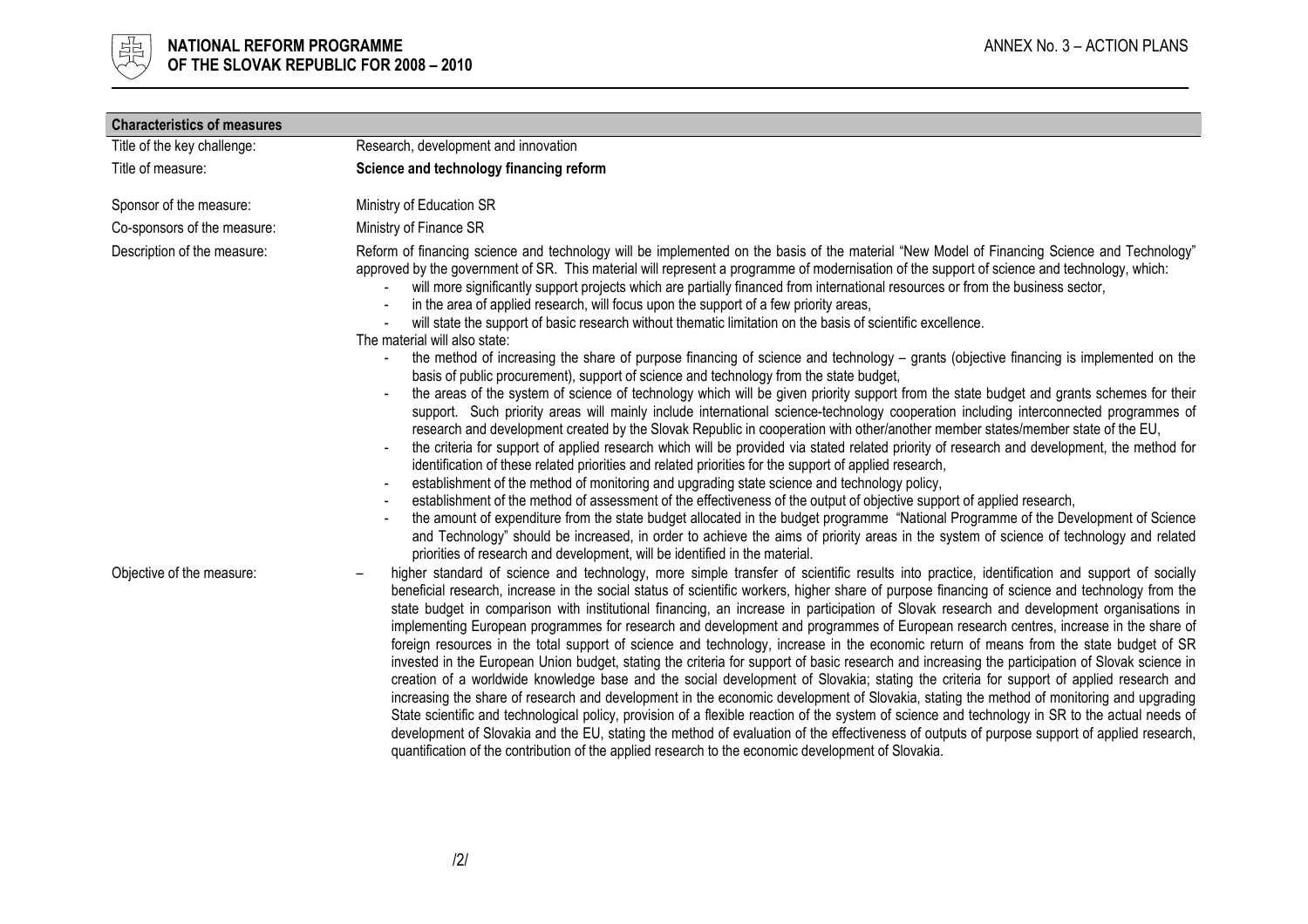

#### NATIONAL REFORM PROGRAMME ANNO 1999 ANNEX No. 3 – ACTION PLANS OF THE SLOVAK REPUBLIC FOR 2008 – 2010

Analytical justification of the measure: At present, in the area of supporting science and technology in the Slovak Republic from the state budget, institutional support exceeds objective support (the ratio is approximately 65%:35%). This leads to a situation where institutional means from the state budget are provided to research and development institutions in the public sector for resolving fragmented problems in research and development identified by those institutions, and therefore those institutions are not able to provide a comprehensive solution to a particular problem in research and development. In order to provide resolution of such problems in research and development, objective support of science and technology which is directly focused upon a particular area of science and technology or problems within research and development is significant.

> Since 2004, when the Slovak Republic became a member of the European Union, the status of participation of Slovak organisations of research and development in European Union programmes of research and development has not improved in any way. When comparing the success of the participation of Slovak subjects in the 5<sup>th</sup> Framework Programme and  $6<sup>th</sup>$  Framework Programme (as a comparison of the share of submitted and approved projects with Slovak participation), participation in the  $6<sup>th</sup>$  Framework Programme against the  $5<sup>th</sup>$  Framework Programme is significantly lower – there was a decrease from 26.9% in the 5<sup>th</sup> Framework Programme to 14.5% in the 6<sup>th</sup> Framework Programme. This status will worsen due to the fact that in comparison with the 6<sup>th</sup> Framework Programme where all expenses for the projects were drawn from its budget, in the 7<sup>th</sup> Framework Programme, a minimum of 25% participation from national resources is compulsory (state budget) to co-finance these projects carried out by research and development organisations in the public sector. At the same time, it should be mentioned that even in the budget programme of the Ministry of Education of SR called "National Programme for Development of Science and Technology", it is not possible to allocate these due to the already-established allocation of the use of these finances. In the European Union, there are permanently new initiatives and programmes being created, in which participation by each member state must be confirmed by the payment of an annual membership fee (ESFRI roadmap and related technological enterprise). Slovakia is interested in entering another ESFRI roadmap, "FAIR" (Facility for Antiproton and Ion Research) into two European Technological enterprises ARTEMIS (Joint European enterprise for integrated computer systems and related research) and ENIAC (Joint European enterprise for nanoelectronics and related research). The non-existence of the means in the "National Programme for Development of Science and Technology" administered by the Ministry of Education SR disallows entry into these EU initiatives which limits the possibilities for SR to join those EU activities in which Slovak institutions could be successful. Another activity in which SR has a limited possibility of entering is knowledge innovation communities (hereinafter "KIC") created by the recently established European Innovation and Technology Institute. In its Manifesto, the Slovak Government undertook to support participation of Slovak organisations in KIC.

> Support of basic and applied research is carried out via institutional financing of schools of higher education, Institutes of the Slovak Academy of Sciences, departmental research institutes and objective support via the Agency for Support of Research and Development. Despite the fact the priorities in research and development within Long-term Objectives of State Scientific and Technological Policy have already been approved up to 2015, there are no programmes which would focus upon resolving particular problems, the results of which should lead to utilisation in economic or social practice. Long term objectives include 12 of these priorities which is quite a high number when taking into account the volume of expenses allocated in the National Programme for the Development of Science and Technology for support via the Agency for the Support of Research and Development or via state programmes for research and development. Therefore, it is important to identify which priorities in research and development approved by the government in the Long term objectives would be supported in the period up to 2010. The aim of the measure is to suggest a process which will state the priorities to be supported up to 2010, so their addressing will orientate upon particular strategic areas of the economy.

> In each EU member country, state scientific and technological policy is monitored and regularly upgraded. The majority of EU member states use Technology Foresight methodology for regular upgrading of this policy. This methodology is based upon the participation of all sectors of research and development, industry and representatives from state bodies in monitoring and upgrading state scientific and technological policy. This allows to react flexibility to the actual everyday needs and direct this policy towards their fulfilment. Implementation of this measure allows the introduction of evaluation into practice and an increase in the effectiveness of outputs of applied research directed support.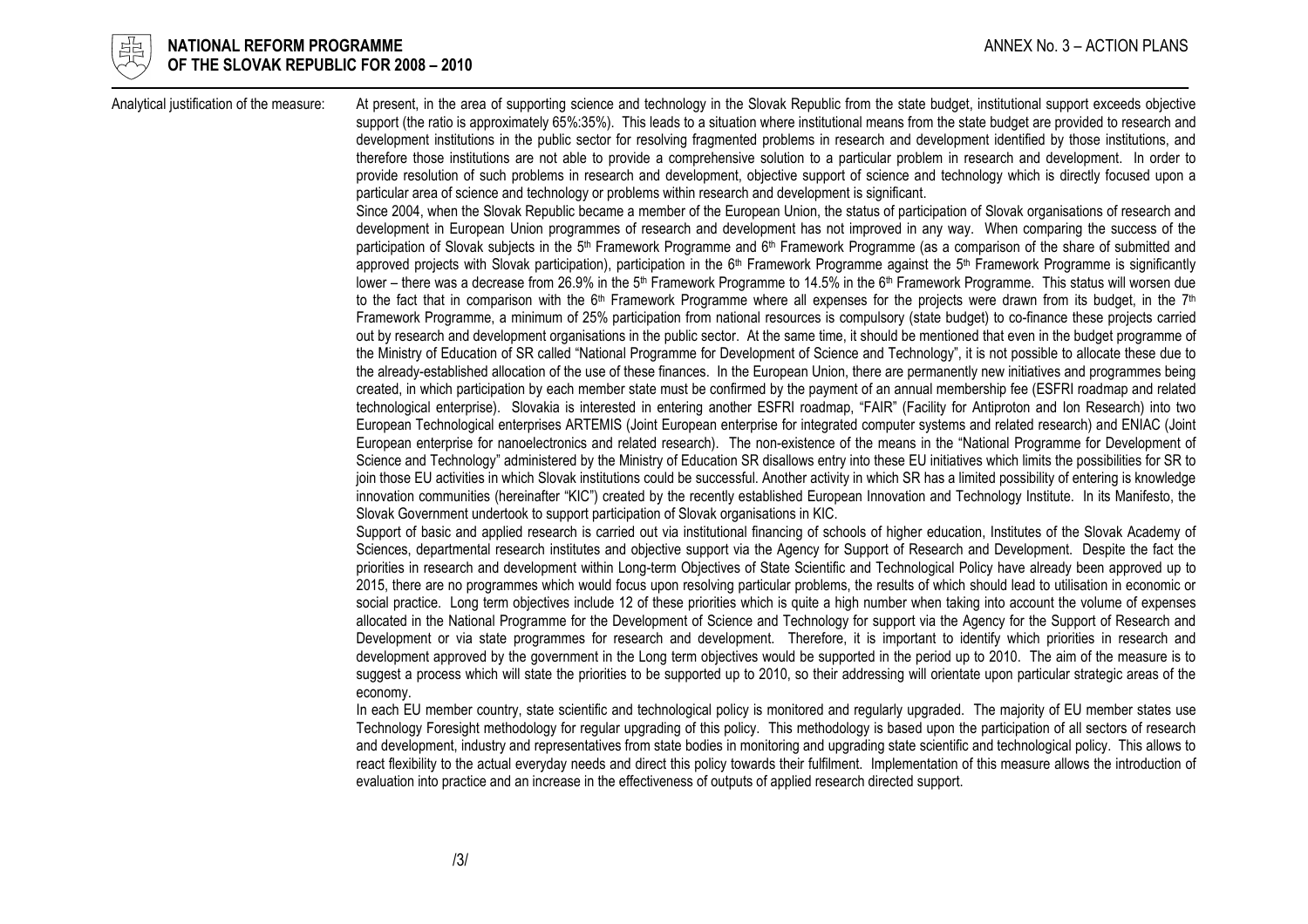

# $\frac{175}{65}$  NATIONAL REFORM PROGRAMME and the set of the set of the set of the set of the set of the set of the set of the set of the set of the set of the set of the set of the set of the set of the set of the set of th OF THE SLOVAK REPUBLIC FOR 2008 – 2010

| Link to other strategic documents:      | This measure is a reaction to the conclusions of the Report of the European Commission regarding fulfilment of a National Programme of Reforms in<br>Slovakia in the area of "Science, Technology and Innovations", which recommends reallocation of expenditure from the state budget of SR to support<br>research and development. It is also a fulfilment of the objectives of the Manifesto of the government of the SR, "Long term Objective of State<br>Scientific and Technological Policy up to 2015" (approved by the provision of the government of the SR No. 766/2007), "Strategy of Fulfilment of<br>Long term Objective of State Scientific and Technological Policy up to 2015 for the period up to 2010" (approved by the provision of the government<br>of the SR No. 79/2008), and "Annual Report regarding the status of research and development in the Slovak Republic and its comparison with other<br>countries in 2006 " |
|-----------------------------------------|--------------------------------------------------------------------------------------------------------------------------------------------------------------------------------------------------------------------------------------------------------------------------------------------------------------------------------------------------------------------------------------------------------------------------------------------------------------------------------------------------------------------------------------------------------------------------------------------------------------------------------------------------------------------------------------------------------------------------------------------------------------------------------------------------------------------------------------------------------------------------------------------------------------------------------------------------|
| Deadline for completion of the measure: | 31.3.2009                                                                                                                                                                                                                                                                                                                                                                                                                                                                                                                                                                                                                                                                                                                                                                                                                                                                                                                                        |
| List of potential risks:                | - risk of increasing institutional support of science and technology during approval of budget proposals for public administration in the Parliament of<br>the SR,                                                                                                                                                                                                                                                                                                                                                                                                                                                                                                                                                                                                                                                                                                                                                                               |
|                                         | - risk of not increasing the participation of Slovak organisations in research and development in European programmes of research and development<br>and programmes of European research centres due to non-increasing the state budget in the National Programme for Development of Science and<br>Technology,                                                                                                                                                                                                                                                                                                                                                                                                                                                                                                                                                                                                                                  |
|                                         | - risk of non-implementation of the support of applied research in the stated priorities in research and development due to a non-increase in<br>expenditure from the state budget in the National Programme for Development of Science and Technology,                                                                                                                                                                                                                                                                                                                                                                                                                                                                                                                                                                                                                                                                                          |
|                                         | - risk that entrepreneurs will not accept results evaluation of applied research projects by foreign experts for the reason that entrepreneurial subjects<br>will contribute 50% to the support of implementation of the project and they alone will be the consumers and users of the results.                                                                                                                                                                                                                                                                                                                                                                                                                                                                                                                                                                                                                                                  |
|                                         | - risk of insufficient interest by the state in indexes of the "Annual Report regarding the status of research and development and its comparison with<br>foreign countries in " which leads to non-interest in regular upgrading of state scientific and technological policy,                                                                                                                                                                                                                                                                                                                                                                                                                                                                                                                                                                                                                                                                  |
|                                         | - risk of insufficient management in monitoring and regular upgrading of state scientific and technological policy,                                                                                                                                                                                                                                                                                                                                                                                                                                                                                                                                                                                                                                                                                                                                                                                                                              |
|                                         | - risk of non-supply of an interannual increase of expenditure from the state budget for science and technology (approx. 1 billion SKK) approved in<br>the Long Term Objective of State Scientific and Technological Policy up to 2015, which will lead to non-implementation of reforms in financing<br>science and technology,                                                                                                                                                                                                                                                                                                                                                                                                                                                                                                                                                                                                                 |
|                                         | - risk of not applying with the aims of the Lisbon Strategy – increase in total expenditure for science and technology in SR in 2015 to 1.8% of GDP<br>(from which 0.6% of GDP from the state budget).                                                                                                                                                                                                                                                                                                                                                                                                                                                                                                                                                                                                                                                                                                                                           |

### Harmonogram for fulfilment of measures

| Task                                         | deadline<br>Planned<br>fulfilment of the task | for<br>Body responsible for the given task | Note |
|----------------------------------------------|-----------------------------------------------|--------------------------------------------|------|
| 1.preparation of a draft of the "New         | 15. 12. 2008                                  | $ME SR (SVT) +$                            |      |
| financing<br>model of<br>science and         |                                               | MF SR(co-sponsor)                          |      |
| technology "                                 |                                               |                                            |      |
| 2. inclusion of the draft of the material in | 30.1.2009                                     | ME SR (SVT)                                |      |
| <b>MPK</b>                                   |                                               |                                            |      |
| 3. discussion of the draft material by the   | 28.2.2009                                     | ME SR (SVT)                                |      |
| Council of the Government of SR for          |                                               |                                            |      |
| science and technology                       |                                               |                                            |      |
| 4. submission of the material to the         | 31, 3, 2009                                   | ME SR (SVT)                                |      |
| government of SR                             |                                               |                                            |      |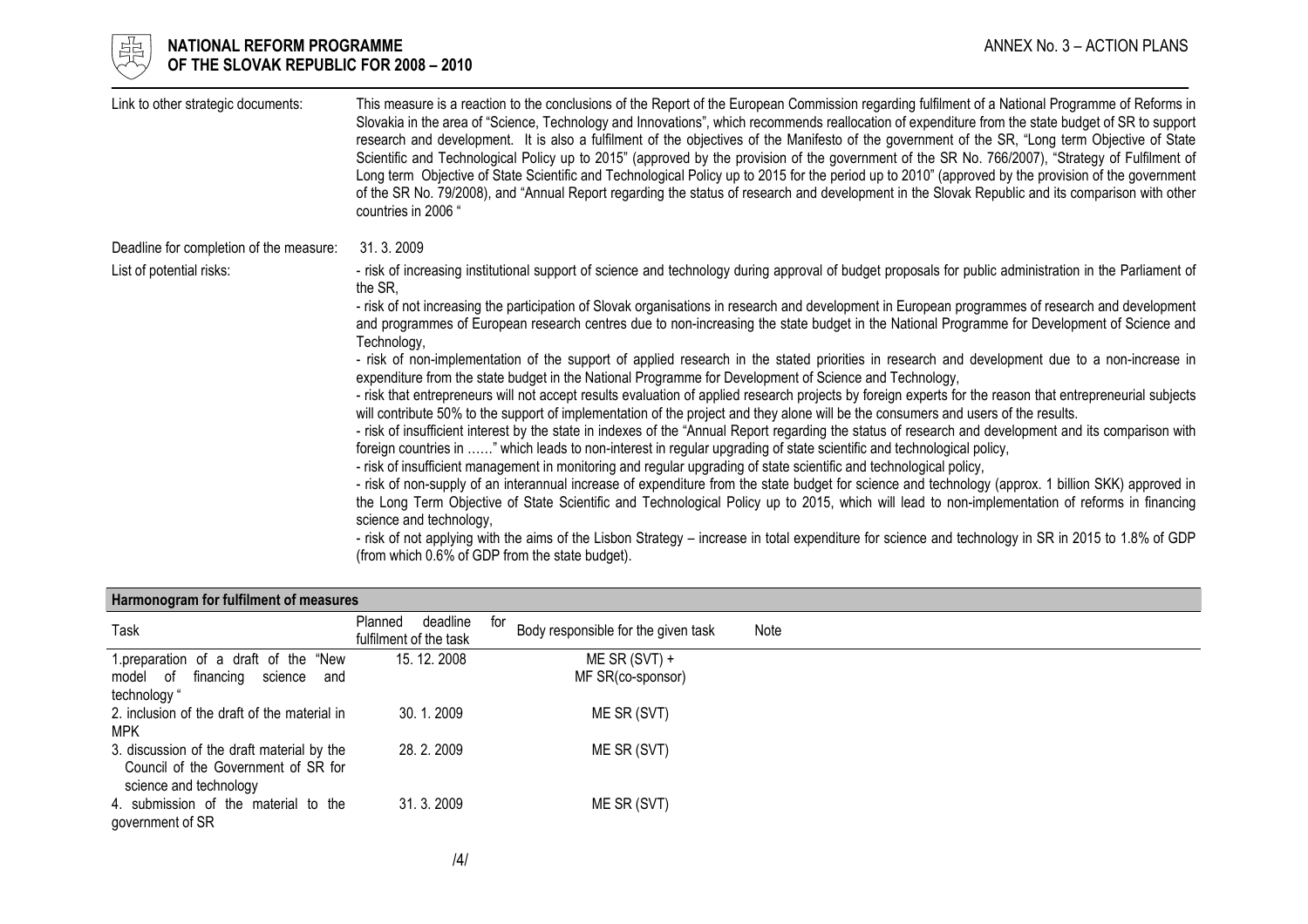

## Measurable indexes of the measure

| Output index                                                                                                                               |                                                                                                                                                                                                                                                                                                                                                            |                   | Initial value (year) |        | Target value (year)                                            |  |
|--------------------------------------------------------------------------------------------------------------------------------------------|------------------------------------------------------------------------------------------------------------------------------------------------------------------------------------------------------------------------------------------------------------------------------------------------------------------------------------------------------------|-------------------|----------------------|--------|----------------------------------------------------------------|--|
| 1. number of projects of international scientific-technological cooperation which include Slovak<br>research and development organisations |                                                                                                                                                                                                                                                                                                                                                            |                   | 30 projects (2007)   |        | 450 projects (2011)                                            |  |
| technology from the state budget                                                                                                           | 2. increase in share of objective finances of science and technology in support of science and 35% from the state budget for science and                                                                                                                                                                                                                   | technology (2007) |                      |        | 40% from the state budget for science and<br>technology (2011) |  |
|                                                                                                                                            | 3. number of projects of basic research supported on the basis of a principle of excellence,<br>4. number of projects of applied research supported on the basis of established priorities in                                                                                                                                                              |                   | 0 projects (2008)    |        | 50 projects (2010)                                             |  |
| research and development                                                                                                                   |                                                                                                                                                                                                                                                                                                                                                            |                   | 0 projects (2008)    |        | 10 projects (2010)                                             |  |
|                                                                                                                                            | 5. establishment of a system of monitoring and upgrading state scientific and technological policy                                                                                                                                                                                                                                                         |                   | 0 system (2008)      |        | 1 system (2009)                                                |  |
|                                                                                                                                            | 6. share of means from grant schemes from the total volume of public sources for research and                                                                                                                                                                                                                                                              |                   | $0\%$ (2008)         |        | 30% (2011)                                                     |  |
| development                                                                                                                                |                                                                                                                                                                                                                                                                                                                                                            |                   | 0.28% of GDP (2006)  |        | 0.48% of GDP (2010)                                            |  |
| 7. increase in expenditure for research and development from public sources                                                                |                                                                                                                                                                                                                                                                                                                                                            |                   | 0.04 % of GDP (2006) |        | 0.076% of GDP (2010)                                           |  |
|                                                                                                                                            | 8. increase in expenditure for research and development from EU sources - 7 <sup>th</sup> FP<br>9. increase in expenditure for research and development from entrepreneurial sources                                                                                                                                                                       |                   | 0.17% of GDP (2006)  |        | 0.32% of GDP (2010)                                            |  |
| Source: www.statistics.sk (Annual Statistics)                                                                                              |                                                                                                                                                                                                                                                                                                                                                            |                   |                      |        |                                                                |  |
| Result index                                                                                                                               |                                                                                                                                                                                                                                                                                                                                                            |                   | Initial value (year) |        | Target value (year)                                            |  |
| 1. relative production of publications                                                                                                     |                                                                                                                                                                                                                                                                                                                                                            | 0.36              | $(1981 - 2006)$      | 0.40   | (2010)                                                         |  |
|                                                                                                                                            |                                                                                                                                                                                                                                                                                                                                                            |                   |                      |        |                                                                |  |
| 2. relative production of citations                                                                                                        | 0.97                                                                                                                                                                                                                                                                                                                                                       | $(1981 - 2006)$   | 1.00                 | (2010) |                                                                |  |
| 3. EPO patents (number of applications per 1 000 000 inhabitants)<br>Source of calculation method: Eurostat                                | 8.1                                                                                                                                                                                                                                                                                                                                                        | (2007)            | 9                    | (2010) |                                                                |  |
| <b>Classification of the measure</b>                                                                                                       |                                                                                                                                                                                                                                                                                                                                                            |                   |                      |        |                                                                |  |
| Integrated regulation:                                                                                                                     | Increase and improve investment in research and development, mainly from the private business sphere.                                                                                                                                                                                                                                                      |                   |                      |        |                                                                |  |
| Council recommendations:                                                                                                                   | Timely implementation of a consistent strategy of research, development and innovations with special focus upon institutional reform in the<br>public research sector and significant improvement in cooperation between companies and research, with simultaneous of redistribution of<br>resources for research, development, innovations and education. |                   |                      |        |                                                                |  |
| "Points to watch":                                                                                                                         | None                                                                                                                                                                                                                                                                                                                                                       |                   |                      |        |                                                                |  |
| Quantification of budgetary influence (ESA 95; in mil. SKK)                                                                                |                                                                                                                                                                                                                                                                                                                                                            |                   |                      |        |                                                                |  |
|                                                                                                                                            | 2008                                                                                                                                                                                                                                                                                                                                                       | 2009              |                      | 2010   | 2011                                                           |  |
|                                                                                                                                            |                                                                                                                                                                                                                                                                                                                                                            |                   |                      |        |                                                                |  |

Influence upon the income of the public administration budget: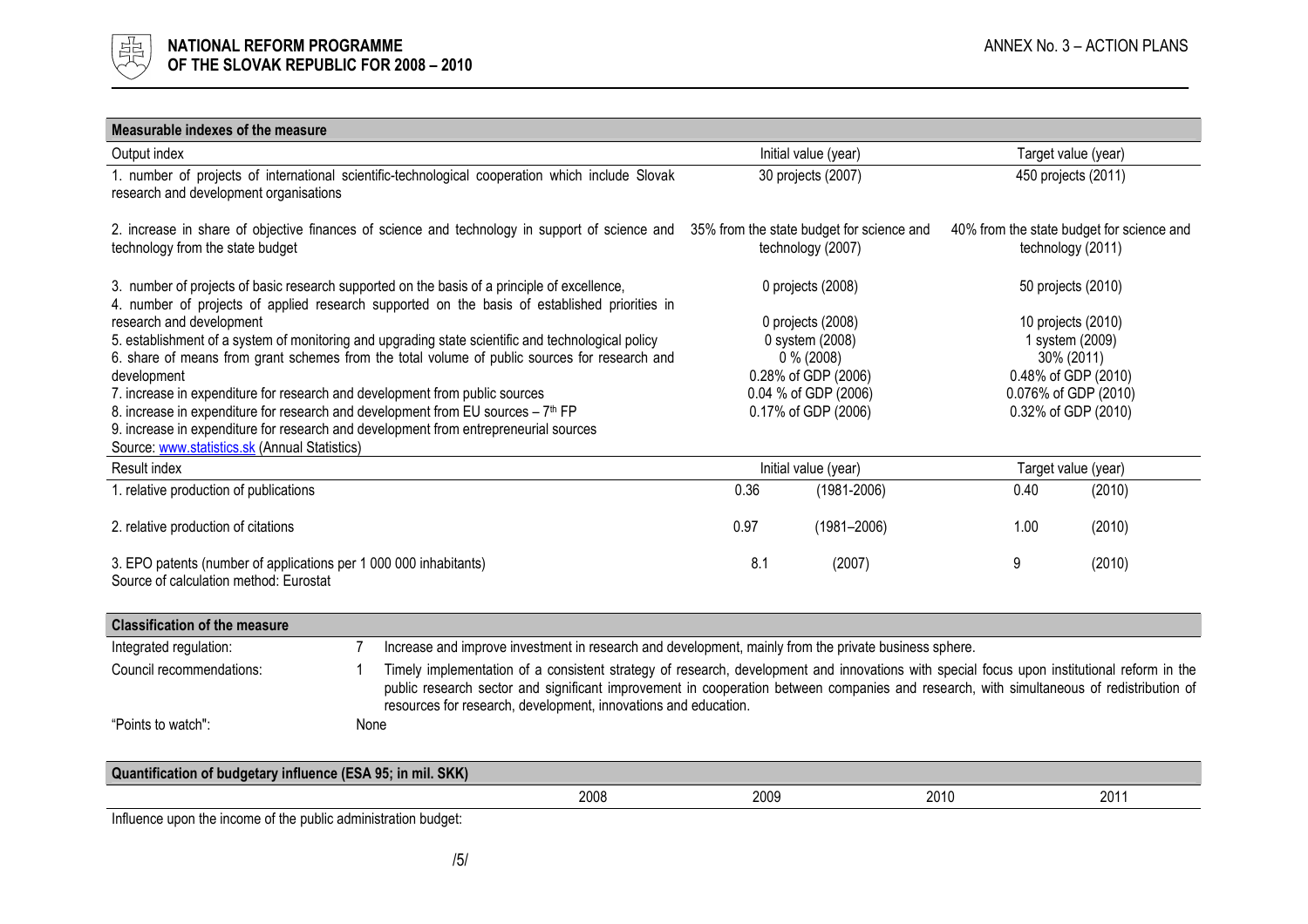| 强<br>NATIONAL REFORM PROGRAMME<br>OF THE SLOVAK REPUBLIC FOR 2008 - 2010 |     |         |                                                                                                                                                                                                                            | ANNEX No. 3 – ACTION PLANS |
|--------------------------------------------------------------------------|-----|---------|----------------------------------------------------------------------------------------------------------------------------------------------------------------------------------------------------------------------------|----------------------------|
| From which, from EU resources:                                           |     |         |                                                                                                                                                                                                                            |                            |
| Influence upon expenditure of the public administration budget:          |     | 1 000   | 100                                                                                                                                                                                                                        | 140                        |
| From which, financial resources from EU resources: 7th FP                | 450 | 450     | 450                                                                                                                                                                                                                        | 450                        |
| Net budget influence (income - expenditure):                             |     | $-1000$ | $-1100$                                                                                                                                                                                                                    | $-1140$                    |
| Note:                                                                    |     |         | Stated sums were obtained from "Assessment of financial, economic and environmental impacts, impacts upon<br>employment and the business environment", which was prepared for "Long term Objective of State Scientific and |                            |

 Technological Policy up to 2015". From the interannual increase which is approximately 0.04 of GDP, 1/3 will be designated for increasing institutional financing and 2/3 for increasing objective support of research and development.

/6/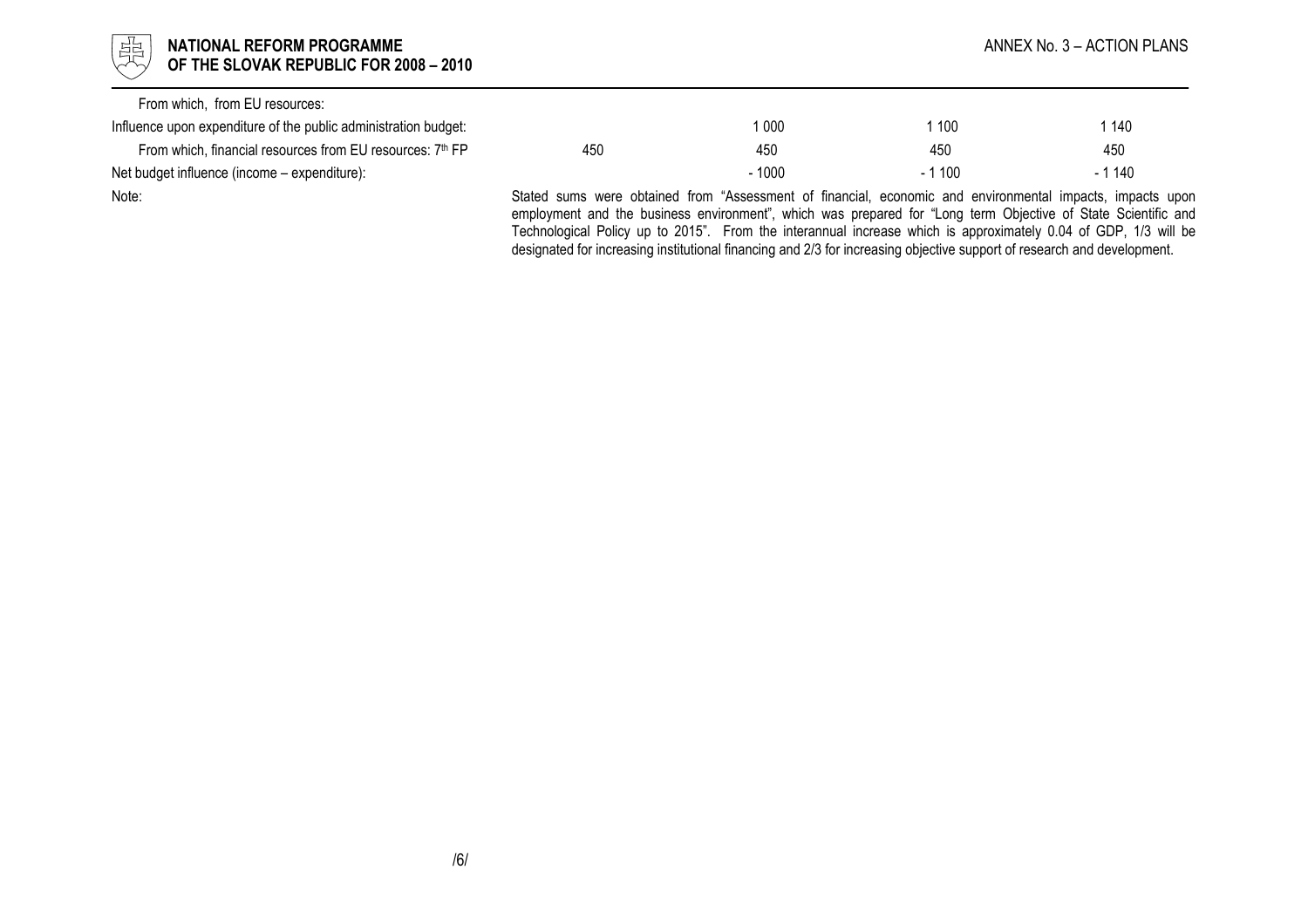

| <b>Characteristics of the measure</b> |                                                                                                                                                                                                                                                                                                                                                                                                                                                                                                                                                                                                                                                                                                                                                                                                            |  |  |  |
|---------------------------------------|------------------------------------------------------------------------------------------------------------------------------------------------------------------------------------------------------------------------------------------------------------------------------------------------------------------------------------------------------------------------------------------------------------------------------------------------------------------------------------------------------------------------------------------------------------------------------------------------------------------------------------------------------------------------------------------------------------------------------------------------------------------------------------------------------------|--|--|--|
| Title of the key challenge:           | Research, development and innovation                                                                                                                                                                                                                                                                                                                                                                                                                                                                                                                                                                                                                                                                                                                                                                       |  |  |  |
| Title of measure:                     | Support of the transfer of knowledge between academic and business sectors and contractual research for the needs of public<br>administration                                                                                                                                                                                                                                                                                                                                                                                                                                                                                                                                                                                                                                                              |  |  |  |
| Sponsor of the measure:               | Ministry of Education SR                                                                                                                                                                                                                                                                                                                                                                                                                                                                                                                                                                                                                                                                                                                                                                                   |  |  |  |
| Co-sponsors of the measure:           | Ministry of the Economy SR, Ministry of Finance SR                                                                                                                                                                                                                                                                                                                                                                                                                                                                                                                                                                                                                                                                                                                                                         |  |  |  |
| Description of the measure:           | The objective of the measure is the support of applied research, development and innovation with the aim of broadening the research-development<br>and innovation base and utilisation of the results of research, development and innovation in practice. A further objective is the development of<br>stronger links between the academic sector (higher education, Slovak Academy of Science and department research institutes) and institutions of<br>applied research, development and innovation, and users.<br>The main tool of implementation will be provision of co-financed from structural funds via OP R&D (measure 2.2 and 4.2) and OP C&EG                                                                                                                                                 |  |  |  |
|                                       | (Competitiveness and Economic Growth) (measure 1.3). Particular support will be provided via implementation agencies - Agency of the ME SR for<br>EUSF and SIEA. For SIEA projects, support will be on the basis of state support schemes.                                                                                                                                                                                                                                                                                                                                                                                                                                                                                                                                                                 |  |  |  |
|                                       | Within its structure, OPR&D has defined measures and activities orientated towards the transfer of knowledge and technology obtained in research<br>and development into practice, focused upon the academic sphere as well as the entrepreneurial sector.                                                                                                                                                                                                                                                                                                                                                                                                                                                                                                                                                 |  |  |  |
|                                       | OP R&D focuses upon the creation of a basis for direct support of entrepreneurs as well as academic research institutes and their mutual<br>cooperation. In particular, the following activities will be supported:                                                                                                                                                                                                                                                                                                                                                                                                                                                                                                                                                                                        |  |  |  |
|                                       | support of contact points for connecting industry (Ministry of Industry and large companies) and research and development workplaces<br>$\blacksquare$<br>support of processing projects for the establishment of institutes and departments facilitating universities and academic workplaces with transfer<br>$\blacksquare$<br>of technology and knowledge (including valorisation and commercialised institutes and departments)                                                                                                                                                                                                                                                                                                                                                                       |  |  |  |
|                                       | establishment and operation of institutes and departments servicing universities and academic workplaces for transfer of technology and<br>$\blacksquare$<br>knowledge (including valorisation and commercialised institutes and departments) equipped with expertise, appropriate training, experience,<br>understanding of the needs of research employees, legal standards, entrepreneurship and the problematics of development of technology<br>support of activities for removal of barriers between research and development on one hand, and society and the economy on the other hand<br>$\blacksquare$<br>support of cooperation between companies and the academic sphere, mainly via access of the companies to the research facilities of the<br>academic sphere as part of their cooperation |  |  |  |
|                                       | Support for the development of highly innovative companies will also be implemented by provision of 'risk capital' as returnable financial aid for<br>entrepreneurial subjects via the innovative financial tool, JEREMIE. Particular support will be provided via the National Agency for Development of<br>Small and Medium Enterprises (NADSME).                                                                                                                                                                                                                                                                                                                                                                                                                                                        |  |  |  |
|                                       | Support of contracted research for the needs of public administration will be implemented on the basis of "Revenue of provided donations" approved<br>by individual ministries and central bodies of state administration of SR from the state budget, allocated in their budget sections.                                                                                                                                                                                                                                                                                                                                                                                                                                                                                                                 |  |  |  |
| Objective of the measure:             | A higher level of science and research, accelerating the transfer of scientific knowledge into practice, development of highly innovative areas of the<br>economy, higher participation of science, technology and innovations in the economic development of SR, creation of quality public policy;<br>Increase of products competitiveness via applied research, development and innovation, the results of which will be directly implemented in<br>production, business and services.                                                                                                                                                                                                                                                                                                                  |  |  |  |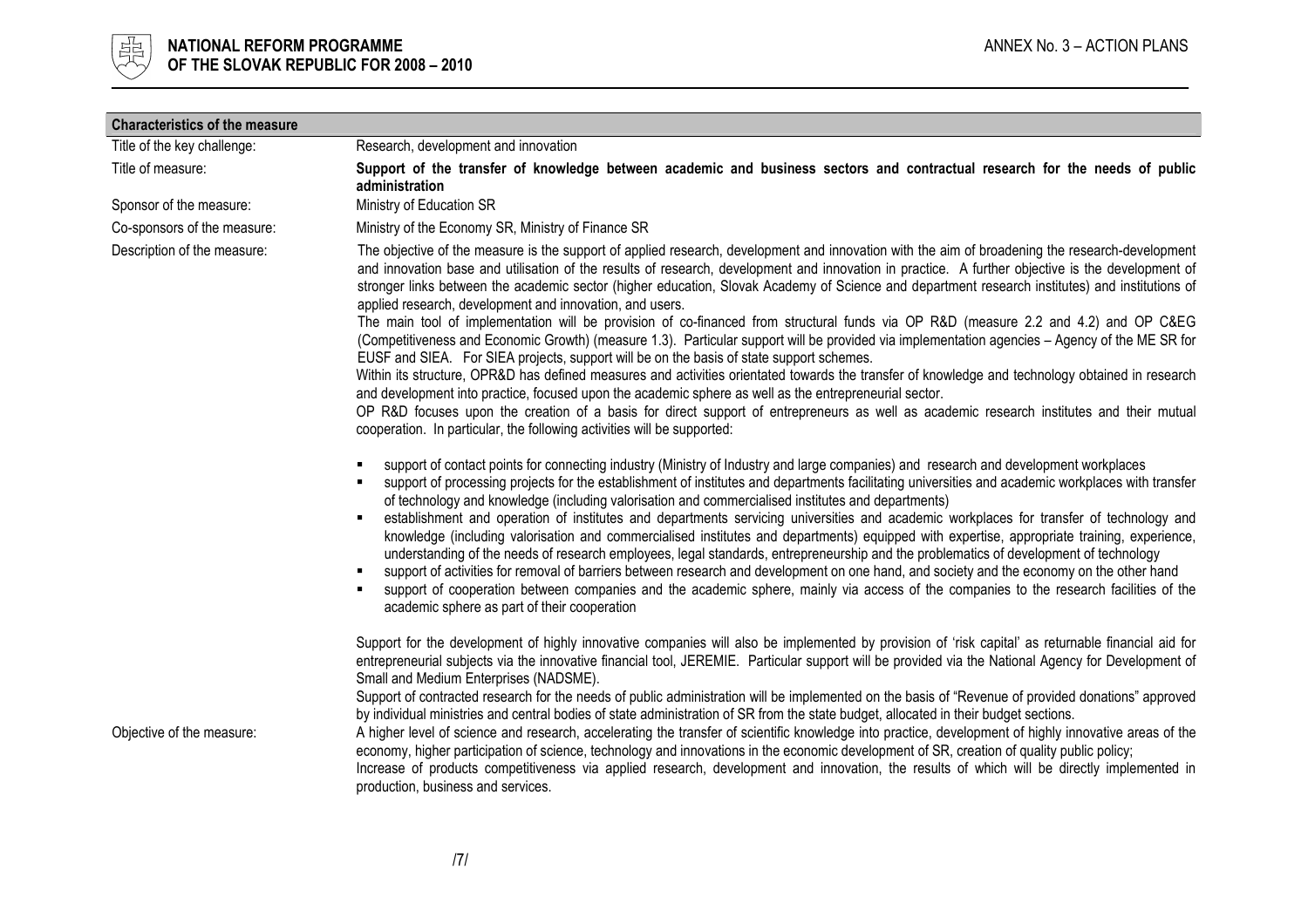| Analytical justification of the measure:                                       | Transfer of knowledge from schools of higher education and institutions of the Slovak Academy of Sciences into the economic (user's) practice is still<br>insufficient; therefore, this situation should be improved.<br>The basic characteristics of the problem of transferring knowledge between academic and entrepreneurial areas are as follows:                                                                                                                                                                                                                                                                                                                                                                                                                                                                                                                                                                                                                                                                                                                                                                                                                                                                                                                                                                                                                                                                                                                                                                       |  |  |  |  |  |
|--------------------------------------------------------------------------------|------------------------------------------------------------------------------------------------------------------------------------------------------------------------------------------------------------------------------------------------------------------------------------------------------------------------------------------------------------------------------------------------------------------------------------------------------------------------------------------------------------------------------------------------------------------------------------------------------------------------------------------------------------------------------------------------------------------------------------------------------------------------------------------------------------------------------------------------------------------------------------------------------------------------------------------------------------------------------------------------------------------------------------------------------------------------------------------------------------------------------------------------------------------------------------------------------------------------------------------------------------------------------------------------------------------------------------------------------------------------------------------------------------------------------------------------------------------------------------------------------------------------------|--|--|--|--|--|
|                                                                                | insufficient cooperation between research and development and the entrepreneurial sphere – this fact is a problem throughout the<br>European Union and mainly comes to the fore in Slovakia – this is generally valid for the Slovak Academy of Sciences (SAV), schools of<br>higher education and departmental research institutes as classical institutions of research and development on one side, and the<br>entrepreneurial sphere as a consumer of the results of research and development on the other side,<br>limited social-economic impact of implemented projects of research and development financed from public,<br>insufficient "innovational" culture among small and medium enterprises - according to data from the Statistics Office of the Slovak<br>Republic, there has been almost no creation of small and medium enterprises in Slovakia recently, which could be labelled as "innovative"<br>or "high-tech" which would be able to cooperate with the research institutes of SAV/schools of higher education, departmental research<br>institutes and other institutes implementing research-development activities. The abovementioned means that on the one hand there is<br>insufficient output by organisations of research and development (SAV, schools of higher education) and on the other hand, there is an<br>absence of customers for this output in the form of the entrepreneurial sector which would engage in the activities with a high level of "high-<br>tech" and innovation, |  |  |  |  |  |
|                                                                                | The OP R&D was prepared in such a way that it provides the possibility for improving the situation in this area and at the same time, could<br>significantly contribute towards the fulfilment of the aim of this action plan.                                                                                                                                                                                                                                                                                                                                                                                                                                                                                                                                                                                                                                                                                                                                                                                                                                                                                                                                                                                                                                                                                                                                                                                                                                                                                               |  |  |  |  |  |
|                                                                                | To improve the current unfavourable conditions in the EU, the tools of risk capital are used more often i.e. share capital provided by professional<br>companies investing in companies which have the potential for significant growth, in order to launch activities, development or transformation of<br>ownership.                                                                                                                                                                                                                                                                                                                                                                                                                                                                                                                                                                                                                                                                                                                                                                                                                                                                                                                                                                                                                                                                                                                                                                                                       |  |  |  |  |  |
|                                                                                | In Slovakia, funds of risk capital are relatively unknown to date. Risk capital is still insufficient to become a standard tool of financing the aims of<br>entrepreneurs under our conditions. Slovenská Sporiteľňa, in cooperation with National Agency for Development of Small and Medium Enterprises,<br>established the Slovak Development Fund with a planned volume of assets of 1 billion SKK. The aim of the fund is to support the business<br>environment in Slovakia and at the same time, profit from invested. The main investor is the National Agency for Development of Small and Medium<br>Enterprises. The expected return of the fund is 20%.                                                                                                                                                                                                                                                                                                                                                                                                                                                                                                                                                                                                                                                                                                                                                                                                                                                           |  |  |  |  |  |
| Links to other strategic documents:<br>Deadline for fulfilment of the measure: | This measure is a response to the objectives of "Long term objective of state scientific and technological policy up to 2015" (approved by the<br>provision of the government of the SR No. 766/2007), and "Annual Report regarding the status of research and development in the Slovak Republic<br>and its comparison with other countries in 2006 ", Innovation Strategy of SR for 2007 to 2013, and Innovation Policy of SR for 2008 to 2010.<br>Continuously, every September from 2009 to 2011                                                                                                                                                                                                                                                                                                                                                                                                                                                                                                                                                                                                                                                                                                                                                                                                                                                                                                                                                                                                                         |  |  |  |  |  |
| List of potential risks:                                                       | risk of disinterest by entrepreneurial subjects to invest in the form of risk capital,<br>risks of a legislative and institutional nature.                                                                                                                                                                                                                                                                                                                                                                                                                                                                                                                                                                                                                                                                                                                                                                                                                                                                                                                                                                                                                                                                                                                                                                                                                                                                                                                                                                                   |  |  |  |  |  |

| Harmonogram for fulfilling the measures |                             |                                |      |
|-----------------------------------------|-----------------------------|--------------------------------|------|
|                                         | Planned term for fulfilment | Body                           | Note |
| Task                                    | of task                     | responsible for the given task |      |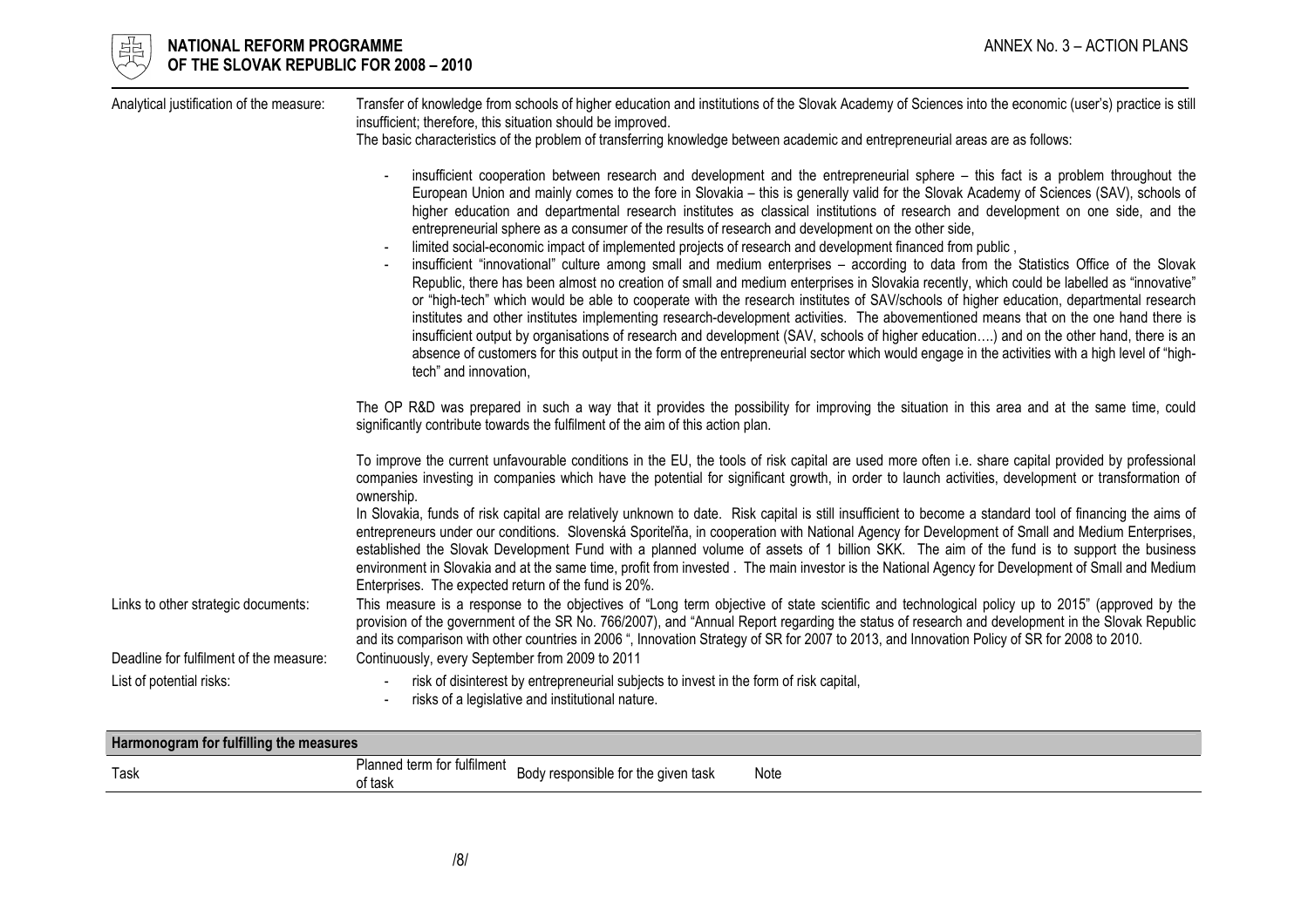### NATIONAL REFORM PROGRAMME AND ANNEX No. 3 – ACTION PLANS OF THE SLOVAK REPUBLIC FOR 2008 – 2010

| 1. issuing a tender for OP R&D                                                                                                                                                                                                                                                                                                                                                                                                | 31.10.2008                                                   | ME SR (SEA) and Agency of ME SR for<br><b>EUSF</b> | SEA (Section of European Affairs) of MESR is the governing body for OP<br>R&D (responsible for national projects) and Agency of ME SR for EU<br>structural funds is an intermediary body under the governing body for OP<br>R&D (responsible for demand orientated projects) |
|-------------------------------------------------------------------------------------------------------------------------------------------------------------------------------------------------------------------------------------------------------------------------------------------------------------------------------------------------------------------------------------------------------------------------------|--------------------------------------------------------------|----------------------------------------------------|------------------------------------------------------------------------------------------------------------------------------------------------------------------------------------------------------------------------------------------------------------------------------|
| 2. issuing a tender for OP C&EG<br>Scheme of state aid for the support<br>applied<br>research<br>and<br>0t<br>focused<br>development<br>upon<br>innovations<br>Scheme of aid de minimis for the<br>-of<br>innovations,<br>support<br>implementation<br>of<br>quality<br>management systems, protection of<br>industrial rights and implementation<br>technical<br>standards<br>into<br>ot<br>production practice and services | 31, 7, 2009 – first tender<br>$31.7.2010 -$ second<br>tender | Ministry of Economy of SR                          | SO/RO is SIEA                                                                                                                                                                                                                                                                |

| Measurable indexes of the measure                                                                                |                      |                                          |
|------------------------------------------------------------------------------------------------------------------|----------------------|------------------------------------------|
| Output index                                                                                                     | Initial value (year) | Target value (year)                      |
| 1. number of projects supported from OP R&D                                                                      | 0 projects (2008)    | 30 projects (2010)<br>50 projects (2011) |
| 2. number of innovation projects supported from OP C&EG                                                          | 0 projects (2008)    | 65 projects (2010)                       |
| 3 .increased expenditure for research and development from public sources                                        | 0.28% of GDP (2006)  | 0.48% of GDP (2010)                      |
| 4. increased expenditure for research and development from entrepreneurial sources                               | 0.17% of GDP (2006)  | 0.32% of GDP (2010)                      |
| 5. allocated state aid for support of innovation projects provided from OP C&EG                                  | 0(2007)              | 1 313 (2010)                             |
| 6. Private investment                                                                                            | 0(2007)              | 1 313 (2010)                             |
| Result index                                                                                                     | Initial value (year) | Target value (year)                      |
| 1. Value of sum innovation index (SII) according to the EU Evaluation Report (European innovation<br>scoreboard) | 0.25(2007)           | 0.29(2010)                               |
| 2. EPO patents (number of applications per 1 000 000 inhabitants)                                                | 8.1(2007)            | 9(2010)                                  |

| <b>Classification of the measure</b> |                                                                                                                                                                                                                                                                                                                                                |
|--------------------------------------|------------------------------------------------------------------------------------------------------------------------------------------------------------------------------------------------------------------------------------------------------------------------------------------------------------------------------------------------|
| Integrated guidelines                | Increase and improve investment in research and development, mainly from the private entrepreneurial sphere.                                                                                                                                                                                                                                   |
|                                      | Support all forms of innovation.                                                                                                                                                                                                                                                                                                               |
| Council recommendations:             | Timely implement a consistent strategy of research, development and innovation with special focus upon institutional reform in the public and<br>research sector, and significantly improve cooperation between companies and research simultaneously with redistribution of resources for<br>research, development, innovation and education. |
| "Points to watch":                   | Continue developing policies of information and communication technology, mainly in the broadband infrastructure.                                                                                                                                                                                                                              |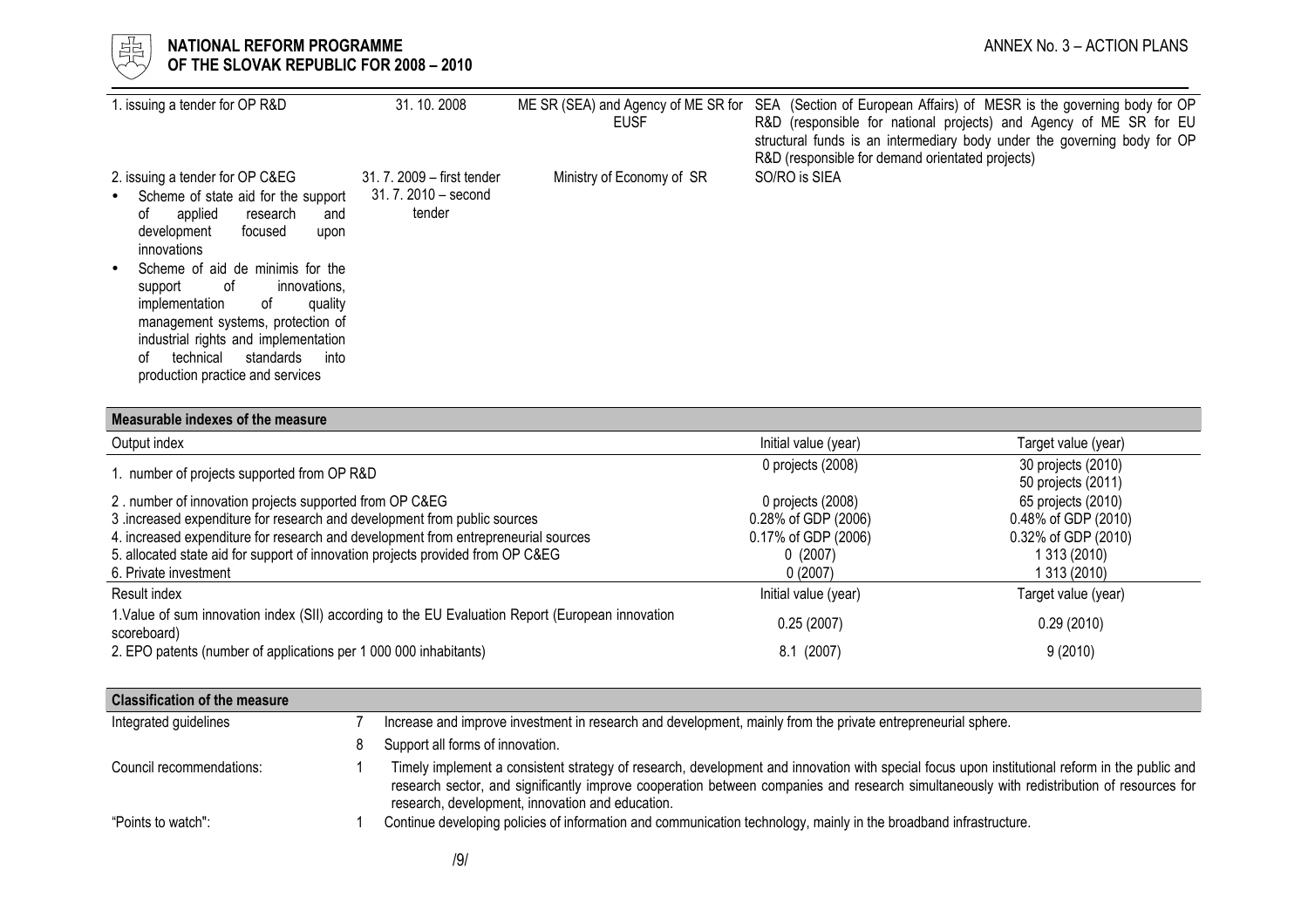

| Quantification of budgetary influence (ESA 95; in mil. SKK)       |      |               |        |        |
|-------------------------------------------------------------------|------|---------------|--------|--------|
|                                                                   | 2008 | 2009          | 2010   | 2011   |
| Influence upon the income of the public administration budget:    |      |               |        |        |
| From which, from EU sources:                                      |      |               |        |        |
|                                                                   |      |               |        |        |
| Influence upon expenditure from the public administration budget: |      |               |        |        |
| - OPR&D (ERDF+ state budget 85:15)                                |      | 800           | 800    | 800    |
| - OP C&EG                                                         |      |               |        |        |
| From which, from EU sources:                                      |      |               |        |        |
| - OP R&D (only ERDF)                                              |      | 680           | 680    | 680    |
| - OP C&EG                                                         |      | 1 3 2 5 . 1 7 | 1025.6 |        |
| Net budget influence (income – expenditure):                      |      | $-800$        | $-800$ | $-800$ |
| Note:                                                             |      |               |        |        |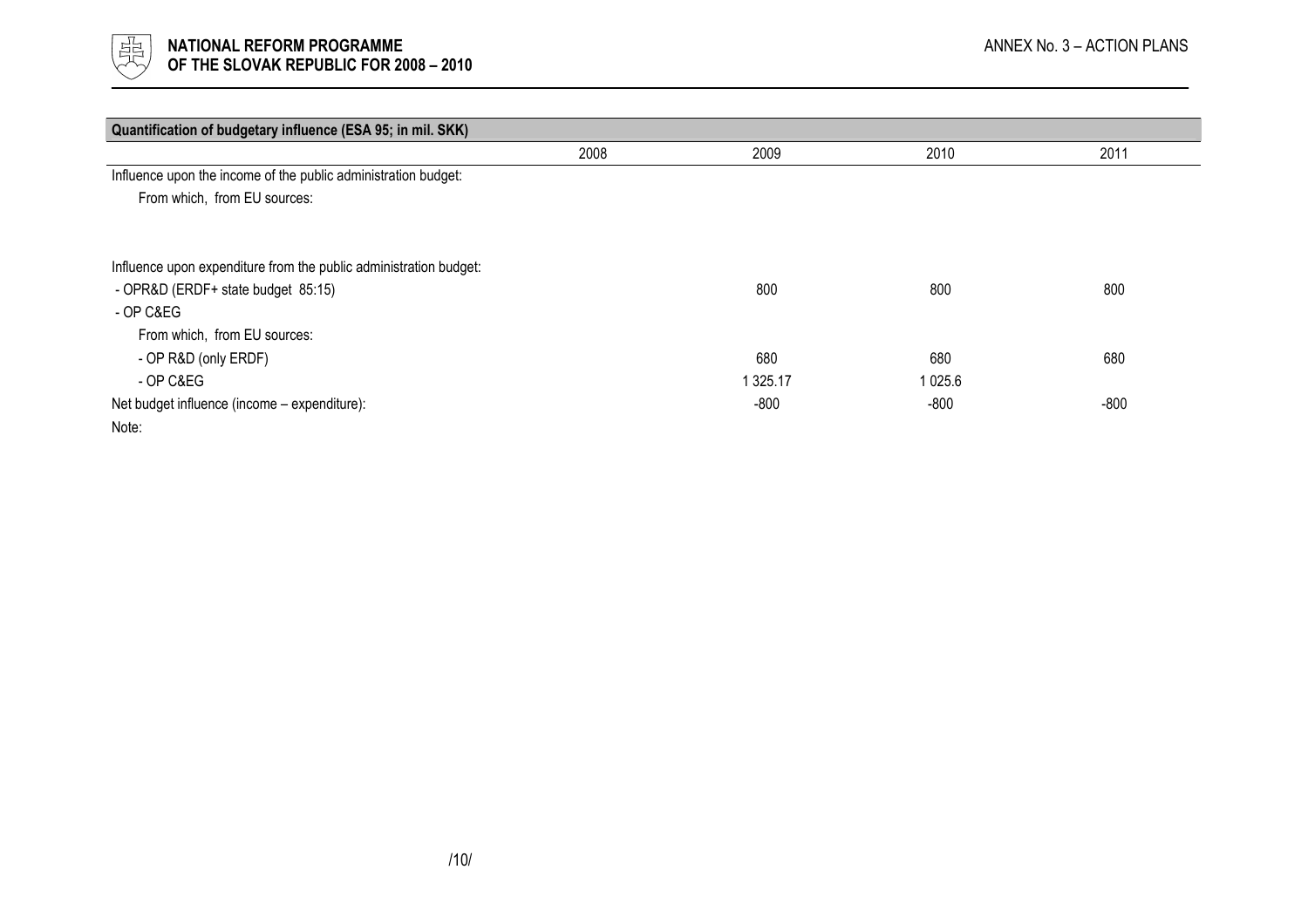

| <b>Characteristics of the measure</b>    |                                                                                                                                                                                                                                                                                                                                                                                                                                                                                                                                                                                                                                                                                                                                                                                                                                                                                                                                                                                                                                                                                                                                                                                                                                                                                                                                                                                                                                                                                                                                                                            |
|------------------------------------------|----------------------------------------------------------------------------------------------------------------------------------------------------------------------------------------------------------------------------------------------------------------------------------------------------------------------------------------------------------------------------------------------------------------------------------------------------------------------------------------------------------------------------------------------------------------------------------------------------------------------------------------------------------------------------------------------------------------------------------------------------------------------------------------------------------------------------------------------------------------------------------------------------------------------------------------------------------------------------------------------------------------------------------------------------------------------------------------------------------------------------------------------------------------------------------------------------------------------------------------------------------------------------------------------------------------------------------------------------------------------------------------------------------------------------------------------------------------------------------------------------------------------------------------------------------------------------|
| Title of the key challenge:              | Research, development and innovation                                                                                                                                                                                                                                                                                                                                                                                                                                                                                                                                                                                                                                                                                                                                                                                                                                                                                                                                                                                                                                                                                                                                                                                                                                                                                                                                                                                                                                                                                                                                       |
| Title of measure:                        | New mechanism for the allocation of financial resources for doctoral scholarships                                                                                                                                                                                                                                                                                                                                                                                                                                                                                                                                                                                                                                                                                                                                                                                                                                                                                                                                                                                                                                                                                                                                                                                                                                                                                                                                                                                                                                                                                          |
| Sponsor of the measure:                  | Ministry of Education SR                                                                                                                                                                                                                                                                                                                                                                                                                                                                                                                                                                                                                                                                                                                                                                                                                                                                                                                                                                                                                                                                                                                                                                                                                                                                                                                                                                                                                                                                                                                                                   |
| Co-sponsors of the measure:              |                                                                                                                                                                                                                                                                                                                                                                                                                                                                                                                                                                                                                                                                                                                                                                                                                                                                                                                                                                                                                                                                                                                                                                                                                                                                                                                                                                                                                                                                                                                                                                            |
| Description of the measure:              | Apart from the classic form of provision of doctoral scholarships for daily full time doctoral students, whose provision arises from §54 Art. 18 of law<br>No. 131/2002 coll. regarding schools of higher education and regarding changes and amendments of some laws in the wording of further regulations,<br>for doctoral studies will also be provided via submission of projects eligible for incorporating financing for the scientific element of doctoral studies<br>within the new APVV grant scheme.                                                                                                                                                                                                                                                                                                                                                                                                                                                                                                                                                                                                                                                                                                                                                                                                                                                                                                                                                                                                                                                             |
|                                          | An integral part of doctoral studies is the scientific work of the student under the supervision of an advisor. Advisors actively obtain grants and are<br>part of an international cooperation. In the new system of assigning for doctoral scholarships, a share of financing of doctoral scholarships from<br>grants will gradually increase. New grant schemes will be created or existing grant schemes will be modified in order that expenditure for PhD<br>students could be included in the projects. At the same time, the quality of doctoral studies will be supported so the most active post graduate<br>students who take part in scientific projects will receive significantly higher scholarships than those students with a more passive approach to their<br>studies.                                                                                                                                                                                                                                                                                                                                                                                                                                                                                                                                                                                                                                                                                                                                                                                  |
| Objective of the measure:                | Improvement in the quality of doctoral studies, improvement in scientific preparation and the research skills of PhD students, improvement in the<br>quality of pre-graduate studies.                                                                                                                                                                                                                                                                                                                                                                                                                                                                                                                                                                                                                                                                                                                                                                                                                                                                                                                                                                                                                                                                                                                                                                                                                                                                                                                                                                                      |
| Analytical justification of the measure: | At present, a major part of financial resources for doctoral scholarships is provided in accordance with regulations determined by the Ministry of<br>Education SR on the basis of qualitative and quantitative indexes. Some schools of higher education also provide doctoral scholarships from their<br>own resources. The current system does not create direct competition between schools of higher education in attracting PhD students for the best<br>projects and issued dissertation works are not always linked to the research of the supervisor. Creation of an option, where within grant schemes<br>financed from the state budget it would also be possible to obtain financing for doctoral scholarships, increases the responsibility of the supervisor or<br>grant manager for the results and activities of PhD students and provides their direct inclusion in the work of the research team or even within the<br>international cooperation. At the same time, the problem of allocating scholarship places within new accredited study programmes is being resolved,<br>where schools of higher education who obtain the project will also receive the for PhD students. Since a PhD student is not an employee of the<br>school of higher education and part of his studies consists of educational activities and part of research activities, it will be necessary to provide<br>additional financing on top of the received grants, so expenses for the project are not biased in favour of expenses for the educational part of PhD<br>study. |
| Links to other strategic documents       |                                                                                                                                                                                                                                                                                                                                                                                                                                                                                                                                                                                                                                                                                                                                                                                                                                                                                                                                                                                                                                                                                                                                                                                                                                                                                                                                                                                                                                                                                                                                                                            |
| Deadline for fulfilment of the measure:  | 31.12.2009                                                                                                                                                                                                                                                                                                                                                                                                                                                                                                                                                                                                                                                                                                                                                                                                                                                                                                                                                                                                                                                                                                                                                                                                                                                                                                                                                                                                                                                                                                                                                                 |
| List of potential risks:                 | non-functional/underfinanced grant schemes<br>a narrow spectrum of scientific fields supported from grant schemes<br>insufficient resolving of technical issues (grants for three years, studies for three or more years)<br>finance calendar year in contradiction with studies in an academic year<br>possibility for interruption or early termination of studies without legal consequences and therefore a threat of withdrawal of                                                                                                                                                                                                                                                                                                                                                                                                                                                                                                                                                                                                                                                                                                                                                                                                                                                                                                                                                                                                                                                                                                                                    |

Harmonogram for fulfilling the measures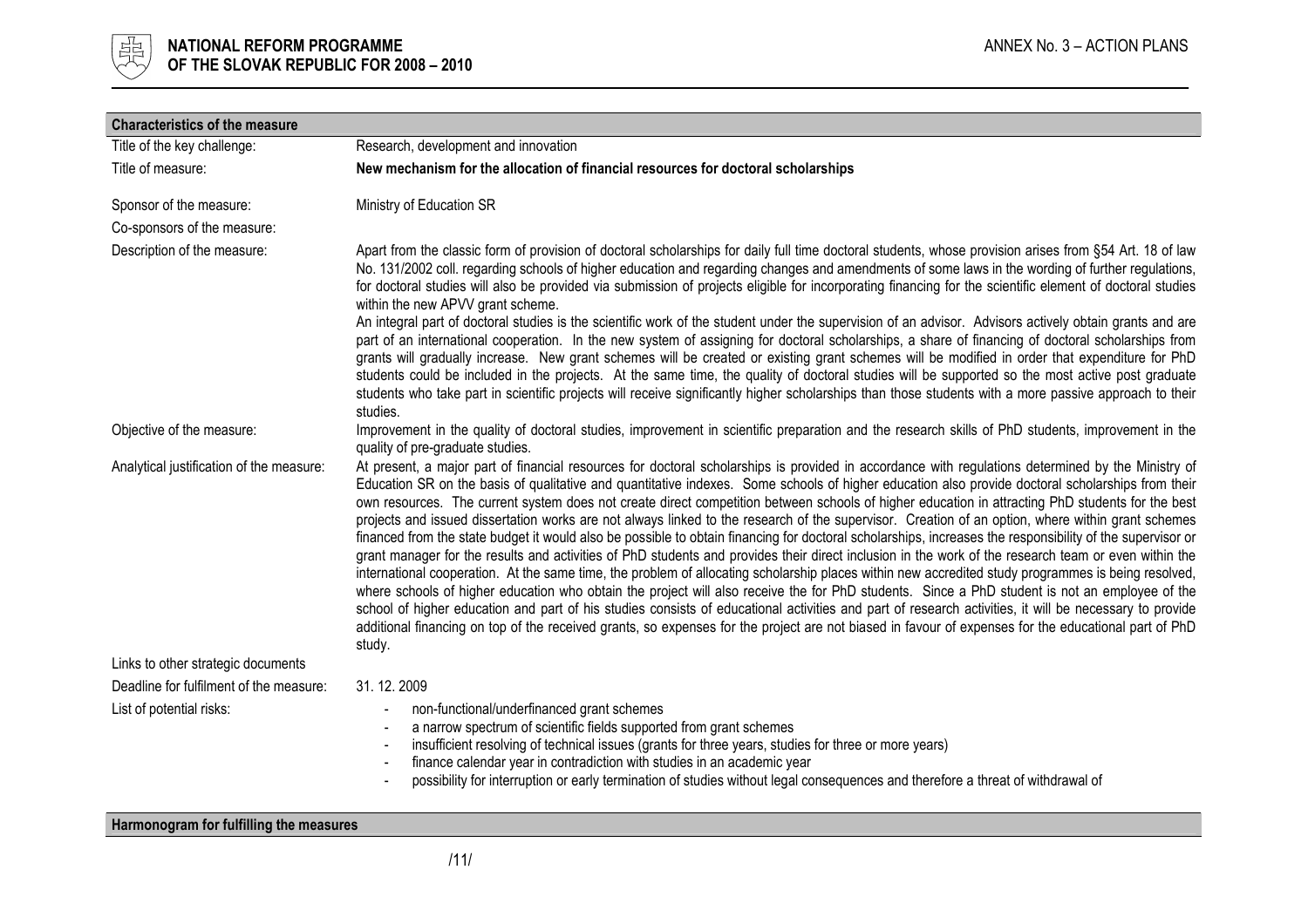

| Task                                                                                                                                                                                                   | Planned term for fulfilment<br>of task | Body responsible for the given task | Note                                                                                                                                                                                                                                                                     |
|--------------------------------------------------------------------------------------------------------------------------------------------------------------------------------------------------------|----------------------------------------|-------------------------------------|--------------------------------------------------------------------------------------------------------------------------------------------------------------------------------------------------------------------------------------------------------------------------|
| 1. Request for modification of the rules<br>for tenders within the scope of APVV and<br>grant schemes within institutional support<br>of science in schools of higher education<br>for 2010 and beyond | 31.10.2008                             | ME SR                               | It is necessary to modify the rules of grant schemes so it will be possible to<br>finance doctoral scholarships from those schemes. At the same time, it will<br>be necessary to modify financial limits for individual tenders and address<br>further technical issues. |
| 2. Approval of research projects from<br>which it would also be possible to finance<br>doctoral scholarships                                                                                           | 31, 12, 2009                           | APVV, ME SR                         |                                                                                                                                                                                                                                                                          |
| 3. Provision of for additional financing of<br>scholarships                                                                                                                                            | 31, 10, 2010                           | ME SR                               | As previously stated, since PhD study is concerned with education and<br>research, it is necessary to consider introduction of possible co-financing from<br>other sources.                                                                                              |

| Measurable indexes of the measure                    |                      |                     |  |  |  |  |
|------------------------------------------------------|----------------------|---------------------|--|--|--|--|
| Output index                                         | Initial value (year) | Target value (year) |  |  |  |  |
| 1. number of new PhD students financed from projects | 0(2008)              | 100 (2010)          |  |  |  |  |
| Results index                                        | Initial value (year) | Target value (year) |  |  |  |  |

| <b>Classification of the measure</b>                                          |  |                                                                                                                                                                                                                                                                                                                                                |      |       |       |
|-------------------------------------------------------------------------------|--|------------------------------------------------------------------------------------------------------------------------------------------------------------------------------------------------------------------------------------------------------------------------------------------------------------------------------------------------|------|-------|-------|
| Integrated guidelines:                                                        |  | Increase and improve investment in research and development, mainly from the private business sphere.                                                                                                                                                                                                                                          |      |       |       |
| Council recommendations:                                                      |  | Timely implement a consistent strategy of research, development and innovation with special focus upon institutional reform in the public and<br>research sector, and significantly improve cooperation between companies and research simultaneously with redistribution of resources for<br>research, development, innovation and education. |      |       |       |
| "Points to watch":                                                            |  |                                                                                                                                                                                                                                                                                                                                                |      |       |       |
|                                                                               |  |                                                                                                                                                                                                                                                                                                                                                |      |       |       |
| Quantification of budgetary influence (ESA 95; in mil. SKK)                   |  |                                                                                                                                                                                                                                                                                                                                                |      |       |       |
|                                                                               |  | 2008                                                                                                                                                                                                                                                                                                                                           | 2009 | 2010  | 2011  |
| Influence upon the income of the public administration budget:                |  |                                                                                                                                                                                                                                                                                                                                                |      |       |       |
| From which, from EU sources:                                                  |  |                                                                                                                                                                                                                                                                                                                                                |      |       |       |
| 30<br>90<br>Influence upon expenditure from the public administration budget: |  |                                                                                                                                                                                                                                                                                                                                                |      |       |       |
| From which, from EU sources:                                                  |  |                                                                                                                                                                                                                                                                                                                                                |      |       |       |
| Net budget influence (income - expenditure):                                  |  |                                                                                                                                                                                                                                                                                                                                                |      | $-30$ | $-90$ |
| Note:                                                                         |  |                                                                                                                                                                                                                                                                                                                                                |      |       |       |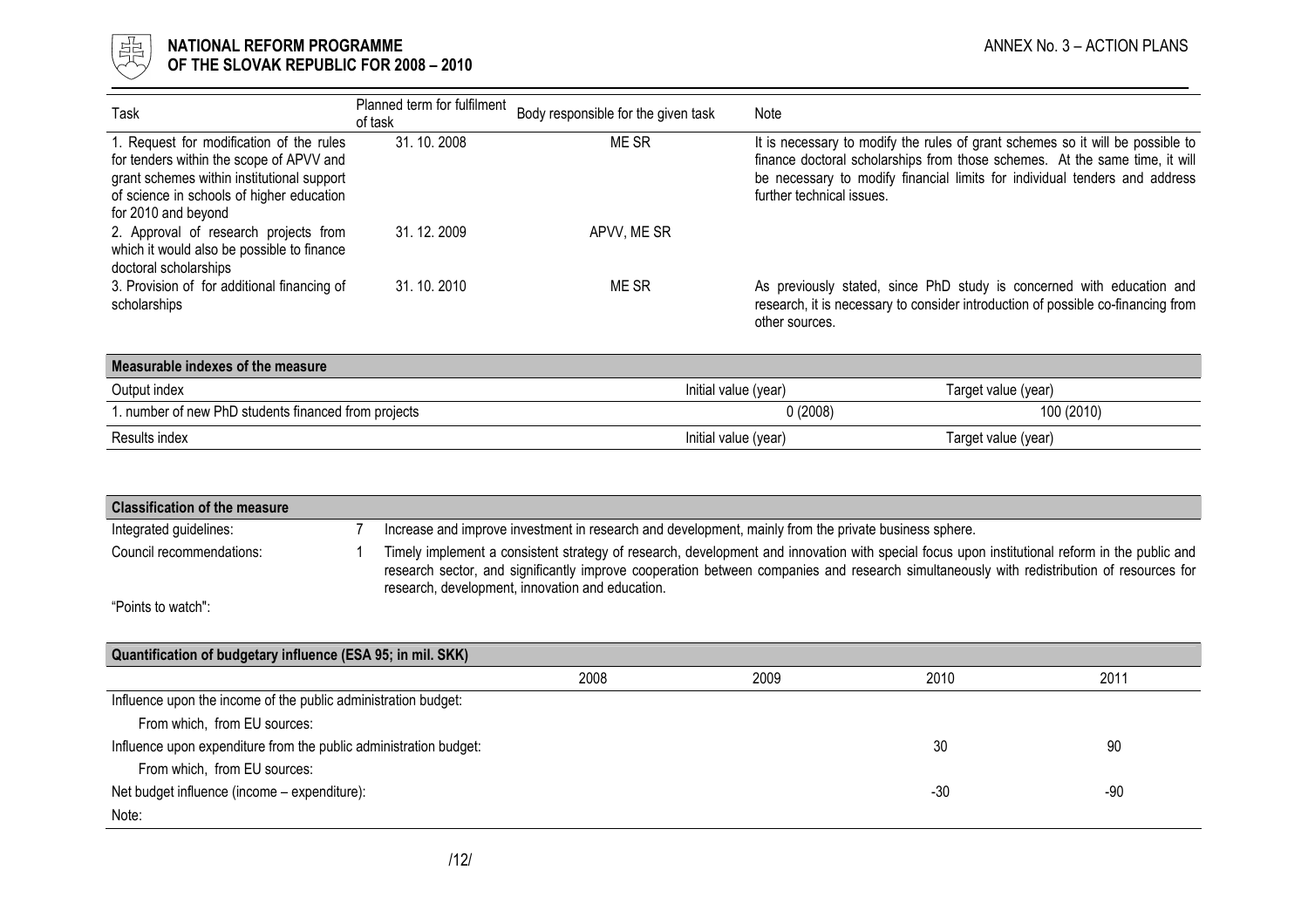

| <b>Characteristics of the measure</b>    |                                                                                                                                                                                                                                                                                                                                                                                                                                                                                                                                                                                                                                                                                                                                                                                                                                                                                                                                                                                                                                                                                                                                                                                                                                                                                                                                                                                                                                                                                                                                                                                                                                                                                                                                                                                                                                                                                                                                                                                                                   |
|------------------------------------------|-------------------------------------------------------------------------------------------------------------------------------------------------------------------------------------------------------------------------------------------------------------------------------------------------------------------------------------------------------------------------------------------------------------------------------------------------------------------------------------------------------------------------------------------------------------------------------------------------------------------------------------------------------------------------------------------------------------------------------------------------------------------------------------------------------------------------------------------------------------------------------------------------------------------------------------------------------------------------------------------------------------------------------------------------------------------------------------------------------------------------------------------------------------------------------------------------------------------------------------------------------------------------------------------------------------------------------------------------------------------------------------------------------------------------------------------------------------------------------------------------------------------------------------------------------------------------------------------------------------------------------------------------------------------------------------------------------------------------------------------------------------------------------------------------------------------------------------------------------------------------------------------------------------------------------------------------------------------------------------------------------------------|
| Title of the key challenge:              | Research, development and innovation.                                                                                                                                                                                                                                                                                                                                                                                                                                                                                                                                                                                                                                                                                                                                                                                                                                                                                                                                                                                                                                                                                                                                                                                                                                                                                                                                                                                                                                                                                                                                                                                                                                                                                                                                                                                                                                                                                                                                                                             |
| Title of measure:                        | Building of regional innovation centres (RIC)                                                                                                                                                                                                                                                                                                                                                                                                                                                                                                                                                                                                                                                                                                                                                                                                                                                                                                                                                                                                                                                                                                                                                                                                                                                                                                                                                                                                                                                                                                                                                                                                                                                                                                                                                                                                                                                                                                                                                                     |
| Sponsor of the measure:                  | Ministry of Economy SR                                                                                                                                                                                                                                                                                                                                                                                                                                                                                                                                                                                                                                                                                                                                                                                                                                                                                                                                                                                                                                                                                                                                                                                                                                                                                                                                                                                                                                                                                                                                                                                                                                                                                                                                                                                                                                                                                                                                                                                            |
| Co-sponsors of the measure:              | Ministry of Education SR, Ministry of Labour, Social Affairs and the Family SR                                                                                                                                                                                                                                                                                                                                                                                                                                                                                                                                                                                                                                                                                                                                                                                                                                                                                                                                                                                                                                                                                                                                                                                                                                                                                                                                                                                                                                                                                                                                                                                                                                                                                                                                                                                                                                                                                                                                    |
| Description of the measure:              | Implementation of state and regional innovation policy, the support of innovation process in SR regions and transition to a knowledgeable society are<br>addressed within the scope of the programme documents of OP R&D and OP E&SI (Employment and Social Inclusion). Implementation of state and<br>regional innovation policy is planned to take the form of integrated innovation tools in the regions of Slovakia. The aim of the project is the building of<br>regional innovation centres (hereinafter RIC) within the regions of the whole of Slovakia.<br>Via RIC in regions, productive capacities will be created to address innovation activities in the entrepreneurial sector, mainly in MSP. Innovation<br>activities will be financed by OP C&EG and at the same time, a more efficient connection of the entrepreneurial sector with the results of company<br>development and innovations will be achieve. The establishment of RIC will support improvement of cooperation in the production sphere, mainly<br>small and medium sized companies with research and development organisations, universities and institutes of higher education at a regional, inter-<br>regional and international level, it will provide suitable material-technical facilities for innovative entrepreneurship, improve access to information and<br>provision of services in the area of innovation. Also, creating conditions for the establishment of new and better jobs and the increase in<br>employability of employees will be provided due to the introduction of innovations.                                                                                                                                                                                                                                                                                                                                                                                                                       |
| Objective of the measure:                | Connect research with the entrepreneurial sector, mainly in regions, support of innovation processes in regions, ensuring implementation of state<br>and regional innovation policy.                                                                                                                                                                                                                                                                                                                                                                                                                                                                                                                                                                                                                                                                                                                                                                                                                                                                                                                                                                                                                                                                                                                                                                                                                                                                                                                                                                                                                                                                                                                                                                                                                                                                                                                                                                                                                              |
| Analytical justification of the measure: | The Slovak Republic is significantly lagging behind the countries of EU-15 in regional innovation performance. In the EU assessment report<br>(EUROPEAN INNOVATION SCOREBOARD), Slovakia, with an index value of 0.25 is in 31 <sup>st</sup> place on the scoreboard of 37 countries, while the EU<br>average is 0.45. The total index arises from 25 indexes assessed at five levels for better evaluation of various aspects in the innovation process.<br>Slovakia is only excellent in 3 index from 25 which are sales of new market products (Slovakia = 12.3%, EU27 = 7.3%), employment in medium-high<br>and high-tech production (Slovakia = 9.72%, EU27 = 6.63%) and in the number of educated young people with secondary education (Slovakia<br>$91.5\%$ , EU27 = 77.8%).<br>Institutional innovation structures are not established in regions of SR - the capacity for implementation of state innovation policy as well as for<br>transfer of innovations, new technology and activities with higher added value. At the same time, a framework for more effective interconnection of<br>the development of industry and selected services to the results of research, development and innovation are absent in practice. A request for<br>institutional strengthening of regions in the area of support of innovations and improvement of implementation of innovation activities in regions was<br>also expressed by the European Commission during negotiations regarding OPC&EG, OP E&SI and OP R&D for 2007 - 2013.<br>The main mission of RIC will be interconnection of the needs of the entrepreneurial sphere in the area of innovation activities with the possibilities of<br>Slovak research and innovational potential, and preparation and implementation of innovation tools in regions. Services which will be provided by<br>RIC such as intermediating direct contact of entrepreneurs with providers of solutions of particular problems (universities, research and development |
|                                          | centres and others), preparation of proposals for obtaining (grants, donations, loans, structural funds) for solving innovation projects, maintenance of<br>databases regarding current problems being resolved and the possibility of transferring results, connecting several entrepreneurial subjects with the<br>same or very closely related problems for more a comprehensive and faster solution, concentration and utilisation of the educational potential of the<br>region, etc, will contribute to faster development of innovation activities, connection of business and research spheres and interconnection of<br>companies not only in regions but also globally.<br>In case of non-establishment of RIC, the entrepreneurial subject must rely on its own knowledge and contacts which will slow the development of the                                                                                                                                                                                                                                                                                                                                                                                                                                                                                                                                                                                                                                                                                                                                                                                                                                                                                                                                                                                                                                                                                                                                                                          |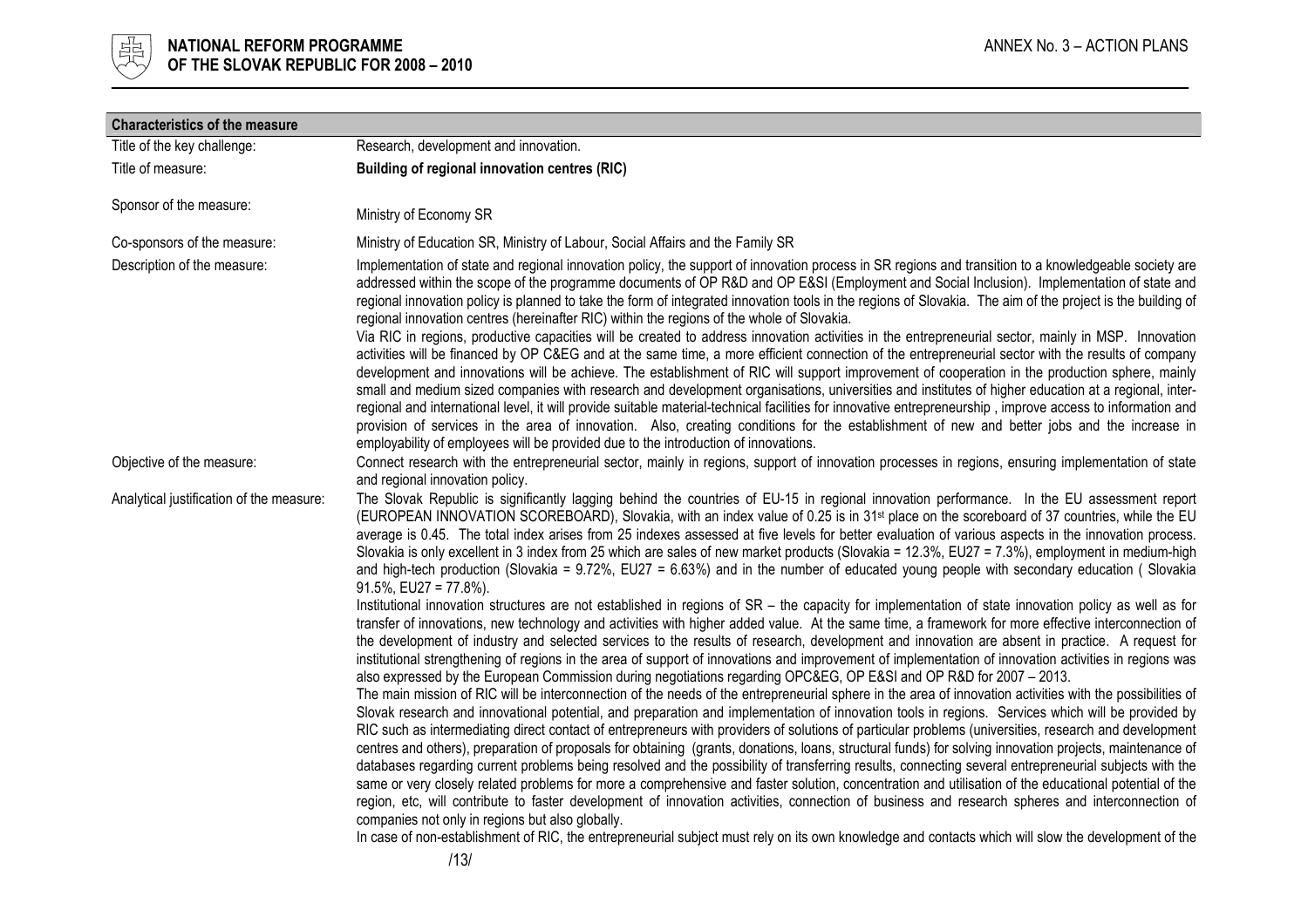

# $\frac{1}{\frac{1}{\sqrt{1-\frac{1}{\sqrt{1-\frac{1}{\sqrt{1-\frac{1}{\sqrt{1-\frac{1}{\sqrt{1-\frac{1}{\sqrt{1-\frac{1}{\sqrt{1-\frac{1}{\sqrt{1-\frac{1}{\sqrt{1-\frac{1}{\sqrt{1-\frac{1}{\sqrt{1+\frac{1}{\sqrt{1+\frac{1}{\sqrt{1+\frac{1}{\sqrt{1+\frac{1}{\sqrt{1+\frac{1}{\sqrt{1+\frac{1}{\sqrt{1+\frac{1}{\sqrt{1+\frac{1}{\sqrt{1+\frac{1}{\sqrt{1+\frac{1}{\sqrt{1+\frac{1}{\sqrt{1+\frac{1}{\sqrt{1+\frac{1}{\sqrt{$ OF THE SLOVAK REPUBLIC FOR 2008 – 2010

|                                         | company and decrease its competitiveness, solution providers will lose possible sources of income and solutions may be duplicated or none found.          |
|-----------------------------------------|-----------------------------------------------------------------------------------------------------------------------------------------------------------|
|                                         | RIC will assist in increasing investment into research, development and innovation in the private sphere (currently difficult to quantify), and long term |
|                                         | partnerships within the business and education spheres will be formed.                                                                                    |
| Links to other strategic documents      | Innovation strategy of SR for 2007 to 2013, Innovation policy of SR for 2008 to 2010, OP R&D, OP E&SI                                                     |
| Deadline for fulfilment of the measure: | Continuously, from 2009 to 2010                                                                                                                           |
| List of potential risks:                | disinterest of the private sector in financing innovation activities                                                                                      |
|                                         | 2. lack of qualified research-development employees in the business sector                                                                                |
|                                         |                                                                                                                                                           |

3. lack of qualified employees in the public sector for the area of innovations

| Harmonogram for fulfilling the measures                                                                                                                                                                                                                                                                                                                                                                                                                 |                                       |                                                    |
|---------------------------------------------------------------------------------------------------------------------------------------------------------------------------------------------------------------------------------------------------------------------------------------------------------------------------------------------------------------------------------------------------------------------------------------------------------|---------------------------------------|----------------------------------------------------|
| Task                                                                                                                                                                                                                                                                                                                                                                                                                                                    | Planned<br>term<br>fulfilment of task | for Body responsible for the given<br>Note<br>task |
| 1. Issuing tenders for E&SI<br>establishment of individual RIC<br>training educating employees and partners<br>$\bullet$<br>contracted securing of a network of partners<br>$\bullet$<br>(significant industrial companies in the region,<br>research and development organisations, testing<br>and technical industrial centres)<br>supporting the creation of higher quality jobs<br>$\bullet$<br>related to introduction of innovation processes     | 30.6.2009                             | <b>MLSA&amp;F SR</b>                               |
| 2. Issuing tenders for OP R&D<br>establishment of innovation tools in regions<br>$\bullet$<br>(executive capacities for solving<br>innovation<br>activities in the entrepreneurial sector)<br>establishment of innovation<br>policy<br>tools<br>$\bullet$<br>(innovation centres, technological<br>platforms,<br>information centres) within regional centres via<br>initial investment into their infrastructures and<br>costs for their establishment | 30.6.2009                             | ME SR                                              |

| Output index                                 | Initial value (year) | Target value (year) |
|----------------------------------------------|----------------------|---------------------|
| l. Number of established RIC                 | 0(2008)              | 8-10 (2010)*        |
| 2. Number of partners participating in RIC   | 0(2008)              |                     |
| 3. Number of implemented innovation projects | 0(2008)              | 80 (2010)           |
| 4. Amount of implemented training            | 0(2008)              | 40 (2010)           |
| 5. Number of participants in training        | 0(2008)              | $*(2010)$           |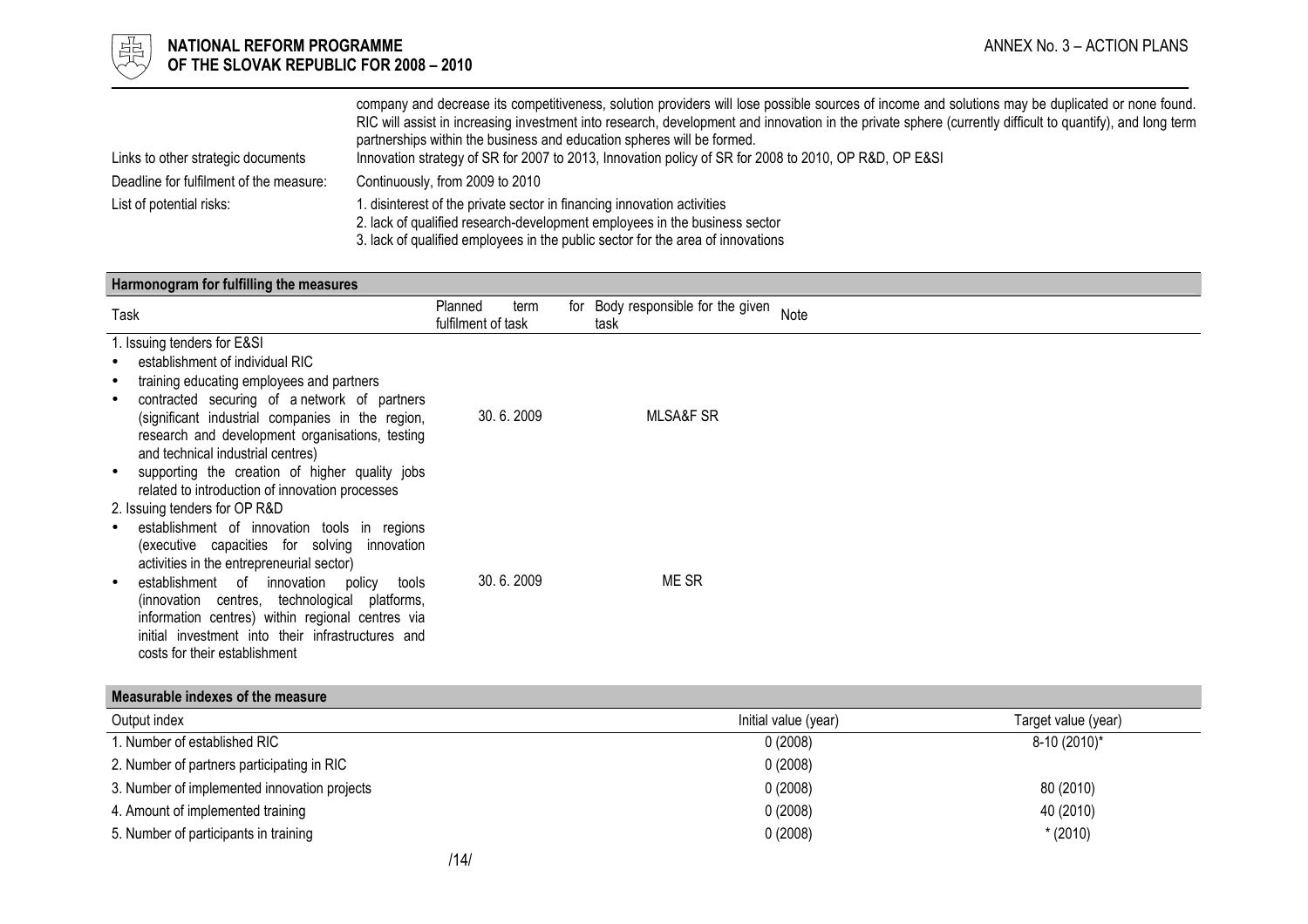

#### l 너는 NATIONAL REFORM PROGRAMME AND THE SECOND MANNEX No. 3 – ACTION PLANS ANNEX No. 3 – ACTION PLANS  $\forall\forall$  OF THE SLOVAK REPUBLIC FOR 2008 – 2010

|                                      | 6. Number of created new jobs in companies on the basis of cooperation with RIC                                                                                                                                                                                                                                                                | 0(2008)                                                                                                           | $*(2010)$                     |  |
|--------------------------------------|------------------------------------------------------------------------------------------------------------------------------------------------------------------------------------------------------------------------------------------------------------------------------------------------------------------------------------------------|-------------------------------------------------------------------------------------------------------------------|-------------------------------|--|
| Results index                        |                                                                                                                                                                                                                                                                                                                                                | Initial value (year)                                                                                              | Target value (year)           |  |
|                                      | 1. Index of regional innovation performance - European Assessment of Regions (RIS)                                                                                                                                                                                                                                                             | Index / Ranking within the EU                                                                                     | Index / Ranking within the EU |  |
| - Bratislava region                  |                                                                                                                                                                                                                                                                                                                                                | 0.66 / 27 (2006)                                                                                                  | 0.68 / 25 (2010)              |  |
| - Trnava region                      |                                                                                                                                                                                                                                                                                                                                                | 0.26 / 171 (2006)                                                                                                 | 0.28 / 168 (2010)             |  |
| - Nitra region                       |                                                                                                                                                                                                                                                                                                                                                | 0.26 / 171 (2006)                                                                                                 | 0.28 / 168 (2010)             |  |
| - Trenčín region                     |                                                                                                                                                                                                                                                                                                                                                | 0.26 / 171 (2006)                                                                                                 | 0.28 / 168 (2010)             |  |
| - Žilina region                      |                                                                                                                                                                                                                                                                                                                                                | 0.27 / 167 (2006)                                                                                                 | 0.29/164(2010)                |  |
| - Banská Bystrica region             |                                                                                                                                                                                                                                                                                                                                                | 0.27 / 167 (2006)                                                                                                 | 0.29/164(2010)                |  |
| - Prešov region                      |                                                                                                                                                                                                                                                                                                                                                | 0.19/189(2006)                                                                                                    | 0.22 / 185 (2010)             |  |
| - Košice region                      |                                                                                                                                                                                                                                                                                                                                                | 0.19/189(2006)                                                                                                    | 0.22 / 185 (2010)             |  |
| <b>Classification of the measure</b> |                                                                                                                                                                                                                                                                                                                                                |                                                                                                                   |                               |  |
| Integrated guidelines:               | 8<br>Support all forms of innovation.                                                                                                                                                                                                                                                                                                          |                                                                                                                   |                               |  |
|                                      | 15                                                                                                                                                                                                                                                                                                                                             | Encourage a more businesslike culture and create an environment favourable for small and medium sized businesses. |                               |  |
| Council recommendations:             | Timely implement a consistent strategy of research, development and innovation with special focus upon institutional reform in the public and<br>research sector, and significantly improve cooperation between companies and research simultaneously with redistribution of resources for<br>research, development, innovation and education. |                                                                                                                   |                               |  |
| "Points to watch":                   | None                                                                                                                                                                                                                                                                                                                                           |                                                                                                                   |                               |  |

| CVIY<br><b>Quantification</b><br>י mil.<br><b>TIN</b><br>uddetary<br>′ infiuence ⊦<br><b>SKKI</b> |                     |      |      |                       |
|---------------------------------------------------------------------------------------------------|---------------------|------|------|-----------------------|
|                                                                                                   | ∍∩∩ר<br><b>ZUUO</b> | 2009 | 2010 | 0 <sub>0</sub><br>້∟∪ |
| . .                                                                                               |                     |      |      |                       |

| Influence upon the income of the public administration budget:    |                  |                |                |
|-------------------------------------------------------------------|------------------|----------------|----------------|
| From which, from EU sources:                                      |                  |                |                |
| Influence upon expenditure from the public administration budget: |                  |                |                |
| - OPR&D (ERDF+ state budget 85:15)                                | 500              | 1 000          | 500            |
| - OP E&SI                                                         | $20 - 60$        | $10 - 50$      | $10 - 40$      |
| From which, from EU sources:                                      |                  |                |                |
| - OPR&D (only ERDF)                                               | 425              | 850            | 1 275          |
| $-$ OP E&SI                                                       | $17 - 51$        | $8.5 - 42.5$   | $8.5 - 34$     |
| Net budget influence (income – expenditure):                      | $-520$ to $-560$ | -1010 to -1050 | -1510 to -1540 |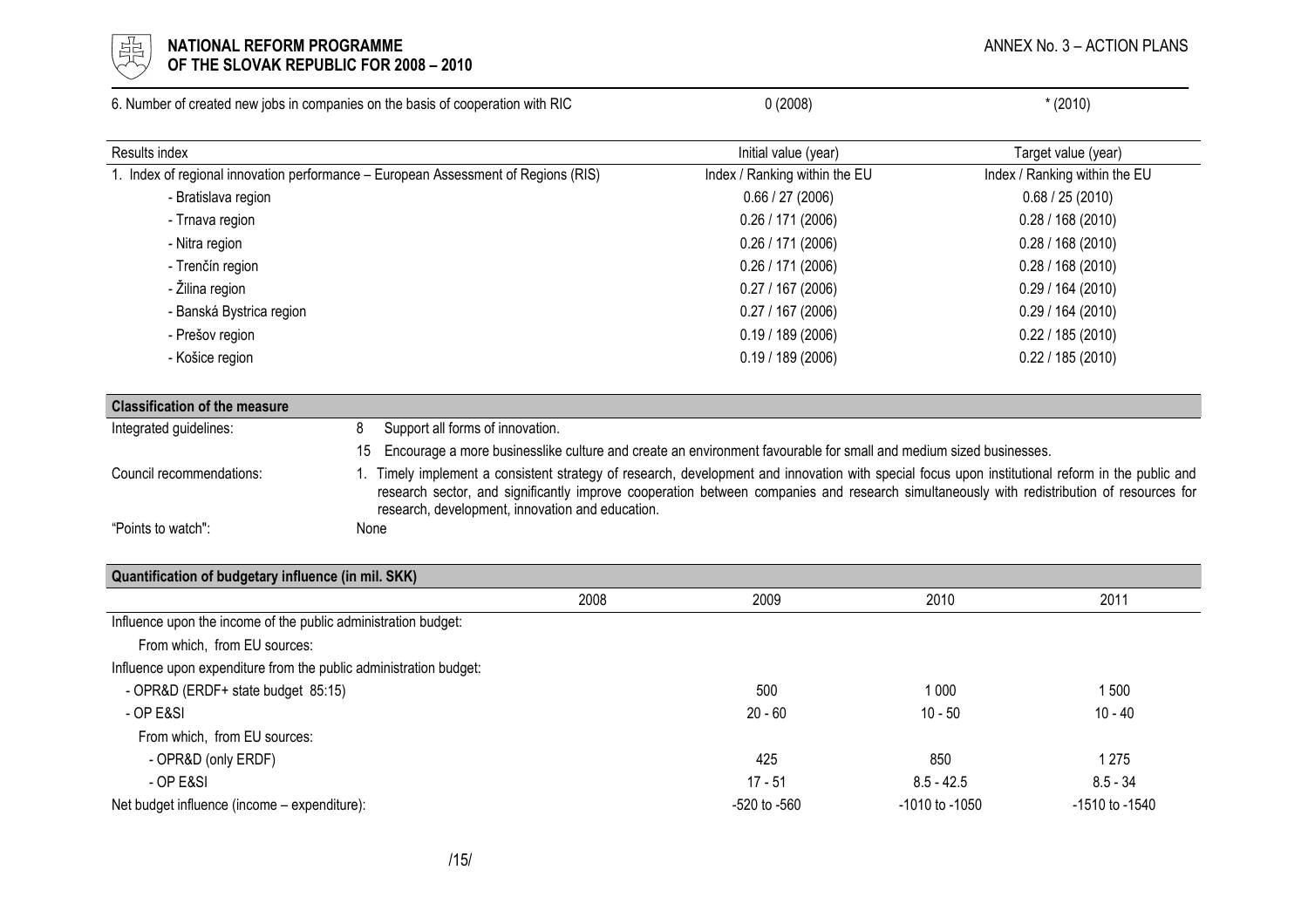

| Education<br>Support of top secondary grammar schools<br>Ministry of Education SR<br>In each self-governing region, conditions for the support of top level secondary grammar schools will be created regardless of the administrator of the<br>schools, which will focus upon obtaining general education and education in natural and social sciences at top international level. The central bodies<br>of the state administration and the self-government will assist schools in participating in international networks and with cooperating with universities<br>and research and development institutes. It will exclusively be network support without demands for additional public funds. Top secondary grammar<br>schools will be selected on the basis of their pupils' results in countrywide school-leaving examinations and similar objective criteria.<br>Allow obtaining secondary education at a top international level in the regions of Slovakia and equalising regional differences.                                                                                                                                                                                                                                                                                                                                                                                                                                                                                                                                                                                                                                                                                                                                                                                                                                                                                                                                                                                                                                                                                                                                                                                                                                                                                                                                                                                                                                                                                                                                                                                                                                                                                                                                                                                                                                                                                                                                                                                                                                                                                                                                                                                                                                                                                                                                                                                                                                                                              |
|-----------------------------------------------------------------------------------------------------------------------------------------------------------------------------------------------------------------------------------------------------------------------------------------------------------------------------------------------------------------------------------------------------------------------------------------------------------------------------------------------------------------------------------------------------------------------------------------------------------------------------------------------------------------------------------------------------------------------------------------------------------------------------------------------------------------------------------------------------------------------------------------------------------------------------------------------------------------------------------------------------------------------------------------------------------------------------------------------------------------------------------------------------------------------------------------------------------------------------------------------------------------------------------------------------------------------------------------------------------------------------------------------------------------------------------------------------------------------------------------------------------------------------------------------------------------------------------------------------------------------------------------------------------------------------------------------------------------------------------------------------------------------------------------------------------------------------------------------------------------------------------------------------------------------------------------------------------------------------------------------------------------------------------------------------------------------------------------------------------------------------------------------------------------------------------------------------------------------------------------------------------------------------------------------------------------------------------------------------------------------------------------------------------------------------------------------------------------------------------------------------------------------------------------------------------------------------------------------------------------------------------------------------------------------------------------------------------------------------------------------------------------------------------------------------------------------------------------------------------------------------------------------------------------------------------------------------------------------------------------------------------------------------------------------------------------------------------------------------------------------------------------------------------------------------------------------------------------------------------------------------------------------------------------------------------------------------------------------------------------------------------------------------------------------------------------------------------------------------------------|
|                                                                                                                                                                                                                                                                                                                                                                                                                                                                                                                                                                                                                                                                                                                                                                                                                                                                                                                                                                                                                                                                                                                                                                                                                                                                                                                                                                                                                                                                                                                                                                                                                                                                                                                                                                                                                                                                                                                                                                                                                                                                                                                                                                                                                                                                                                                                                                                                                                                                                                                                                                                                                                                                                                                                                                                                                                                                                                                                                                                                                                                                                                                                                                                                                                                                                                                                                                                                                                                                                         |
|                                                                                                                                                                                                                                                                                                                                                                                                                                                                                                                                                                                                                                                                                                                                                                                                                                                                                                                                                                                                                                                                                                                                                                                                                                                                                                                                                                                                                                                                                                                                                                                                                                                                                                                                                                                                                                                                                                                                                                                                                                                                                                                                                                                                                                                                                                                                                                                                                                                                                                                                                                                                                                                                                                                                                                                                                                                                                                                                                                                                                                                                                                                                                                                                                                                                                                                                                                                                                                                                                         |
|                                                                                                                                                                                                                                                                                                                                                                                                                                                                                                                                                                                                                                                                                                                                                                                                                                                                                                                                                                                                                                                                                                                                                                                                                                                                                                                                                                                                                                                                                                                                                                                                                                                                                                                                                                                                                                                                                                                                                                                                                                                                                                                                                                                                                                                                                                                                                                                                                                                                                                                                                                                                                                                                                                                                                                                                                                                                                                                                                                                                                                                                                                                                                                                                                                                                                                                                                                                                                                                                                         |
|                                                                                                                                                                                                                                                                                                                                                                                                                                                                                                                                                                                                                                                                                                                                                                                                                                                                                                                                                                                                                                                                                                                                                                                                                                                                                                                                                                                                                                                                                                                                                                                                                                                                                                                                                                                                                                                                                                                                                                                                                                                                                                                                                                                                                                                                                                                                                                                                                                                                                                                                                                                                                                                                                                                                                                                                                                                                                                                                                                                                                                                                                                                                                                                                                                                                                                                                                                                                                                                                                         |
|                                                                                                                                                                                                                                                                                                                                                                                                                                                                                                                                                                                                                                                                                                                                                                                                                                                                                                                                                                                                                                                                                                                                                                                                                                                                                                                                                                                                                                                                                                                                                                                                                                                                                                                                                                                                                                                                                                                                                                                                                                                                                                                                                                                                                                                                                                                                                                                                                                                                                                                                                                                                                                                                                                                                                                                                                                                                                                                                                                                                                                                                                                                                                                                                                                                                                                                                                                                                                                                                                         |
|                                                                                                                                                                                                                                                                                                                                                                                                                                                                                                                                                                                                                                                                                                                                                                                                                                                                                                                                                                                                                                                                                                                                                                                                                                                                                                                                                                                                                                                                                                                                                                                                                                                                                                                                                                                                                                                                                                                                                                                                                                                                                                                                                                                                                                                                                                                                                                                                                                                                                                                                                                                                                                                                                                                                                                                                                                                                                                                                                                                                                                                                                                                                                                                                                                                                                                                                                                                                                                                                                         |
| It is necessary to support secondary grammar schools in joining international networks of schools of the same type and in cooperation with<br>universities and research and development institutes. At present, the quality of secondary schools is not evaluated on the basis of measurable<br>criteria, only the achieved results in various areas are compared – achieved results of studies by pupils of individual schools, the percentage<br>representation of pupils in competitions of various types, achieved places by pupils in individual heats of national subject competitions, secondary<br>specialist activities and in other competitions.<br>Therefore, the category of top secondary grammar school will be established and these schools will focus upon obtaining general education focused<br>upon natural or social sciences. These secondary grammar schools will be selected on the basis of the stated criteria with the aim of selecting<br>schools which have a high level of education in comparison with similar top schools abroad. Significant criteria for selection of top secondary<br>grammar schools will be the participation by pupils in competitions and the achieved results of the school in these competitions. These schools<br>should be a motivation factor for improving the level of education in other schools which will implement the aim of supporting the schools as an area<br>for independence, creativity, modern methods of etiquette and education stated in the Manifesto of the government of SR.<br>At the same time, education, development of science and research and information technology will be supported as a fundamental basis for forming<br>a knowledgeable, computer literate and cultural society in the Slovak Republic.<br>The aim of this measure is to introduce a category of top secondary grammar schools and select, from all secondary grammar schools in Slovakia,<br>those which will be top and provide them with support as follows:<br>- financially support the schools (from planned financial funds of SRE - Section for Regional Education) in participation of pupils in national and<br>international competitions,<br>- allow a higher number of teachers in top secondary grammar schools to participate in foreign study stays within the scope of lifelong education.<br>In the first year, we wish to select eight top secondary grammar schools on the basis of the stated criteria whilst in each region, there will be one<br>such secondary grammar school. In the following years, this number can be modified in accordance with the results of educational programmes in<br>individual secondary grammar schools and fulfilment of the stated criteria for top secondary grammar schools, whether the stated purpose of this<br>measure is achieved and whether it would be beneficial to increase this number.<br>Establishment of the term "top secondary grammar school" assumes an improvement in the quality of the educational process in all secondary<br>grammar schools, increasing the competitiveness between schools since each school is keen to have the highest possible to number of excellent<br>students.<br>During selection of the secondary grammar schools, the criteria for selection will include facts which are stated as output indexes of the measure<br>whilst their initial value should be ascertained within analysis of the initial state. |
|                                                                                                                                                                                                                                                                                                                                                                                                                                                                                                                                                                                                                                                                                                                                                                                                                                                                                                                                                                                                                                                                                                                                                                                                                                                                                                                                                                                                                                                                                                                                                                                                                                                                                                                                                                                                                                                                                                                                                                                                                                                                                                                                                                                                                                                                                                                                                                                                                                                                                                                                                                                                                                                                                                                                                                                                                                                                                                                                                                                                                                                                                                                                                                                                                                                                                                                                                                                                                                                                                         |
|                                                                                                                                                                                                                                                                                                                                                                                                                                                                                                                                                                                                                                                                                                                                                                                                                                                                                                                                                                                                                                                                                                                                                                                                                                                                                                                                                                                                                                                                                                                                                                                                                                                                                                                                                                                                                                                                                                                                                                                                                                                                                                                                                                                                                                                                                                                                                                                                                                                                                                                                                                                                                                                                                                                                                                                                                                                                                                                                                                                                                                                                                                                                                                                                                                                                                                                                                                                                                                                                                         |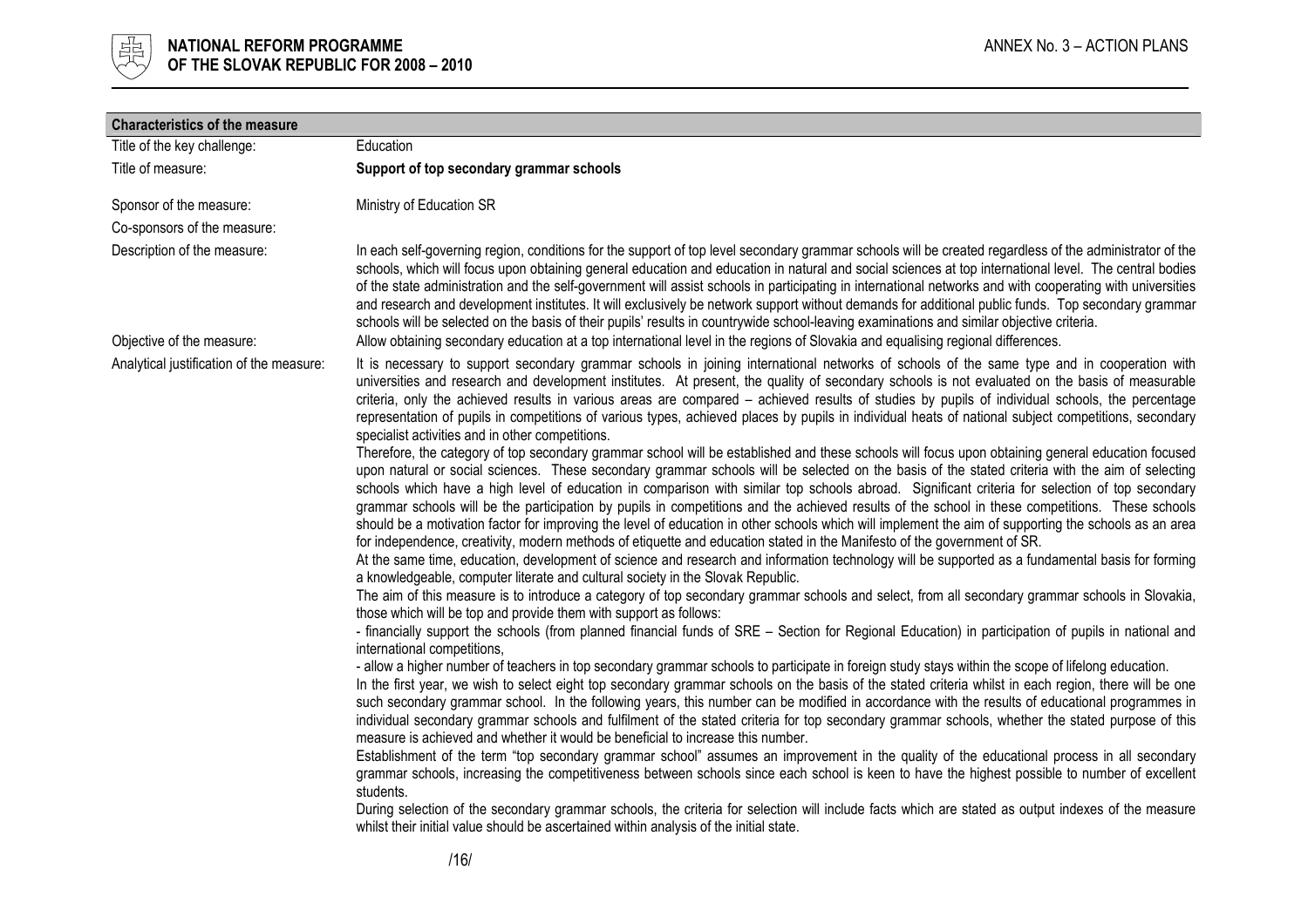

# $\begin{array}{cc} \mathbb{H} & \mathbb{R}^{\mathbb{Z}} \\ \mathbb{H} & \mathbb{R} \end{array}$  NATIONAL REFORM PROGRAMME<br>
OF THE SLOVAK REPUBLIC FOR 2008 – 2010 OF THE SLOVAK REPUBLIC FOR 2008 – 2010

| Links to other strategic documents      | The measure is a reaction to evaluation of the Convergence Programme of SR for 2008-2010 by the European Commission, as well as the             |
|-----------------------------------------|-------------------------------------------------------------------------------------------------------------------------------------------------|
|                                         | conclusions of the Strategic Report regarding renewed Lisbon strategy for growth and employment. This measure is of a medium term nature within |
|                                         | the Modernisation Programme Slovakia 21, and is in compliance with the Manifesto of the Government of SR                                        |
| Deadline for fulfilment of the measure: | 31, 12, 2010                                                                                                                                    |
| List of potential risks:                | Risks are not known                                                                                                                             |

## Harmonogram for fulfilling the measures

| Task                                                                                   | Planned term for fulfilment<br>of task | Body responsible for the given task | Note                                                                                                                                                                                                                                                                                       |
|----------------------------------------------------------------------------------------|----------------------------------------|-------------------------------------|--------------------------------------------------------------------------------------------------------------------------------------------------------------------------------------------------------------------------------------------------------------------------------------------|
| 1. analysis of initial state                                                           | $30.9.2008 - 30.9.2009$                | ME SR (SRE)                         | The aim will be to ascertain all initial values of output indexes.                                                                                                                                                                                                                         |
| 2. implementation of assumed financial<br>costs into of SRS                            | 31. 10. - 30. 11. 2009                 | ME SR (SRE)                         |                                                                                                                                                                                                                                                                                            |
| 3. stating criteria for selection and<br>selection of top secondary grammar<br>schools | 30.11.2009                             | ME SR (SRE)                         |                                                                                                                                                                                                                                                                                            |
| 4. support of top secondary grammar<br>schools                                         | Annually                               | ME SR (SRE)                         | Financially support schools (from planned financial funds of SRE) for<br>participation of pupils in national and international competitions. Increase the<br>number of teachers in top secondary grammar schools who will participate in<br>foreign study stays within lifelong education. |

| Measurable indexes of the measure                                                                                                         |                                                                                                                         |                                                                                                    |
|-------------------------------------------------------------------------------------------------------------------------------------------|-------------------------------------------------------------------------------------------------------------------------|----------------------------------------------------------------------------------------------------|
| Output index                                                                                                                              | Initial value (year)                                                                                                    | Target value (year)                                                                                |
| 1. the successfulness of the school in international testing in an external part of school-leaving<br>examinations in individual subjects | report regarding the results of school<br>leaving examinations in 2008 prepared by<br>SPI (State Pedagogical Institute) | minimum of 75 % (2010)                                                                             |
| 2. participation by the school in projects for modernisation and improving the quality of the<br>educational process                      | lists published on the internet                                                                                         | 1 submitted project per 2 years (2010)                                                             |
| 3. participation by pupils in national and international competitions                                                                     | results sheets - IUVENTA                                                                                                | minimum of 1 pupil from a top secondary<br>grammar school (2010)                                   |
| 4. increase in the number of teachers who undertake a II. qualification test or successful complete<br>extended studies.                  | information MPC and UIPS                                                                                                | increase by $2\%$ (2010)                                                                           |
| 5. increase in the number of teachers participating in lifelong education at international level within<br>various projects               | information from SAAIC                                                                                                  | minimum of 1 teacher from a top secondary<br>grammar school (2010)                                 |
| 6. cooperation between teachers of individual subjects within teachers' associations of appropriate<br>subjects in Slovakia and abroad    | not known                                                                                                               | minimum of 1 activity per year with an<br>output applicable for all cooperating<br>subjects (2010) |
| Results index                                                                                                                             | Initial value (year)                                                                                                    | Target value (year)                                                                                |
| 1. increase the number of top secondary grammar schools                                                                                   | 0                                                                                                                       | 8(2010)                                                                                            |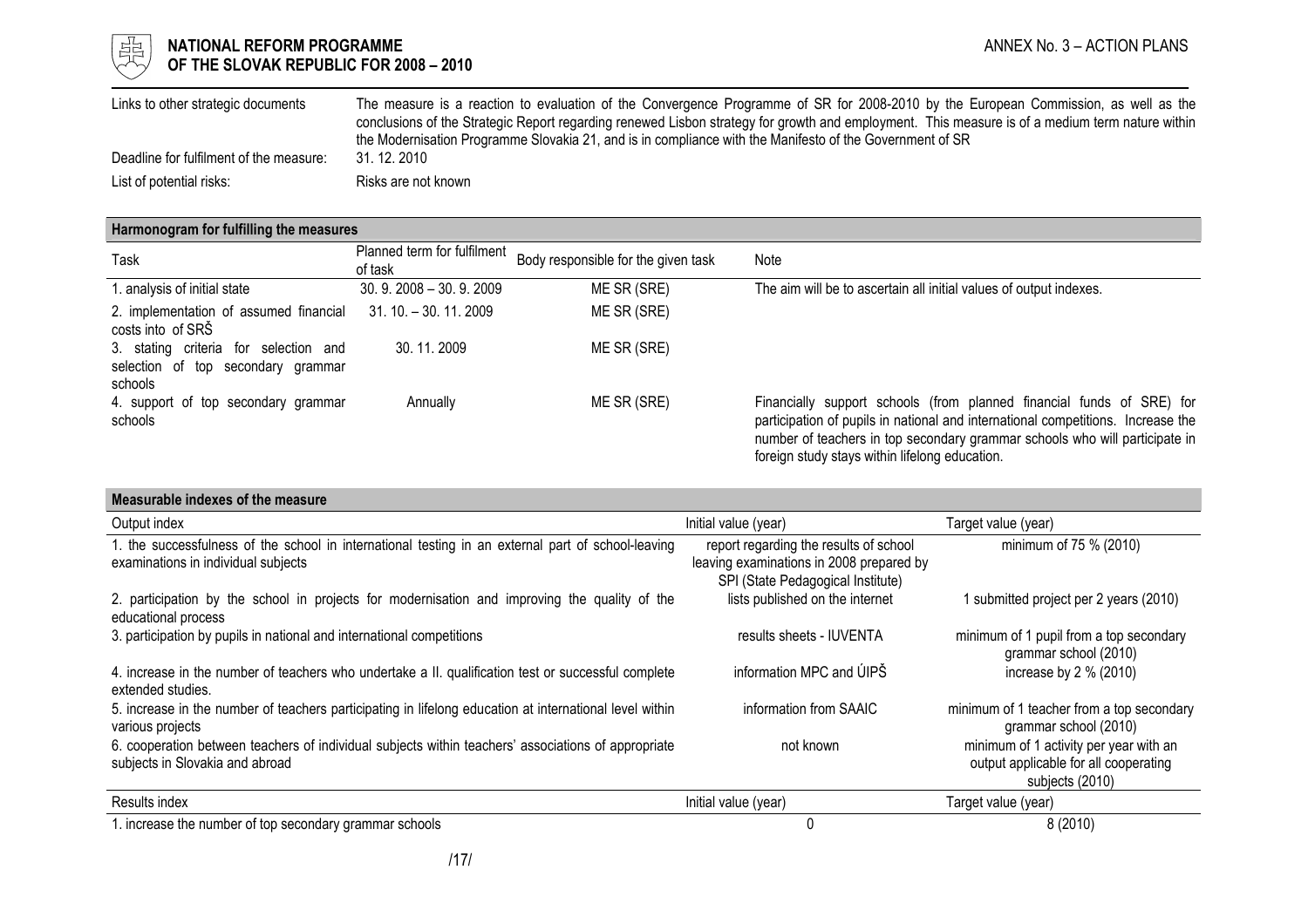

| <b>Classification of the measure</b> |                                                                                                                                                                                                                                                                                                                                                                                                                    |
|--------------------------------------|--------------------------------------------------------------------------------------------------------------------------------------------------------------------------------------------------------------------------------------------------------------------------------------------------------------------------------------------------------------------------------------------------------------------|
| Integrated guidelines:               | Adapt systems of education and specialist preparation to meet the new requirements for qualifications.<br>24                                                                                                                                                                                                                                                                                                       |
| Council recommendations:             | Within an integrated approach based on flexicurity, provide implementation of a strategy of lifelong education which deals with the needs of the<br>employment market, complete reform of basic, secondary and higher education with the aim of improving the level of qualification and specialist<br>preparation, and improve access to employment mainly for the long term unemployed and disadvantaged groups. |
| "Points to watch":                   | none.                                                                                                                                                                                                                                                                                                                                                                                                              |
|                                      |                                                                                                                                                                                                                                                                                                                                                                                                                    |

| Quantification of budgetary influence (ESA 95; in mil. SKK)       |      |      |      |      |
|-------------------------------------------------------------------|------|------|------|------|
|                                                                   | 2008 | 2009 | 2010 | 2011 |
| Influence upon the income of the public administration budget:    |      |      |      |      |
| From which, from EU sources:                                      |      |      |      |      |
| Influence upon expenditure from the public administration budget: |      |      |      |      |
| From which, from EU sources:                                      |      |      |      |      |
| Net budget influence (income – expenditure):                      |      |      |      |      |
| Note:                                                             |      |      |      |      |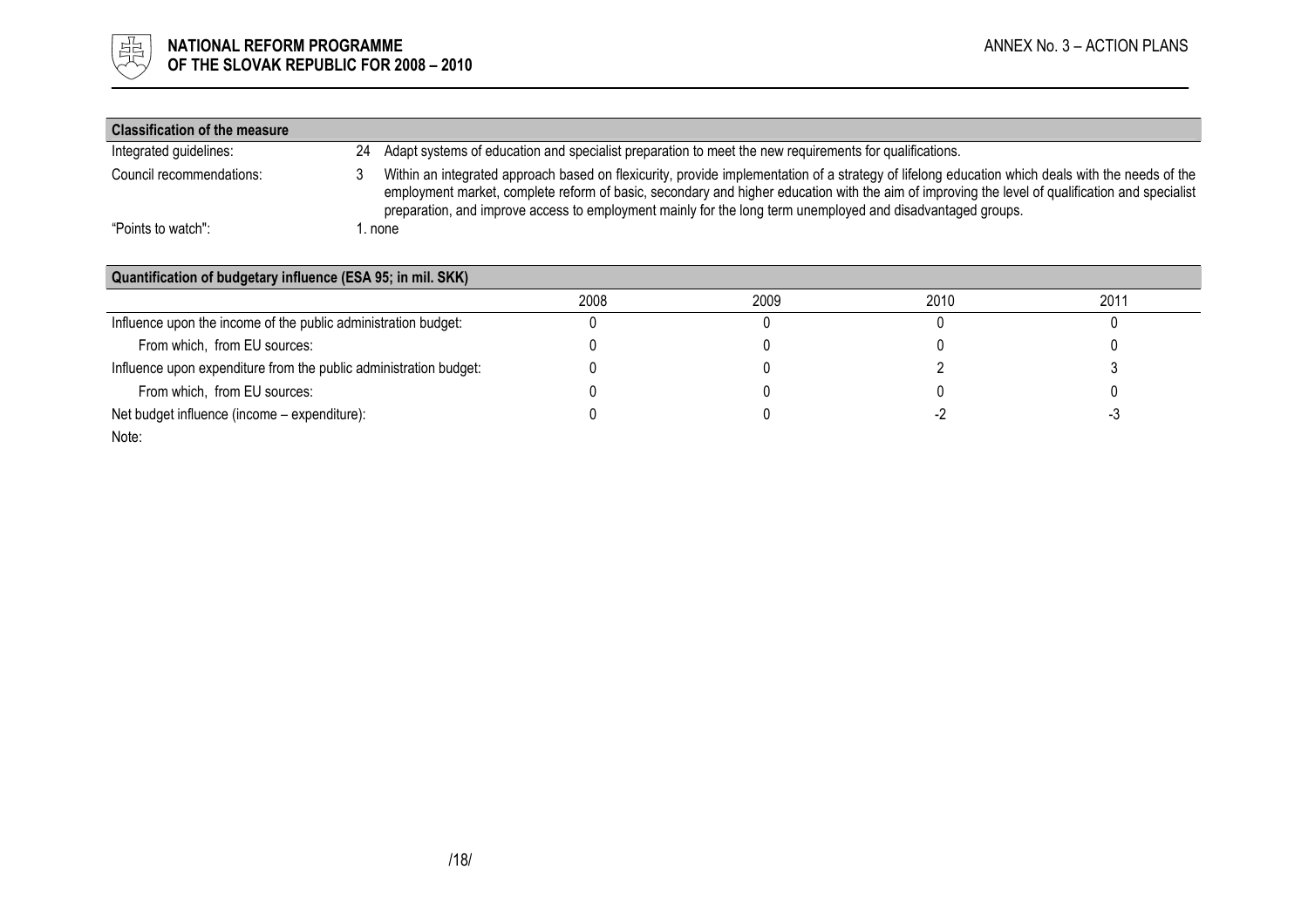

| <b>Characteristics of the measure</b>    |                                                                                                                                                                                                                                                                                                                                                                                                                                                                                                                                                                                                                                                                                                                                                                                                                                                                                                                                                          |
|------------------------------------------|----------------------------------------------------------------------------------------------------------------------------------------------------------------------------------------------------------------------------------------------------------------------------------------------------------------------------------------------------------------------------------------------------------------------------------------------------------------------------------------------------------------------------------------------------------------------------------------------------------------------------------------------------------------------------------------------------------------------------------------------------------------------------------------------------------------------------------------------------------------------------------------------------------------------------------------------------------|
| Title of the key challenge:              | Education                                                                                                                                                                                                                                                                                                                                                                                                                                                                                                                                                                                                                                                                                                                                                                                                                                                                                                                                                |
| Title of measure:                        | Informatization of education, design of innovative study materials and aids                                                                                                                                                                                                                                                                                                                                                                                                                                                                                                                                                                                                                                                                                                                                                                                                                                                                              |
| Sponsor of the measure:                  | Ministry of Education SR                                                                                                                                                                                                                                                                                                                                                                                                                                                                                                                                                                                                                                                                                                                                                                                                                                                                                                                                 |
| Co-sponsors of the measure:              | Ministry of Finance SR                                                                                                                                                                                                                                                                                                                                                                                                                                                                                                                                                                                                                                                                                                                                                                                                                                                                                                                                   |
| Description of the measure:              | Provide establishment of an adequate communication and information infrastructure in Slovakia in all types of schools and school facilities. Innovate<br>the content of education including the creation of new material and didactic tools (textbooks and teaching texts) used in the education process.<br>Further education of pedagogical employees.                                                                                                                                                                                                                                                                                                                                                                                                                                                                                                                                                                                                 |
| Objective of the measure:                | The measure addresses improving the effectiveness and quality of education, improving the skills of pupils and teachers in using information and<br>communication technology.                                                                                                                                                                                                                                                                                                                                                                                                                                                                                                                                                                                                                                                                                                                                                                            |
| Analytical justification of the measure: | The present education system is rather conservative and under-adapted to prepare pupils for a life in a society with information technology. It can be<br>characterised by non-upgraded syllabuses, lack of textbooks, insufficient equipment in schools with educational software as well as with ICT<br>literature, the non-existence of a central educational portal and own digital resources. The infrastructure does not provide sufficient ICT equipment<br>for schools. To fulfil the measure, the existence of schools with excellent results, the existence of syllabuses of IT education and informatics in<br>primary schools, teaching documents in all study specialisations in specialist secondary schools modified with the addition of the use of ICT in the<br>learning process, the creation of study specialisations focused upon ICT and the existence of initiatives for the establishment of educational portals<br>can be used. |
| Links to other strategic documents       | Strategy and conception of informatisation of regional education                                                                                                                                                                                                                                                                                                                                                                                                                                                                                                                                                                                                                                                                                                                                                                                                                                                                                         |
| Deadline for fulfilment of the measure:  | 2010                                                                                                                                                                                                                                                                                                                                                                                                                                                                                                                                                                                                                                                                                                                                                                                                                                                                                                                                                     |
| List of potential risks:                 | lack of,<br>necessity for functional interconnection of further education of pedagogical employees in the area of ICT with career growth                                                                                                                                                                                                                                                                                                                                                                                                                                                                                                                                                                                                                                                                                                                                                                                                                 |

| Harmonogram for fulfilling the measures                                                                                              |                                       |                                               |      |
|--------------------------------------------------------------------------------------------------------------------------------------|---------------------------------------|-----------------------------------------------|------|
| Task                                                                                                                                 | Planned<br>term<br>fulfilment of task | Body responsible for the given<br>for<br>task | Note |
| 1. Establishment of an adequate communication<br>and IT infrastructure in Slovakia, in all types of<br>schools and school facilities | 2011                                  | Ministry of Education SR                      |      |
| 2. Innovation of educational content                                                                                                 | 2009                                  | Ministry of Education SR                      |      |
| 3. Creation of new material didactic tools                                                                                           | 2011                                  | Ministry of Education SR                      |      |
| 4. Further education of pedagogical employees.                                                                                       | 2011                                  | Ministry of Education SR                      |      |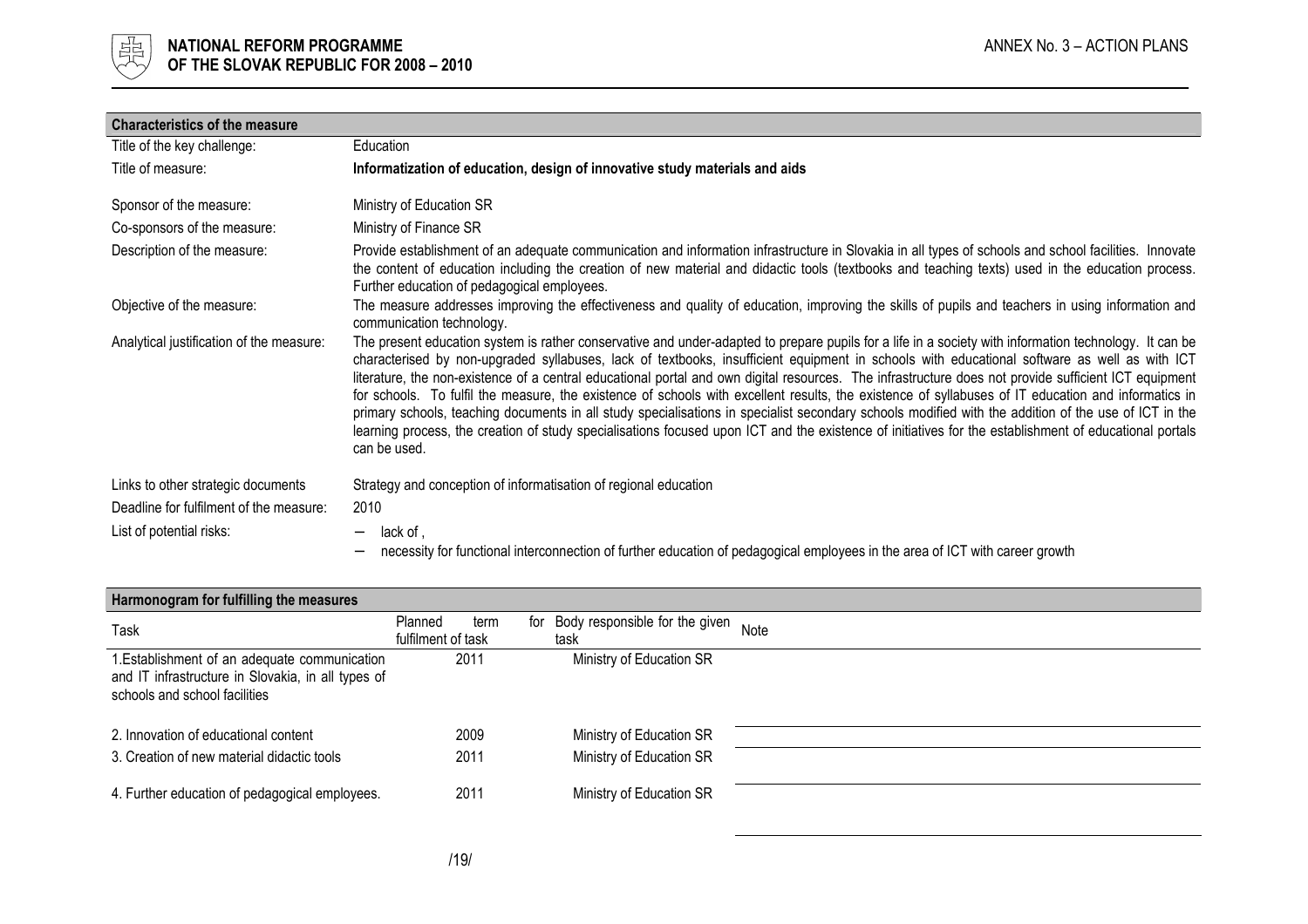

| Measurable indexes of the measure |                                                                                                                     |                      |                                            |  |
|-----------------------------------|---------------------------------------------------------------------------------------------------------------------|----------------------|--------------------------------------------|--|
|                                   | Output index                                                                                                        | Initial value (year) | Target value (year)                        |  |
|                                   | Functional communication and information technology infrastructure in all types of schools<br>and school facilities |                      | 100 % (2011)                               |  |
| 2.                                | Implementation of ICT problematics in all school educational programmes                                             | 25 % (2008)          | 100 % (2011)                               |  |
| Results index:                    |                                                                                                                     | Initial value (year) | Target value (year)                        |  |
|                                   | Number of teachers regularly using a PC for educational purposes                                                    | 38 % (2008)          | 100 % (2011)                               |  |
| 2.                                | Number of pupils who undertook a school educational programme with implemented ICT<br>problematics                  | $0\%$ (2008)         | 25 % (2011)<br>95 % (2012)<br>100 % (2013) |  |

| <b>Classification of the measure</b> |    |                                                                                                                                                       |
|--------------------------------------|----|-------------------------------------------------------------------------------------------------------------------------------------------------------|
| Integrated guidelines:               | 24 | Adapt the systems of education and specialist preparation to meet the new requirements for qualifications.                                            |
|                                      |    | Support broadening and effective use of ICT and establish a fully opened IT society                                                                   |
| Council recommendations:             |    | Within an integrated approach based on flexicurity, provide implementation of a strategy of lifelong education which deals with the needs of the      |
|                                      |    | employment market, complete the reform of primary, secondary and higher education with the aim of improving the level of qualification and specialist |
|                                      |    | preparation, and improve access to employment, mainly for the long term unemployed or disadvantaged groups.                                           |
| "Points to watch":                   |    | Continue development of policies of information and communication technology, mainly in the broadband infrastructure                                  |

| Quantification of budgetary influence (ESA 95; in mil. SKK) |      |                                                                                                                                                                                                                                    |      |      |  |
|-------------------------------------------------------------|------|------------------------------------------------------------------------------------------------------------------------------------------------------------------------------------------------------------------------------------|------|------|--|
|                                                             | 2008 | 2009                                                                                                                                                                                                                               | 2010 | 2011 |  |
| Influence upon the income of the public administration      |      |                                                                                                                                                                                                                                    |      |      |  |
| budget:                                                     |      |                                                                                                                                                                                                                                    |      |      |  |
| From which, from EU sources:                                |      |                                                                                                                                                                                                                                    |      |      |  |
| upon expenditure from<br>Influence<br>public<br>the         | 572  | 1202                                                                                                                                                                                                                               | 1252 | 977  |  |
| administration budget:                                      |      |                                                                                                                                                                                                                                    |      |      |  |
| From which, from EU sources:                                | 1726 | 1726                                                                                                                                                                                                                               | 1726 | 1726 |  |
| Net budget influence (income - expenditure):                |      |                                                                                                                                                                                                                                    |      |      |  |
| $\mathbf{r}$<br>.                                           | .    | $\mathcal{L}$ . The contract of the contract of the contract of the contract of the contract of the contract of the contract of the contract of the contract of the contract of the contract of the contract of the contract of th |      |      |  |

Note: Influence upon public finances is quantified in the Strategy of Informatisation of Regional Education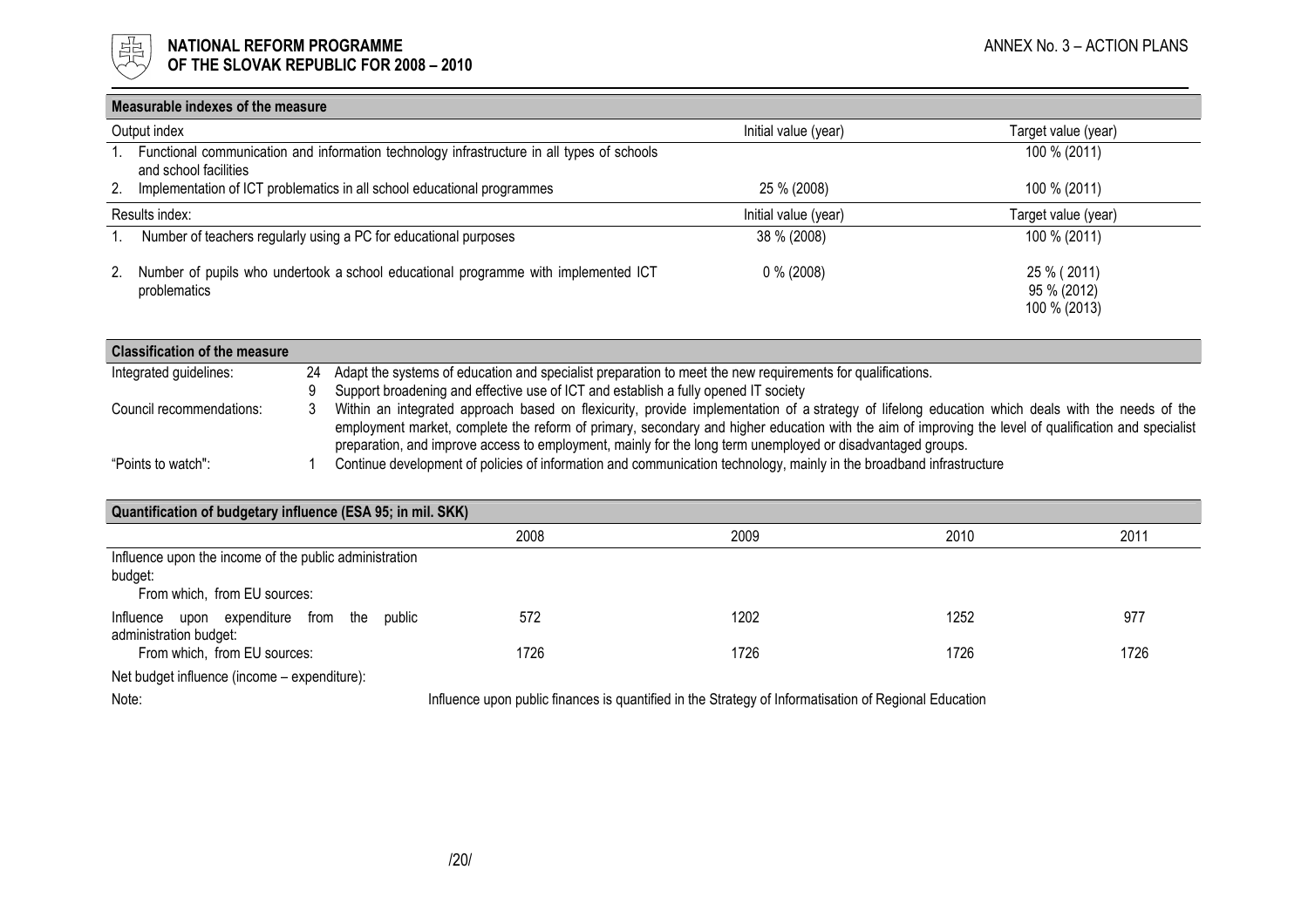

| <b>Characteristics of the measure</b>    |                                                                                                                                                                                                                                                                                                                                                                                                                                                                                                                                                                                                                                                                                                                                                                                                                                                                                                                                                                                                                                                                                       |  |  |  |
|------------------------------------------|---------------------------------------------------------------------------------------------------------------------------------------------------------------------------------------------------------------------------------------------------------------------------------------------------------------------------------------------------------------------------------------------------------------------------------------------------------------------------------------------------------------------------------------------------------------------------------------------------------------------------------------------------------------------------------------------------------------------------------------------------------------------------------------------------------------------------------------------------------------------------------------------------------------------------------------------------------------------------------------------------------------------------------------------------------------------------------------|--|--|--|
| Title of the key challenge:              | Education                                                                                                                                                                                                                                                                                                                                                                                                                                                                                                                                                                                                                                                                                                                                                                                                                                                                                                                                                                                                                                                                             |  |  |  |
| Title of measure:                        | Loans for higher education abroad                                                                                                                                                                                                                                                                                                                                                                                                                                                                                                                                                                                                                                                                                                                                                                                                                                                                                                                                                                                                                                                     |  |  |  |
| Sponsor of the measure:                  | Ministry of Education SR                                                                                                                                                                                                                                                                                                                                                                                                                                                                                                                                                                                                                                                                                                                                                                                                                                                                                                                                                                                                                                                              |  |  |  |
| Co-sponsors of the measure:              | Ministry of Finance SR                                                                                                                                                                                                                                                                                                                                                                                                                                                                                                                                                                                                                                                                                                                                                                                                                                                                                                                                                                                                                                                                |  |  |  |
| Description of the measure:              | This measure will allow students with permanent residence in the Slovak Republic, who will study in higher education abroad, to obtain a loan for<br>financing their study and possible living expenses. The scheme will include mechanisms which will motivate students and graduates to return, after<br>completion of their study or part of their study, and work in Slovakia. Loans will be guaranteed by the state with conditions similar to market<br>conditions and their repayment will be dependent upon the income of the debtor. Within the medium-term horizon, the system will be self-<br>financing, under the precondition of an effective solving of payment discipline guarantees on the part of debtors. The measure will be<br>addressed via new legal changes or via amendment to the law regarding the Student Loan Fund.                                                                                                                                                                                                                                      |  |  |  |
| Objective of the measure:                | An increase in the educational level and resulting transfer of knowledge from abroad to Slovakia.                                                                                                                                                                                                                                                                                                                                                                                                                                                                                                                                                                                                                                                                                                                                                                                                                                                                                                                                                                                     |  |  |  |
| Analytical justification of the measure: | The main reason for implementing this measure is the fact that for most young people, higher education study abroad is not viable for financial<br>reasons. Although at present there is the possibility to use finances from the Student Loan Fund, but this system is not attractive to Slovak students<br>studying abroad for the following reasons:<br>the maximum level of the obtainable loan per academic year is 40,000,-SKK which does not even cover the costs of study at a foreign<br>a)<br>university nor any of the living costs of the student abroad,<br>there is no great interest in these loans amongst students; in 2007, 114 contracts were signed with students studying at university abroad,<br>b)<br>whilst according to OECD, in 2005 over 20,000 Slovak citizens studied abroad.<br>As in the SR, in the majority of states, social support of students is linked to the condition of permanent residents in the given state (e.g. in SR with<br>regards to social scholarships), which is another non-motivational factor when applying for study abroad. |  |  |  |
| Links to other strategic documents       | The measure is in compliance with aims of the Lisbon strategy for Slovakia in the Modern Educational Policy "support mobility of students and<br>pedagogues".                                                                                                                                                                                                                                                                                                                                                                                                                                                                                                                                                                                                                                                                                                                                                                                                                                                                                                                         |  |  |  |
| Deadline for fulfilment of the measure:  | 1.9.2010                                                                                                                                                                                                                                                                                                                                                                                                                                                                                                                                                                                                                                                                                                                                                                                                                                                                                                                                                                                                                                                                              |  |  |  |
| List of potential risks:                 | possible ineffective adjustment of the loan scheme from the viewpoint of repayments, administration<br>suitable determination of loans provider<br>2.<br>the issue of self-employed persons to whom, after reporting a minimum profit, a lower instalment could be agreed which jeopardises the<br>3.<br>stability of the scheme<br>recovery of funds, mainly in cases in which the graduate remains in work abroad, and determination of payment guarantees<br>4.<br>possible high initial expenses for launching the scheme<br>5.<br>insufficient interest from students in such loans (to date, the number of loans provided from the SLF for foreigners)<br>6.<br>possible maintenance of two parallel schemes (SLF, new system)<br>7.                                                                                                                                                                                                                                                                                                                                            |  |  |  |
| Harmonogram for fulfilling the measures  |                                                                                                                                                                                                                                                                                                                                                                                                                                                                                                                                                                                                                                                                                                                                                                                                                                                                                                                                                                                                                                                                                       |  |  |  |
| Task                                     | Body responsible for the given<br>Planned term for fulfilment of task<br>Note<br>task                                                                                                                                                                                                                                                                                                                                                                                                                                                                                                                                                                                                                                                                                                                                                                                                                                                                                                                                                                                                 |  |  |  |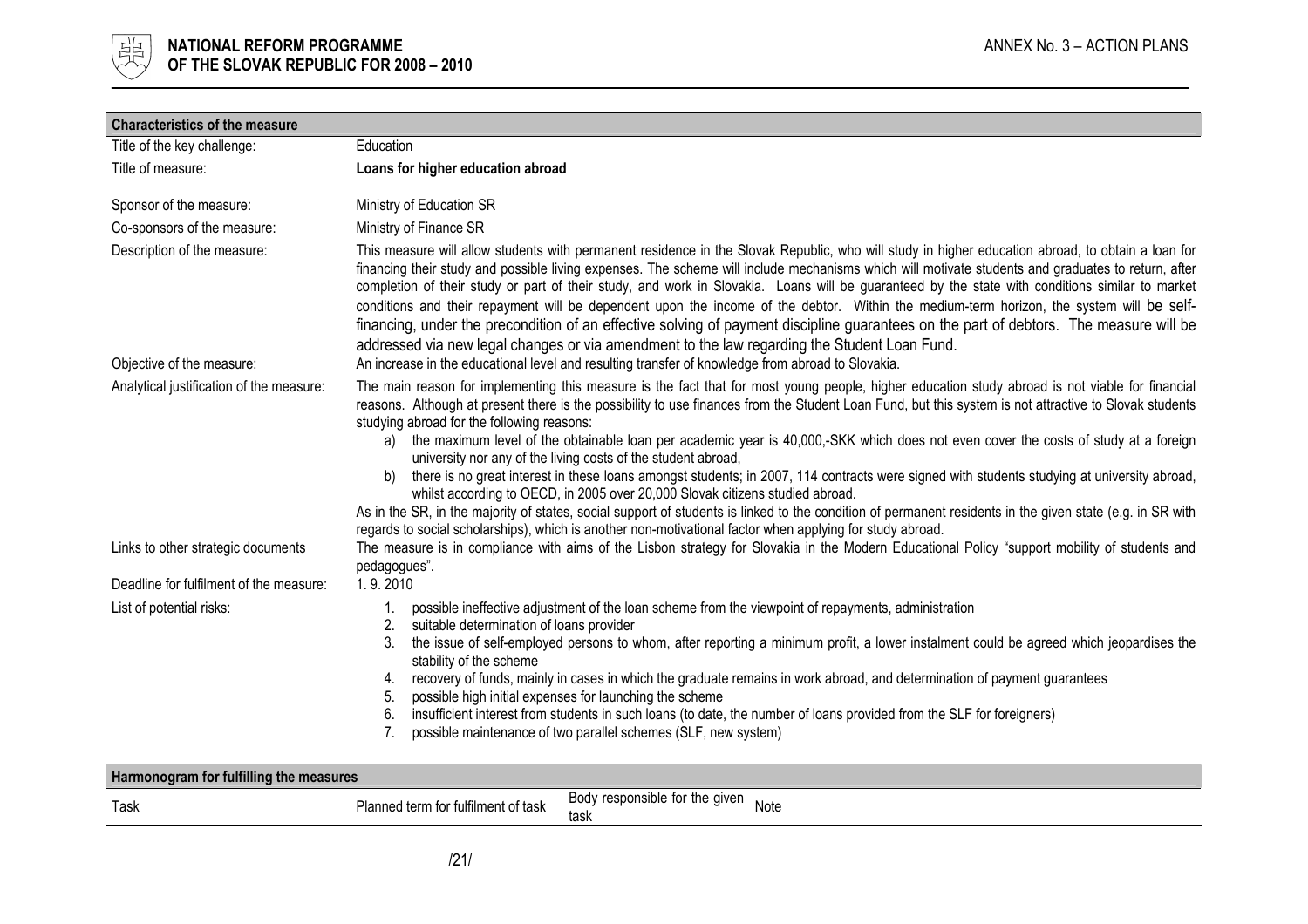

# l 너는 NATIONAL REFORM PROGRAMME AND THE SECOND MANNEX No. 3 – ACTION PLANS ANNEX No. 3 – ACTION PLANS

 $\forall\forall$  OF THE SLOVAK REPUBLIC FOR 2008 – 2010

| 1. establishment of an inter-departmental                                             | 1.8.2008   | ME SR and MF SR      |                      |                                 |
|---------------------------------------------------------------------------------------|------------|----------------------|----------------------|---------------------------------|
| committee<br>2. detailed<br>analysis of the system:                                   | 1.5.2009   | ME SR, MF SR, Social |                      |                                 |
| method<br>of<br>set up (present,<br>ICL),                                             |            | Insurance Company    |                      |                                 |
| method<br>evaluation<br>0f<br>risks,<br>οf<br>administration,<br>possibilities<br>for |            |                      |                      |                                 |
| connection to Tax Office and Social                                                   |            |                      |                      |                                 |
| databases),<br>Company<br>Insurance<br>estimation of cash flow, requirements of       |            |                      |                      |                                 |
| the loan provider                                                                     |            |                      |                      |                                 |
| 3. submission of a proposal for a law                                                 | 31.10.2009 | ME SR                |                      |                                 |
| regarding inter-departmental negotiation<br>proceedings                               |            |                      |                      |                                 |
| 4. if the law is approved, commencement<br>of provision of loans                      | 30.9.2010  | ME SR                |                      |                                 |
|                                                                                       |            |                      |                      |                                 |
| Measurable indexes of the measure                                                     |            |                      |                      |                                 |
| Output index                                                                          |            |                      | Initial value (year) | Target value (year)             |
| 1. maximum level of loan per annum                                                    |            |                      | 40 000 SKK (2008)    | 300 000 SKK + school fees       |
| 2. Ioan interest                                                                      |            |                      | $3\%$ p. a. (2008)   | On the basis of analysis (2010) |
| Results index:                                                                        |            | Initial value (year) |                      | Target value (year)             |
| Number of citizens of SR using student loans for study abroad                         |            |                      | 114 (2007)           | 2 000 (2011)                    |
|                                                                                       |            |                      |                      |                                 |

| <b>Classification of the measure</b> |      |                                                                                                                                                                                                                                                                                                                                                                                                         |
|--------------------------------------|------|---------------------------------------------------------------------------------------------------------------------------------------------------------------------------------------------------------------------------------------------------------------------------------------------------------------------------------------------------------------------------------------------------------|
| Integrated guidelines:               |      | 24 Adapt the systems of education and specialist preparation to include the new requirements for qualifications                                                                                                                                                                                                                                                                                         |
| Council recommendations:             |      | Within an integrated approach based on flexicurity, implementation of a strategy of lifelong education which deals with the needs of the<br>employment market, complete the reform of primary, secondary and higher education with aim of improving the level of qualifications and<br>specialist preparation and improve access to jobs, mainly for the long term unemployed and disadvantaged groups. |
| "Points to watch":                   | none |                                                                                                                                                                                                                                                                                                                                                                                                         |

| Quantification of budgetary influence (in mil. SKK)               |                          |      |       |       |  |  |
|-------------------------------------------------------------------|--------------------------|------|-------|-------|--|--|
|                                                                   | 2008                     | 2009 | 2010  | 2011  |  |  |
| Influence upon the income of the public administration budget:    | $\overline{\phantom{0}}$ |      |       |       |  |  |
| From which, from EU sources:                                      |                          |      |       |       |  |  |
| Influence upon expenditure from the public administration budget: |                          |      | 1 000 | 800Sk |  |  |
| From which, from EU sources:                                      |                          |      |       |       |  |  |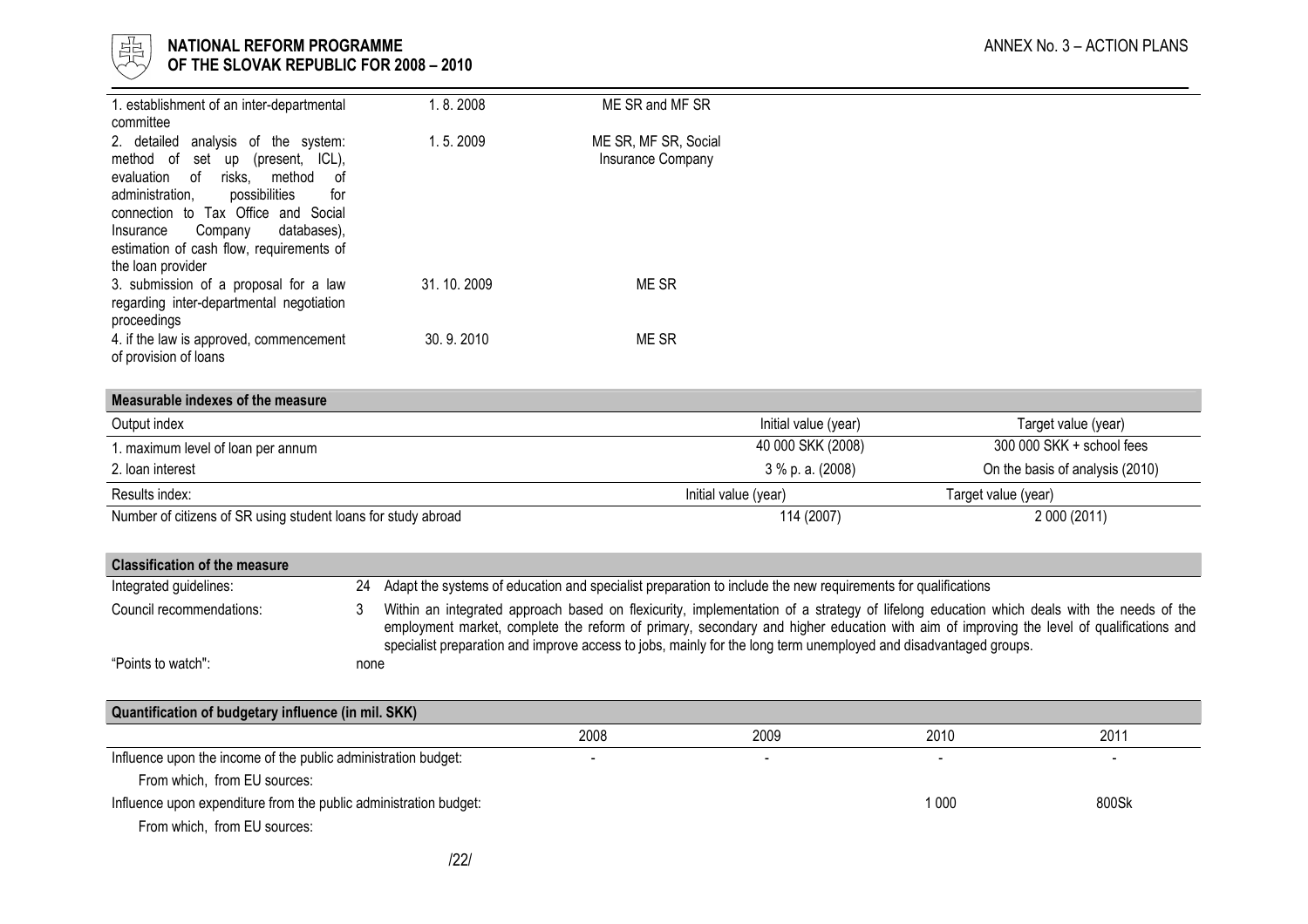

Net budget influence (income – expenditure): 4800 SKK - 800 SKK - 800 SKK - 800 SKK

Note: Provision of loans to 2,000 applicants per annum is being considered, in the amount of 300,000,-SKK + school fees + administration costs, income from payment of loans is expected within a medium-term horizon – particular cash flow and method of financing and resulting impacts upon the public administration budget will be the subject of expert negotiations. This is only a rough estimate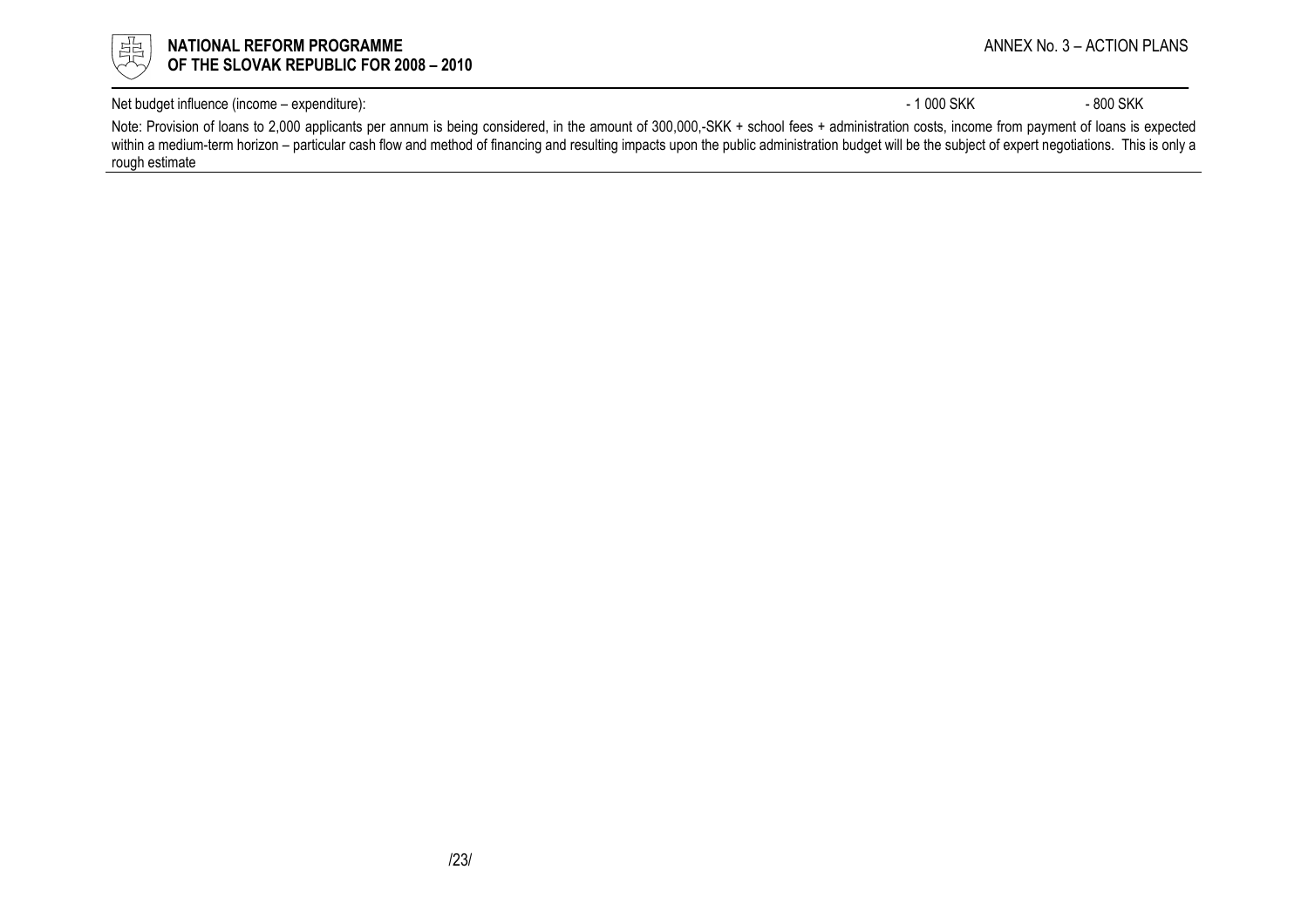

| <b>Characteristics of the measure</b>                                          |                                                                                                                                                                                                                                                                                                                                                                                                                                                                                                                                                                                                                                                                                                                                                                                                                                                                                                                                                                                                                                                                                                                                                                                             |
|--------------------------------------------------------------------------------|---------------------------------------------------------------------------------------------------------------------------------------------------------------------------------------------------------------------------------------------------------------------------------------------------------------------------------------------------------------------------------------------------------------------------------------------------------------------------------------------------------------------------------------------------------------------------------------------------------------------------------------------------------------------------------------------------------------------------------------------------------------------------------------------------------------------------------------------------------------------------------------------------------------------------------------------------------------------------------------------------------------------------------------------------------------------------------------------------------------------------------------------------------------------------------------------|
| Title of the key challenge:                                                    | Education                                                                                                                                                                                                                                                                                                                                                                                                                                                                                                                                                                                                                                                                                                                                                                                                                                                                                                                                                                                                                                                                                                                                                                                   |
| Title of measure:                                                              | Introduction of a careers system regarding the professional development of pedagogical employees in regional education                                                                                                                                                                                                                                                                                                                                                                                                                                                                                                                                                                                                                                                                                                                                                                                                                                                                                                                                                                                                                                                                      |
| Sponsor of the measure:                                                        | Ministry of Education SR                                                                                                                                                                                                                                                                                                                                                                                                                                                                                                                                                                                                                                                                                                                                                                                                                                                                                                                                                                                                                                                                                                                                                                    |
| Co-sponsors of the measure:                                                    |                                                                                                                                                                                                                                                                                                                                                                                                                                                                                                                                                                                                                                                                                                                                                                                                                                                                                                                                                                                                                                                                                                                                                                                             |
| Description of the measure:                                                    | Creation of the conditions necessary for addressing the position of pedagogical employees in schools and school facilities in accordance with a<br>separate regulation, and other schools and facilities in which upbringing and education takes place under sector responsibility of other central bodies<br>of state administration as well as for pedagogical employees in facilities for the continuous education of pedagogical employees. At the same time,<br>measures for addressing their salary conditions, professional growth and social status, as well as harmonisation with European Community law in<br>which the issue of law is indirectly addressed.                                                                                                                                                                                                                                                                                                                                                                                                                                                                                                                     |
| Objective of the measure:                                                      | The measure monitors the increase in the quality of upbringing and education, the reaction to market needs, the improvement of the social position<br>of teachers and motivation to have a career in education.                                                                                                                                                                                                                                                                                                                                                                                                                                                                                                                                                                                                                                                                                                                                                                                                                                                                                                                                                                             |
| Analytical justification of the measure:<br>Links to other strategic documents | At present, the position of pedagogical employees in the Slovak Republic is not addressed by a separate legal standard. A new legal standard of a<br>"law regarding pedagogical employees" will be based on the implementation of five steps - creation of professional standards, a system of<br>continuous education, a career system, a credit system and principles for assessment of remuneration. This assumes fundamental changes in the<br>system of financing of continuous education, accreditation of programmes for continuous education, implementation of a new credit and career<br>system and the application of a new principle of assessment of remuneration for pedagogical employees. Correctly set motivation for pedagogues<br>will improve conditions of carrying out their jobs, including participation in further education and will bring automatic selection of teachings according<br>to quality.<br>National Programme of upbringing and education in the Slovak Republic for the next 15 - 20 years<br>Manifesto of the government of the Slovak Republic for 2006 - 2010<br>Lisbon strategy and Copenhagen Declaration<br>Memorandum of long life education |
|                                                                                | Conception of professional development of teachers in a career system<br>Legislative aim of the law regarding the position of pedagogical employees                                                                                                                                                                                                                                                                                                                                                                                                                                                                                                                                                                                                                                                                                                                                                                                                                                                                                                                                                                                                                                         |
| Deadline for fulfilment of the measure:<br>List of potential risks:            | 2008                                                                                                                                                                                                                                                                                                                                                                                                                                                                                                                                                                                                                                                                                                                                                                                                                                                                                                                                                                                                                                                                                                                                                                                        |

| Harmonogram for fulfilling the measures |         |                                                                 |      |  |
|-----------------------------------------|---------|-----------------------------------------------------------------|------|--|
| Task                                    | of task | Planned term for fulfilment Body responsible for the given task | Note |  |
| 1. Law regarding pedagogical employees  | 2008    | ME SR                                                           |      |  |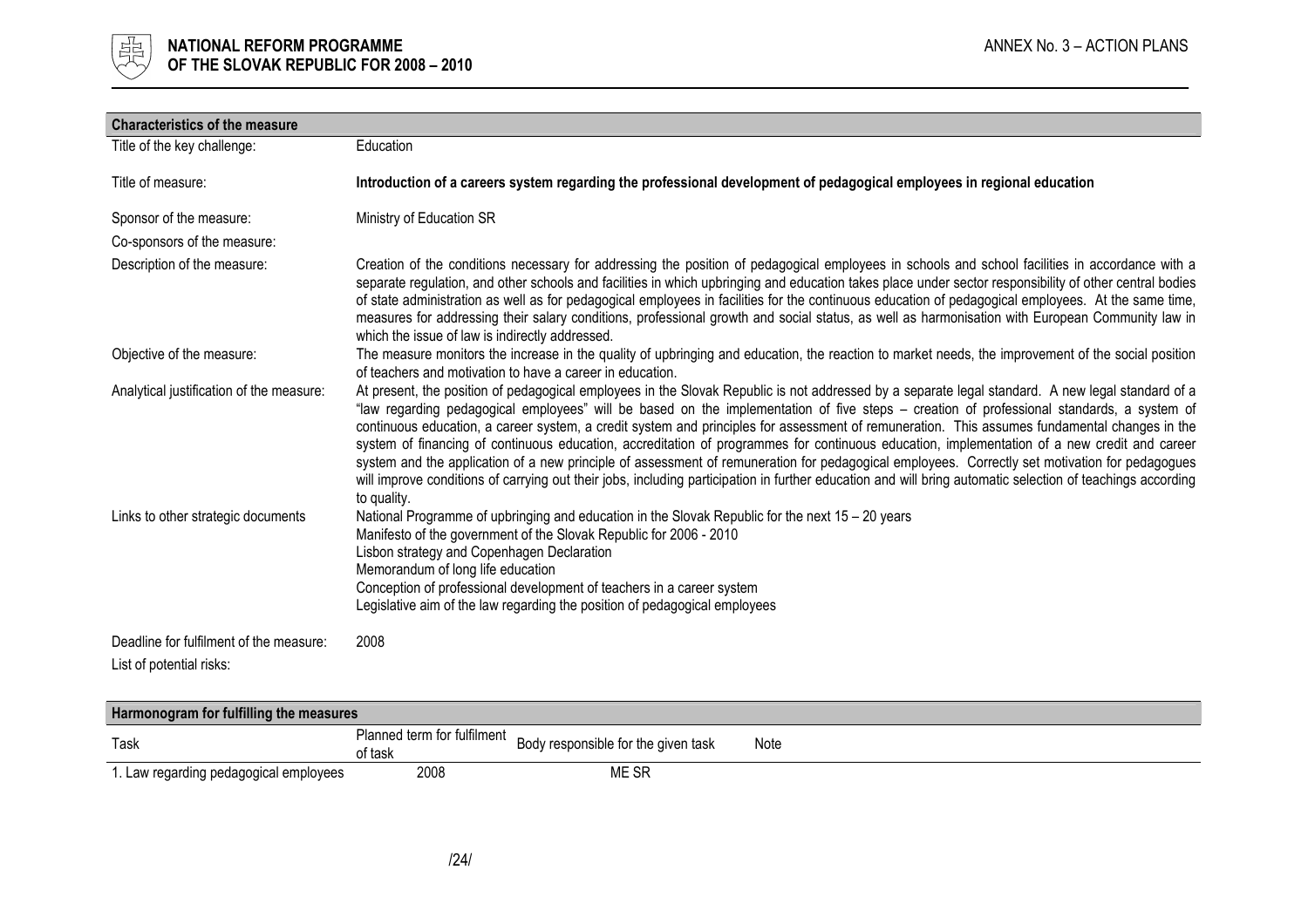

## $\frac{1}{\frac{1}{\sqrt{10}}}\sqrt{2}$  NATIONAL REFORM PROGRAMME OF THE SLOVAK REPUBLIC FOR 2008 – 2010

2. Directive of the Government of Slovak Republic regarding a catalogue of professional standards for pedagogical employees 2008 ME SR

#### Measurable indexes of the measure

|                                                         | Output index                                                      | Initial value (year) | Target value (year) |  |
|---------------------------------------------------------|-------------------------------------------------------------------|----------------------|---------------------|--|
|                                                         | Creation of professional standards                                | 0(2008)              | 1(2009)             |  |
| 2.                                                      | Creation of a career system                                       | 0(2008)              | 1(2009)             |  |
| 3.                                                      | Creation of a system of continuous education                      | 0(2008)              | 1(2009)             |  |
| 4.                                                      | Creation of a credit system                                       | 0(2008)              | 1(2009)             |  |
| 5.                                                      | Creation of a system of evaluation and remuneration of pedagogues | 0(2008)              | 1(2009)             |  |
|                                                         | Results index:                                                    | Initial value (year) | Target value (year) |  |
| Number of teachers who participate in further education |                                                                   | $0\%$ (2008)         | 100 % (2013)        |  |

| <b>Classification of the measure</b> |      |                                                                                                             |
|--------------------------------------|------|-------------------------------------------------------------------------------------------------------------|
| Integrated guidelines:               |      | 23 Broaden and improve investment in human capital.                                                         |
| Council recommendations:             |      | 24 Adapt the system of education and specialist preparation to meet the new requirements for qualifications |
| "Points to watch":                   | none |                                                                                                             |

Influence upon the income of the public administration budget:

From which, financial resources from EU sources:

Influence upon expenditure from the public administration budget:

From which, financial resources from EU sources:

Net budget influence (income – expenditure):

Note: Financial expenses related to an increase in the percentage in financing continuous education of pedagogical employees will arise from the financial and economic requirements of the career system, stated in the law regarding pedagogical employees.

2008 2009 2010 2011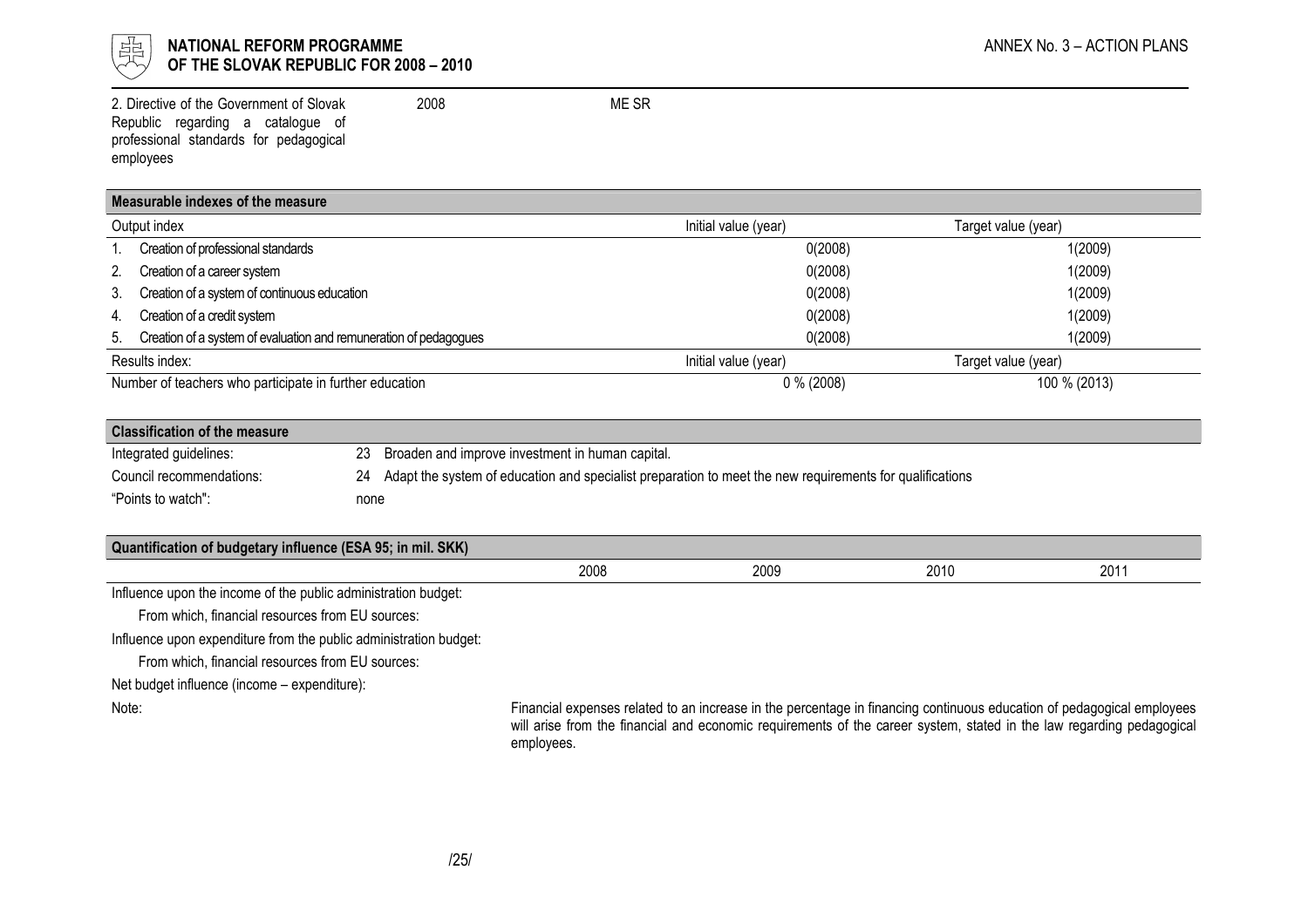

| <b>Characteristics of the measure</b>    |                                                                                                                                                                                                                                                                                                                                                                                                                                                                                                                                                                                                                                                                                                                                                                                                                                                                                                                                                                                                                                                                                                                                                                                                                                                                                                                                                                                                                           |
|------------------------------------------|---------------------------------------------------------------------------------------------------------------------------------------------------------------------------------------------------------------------------------------------------------------------------------------------------------------------------------------------------------------------------------------------------------------------------------------------------------------------------------------------------------------------------------------------------------------------------------------------------------------------------------------------------------------------------------------------------------------------------------------------------------------------------------------------------------------------------------------------------------------------------------------------------------------------------------------------------------------------------------------------------------------------------------------------------------------------------------------------------------------------------------------------------------------------------------------------------------------------------------------------------------------------------------------------------------------------------------------------------------------------------------------------------------------------------|
| Title of the key challenge:              | Education                                                                                                                                                                                                                                                                                                                                                                                                                                                                                                                                                                                                                                                                                                                                                                                                                                                                                                                                                                                                                                                                                                                                                                                                                                                                                                                                                                                                                 |
| Title of measure:                        | More flexible forms of higher education management                                                                                                                                                                                                                                                                                                                                                                                                                                                                                                                                                                                                                                                                                                                                                                                                                                                                                                                                                                                                                                                                                                                                                                                                                                                                                                                                                                        |
| Sponsor of the measure:                  | Ministry of Education SR                                                                                                                                                                                                                                                                                                                                                                                                                                                                                                                                                                                                                                                                                                                                                                                                                                                                                                                                                                                                                                                                                                                                                                                                                                                                                                                                                                                                  |
| Co-sponsors of the measure:              |                                                                                                                                                                                                                                                                                                                                                                                                                                                                                                                                                                                                                                                                                                                                                                                                                                                                                                                                                                                                                                                                                                                                                                                                                                                                                                                                                                                                                           |
| Description of the measure:              | This measure will support the decision processes within schools of higher education so they will take into account the size of the institution, the<br>mission of the school of higher education and provide management of the institution with orientation on the achievement of certain targets. The<br>management system will create a supportive environment for higher education teachers and research workers who will, as much as possible, be<br>relieved of administration duties and can focus upon their main activity - educating, research, development and artistic activities. The area of<br>academic and administration management will be supported without limiting academic freedom and the autonomy of universities. Via internal<br>regulations, the possibility for institutions to arrange positions and authorisations within their sections will increase as well as a system of<br>management. The management systems of schools of higher education will focus on achieving targets expressed via measurement indexes and<br>achievement of the mission of the school of higher education (development of society, region, education, research, development, artistic activities).                                                                                                                                                                                                            |
| Objective of the measure:                | More flexible management of schools of higher education and increased autonomy in management, a decrease in the administrative burden of<br>teachers in higher education, broadening cooperation of schools of higher education with the region/practice.                                                                                                                                                                                                                                                                                                                                                                                                                                                                                                                                                                                                                                                                                                                                                                                                                                                                                                                                                                                                                                                                                                                                                                 |
| Analytical justification of the measure: | The main reason for implementing the measure is the fact that although many activities fall under the self-governing responsibility of a school of<br>higher education, the law regarding schools of higher education address these activities in great detail but outside the scope which is necessary.<br>This measure should decrease the number of provisions in the law regarding schools of higher education related to self-governing responsibilities, so<br>the law would only address the necessary items related to self-government of schools of higher education which cannot be left to be freely<br>addressed by internal regulations of a school of higher education. Removal of some provisions will give schools of higher education greater<br>autonomy via amendments to internal regulations which could lead to greater organisational differentiation of schools of higher education. EUA<br>administration recommends that the Slovak higher education system will benefit mainly from a greater range of autonomy and points to the fact that<br>the Slovak law regarding schools of higher education "administers even the smallest details of organisation and decision processes" of schools of<br>higher education in comparison with other states and also recommend "greater legal freedom to determine new organisational structures, decision<br>processes and experimenting with that". |
| Links to other strategic documents       | The measure is in compliance with the aims of the Lisbon strategy for Slovakia, part "modern education policy" – focus upon broadening capacities<br>and significant improvement in quality via a flexible system in which schools of higher education mainly react to the needs of young people. The<br>measure also follows the EUA report, mainly part 3.5 Legal framework and institutional autonomy and 3.6 Framework conditions of management.<br>The prepared measures will also be processed within the prepared long term objective of the Ministry for higher education.                                                                                                                                                                                                                                                                                                                                                                                                                                                                                                                                                                                                                                                                                                                                                                                                                                        |
| Deadline for fulfilment of the measure:  | 31.12.2009                                                                                                                                                                                                                                                                                                                                                                                                                                                                                                                                                                                                                                                                                                                                                                                                                                                                                                                                                                                                                                                                                                                                                                                                                                                                                                                                                                                                                |
| List of potential risks:                 | 1. broadening the autonomy of schools of higher education and following differentiation of their internal organisation could lead to non-<br>transparency between individual schools of higher education<br>2. too frequent changes to the law regarding schools of higher education do not support the legal security of students, schools of higher<br>education and higher education teachers (less frequent changes in legal regulations are also recommended by EUA administration)<br>3. a negative approach of the academic world to possible more fundamental changes to the system                                                                                                                                                                                                                                                                                                                                                                                                                                                                                                                                                                                                                                                                                                                                                                                                                               |

Harmonogram for fulfilling the measures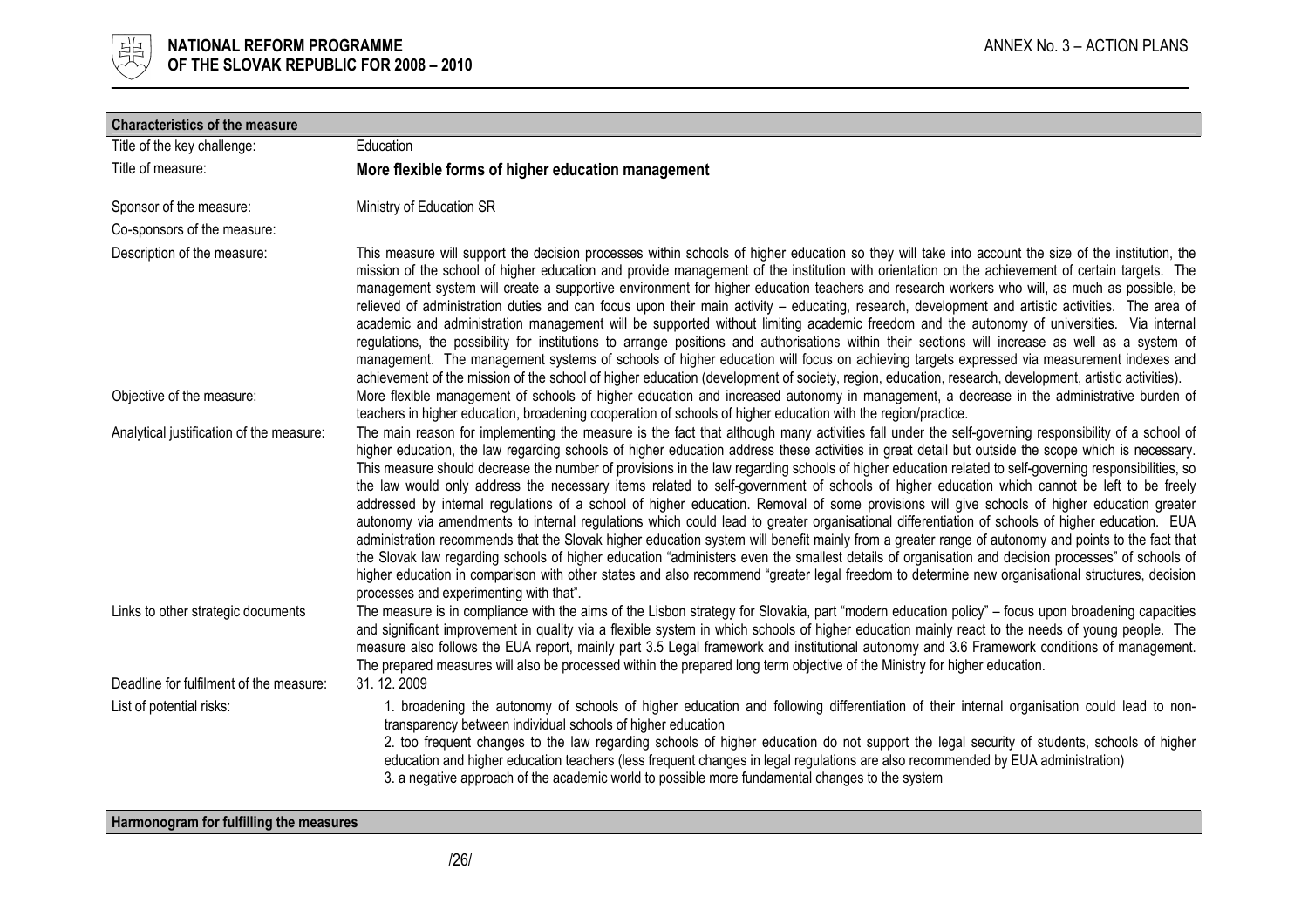

| Task                                                                               | Planned term for fulfilment<br>of task | Body responsible for the given task | Note                                                                     |  |
|------------------------------------------------------------------------------------|----------------------------------------|-------------------------------------|--------------------------------------------------------------------------|--|
| 1. Preparation of a detailed analysis of                                           | 30.11.2008                             | ME SR                               | in cooperation with representative bodies of schools of higher education |  |
| the current legal administration in the<br>area of arrangement of responsibilities |                                        |                                     |                                                                          |  |
| and decisive processes in schools of                                               |                                        |                                     |                                                                          |  |
| higher education and division of                                                   |                                        |                                     |                                                                          |  |
| responsibilities<br>2. Proposal of a new model for the                             | 30.4.2009                              | ME SR                               |                                                                          |  |
| division of responsibilities and their legal                                       |                                        |                                     |                                                                          |  |
| administration                                                                     |                                        |                                     |                                                                          |  |
| 3. Submission of a proposal for a legal                                            | 30.6.2009                              | ME SR                               |                                                                          |  |
| inter-departmental<br>regulation<br>for<br>negotiation proceedings                 |                                        |                                     |                                                                          |  |
|                                                                                    |                                        |                                     |                                                                          |  |
| Measurable indexes of the measure                                                  |                                        |                                     |                                                                          |  |
| Output index                                                                       |                                        |                                     | Initial value (year)<br>Target value (year)                              |  |
|                                                                                    |                                        |                                     |                                                                          |  |
| Results index:                                                                     |                                        |                                     | Initial value (year)<br>Target value (year)                              |  |

| <b>Classification of the measure</b>                              |      |                                                                                                                                                                                                                                                                                                                                                                                                        |      |      |          |
|-------------------------------------------------------------------|------|--------------------------------------------------------------------------------------------------------------------------------------------------------------------------------------------------------------------------------------------------------------------------------------------------------------------------------------------------------------------------------------------------------|------|------|----------|
| Integrated guidelines:                                            | 24   | Adapt the systems of education and specialist preparation to meet the new requirements for qualifications<br>Increase and improve investment into research and development, mainly from the private business sphere.                                                                                                                                                                                   |      |      |          |
| Council recommendations:                                          |      | Within an integrated approach based on flexicurity, implementation of a strategy of lifelong education which deals with the needs of the<br>employment market, complete the reform of primary, secondary and higher education with aim of improving the level of qualifications and<br>specialist preparation and improve access to jobs, mainly for the long term unemployed and disadvantaged groups |      |      |          |
| "Points to watch":                                                | none |                                                                                                                                                                                                                                                                                                                                                                                                        |      |      |          |
| Quantification of budgetary influence (in mil. SKK)               |      |                                                                                                                                                                                                                                                                                                                                                                                                        |      |      |          |
|                                                                   |      | 2008                                                                                                                                                                                                                                                                                                                                                                                                   | 2009 | 2010 | 2011     |
| Influence upon the income of the public administration budget:    |      |                                                                                                                                                                                                                                                                                                                                                                                                        |      |      |          |
| From which, financial resources from EU sources:                  |      |                                                                                                                                                                                                                                                                                                                                                                                                        |      |      |          |
| Influence upon expenditure from the public administration budget: |      |                                                                                                                                                                                                                                                                                                                                                                                                        | 0    |      | $\Omega$ |
| From which, financial resources from EU sources:                  |      |                                                                                                                                                                                                                                                                                                                                                                                                        |      |      |          |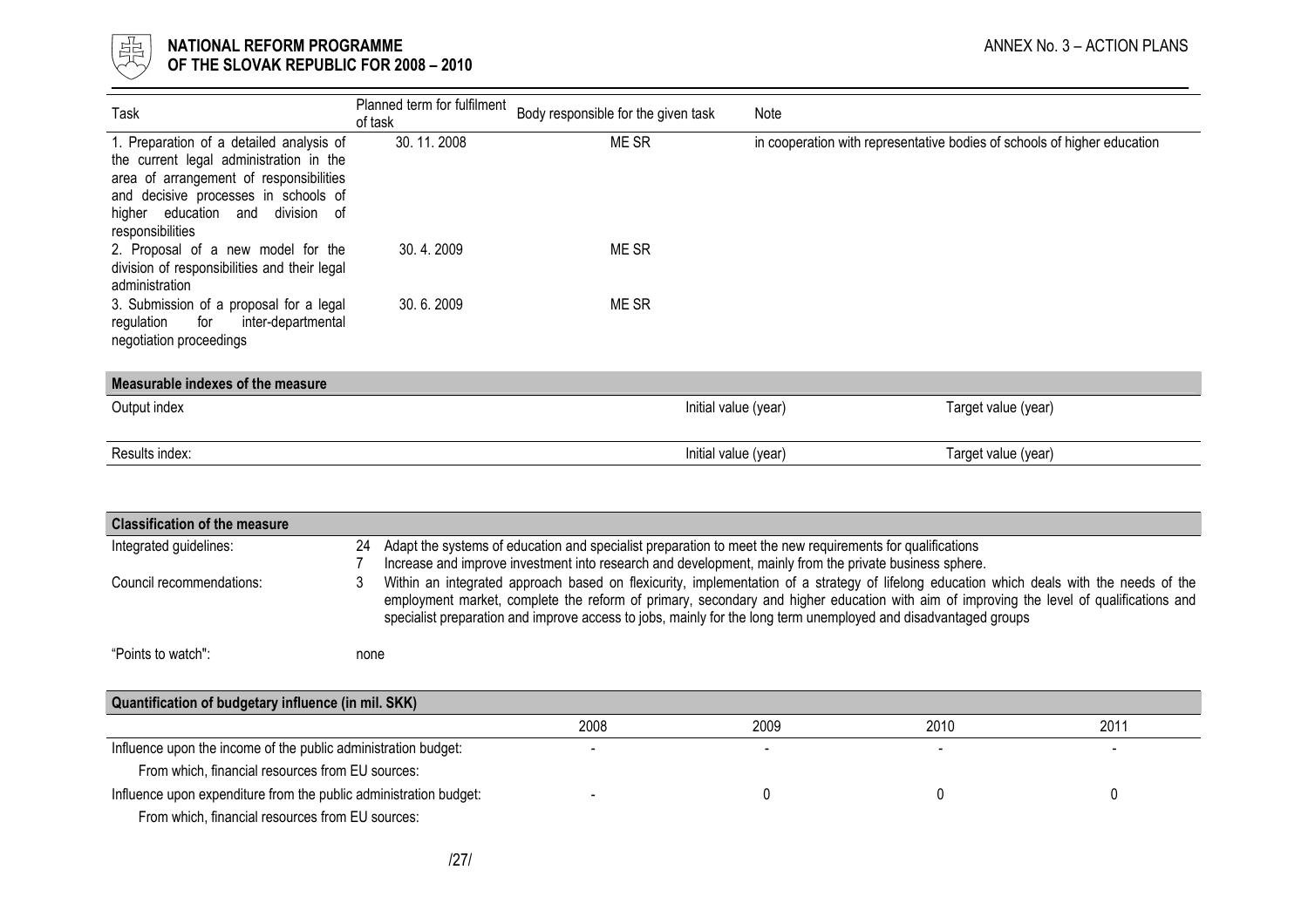

| Net budget influence (income – expenditure):                |  |  |
|-------------------------------------------------------------|--|--|
| Note: Financial impacts of the measure are not anticipated. |  |  |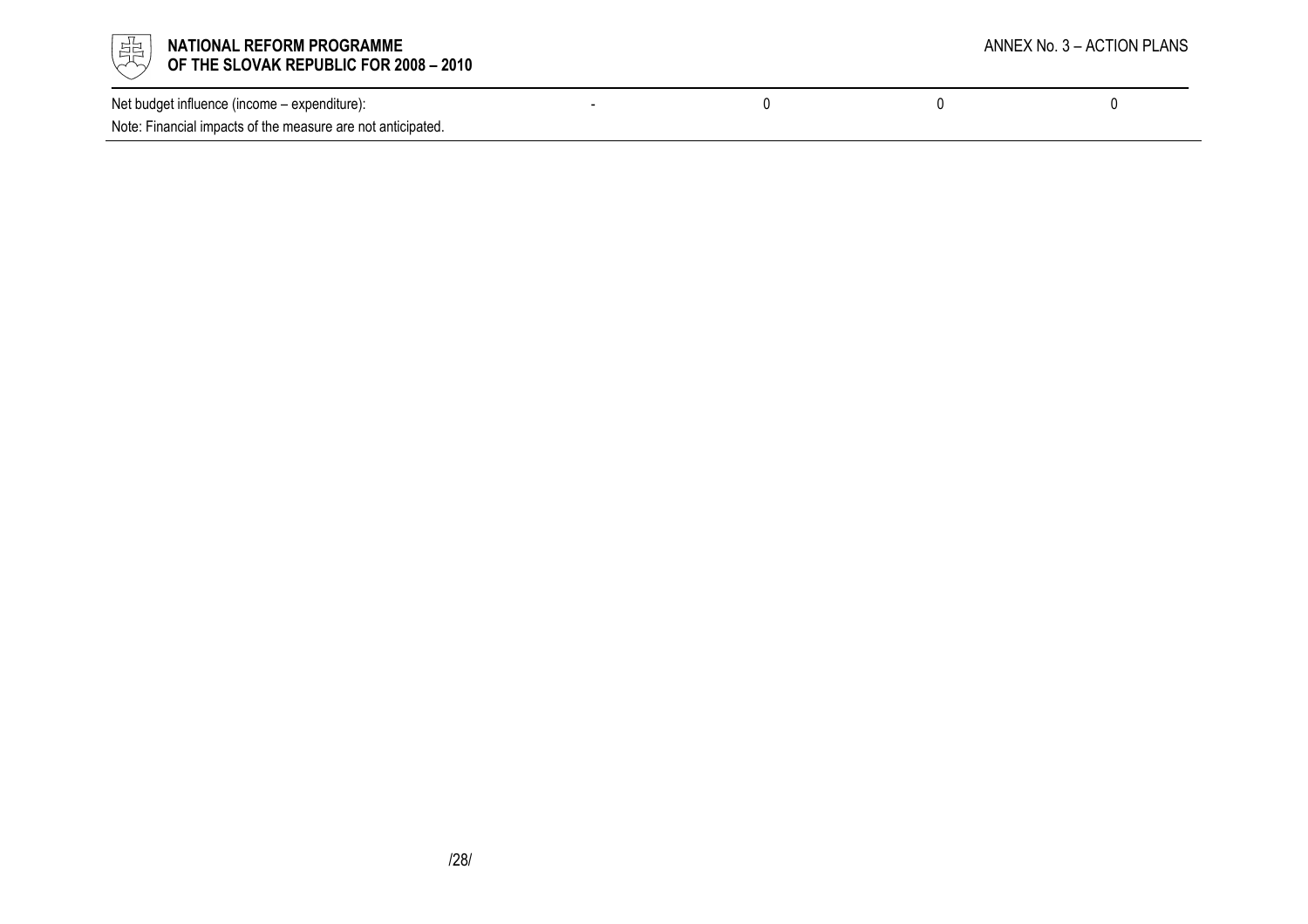

| <b>Characteristics of the measure</b>    |                                                                                                                                                                                                                                                                                                                                                                                                                                                                                                                                                                                                                                                                                                                                                                                                                                                                                                                                                                                                                                                                                                                                                                                                                                                                                                                                                                                                                                                                                                                                                                                                                                                                                                                                                                   |
|------------------------------------------|-------------------------------------------------------------------------------------------------------------------------------------------------------------------------------------------------------------------------------------------------------------------------------------------------------------------------------------------------------------------------------------------------------------------------------------------------------------------------------------------------------------------------------------------------------------------------------------------------------------------------------------------------------------------------------------------------------------------------------------------------------------------------------------------------------------------------------------------------------------------------------------------------------------------------------------------------------------------------------------------------------------------------------------------------------------------------------------------------------------------------------------------------------------------------------------------------------------------------------------------------------------------------------------------------------------------------------------------------------------------------------------------------------------------------------------------------------------------------------------------------------------------------------------------------------------------------------------------------------------------------------------------------------------------------------------------------------------------------------------------------------------------|
| Title of the key challenge:              | Education                                                                                                                                                                                                                                                                                                                                                                                                                                                                                                                                                                                                                                                                                                                                                                                                                                                                                                                                                                                                                                                                                                                                                                                                                                                                                                                                                                                                                                                                                                                                                                                                                                                                                                                                                         |
| Title of measure:                        | Differentiation of higher education into universities, higher education institutes and professional higher education institutes                                                                                                                                                                                                                                                                                                                                                                                                                                                                                                                                                                                                                                                                                                                                                                                                                                                                                                                                                                                                                                                                                                                                                                                                                                                                                                                                                                                                                                                                                                                                                                                                                                   |
| Sponsor of the measure:                  | Ministry of Education SR                                                                                                                                                                                                                                                                                                                                                                                                                                                                                                                                                                                                                                                                                                                                                                                                                                                                                                                                                                                                                                                                                                                                                                                                                                                                                                                                                                                                                                                                                                                                                                                                                                                                                                                                          |
| Co-sponsors of the measure:              | <b>Accreditation Committee</b>                                                                                                                                                                                                                                                                                                                                                                                                                                                                                                                                                                                                                                                                                                                                                                                                                                                                                                                                                                                                                                                                                                                                                                                                                                                                                                                                                                                                                                                                                                                                                                                                                                                                                                                                    |
| Description of the measure:              | One of the results of comprehensive accreditation is a proposal for ranking of an institute of higher education on the basis of achieved results in<br>research and development as well as in education. Within the methodology of allocation of donations from the state budget to public schools of<br>higher education, the separate missions of the schools of higher education will be taken into account in respect of their ranking and long term<br>objective.                                                                                                                                                                                                                                                                                                                                                                                                                                                                                                                                                                                                                                                                                                                                                                                                                                                                                                                                                                                                                                                                                                                                                                                                                                                                                            |
| Objective of the measure:                | optimisation of expenditure for university education within the scope of increasing its accessibility, improvement of the quality of university<br>education with interconnection to research and development.                                                                                                                                                                                                                                                                                                                                                                                                                                                                                                                                                                                                                                                                                                                                                                                                                                                                                                                                                                                                                                                                                                                                                                                                                                                                                                                                                                                                                                                                                                                                                    |
| Analytical justification of the measure: | In the last decade, the number of students in schools of higher education has multiplied. Broadening access to university education commenced<br>before the introduction of the three grade system on university education, where applicants for study were usually accepted for five years of study.<br>Graduates of bachelor study programmes have university education and the level of their education is sufficient for performing their employment.<br>From a viewpoint of public finances and the ability of individuals to study at schools of higher education, it is necessary that increased demand for<br>university education will be taken into account, mainly for the first grade of university education and the second grade of university education will<br>only be attended by part of the first grade graduates. Mainly specialist schools of higher education with a wide range of bachelor study<br>programmes, with a focus on preparing for employment, should react to the demand for university education. Mainly the best students, with<br>potential for successful participation in research and development should have the possibility to carry on their studies in the second and third grade<br>of university education. This must be implemented in the regulation for financing of public schools of higher education which are uniform at<br>present, regardless of the mission of the school of higher education, which is also related to the fact that all public schools of higher education are<br>considered to be universities since comprehensive accreditation is ongoing. Accelerated differentiation of schools of higher education is also a<br>requirement of the Manifesto of the government of SR (part 5.1). |
| Links to other strategic documents       | Long term objective of the Ministry for schools of higher education (prepared in 2008)<br>Methodology of allocation of donations from the state budget to public schools of higher education for individual years<br>Criteria used for a statement of the Accreditation Committee regarding the ranking of a school of higher education                                                                                                                                                                                                                                                                                                                                                                                                                                                                                                                                                                                                                                                                                                                                                                                                                                                                                                                                                                                                                                                                                                                                                                                                                                                                                                                                                                                                                           |
| Deadline for fulfilment of the measure:  | 31, 12, 2010                                                                                                                                                                                                                                                                                                                                                                                                                                                                                                                                                                                                                                                                                                                                                                                                                                                                                                                                                                                                                                                                                                                                                                                                                                                                                                                                                                                                                                                                                                                                                                                                                                                                                                                                                      |
| List of potential risks:                 | - unsuitable definition of the indicators of the performance of a school of higher education from the viewpoint of its mission and system of financing<br>- insufficient acceptance of graduates of specialist schools of higher education by the employment market<br>- narrowness of the educational and career paths of teachers employed in schools of higher education                                                                                                                                                                                                                                                                                                                                                                                                                                                                                                                                                                                                                                                                                                                                                                                                                                                                                                                                                                                                                                                                                                                                                                                                                                                                                                                                                                                       |

| Harmonogram for fulfilling the measures                                                     |                                       |                                            |      |  |
|---------------------------------------------------------------------------------------------|---------------------------------------|--------------------------------------------|------|--|
| Task                                                                                        | Planned<br>term<br>fulfilment of task | tor<br>Body responsible for the given task | Note |  |
| 1. Submit the long term aim of the Ministry<br>for schools of higher education for approval | 31, 12, 2008                          | Ministry of Education SR                   |      |  |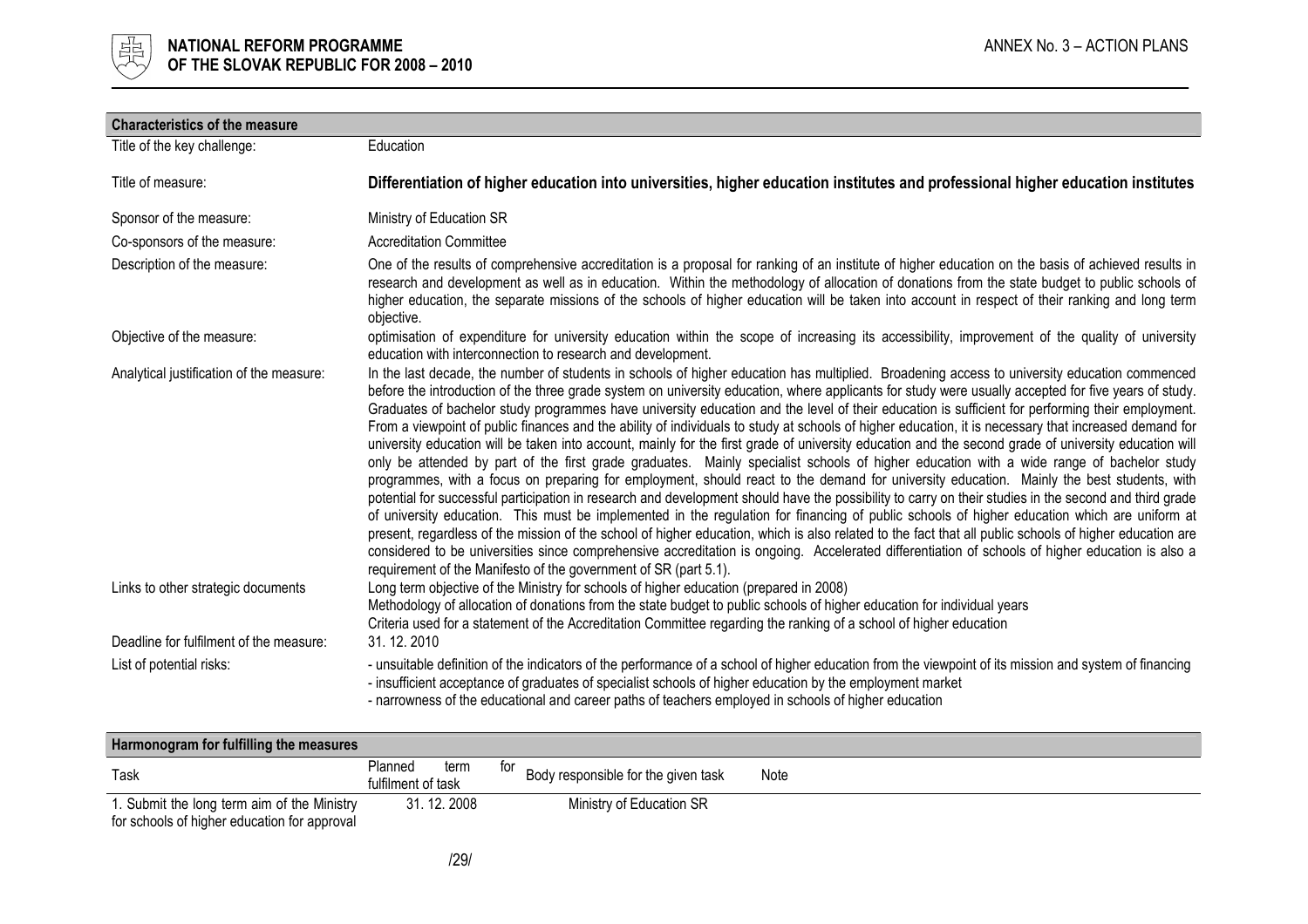

| 2. Provision of measures related to<br>comprehensive accreditation                                                                                                                                           | Continuously | Ministry of Education SR, Accreditation<br>Committee | Comprehensive accreditation is carried out continuously, its output will also<br>be a proposal for possible changes in the ranking of schools of higher<br>education or stating the period for taking measures which will assist the<br>school of higher education in maintaining the current ranking. In case of<br>a change in the ranking of a public school of higher education, it will be<br>necessary to prepare an appropriate proposal for the law.                                                                                                                                                                                                                          |
|--------------------------------------------------------------------------------------------------------------------------------------------------------------------------------------------------------------|--------------|------------------------------------------------------|---------------------------------------------------------------------------------------------------------------------------------------------------------------------------------------------------------------------------------------------------------------------------------------------------------------------------------------------------------------------------------------------------------------------------------------------------------------------------------------------------------------------------------------------------------------------------------------------------------------------------------------------------------------------------------------|
| 3. Methodology of allocation of donations<br>from the state budget to public schools of<br>higher education for 2011 and taking into<br>account variability of their missions arising<br>from their ranking. | 31.12.2010   | Ministry of Education SR                             | By September 2009, the Accreditation Committee should recommend the<br>ranking of schools of higher education depending on the results of<br>comprehensive accreditation. After this time, measures related to a change<br>in ranking of a school of higher education will commence preparation, which<br>will provide a homogenous environment in the university field and therefore<br>the possibility for taking into account rankings of schools of higher education<br>for their financing by 2011 at the earliest. By the abovementioned time, it will<br>be necessary to identify suitable indicators for stating fulfilment of the<br>mission by schools of higher education. |
| 4. discussion of the long term aims of<br>schools of higher education and their<br>upgrading.                                                                                                                | continuously | Ministry of Education SR                             |                                                                                                                                                                                                                                                                                                                                                                                                                                                                                                                                                                                                                                                                                       |

| Measurable indexes of the measure                                                                                     |                                                                                      |                                    |
|-----------------------------------------------------------------------------------------------------------------------|--------------------------------------------------------------------------------------|------------------------------------|
| Output index                                                                                                          | Initial value (year)                                                                 | Target value (year)                |
| 1. Number of discussed long term aims of schools of higher education                                                  | 0(2007)                                                                              | 30 (2009)                          |
| 2. Ranking of a school of higher education within the methodology of allocation of donations from the<br>state budget | At present, all public schools of higher<br>education are considered as universities | Yes (2011)                         |
| 3. Number of schools of higher education and specialist schools of higher education                                   | 0(2007)                                                                              | Minimum of 1 SHE and 1 SSHE (2010) |
| Results index:                                                                                                        | Initial value (year)                                                                 | Target value (year)                |

| <b>Classification of the measure</b> |                                                                                                                                                                                                                                                                                                |
|--------------------------------------|------------------------------------------------------------------------------------------------------------------------------------------------------------------------------------------------------------------------------------------------------------------------------------------------|
| Integrated guidelines:               | Increase and improvement investment into research and development, mainly from the entrepreneurial sphere.                                                                                                                                                                                     |
|                                      | Adapt systems of education and specialist preparation to meet the new requirements for qualifications.<br>24                                                                                                                                                                                   |
| Council recommendations:             | Within an integrated approach based on flexicurity, implementation of a strategy of lifelong education which deals with the needs of the<br>employment market, complete the reform of primary, secondary and higher education with aim of improving the level of qualifications and specialist |
| "Points to watch":                   | preparation and improve access to jobs, mainly for the long term unemployed and disadvantaged groups.<br>None                                                                                                                                                                                  |

### Quantification of budgetary influence (ESA 95; in mil. SKK)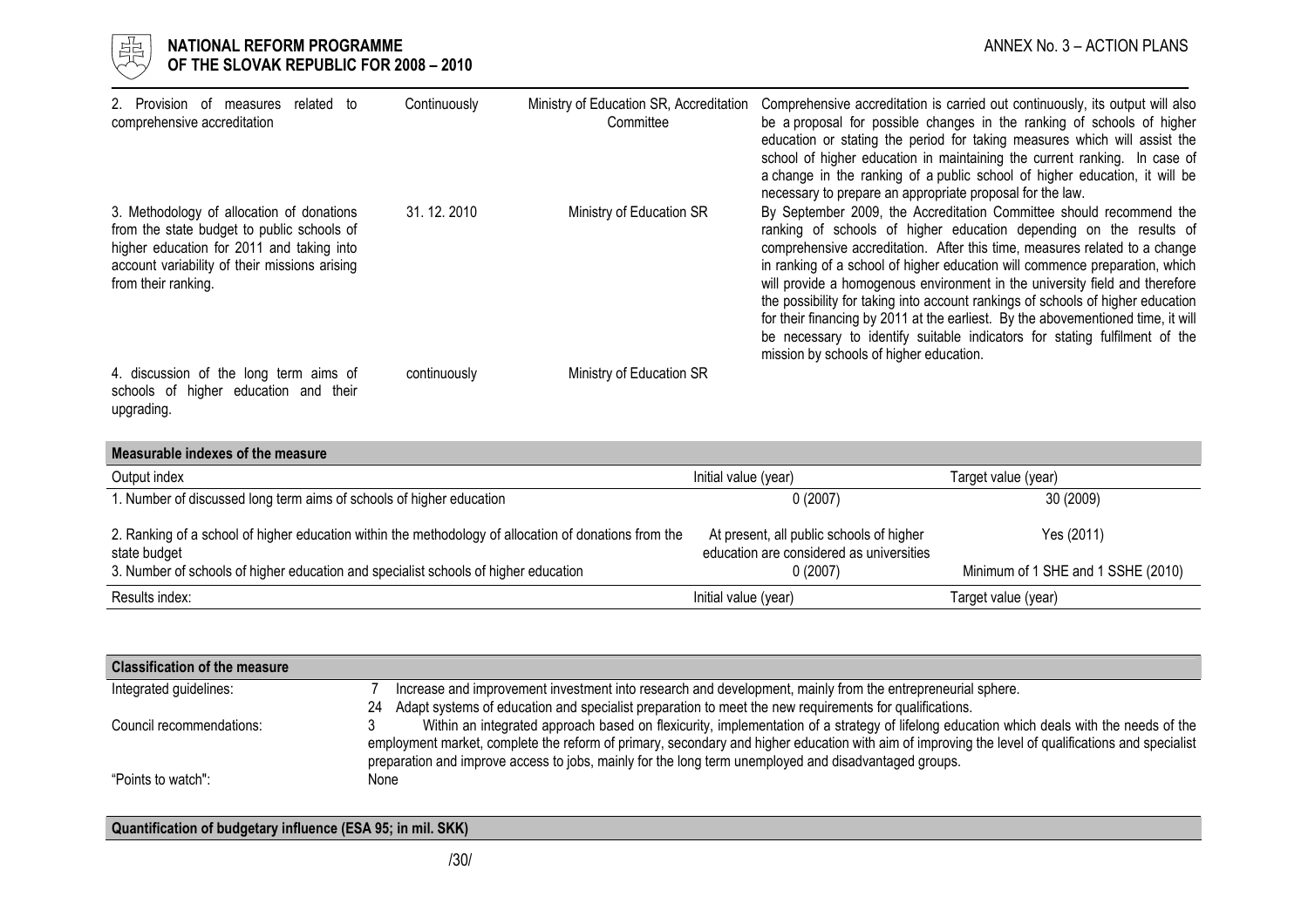

|                                                                   | 2008 | 2009                                                                                                                                                                                                                                            | 2010 | 2011 |
|-------------------------------------------------------------------|------|-------------------------------------------------------------------------------------------------------------------------------------------------------------------------------------------------------------------------------------------------|------|------|
| Influence upon the income of the public administration budget:    |      |                                                                                                                                                                                                                                                 |      |      |
| From which, financial resources from EU sources:                  |      |                                                                                                                                                                                                                                                 |      |      |
| Influence upon expenditure from the public administration budget: |      |                                                                                                                                                                                                                                                 |      |      |
| From which, financial resources from EU sources:                  |      |                                                                                                                                                                                                                                                 |      |      |
| Net budget influence (income – expenditure):                      |      |                                                                                                                                                                                                                                                 |      |      |
| Note:                                                             |      | The measure itself has no direct influence upon the income into the public administration budget since it is an internal<br>redistribution of resources allocated for the provision of higher education. However, without an increase, from the |      |      |

 viewpoint of the proportion of GDP, it is not possible to provide effective ranking of schools of higher education and financing the development of schools of higher education with the aim to improve the ability of a school of higher education to fulfil its targets within the long term aim of the school of higher education.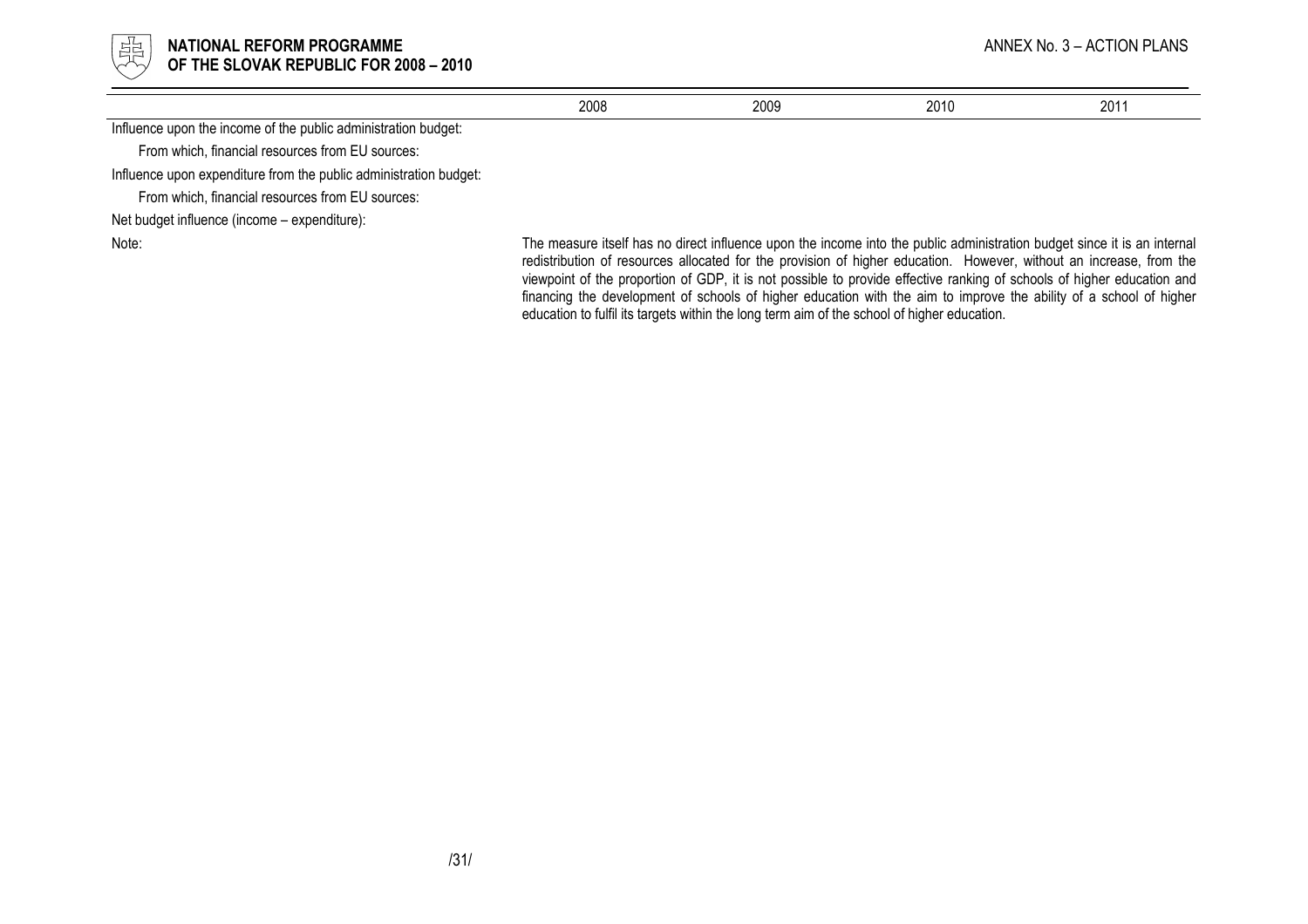

| <b>Characteristics of the measure</b>                                                                                     |                                                                                                                                                                                                                                                                                                                                                                                                                                                                                                                                                                                                                                                                                                                                                                                                                                                                                                                                                                                                                                                                                                                                                                                                                                                                                                                                                                                                                                                                                                                                                                                                                                                                                                                                                                                                                                                                                                                                                                                                                      |
|---------------------------------------------------------------------------------------------------------------------------|----------------------------------------------------------------------------------------------------------------------------------------------------------------------------------------------------------------------------------------------------------------------------------------------------------------------------------------------------------------------------------------------------------------------------------------------------------------------------------------------------------------------------------------------------------------------------------------------------------------------------------------------------------------------------------------------------------------------------------------------------------------------------------------------------------------------------------------------------------------------------------------------------------------------------------------------------------------------------------------------------------------------------------------------------------------------------------------------------------------------------------------------------------------------------------------------------------------------------------------------------------------------------------------------------------------------------------------------------------------------------------------------------------------------------------------------------------------------------------------------------------------------------------------------------------------------------------------------------------------------------------------------------------------------------------------------------------------------------------------------------------------------------------------------------------------------------------------------------------------------------------------------------------------------------------------------------------------------------------------------------------------------|
| Title of the key challenge:                                                                                               | Education                                                                                                                                                                                                                                                                                                                                                                                                                                                                                                                                                                                                                                                                                                                                                                                                                                                                                                                                                                                                                                                                                                                                                                                                                                                                                                                                                                                                                                                                                                                                                                                                                                                                                                                                                                                                                                                                                                                                                                                                            |
| Title of measure:                                                                                                         | Support of professionally orientated higher education programmes at bachelor level and post-secondary level                                                                                                                                                                                                                                                                                                                                                                                                                                                                                                                                                                                                                                                                                                                                                                                                                                                                                                                                                                                                                                                                                                                                                                                                                                                                                                                                                                                                                                                                                                                                                                                                                                                                                                                                                                                                                                                                                                          |
| Sponsor of the measure:                                                                                                   | Ministry of Education SR                                                                                                                                                                                                                                                                                                                                                                                                                                                                                                                                                                                                                                                                                                                                                                                                                                                                                                                                                                                                                                                                                                                                                                                                                                                                                                                                                                                                                                                                                                                                                                                                                                                                                                                                                                                                                                                                                                                                                                                             |
| Co-sponsors of the measure:                                                                                               | Ministry of Economy SR                                                                                                                                                                                                                                                                                                                                                                                                                                                                                                                                                                                                                                                                                                                                                                                                                                                                                                                                                                                                                                                                                                                                                                                                                                                                                                                                                                                                                                                                                                                                                                                                                                                                                                                                                                                                                                                                                                                                                                                               |
| Description of the measure:                                                                                               | Differentiation of the choice of higher education into offers of study programmes which will not primarily be preparing graduates for entry into a higher<br>grade of education but firstly for employment. An inseparable part within this type of study programme should be compulsory practical experience by<br>students and cooperation with particular companies and employers in the preparation of their future employees.                                                                                                                                                                                                                                                                                                                                                                                                                                                                                                                                                                                                                                                                                                                                                                                                                                                                                                                                                                                                                                                                                                                                                                                                                                                                                                                                                                                                                                                                                                                                                                                   |
| Objective of the measure:                                                                                                 | Allow achievement of professionally focused higher education by the general public                                                                                                                                                                                                                                                                                                                                                                                                                                                                                                                                                                                                                                                                                                                                                                                                                                                                                                                                                                                                                                                                                                                                                                                                                                                                                                                                                                                                                                                                                                                                                                                                                                                                                                                                                                                                                                                                                                                                   |
| Analytical justification of the measure:<br>Links to other strategic documents<br>Deadline for fulfilment of the measure: | - at present, there is no professionally orientated study programme determined and all study programmes in the first grade of higher education<br>prepare students for employment as well as for the possibility to carry on higher education;<br>- during the process of accreditation, present valid criteria for the accreditation of study programmes of higher education do not differentiate between<br>study programmes which should be orientated towards preparation of graduates for future practice and those who should prepare graduates for<br>higher levels of education or for research and development. Application for assessment of abilities of schools of higher education to implement study<br>programmes are evaluated in accordance with uniform criteria;<br>- within evaluation of the criteria during accreditation of study programmes, inputs rather than outputs are mainly taken into account; it is not<br>evaluated whether after graduation the student really has the required knowledge and whether he has gained the skills declared in the profile of<br>programme graduate or the satisfaction of the employer with a graduate's ability to do a job;<br>- descriptions of study specialisations from which accreditation arises and which are part of the system of programme specialisations of the Slovak<br>Republic need upgrading in relation to the recommendations for the creation of a National Qualification Framework and its connection to the<br>European Qualification Framework; within the description of programme specialisations, it is possible to implement separate requirements for study<br>programmes which will primarily prepare the students for employment and not for further study.<br>A differentiated range of higher education study programmes and its connection to differentiation of schools of higher education will be taken into<br>account within the long term aims of the Ministry for schools of higher education.<br>1.9.2010 |
| List of potential risks:                                                                                                  | - in case of an incorrectly defined and description of a programme specialisation (e.g. too narrow orientation towards a particular area covered within<br>this specialisation) could cause problems with employing graduates in practice<br>- an incorrect description could also lead to problematic transfer to further – higher grade of education by applicants for further studies<br>- insufficient interest from employers in graduates of bachelor study programmes<br>- risk of insufficient motivation by organisations and employees to participate in co-financing higher education<br>- schools of higher education could object to their ranking amongst specialist schools of higher education (which should provide education primarily<br>focused upon preparation of graduates for the needs of employment)<br>- disinterest of the public in bachelor education only                                                                                                                                                                                                                                                                                                                                                                                                                                                                                                                                                                                                                                                                                                                                                                                                                                                                                                                                                                                                                                                                                                                             |

| Harmonogram for fulfilling the measures |        |                                                                    |      |
|-----------------------------------------|--------|--------------------------------------------------------------------|------|
| Task                                    | * task | Planned term for fulfilment Body responsible for the given<br>task | Note |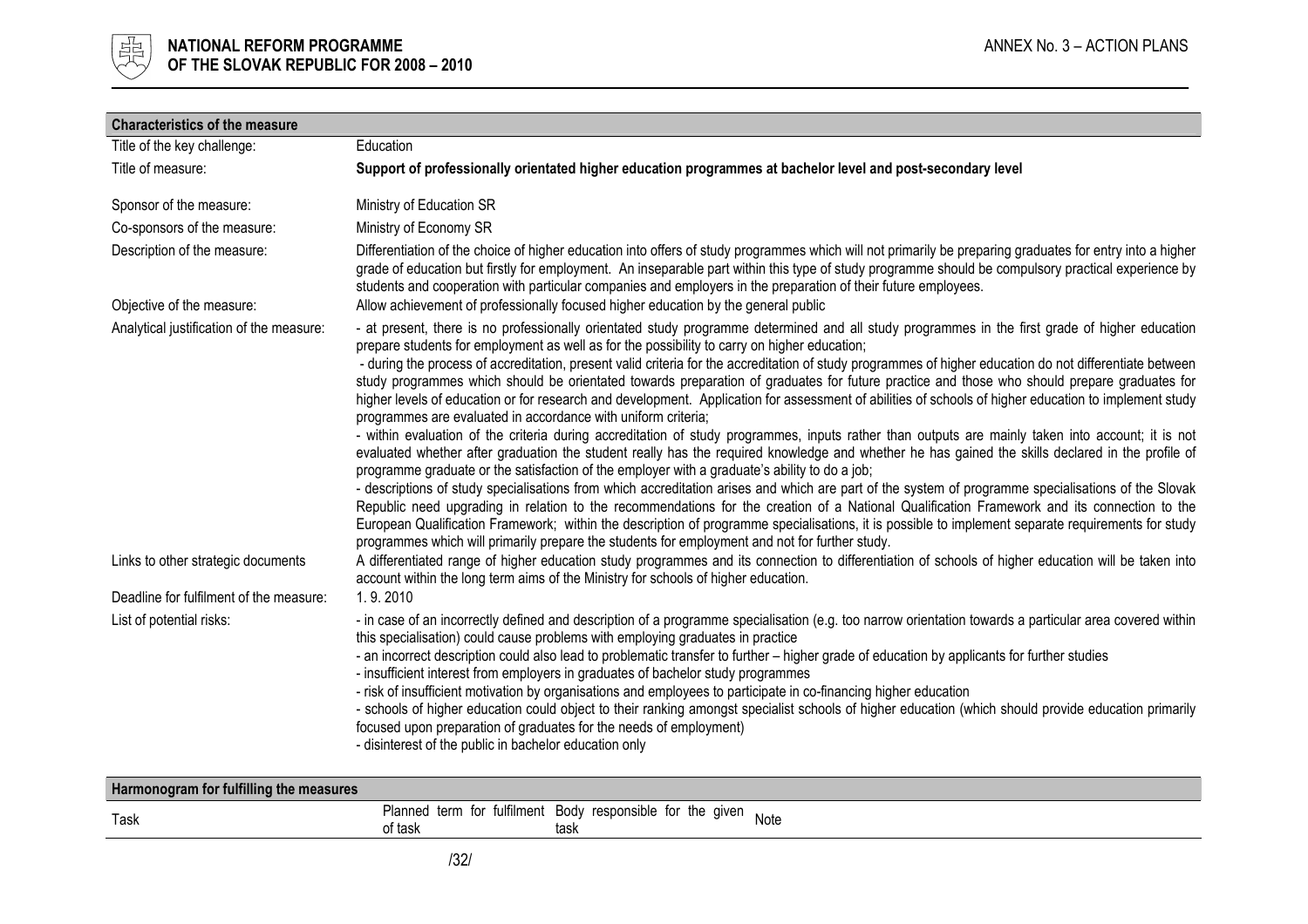# NATIONAL REFORM PROGRAMME AND ANNEX No. 3 – ACTION PLANS OF THE SLOVAK REPUBLIC FOR 2008 - 2010

| I. Definition of the requirements for graduates<br>of the first grade of higher education                                               | 31.12.2009   | ME SR, MEC SR | Republic with the participation of employers' representatives. | In the form of updating the system of study specialisations in the Slovak |
|-----------------------------------------------------------------------------------------------------------------------------------------|--------------|---------------|----------------------------------------------------------------|---------------------------------------------------------------------------|
| 2. Proposal for legislative modification to<br>support the financial cooperation of business<br>companies in financing higher education | 31, 12, 2009 | MEC SR, ME SR |                                                                |                                                                           |
| 3. Upgrading the criteria for accreditation of<br>study programmes of higher education                                                  | 30.4.2010    | ME SR         |                                                                |                                                                           |
| Measurable indexes of the measure                                                                                                       |              |               |                                                                |                                                                           |
| Output index                                                                                                                            |              |               | Initial value (year)                                           | Target value (year)                                                       |
| . share of profession-orientated bachelor study programmes in the total number of bachelor study<br>programmes                          |              |               | No such type of study programme is defined                     | 50 % (2009)                                                               |
| 2. financial resources provided by organisations and employers for co-financing education                                               |              |               |                                                                | 500 (2010)                                                                |

|--|

| <b>Classification of the measure</b>                              |                                                                                                                                                                                                                                                                                     |      |      |      |                                                                                                                                                                                                                                |  |
|-------------------------------------------------------------------|-------------------------------------------------------------------------------------------------------------------------------------------------------------------------------------------------------------------------------------------------------------------------------------|------|------|------|--------------------------------------------------------------------------------------------------------------------------------------------------------------------------------------------------------------------------------|--|
| 24                                                                |                                                                                                                                                                                                                                                                                     |      |      |      |                                                                                                                                                                                                                                |  |
|                                                                   | Within an integrated approach based on flexicurity, implementation of a strategy of lifelong education which deals with the needs of the<br>employment market, complete the reform of primary, secondary and higher education with aim of improving the level of qualifications and |      |      |      |                                                                                                                                                                                                                                |  |
|                                                                   |                                                                                                                                                                                                                                                                                     |      |      |      |                                                                                                                                                                                                                                |  |
|                                                                   |                                                                                                                                                                                                                                                                                     |      |      |      |                                                                                                                                                                                                                                |  |
| Quantification of budgetary influence (ESA 95; in mil. SKK)       |                                                                                                                                                                                                                                                                                     |      |      |      |                                                                                                                                                                                                                                |  |
|                                                                   |                                                                                                                                                                                                                                                                                     | 2008 | 2009 | 2010 | 2011                                                                                                                                                                                                                           |  |
| Influence upon the income of the public administration budget:    |                                                                                                                                                                                                                                                                                     |      |      |      |                                                                                                                                                                                                                                |  |
| From which, financial resources from EU sources:                  |                                                                                                                                                                                                                                                                                     |      |      |      |                                                                                                                                                                                                                                |  |
| Influence upon expenditure from the public administration budget: |                                                                                                                                                                                                                                                                                     |      |      |      |                                                                                                                                                                                                                                |  |
| From which, financial resources from EU sources:                  |                                                                                                                                                                                                                                                                                     |      |      |      |                                                                                                                                                                                                                                |  |
| Net budget influence (income – expenditure):                      |                                                                                                                                                                                                                                                                                     |      |      |      |                                                                                                                                                                                                                                |  |
|                                                                   |                                                                                                                                                                                                                                                                                     | None |      |      | Adapt the systems of education and specialist preparation to meet the new requirements for qualifications.<br>specialist preparation and improve access to jobs, mainly for the long term unemployed and disadvantaged groups. |  |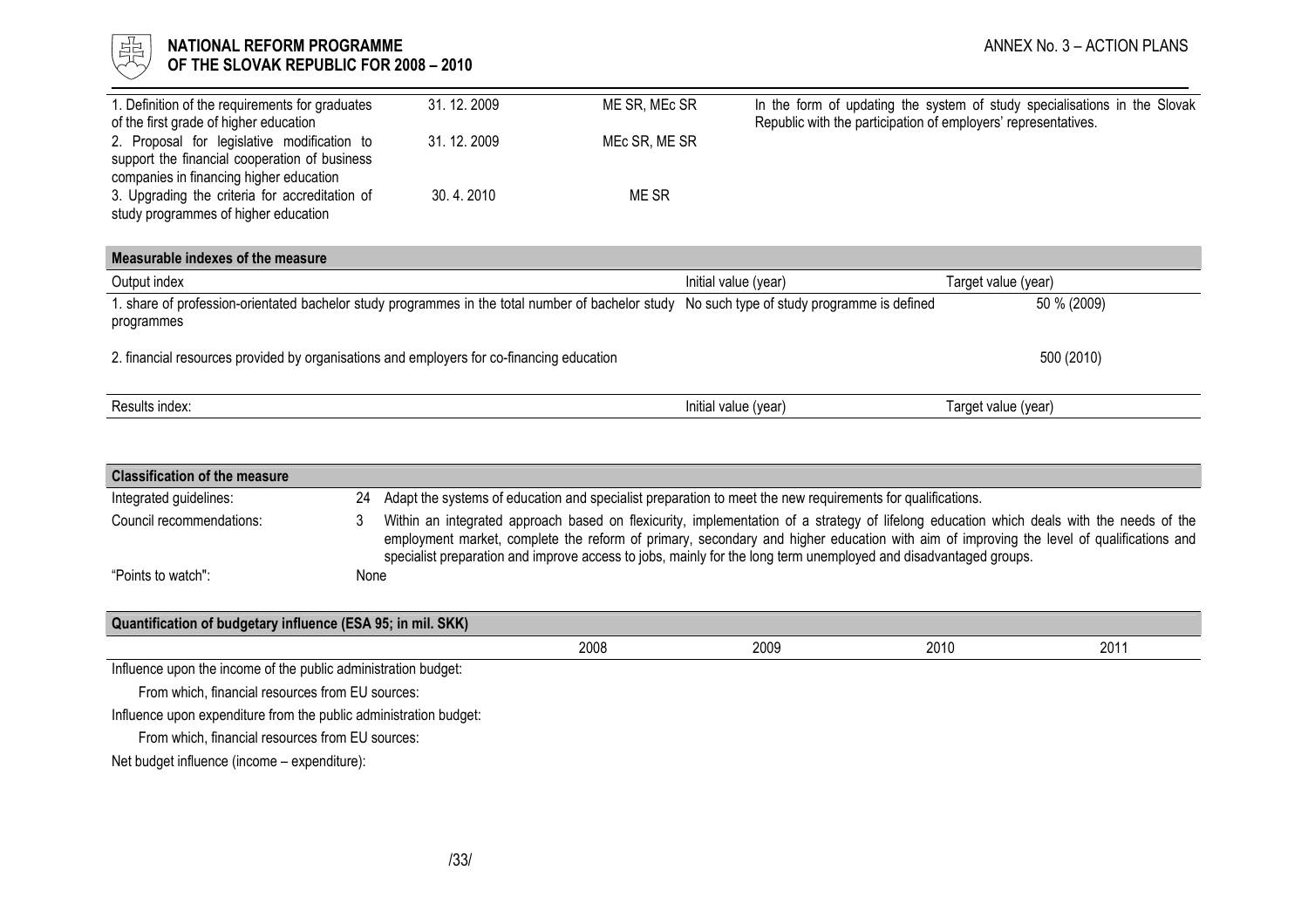

Note: Expenses will be related to upgrading of the descriptions of study specialisations and the creation of new criteria. Possible consequences of stimulus for the support of financing studies by the entrepreneurial sphere will be part of the amendments to the law. Expenses for the support of the development of schools of higher education, with the aim of modernisation of equipment to obtain more advanced equipment than in the present business sphere cannot be predicted at present. It is also premature to predict expenses for the support of stays and practice of students which are a basic requirement.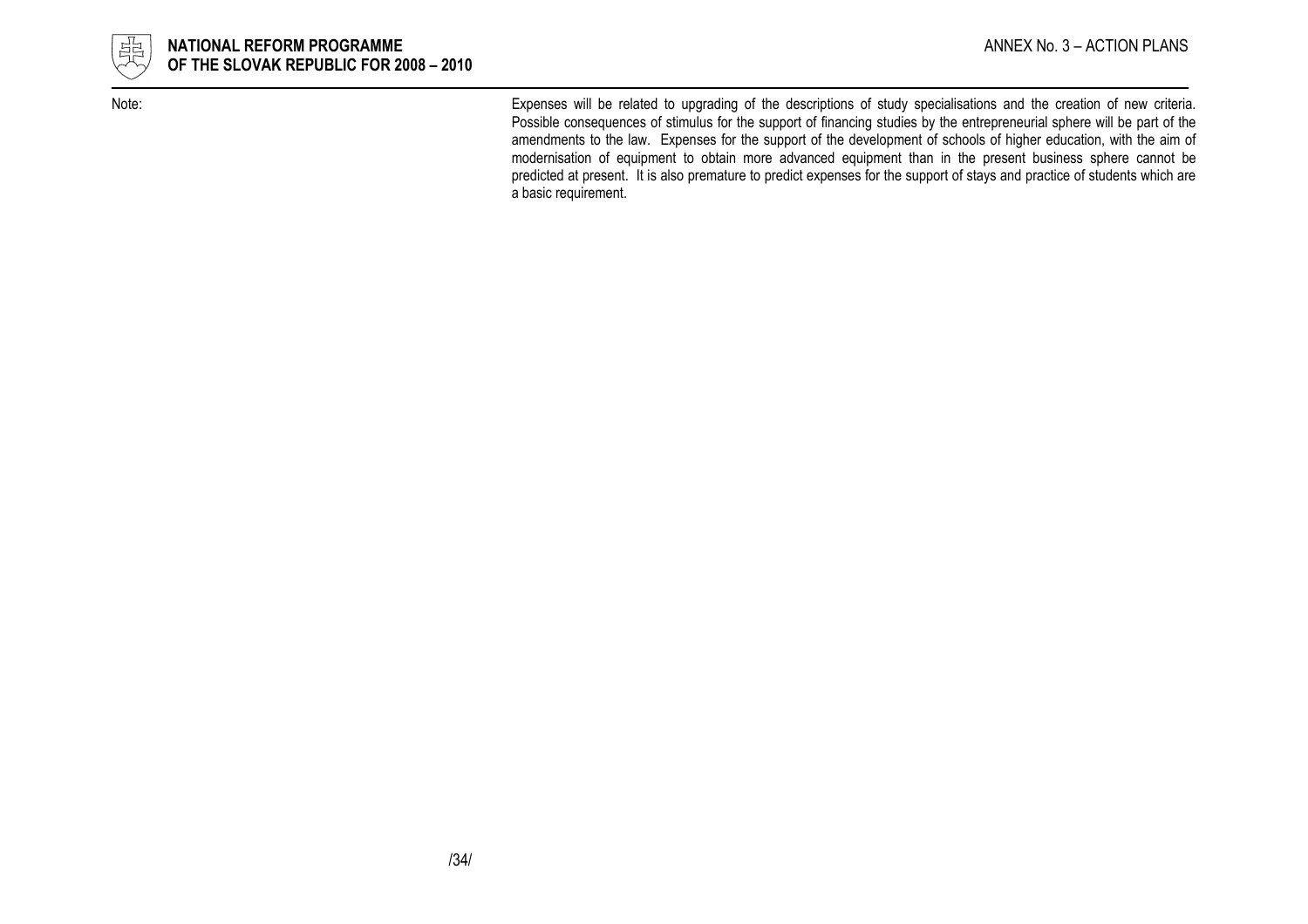

| <b>Characteristics of the measure</b>    |                                                                                                                                                                                                                                                                                                                                                                                                                                                                                                                                                                                                                                                                                                                                                                                                                                                                                                                                                                                                                                                                                                                                                                                                                                                                                                                                                                                                                                                                                                                                                                                                                                                                                                                                                                                                                                                                                                   |
|------------------------------------------|---------------------------------------------------------------------------------------------------------------------------------------------------------------------------------------------------------------------------------------------------------------------------------------------------------------------------------------------------------------------------------------------------------------------------------------------------------------------------------------------------------------------------------------------------------------------------------------------------------------------------------------------------------------------------------------------------------------------------------------------------------------------------------------------------------------------------------------------------------------------------------------------------------------------------------------------------------------------------------------------------------------------------------------------------------------------------------------------------------------------------------------------------------------------------------------------------------------------------------------------------------------------------------------------------------------------------------------------------------------------------------------------------------------------------------------------------------------------------------------------------------------------------------------------------------------------------------------------------------------------------------------------------------------------------------------------------------------------------------------------------------------------------------------------------------------------------------------------------------------------------------------------------|
| Title of the key challenge:              | Education                                                                                                                                                                                                                                                                                                                                                                                                                                                                                                                                                                                                                                                                                                                                                                                                                                                                                                                                                                                                                                                                                                                                                                                                                                                                                                                                                                                                                                                                                                                                                                                                                                                                                                                                                                                                                                                                                         |
| Title of measure:                        | Change of the accreditation process at higher education institutions with transfer of emphasis to output indicators instead of criteria<br>focused upon input                                                                                                                                                                                                                                                                                                                                                                                                                                                                                                                                                                                                                                                                                                                                                                                                                                                                                                                                                                                                                                                                                                                                                                                                                                                                                                                                                                                                                                                                                                                                                                                                                                                                                                                                     |
| Sponsor of the measure:                  | Ministry of Education SR                                                                                                                                                                                                                                                                                                                                                                                                                                                                                                                                                                                                                                                                                                                                                                                                                                                                                                                                                                                                                                                                                                                                                                                                                                                                                                                                                                                                                                                                                                                                                                                                                                                                                                                                                                                                                                                                          |
| Co-sponsors of the measure:              |                                                                                                                                                                                                                                                                                                                                                                                                                                                                                                                                                                                                                                                                                                                                                                                                                                                                                                                                                                                                                                                                                                                                                                                                                                                                                                                                                                                                                                                                                                                                                                                                                                                                                                                                                                                                                                                                                                   |
| Description of the measure:              | Implementation of a system of monitoring and evaluation of the quality of the activities of schools of higher education as internal institutional<br>mechanisms, and transfer of focus of the accreditation process upon achieved results in individual activities of schools of higher education.<br>At present, the accreditation of study programmes arises from evaluation of the criteria, which mainly focus on the evaluation of inputs. This one<br>sided and very general evaluation causes problematic assessment of schools of higher education from the viewpoint of achievement of quality. The<br>whole process of accreditation is also accompanied and conditioned by a high demand for administration and problems with meeting the legal terms<br>stated in legislative regulations for individual steps within accreditation activities.                                                                                                                                                                                                                                                                                                                                                                                                                                                                                                                                                                                                                                                                                                                                                                                                                                                                                                                                                                                                                                       |
| Objective of the measure:                | Improvement in the quality of higher education by changing the criteria for assessment of study programmes, differentiation between schools of<br>higher education on the basis of quality and output indexes with stress upon establishment of quality monitoring systems                                                                                                                                                                                                                                                                                                                                                                                                                                                                                                                                                                                                                                                                                                                                                                                                                                                                                                                                                                                                                                                                                                                                                                                                                                                                                                                                                                                                                                                                                                                                                                                                                        |
| Analytical justification of the measure: | 1.) Since within valid criteria mainly input attributes are evaluated (e.g. material, technical and informational facilities, personnel facilities, the<br>requirements from the applicants and the method of their selection, the content of the study programme and the requirements in order to graduate),<br>rather than output attributes (level of research or artistic activities, level of students and graduates of the study programme), it is necessary to define<br>quality monitoring systems, specify and deepen the profiles of graduates i.e. improve the system of self-assessment of schools of higher education<br>(i.e. monitoring the progress of graduates in practice, employers' satisfaction with graduates and the level of their achieved skills, abilities and<br>knowledge).<br>2.) It is necessary to change criteria which, at present, are not adjusted for monitoring quality indexes and evaluation of the quality provision system<br>- apart from the external part of the school leaving examination or PISA tests, such measurements are not taken within schools of higher education.<br>However, it is possible for schools of higher education to create internal mechanisms for ensuring quality and evaluation, to ensure that their<br>activities provide the expected results (e.g. to which level the graduate of a study programme corresponds with the graduate profile).<br>3.) A change of position of members of the Accreditation Committee (AC). At present, members of the AC are mainly experts from schools of higher<br>education and specialist and scientific institutes; therefore, their activity in AC is not a source of income and is not performed as their main<br>employment. On one hand, this position is positive since they are part of the academic community, but on the other hand it has its limitations and<br>risks. |
| Links to other strategic documents       | The subject of a long term objective of the Ministry for schools of higher education will also be accreditation and a system of ensuring the quality of<br>schools of higher education activities.                                                                                                                                                                                                                                                                                                                                                                                                                                                                                                                                                                                                                                                                                                                                                                                                                                                                                                                                                                                                                                                                                                                                                                                                                                                                                                                                                                                                                                                                                                                                                                                                                                                                                                |
| Deadline for fulfilment of the measure:  | 30.9.2010                                                                                                                                                                                                                                                                                                                                                                                                                                                                                                                                                                                                                                                                                                                                                                                                                                                                                                                                                                                                                                                                                                                                                                                                                                                                                                                                                                                                                                                                                                                                                                                                                                                                                                                                                                                                                                                                                         |
| List of potential risks:                 | - possible differences in adjustment of the system of self-evaluation of schools of higher education and resulting insufficient and misleading indexes<br>in the process of evaluation of outputs within accreditation proceedings.<br>- unsuitable demands upon the member of the AC in case of a change in its position.                                                                                                                                                                                                                                                                                                                                                                                                                                                                                                                                                                                                                                                                                                                                                                                                                                                                                                                                                                                                                                                                                                                                                                                                                                                                                                                                                                                                                                                                                                                                                                        |

| Harmonogram for fulfilling the measures |                                                                       |      |      |
|-----------------------------------------|-----------------------------------------------------------------------|------|------|
| Task                                    | Planned term for fulfilment Body responsible for the given<br>of task | task | Note |
|                                         | IDE                                                                   |      |      |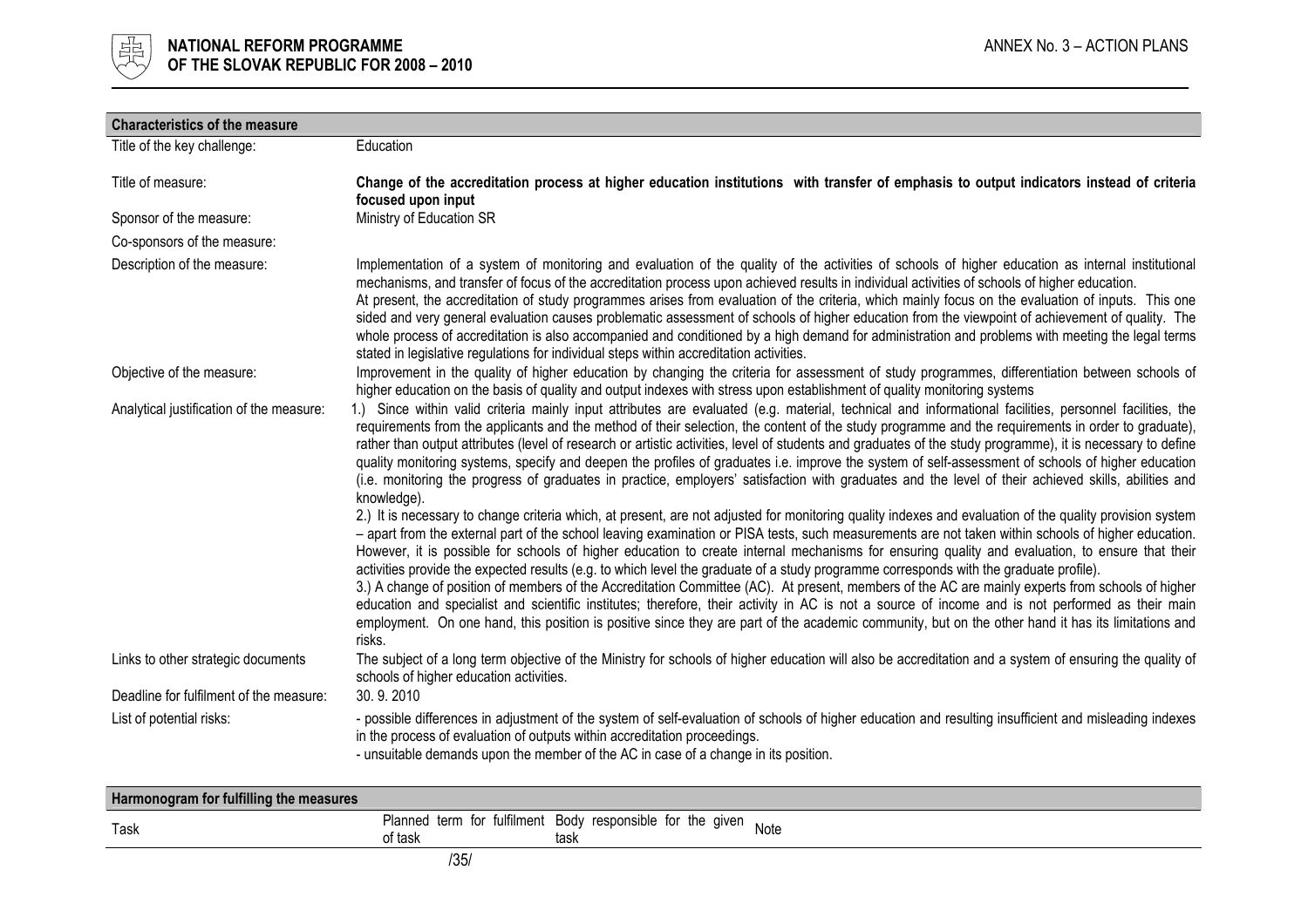

### l 너는 NATIONAL REFORM PROGRAMME AND THE SECOND MANNEX No. 3 – ACTION PLANS ANNEX No. 3 – ACTION PLANS  $\forall\forall$  OF THE SLOVAK REPUBLIC FOR 2008 – 2010

| 1. Analysis of the present state and systems<br>of monitoring quality (current practice in SR<br>and abroad)                                   | 31, 10, 2008 | ME SR       |                                                                             |
|------------------------------------------------------------------------------------------------------------------------------------------------|--------------|-------------|-----------------------------------------------------------------------------|
| 2. Long term aim of the Ministry for higher<br>education submitted to the proceedings of the<br>government of SR                               | 31, 10, 2008 | <b>MESR</b> | The new concept will be basis for more detailed processing of this measure. |
| 3. Submission of legislative proposal for MPK                                                                                                  | 30.6.2009    | ME SR       |                                                                             |
| 4. Seeking good examples of schools of<br>higher education practice and supporting<br>higher education in its<br>schools of<br>implementation. | 31, 12, 2009 | ME SR       |                                                                             |
| Measurable indexes of the measure                                                                                                              |              |             |                                                                             |
| Output index                                                                                                                                   |              |             | Initial value (year)<br>Target value (year)                                 |

Preparation of the mentioned materials

| Results index: |  |  |
|----------------|--|--|
|                |  |  |

Results index: Initial value (year) Target value (year)

| <b>Classification of the measure</b>                                                                                                                                                                                                                                                                                                                           |      |                                                                                                                                                                                                                                                                                                                                                                                                         |                                                                                       |      |       |      |
|----------------------------------------------------------------------------------------------------------------------------------------------------------------------------------------------------------------------------------------------------------------------------------------------------------------------------------------------------------------|------|---------------------------------------------------------------------------------------------------------------------------------------------------------------------------------------------------------------------------------------------------------------------------------------------------------------------------------------------------------------------------------------------------------|---------------------------------------------------------------------------------------|------|-------|------|
| Integrated guidelines:                                                                                                                                                                                                                                                                                                                                         | 24   |                                                                                                                                                                                                                                                                                                                                                                                                         | Adapt systems of education and specialist training to new qualification requirements. |      |       |      |
| Council recommendations:                                                                                                                                                                                                                                                                                                                                       | 3    | Within an integrated approach based on flexicurity, implementation of a strategy of lifelong education which deals with the needs of the<br>employment market, complete the reform of primary, secondary and higher education with aim of improving the level of qualifications and<br>specialist preparation and improve access to jobs, mainly for the long term unemployed and disadvantaged groups. |                                                                                       |      |       |      |
| "Points to watch":                                                                                                                                                                                                                                                                                                                                             | none |                                                                                                                                                                                                                                                                                                                                                                                                         |                                                                                       |      |       |      |
|                                                                                                                                                                                                                                                                                                                                                                |      |                                                                                                                                                                                                                                                                                                                                                                                                         |                                                                                       |      |       |      |
| Quantification of budgetary influence (ESA 95; in mil. SKK)                                                                                                                                                                                                                                                                                                    |      |                                                                                                                                                                                                                                                                                                                                                                                                         |                                                                                       |      |       |      |
|                                                                                                                                                                                                                                                                                                                                                                |      |                                                                                                                                                                                                                                                                                                                                                                                                         | 2008                                                                                  | 2009 | 2010  | 2011 |
| Influence upon the income of the public administration budget:                                                                                                                                                                                                                                                                                                 |      |                                                                                                                                                                                                                                                                                                                                                                                                         |                                                                                       |      |       |      |
| From which, financial resources from EU sources:                                                                                                                                                                                                                                                                                                               |      |                                                                                                                                                                                                                                                                                                                                                                                                         |                                                                                       |      |       |      |
| Influence upon expenditure from the public administration budget:                                                                                                                                                                                                                                                                                              |      |                                                                                                                                                                                                                                                                                                                                                                                                         |                                                                                       | 60   | 84    |      |
| From which, financial resources from EU sources:                                                                                                                                                                                                                                                                                                               |      |                                                                                                                                                                                                                                                                                                                                                                                                         |                                                                                       |      |       |      |
| Net budget influence (income - expenditure):                                                                                                                                                                                                                                                                                                                   |      |                                                                                                                                                                                                                                                                                                                                                                                                         |                                                                                       |      | $-60$ | -84  |
| In case of a change in the position of the accreditation committee, it will be necessary to allocate financial resources for<br>Note:<br>providing its back up and function, since these require higher costs than the current system (today, membership of AC is<br>additional to employment, after the change – employment in AC as a main source of income) |      |                                                                                                                                                                                                                                                                                                                                                                                                         |                                                                                       |      |       |      |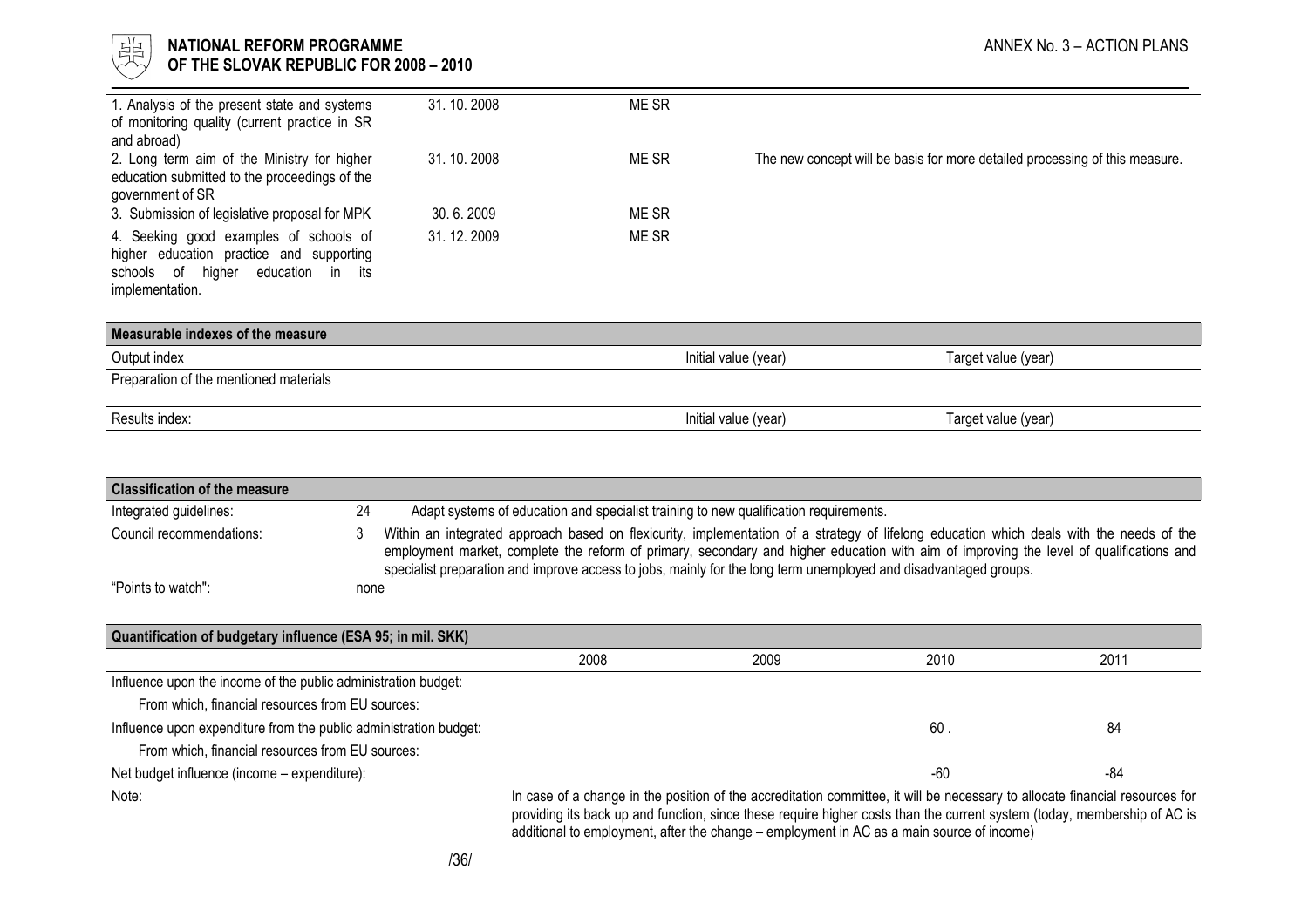

| <b>Characteristics of the measure</b>    |                                                                                                                                                                                                                                                                                                                                                                                                                                                                                                                                                                                                                                                                                                                                                                                                                                                                                                                                                                                                                                                                                                                                                                                                                                                                                                                                                                                                                                                                                                                                                                                                                                                                                                                                                                                                                                                                    |
|------------------------------------------|--------------------------------------------------------------------------------------------------------------------------------------------------------------------------------------------------------------------------------------------------------------------------------------------------------------------------------------------------------------------------------------------------------------------------------------------------------------------------------------------------------------------------------------------------------------------------------------------------------------------------------------------------------------------------------------------------------------------------------------------------------------------------------------------------------------------------------------------------------------------------------------------------------------------------------------------------------------------------------------------------------------------------------------------------------------------------------------------------------------------------------------------------------------------------------------------------------------------------------------------------------------------------------------------------------------------------------------------------------------------------------------------------------------------------------------------------------------------------------------------------------------------------------------------------------------------------------------------------------------------------------------------------------------------------------------------------------------------------------------------------------------------------------------------------------------------------------------------------------------------|
| Title of the key challenge:              | Education.                                                                                                                                                                                                                                                                                                                                                                                                                                                                                                                                                                                                                                                                                                                                                                                                                                                                                                                                                                                                                                                                                                                                                                                                                                                                                                                                                                                                                                                                                                                                                                                                                                                                                                                                                                                                                                                         |
| Title of measure:                        | Support of demographic transition (exchange of generations) in higher education institutions                                                                                                                                                                                                                                                                                                                                                                                                                                                                                                                                                                                                                                                                                                                                                                                                                                                                                                                                                                                                                                                                                                                                                                                                                                                                                                                                                                                                                                                                                                                                                                                                                                                                                                                                                                       |
| Sponsor of the measure:                  | Ministry of Education SR                                                                                                                                                                                                                                                                                                                                                                                                                                                                                                                                                                                                                                                                                                                                                                                                                                                                                                                                                                                                                                                                                                                                                                                                                                                                                                                                                                                                                                                                                                                                                                                                                                                                                                                                                                                                                                           |
| Co-sponsors of the measure:              |                                                                                                                                                                                                                                                                                                                                                                                                                                                                                                                                                                                                                                                                                                                                                                                                                                                                                                                                                                                                                                                                                                                                                                                                                                                                                                                                                                                                                                                                                                                                                                                                                                                                                                                                                                                                                                                                    |
| Description of the measure:              | The measure will map the present status of human resources in schools of higher education, problems with acquiring and keeping quality teachers in<br>higher education and research workers, and will propose mechanisms for the improvement of personnel policies of individual schools of higher<br>education with the aim of long term sustainable development of the higher education system and facilitate entry to an academic environment.                                                                                                                                                                                                                                                                                                                                                                                                                                                                                                                                                                                                                                                                                                                                                                                                                                                                                                                                                                                                                                                                                                                                                                                                                                                                                                                                                                                                                  |
| Objective of the measure:                | The aim of the measure is to ensure gradual exchange of generations in schools of higher education and make the conditions of an academic career<br>more attractive, mainly via non-traditional forms of employment and remuneration.                                                                                                                                                                                                                                                                                                                                                                                                                                                                                                                                                                                                                                                                                                                                                                                                                                                                                                                                                                                                                                                                                                                                                                                                                                                                                                                                                                                                                                                                                                                                                                                                                              |
| Analytical justification of the measure: | The average age of schools of higher education teachers has significantly increased in the last two decades and in international comparison, it is<br>alarming (in 2005, 28.9% of Slovak school of higher education teachers were more than 55 years old, whilst in the EU it was 18.9%. In 2006, it was<br>31.79% and in 2007, it was even 33.16%). In the near future, an exchange of generations is expected in schools of higher education, whereby the<br>age structure of school of higher education teachers lacks representation by the middle-aged generation. Insufficient preparation for this exchange<br>can jeopardise the quality of education. It is necessary that a process of exchange of generation will be managed and fluent transfer will be ensured<br>which requires stabilisation of the number of pedagogues of middle age. Particular measures will include recommendations for the use of existing<br>legal routes for employing young research workers in positions of guest professors, or for external pedagogical activities and their preparation for the<br>scientific-pedagogical title of lecturer or professor, above average salaries according to measurable criteria for top teachers and researchers,<br>creation of an institute of excellent lectureship with above average conditions financed by the private sector, extension of an institute of<br>external/guest professors which will allow teaching and other cooperation with universities by top researchers who left a school of higher education,<br>etc.<br>The government of the SR will address the low social status of research workers and teachers in schools of higher education, mainly higher<br>education professors. They have the main responsibility for the entire profiling and specialisation of higher education in Slovakia. Nonetheless |
|                                          | significant is their responsibility for the development of programme specialisations, the quality of interconnection between research and higher<br>education, the level of international mobility of university sciences, the quality of research results of the particular school of higher education, the<br>level of the education process, the preparation of PhD students and qualification development of higher education workplaces. (Manifesto of the<br>government of SR-2006)                                                                                                                                                                                                                                                                                                                                                                                                                                                                                                                                                                                                                                                                                                                                                                                                                                                                                                                                                                                                                                                                                                                                                                                                                                                                                                                                                                          |
| Links to other strategic documents       | The measure is a response to the alarming results of the comparison of the average age of higher education teachers in SR within the past two<br>decades in an international comparison. Recommendations and results of the sector report of the European University Association (EUA) from<br>institutional evaluation of schools of higher education in SR (2005-2008), Application document of the sector report of EUA produced by the Slovak<br>Rectorate Conference (SRC), law No. 131/2002 coll. regarding schools of higher education and changes and amendments of some laws in the<br>wording of further regulations, Directive of the ME SR No. 6/2005 coll. regarding the method of obtaining scientific-pedagogical titles or artistic-<br>pedagogical titles of lecturer and professor. This issue will also be the subject of a long term objective of the Ministry for higher education.                                                                                                                                                                                                                                                                                                                                                                                                                                                                                                                                                                                                                                                                                                                                                                                                                                                                                                                                                           |
| Deadline for fulfilment of the measure:  | 31.10.2010                                                                                                                                                                                                                                                                                                                                                                                                                                                                                                                                                                                                                                                                                                                                                                                                                                                                                                                                                                                                                                                                                                                                                                                                                                                                                                                                                                                                                                                                                                                                                                                                                                                                                                                                                                                                                                                         |
| List of potential risks:                 | - risk of a decrease in scientific-pedagogical quality indexes for teachers in schools of higher education,<br>- risk of contra-productivity of the measure with regards to legal conditions for obtaining the scientific-pedagogical title of lecturer or professor,<br>- risk that it will not be possible to allocate the financial resources for fulfilment of the measures and tasks.                                                                                                                                                                                                                                                                                                                                                                                                                                                                                                                                                                                                                                                                                                                                                                                                                                                                                                                                                                                                                                                                                                                                                                                                                                                                                                                                                                                                                                                                         |

/37/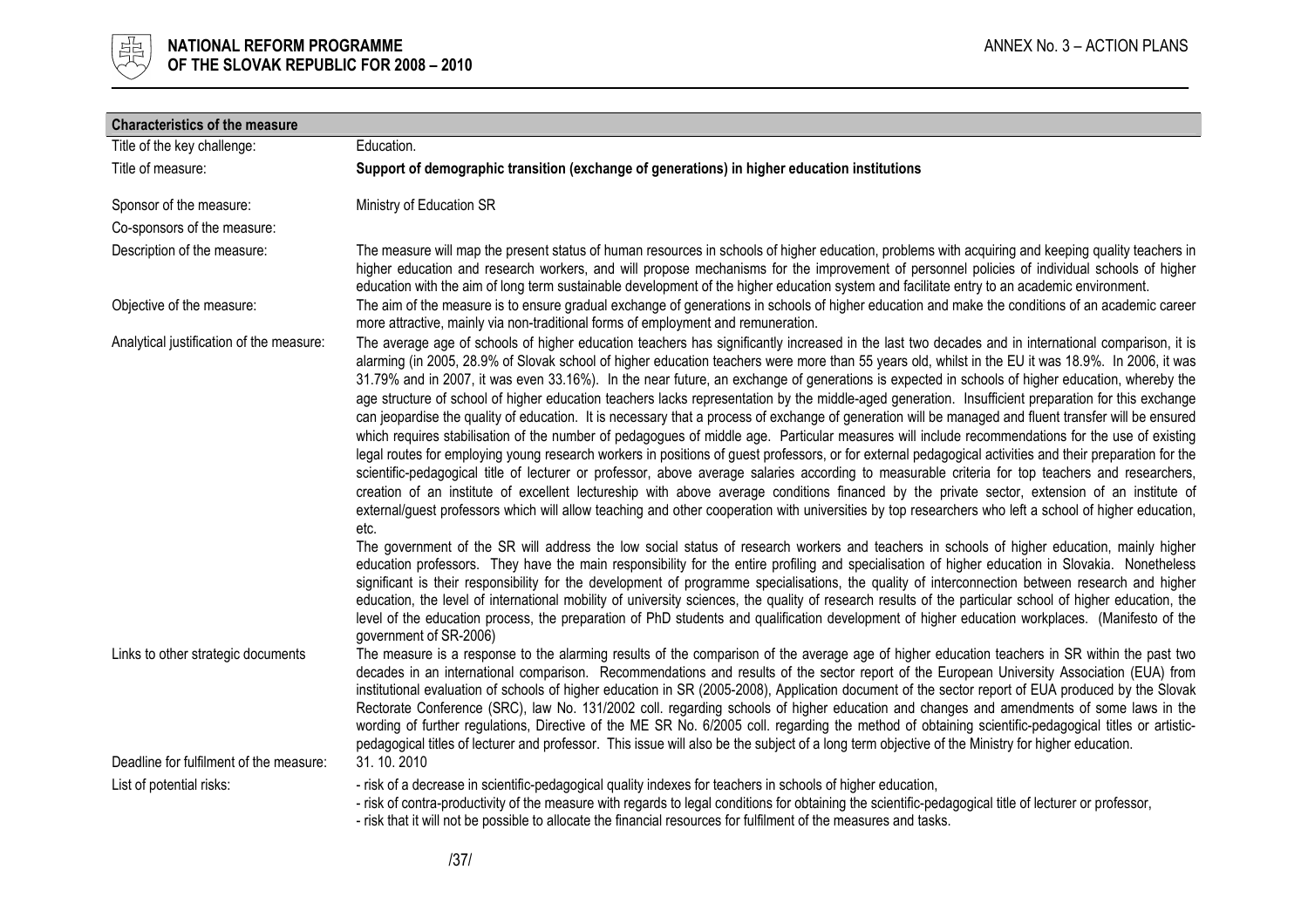

| Harmonogram for fulfilling the measures                                                                                            |                                        |                                     |                      |                                                                                                                                                                                                                                                                                                                                                                                                                                                                                                                                                                                                                                         |                                                                                                                                                                                                                                                                                                                                                                                                                                                                                                                                                                                                                                                                                               |  |
|------------------------------------------------------------------------------------------------------------------------------------|----------------------------------------|-------------------------------------|----------------------|-----------------------------------------------------------------------------------------------------------------------------------------------------------------------------------------------------------------------------------------------------------------------------------------------------------------------------------------------------------------------------------------------------------------------------------------------------------------------------------------------------------------------------------------------------------------------------------------------------------------------------------------|-----------------------------------------------------------------------------------------------------------------------------------------------------------------------------------------------------------------------------------------------------------------------------------------------------------------------------------------------------------------------------------------------------------------------------------------------------------------------------------------------------------------------------------------------------------------------------------------------------------------------------------------------------------------------------------------------|--|
| Task                                                                                                                               | Planned term for fulfilment<br>of task | Body responsible for the given task |                      | Note                                                                                                                                                                                                                                                                                                                                                                                                                                                                                                                                                                                                                                    |                                                                                                                                                                                                                                                                                                                                                                                                                                                                                                                                                                                                                                                                                               |  |
| 1. Preparation of an analytical study                                                                                              | $30.9.2008 - 30.6.2009$                | ME SR                               |                      |                                                                                                                                                                                                                                                                                                                                                                                                                                                                                                                                                                                                                                         | The aim of the study will be detailed analysis of the academic careers,<br>motivation of people for this type of employment and factors which discourage<br>young people from following an academic career and which have led to the<br>movement of higher education employees into other sectors. Part of the<br>analysis will also be evaluation of the present system of allocating places for<br>higher education teachers, the conditions for young research workers and<br>identification and spreading good practice amongst schools of higher<br>education in SR or from abroad. The prepared study will be a basis for<br>commencement of systematic monitoring of academic careers. |  |
| 2. support of development projects for<br>schools of higher education ensuring<br>of teachers in higher<br>youthening<br>education | annually                               | ME SR                               |                      | Within development projects, projects for schools of higher education will be<br>supported, focusing upon provision of continuity of personnel using valid legal<br>regulations (e.g. creation of integral institutional personnel policy with the<br>perspective of developing study specialisations and the related need for<br>human resources, using the status of guest professor, internal grant schemes<br>for young research workers, support of top employees, creation of jobs<br>financed from private resources, use of remuneration as a real motivation<br>factor using the results of comprehensive accreditation, etc). |                                                                                                                                                                                                                                                                                                                                                                                                                                                                                                                                                                                                                                                                                               |  |
| 3. spreading good practice amongst<br>schools of higher education                                                                  | 31.10.2010                             | ME SR                               |                      | higher education.                                                                                                                                                                                                                                                                                                                                                                                                                                                                                                                                                                                                                       | The Ministry will commence organisation of regular seminars for schools of<br>higher education with the aim of spreading good practice amongst schools of                                                                                                                                                                                                                                                                                                                                                                                                                                                                                                                                     |  |
| Measurable indexes of the measure                                                                                                  |                                        |                                     |                      |                                                                                                                                                                                                                                                                                                                                                                                                                                                                                                                                                                                                                                         |                                                                                                                                                                                                                                                                                                                                                                                                                                                                                                                                                                                                                                                                                               |  |
| Output index                                                                                                                       |                                        |                                     | Initial value (year) |                                                                                                                                                                                                                                                                                                                                                                                                                                                                                                                                                                                                                                         | Target value (year)                                                                                                                                                                                                                                                                                                                                                                                                                                                                                                                                                                                                                                                                           |  |
| 1. Increasing the number of lecturers (up to 40 years of age) and professors (up to 45 years of age)                               |                                        |                                     |                      | 34 lecturers (2007)<br>3 professors (2007)                                                                                                                                                                                                                                                                                                                                                                                                                                                                                                                                                                                              | 50 lecturers (2010)<br>20 professors (2010)                                                                                                                                                                                                                                                                                                                                                                                                                                                                                                                                                                                                                                                   |  |
| Results index:                                                                                                                     |                                        |                                     |                      | Initial value (year)                                                                                                                                                                                                                                                                                                                                                                                                                                                                                                                                                                                                                    | Target value (year)                                                                                                                                                                                                                                                                                                                                                                                                                                                                                                                                                                                                                                                                           |  |
| 1. Increasing the average age of teachers in schools of higher education                                                           |                                        |                                     |                      | Over 55 years 33.1% (2007)                                                                                                                                                                                                                                                                                                                                                                                                                                                                                                                                                                                                              | Over 55 years 27% (2010)                                                                                                                                                                                                                                                                                                                                                                                                                                                                                                                                                                                                                                                                      |  |

# Classification of the measure

Integrated guidelines: None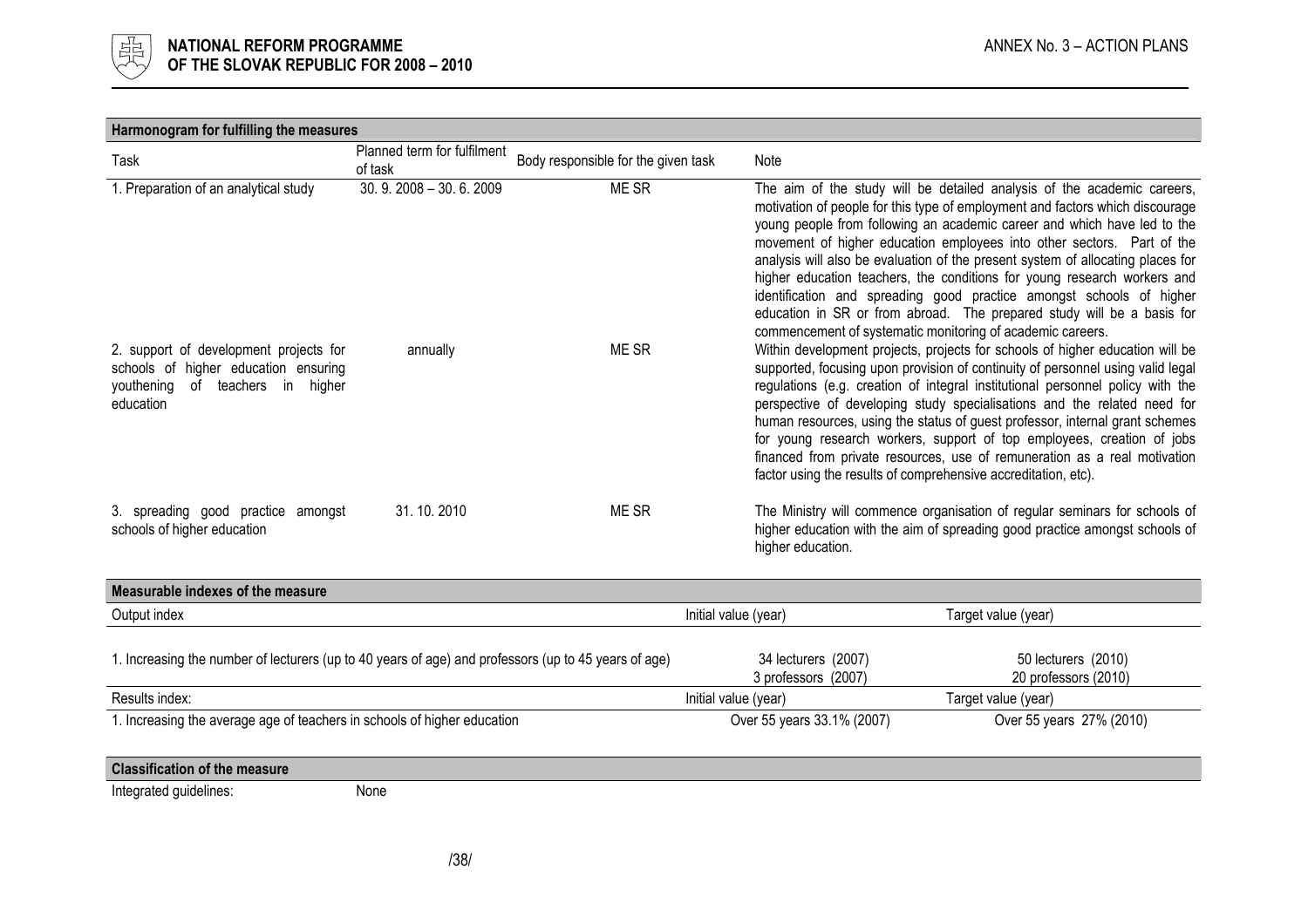

# $\mathbb{H}$  **NATIONAL REFORM PROGRAMME** ANNEX No. 3 – ACTION PLANS OF THE SLOVAK REPUBLIC FOR 2008 – 2010

Council recommendations: 3 Within an integrated approach based on flexicurity, implementation of a strategy of lifelong education which deals with the needs of the employment market, complete the reform of primary, secondary and higher education with aim of improving the level of qualifications and specialist preparation and improve access to jobs, mainly for the long term unemployed and disadvantaged groups.

"Points to watch": None

Quantification of budgetary influence (ESA 95; in mil. SKK) 2008 2009 2010 2011 Influence upon the income of the public administration budget: From which, financial resources from EU sources: Influence upon expenditure from the public administration budget:  $\frac{1}{1}$  1  $\frac{1}{4}$  1 500 500 500 500 500 From which, financial resources from EU sources: Net budget influence (income – expenditure):  $\sim$  500  $\sim$  500  $\sim$  500  $\sim$  500  $\sim$  500  $\sim$  500

Note: In 2008 and 2009, expenses for analysis, in the following years also expenses for development projects in schools of higher education in this area. Stated financial resources take into account the estimated need for financial resources for internal grant schemes focusing upon exchange of generation, so circa 15% of teachers in schools of higher education could be financial stabilised in the form of remuneration.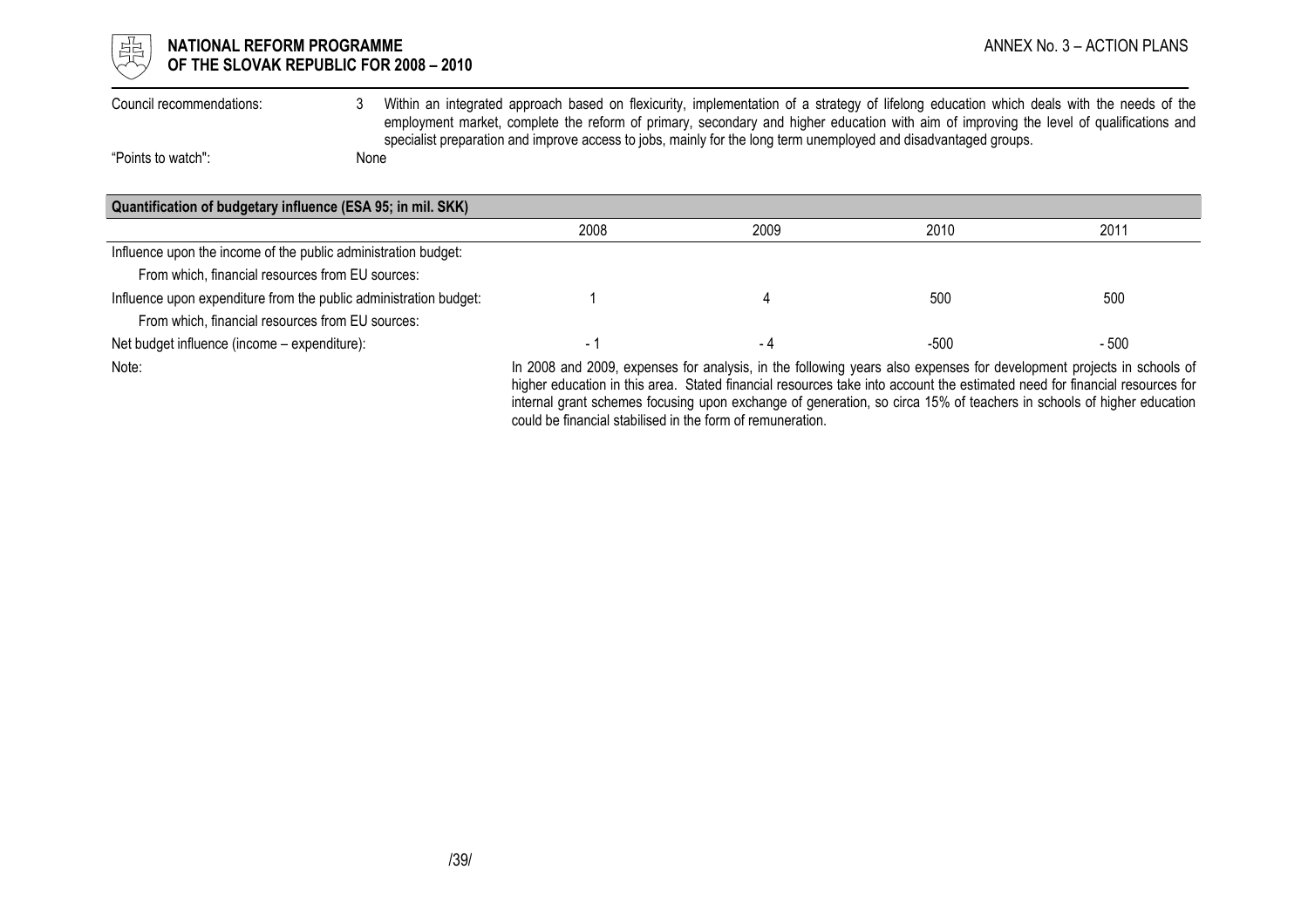

| <b>Characteristics of the measure</b>    |                                                                                                                                                                                                                                                                                                                                                                                                                                                                                                                                                                                                                                                                                                                                                                                                                                                                                                                                                                                                                                                                                                          |
|------------------------------------------|----------------------------------------------------------------------------------------------------------------------------------------------------------------------------------------------------------------------------------------------------------------------------------------------------------------------------------------------------------------------------------------------------------------------------------------------------------------------------------------------------------------------------------------------------------------------------------------------------------------------------------------------------------------------------------------------------------------------------------------------------------------------------------------------------------------------------------------------------------------------------------------------------------------------------------------------------------------------------------------------------------------------------------------------------------------------------------------------------------|
| Title of the key challenge:              | Education                                                                                                                                                                                                                                                                                                                                                                                                                                                                                                                                                                                                                                                                                                                                                                                                                                                                                                                                                                                                                                                                                                |
| Title of measure:                        | Developing an education programme for PhD students with the focus on acquiring teaching skills                                                                                                                                                                                                                                                                                                                                                                                                                                                                                                                                                                                                                                                                                                                                                                                                                                                                                                                                                                                                           |
| Sponsor of the measure:                  | Ministry of Education SR                                                                                                                                                                                                                                                                                                                                                                                                                                                                                                                                                                                                                                                                                                                                                                                                                                                                                                                                                                                                                                                                                 |
| Co-sponsors of the measure:              |                                                                                                                                                                                                                                                                                                                                                                                                                                                                                                                                                                                                                                                                                                                                                                                                                                                                                                                                                                                                                                                                                                          |
| Description of the measure:              | To improve the quality of the pedagogical process, programmes and subjects will be established with the aim of strengthening the teaching skills of<br>PhD students and young teachers in schools of higher education. It will be ensured that such a process will be implemented in all schools of higher<br>education providing PhD study.                                                                                                                                                                                                                                                                                                                                                                                                                                                                                                                                                                                                                                                                                                                                                             |
| Objective of the measure:                | Improvement in the quality of the pedagogical skills of PhD students                                                                                                                                                                                                                                                                                                                                                                                                                                                                                                                                                                                                                                                                                                                                                                                                                                                                                                                                                                                                                                     |
| Analytical justification of the measure: | From § 54 Art. 11 of law No. 131/2002 coll. regarding schools of higher education and changes and amendments of some laws in the wording of<br>further regulations (hereinafter "law regarding schools of higher education"), it arises that part of full time PhD study is also performance of<br>pedagogical activities. A new PhD student is usually freshly graduated from the second grade of higher education, has no practical experience in the<br>pedagogical area and his/her duty is to perform pedagogical activities. Graduates of PhD study programmes are the main source of teachers for<br>schools of higher education and therefore they need pedagogical skills.<br>Each new full time PhD student will undertake an educational programme, apart from graduates from the second grade of pedagogical higher<br>education. We assume that the educational programme will be taken by circa 1000 PhD students annually when they start the winter term/semester.<br>In the next stage, young schools of higher education teachers will also be included into an educational programme. |
| Links to other strategic documents       | The measure is a response to § 54 Art. 11 of the law regarding schools of higher education, the recommendation and results of the sector report of<br>the European University Association (EUA), the Application Document of the sector report of the EUA prepared by the Slovak Rectoral Conference<br>and the National Programme of Reforms.                                                                                                                                                                                                                                                                                                                                                                                                                                                                                                                                                                                                                                                                                                                                                           |
| Deadline for fulfilment of the measure:  | The first state by 31.12.2009, annual continuously after completion of the winter term in schools of higher education                                                                                                                                                                                                                                                                                                                                                                                                                                                                                                                                                                                                                                                                                                                                                                                                                                                                                                                                                                                    |
| List of potential risks:                 | - risk - insufficient financial resources<br>- insufficient motivation of PhD students from schools of higher education                                                                                                                                                                                                                                                                                                                                                                                                                                                                                                                                                                                                                                                                                                                                                                                                                                                                                                                                                                                  |

| Harmonogram for fulfilling the measures |  |  |
|-----------------------------------------|--|--|
|                                         |  |  |

| Task                                                                            | Planned term for fulfilment<br>of task | Body responsible for the given task | Note                                                                                                                                                                                                                                                                                                                                                   |
|---------------------------------------------------------------------------------|----------------------------------------|-------------------------------------|--------------------------------------------------------------------------------------------------------------------------------------------------------------------------------------------------------------------------------------------------------------------------------------------------------------------------------------------------------|
| . Recommended standards for provision<br>of pedagogical skills for PhD students | 31, 3, 2009                            | ME SR                               | created mainly in cooperation with representative bodies of schools of higher<br>education                                                                                                                                                                                                                                                             |
| 2. issuing a demand-orientated tender                                           | 31.5.2009                              | Agency ME SR for SF EU              | in the first stage it will be further education of PhD students and schools of<br>higher education teachers to improve their pedagogical skills with the<br>possibility for schools of higher education to establish and modernise their<br>capacities in order to include such education into standard preparation for<br>students of PhD programmes. |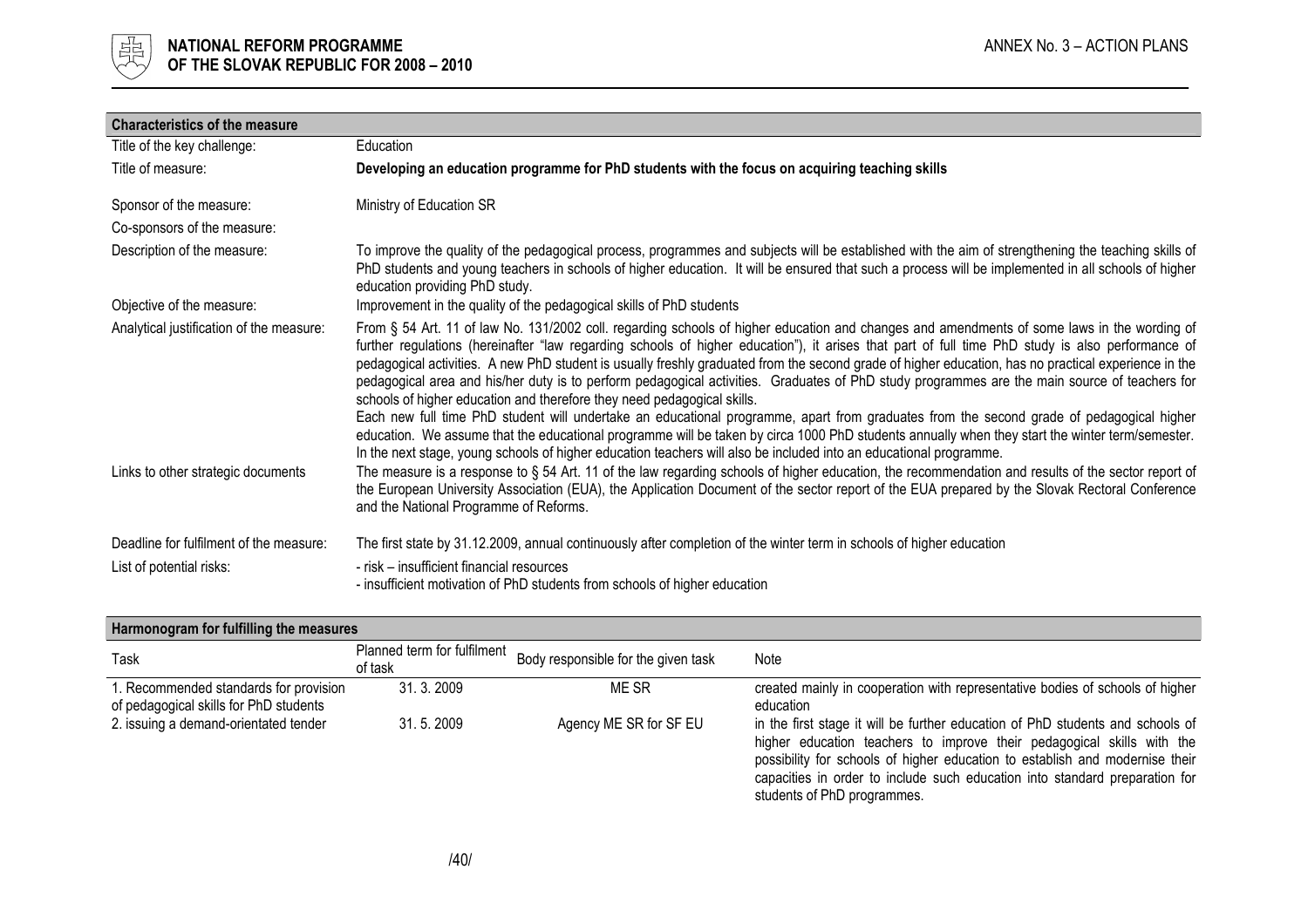

# $\frac{1}{\frac{1}{\sqrt{1-\frac{1}{\sqrt{1-\frac{1}{\sqrt{1-\frac{1}{\sqrt{1-\frac{1}{\sqrt{1-\frac{1}{\sqrt{1-\frac{1}{\sqrt{1-\frac{1}{\sqrt{1-\frac{1}{\sqrt{1-\frac{1}{\sqrt{1-\frac{1}{\sqrt{1+\frac{1}{\sqrt{1+\frac{1}{\sqrt{1+\frac{1}{\sqrt{1+\frac{1}{\sqrt{1+\frac{1}{\sqrt{1+\frac{1}{\sqrt{1+\frac{1}{\sqrt{1+\frac{1}{\sqrt{1+\frac{1}{\sqrt{1+\frac{1}{\sqrt{1+\frac{1}{\sqrt{1+\frac{1}{\sqrt{1+\frac{1}{\sqrt{$ OF THE SLOVAK REPUBLIC FOR 2008 – 2010

3. inclusion of the requirements for didactic preparation of a PhD student into accreditation of third grade study programmes 31. 12. 2009 ME SR

| Measurable indexes of the measure                                                                                                                       |                      |                         |
|---------------------------------------------------------------------------------------------------------------------------------------------------------|----------------------|-------------------------|
| Output index                                                                                                                                            | Initial value (year) | Target value (year)     |
| 1. share of the number of newly accepted full time PhD students included in education from the total<br>number of newly accepted full time PhD students | 0(2008)              | 90% (2009), 90% (2010)) |
| Results index:                                                                                                                                          | Initial value (year) | Target value (year)     |

| <b>Classification of the measure</b> |      |                                                                                                                                                                                                                                                                                                                                                                                                         |
|--------------------------------------|------|---------------------------------------------------------------------------------------------------------------------------------------------------------------------------------------------------------------------------------------------------------------------------------------------------------------------------------------------------------------------------------------------------------|
| Integrated guidelines:               | 24   | Adapt the systems of education and specialist preparation to meet the new requirements for qualifications.                                                                                                                                                                                                                                                                                              |
| Council recommendations:             |      | Within an integrated approach based on flexicurity, implementation of a strategy of lifelong education which deals with the needs of the<br>employment market, complete the reform of primary, secondary and higher education with aim of improving the level of qualifications and<br>specialist preparation and improve access to jobs, mainly for the long term unemployed and disadvantaged groups. |
| "Points to watch":                   | None |                                                                                                                                                                                                                                                                                                                                                                                                         |

| Quantification of budgetary influence (ESA 95; in mil. SKK)                                                                                                                                                                                                                      |      |      |      |      |
|----------------------------------------------------------------------------------------------------------------------------------------------------------------------------------------------------------------------------------------------------------------------------------|------|------|------|------|
|                                                                                                                                                                                                                                                                                  | 2008 | 2009 | 2010 | 2011 |
| Influence upon the income of the public administration budget:                                                                                                                                                                                                                   |      |      |      |      |
| From which, financial resources from EU sources:                                                                                                                                                                                                                                 |      |      |      |      |
| Influence upon expenditure from the public administration budget:                                                                                                                                                                                                                |      | 40   |      | 15   |
| From which, financial resources from EU sources:                                                                                                                                                                                                                                 |      | 40   |      |      |
| Net budget influence (income – expenditure):                                                                                                                                                                                                                                     |      | -40  | -15  | -15  |
| Note: In 2009, there are also expenses estimated for material-technical equipment and in the following years, expenses for salaries of lecturers, expenses related to organisation and provision<br>of educational activities (accommodation, transport, etc) are also estimated |      |      |      |      |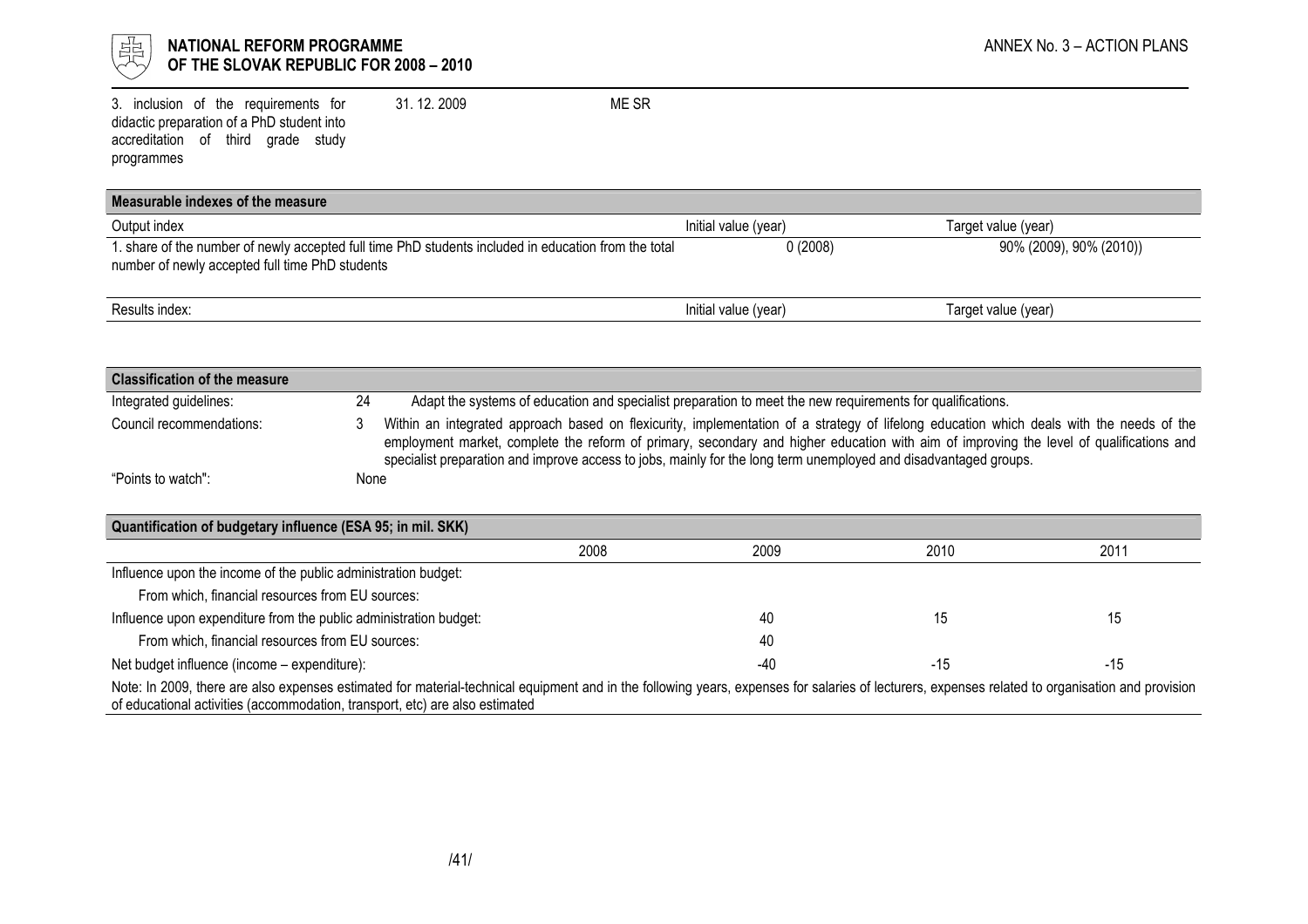

| <b>Characteristics of the measure</b>    |                                                                                                                                                                                                                                                                                                                                                                                                                                                                                                                                                                                                                                                                                                                                                                                                                                                                                                                                                                                                                                                                                                                                                                                                                                                                                                                                                                                                                                                                                                                                                                                                                                                                                                                                                                                                                                                                                                                                                                                                                                                                                                                                                                                                                                                                                                                                                                                                                                                                                                                                                                                                                                                                                                                                                      |
|------------------------------------------|------------------------------------------------------------------------------------------------------------------------------------------------------------------------------------------------------------------------------------------------------------------------------------------------------------------------------------------------------------------------------------------------------------------------------------------------------------------------------------------------------------------------------------------------------------------------------------------------------------------------------------------------------------------------------------------------------------------------------------------------------------------------------------------------------------------------------------------------------------------------------------------------------------------------------------------------------------------------------------------------------------------------------------------------------------------------------------------------------------------------------------------------------------------------------------------------------------------------------------------------------------------------------------------------------------------------------------------------------------------------------------------------------------------------------------------------------------------------------------------------------------------------------------------------------------------------------------------------------------------------------------------------------------------------------------------------------------------------------------------------------------------------------------------------------------------------------------------------------------------------------------------------------------------------------------------------------------------------------------------------------------------------------------------------------------------------------------------------------------------------------------------------------------------------------------------------------------------------------------------------------------------------------------------------------------------------------------------------------------------------------------------------------------------------------------------------------------------------------------------------------------------------------------------------------------------------------------------------------------------------------------------------------------------------------------------------------------------------------------------------------|
| Title of the key challenge:              | Education                                                                                                                                                                                                                                                                                                                                                                                                                                                                                                                                                                                                                                                                                                                                                                                                                                                                                                                                                                                                                                                                                                                                                                                                                                                                                                                                                                                                                                                                                                                                                                                                                                                                                                                                                                                                                                                                                                                                                                                                                                                                                                                                                                                                                                                                                                                                                                                                                                                                                                                                                                                                                                                                                                                                            |
| Title of measure:                        | Change of motivation with the objective to achieve performance efficiency at the regional and higher education school level                                                                                                                                                                                                                                                                                                                                                                                                                                                                                                                                                                                                                                                                                                                                                                                                                                                                                                                                                                                                                                                                                                                                                                                                                                                                                                                                                                                                                                                                                                                                                                                                                                                                                                                                                                                                                                                                                                                                                                                                                                                                                                                                                                                                                                                                                                                                                                                                                                                                                                                                                                                                                          |
| Sponsor of the measure:                  | Ministry of Education SR                                                                                                                                                                                                                                                                                                                                                                                                                                                                                                                                                                                                                                                                                                                                                                                                                                                                                                                                                                                                                                                                                                                                                                                                                                                                                                                                                                                                                                                                                                                                                                                                                                                                                                                                                                                                                                                                                                                                                                                                                                                                                                                                                                                                                                                                                                                                                                                                                                                                                                                                                                                                                                                                                                                             |
| Co-sponsors of the measure:              |                                                                                                                                                                                                                                                                                                                                                                                                                                                                                                                                                                                                                                                                                                                                                                                                                                                                                                                                                                                                                                                                                                                                                                                                                                                                                                                                                                                                                                                                                                                                                                                                                                                                                                                                                                                                                                                                                                                                                                                                                                                                                                                                                                                                                                                                                                                                                                                                                                                                                                                                                                                                                                                                                                                                                      |
| Description of the measure:              | Provide a more flexible education system based on the attractiveness of education programmes and motivational criteria. Monitoring<br>and evaluation of the quality of upbringing and education via a National Institute of Certified Measurement of Education, State School<br>Inspectorate and schools themselves as well as school facilities. The methodology of allocation of donations from the state budget<br>will take into account other indicators which will express the quality of provided higher education.                                                                                                                                                                                                                                                                                                                                                                                                                                                                                                                                                                                                                                                                                                                                                                                                                                                                                                                                                                                                                                                                                                                                                                                                                                                                                                                                                                                                                                                                                                                                                                                                                                                                                                                                                                                                                                                                                                                                                                                                                                                                                                                                                                                                                           |
| Objective of the measure:                | Improvement in the quality of education. Monitoring and evaluation of the quality of upbringing and education.                                                                                                                                                                                                                                                                                                                                                                                                                                                                                                                                                                                                                                                                                                                                                                                                                                                                                                                                                                                                                                                                                                                                                                                                                                                                                                                                                                                                                                                                                                                                                                                                                                                                                                                                                                                                                                                                                                                                                                                                                                                                                                                                                                                                                                                                                                                                                                                                                                                                                                                                                                                                                                       |
| Analytical justification of the measure: | Up to 31.8.2008, monitoring of the quality of upbringing and education in schools and school facilities was implemented via a directive<br>of the Ministry of Education of the Slovak Republic No. 9/2006 coll. regarding the structure and content of reports regarding<br>upbringing-educational activities, their results and conditions in schools and school facilities. At the same time, the State School<br>Inspectorate, in accordance with § 13 of law No. 596/ 2003 coll. regarding state administration in education and schools self-<br>government and regarding changes and amendments of some laws in the wording of further regulations, fulfils the function of state<br>inspection regarding the level of pedagogical management, the level of upbringing and education and material-technical conditions<br>including practical education in schools and school facilities, in centres of practical education, in the workplaces of practical education<br>and in educational institutes.<br>When law No. 245/2008 coll. regarding upbringing and education (Education Law) and regarding changes and amendments to some<br>laws, becomes effective, tasks in the area of monitoring and evaluation of the quality of upbringing and education will also be carried<br>out by the National Institute of Certified Measurement of Education.<br>At present, in the area of higher education, for financing of schools of higher education, quality is evaluated from the viewpoint of the<br>qualification structure of teachers in higher education and indicators expressing the successfulness of school of higher education,<br>mainly in research and development (number of publications, total of financial resources obtained from grants, etc). In 2008, the ratio<br>of documented unemployed graduates also started to be taken into account. At present, an indicator of the quality of the pedagogical<br>process itself in a school of higher education is absent, mainly due to the autonomy of schools of higher education and therefore<br>central or unified testing of graduates of schools of higher education is impossible. The quality of graduates can therefore be<br>identified indirectly - satisfaction of employers, need for extra training after commencement of employment, achieved income,<br>unemployment rate, etc. Identification of possible indicators or motivation of schools of higher education to implement<br>understandable systems of measurement of the success of their students will mainly depend upon the ability of effective collection of<br>the necessary data expressing abilities, i.e. fulfilment of the measure - Improving transparency in highly regulated markets. |
| Links to other strategic documents       | No. 245/2008 coll. regarding upbringing and education (Education Law) and regarding changes and amendments to some laws.<br>Prepared long term objective of the Ministry for higher education will also address the issues of the provision of a quality system in<br>higher education.                                                                                                                                                                                                                                                                                                                                                                                                                                                                                                                                                                                                                                                                                                                                                                                                                                                                                                                                                                                                                                                                                                                                                                                                                                                                                                                                                                                                                                                                                                                                                                                                                                                                                                                                                                                                                                                                                                                                                                                                                                                                                                                                                                                                                                                                                                                                                                                                                                                              |
| Deadline for fulfilment of the measure:  | 31.12.2010                                                                                                                                                                                                                                                                                                                                                                                                                                                                                                                                                                                                                                                                                                                                                                                                                                                                                                                                                                                                                                                                                                                                                                                                                                                                                                                                                                                                                                                                                                                                                                                                                                                                                                                                                                                                                                                                                                                                                                                                                                                                                                                                                                                                                                                                                                                                                                                                                                                                                                                                                                                                                                                                                                                                           |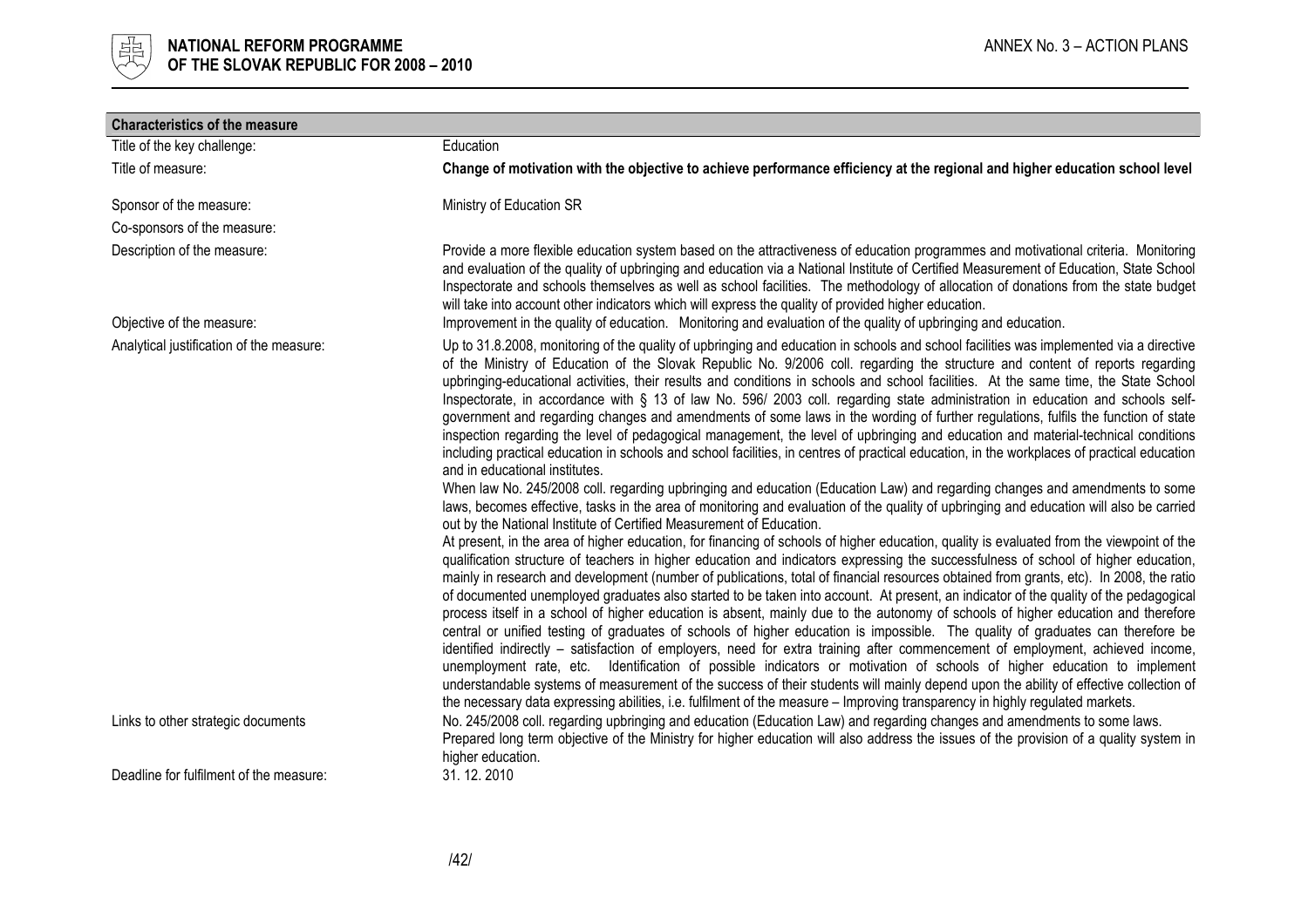| List of potential risks:                                                                                                           | Late and insufficient transfer of the needs of employers into the system of specialist education of pupils.<br>Low, almost absent, participation of branch policies.<br>Lack of modernisation in specialist education of pupils and low care by self-governing regions regarding their material-technical and<br>personnel provision.<br>Quality and accessibility of information obtained from individual schools<br>Low value of selected indicators.<br>High expenses for collection of data. |                                                                    |                                                                                                                                                                                                                                                                                                                                                                                                                                                                                                                  |                            |
|------------------------------------------------------------------------------------------------------------------------------------|--------------------------------------------------------------------------------------------------------------------------------------------------------------------------------------------------------------------------------------------------------------------------------------------------------------------------------------------------------------------------------------------------------------------------------------------------------------------------------------------------|--------------------------------------------------------------------|------------------------------------------------------------------------------------------------------------------------------------------------------------------------------------------------------------------------------------------------------------------------------------------------------------------------------------------------------------------------------------------------------------------------------------------------------------------------------------------------------------------|----------------------------|
| Harmonogram for fulfilling the measures                                                                                            |                                                                                                                                                                                                                                                                                                                                                                                                                                                                                                  |                                                                    |                                                                                                                                                                                                                                                                                                                                                                                                                                                                                                                  |                            |
| Task                                                                                                                               | of task                                                                                                                                                                                                                                                                                                                                                                                                                                                                                          | Planned term for fulfilment Body responsible for the given<br>task | Note                                                                                                                                                                                                                                                                                                                                                                                                                                                                                                             |                            |
| Establishment of National<br>of Certified<br>Institute<br>Measurement of Education                                                 | 30.9.2008                                                                                                                                                                                                                                                                                                                                                                                                                                                                                        | Ministry of Education SR                                           |                                                                                                                                                                                                                                                                                                                                                                                                                                                                                                                  |                            |
| 31.12.2009<br>Identification of indicators of quality of provided higher<br>education                                              |                                                                                                                                                                                                                                                                                                                                                                                                                                                                                                  | Ministry of Education SR                                           | During fulfilment, the use of the measure - Improving transparency in<br>highly regulated markets - is expected. With regards to decreasing<br>administrative demand etc, implementation of separate monitoring<br>data, etc, is not required.<br>Within development projects of schools of higher education, projects<br>implementing quality management in schools of higher education will<br>be supported, not only for educational activities but for all the<br>activities of schools of higher education. |                            |
| Support the implementation of quality systems in<br>schools of higher education                                                    | 31.3.2010                                                                                                                                                                                                                                                                                                                                                                                                                                                                                        | Ministry of Education SR                                           |                                                                                                                                                                                                                                                                                                                                                                                                                                                                                                                  |                            |
| Measurable indexes of the measure                                                                                                  |                                                                                                                                                                                                                                                                                                                                                                                                                                                                                                  |                                                                    |                                                                                                                                                                                                                                                                                                                                                                                                                                                                                                                  |                            |
| Output index                                                                                                                       |                                                                                                                                                                                                                                                                                                                                                                                                                                                                                                  |                                                                    | Initial value (year)                                                                                                                                                                                                                                                                                                                                                                                                                                                                                             | Target value (year)        |
| National Institute of Certified Measurement of Education                                                                           |                                                                                                                                                                                                                                                                                                                                                                                                                                                                                                  |                                                                    | To $31.8.2008 - 0$ (2008)                                                                                                                                                                                                                                                                                                                                                                                                                                                                                        | From $1.9.2008 - 1$ (2008) |
| Number of proposed indicators expressing the quality of education provided                                                         |                                                                                                                                                                                                                                                                                                                                                                                                                                                                                                  |                                                                    |                                                                                                                                                                                                                                                                                                                                                                                                                                                                                                                  | 4 (2010)                   |
| Results index:                                                                                                                     |                                                                                                                                                                                                                                                                                                                                                                                                                                                                                                  | Initial value (year)                                               |                                                                                                                                                                                                                                                                                                                                                                                                                                                                                                                  | Target value (year)        |
| Monitor 4 (PS), provided by National Institute of Certified Measurement of Education                                               |                                                                                                                                                                                                                                                                                                                                                                                                                                                                                                  |                                                                    | 0(2008)                                                                                                                                                                                                                                                                                                                                                                                                                                                                                                          | 1 (2009)                   |
| Monitor 9 (PS), provided by National Institute of Certified Measurement of Education                                               |                                                                                                                                                                                                                                                                                                                                                                                                                                                                                                  | 0(2008)                                                            | 1 (2009)                                                                                                                                                                                                                                                                                                                                                                                                                                                                                                         |                            |
| Monitor - national school-leaving examinations (SS), provided by National Institute of Certified<br>Measurement of Education       |                                                                                                                                                                                                                                                                                                                                                                                                                                                                                                  | 0(2008)                                                            | 1 (2009)                                                                                                                                                                                                                                                                                                                                                                                                                                                                                                         |                            |
| % of unemployed graduates from schools of higher education at 31.12 of the appropriate year<br>from the total number of unemployed |                                                                                                                                                                                                                                                                                                                                                                                                                                                                                                  | 0.5(2006)                                                          | 0.48(2010)                                                                                                                                                                                                                                                                                                                                                                                                                                                                                                       |                            |
| <b>Classification of the measure</b>                                                                                               |                                                                                                                                                                                                                                                                                                                                                                                                                                                                                                  |                                                                    |                                                                                                                                                                                                                                                                                                                                                                                                                                                                                                                  |                            |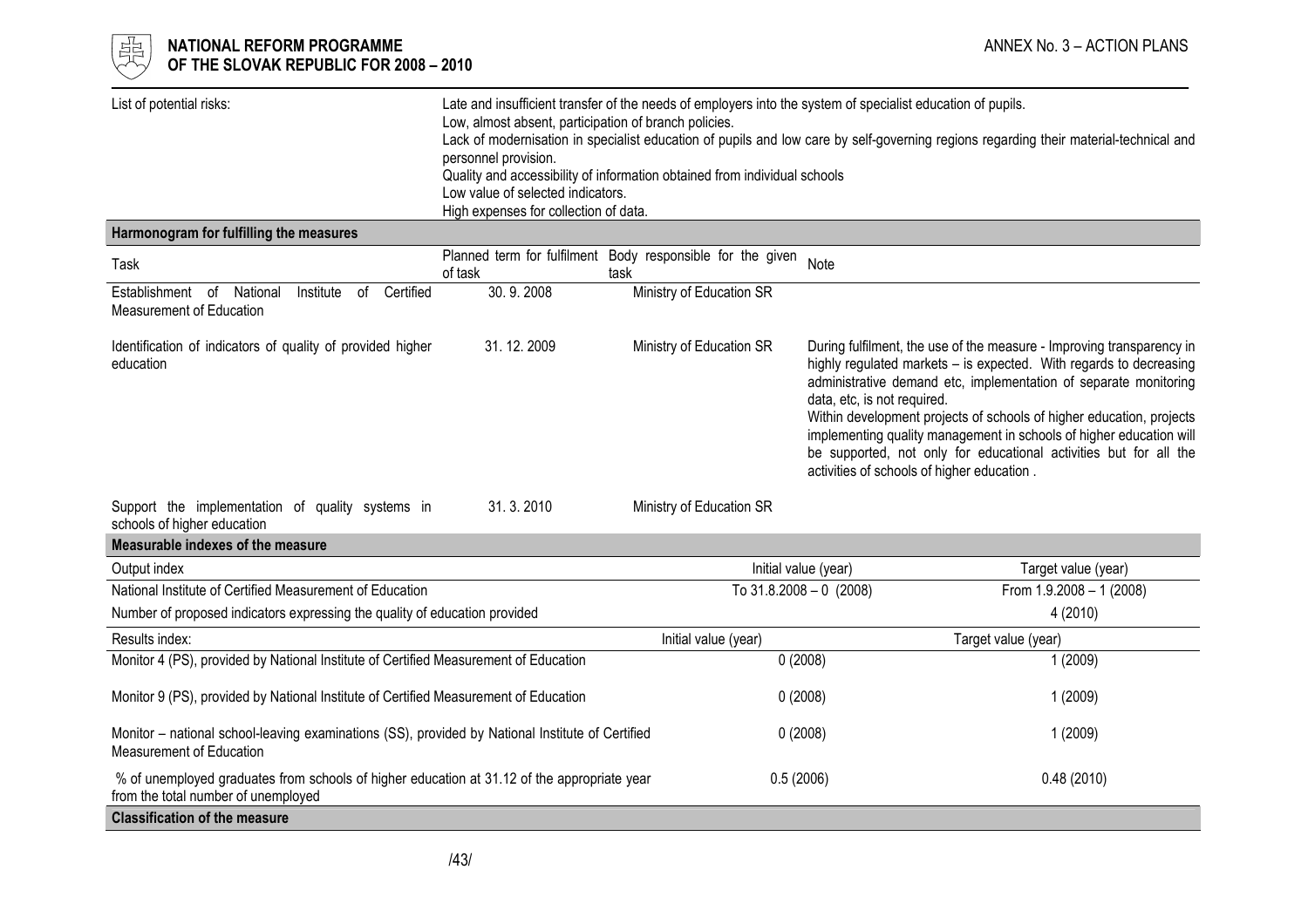| 遲<br>NATIONAL REFORM PROGRAMME<br>OF THE SLOVAK REPUBLIC FOR 2008 - 2010                                                 |              |        |                                                                                                                                                                                                                                                                                                                                                                                                 |         | ANNEX No. 3 – ACTION PLANS |
|--------------------------------------------------------------------------------------------------------------------------|--------------|--------|-------------------------------------------------------------------------------------------------------------------------------------------------------------------------------------------------------------------------------------------------------------------------------------------------------------------------------------------------------------------------------------------------|---------|----------------------------|
| Integrated guidelines:                                                                                                   | 24           |        | Adapt the systems of education and specialist preparation to meet the new requirements for qualifications                                                                                                                                                                                                                                                                                       |         |                            |
| Council recommendations:                                                                                                 | 3<br>groups. |        | Within an integrated approach based on flexicurity, implementation of a strategy of lifelong education which deals with the needs<br>of the employment market, complete the reform of primary, secondary and higher education with aim of improving the level of<br>qualifications and specialist preparation and improve access to jobs, mainly for the long term unemployed and disadvantaged |         |                            |
| "Points to watch":                                                                                                       | none         |        |                                                                                                                                                                                                                                                                                                                                                                                                 |         |                            |
| Quantification of budgetary influence (ESA 95; in mil. SKK)                                                              |              |        |                                                                                                                                                                                                                                                                                                                                                                                                 |         |                            |
|                                                                                                                          |              | 2008   | 2009                                                                                                                                                                                                                                                                                                                                                                                            | 2010    | 2011                       |
| Influence upon the income of the public administration<br>budget:<br>From which, financial resources from EU sources:    |              |        |                                                                                                                                                                                                                                                                                                                                                                                                 |         |                            |
| Influence upon expenditure from the public administration<br>budget:<br>From which, financial resources from EU sources: |              | 6,4    | 89,1                                                                                                                                                                                                                                                                                                                                                                                            | 55,7    | 57,4                       |
| Net budget influence (income – expenditure):<br>Note:                                                                    |              | $-6,4$ | -89,1                                                                                                                                                                                                                                                                                                                                                                                           | $-55,7$ | $-57,4$                    |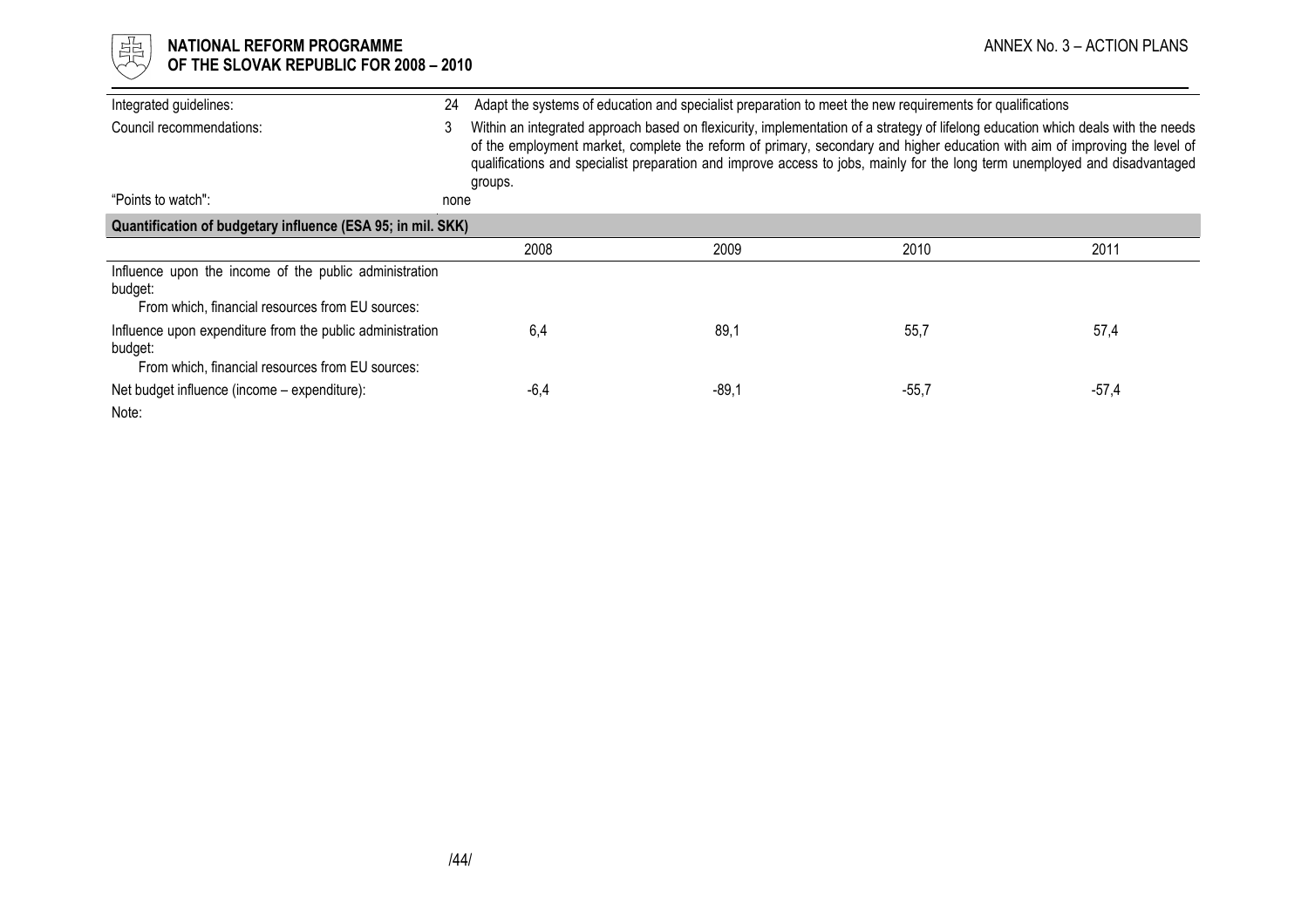

| <b>Characteristics of the measure</b>    |                                                                                                                                                                                                                                                                                                                                                                                                                                                                                                                                                                                                                                                                                                                                                                                                                                                                                                                                                                                                                                                                                                                                               |
|------------------------------------------|-----------------------------------------------------------------------------------------------------------------------------------------------------------------------------------------------------------------------------------------------------------------------------------------------------------------------------------------------------------------------------------------------------------------------------------------------------------------------------------------------------------------------------------------------------------------------------------------------------------------------------------------------------------------------------------------------------------------------------------------------------------------------------------------------------------------------------------------------------------------------------------------------------------------------------------------------------------------------------------------------------------------------------------------------------------------------------------------------------------------------------------------------|
| Title of the key challenge:              | Education                                                                                                                                                                                                                                                                                                                                                                                                                                                                                                                                                                                                                                                                                                                                                                                                                                                                                                                                                                                                                                                                                                                                     |
| Title of measure:                        | Support of entrepreneurial skill development and acquisition of basic business and economic knowledge at the secondary school level                                                                                                                                                                                                                                                                                                                                                                                                                                                                                                                                                                                                                                                                                                                                                                                                                                                                                                                                                                                                           |
| Sponsor of the measure:                  | Ministry of Education SR                                                                                                                                                                                                                                                                                                                                                                                                                                                                                                                                                                                                                                                                                                                                                                                                                                                                                                                                                                                                                                                                                                                      |
| Co-sponsors of the measure:              | Ministry of Economy SR                                                                                                                                                                                                                                                                                                                                                                                                                                                                                                                                                                                                                                                                                                                                                                                                                                                                                                                                                                                                                                                                                                                        |
| Description of the measure:              | Objective of entrepreneurial education is to develop personal skills and special knowledge and skills of entrepreneurship on the particular area of the<br>national economy. Entrepreneurial skills are related to creativity in innovation activities, the ability to assess and accept risks as well as proactive<br>project management, efficient representation and negotiations.                                                                                                                                                                                                                                                                                                                                                                                                                                                                                                                                                                                                                                                                                                                                                         |
|                                          | The means of implementation of entrepreneurial education will be a system of state educational programmes and school educational programmes<br>implemented when law No. 245/2008 coll. regarding upbringing and education (Education Law) and regarding changes and amendments to some<br>laws, become effective. Cooperation with the entrepreneurial sector will be guaranteed through §6 Art. 2 of the cited law. At the same time, a system<br>of cooperation between the employment sector and specialist education is being prepared and will be implemented through a law regarding<br>specialist education and specialist preparation and regarding changes and amendments to some laws.                                                                                                                                                                                                                                                                                                                                                                                                                                              |
| Objective of the measure:                | Increase the employability of secondary schools graduates in the employment market, linking the needs of the employment market with education.                                                                                                                                                                                                                                                                                                                                                                                                                                                                                                                                                                                                                                                                                                                                                                                                                                                                                                                                                                                                |
| Analytical justification of the measure: | Formal education in Europe traditionally does not support private enterprise and self-employment. Since attitudes and cultural relationships are<br>formed in infancy, educational systems can significantly contribute towards successful fulfilment of the business challenge within the EU. Learning<br>these skills or abilities is relevant not only for entrepreneurship itself but also a skill which helps young people to be more creative and self confident<br>in any of their activities and act in a socially responsible manner.                                                                                                                                                                                                                                                                                                                                                                                                                                                                                                                                                                                                |
|                                          | At present, entrepreneurial education in Slovakia is partially implemented via particular subjects which are taught, but only in some types of<br>secondary schools, e.g. in economics, and via implementation of various projects and supporting programmes with various focuses. Most projects<br>and activities within entrepreneurial education are designed for pupils in secondary schools. The present state is characterised by a unifying process<br>within the approach to entrepreneurial education and upbringing in EU countries and the result is the European project under the sponsorship of the<br>EC "Entrepreneurship in vocational education" (Entrepreneurship in specialist education and preparation), in which national experts from EU<br>countries participate. Work on the project started in 2008 and it is expected to be completed in the first half of 2009. The Ministry of Education of SR<br>is participating in the mentioned project; therefore, the adopted measure does not go beyond the conclusions which will be made on the basis of<br>processed analysis and outputs from the mentioned project. |
|                                          | The present state in the area of development of business skills and obtaining basic knowledge of entrepreneurship and economics in Slovakia can<br>be characterised by an insufficiently complex approach to the teaching of entrepreneurial skills. Since entrepreneurship is generally considered to be<br>a source of competitiveness, innovation and economic growth, support of an entrepreneurial culture is its basis.                                                                                                                                                                                                                                                                                                                                                                                                                                                                                                                                                                                                                                                                                                                 |
| Links to other strategic documents       | Entrepreneurial education in the Slovak Republic is not directly mentioned in any legal regulations and no legal regulation directly addresses<br>entrepreneurial education. Initial steps for implementation of the measure are the Concept of Development of Entrepreneurial Thinking for specialist<br>education in secondary schools in the Slovak Republic, Concept of a Double Level Model of Educational Programmes in the area of specialist<br>education and preparation in the Slovak Republic, Proposal for Motivational Criteria for participation by employment unions and employers in<br>specialist education and preparation in the Slovak Republic, and a Strategy of Education in the area of Finance and Management of Personal<br>Finances as well as implementation of the project of the European Commission "Entrepreneurship in Specialist Education and Preparation."                                                                                                                                                                                                                                                |
| Deadline for fulfilment of the measure:  | 1.9.2009                                                                                                                                                                                                                                                                                                                                                                                                                                                                                                                                                                                                                                                                                                                                                                                                                                                                                                                                                                                                                                                                                                                                      |
| List of potential risks:                 | Insufficient cooperation between specialist education and the business sector in the creation of school educational programmes.                                                                                                                                                                                                                                                                                                                                                                                                                                                                                                                                                                                                                                                                                                                                                                                                                                                                                                                                                                                                               |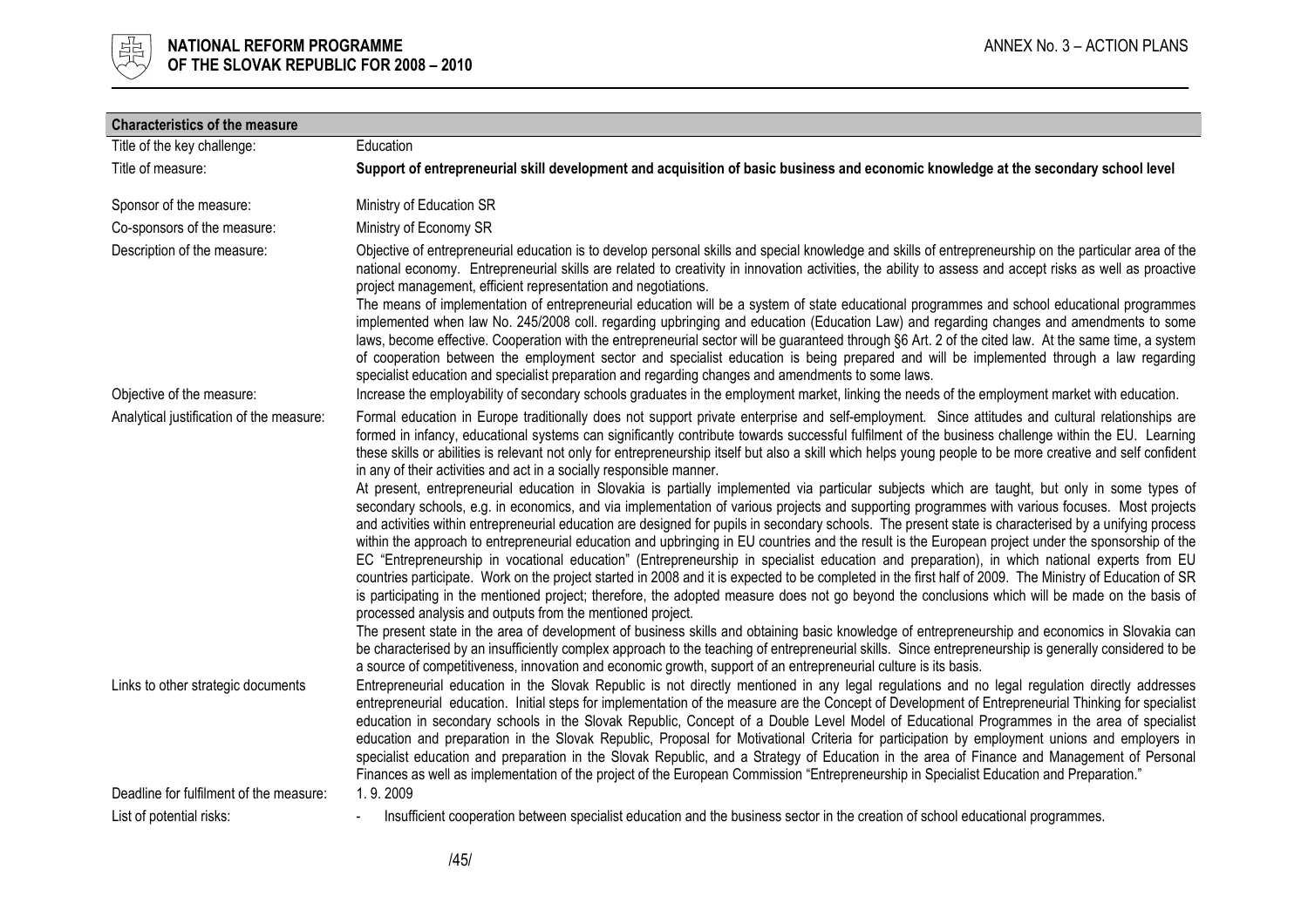

| Harmonogram for fulfilling the measures                                                                                                                                                                                                                                                                     |                                        |                                     |                                                                                                                                                                                            |  |  |
|-------------------------------------------------------------------------------------------------------------------------------------------------------------------------------------------------------------------------------------------------------------------------------------------------------------|----------------------------------------|-------------------------------------|--------------------------------------------------------------------------------------------------------------------------------------------------------------------------------------------|--|--|
| Task                                                                                                                                                                                                                                                                                                        | Planned term for fulfilment<br>of task | Body responsible for the given task | Note                                                                                                                                                                                       |  |  |
| 1. Implement support of the development<br>of entrepreneurial skills and acquisition of<br>a basic knowledge of entrepreneurship<br>and economics into state educational<br>implementation of<br>programmes by<br>content standards for the area of<br>"Entrepreneurial Thinking - creation of<br>projects" | 1.5.2009                               | ME SR                               | Term depends upon outputs from EC projects                                                                                                                                                 |  |  |
| 2. Implement support of the development<br>of entrepreneurial skills and acquisition of<br>a basic knowledge of entrepreneurship<br>and economics into state educational<br>programmes                                                                                                                      | 1.9.2009                               | Secondary School Directors          | On the basis of authorisation arising from § 7 Art. 2 of law No. 245/2008 coll.<br>regarding upbringing and education (Education Law) and regarding changes<br>and amendments to some laws |  |  |

| Measurable indexes of the measure                                                                                                                                                                                                                                                                                                                                                                              |                      |                                                                                                                                                                                                                         |
|----------------------------------------------------------------------------------------------------------------------------------------------------------------------------------------------------------------------------------------------------------------------------------------------------------------------------------------------------------------------------------------------------------------|----------------------|-------------------------------------------------------------------------------------------------------------------------------------------------------------------------------------------------------------------------|
| Output index                                                                                                                                                                                                                                                                                                                                                                                                   | Initial value (year) | Target value (year)                                                                                                                                                                                                     |
| I. Implementation of comprehensive content of entrepreneurial education into state educational<br>programmes                                                                                                                                                                                                                                                                                                   | 0(2008)              | 36 (2009)                                                                                                                                                                                                               |
| 2. Creation of a methodology for implementation of a content standard for the area of education<br>focuses upon support of entrepreneurial skills<br>3. The number of secondary schools which have a comprehensive issue of support of the<br>development of entrepreneurial skills and the acquisition of basic knowledge of entrepreneurship<br>and economics implemented into school educational programmes | 0(2008)<br>0(2008)   | 1(2009)<br>782(2009)<br>- depending upon the number of<br>secondary schools included in the Network<br>of Schools, school facilities, centres of<br>practical education and workplaces of<br>practical education in SR. |
| Number of pupils in secondary schools who undertake a school education programme with<br>implemented issue of the development entrepreneurial skills                                                                                                                                                                                                                                                           | 0(2008)              | 70% (2013), 100% (2014)                                                                                                                                                                                                 |
| Results index:                                                                                                                                                                                                                                                                                                                                                                                                 | Initial value (year) | Target value (year)                                                                                                                                                                                                     |
|                                                                                                                                                                                                                                                                                                                                                                                                                |                      |                                                                                                                                                                                                                         |

# Classification of the measure

Integrated guidelines: 15 Encourage an entrepreneurial culture and create an environment favourable for small and medium sized businesses.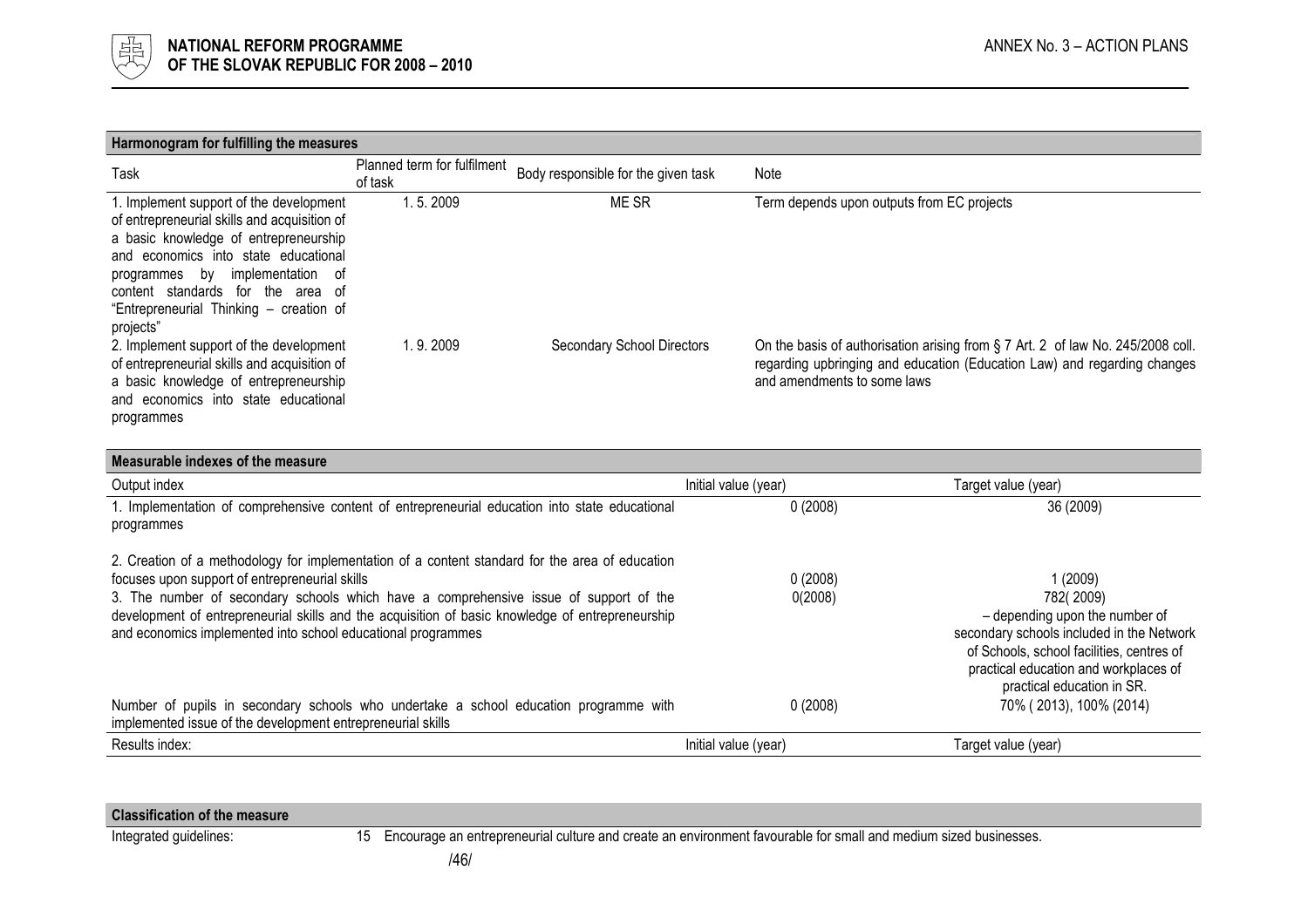

# $\mathbb{E}^{\mathbb{I}}_{\mathbb{H}}$  **NATIONAL REFORM PROGRAMME** ANNEX No. 3 – ACTION PLANS OF THE SLOVAK REPUBLIC FOR 2008 – 2010

 21 Support flexibility in connection with security of employment and decrease segmentation of employment markets with appropriate focus upon the role of social partners. Council recommendations: 3 Within an integrated approach based on flexicurity, implementation of a strategy of lifelong education which deals with the needs of the employment market, complete the reform of primary, secondary and higher education with aim of improving the level of qualifications and specialist preparation and improve access to jobs, mainly for the long term unemployed and disadvantaged groups. "Points to watch": 3 Implement entrepreneurial education.

| Quantification of budgetary influence (in mil. SKK)               |      |      |      |      |
|-------------------------------------------------------------------|------|------|------|------|
|                                                                   | 2008 | 2009 | 2010 | 2011 |
| Influence upon the income of the public administration budget:    |      |      |      |      |
| From which, financial resources from EU sources:                  |      |      |      |      |
| Influence upon expenditure from the public administration budget: |      |      |      |      |
| From which, financial resources from EU sources:                  |      |      |      |      |
| Net budget influence (income – expenditure):                      |      |      |      |      |
| Note:                                                             |      |      |      |      |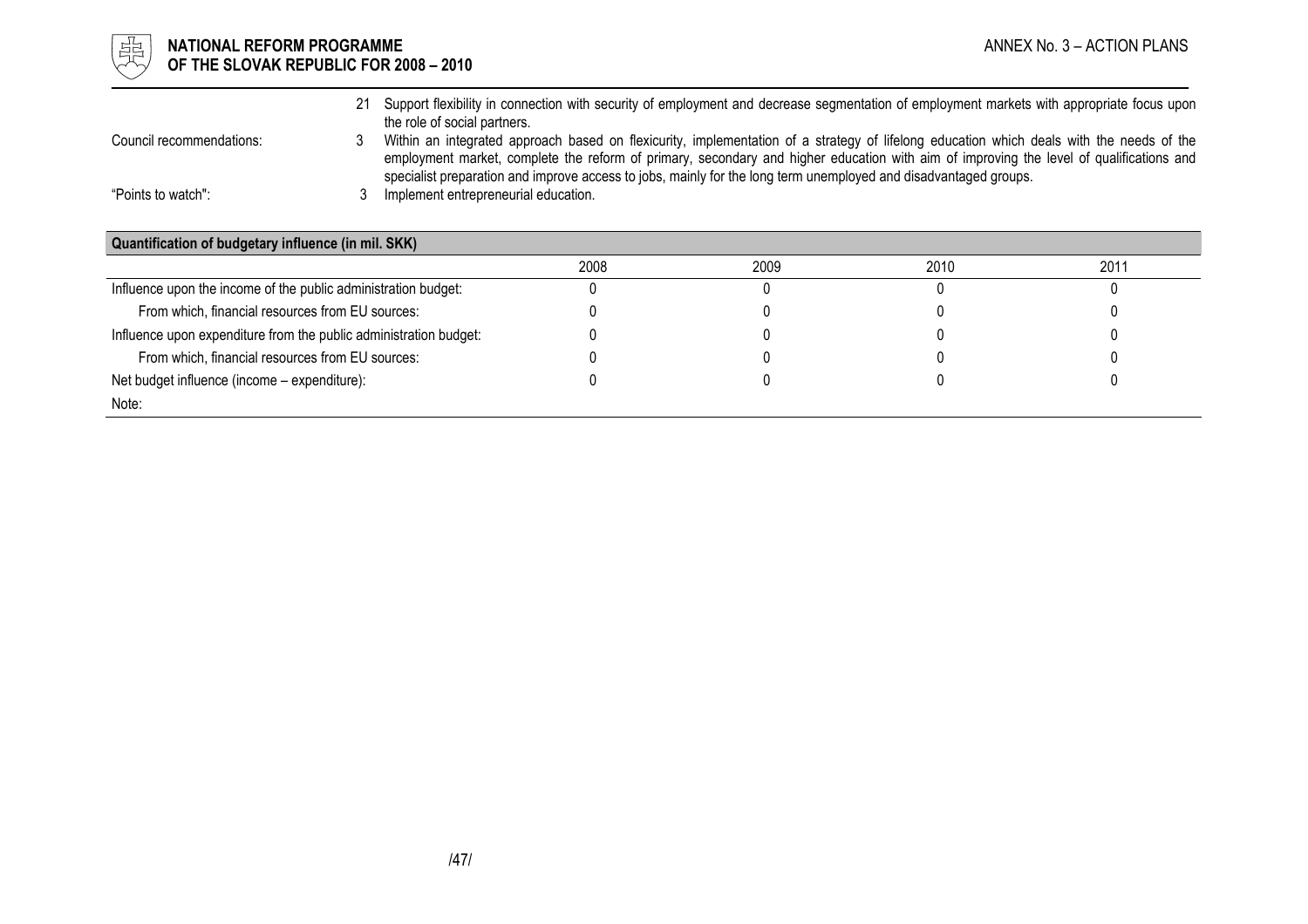

| <b>Characteristics of the measure</b>    |                                                                                                                                                                                                                                                                                                                    |
|------------------------------------------|--------------------------------------------------------------------------------------------------------------------------------------------------------------------------------------------------------------------------------------------------------------------------------------------------------------------|
| Title of the key challenge:              | Education                                                                                                                                                                                                                                                                                                          |
| Title of measure:                        | Improve the teaching of a general public awareness about finance                                                                                                                                                                                                                                                   |
|                                          |                                                                                                                                                                                                                                                                                                                    |
| Sponsor of the measure:                  | Ministry of Finance SR                                                                                                                                                                                                                                                                                             |
| Co-sponsors of the measure:              | Ministry of Education SR                                                                                                                                                                                                                                                                                           |
| Description of the measure:              | The measure will be implemented via a proposal of a law regarding protection of consumers' rights in financial markets.                                                                                                                                                                                            |
|                                          | The framework for financial education will be defining in the financial literacy standard depending upon grades of education or achieved level of<br>education to which the content of financial education will be adapted. Due to changing conditions and products in financial markets, the basic                |
|                                          | principle of financial literacy is an understanding of how financial markets operate. Assembly of knowledge and attitudes towards values by a citizen                                                                                                                                                              |
|                                          | represent financial literacy, which is necessary to increase the abilities of individuals to manage personal and family finances in conditions of                                                                                                                                                                  |
|                                          | changing life situations. Addressing the co-responsibility of the state when providing the basic needs of the individual is based on creating                                                                                                                                                                      |
|                                          | opportunities so the individual may increase his financial intelligence, since the most effective protection of the consumers of financial services is                                                                                                                                                             |
|                                          | their education.                                                                                                                                                                                                                                                                                                   |
| Objective of the measure:                | The aim of the measure will be improvement of the level to which citizens are informed about the financial markets, with a focus upon the provision of                                                                                                                                                             |
|                                          | long term education of the public and on increase in the level of specialist abilities of persons acting in financial markets.                                                                                                                                                                                     |
| Analytical justification of the measure: | To date, the role of the state in financial services did not exceed the limits of inspection and framework regulations. Due to demographic                                                                                                                                                                         |
|                                          | development and efforts in sustainability of public finances, Slovakia has undertaken several reforms in the area of social security systems in the                                                                                                                                                                |
|                                          | area of housing and pensions. In relation to this, a number of those inhabitants whose income and savings are becoming more and more dependent                                                                                                                                                                     |
|                                          | upon the developments in financial markets and mainly upon their ability to understand the issues and make qualified decisions in the areas of                                                                                                                                                                     |
|                                          | investment, mortgages, life insurance, pension plans or other products within the financial markets, is increasing and will be increasing until it affects<br>the majority of populations. In the past, an OECD study also highlighted insufficient financial awareness in Slovakia and the potential economic and |
|                                          | social arising from this. Maximising the volume and details of published information regarding products and services in the financial market itself                                                                                                                                                                |
|                                          | have not yet decreased the asymmetry nor simplified the orientation of common consumers in the area of financial services. Improvement in                                                                                                                                                                          |
|                                          | financial awareness must commence at an infant age. Defining a standard of financial literacy for individual grades of education and for individual                                                                                                                                                                |
|                                          | groups of inhabitants according to the education received, inclusion of financial education in educational programmes by the Ministry of Education                                                                                                                                                                 |
|                                          | and support of qualified financial advice for the wider public as well as for intermediaries in financial markets in cooperation with the Ministry of                                                                                                                                                              |
|                                          | Finance, should contribute towards increasing the level of general financial literacy of inhabitants and resulting ability to make qualified decisions in                                                                                                                                                          |
|                                          | the area of personal finance.                                                                                                                                                                                                                                                                                      |
|                                          | In recent years, there has been fast growth in the number of providers and intermediaries in financial services and the complexity and variability in                                                                                                                                                              |
|                                          | the tools in financial markets continuous increase. The more complex and complicated the services and products of financial institutions become, the                                                                                                                                                               |
|                                          | more difficult it becomes to protect the transparency of the business environment and cleanliness of economic competition, as well as the rights and<br>authorised interests of the consumer.                                                                                                                      |
|                                          | This state is caused by basic informational and specialist asymmetry in financial markets - on the supply side, there are financial institutions or                                                                                                                                                                |
|                                          | intermediaries of their services, i.e. persons typically equipped with appropriate specialist skills and financial knowledge whose activities are even                                                                                                                                                             |
|                                          | supported by industrial forms and methods of sales, whilst on the side of demand for financial services, apart from professional investors there is also                                                                                                                                                           |
|                                          | a large group of consumers (using financial services only for their personal needs) who are easily influenced and vulnerable since their knowledge                                                                                                                                                                 |
|                                          | and education regarding the operation of financial markets and its various services are not sufficient for them to make qualified and rational,                                                                                                                                                                    |
|                                          | independent decisions.                                                                                                                                                                                                                                                                                             |
|                                          | Protection of entrepreneurship in financial markets in the Slovak Republic (hereinafter "SR") is at a standard European level. In recent years,                                                                                                                                                                    |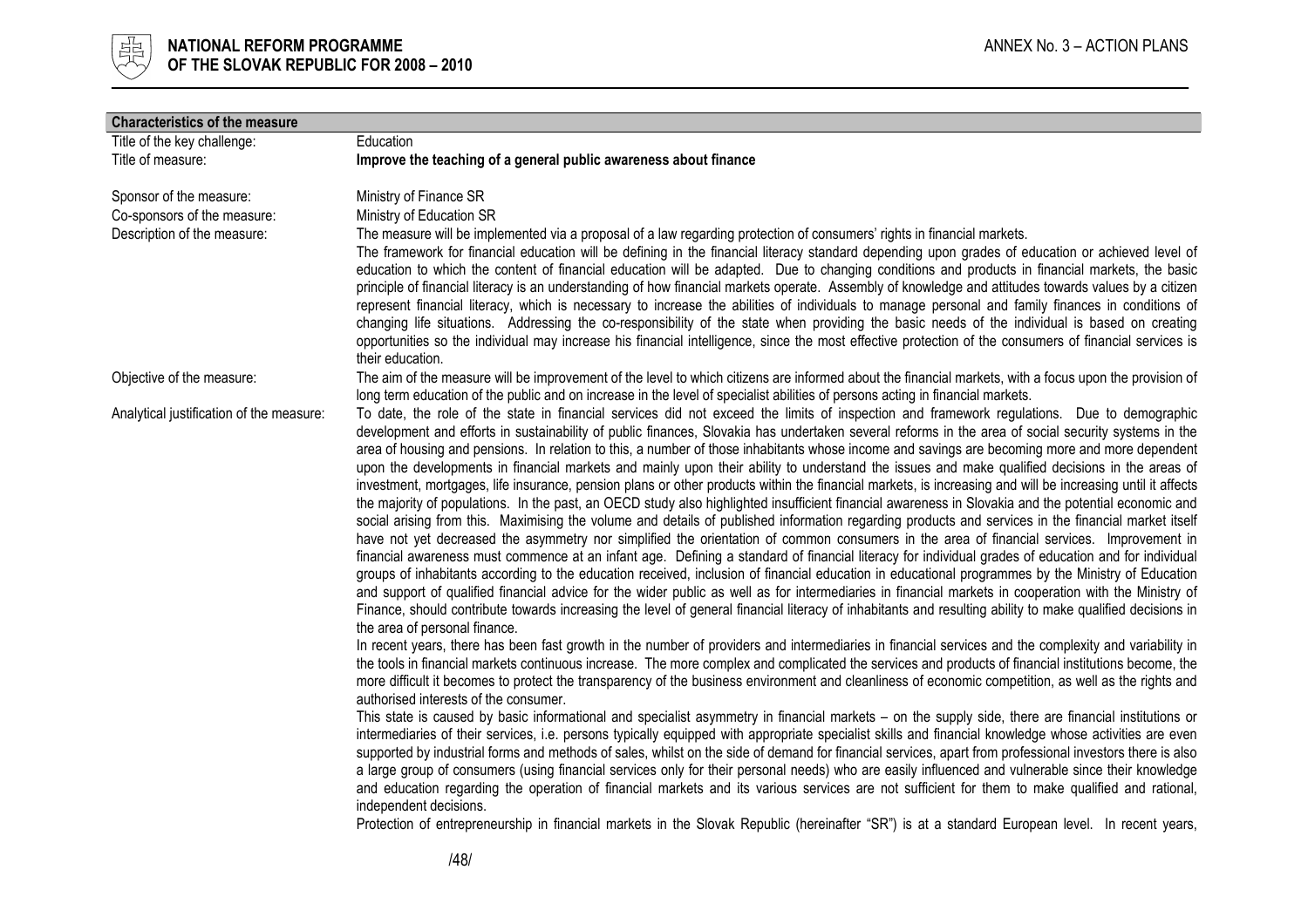

|                                                                     | functional and effective controls of the activities of subjects in financial markets have gradually been established and in 2006 its integration into one<br>inspection institute - National Bank of Slovakia - was completed. In accordance with valid legislation, supervision contributes towards the stability of<br>financial market and its safe and healthy operation.                                                                                                                                                                                                                                                                                                                                                                                                                                                                                                                                                                                |
|---------------------------------------------------------------------|--------------------------------------------------------------------------------------------------------------------------------------------------------------------------------------------------------------------------------------------------------------------------------------------------------------------------------------------------------------------------------------------------------------------------------------------------------------------------------------------------------------------------------------------------------------------------------------------------------------------------------------------------------------------------------------------------------------------------------------------------------------------------------------------------------------------------------------------------------------------------------------------------------------------------------------------------------------|
|                                                                     | However, it is more urgently shown that it is necessary to take such measures which will lead to higher protection of the consumers of financial<br>services. Although no measures could fully eliminate the informational and expert lead which providers of financial services have over their<br>clients/consumers, institutionalisation of consumer protection in the provision of financial services could create an effective counterbalance against                                                                                                                                                                                                                                                                                                                                                                                                                                                                                                   |
|                                                                     | the economically natural interests of financial institutions. For overall healthy functioning of financial markets, it would be a contribution if, alongside<br>operational supervision of the entrepreneurship of financial institutions, an equally operational institute for the protection of the rights and interests of<br>financial consumers was in existence. The main aim of considered modification to legislation is to create a legal framework for the existence and                                                                                                                                                                                                                                                                                                                                                                                                                                                                           |
|                                                                     | effective operation of such institutes including an academy of financial education as an institute for the provision, coordination and methodological<br>management of financial education.                                                                                                                                                                                                                                                                                                                                                                                                                                                                                                                                                                                                                                                                                                                                                                  |
|                                                                     | A significant function of the academy will be the provision of specialist education for regulation purposes connected to performance of tests of specialist<br>ability in accordance with separate laws. Specialised financial education is a continuous education and improvement of the financial knowledge of<br>persons who are or could be, in accordance with appropriate legal regulations, able to perform licensed or registered activities in the financial market.<br>The academy will be established under special laws regarding the financial market as a respected institute providing appropriate education in specialist<br>abilities for persons who will act under these laws. If special laws require performance of tests in specialist ability, they will be amended so the tests will<br>be performed or carried out by the academy of financial education.                                                                           |
| Links to other strategic documents                                  |                                                                                                                                                                                                                                                                                                                                                                                                                                                                                                                                                                                                                                                                                                                                                                                                                                                                                                                                                              |
|                                                                     | A direct incentive for submission of an objective of a law regarding the protection of consumer rights in financial markets are points B.2, B.3 and B.4<br>of the provision of the government of SR No. 624 of 1 <sup>st</sup> August 2007, by which the government of SR approved the Concept of Protection of the<br>Consumer in the area of Financial Services, provision of financial education and regulation of intermediary and advisory activities in financial<br>markets, and the Proposal of the objective of the law regarding protection of consumers' rights in financial markets which was approved by the<br>government of SR through provision No. 365/2008. Another incentive is a Proposal of strategy for education in the financial area and management<br>of personal finances in June 2008, which was approved by the government of SR at its meeting on 2 <sup>nd</sup> July 2008 and was submitted by the Minister<br>of Education. |
| Deadline for fulfilment of the measure:<br>List of potential risks: | 28.2.2009<br>Budgetary risk                                                                                                                                                                                                                                                                                                                                                                                                                                                                                                                                                                                                                                                                                                                                                                                                                                                                                                                                  |

| Harmonogram for fulfilling the measures                                                                                                                        |                                        |                                     |      |  |
|----------------------------------------------------------------------------------------------------------------------------------------------------------------|----------------------------------------|-------------------------------------|------|--|
| Task                                                                                                                                                           | Planned term for fulfilment<br>of task | Body responsible for the given task | Note |  |
| 1. summit a proposal for a law regarding<br>protection of consumers' rights in the<br>financial markets<br>to<br>government<br>proceedings                     | 28.2.2009                              | MF SR                               |      |  |
| 2. submit a proposal<br>for<br>material-<br>technical provision of a system of<br>protection of the consumer in financial<br>markets to government proceedings | 28.2.2009                              | MF SR                               |      |  |
| 3. Establish an academy of financial<br>education                                                                                                              | 1.1.2010                               |                                     |      |  |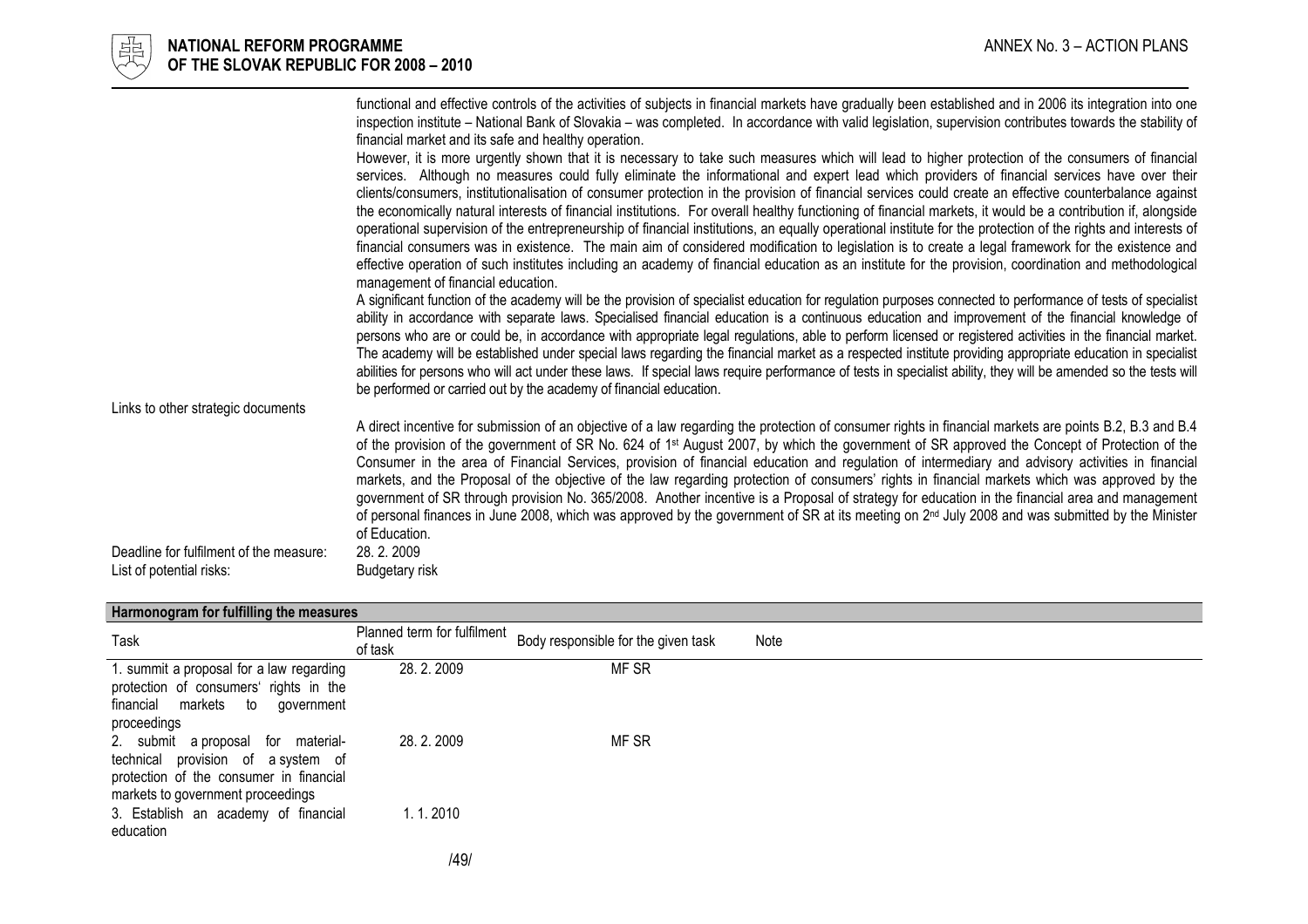

| Measurable indexes of the measure                                                                                     |      |                                                                                                                                                                                                                                                                                                                                                                                                         |                                                                                                           |                     |           |
|-----------------------------------------------------------------------------------------------------------------------|------|---------------------------------------------------------------------------------------------------------------------------------------------------------------------------------------------------------------------------------------------------------------------------------------------------------------------------------------------------------------------------------------------------------|-----------------------------------------------------------------------------------------------------------|---------------------|-----------|
| Output index                                                                                                          |      |                                                                                                                                                                                                                                                                                                                                                                                                         | Initial value (year)                                                                                      | Target value (year) |           |
| 1. Level of financial literacy of the public                                                                          |      |                                                                                                                                                                                                                                                                                                                                                                                                         | 1/5 respondents average level (2007)                                                                      |                     | 2/5(2014) |
| 2. Number of performed tests of specialist ability in accordance with separate laws                                   |      |                                                                                                                                                                                                                                                                                                                                                                                                         |                                                                                                           |                     |           |
| Results index:                                                                                                        |      |                                                                                                                                                                                                                                                                                                                                                                                                         | Initial value (year)                                                                                      | Target value (year) |           |
| 1. Higher protection of consumers in the provision of financial services                                              |      |                                                                                                                                                                                                                                                                                                                                                                                                         |                                                                                                           |                     |           |
| <b>Classification of the measure</b>                                                                                  |      |                                                                                                                                                                                                                                                                                                                                                                                                         |                                                                                                           |                     |           |
| Integrated guidelines:                                                                                                | 24   |                                                                                                                                                                                                                                                                                                                                                                                                         | Adapt the systems of education and specialist preparation to meet the new requirements for qualifications |                     |           |
| Council recommendations:                                                                                              | 3    | Within an integrated approach based on flexicurity, implementation of a strategy of lifelong education which deals with the needs of the<br>employment market, complete the reform of primary, secondary and higher education with aim of improving the level of qualifications and<br>specialist preparation and improve access to jobs, mainly for the long term unemployed and disadvantaged groups. |                                                                                                           |                     |           |
| "Points to watch":                                                                                                    | none |                                                                                                                                                                                                                                                                                                                                                                                                         |                                                                                                           |                     |           |
| Quantification of budgetary influence (ESA 95; in mil. SKK)                                                           |      |                                                                                                                                                                                                                                                                                                                                                                                                         |                                                                                                           |                     |           |
|                                                                                                                       |      | 2008                                                                                                                                                                                                                                                                                                                                                                                                    | 2009                                                                                                      | 2010                | 2011      |
| Influence upon the income of the public administration budget:<br>From which, financial resources from EU sources:    |      |                                                                                                                                                                                                                                                                                                                                                                                                         |                                                                                                           |                     |           |
| Influence upon expenditure from the public administration budget:<br>From which, financial resources from EU sources: |      |                                                                                                                                                                                                                                                                                                                                                                                                         | 30                                                                                                        | 40                  |           |
| Net budget influence (income - expenditure):                                                                          |      |                                                                                                                                                                                                                                                                                                                                                                                                         | $-30$                                                                                                     | -40                 |           |
| Financial resources are budgeted in PLA (public legal administration).<br>Note:                                       |      |                                                                                                                                                                                                                                                                                                                                                                                                         |                                                                                                           |                     |           |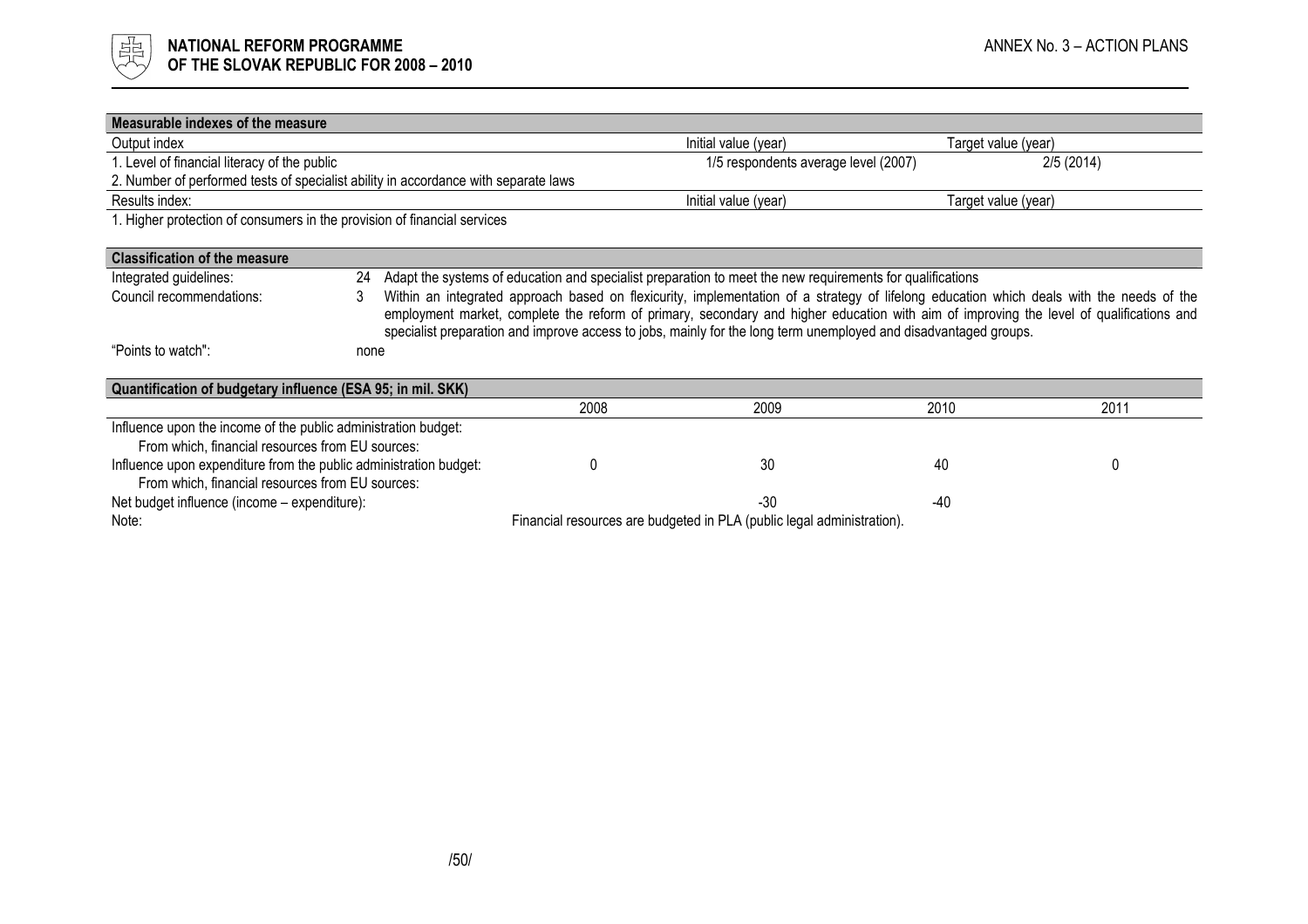

| <b>Characteristics of the measure</b> |                                                                                                                                                                                                                                                                                                                                                                                                                                                                                                                                                                                                                                                                                                                                                                                                                                                                                                                                                                                                                                                                                                                                                                                                                                                                                                                                                                                                                                                                                                                                                                                                                                                                                                                                                                                                                                                                          |
|---------------------------------------|--------------------------------------------------------------------------------------------------------------------------------------------------------------------------------------------------------------------------------------------------------------------------------------------------------------------------------------------------------------------------------------------------------------------------------------------------------------------------------------------------------------------------------------------------------------------------------------------------------------------------------------------------------------------------------------------------------------------------------------------------------------------------------------------------------------------------------------------------------------------------------------------------------------------------------------------------------------------------------------------------------------------------------------------------------------------------------------------------------------------------------------------------------------------------------------------------------------------------------------------------------------------------------------------------------------------------------------------------------------------------------------------------------------------------------------------------------------------------------------------------------------------------------------------------------------------------------------------------------------------------------------------------------------------------------------------------------------------------------------------------------------------------------------------------------------------------------------------------------------------------|
| Title of the key challenge:           | Employment.                                                                                                                                                                                                                                                                                                                                                                                                                                                                                                                                                                                                                                                                                                                                                                                                                                                                                                                                                                                                                                                                                                                                                                                                                                                                                                                                                                                                                                                                                                                                                                                                                                                                                                                                                                                                                                                              |
| Title of measure:                     | Development of a national system of flexicurity                                                                                                                                                                                                                                                                                                                                                                                                                                                                                                                                                                                                                                                                                                                                                                                                                                                                                                                                                                                                                                                                                                                                                                                                                                                                                                                                                                                                                                                                                                                                                                                                                                                                                                                                                                                                                          |
| Sponsor of the measure:               | Ministry of Labour, Social Affairs and the Family SR.                                                                                                                                                                                                                                                                                                                                                                                                                                                                                                                                                                                                                                                                                                                                                                                                                                                                                                                                                                                                                                                                                                                                                                                                                                                                                                                                                                                                                                                                                                                                                                                                                                                                                                                                                                                                                    |
| Co-sponsors of the measure:           | Ministry of Education SR, Ministry of Economy SR, Ministry of Finance SR, Ministry of Agriculture SR, Ministry of Building and Regional<br>Development SR, Ministry of Transport, Post and Telecommunications SR,                                                                                                                                                                                                                                                                                                                                                                                                                                                                                                                                                                                                                                                                                                                                                                                                                                                                                                                                                                                                                                                                                                                                                                                                                                                                                                                                                                                                                                                                                                                                                                                                                                                        |
| Description of the measure:           | In compliance with recommendations of European social partners from October 2007 and taking into account that there is no single model of<br>flexicurity, at its meeting in 2008 the European Council instructed member states to apply the agreed mutual rules regarding flexicurity in such a way<br>that within their national programmes of reforms for 2008, they will propose internal measures for implementation of these rules. In cooperation with<br>employers, they will support putting into practice those alternative employment-legal relationships whose legislative framework has already been<br>established and improve the system of social protection of employees working in alternative employment-legal relationships. Comprehensive<br>analysis of the effectiveness of programmes of active measures in the employment market will be prepared. On that basis, a system of evaluation of<br>the effectiveness of active measures in the employment market will be established in order to achieve an increase in the effectiveness of the active<br>measures applied in the employment market and their closer focus upon support of employment and maintaining employment of disadvantaged<br>groups. It is necessary to flexibly, continuously alternate a system of education and preparation for the employment market and effectively implement<br>a Strategy of Lifelong Education and Advice issued by the government. A "National System of Flexicurity" will be created via processing all four<br>elements of flexicurity and eight mutual rules agreed in the EU, in action measures and activities and their effective implementation will be provided.<br>Evaluation of flexicurity policies will be part of the evaluation of progress in the implementation of a national programme of reforms in EU member<br>states in 2009. |
| Objective of the measure:             | Create an environment facilitating greater competitiveness of the Slovak economy and employees. Long term sustainable growth should be<br>provided with a higher number and better quality of jobs. Achieve flexible conditions and better social protection of alternative employment-legal<br>relationships. Apply complex strategies of lifelong education and effective, active policies in the employment market. Continue to increase specialist<br>skills and practical experience of employees by developing informal education according to the needs of the employment market via more active<br>participation by employers and their organisations in preparation of the content of educational programmes in secondary schools and in innovation of<br>the content of qualification for older employees.<br>The aim of the measure is also to achieve increased employment and employability and improve protection of persons with family duties, as well as<br>improve the effectiveness of the system of social protection of physical persons working in alternative employment-legal relationships.                                                                                                                                                                                                                                                                                                                                                                                                                                                                                                                                                                                                                                                                                                                                                     |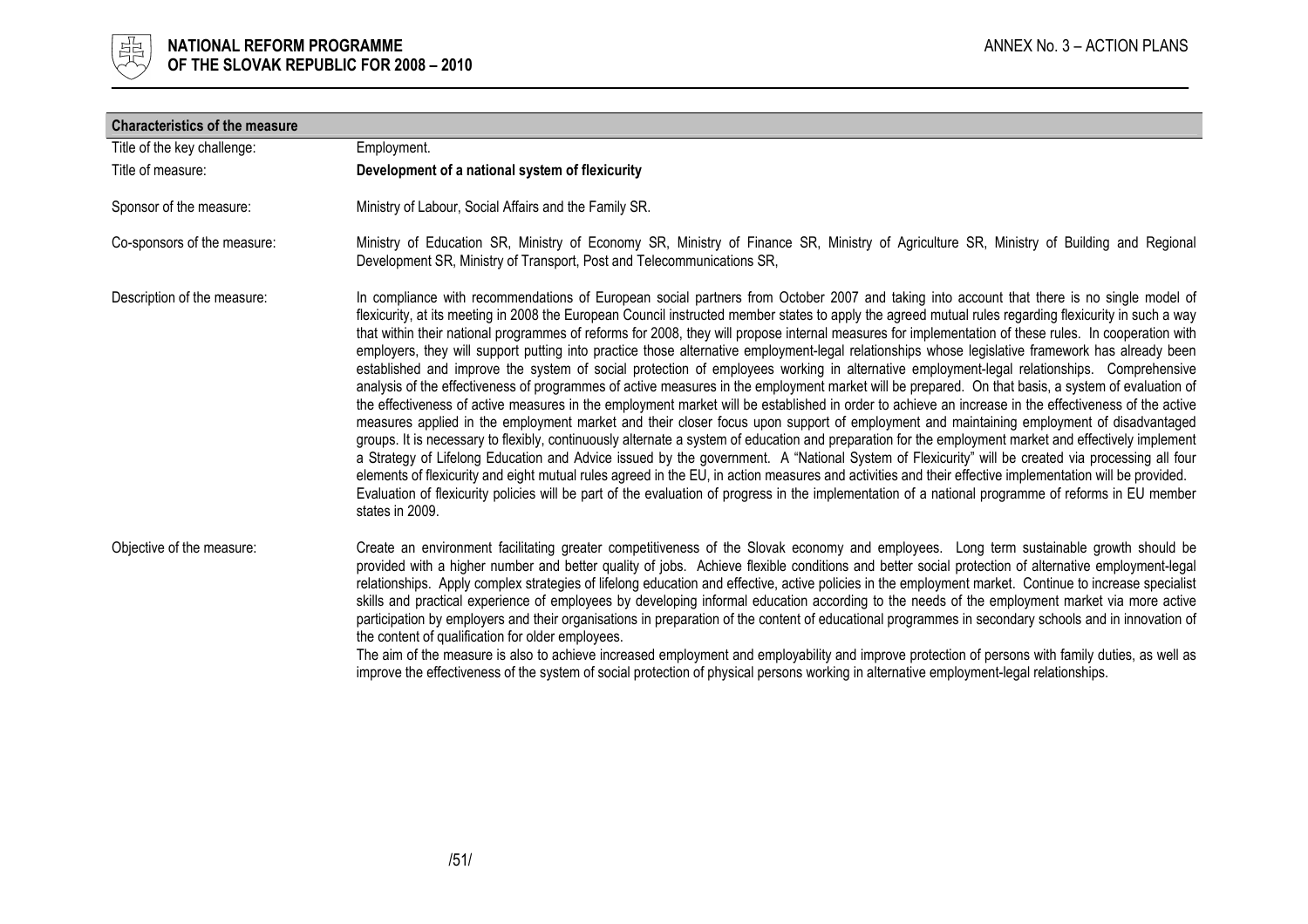

# $\begin{array}{cc} \frac{17}{150} \\ \frac{17}{150} \end{array}$  NATIONAL REFORM PROGRAMME<br>Of the slovak republic for 2008 – 2010 OF THE SLOVAK REPUBLIC FOR 2008 – 2010

| Analytical justification of the measure: | Current legislation in SR allows participants in an employment-legal relationship to widely use stated flexible forms of employment-legal<br>relationships. Flexibility of employment-legal relationships should be supported in all of its forms. It is generally acceptable to support the flexibility<br>of employment-legal forms of employment in areas which depend upon globalisation trends, restructuring, changes in production programmes,<br>termed contracts, etc. A certain proportion of social protection is also necessary under the pressure of the mentioned influences. Within internal<br>flexibility (flexibility of working hours), such a form of flexibility of working hours will be analysed which would be beneficial for employees and will<br>facilitate the harmonisation of their working and family life, e.g. responsibility for working time with the cooperation between the employer and<br>employees' representatives whilst maintaining Health and Safety at Work Regulations.<br>Implementation of flexicurity in the area of employment law also suggests a significant improvement in employment culture to benefit employees in<br>working relationships. It is necessary to significantly increase the means of the employer to further educate employees, through which the employer<br>himself will optimise the conditions in the area of work productivity.<br>In the area of active policy in the employment market, there will be analysis of the effectiveness of programmes of active measures in the<br>employment market focusing upon persons with a low probability of gaining employment (mainly the long term unemployed, the young, older people,<br>the disabled and people with low qualifications), programmes focused upon education and preparation for the employment market, assessment of<br>finances invested in active and passive policies in the employment market depending upon the type of measure.<br>With the scope of external flexibility, the aim is to also focus upon new categories of working subjects – "economically dependent employees", who<br>from the viewpoint of personal activities, do not rank into the category of employee nor entrepreneur. Increasing the employment of women and<br>establishment of facilities for pre-school children is an important part of the Lisbon agenda. On the basis of the results of research carried out by<br>several institutes within the projects SOP Human Resources, it can be stated that it is mainly parents with small children who are often subjected to<br>discrimination in the employment market.<br>Also, in alternative employment-legal relationships, a tool for changing the present status is mainly the changing employers' attitudes (educational, |
|------------------------------------------|-------------------------------------------------------------------------------------------------------------------------------------------------------------------------------------------------------------------------------------------------------------------------------------------------------------------------------------------------------------------------------------------------------------------------------------------------------------------------------------------------------------------------------------------------------------------------------------------------------------------------------------------------------------------------------------------------------------------------------------------------------------------------------------------------------------------------------------------------------------------------------------------------------------------------------------------------------------------------------------------------------------------------------------------------------------------------------------------------------------------------------------------------------------------------------------------------------------------------------------------------------------------------------------------------------------------------------------------------------------------------------------------------------------------------------------------------------------------------------------------------------------------------------------------------------------------------------------------------------------------------------------------------------------------------------------------------------------------------------------------------------------------------------------------------------------------------------------------------------------------------------------------------------------------------------------------------------------------------------------------------------------------------------------------------------------------------------------------------------------------------------------------------------------------------------------------------------------------------------------------------------------------------------------------------------------------------------------------------------------------------------------------------------------------------------------------------------------------------------------------------------------------------------------------------------------------------------------------------------------------------------------------------------------------------------------------------------------------------------------------------------------------------------------------------------------|
|                                          | training and supportive measures such as competitions, audits, etc), changing the attitudes of villages and towns in creation of an environment and<br>infrastructure friendly to the family, and gender equality.<br>At present, there are differences in the amount of tax burden of employees in classic employment-legal relationships and physical entities working in<br>alternative employment-legal relationships and, at the same time, differences in the range of social protection. Within the national project - National<br>System of Flexicurity – differences in the mentioned employment-legal relationships will be thoroughly analysed in order to suggest measures for the<br>purpose of establishment of a system of social protection which will be socially adequate, accessible, motivating and financially sustainable in the<br>long term. At the same time, the proposal of measures will take into account outputs from the analysis of the possibilities and impact of                                                                                                                                                                                                                                                                                                                                                                                                                                                                                                                                                                                                                                                                                                                                                                                                                                                                                                                                                                                                                                                                                                                                                                                                                                                                                                                                                                                                                                                                                                                                                                                                                                                                                                                                                                                                         |
|                                          | implementation and harmonisation of rates of social insurance in which all categories of social insurance payers will be analysed, i.e. including<br>physical entities working in alternative employment-legal relationships.<br>To create a system, MLSAF SR will also cooperate with bodies of local self-government, social partners, employers, non-state institutions and the<br>Social Insurance Company.                                                                                                                                                                                                                                                                                                                                                                                                                                                                                                                                                                                                                                                                                                                                                                                                                                                                                                                                                                                                                                                                                                                                                                                                                                                                                                                                                                                                                                                                                                                                                                                                                                                                                                                                                                                                                                                                                                                                                                                                                                                                                                                                                                                                                                                                                                                                                                                             |
| Links to other strategic documents       | Declaration to the Commission of the European Parliament, Council, European Economic and Social Committee and Committee of Regions,<br>"Regarding mutual principles of flexicurity – Flexibility and security – for increasing the number of jobs and improving their quality" KOM(2007)359,<br>{SEK(2007)861} {SEL(2007) 862}<br>Conclusions of the Council of 9.12.2007 regarding mutual principles of flexicurity (include consensual obligations of delegations which will allow<br>achievement of an agreement regarding mutual principles of flexicurity which will guarantee a balanced definition of flexicurity also respecting<br>stability in contract relationships during a change of employment, as well as the role of social partners).                                                                                                                                                                                                                                                                                                                                                                                                                                                                                                                                                                                                                                                                                                                                                                                                                                                                                                                                                                                                                                                                                                                                                                                                                                                                                                                                                                                                                                                                                                                                                                                                                                                                                                                                                                                                                                                                                                                                                                                                                                                     |
| Deadline for fulfilment of the measure:  | Strategy of lifelong education and advice – approved by the provision of the government of SR No. 382 of 25 <sup>th</sup> April 2007.<br>Measures will be suggested in compliance with the prepared National Strategy of Gender Equality.<br>2008-2010                                                                                                                                                                                                                                                                                                                                                                                                                                                                                                                                                                                                                                                                                                                                                                                                                                                                                                                                                                                                                                                                                                                                                                                                                                                                                                                                                                                                                                                                                                                                                                                                                                                                                                                                                                                                                                                                                                                                                                                                                                                                                                                                                                                                                                                                                                                                                                                                                                                                                                                                                      |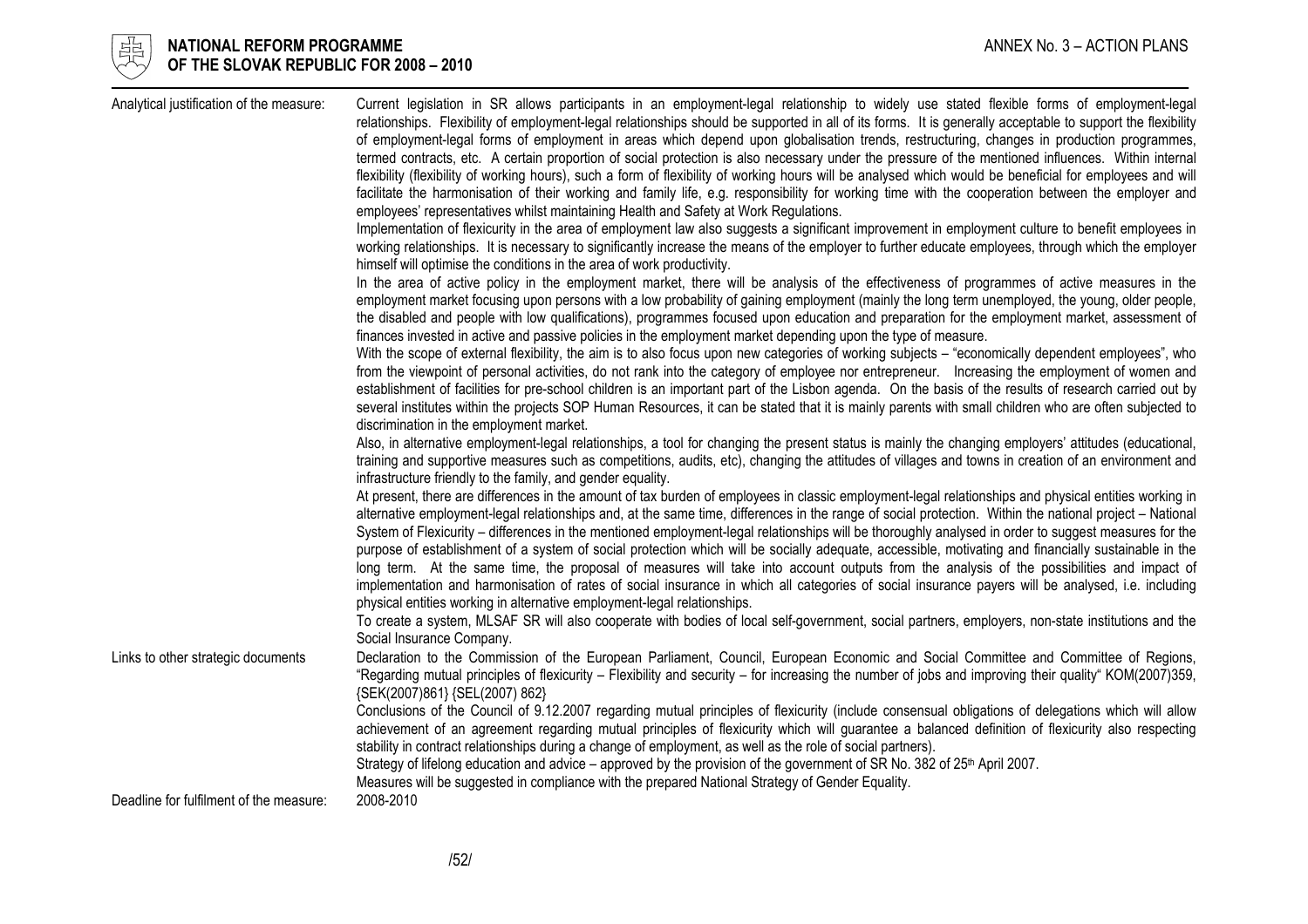

# $\frac{1}{\frac{1}{\sqrt{10}}}\sqrt{2}$  NATIONAL REFORM PROGRAMME ANNEX No. 3 – ACTION PLANS OF THE SLOVAK REPUBLIC FOR 2008 – 2010

List of potential risks: A risk of the measures for harmonisation of family, personal and working lives is disinterest of employers and mainly lack of finances for implementation of the suggested measure.

A risk is also insufficient cooperation of co-sponsors during implementation of the measure.

# Harmonogram for fulfilling the measures

| Task                                                                                                                                                                                                                                                                                                                                                                                                                                                                                                                                                                                                                                                                                                                        | Planned term for fulfilment<br>of task | Body responsible for the given task                                                                                                                                                                                                         | Note                |
|-----------------------------------------------------------------------------------------------------------------------------------------------------------------------------------------------------------------------------------------------------------------------------------------------------------------------------------------------------------------------------------------------------------------------------------------------------------------------------------------------------------------------------------------------------------------------------------------------------------------------------------------------------------------------------------------------------------------------------|----------------------------------------|---------------------------------------------------------------------------------------------------------------------------------------------------------------------------------------------------------------------------------------------|---------------------|
| 1. National project XVII-2 National<br>System of Flexicurity<br>analysis of external and internal<br>flexibility and security,<br>after analysis of external flexibility,<br>$\blacksquare$<br>consider modification of<br>a<br>new<br>category of economically dependent<br>employees whose job performance is<br>independent,<br>during analysis of internal flexibility,<br>achieve an optimal legal model of<br>flexibility of working hours,<br>- analysis of the current social protection<br>of physical entities working in<br>alternative<br>employment-legal<br>relationships versus comparison of<br>protection<br>classic<br>social<br>in.<br>employment-legal relationships with<br>alternative relationships, | 31.12.2010                             | MLSAF SR in cooperation with the<br>Institute for Research of Employment<br>and the Family,<br>ME SR, MEc SR, MF SR, MA SR,<br>MBRD SR, MTPT SR, bodies of local<br>self-government, social partners,<br>employers, non-state institutions. | and following years |
| - on the basis of the outputs of analysis,<br>suggest measures for improving the<br>effectiveness of social protection of<br>physical entities working in alternative<br>employment-legal relationships, taking in<br>account outputs or recommendations<br>arising from analysis of the possibility<br>and impact of implementation and<br>harmonisation of the rates of social<br>insurance.                                                                                                                                                                                                                                                                                                                              |                                        |                                                                                                                                                                                                                                             |                     |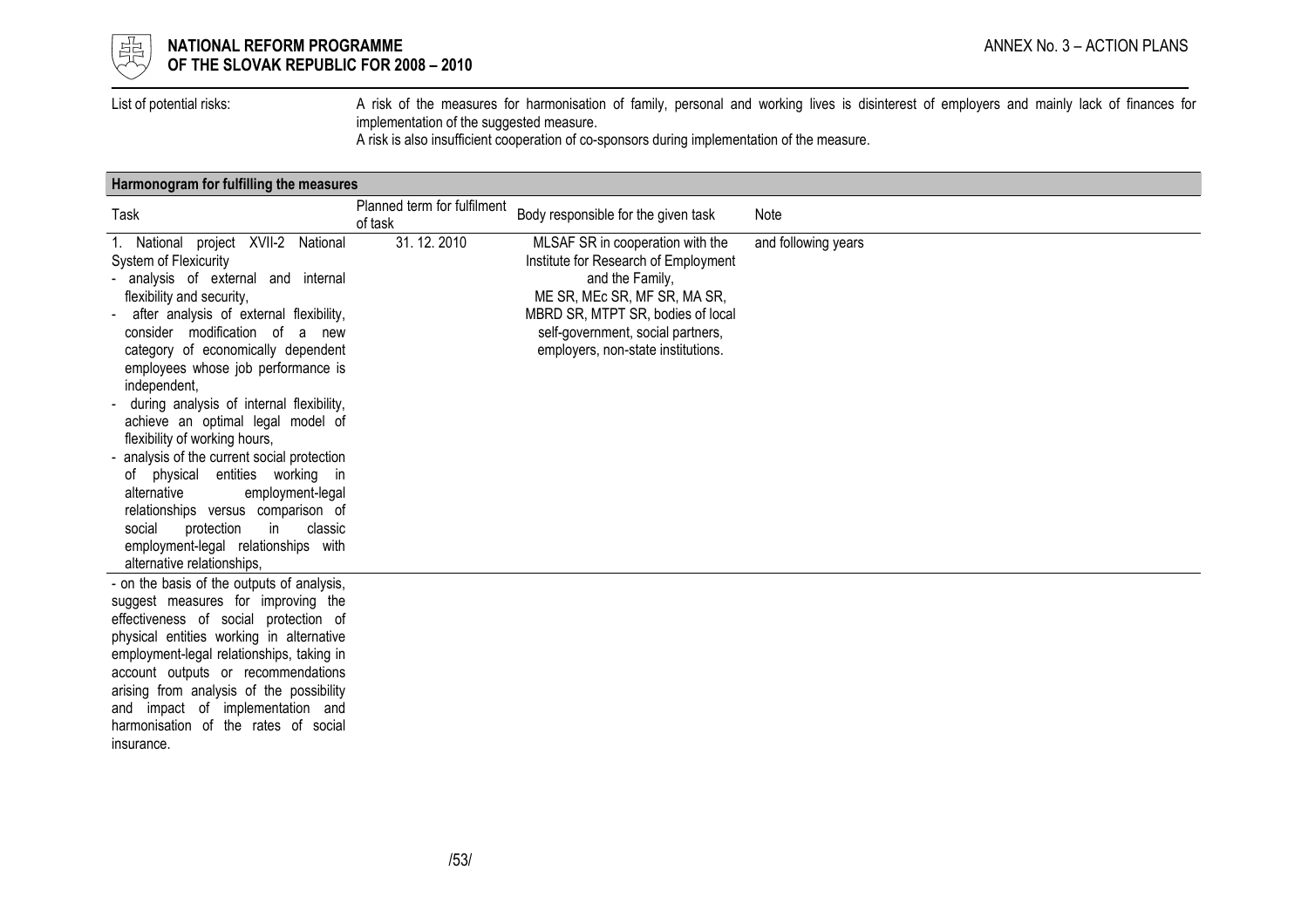

| 2. National project XVIII-2 Improvement<br>of Health and Safety at Work by<br>improving the quality of advice and<br>provision of information<br>labour<br>by<br>inspections and creation of<br>certified<br>ergonomic workplaces                                                          | 31.12.2010   | MLSAF SR, National Labour<br>Inspectorate, Labour Inspectorates.                    |                                                                                    |
|--------------------------------------------------------------------------------------------------------------------------------------------------------------------------------------------------------------------------------------------------------------------------------------------|--------------|-------------------------------------------------------------------------------------|------------------------------------------------------------------------------------|
| 3. National project XXI-2 Evaluation of<br>the effectiveness of active measures in<br>the employment market                                                                                                                                                                                | 31, 12, 2009 | MLSAF SR, OLSAF                                                                     | Bodies of local self-government, social partners, employers                        |
| 4. Preparation of a complex analysis of<br>the effectiveness of programmes of<br>active measures in the employment<br>market and establishment of a system of<br>evaluation of the effectiveness of active<br>measures in the employment market in<br>order to increase the effectiveness. | 31.12.2009   | <b>MLSAF SR, OLSAF</b>                                                              | Bodies of local self-government, social partners, employers                        |
| 5. Preparation of the document National<br><b>Strategy of Gender Equality</b>                                                                                                                                                                                                              | 31, 12, 2008 | MLSAF SR in cooperation with the<br>Government Council of SR for gender<br>equality | In cooperation with members of the Government Council of SR for gender<br>equality |

| Measurable indexes of the measure |                     |  |  |  |  |  |
|-----------------------------------|---------------------|--|--|--|--|--|
| Initial value (year)              | Target value (year) |  |  |  |  |  |
| 60 (2008).                        | 80 (2010)           |  |  |  |  |  |
| Initial value (year)              | Target value (year) |  |  |  |  |  |
|                                   |                     |  |  |  |  |  |
| See note                          | See note            |  |  |  |  |  |
|                                   |                     |  |  |  |  |  |
|                                   |                     |  |  |  |  |  |
|                                   |                     |  |  |  |  |  |
|                                   |                     |  |  |  |  |  |
|                                   |                     |  |  |  |  |  |

Overtime hours 21.A3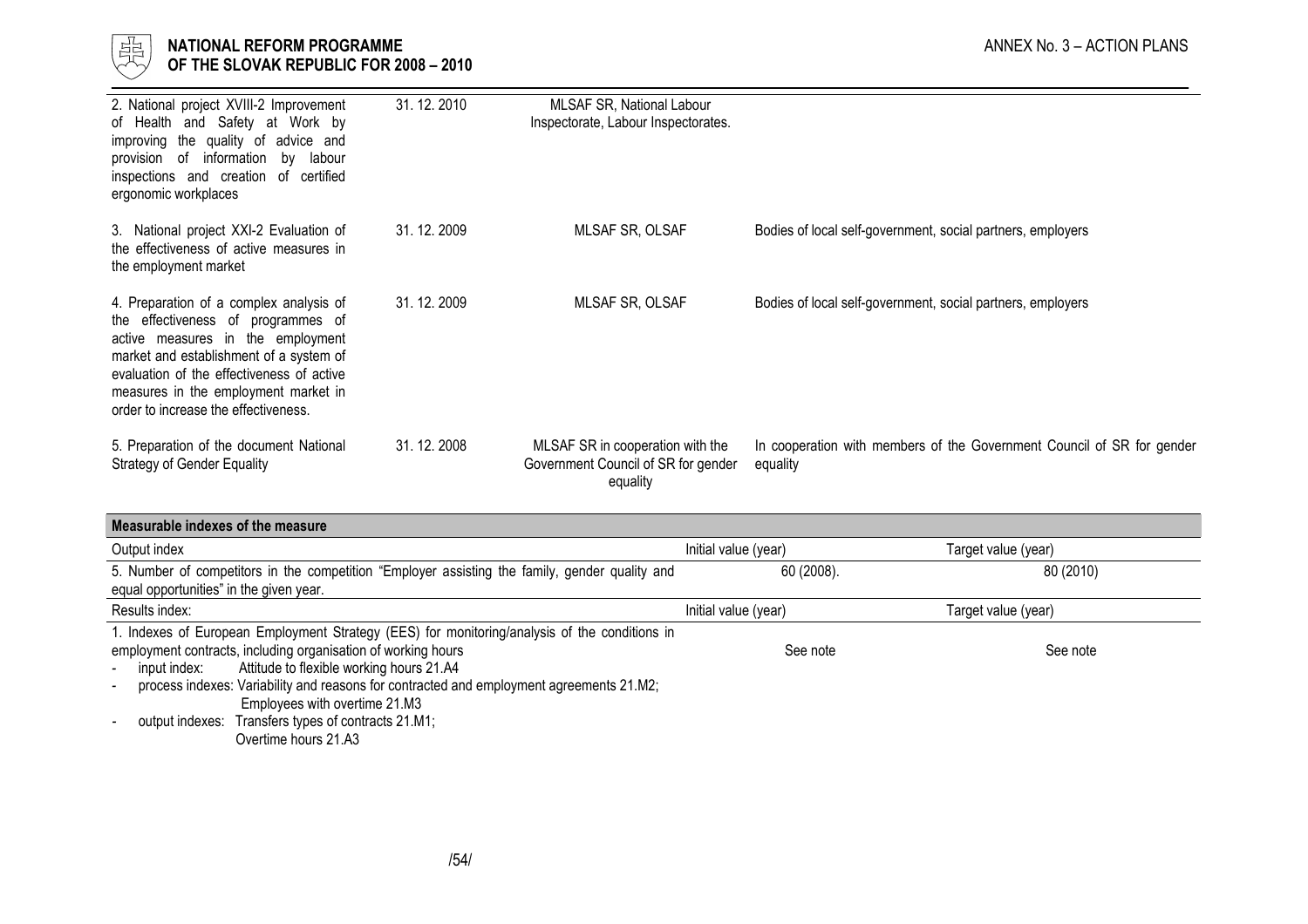

2. EES indexes for monitoring/analysis of systems of lifelong education

- input index: Public expenditure for human resources 23.M1; Investment by companies into education of adults 23.A1 process indexes: Lifelong education (within age range 25-64) 23.M4;
	- Participation in continuous specialist preparation 23.A2
- output indexes: Transfers (work status, level of remuneration) 17.A4 &18.A8; Achieved education of adults 23.A3

3. EES indexes for monitoring/analysis of active policies in the employment market

- input index: Expenditure for measures of PTP per person waiting for employment 19.A6; Expenditure for PTP measures as a % of GDP 19.A5
- process indexes: Activation/support (regular and assisted activation) 19.M2; New start/prevention 19.M3;

Activation of documented unemployed 19.A3

- output indexes: Monitoring participants of regular activation measures19.A4
- 4. Indexes for monitoring/analysis of the system of social security
- input index: Expenditure for measures of PTP per person waiting for employment 19.A8;
	- Expenditure for PTP measures as a % of GDP 19.A7;
		- Unemployment trap 19.M7
- process indexes: Activation/support (support) 19.M2
- output indexes: Go to work – risk of poverty 19.A10 & SPC OA-11; Persons living in poor home conditions. SPC OA-5

# Note to flexicurity indicators:

Indexes used in this action plan were approved with the EU by the Employment Committee (EMCO) in June 2008; for the mentioned reason, it is not possible to fulfil them with particular initial and target values

: :

Three elements of the scope of flexicurity indexes (input, process and output) as approved by the Council within the intentions approved by EMCO, are divided into three groups and show three various viewpoints.

Numbers and names of indexes are indexes of European Employment Strategy (EES) which have been created since 2002 and are gradually extended or improved in compliance with appropriate decisions of the Council regarding direction of employment policies of member states; numbers of indexes are related to individual directives of employment policies of member states; indexes marked as "M" are indexes for monitoring (in bold) and indexes marked with "A" are for analysis. The 4<sup>th</sup> item of flexicurity uses some indexes of the Social Protection Committee (SPC).

| <b>Classification of the measure</b> |    |                                                                                                                                                                                                   |
|--------------------------------------|----|---------------------------------------------------------------------------------------------------------------------------------------------------------------------------------------------------|
| Integrated guidelines:               | 21 | Support flexibility in interconnection with employment security and decrease segmentation of the employment market with appropriate focus<br>upon the role of social partners.                    |
|                                      |    | Support greater compliance between macroeconomic policies, structural policies and employment policies.                                                                                           |
|                                      | 19 | Provide inclusive employment markets, increase the attractiveness of employment and ensure that it will be more beneficial for applicants to<br>work including disadvantaged and inactive persons |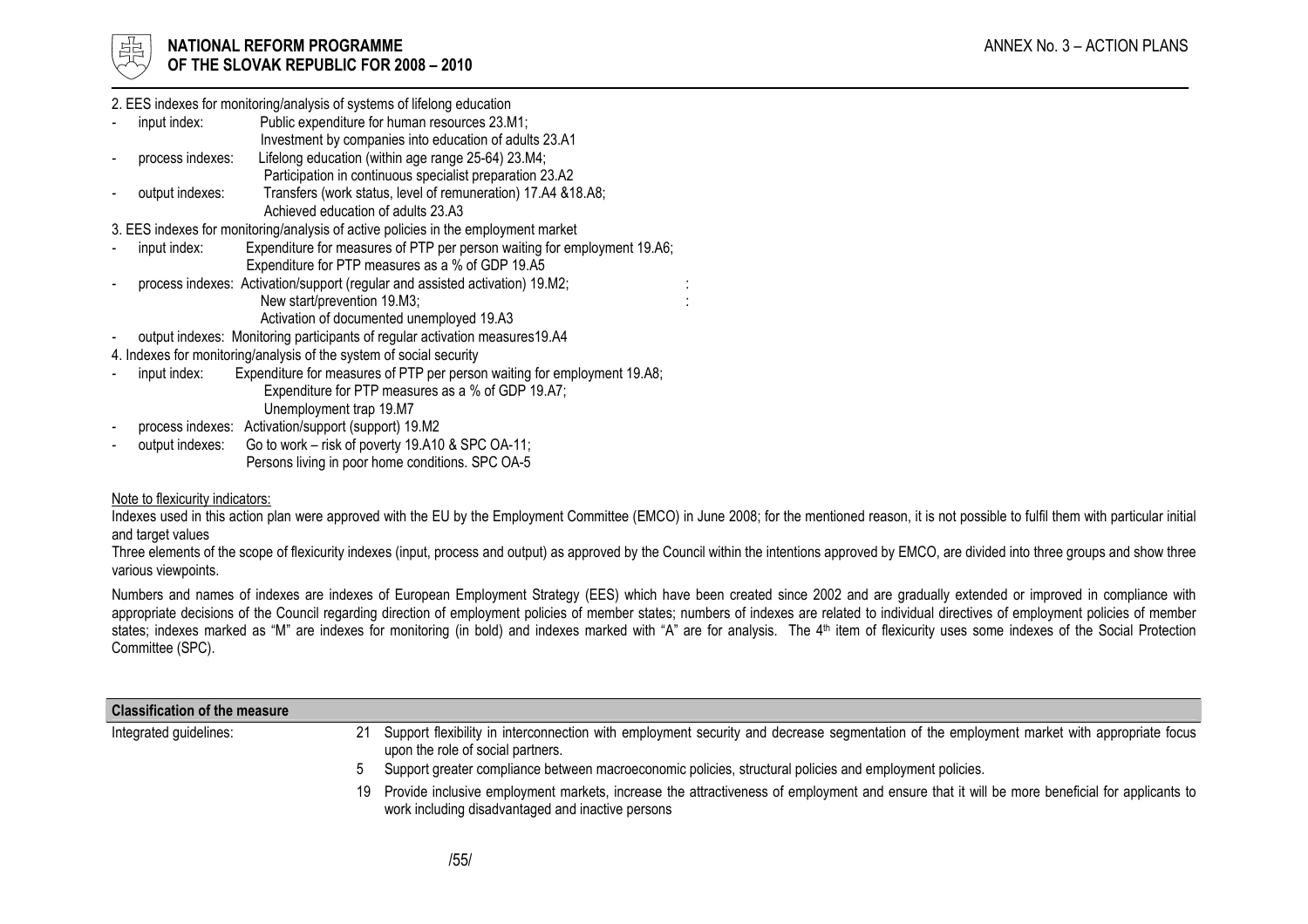

# $\begin{array}{cc} \frac{17}{150} \\ \frac{17}{150} \end{array}$  NATIONAL REFORM PROGRAMME<br>Of the slovak republic for 2008 – 2010  $\forall\forall$  OF THE SLOVAK REPUBLIC FOR 2008 – 2010

| Council recommendations: | Within an integrated approach based on flexicurity, implementation of a strategy of lifelong education which deals with the needs of the<br>employment market, complete the reform of primary, secondary and higher education with aim of improving the level of qualifications and |
|--------------------------|-------------------------------------------------------------------------------------------------------------------------------------------------------------------------------------------------------------------------------------------------------------------------------------|
| "Points to watch":       | specialist preparation and improve access to jobs, mainly for the long term unemployed and disadvantaged groups.<br>Address gender differences in remuneration and employment.                                                                                                      |
|                          | Create a strategy of active aging.                                                                                                                                                                                                                                                  |

7 Create job opportunities for young people.

| Quantification of budgetary influence (ESA 95; in mil. SKK)                                                                                                                                                                                                                                                                                              |         |       |         |         |
|----------------------------------------------------------------------------------------------------------------------------------------------------------------------------------------------------------------------------------------------------------------------------------------------------------------------------------------------------------|---------|-------|---------|---------|
|                                                                                                                                                                                                                                                                                                                                                          | 2008    | 2009  | 2010    | 2011    |
| 2. Influence upon expenditure from the public administration budget:                                                                                                                                                                                                                                                                                     |         | 4.3   | 1.1     | 6.5     |
| From which, financial resources from EU sources:                                                                                                                                                                                                                                                                                                         |         |       |         |         |
| 3. Influence upon expenditure from the public administration budget:                                                                                                                                                                                                                                                                                     | 17.3    | 26.7  | 12.5    | 9.6     |
| From which, financial resources from EU sources:                                                                                                                                                                                                                                                                                                         |         |       |         |         |
| 4. Influence upon expenditure from the public administration budget:                                                                                                                                                                                                                                                                                     | 5.1     | 5.1   |         |         |
| From which, financial resources from EU sources:                                                                                                                                                                                                                                                                                                         | 4.3     | 4.4   |         |         |
| 5. Influence upon expenditure from the public administration budget:                                                                                                                                                                                                                                                                                     |         | 10    |         |         |
| From which, financial resources from EU sources:                                                                                                                                                                                                                                                                                                         |         |       |         |         |
| Net budget influence (income - expenditure):                                                                                                                                                                                                                                                                                                             | $-27.8$ | -46.1 | $-13.6$ | $-16.1$ |
| Financial resources for implementation of this measure are provided for in the public administration budget for 2009 to<br>Note:<br>2011 in the chapter MLSAF SR.<br>Quantification of budgetary impact does not include expenditure for village budgets, budgets of higher territorial units and<br>other subjects of the public administration budget. |         |       |         |         |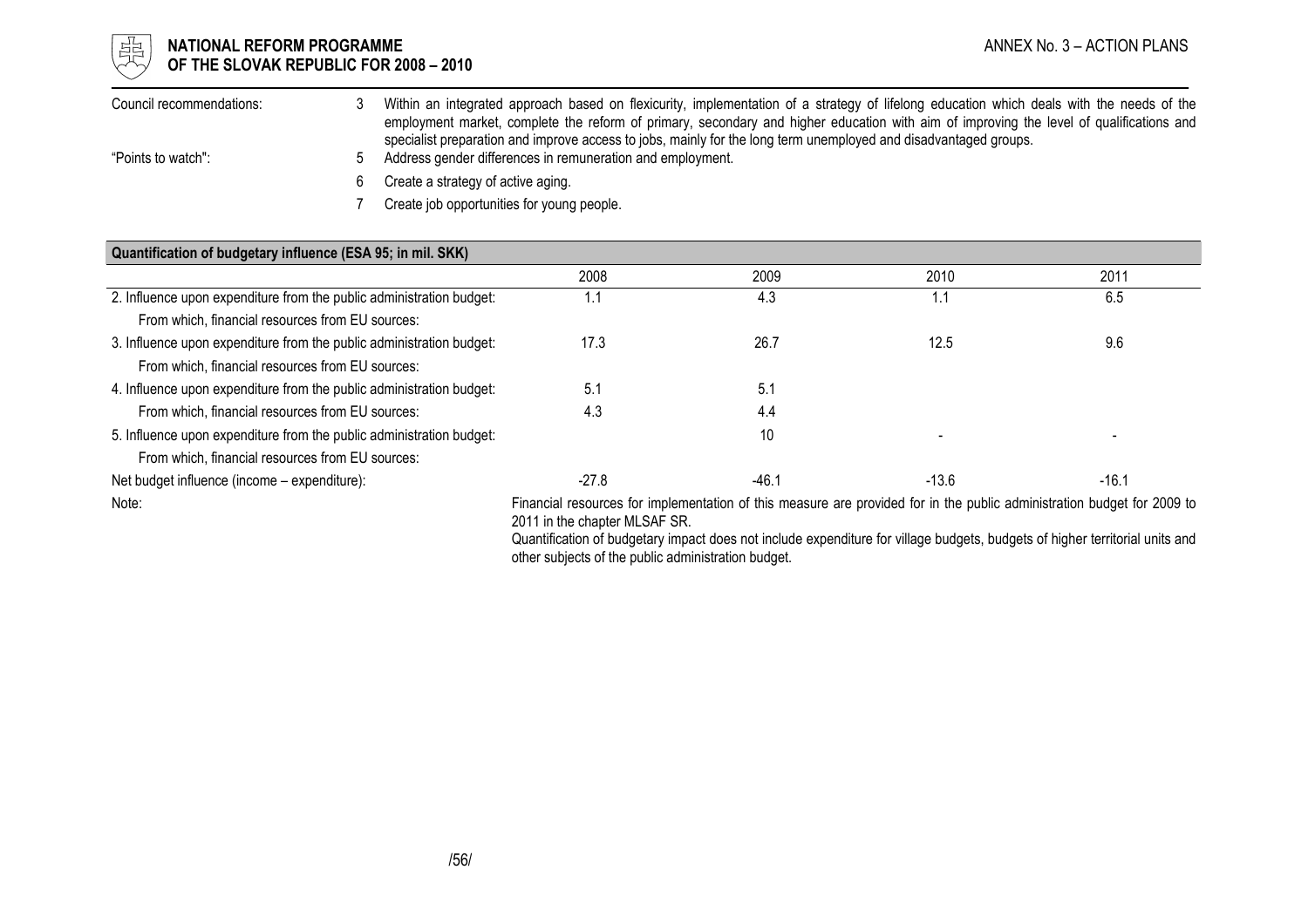

| <b>Characteristics of the measure</b>    |                                                                                                                                                                                                                                                                                                                                                                                                                                                                                                                                                                                                                                                                                                                                                                                                                                                                                                                                                                                                                                                                                                                                                                                                                                                                                                                                                                      |
|------------------------------------------|----------------------------------------------------------------------------------------------------------------------------------------------------------------------------------------------------------------------------------------------------------------------------------------------------------------------------------------------------------------------------------------------------------------------------------------------------------------------------------------------------------------------------------------------------------------------------------------------------------------------------------------------------------------------------------------------------------------------------------------------------------------------------------------------------------------------------------------------------------------------------------------------------------------------------------------------------------------------------------------------------------------------------------------------------------------------------------------------------------------------------------------------------------------------------------------------------------------------------------------------------------------------------------------------------------------------------------------------------------------------|
| Title of the key challenge:              | Employment.                                                                                                                                                                                                                                                                                                                                                                                                                                                                                                                                                                                                                                                                                                                                                                                                                                                                                                                                                                                                                                                                                                                                                                                                                                                                                                                                                          |
| Title of measure:                        | Inclusion of the long term unemployed into the labour market                                                                                                                                                                                                                                                                                                                                                                                                                                                                                                                                                                                                                                                                                                                                                                                                                                                                                                                                                                                                                                                                                                                                                                                                                                                                                                         |
| Sponsor of the measure:                  | Ministry of Labour, Social Affairs and the Family SR.                                                                                                                                                                                                                                                                                                                                                                                                                                                                                                                                                                                                                                                                                                                                                                                                                                                                                                                                                                                                                                                                                                                                                                                                                                                                                                                |
| Co-sponsors of the measure:              |                                                                                                                                                                                                                                                                                                                                                                                                                                                                                                                                                                                                                                                                                                                                                                                                                                                                                                                                                                                                                                                                                                                                                                                                                                                                                                                                                                      |
| Description of the measure:              | Suggest and put into practice a system of approaches, methods and active measures for successful inclusion of the long term disadvantaged job<br>applicants into employment (AFE) documented in offices of labour, social affairs and the family for more than 24 months and support their remaining<br>in the employment market for at least six months, in the form of assistance when seeking employment, support their preparation for performing work<br>activities, support their commencement of employment if without support it would not be possible for them to commence employment and support<br>them in keeping the employment. Inclusion of the long term unemployed in the employment market will be implemented through a national project<br>which will introduce a new tool of active employment market policy – support inclusion of disadvantaged applicants for employment in the<br>employment market. The pilot part of the project will last for 6 months and the criteria upon which it its continuance in the form of a national project<br>will be decided will be 40% share of AFE who will be placed in the employment market from the total number of AFE included in the pilot scheme.                                                                                                                                               |
| Objective of the measure:                | Improvement of access to employment for long term unemployed applicants and for other disadvantaged groups of applicants for employment,<br>gradual equalisation of regional differences in unemployment.                                                                                                                                                                                                                                                                                                                                                                                                                                                                                                                                                                                                                                                                                                                                                                                                                                                                                                                                                                                                                                                                                                                                                            |
| Analytical justification of the measure: | Long term unemployment is an economic and social problem in the Slovak Republic. A specific feature in the employment market is gradually<br>decreasing unemployment on one hand and on the other hand, increasing the period of documentation of disadvantaged applicants for employment.<br>The percentage of long term disadvantaged applicants has been greater than 50% for several years. This development is mainly caused by the fact<br>that the group of long term disadvantaged applicants for employment is mainly made up of lowly qualified persons, often with little or no work<br>experience. Even despite implemented active measures in the employment market, their inclusion has not significantly shown in an increase in<br>employment of persons in this group of disadvantaged AFE. Within evaluation of active measures in the employment market, utilisation of individual<br>tools of active measures in the employment market is monitored, including financial resources expended for their implementation. An expected<br>contribution is placing of free manpower in the employment market as a result of implementation of a new system of approaches and methods, and a<br>complex of active measures in the employment market based upon an individual approach taking into account the client's needs - long term<br>unemployed. |
| Links to other strategic documents       | 1. Strategy of competitiveness of Slovakia until 2010<br>National Programme of Reforms of SR for 2006-2008<br>Strategy of lifelong education and advice<br>3.<br>National strategic reference framework for the period 2007-2013<br>4.<br>5. Operational programme, Employment and Social Inclusion                                                                                                                                                                                                                                                                                                                                                                                                                                                                                                                                                                                                                                                                                                                                                                                                                                                                                                                                                                                                                                                                  |
| Deadline for fulfilment of the measure:  | 2013                                                                                                                                                                                                                                                                                                                                                                                                                                                                                                                                                                                                                                                                                                                                                                                                                                                                                                                                                                                                                                                                                                                                                                                                                                                                                                                                                                 |
| List of potential risks:                 | 1. Extension of the tender due to non-application by suitable subjects meeting the required criteria.<br>2. Disinterest of employers in creating jobs for long term unemployed AFE.<br>3. Non-meeting of the time harmonogram of national projects by those implementing the activities.<br>4. Non-cooperation of participants from risk groups included in the project.                                                                                                                                                                                                                                                                                                                                                                                                                                                                                                                                                                                                                                                                                                                                                                                                                                                                                                                                                                                             |

# Harmonogram for fulfilling the measures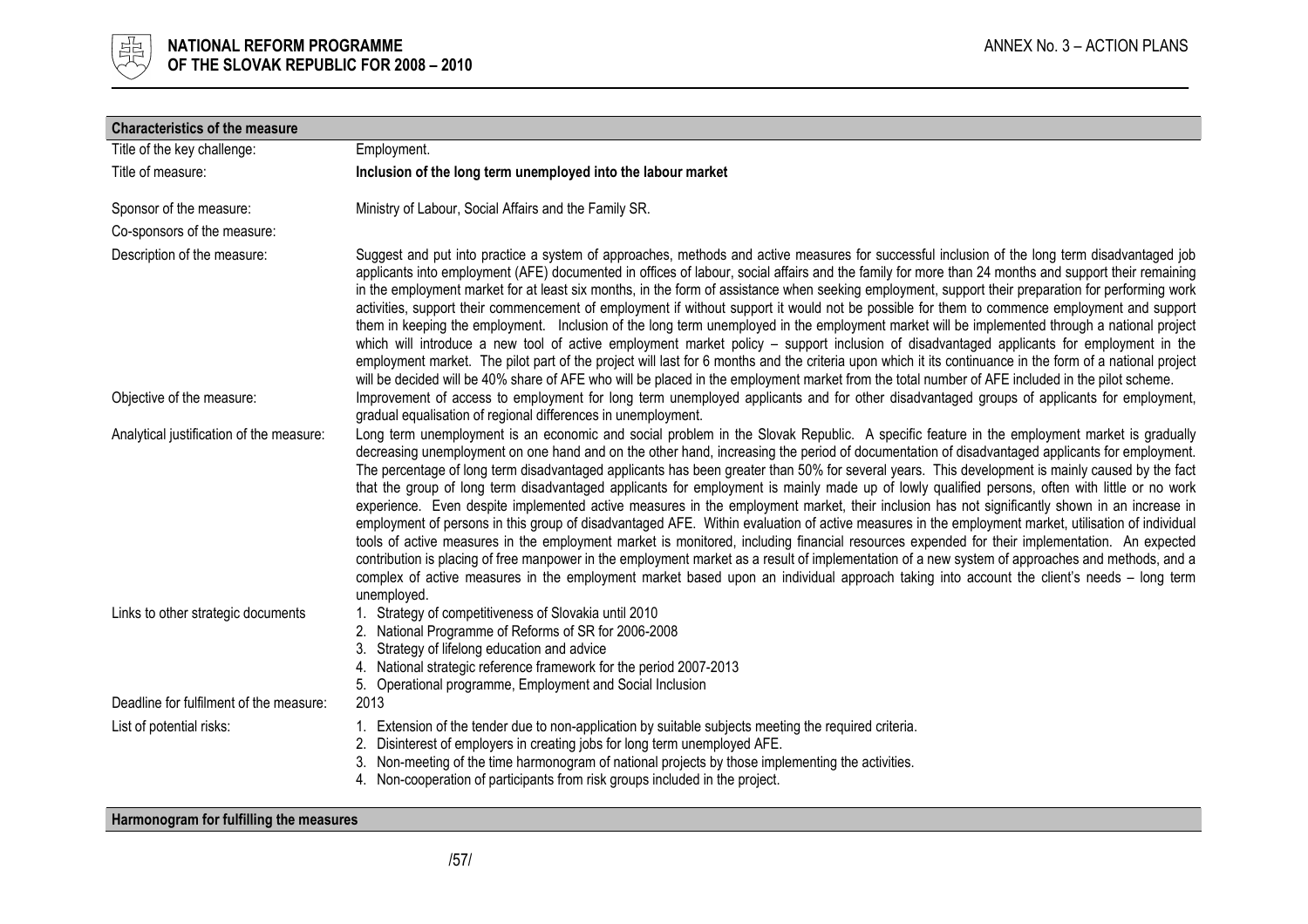

# $\frac{1}{\frac{1}{\sqrt{1-\frac{1}{\sqrt{1-\frac{1}{\sqrt{1-\frac{1}{\sqrt{1-\frac{1}{\sqrt{1-\frac{1}{\sqrt{1-\frac{1}{\sqrt{1-\frac{1}{\sqrt{1-\frac{1}{\sqrt{1-\frac{1}{\sqrt{1-\frac{1}{\sqrt{1+\frac{1}{\sqrt{1+\frac{1}{\sqrt{1+\frac{1}{\sqrt{1+\frac{1}{\sqrt{1+\frac{1}{\sqrt{1+\frac{1}{\sqrt{1+\frac{1}{\sqrt{1+\frac{1}{\sqrt{1+\frac{1}{\sqrt{1+\frac{1}{\sqrt{1+\frac{1}{\sqrt{1+\frac{1}{\sqrt{1+\frac{1}{\sqrt{$ OF THE SLOVAK REPUBLIC FOR 2008 – 2010

| Task                                                                                                                                                                                                                                                                                                                                                             | Planned term for fulfilment<br>of task | Body responsible for the given task Note |                                                                                     |
|------------------------------------------------------------------------------------------------------------------------------------------------------------------------------------------------------------------------------------------------------------------------------------------------------------------------------------------------------------------|----------------------------------------|------------------------------------------|-------------------------------------------------------------------------------------|
| 1. Selection of project implementer who will<br>implement the pilot scheme of the national<br>project "Inclusion long term disadvantaged<br>applicants in the employment market" in<br>selected districts.                                                                                                                                                       | 31.12.2008                             | <b>MLSAF SR</b>                          |                                                                                     |
| 2. Prepare and implement the pilot scheme.                                                                                                                                                                                                                                                                                                                       | 31.12.2009                             | selected implementor                     | In cooperation with the Office for Labour, Social Affairs and the Family<br>(OLSAF) |
| 3. Organisation of a specialist seminar and<br>evaluate fulfilment of the criteria of the<br>success of the pilot scheme of the national<br>project                                                                                                                                                                                                              | 31.12.2010                             | selected implementor                     | In cooperation with OLSAF                                                           |
| 4. Prepare and implement the National<br>$IV-2$<br>Project<br>Inclusion<br>long<br>term<br>disadvantaged<br>applicants<br>in<br>the<br>employment market" in case of 40% of AFE<br>placed in the employment market from the<br>total number of AFE included in the project.<br>In case of a share lower than 40%, repeat<br>the pilot scheme in other districts. | 31.12.2012                             | selected implementor                     | In cooperation with OLSAF                                                           |
| 5. Organisation of an international<br>after 12 months<br>after<br>conference<br>implementation of the national project.                                                                                                                                                                                                                                         | 31.12.2011                             | selected implementor                     | In cooperation with OLSAF                                                           |
| 6. Organisation of a final specialist seminar<br>with the aim of evaluation of strong and<br>weak points of the national project.                                                                                                                                                                                                                                | 31.12.2013                             | selected implementor                     | In cooperation with OLSAF                                                           |

#### Measurable indexes of the measure

| Output index                                                                                                                                     | Initial value (year) | Target value (year) |
|--------------------------------------------------------------------------------------------------------------------------------------------------|----------------------|---------------------|
| 1. Number of AFE included in the pilot scheme of the project                                                                                     |                      | 5 000 (2009)        |
| 2. Share of AFE placed in the employment market from the total number of AFE included in the<br>pilot scheme of the project (as %)               |                      | 40 (2009)           |
| 3. Share of AFE placed in the employment market from the total number of AFE placed in the<br>employment market 6 months after placement (as %)  | $^{(1)}$             | 30(2010)            |
| 4. Number of AFE included in the national project                                                                                                | 0                    | 20 000 (2011)       |
| 5. Share of AFE placed in the employment market from the total number of AFE included in the<br>national project (as %)                          | 0                    | 40 (2013)           |
| 6. Share of AFE placed in the employment market from the total number of AFE placed in the<br>employment market 6 months after placement (as %). | 0                    | 30(2013)            |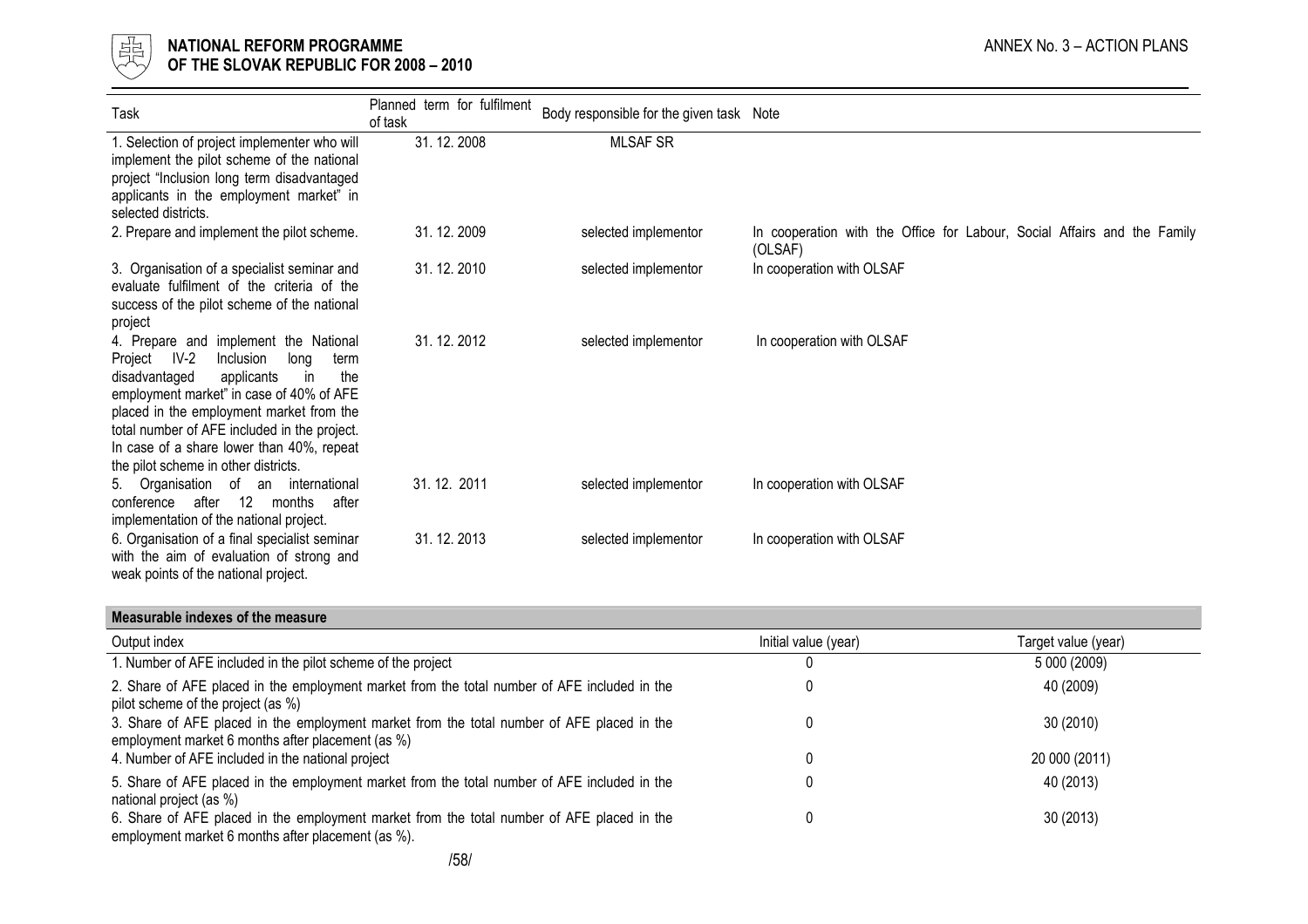

| Results index:                                                                                     | Initial value (year)            | Target value (year)            |
|----------------------------------------------------------------------------------------------------|---------------------------------|--------------------------------|
| 1. Decrease in the rate of long term unemployment (over 12 months) by 2011 in comparison with      | RLU: 7.8 - VZPS; 5.1 doc (2007) | RLU: 5.9-VZPS; 3.2 doc. (2011) |
| 2007 by 1.9 percentage point (as %).                                                               |                                 |                                |
| 2. Decrease the share of placed applicants for employment via unemployment offices of the total    | 26.7 (2007)                     | 30.0 (2011)                    |
| number of applicants for employment by 2011 by 3.3 percentage points (as %).                       |                                 |                                |
| 3. By 2010 in the EU, 25% of long term unemployed should participate in active measures in the     |                                 |                                |
| form of specialist preparation, re-qualification, work experience or other measures for support of |                                 |                                |
| employment with the aim of achieving the average of the three most advanced member states          |                                 |                                |

| <b>Classification of the measure</b> |                                                                                                                                                                                                                                                                                                                                                                                                              |
|--------------------------------------|--------------------------------------------------------------------------------------------------------------------------------------------------------------------------------------------------------------------------------------------------------------------------------------------------------------------------------------------------------------------------------------------------------------|
| Integrated guidelines:               | Follow employment policies focused upon achievement of full employment, improved quality and productivity at work and strengthening of social<br>17<br>and territorial cohesion.                                                                                                                                                                                                                             |
|                                      | 19 Provide inclusive employment markets, improve the attractiveness of employment and ensure that it is advantageous for applicants to work<br>including disadvantaged and inactive persons.                                                                                                                                                                                                                 |
| Council recommendations:             | Within an integrated approach based on flexicurity, implementation of a strategy of lifelong education which deals with the needs of the<br>3<br>employment market, complete the reform of primary, secondary and higher education with aim of improving the level of qualifications and<br>specialist preparation and improve access to jobs, mainly for the long term unemployed and disadvantaged groups. |
| "Points to watch":                   | none                                                                                                                                                                                                                                                                                                                                                                                                         |

| Quantification of budgetary influence (ESA 95; in mil. SKK)          |         |          |        |          |  |
|----------------------------------------------------------------------|---------|----------|--------|----------|--|
|                                                                      | 2008    | 2009     | 2010   | 2011     |  |
| 1. Influence upon the income of the public administration budget:    |         |          |        |          |  |
| From which, financial resources from EU sources:                     |         |          |        |          |  |
| 2. Influence upon expenditure from the public administration budget: | 60.4    | 181.2    | 581.2  | 620.8    |  |
| From which, financial resources from EU sources:                     | 48.32   | 128.96   | 448.96 | 496.64   |  |
| Net budget influence (income - expenditure):                         | $-60.4$ | $-181.2$ | -581.2 | $-620.8$ |  |

Note: Quantification of the budgetary influence does not place new demands on the state budget in the chapter MLSAF SR or new demands from the budgets of villages, higher territorial units<br>and other subjects of public admi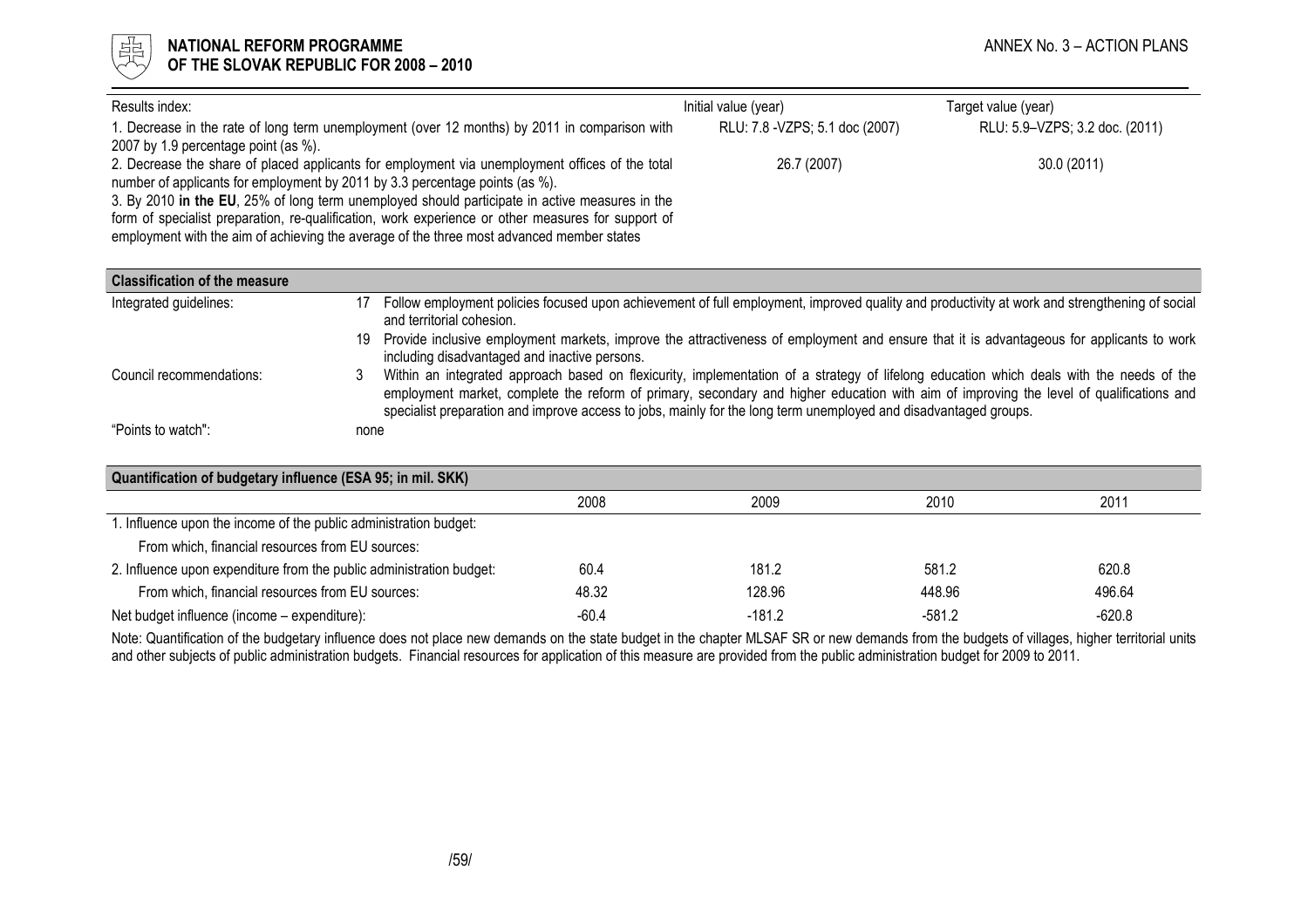

| <b>Characteristics of the measure</b>    |                                                                                                                                                                                                                                                                                                                                                                                                                                                                                                                                                                                                                                                                                                                                                                                                                                                                                                                                                                                                                                                                                                                                                                                                                                                                                                                                                                                                                                                                                                                                                                                                                                                                                                                                                                                                                                                                                                                                                                                                                                                                                                                                                                                                                                                                                                                                                                                                                                                                                                                                                                                                                                                                                                                                                                                                                                                                                                                                                                                                                                                                                                                                                                                                                                                                                                                                                                             |
|------------------------------------------|-----------------------------------------------------------------------------------------------------------------------------------------------------------------------------------------------------------------------------------------------------------------------------------------------------------------------------------------------------------------------------------------------------------------------------------------------------------------------------------------------------------------------------------------------------------------------------------------------------------------------------------------------------------------------------------------------------------------------------------------------------------------------------------------------------------------------------------------------------------------------------------------------------------------------------------------------------------------------------------------------------------------------------------------------------------------------------------------------------------------------------------------------------------------------------------------------------------------------------------------------------------------------------------------------------------------------------------------------------------------------------------------------------------------------------------------------------------------------------------------------------------------------------------------------------------------------------------------------------------------------------------------------------------------------------------------------------------------------------------------------------------------------------------------------------------------------------------------------------------------------------------------------------------------------------------------------------------------------------------------------------------------------------------------------------------------------------------------------------------------------------------------------------------------------------------------------------------------------------------------------------------------------------------------------------------------------------------------------------------------------------------------------------------------------------------------------------------------------------------------------------------------------------------------------------------------------------------------------------------------------------------------------------------------------------------------------------------------------------------------------------------------------------------------------------------------------------------------------------------------------------------------------------------------------------------------------------------------------------------------------------------------------------------------------------------------------------------------------------------------------------------------------------------------------------------------------------------------------------------------------------------------------------------------------------------------------------------------------------------------------------|
| Title of the key challenge:              | Employment                                                                                                                                                                                                                                                                                                                                                                                                                                                                                                                                                                                                                                                                                                                                                                                                                                                                                                                                                                                                                                                                                                                                                                                                                                                                                                                                                                                                                                                                                                                                                                                                                                                                                                                                                                                                                                                                                                                                                                                                                                                                                                                                                                                                                                                                                                                                                                                                                                                                                                                                                                                                                                                                                                                                                                                                                                                                                                                                                                                                                                                                                                                                                                                                                                                                                                                                                                  |
| Title of measure:                        | Improvement of human capital in the labour market                                                                                                                                                                                                                                                                                                                                                                                                                                                                                                                                                                                                                                                                                                                                                                                                                                                                                                                                                                                                                                                                                                                                                                                                                                                                                                                                                                                                                                                                                                                                                                                                                                                                                                                                                                                                                                                                                                                                                                                                                                                                                                                                                                                                                                                                                                                                                                                                                                                                                                                                                                                                                                                                                                                                                                                                                                                                                                                                                                                                                                                                                                                                                                                                                                                                                                                           |
| Sponsor of the measure:                  | Ministry of Labour, Social Affairs and the Family SR                                                                                                                                                                                                                                                                                                                                                                                                                                                                                                                                                                                                                                                                                                                                                                                                                                                                                                                                                                                                                                                                                                                                                                                                                                                                                                                                                                                                                                                                                                                                                                                                                                                                                                                                                                                                                                                                                                                                                                                                                                                                                                                                                                                                                                                                                                                                                                                                                                                                                                                                                                                                                                                                                                                                                                                                                                                                                                                                                                                                                                                                                                                                                                                                                                                                                                                        |
| Co-sponsors of the measure:              | Ministry of Education SR                                                                                                                                                                                                                                                                                                                                                                                                                                                                                                                                                                                                                                                                                                                                                                                                                                                                                                                                                                                                                                                                                                                                                                                                                                                                                                                                                                                                                                                                                                                                                                                                                                                                                                                                                                                                                                                                                                                                                                                                                                                                                                                                                                                                                                                                                                                                                                                                                                                                                                                                                                                                                                                                                                                                                                                                                                                                                                                                                                                                                                                                                                                                                                                                                                                                                                                                                    |
| Description of the measure:              | Within the scope of new, active employment market policy, the measure is agreed in such a way that applicants for employment and employees will<br>be educated to meet the needs of employers. Employment services, as a system of institutes and tools to support and assist participants in the<br>employment market, will respond to the needs of the employment market more than at present, mainly via programmes of education and training for<br>the employment market. Programmes will be provided in order to change, deepen or widen the specialist skills and practical experience necessary<br>for performance of jobs in workplaces depending upon employers' demands. Improvement in the quality of manpower for the employment market<br>will be achieved via education and training for the employment market.                                                                                                                                                                                                                                                                                                                                                                                                                                                                                                                                                                                                                                                                                                                                                                                                                                                                                                                                                                                                                                                                                                                                                                                                                                                                                                                                                                                                                                                                                                                                                                                                                                                                                                                                                                                                                                                                                                                                                                                                                                                                                                                                                                                                                                                                                                                                                                                                                                                                                                                                              |
| Objective of the measure:                | Systematic satisfaction of the demand of employers for qualified manpower, at least from some applicants for employment, education and training of<br>applicants for the employment market depending upon employers' needs, increase motivation of manpower to change their qualifications depending<br>upon the needs of the employment market, provide participation by employers in the education of their employees, increase the flexibility of<br>qualifications manpower have and increase the rate of employment.                                                                                                                                                                                                                                                                                                                                                                                                                                                                                                                                                                                                                                                                                                                                                                                                                                                                                                                                                                                                                                                                                                                                                                                                                                                                                                                                                                                                                                                                                                                                                                                                                                                                                                                                                                                                                                                                                                                                                                                                                                                                                                                                                                                                                                                                                                                                                                                                                                                                                                                                                                                                                                                                                                                                                                                                                                                   |
| Analytical justification of the measure: | Analyses of the situation in supply and demand in the employment market signalise remaining discrepancies between employers' demands and the<br>qualification skills of individuals. So far, reforms focusing upon seeking a solution for training for employment only via the formal (school) system<br>have been inefficient. A particularly serious reason for this is that the qualification structure of graduates, mainly from secondary schools, does not<br>meet the qualification needs of employers. An agreement focused upon employment policy, education and improvement in qualifications in the<br>employment market whose aim is to assist employers when seeking employees, including strategic investors in fulfilling obligations in investment<br>contracts will also be formed. A priority is to decrease regional disparities in the employment market by establishing a system of harmonisation of<br>the requirements of employers for qualified employees within the range and structure of education in schools via strengthening the responsibility of<br>economic ministries to provide training for employment, an increased and more active contribution by employers, employers' unions, professional<br>and union organisations, self-governing regions and schools, to determine the range and content of education in schools. A low rate of innovation is<br>mainly evident in the qualifications of elderly applicants for employment and employees which slows down the process of transfer to a knowledge-<br>orientated economy. Short term education and training for the employment market, in order to obtain specialist skills and practical experience<br>necessary for the employment market, is insufficient. This requirement also arises from the application of tools of employment market active policy<br>to date so applicants for employment and employees would be educated in accordance with employers' needs on the basis of content of education<br>and training for the employment market prepared and approved by employers, and in a period of time which will allow specialist skills and practical<br>experience of the required quality to be acquired. The measure responds to the need for education and training for the employment market via a<br>system of employment services so education and training of applicants for employment for the employment market will be carried out in the form of<br>education in accredited educational programmes of further education, accredited programmes for obtaining a particular specialist skill and practical<br>experience, in other accredited educational activities which lead to acquisition of a new qualification or extension of current qualification, in<br>educational activities within international programmes, in individual educational programmes in primary schools and in individual educational<br>programmes in secondary schools within a system of learning and study specialisations as well as in programmes for acquiring practical skills. In<br>relation to this, regular ascertaining of the needs of particular jobs is also necessary - jobs directly with employers. For this purpose, it is also<br>necessary to establish a system of estimation of the needs of the employment market and this be upgraded regularly. |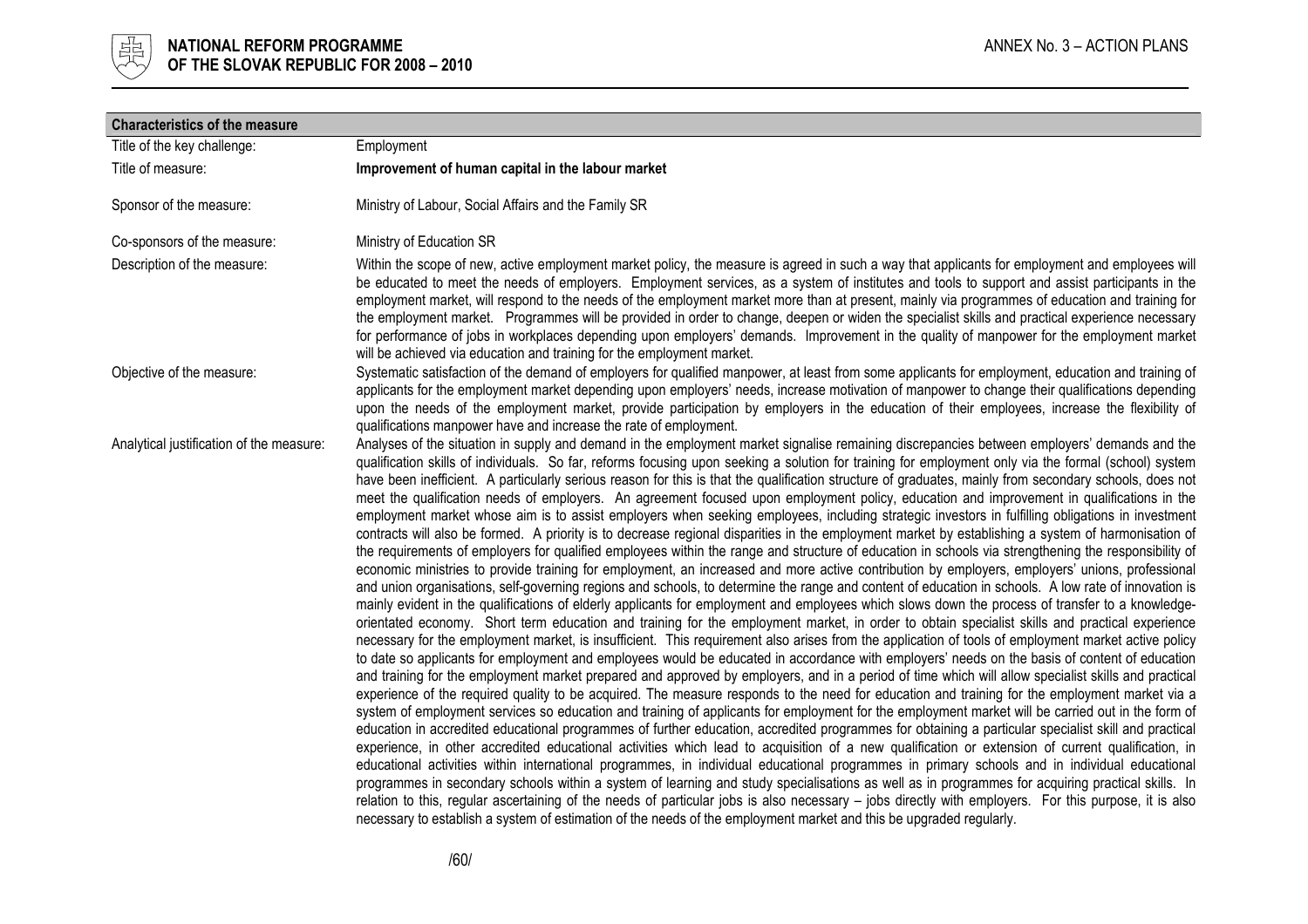

# $\frac{1}{\frac{1}{\sqrt{10}}}\sqrt{2}$  NATIONAL REFORM PROGRAMME ANNEX No. 3 – ACTION PLANS OF THE SLOVAK REPUBLIC FOR 2008 – 2010

| Links to other strategic documents      | Strategy of competitiveness of Slovakia until 2010<br>2. National Programme of Reforms of SR for 2006-2008<br>3. Strategy of lifelong education and advice<br>4. National strategic reference framework for the period 2007-2013<br>5. Operational programme, Employment and Social Inclusion |
|-----------------------------------------|-----------------------------------------------------------------------------------------------------------------------------------------------------------------------------------------------------------------------------------------------------------------------------------------------|
| Deadline for fulfilment of the measure: | 2011                                                                                                                                                                                                                                                                                          |
| List of potential risks:                | Low interest from employers, persons interested in the job and applicants for employment to learn in an informal system of lifelong<br>education<br>Insufficient relevance of the offer from educational institutions with the needs of the employment market                                 |

•Global pressure in the speed for changes to be made in the area of the needs of the employment market with regards to qualifications

#### Harmonogram for fulfilling the measures

| Task                                                            | Planned term for fulfilment<br>of task | Body responsible for the given task       | Note                                                                |
|-----------------------------------------------------------------|----------------------------------------|-------------------------------------------|---------------------------------------------------------------------|
| 1. National project I-2 Support of                              | 31.12.2011                             | Office for Labour, Social Affairs and the |                                                                     |
| employment for employment applicants                            |                                        | Family (OLSAF)                            |                                                                     |
| 2. National project XIV-2 Statistic                             | 30.11.2011                             | <b>MLSAF SR</b>                           | In cooperation with OLSAF and employers                             |
| assessment in small and medium sized                            |                                        |                                           |                                                                     |
| companies, prognosis of the needs of                            |                                        |                                           |                                                                     |
| employers in employment organisations<br>in SR                  |                                        |                                           |                                                                     |
| 3. Prepare proposals for the issue of                           | 31.12.2008                             | <b>MLSAF SR</b>                           | In cooperation with OLSAF                                           |
| education<br>and<br>training<br>for<br>the                      |                                        |                                           |                                                                     |
| employment market through the national                          |                                        |                                           |                                                                     |
| project                                                         |                                        |                                           |                                                                     |
| 4. Implement National project<br>$III-2$                        | 30.11.2011                             | ÚPSVAR                                    |                                                                     |
| Education<br>training<br>and<br>for<br>the<br>employment market |                                        |                                           |                                                                     |
| 5. Perform an evaluation of education                           | Half-yearly                            | ÚPSVAR                                    |                                                                     |
| and training for the employment market                          |                                        |                                           |                                                                     |
| and its effectiveness as a tool in active                       |                                        |                                           |                                                                     |
| employment market policy                                        |                                        |                                           |                                                                     |
| Close<br>6.<br>a contract<br>regarding                          | 30.11.2010                             | <b>MLSAF SR</b>                           | In cooperation with ME SR, Association of Towns and Villages SR and |
| employment policy, education<br>and                             |                                        |                                           | employers' and employees' representatives                           |
| improvement of qualifications                                   |                                        |                                           |                                                                     |
|                                                                 |                                        |                                           |                                                                     |

Measurable indexes of the measure

Output index Target value in 2011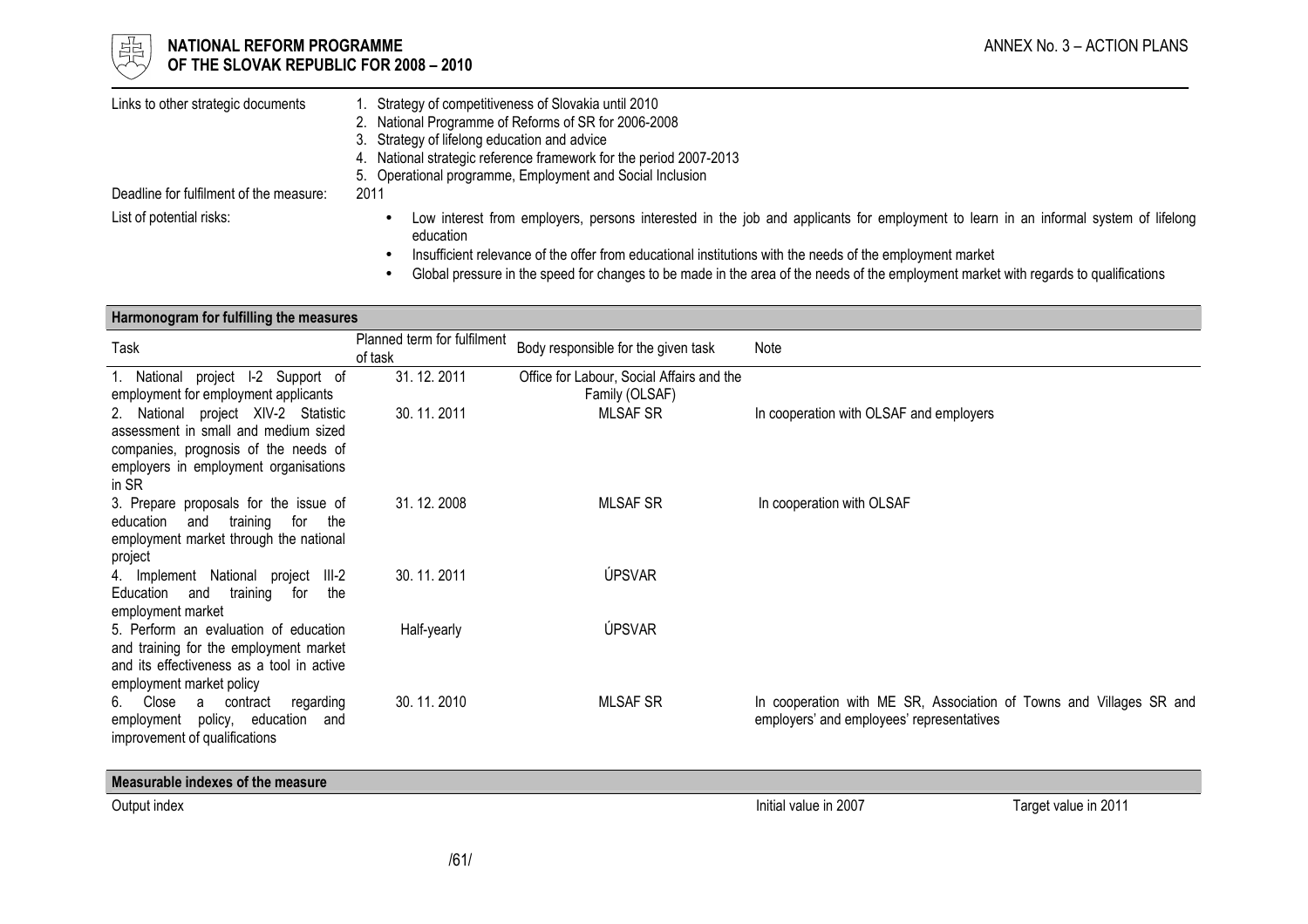

#### l 너는 NATIONAL REFORM PROGRAMME AND THE SECOND MANNEX No. 3 – ACTION PLANS ANNEX No. 3 – ACTION PLANS  $\forall\forall$  OF THE SLOVAK REPUBLIC FOR 2008 – 2010

|    | Number of applicants for employment (AFE) included in education and training for the<br>employment market                                                                                                                                | 8 9 0 0                 | 9500                                                                                                                       |
|----|------------------------------------------------------------------------------------------------------------------------------------------------------------------------------------------------------------------------------------------|-------------------------|----------------------------------------------------------------------------------------------------------------------------|
| 2. | Number of applicants interested in employment (AIE) included in education and training for the<br>employment market                                                                                                                      | 20                      | 25                                                                                                                         |
| 3. | Number of AFE who complete education and training for the employment market                                                                                                                                                              | 8 8 0 0                 | 9400                                                                                                                       |
| 4. | Number of AIE who complete education and training for the employment market                                                                                                                                                              | 20                      | 25                                                                                                                         |
| 5. | Number of AFE who become employed within 1 month following completion of education and<br>training for the employment market                                                                                                             | 1 1 1 5                 | 1400                                                                                                                       |
| 6. | Number of AFE who become employed within 1-3 months following completion of education<br>and training for the employment market                                                                                                          | 1613                    | 1800                                                                                                                       |
| 7. | Monitoring the employment status of AFE in the form of employed/unemployed, who become<br>employed within 3 months following completion of education and training for the employment<br>market and remain employed for at least 6 months |                         | 70 % of the number of AFE who become<br>employed within 3 months following<br>completion of education and training for the |
|    |                                                                                                                                                                                                                                          |                         | employment market                                                                                                          |
|    | Results index:                                                                                                                                                                                                                           | Initial value (year)    | Target value (year)                                                                                                        |
|    | 1. Employment growth (as %, LFSS - Labour Force Sample Survey).                                                                                                                                                                          | 2.4(2007)               | 0.8(2011)                                                                                                                  |
|    | 2. Increase the total ratio of employment of citizens aged 15-64 years by 2011 by 2 percent in                                                                                                                                           | 60.7 % (2007)           | 62.7 % (2011)                                                                                                              |
|    | comparison with the average in 2007.<br>3. Increase the total ratio of employment of women aged 15-64 years by 2011 by 2.6 percent in                                                                                                    | 53.1 (2007)             | 55.7 (2011)                                                                                                                |
|    | comparison with the average in 2007<br>4. Increase the total ratio of employment of citizens aged 55-64 years by 2011 by 2.1 percent in<br>comparison with the average in 2007                                                           | 35.6 (2007)             | 37.7 (2011)                                                                                                                |
|    | 5. Decrease the ratio of unemployment in accordance with data from the LFSS by 2011 to under<br>10% and the ratio of documented unemployment to under 7 %.                                                                               | 11.0 (2007); 8.4 (2007) | 9.0(2011); 6.4(2011)                                                                                                       |

| <b>Classification of the measure</b> |      |                                                                                                                                                                                                                                                                                                                                                                                                        |  |  |  |
|--------------------------------------|------|--------------------------------------------------------------------------------------------------------------------------------------------------------------------------------------------------------------------------------------------------------------------------------------------------------------------------------------------------------------------------------------------------------|--|--|--|
| Integrated guidelines:               | ٠h   | Support greater harmony between macroeconomic policies, structural policies and employment policies                                                                                                                                                                                                                                                                                                    |  |  |  |
| Council recommendations:             |      | Within an integrated approach based on flexicurity, implementation of a strategy of lifelong education which deals with the needs of the<br>employment market, complete the reform of primary, secondary and higher education with aim of improving the level of qualifications and<br>specialist preparation and improve access to jobs, mainly for the long term unemployed and disadvantaged groups |  |  |  |
| "Points to watch":                   | none |                                                                                                                                                                                                                                                                                                                                                                                                        |  |  |  |

| Quantification of budgetary influence (ESA 95; in mil. SKK)       |                   |                  |                  |                  |  |
|-------------------------------------------------------------------|-------------------|------------------|------------------|------------------|--|
|                                                                   | 2008              | 2009             | 2010             | 201              |  |
| Influence upon expenditure from the public administration budget: | $988.47 + 109.83$ | 1763.37 + 195.93 | 1867.50 + 207.50 | 1927.53 + 214.17 |  |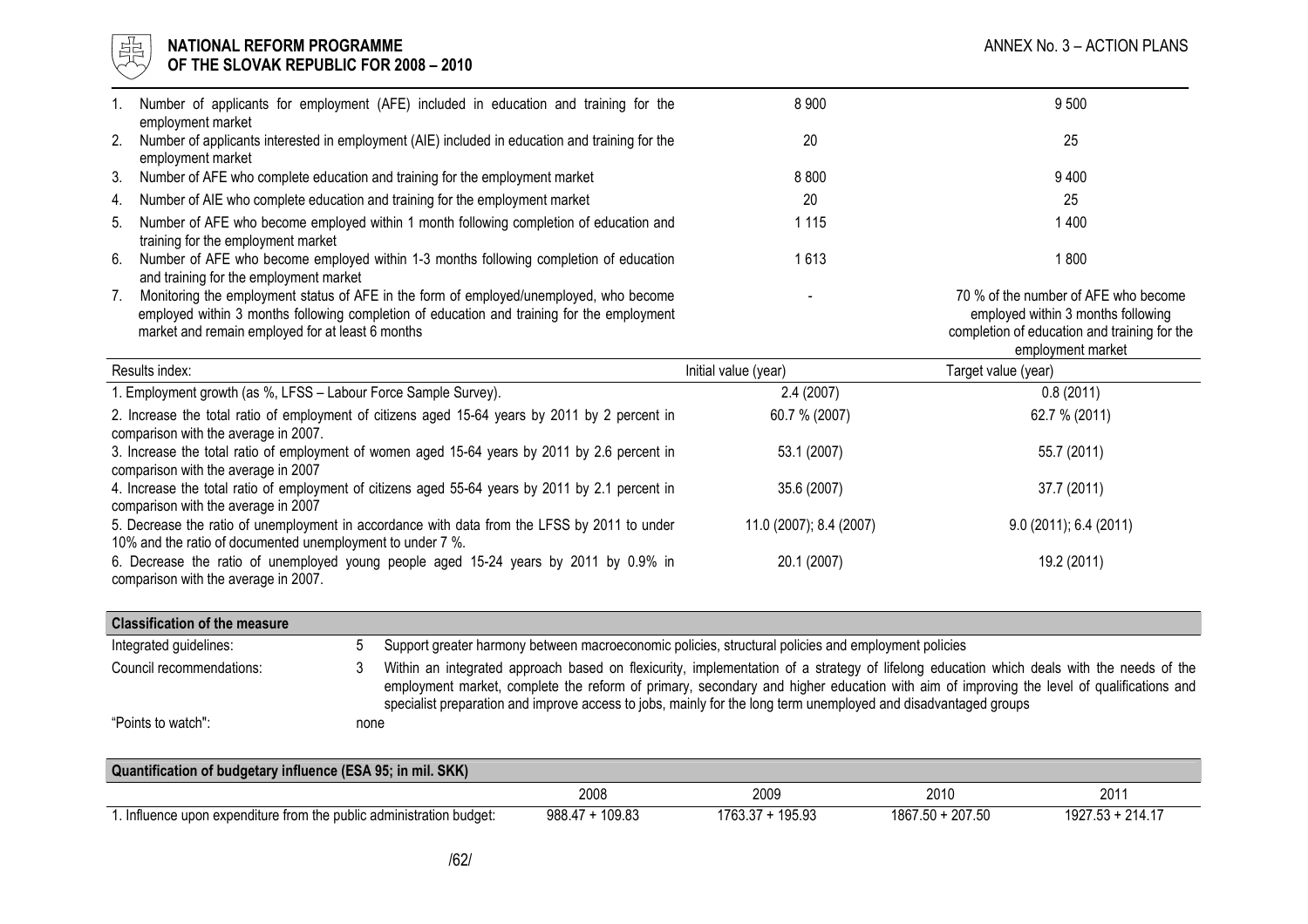| 强<br><b>NATIONAL REFORM PROGRAMME</b><br>ANNEX No. 3 - ACTION PLANS<br>OF THE SLOVAK REPUBLIC FOR 2008 - 2010            |           |           |           |           |
|--------------------------------------------------------------------------------------------------------------------------|-----------|-----------|-----------|-----------|
| From which, financial resources from EU sources:                                                                         |           |           |           |           |
| 2. Influence upon expenditure from the public administration budget:<br>From which, financial resources from EU sources: | 9.7       | 37.9      | 43.8      | 45.4      |
| 4. Influence upon expenditure from the public administration budget:<br>From which, financial resources from EU sources: |           |           |           |           |
| 2. Influence upon expenditure from the public administration budget:<br>From which, financial resources from EU sources: | 1 098.3   | 959.3     | 2075.0    | 2 141.7   |
| 4. Influence upon expenditure from the public administration budget:                                                     | 26.0      | 48.6      | 45.4      | 87.5      |
| From which, financial resources from EU sources:                                                                         | 20.8      | 38.9      | 36.3      | 70.0      |
| Net budget influence (income – expenditure):                                                                             | $-2232.3$ | $-4005.1$ | $-4239.2$ | $-4416.3$ |

Note: Quantification of the budgetary influence does not place new demands on the state budget in the chapter MLSAF SR nor new demands from the budgets of villages, higher territorial units<br>and other subjects of public adm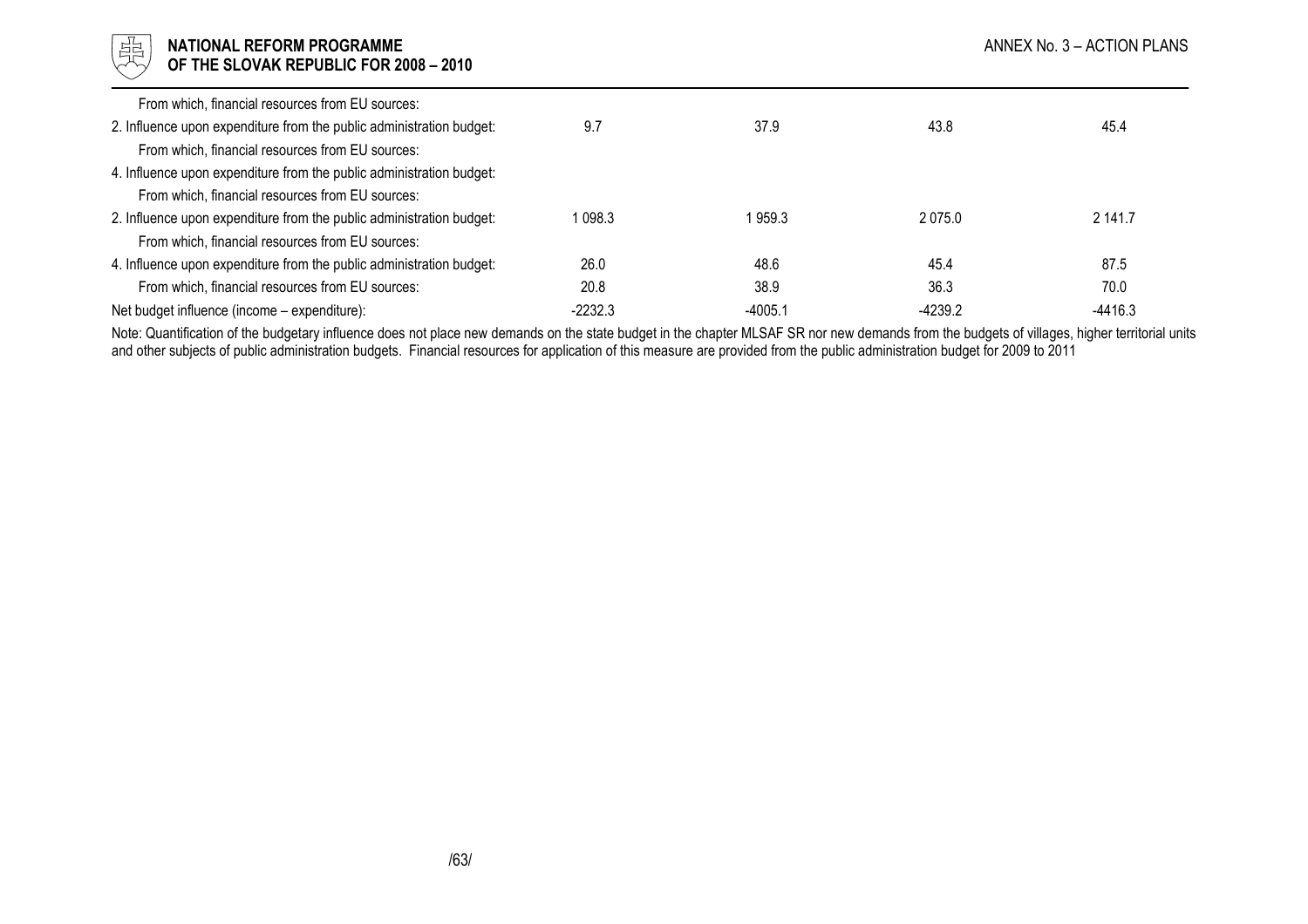

| <b>Characteristics of the measure</b>    |                                                                                                                                                                                                                                                                                                                                                                                                                                                                                                                                                                                                                                                                                                                                                                                                                                                                                                                                                                                                                                                                                                                                                                                                                                                                                                                                                                                                                                                                                                                                                                                                                                                                                                                                                                                                                                                                                                                                                                                                                                                                                                              |
|------------------------------------------|--------------------------------------------------------------------------------------------------------------------------------------------------------------------------------------------------------------------------------------------------------------------------------------------------------------------------------------------------------------------------------------------------------------------------------------------------------------------------------------------------------------------------------------------------------------------------------------------------------------------------------------------------------------------------------------------------------------------------------------------------------------------------------------------------------------------------------------------------------------------------------------------------------------------------------------------------------------------------------------------------------------------------------------------------------------------------------------------------------------------------------------------------------------------------------------------------------------------------------------------------------------------------------------------------------------------------------------------------------------------------------------------------------------------------------------------------------------------------------------------------------------------------------------------------------------------------------------------------------------------------------------------------------------------------------------------------------------------------------------------------------------------------------------------------------------------------------------------------------------------------------------------------------------------------------------------------------------------------------------------------------------------------------------------------------------------------------------------------------------|
| Title of the key challenge:              | Education                                                                                                                                                                                                                                                                                                                                                                                                                                                                                                                                                                                                                                                                                                                                                                                                                                                                                                                                                                                                                                                                                                                                                                                                                                                                                                                                                                                                                                                                                                                                                                                                                                                                                                                                                                                                                                                                                                                                                                                                                                                                                                    |
| Title of measure:                        | Improvement of employability through increased interconnection between the content of education and the demands of the labour market                                                                                                                                                                                                                                                                                                                                                                                                                                                                                                                                                                                                                                                                                                                                                                                                                                                                                                                                                                                                                                                                                                                                                                                                                                                                                                                                                                                                                                                                                                                                                                                                                                                                                                                                                                                                                                                                                                                                                                         |
| Sponsor of the measure:                  | Ministry of Education SR                                                                                                                                                                                                                                                                                                                                                                                                                                                                                                                                                                                                                                                                                                                                                                                                                                                                                                                                                                                                                                                                                                                                                                                                                                                                                                                                                                                                                                                                                                                                                                                                                                                                                                                                                                                                                                                                                                                                                                                                                                                                                     |
| Co-sponsors of the measure:              | Ministry of Labour, Social Affairs and the Family SR                                                                                                                                                                                                                                                                                                                                                                                                                                                                                                                                                                                                                                                                                                                                                                                                                                                                                                                                                                                                                                                                                                                                                                                                                                                                                                                                                                                                                                                                                                                                                                                                                                                                                                                                                                                                                                                                                                                                                                                                                                                         |
| Description of the measure:              | Systematic solution of coordination of specialist education and training for the needs of the employment has a positive influence upon the<br>cooperation between the Ministry of Education and the Ministry of Labour, Social Affairs and the Family of SR by creating a new framework of<br>cooperation between institutions in the employment market, mainly future employers of graduates of specialist education and training.<br>Implementation of this measure is expected to bring a positive impact upon employment.                                                                                                                                                                                                                                                                                                                                                                                                                                                                                                                                                                                                                                                                                                                                                                                                                                                                                                                                                                                                                                                                                                                                                                                                                                                                                                                                                                                                                                                                                                                                                                                |
| Objective of the measure:                | Harmonisation of education and the needs of the employment market, targeted at the creation of job possibilities for young people, acquisition and<br>maintenance of employment and practical experience whilst unemployed and imminent unemployment via informal education, application of active<br>ageing through participation of employers in innovation of the content of qualifications for older employees.<br>Active participation of employers in specialist education and training and social dialogue arising from this, in relation to defined requirements of the<br>employment market upon forms, structures and mainly the content of specialist education and training.                                                                                                                                                                                                                                                                                                                                                                                                                                                                                                                                                                                                                                                                                                                                                                                                                                                                                                                                                                                                                                                                                                                                                                                                                                                                                                                                                                                                                     |
| Analytical justification of the measure: | Decentralisation of the basic system of specialist education took place within the scope of the reforms via transfer of some responsibilities to various<br>elements of management. Administration of schools, management and specialist-methodological directing of secondary specialist education is<br>carried not only by the Ministry of Education of SR but also by other bodies and institutions of state self-government as well as appropriate<br>departments with their educational institutions and directly managed bodies of the Ministry of Education of SR such as the State Pedagogical<br>Institute, State Institute for Specialist Education, the Institute of Information and Prognoses of Education, methodological-pedagogical Centres as<br>well as regional education offices and legal or physical entities, and churches recognised by the state or the religious community. Schools were<br>provided with legal subjectivity and autonomy. Specialist education and training has undertaken an upgrade and innovation of the content of<br>education with regards the majority of educational programmes. Establishment of state educational programmes and school educational<br>programmes also influenced the modifications to the structure of study specialisations and specialist subjects, and the basis for greater cooperation<br>with the needs of economic and social spheres was created, i.e. greater flexibility in adapting the content of education to meet the needs of the<br>employment market. Establishment of a new system for cooperation of the public sector, central bodies and bodies of state administration in the<br>area of education, employment, social affairs and the family with employers will allow functioning of a mechanism of continuous identification of the<br>needs of the employment market and better utilisation of the capacities for acquisition and continuous maintenance of the necessary qualifications<br>via form and informal education of employees, which will definitely influence the unemployment rate in Slovakia. |
| Links to other strategic documents       |                                                                                                                                                                                                                                                                                                                                                                                                                                                                                                                                                                                                                                                                                                                                                                                                                                                                                                                                                                                                                                                                                                                                                                                                                                                                                                                                                                                                                                                                                                                                                                                                                                                                                                                                                                                                                                                                                                                                                                                                                                                                                                              |
| Deadline for fulfilment of the measure:  | 2010                                                                                                                                                                                                                                                                                                                                                                                                                                                                                                                                                                                                                                                                                                                                                                                                                                                                                                                                                                                                                                                                                                                                                                                                                                                                                                                                                                                                                                                                                                                                                                                                                                                                                                                                                                                                                                                                                                                                                                                                                                                                                                         |
| List of potential risks:                 | Not known                                                                                                                                                                                                                                                                                                                                                                                                                                                                                                                                                                                                                                                                                                                                                                                                                                                                                                                                                                                                                                                                                                                                                                                                                                                                                                                                                                                                                                                                                                                                                                                                                                                                                                                                                                                                                                                                                                                                                                                                                                                                                                    |

| Harmonogram for fulfilling the measures |                                        |                                     |      |  |
|-----------------------------------------|----------------------------------------|-------------------------------------|------|--|
| Task                                    | Planned term for fulfilment<br>of task | Body responsible for the given task | Note |  |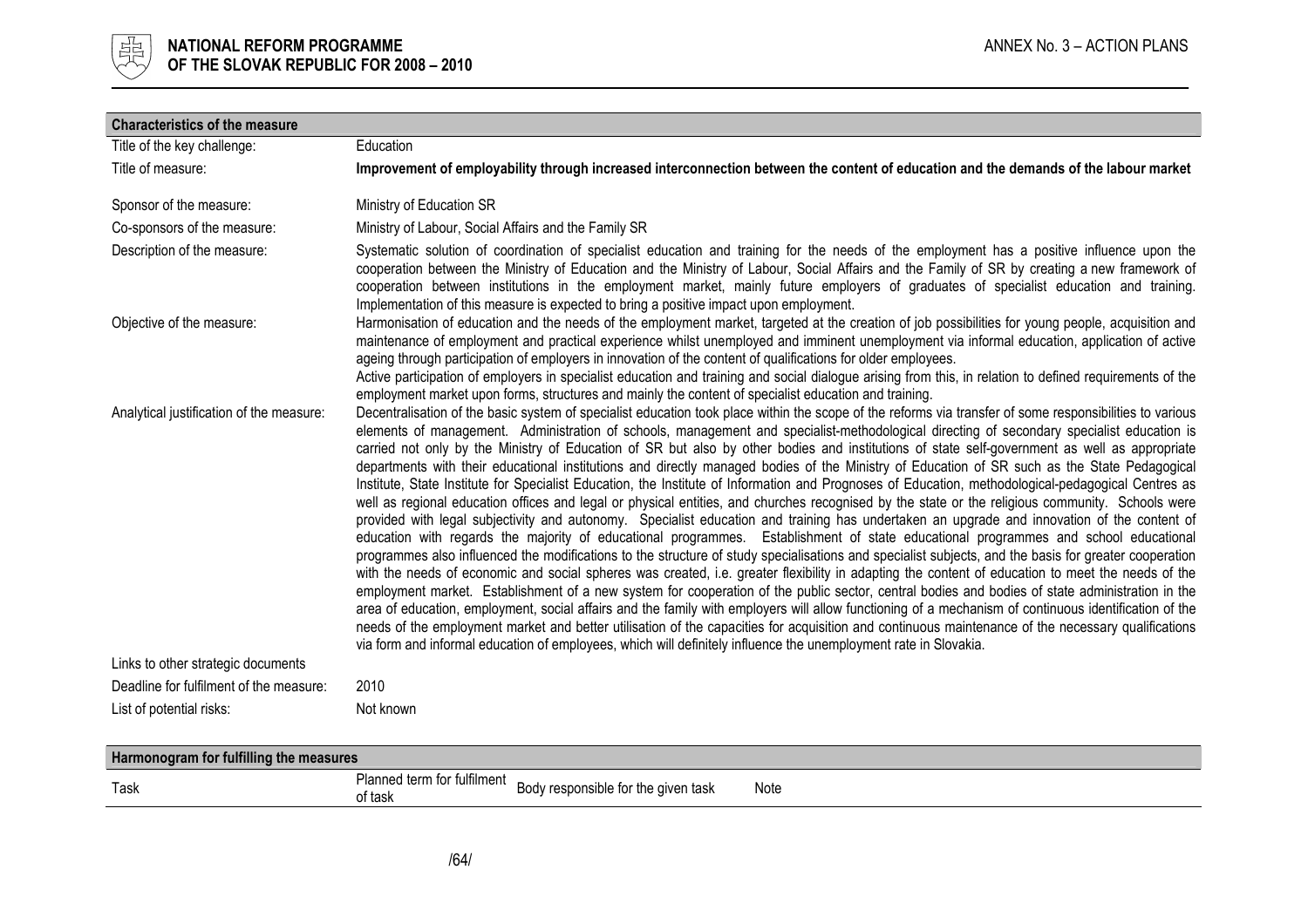

| 1. Concept of a system of coordination of<br>specialist education and training for the<br>employment market in SR     |      | ME SR<br>Concept was approved in March 2007. |                     |  |  |
|-----------------------------------------------------------------------------------------------------------------------|------|----------------------------------------------|---------------------|--|--|
| 2. Law regarding specialist education<br>and specialist training and regarding<br>changes and amendments to some laws | 2008 | Legislative standard                         |                     |  |  |
| Measurable indexes of the measure                                                                                     |      |                                              |                     |  |  |
| Output index                                                                                                          |      | Initial value (year)                         | Target value (year) |  |  |
| At present, the proposal for the law has been prepared to be submitted to the Government<br>Legislative Council       |      |                                              |                     |  |  |
| Results index:                                                                                                        |      | Initial value (year)                         | Target value (year) |  |  |
| Active participation of employers in the creation of educational programmes for secondary schools                     |      |                                              |                     |  |  |

and formulation of concrete requirements for the education system

| <b>Classification of the measure</b> |  |                                                                                                                                                                                                                                                                                                                                                                                                         |  |  |  |
|--------------------------------------|--|---------------------------------------------------------------------------------------------------------------------------------------------------------------------------------------------------------------------------------------------------------------------------------------------------------------------------------------------------------------------------------------------------------|--|--|--|
| Integrated guidelines:               |  | 24 Adapt the systems of education and specialist preparation to meet the new requirements for qualifications.                                                                                                                                                                                                                                                                                           |  |  |  |
| Council recommendations:             |  | Within an integrated approach based on flexicurity, implementation of a strategy of lifelong education which deals with the needs of the<br>employment market, complete the reform of primary, secondary and higher education with aim of improving the level of qualifications and<br>specialist preparation and improve access to jobs, mainly for the long term unemployed and disadvantaged groups. |  |  |  |
| "Points to watch":                   |  | Create job opportunities for young people                                                                                                                                                                                                                                                                                                                                                               |  |  |  |

| Quantification of budgetary influence (ESA 95; in mil. SKK)    |                                                                      |      |      |      |  |  |
|----------------------------------------------------------------|----------------------------------------------------------------------|------|------|------|--|--|
|                                                                | 2008                                                                 | 2009 | 2010 | 2011 |  |  |
| Influence upon the income of the public administration budget: |                                                                      |      |      |      |  |  |
| From which, financial resources from EU sources:               |                                                                      |      |      |      |  |  |
|                                                                | inOInfluence upon expenditure from the public administration budget: |      |      |      |  |  |
| From which, financial resources from EU sources:               |                                                                      |      |      |      |  |  |
| Net budget influence (income – expenditure):                   |                                                                      |      |      |      |  |  |
| Note:                                                          |                                                                      |      |      |      |  |  |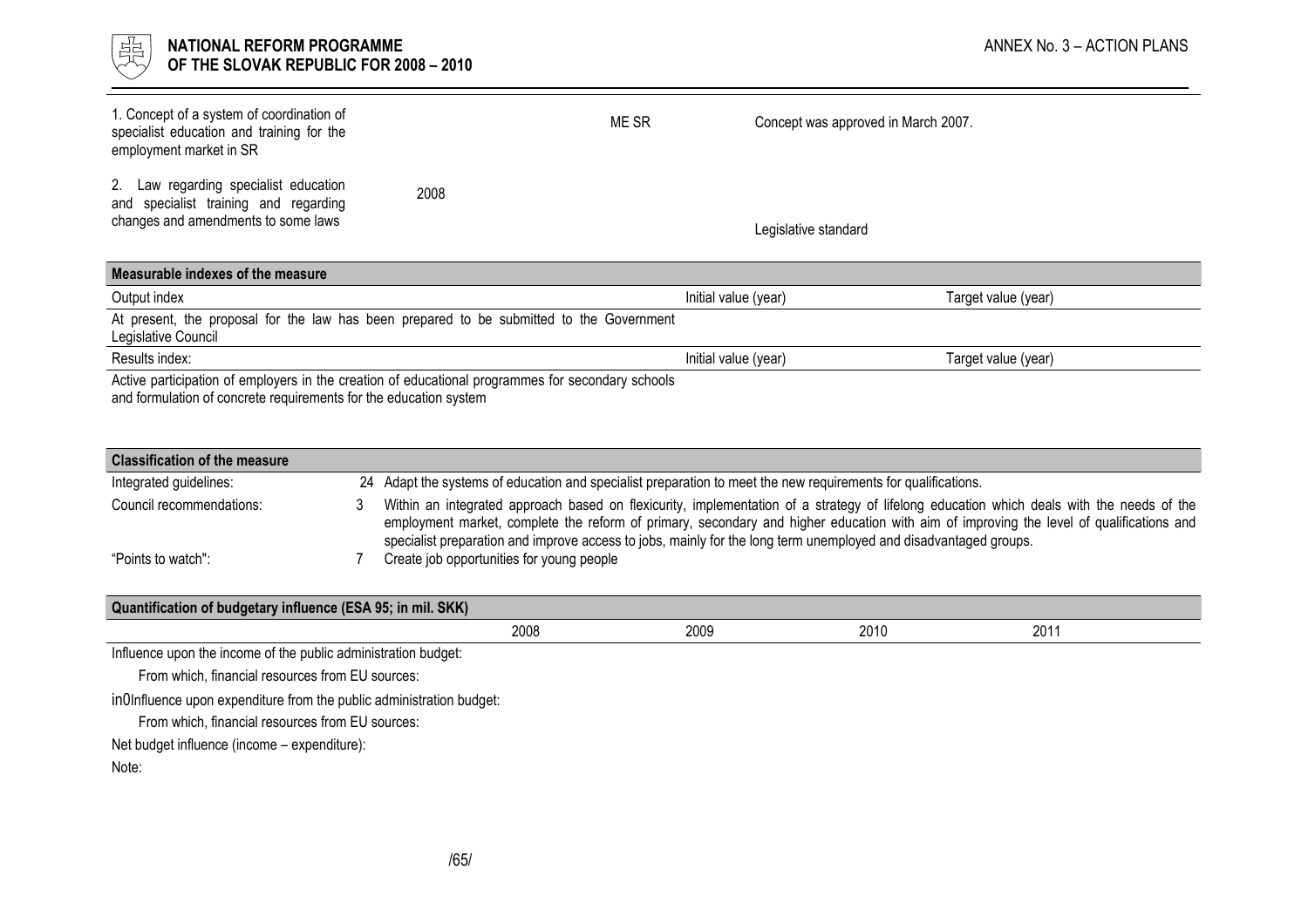

| <b>Characteristics of the measure</b>    |                                                                                                                                                                                                                                                                                                                                                                                                                                                                                                                                                                                                                                                                                                                                                                                                                                                                                                                                                                                                                                                                                                                                                                                                                                                                                                                                                                                                                                                                                                                                                                                                                                                                                                                                                                                                                                                                                                                                                                                                                                                                                                                                                                  |
|------------------------------------------|------------------------------------------------------------------------------------------------------------------------------------------------------------------------------------------------------------------------------------------------------------------------------------------------------------------------------------------------------------------------------------------------------------------------------------------------------------------------------------------------------------------------------------------------------------------------------------------------------------------------------------------------------------------------------------------------------------------------------------------------------------------------------------------------------------------------------------------------------------------------------------------------------------------------------------------------------------------------------------------------------------------------------------------------------------------------------------------------------------------------------------------------------------------------------------------------------------------------------------------------------------------------------------------------------------------------------------------------------------------------------------------------------------------------------------------------------------------------------------------------------------------------------------------------------------------------------------------------------------------------------------------------------------------------------------------------------------------------------------------------------------------------------------------------------------------------------------------------------------------------------------------------------------------------------------------------------------------------------------------------------------------------------------------------------------------------------------------------------------------------------------------------------------------|
| Title of the key challenge:              | Employment                                                                                                                                                                                                                                                                                                                                                                                                                                                                                                                                                                                                                                                                                                                                                                                                                                                                                                                                                                                                                                                                                                                                                                                                                                                                                                                                                                                                                                                                                                                                                                                                                                                                                                                                                                                                                                                                                                                                                                                                                                                                                                                                                       |
| Title of measure:                        | Housing support with emphasis on increased labour force mobility                                                                                                                                                                                                                                                                                                                                                                                                                                                                                                                                                                                                                                                                                                                                                                                                                                                                                                                                                                                                                                                                                                                                                                                                                                                                                                                                                                                                                                                                                                                                                                                                                                                                                                                                                                                                                                                                                                                                                                                                                                                                                                 |
| Sponsor of the measure:                  | Ministry of Finance SR                                                                                                                                                                                                                                                                                                                                                                                                                                                                                                                                                                                                                                                                                                                                                                                                                                                                                                                                                                                                                                                                                                                                                                                                                                                                                                                                                                                                                                                                                                                                                                                                                                                                                                                                                                                                                                                                                                                                                                                                                                                                                                                                           |
| Co-sponsors of the measure:              | Ministry of Building and Regional Development SR, Ministry of Labour, Social Affairs and the Family SR                                                                                                                                                                                                                                                                                                                                                                                                                                                                                                                                                                                                                                                                                                                                                                                                                                                                                                                                                                                                                                                                                                                                                                                                                                                                                                                                                                                                                                                                                                                                                                                                                                                                                                                                                                                                                                                                                                                                                                                                                                                           |
| Description of the measure:              | On the basis of the analysis of the existing system, the government will introduce a socially orientated system which will prevent a family with higher<br>income to receive a higher level of support for housing from the state than a family with a lower income. Via a complex approach to the policy of<br>supporting housing, stronger support for socially weaker groups will be achieved as well as improvement in social and geographic mobility of<br>inhabitants without unnecessary market deformities. A more complex approach to the support of housing will take into account the need for<br>provision of a social minimum for each citizen and, at the same time, will provide a clear vision in the process of social integration. A modern system<br>of housing support will not give preference to a particular form of addressing the housing issue (ownership versus rental) and will allow flexible<br>adaptation to meet the needs of the individual or family, the needs of the employment market and housing. The concept will focus upon a change of<br>tools and their goals, not upon increasing the volume of finances directed towards housing support.<br>The main tool in implementation of the measure will be the preparation of a Concept of State Housing Policy by 2015 which will be based on<br>comprehensive analysis of housing policy in SR and will contact particular tasks necessary to achieve the target.                                                                                                                                                                                                                                                                                                                                                                                                                                                                                                                                                                                                                                                                                                        |
| Objective of the measure:                | Support of the mobility of manpower and social mobility, improvement of social position of endangered families                                                                                                                                                                                                                                                                                                                                                                                                                                                                                                                                                                                                                                                                                                                                                                                                                                                                                                                                                                                                                                                                                                                                                                                                                                                                                                                                                                                                                                                                                                                                                                                                                                                                                                                                                                                                                                                                                                                                                                                                                                                   |
| Analytical justification of the measure: | One of the most significant problems in Slovakia is the high level of long term unemployment which is also caused by the low mobility of manpower.<br>The European Commission in last evaluation of the National Programme of Reforms of SR states that resolving long term unemployment has to be<br>stated as the highest priority. Proof of low mobility of manpower in SR is the high dispersion of the ratio of unemployment in individual regions (rate<br>of unemployment in the Banská Bystrica region in 2007 was almost five times higher than in the Bratislava region). A significant limitation to the<br>mobility of manpower is a lack of rental housing in SR. According to the OECD, the practical absence of a private rental housing market is a barrier<br>against regional employment mobility which contributes towards a long term low rate of unemployment in the eastern regions of SR, a structural<br>unemployment and slow transfer of young people from schools to employment. From international comparison, it arises that three times less citizens<br>(home units) in Slovakia live in rental property than the average in the EU 15 countries. The majority of state resources designated for the support of<br>housing development give preference to ownership as a form of solution of housing issue. A new concept of housing, respecting the requirements of<br>the employment market and housing will increase the accessibility of rental housing and will contribute to higher mobility of manpower.<br>An equally significant objective of housing policy is also provision of adequate housing for low income or otherwise socially disadvantaged groups.<br>At present, the used tools (mainly for state bonus on savings for housing, bonuses for mortgages, donations for building and refurbishment of flats<br>and State Fund for Housing Development) are focused upon a rather wide income spectra of living. Due to the abovementioned, it is probably that<br>part of the finances is used ineffectively, i.e. is not addressing the group of citizens who need it the most (low income employees, socially |
| Links to other strategic documents       | jeopardised groups).<br>Concepts of state housing policy up to 2010<br>Programme of housing development<br>Law regarding the State Fund for Housing Development<br>Law regarding savings for housing<br>Law regarding banks                                                                                                                                                                                                                                                                                                                                                                                                                                                                                                                                                                                                                                                                                                                                                                                                                                                                                                                                                                                                                                                                                                                                                                                                                                                                                                                                                                                                                                                                                                                                                                                                                                                                                                                                                                                                                                                                                                                                      |
| Deadline for fulfilment of the measure:  | 1.1.2010                                                                                                                                                                                                                                                                                                                                                                                                                                                                                                                                                                                                                                                                                                                                                                                                                                                                                                                                                                                                                                                                                                                                                                                                                                                                                                                                                                                                                                                                                                                                                                                                                                                                                                                                                                                                                                                                                                                                                                                                                                                                                                                                                         |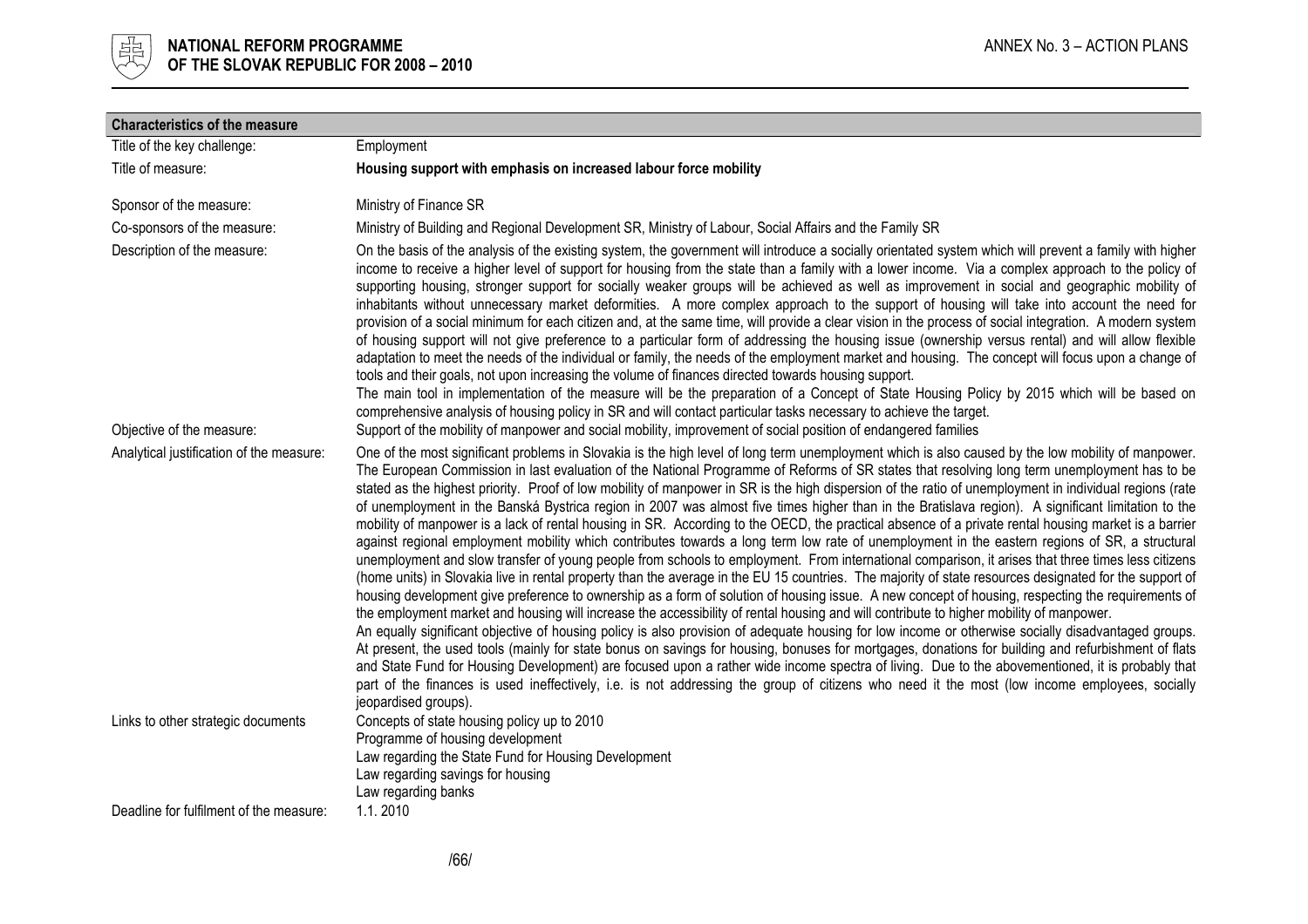

List of potential risks: Accessibility of analytical capacities in the central bodies of state administration who are sponsors of the measure. The necessity for stabilisation of public policy in the area of housing, where due to measures taken in the past, it is necessary to carry out previous policies.

#### Harmonogram for fulfilling the measures

| Task                                                                                                                               | Planned term for fulfilment<br>of task | Body responsible for the given task | Note                                                                                                                                                                                                                                                                                                                                                              |
|------------------------------------------------------------------------------------------------------------------------------------|----------------------------------------|-------------------------------------|-------------------------------------------------------------------------------------------------------------------------------------------------------------------------------------------------------------------------------------------------------------------------------------------------------------------------------------------------------------------|
| with OECD<br>Cooperation<br>durina<br>creation of the chapter regarding housing<br>in the Economic Review of Slovakia 2008         | 31.10.2008                             | MBRD SR, MF SR, OECD                | OECD will prepare this study on the basis of a previous agreement<br>intermediated by MEnv SR. From the side of MBRD SR and MF SR, it is<br>important to provide support in obtaining data and cooperate in stating the<br>targets and structure of the study, in order that its results will be most relevant<br>for preparation of the following two documents. |
| 2. Preparation of analysis of the<br>effectiveness and social focus of savings<br>for building and<br>bonuses towards<br>mortgages | 31, 1, 2009                            | MF SR                               |                                                                                                                                                                                                                                                                                                                                                                   |
| 3. Preparation of the Concept of State<br>Housing Policy up to 2015                                                                | 30.9.2009                              | MBRD SR, MF SR, MLSAF SR            | Part of the concept will be a detailed harmonogram of tasks arising from the<br>results and recommendations of the concept.                                                                                                                                                                                                                                       |

| Measurable indexes of the measure                                                                                                                                                          |                      |                     |  |  |  |
|--------------------------------------------------------------------------------------------------------------------------------------------------------------------------------------------|----------------------|---------------------|--|--|--|
| Output index                                                                                                                                                                               | Initial value (year) | Target value (year) |  |  |  |
| 1. Share of public resources directed for support of rental housing from total public resources for<br>housing support<br>2. Share of flats in personal ownership from the total flat fund | 89% (2005)           | 86% (2010)          |  |  |  |
| 3. Total number of rental flats built with state support                                                                                                                                   |                      |                     |  |  |  |
| Results index:                                                                                                                                                                             | Initial value (year) | Target value (year) |  |  |  |
| Mobility of manpower – this index will be specified later as at present, no relevant indicator exists in<br>SR.                                                                            |                      |                     |  |  |  |

| <b>Classification of the measure</b> |      |                                                                                                                                                                                                                                                                                                                                                                                                         |
|--------------------------------------|------|---------------------------------------------------------------------------------------------------------------------------------------------------------------------------------------------------------------------------------------------------------------------------------------------------------------------------------------------------------------------------------------------------------|
| Integrated guidelines:               | 21   | Support flexibility in connection with employment security and decrease segmentation of employment markets with appropriate focus upon the<br>role of social partners.                                                                                                                                                                                                                                  |
| Council recommendations:             |      | Within an integrated approach based on flexicurity, implementation of a strategy of lifelong education which deals with the needs of the<br>employment market, complete the reform of primary, secondary and higher education with aim of improving the level of qualifications and<br>specialist preparation and improve access to jobs, mainly for the long term unemployed and disadvantaged groups. |
| "Points to watch":                   | none |                                                                                                                                                                                                                                                                                                                                                                                                         |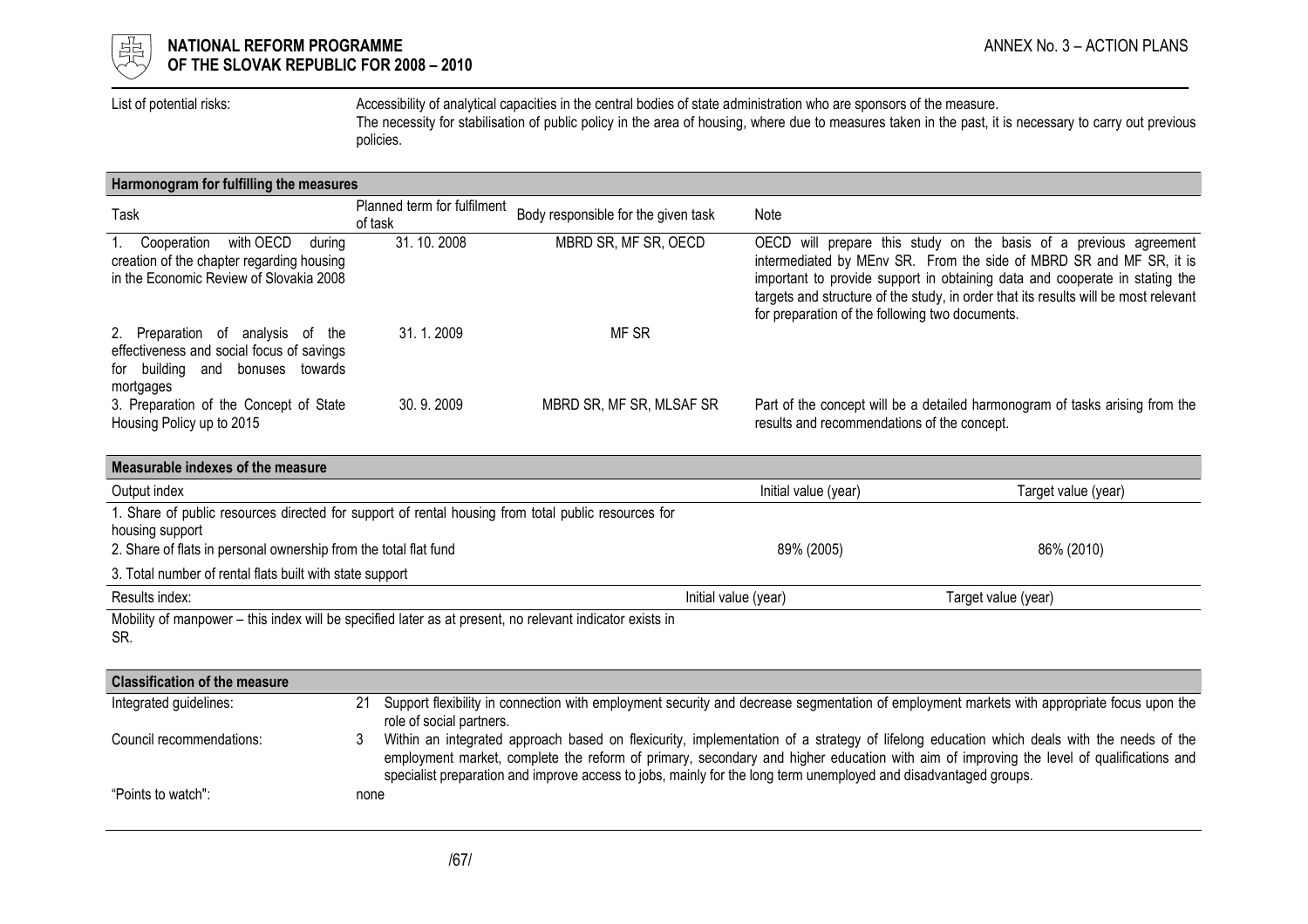

# $\begin{array}{cc} \frac{17}{150} \\ \frac{17}{150} \end{array}$  NATIONAL REFORM PROGRAMME<br>Of the slovak republic for 2008 – 2010

OF THE SLOVAK REPUBLIC FOR 2008 – 2010

| Quantification of budgetary influence (ESA 95; in mil. SKK)       |                                                                                                                     |      |      |      |
|-------------------------------------------------------------------|---------------------------------------------------------------------------------------------------------------------|------|------|------|
|                                                                   | 2008                                                                                                                | 2009 | 2010 | 2011 |
| Influence upon the income of the public administration budget:    |                                                                                                                     |      |      |      |
| From which, financial resources from EU sources:                  |                                                                                                                     |      |      |      |
| Influence upon expenditure from the public administration budget: |                                                                                                                     |      |      |      |
| From which, financial resources from EU sources:                  |                                                                                                                     |      |      |      |
| Net budget influence (income - expenditure):                      |                                                                                                                     |      |      |      |
| Note:                                                             | There is no direct financial influence since it is only reorganisation of an already existing package of resources. |      |      |      |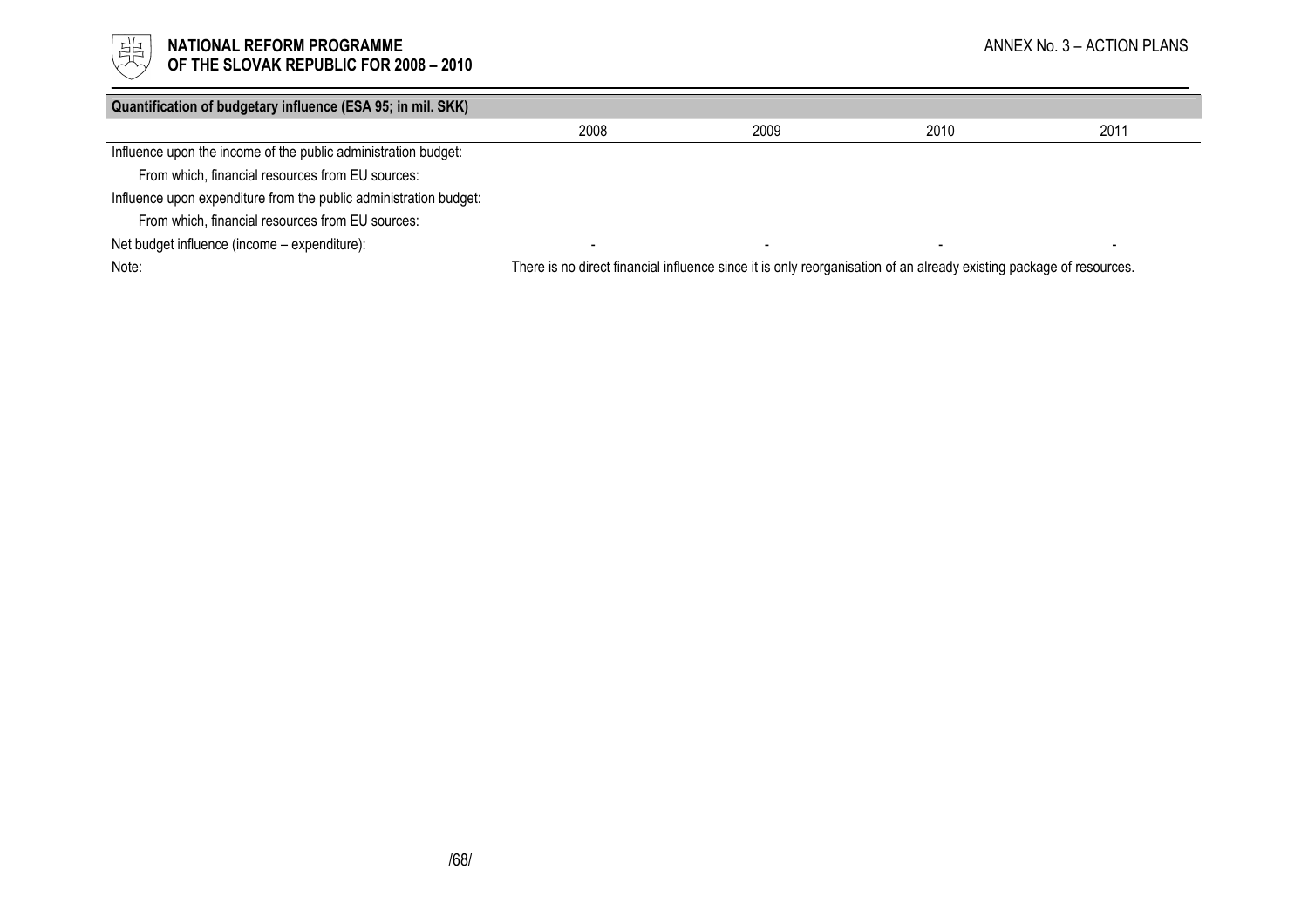

| <b>Characteristics of the measure</b>    |                                                                                                                                                                                                                                                                                                                                                                                                                                                                                                                                                                                                                                                                                                                                                                                                                                                                                                                                                                                                                                                                                                                                                                                                                                                                                                                                                                                                                                                                                                                                                                                                                                                                                                                                                                                                                                                                                                                                                                                                                                                                                |
|------------------------------------------|--------------------------------------------------------------------------------------------------------------------------------------------------------------------------------------------------------------------------------------------------------------------------------------------------------------------------------------------------------------------------------------------------------------------------------------------------------------------------------------------------------------------------------------------------------------------------------------------------------------------------------------------------------------------------------------------------------------------------------------------------------------------------------------------------------------------------------------------------------------------------------------------------------------------------------------------------------------------------------------------------------------------------------------------------------------------------------------------------------------------------------------------------------------------------------------------------------------------------------------------------------------------------------------------------------------------------------------------------------------------------------------------------------------------------------------------------------------------------------------------------------------------------------------------------------------------------------------------------------------------------------------------------------------------------------------------------------------------------------------------------------------------------------------------------------------------------------------------------------------------------------------------------------------------------------------------------------------------------------------------------------------------------------------------------------------------------------|
| Title of the key challenge:              | Education                                                                                                                                                                                                                                                                                                                                                                                                                                                                                                                                                                                                                                                                                                                                                                                                                                                                                                                                                                                                                                                                                                                                                                                                                                                                                                                                                                                                                                                                                                                                                                                                                                                                                                                                                                                                                                                                                                                                                                                                                                                                      |
| Title of measure:                        | Creation of a lifelong career counselling system                                                                                                                                                                                                                                                                                                                                                                                                                                                                                                                                                                                                                                                                                                                                                                                                                                                                                                                                                                                                                                                                                                                                                                                                                                                                                                                                                                                                                                                                                                                                                                                                                                                                                                                                                                                                                                                                                                                                                                                                                               |
| Sponsor of the measure:                  | Ministry of Education                                                                                                                                                                                                                                                                                                                                                                                                                                                                                                                                                                                                                                                                                                                                                                                                                                                                                                                                                                                                                                                                                                                                                                                                                                                                                                                                                                                                                                                                                                                                                                                                                                                                                                                                                                                                                                                                                                                                                                                                                                                          |
| Co-sponsors of the measure:              | Ministry of Labour, Social Affairs and the Family SR                                                                                                                                                                                                                                                                                                                                                                                                                                                                                                                                                                                                                                                                                                                                                                                                                                                                                                                                                                                                                                                                                                                                                                                                                                                                                                                                                                                                                                                                                                                                                                                                                                                                                                                                                                                                                                                                                                                                                                                                                           |
| Description of the measure:              | The government will create conditions for a functioning, uniform system of lifelong guidance in order that, throughout their lives, citizens can obtain<br>comprehensive information regarding the possibilities of education and the possibilities of employment in the employment market. The system will<br>allow correct direction of individuals in selecting the type and level of education with regards to employment and vice versa. Fulfilment of the aim of<br>this measure will also be supported by other central bodies of state administration (MH SR, MIA SR, MJ SR). The government will create legislative<br>conditions for providing stability and continuity of the system. Establishment of a database of information for citizens as well as institutions who will<br>provide guidance services.                                                                                                                                                                                                                                                                                                                                                                                                                                                                                                                                                                                                                                                                                                                                                                                                                                                                                                                                                                                                                                                                                                                                                                                                                                                        |
| Objective of the measure:                | Improvement in the orientation of citizens in educational activities and in the employment market, increase the employment of citizens, improvement<br>in mobility in the employment market. Provision of coordination of the activities of system elements, implementation of specific strategy targets in the<br>area of guidance, improvement in the quality of services provided and specialist training of advisors.                                                                                                                                                                                                                                                                                                                                                                                                                                                                                                                                                                                                                                                                                                                                                                                                                                                                                                                                                                                                                                                                                                                                                                                                                                                                                                                                                                                                                                                                                                                                                                                                                                                      |
| Analytical justification of the measure: | At present, there is no unified system of lifelong guidance which would link individual guidance sub-systems (such as career guidance, guidance<br>services in the offices of labour, social affairs and the family SR, etc). In the area of education, there is a unified system of educational guidance<br>which has a long history and experience but is narrowly specialised (pedagogical-psychological guidance, upbringing guidance and specialist-<br>pedagogical guidance); in the area of labour, social affairs and the family, with regards to employment and employability, there are guidance-<br>psychological and specialist guidance services provided. These guidance services are provided individually, without mutual coordination and they<br>mainly use their own sources of information. Despite the fact that the area of labour has performed particular activities for several years, there is no<br>nationally accepted and complex database which would provide possibilities for education linked to the needs of the employment market (not only<br>free jobs but also their description, educational level required, skills, abilities and experience required for performing the appropriate work activities)<br>to citizens, providers of guidance services, employers, etc.<br>The present system of guidance insufficiently covers certain groups of citizens: the employed population, craftsmen and the self-employed,<br>undocumented unemployed, the population of a productive age and marginal groups. Guidance services for separate target groups with specific<br>needs are not sufficiently, equally and evenly covered (disabled persons, socially disadvantaged citizens, etc).<br>In comparison with EU member states, Slovakia still has a high rate of unemployment and a low rate of participation of citizens in lifelong education.<br>The aim of this measure is to change these values (increase participation of citizens in lifelong education as a basis for their flexible employment in<br>the employment market). |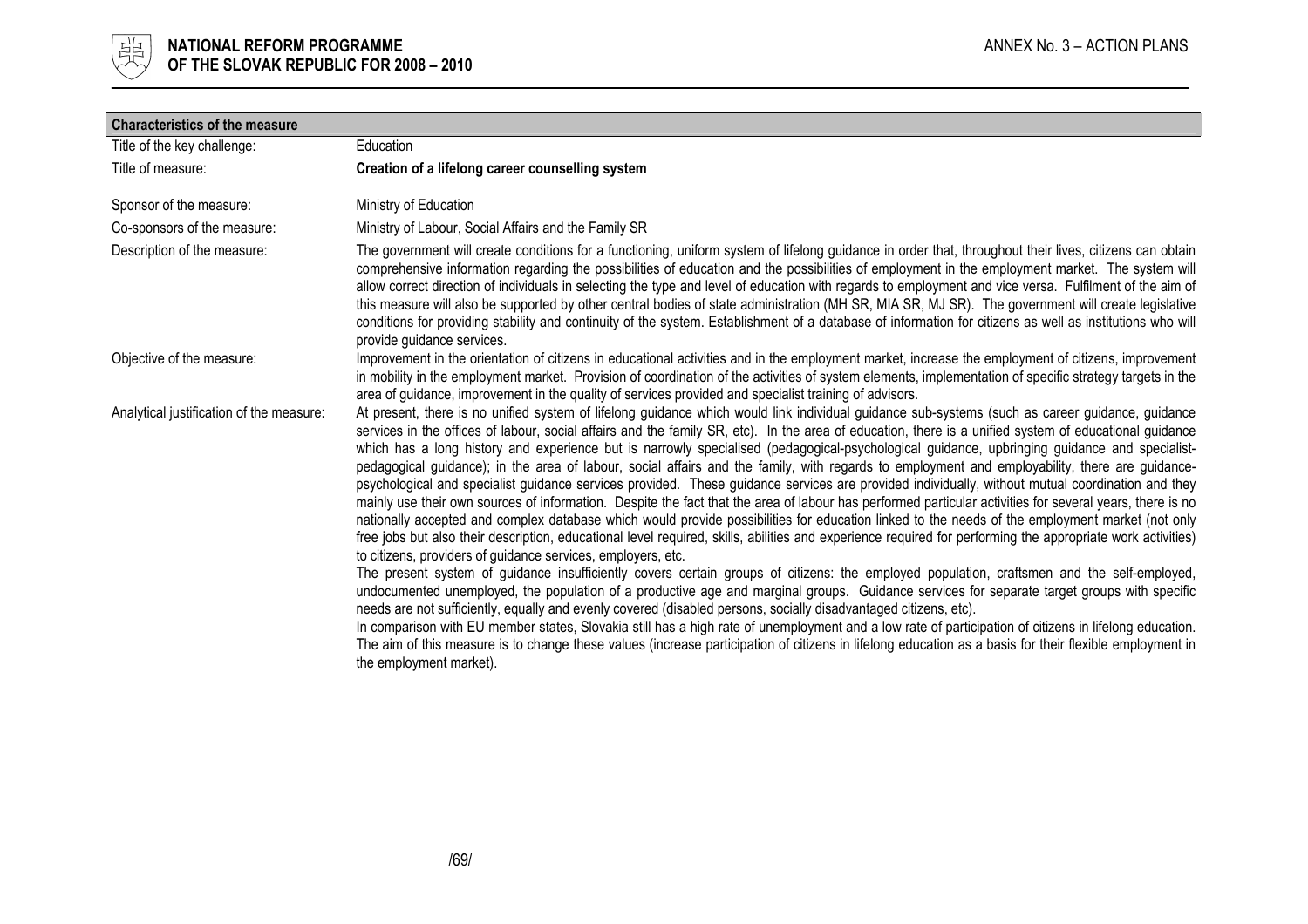

# $\begin{array}{cc} \frac{17}{150} \\ \frac{17}{150} \end{array}$  NATIONAL REFORM PROGRAMME<br>Of the slovak republic for 2008 – 2010 OF THE SLOVAK REPUBLIC FOR 2008 – 2010

| Links to other strategic documents                                  | The measure is a response to the National Strategic Reference Framework of SR for 2007-2013, Manifesto of the government of SR for 2006-2010,<br>Resolution of the Council of the European Union regarding strengthening of policies, systems and activities in the area of lifelong guidance                                                                                                   |                                                                                                                                                   |  |  |
|---------------------------------------------------------------------|-------------------------------------------------------------------------------------------------------------------------------------------------------------------------------------------------------------------------------------------------------------------------------------------------------------------------------------------------------------------------------------------------|---------------------------------------------------------------------------------------------------------------------------------------------------|--|--|
|                                                                     | The following tasks arise from the provision of the government of SR<br>No. 382/2007 for ME SR in cooperation with MLSAF SR focusing upon<br>lifelong guidance:                                                                                                                                                                                                                                 | Time harmonogram:                                                                                                                                 |  |  |
|                                                                     | In cooperation with the Minister of Labour, Social Affairs and the Family<br>and the Minister of Culture, implement an information system for<br>lifelong education and lifelong guidance which will be an efficient tool<br>for free access by citizens and institutions to education and guidance<br>and, at the same time, it would be a bidirectional tool in communication<br>with clients | By 31.1.2009                                                                                                                                      |  |  |
|                                                                     | In cooperation with the Minister of Labour, Social Affairs and the<br>Family, prepare and implement a system of lifelong guidance based on<br>the principle of subsidiary in self-governing units and local partnerships<br>as well as alternative providers of guidance,                                                                                                                       | By 30.9.2009                                                                                                                                      |  |  |
|                                                                     | In cooperation with the Minister of Labour, Social Affairs and the Family<br>and the Minister of Health, create legislative conditions for a system of<br>lifelong guidance,                                                                                                                                                                                                                    | By 31. 3. 2011                                                                                                                                    |  |  |
|                                                                     | In cooperation with the Minister of Labour, Social Affairs and the Family<br>and the Minister of Health, implement supportive financial tools for the<br>development of lifelong education and establish and implement an<br>effective system of financing lifelong guidance in SR                                                                                                              | Continuously                                                                                                                                      |  |  |
| Deadline for fulfilment of the measure:<br>List of potential risks: | 31.3.2011<br>financial back up for innovation processes in the budgets of the chapters of the affected ministries as well as in the operational programme Education<br>and Employment, as well as in the operational programme Employment and Social Inclusion                                                                                                                                  | Insufficient cooperation between ministries, keeping already established mechanisms and departmental provision of guidance services, insufficient |  |  |

| Harmonogram for fulfilling the measures |                                                      |                                        |      |
|-----------------------------------------|------------------------------------------------------|----------------------------------------|------|
| Task                                    | Planned term for fulfilment $_{\text{D}}$<br>of task | responsible for the given task<br>Rody | Note |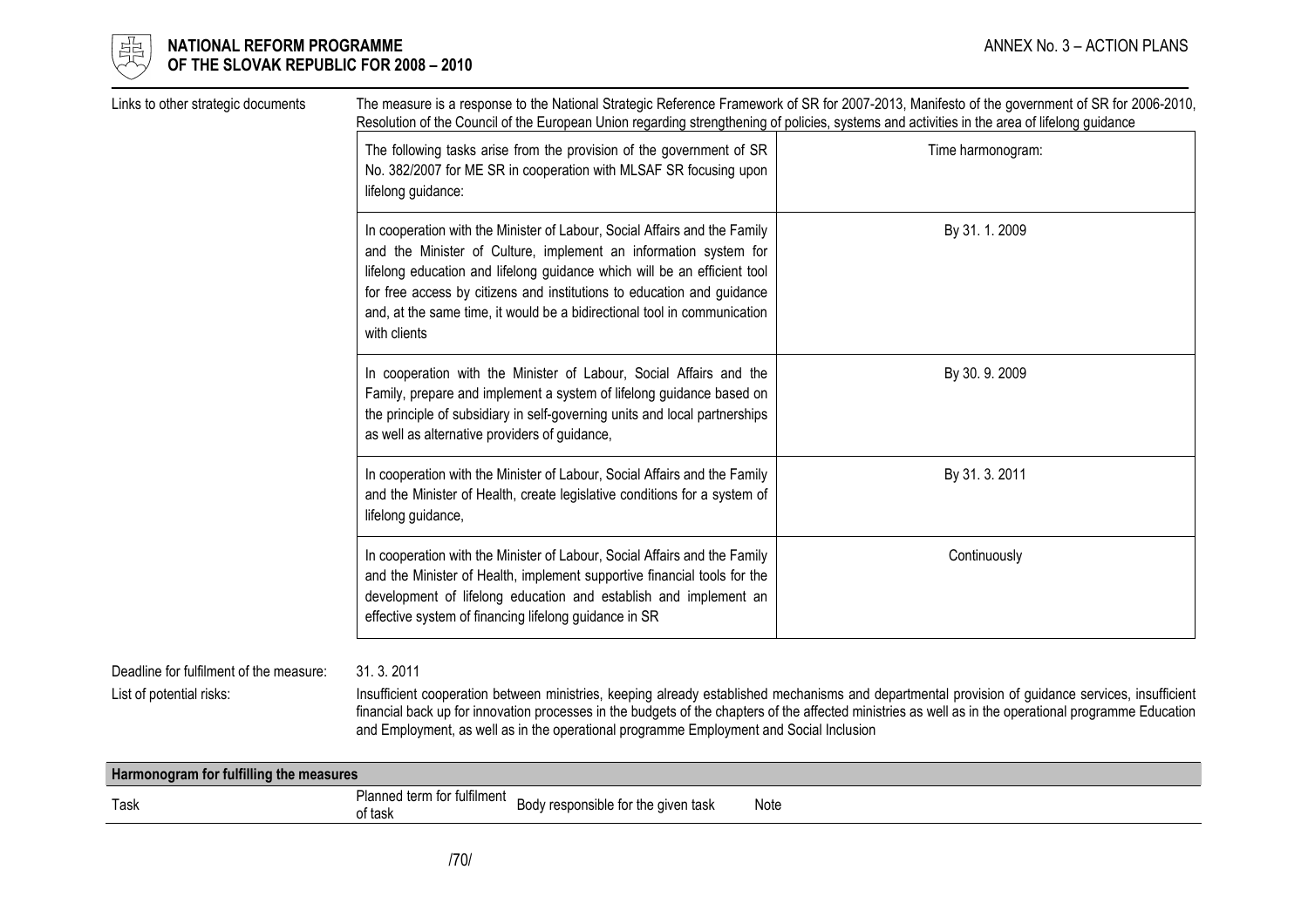

# l 너는 NATIONAL REFORM PROGRAMME AND THE SECOND MANNEX No. 3 – ACTION PLANS ANNEX No. 3 – ACTION PLANS  $\forall\forall$  OF THE SLOVAK REPUBLIC FOR 2008 – 2010

| 1. Analysis of the actual status in the<br>area of guidance as base for a proposal<br>for a system of lifelong guidance                                                                                         | 31.10.2008  | ME SR (Section for LLG)<br><b>MLSAF SR</b> | Academia Istropolitana, OLSAF                                                                                                       |
|-----------------------------------------------------------------------------------------------------------------------------------------------------------------------------------------------------------------|-------------|--------------------------------------------|-------------------------------------------------------------------------------------------------------------------------------------|
| 2. Preparation of a proposal for a system<br>of lifelong guidance                                                                                                                                               | 31.1.2009   | ME SR (Section for LLG)<br><b>MLSAF SR</b> | Academia Istropolitana, OLSAF                                                                                                       |
| 3. Preparation of a proposal for a quality<br>system of LLG                                                                                                                                                     | 31. 3. 2009 | ME SR, MLSAF SR                            | Academia Istropolitana, OLSAF                                                                                                       |
| 4. Implementation of a system of LLG                                                                                                                                                                            | 30.9.2009   | ME SR, MLSAF SR                            |                                                                                                                                     |
| 5. Creation of legislative conditions for a<br>system of LLG                                                                                                                                                    | 31.3.2011   | ME SR, MLSAF SR, MZ SR,<br>MS SR, MV SR    | Cooperation of interested central bodies of state administration (Provision of<br>the government of SR No. 382/2007, task No. B.11) |
| 6. National project III-2 Education and<br>training for the employment market                                                                                                                                   | 2009 - 2011 | <b>OLSAF</b>                               |                                                                                                                                     |
| 4. National project VII-2 Support of<br>intermediation<br>employment<br>$\mathsf{in}$<br>and<br>specialist guidance services provided by<br>offices labour, social affairs and the<br>family, and via suppliers | 2009 - 2011 | <b>OLSAF</b>                               |                                                                                                                                     |

| Measurable indexes of the measure                             |                      |                     |
|---------------------------------------------------------------|----------------------|---------------------|
| Output index                                                  | Initial value (year) | Target value (year) |
| Creation of a National Forum for lifelong guidance            | 0(2007)              | (2008)              |
| Unified system of lifelong guidance                           | 0(2008)              | (2011)              |
| Results index:                                                | Initial value (year) | Target value (year) |
| Participation of 25-64 year olds in lifelong education (as %) | 3.9(2007)            | 12.5 (2010)         |
| Rate of long term unemployment                                | 7.8 (2007)           | 5.9(2011)           |
| Unemployment of older citizens (55-64 years)                  | 35.6 (2007)          | 37.7 (2011)         |

| <b>Classification of the measure</b>                        |      |                                                                                                                                                                                                                                                                                                                                                                                                         |  |
|-------------------------------------------------------------|------|---------------------------------------------------------------------------------------------------------------------------------------------------------------------------------------------------------------------------------------------------------------------------------------------------------------------------------------------------------------------------------------------------------|--|
| Integrated guidelines:                                      |      | 23 Extend and improve investment in human capital.                                                                                                                                                                                                                                                                                                                                                      |  |
|                                                             | 24   | Adapt the systems of education and specialist preparation to meet the new requirements for qualifications.                                                                                                                                                                                                                                                                                              |  |
| Council recommendations:                                    | 3    | Within an integrated approach based on flexicurity, implementation of a strategy of lifelong education which deals with the needs of the<br>employment market, complete the reform of primary, secondary and higher education with aim of improving the level of qualifications and<br>specialist preparation and improve access to jobs, mainly for the long term unemployed and disadvantaged groups. |  |
| "Points to watch":                                          | none |                                                                                                                                                                                                                                                                                                                                                                                                         |  |
| Quantification of budgetary influence (ESA 95; in mil. SKK) |      |                                                                                                                                                                                                                                                                                                                                                                                                         |  |
|                                                             |      | 2008<br>2009<br>2010<br>2011                                                                                                                                                                                                                                                                                                                                                                            |  |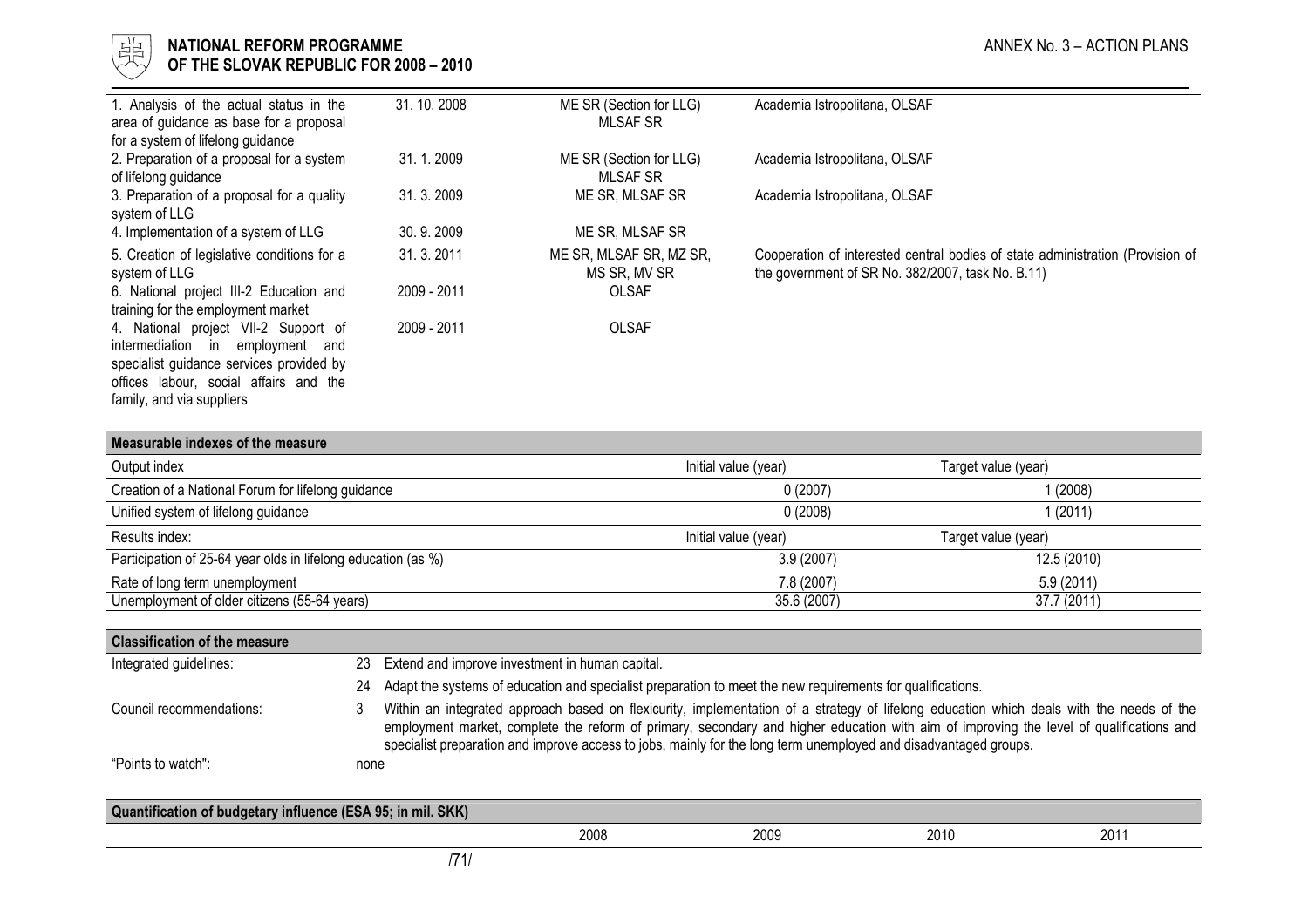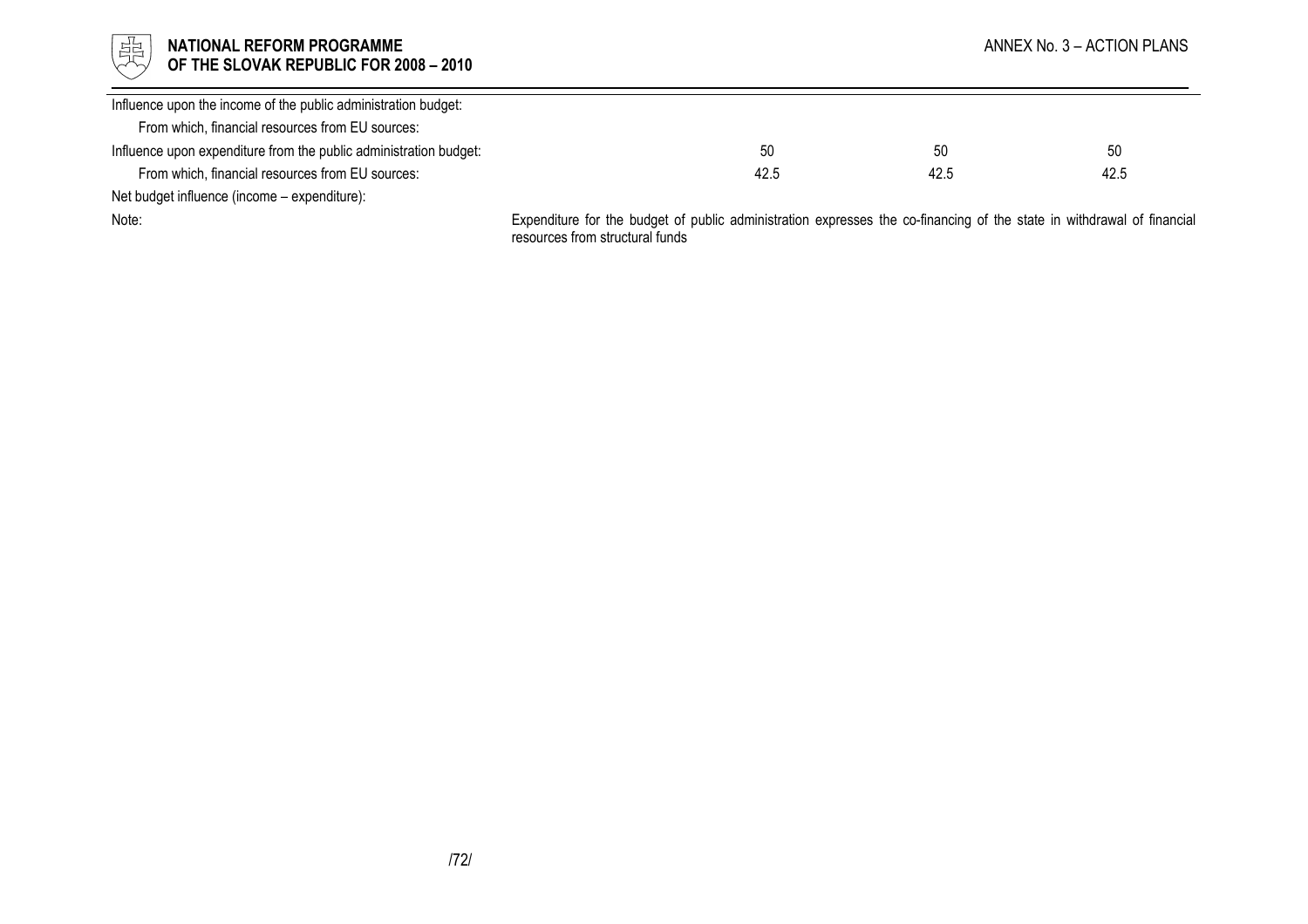

| <b>Characteristics of the measure</b>                      |                                                                                                                                                                                                                                                                                                                                                                                                                                                                                                                                                                                                                                                                                                                                                                                                                                                                                                                                                                                                                                                                                                                                                                                                                                                                                                                                                                                                                                                                                                                                                                                                                                                                                                                                                                                                                                                                                                                                                                                                                                                                                                                                                                                                                                                        |
|------------------------------------------------------------|--------------------------------------------------------------------------------------------------------------------------------------------------------------------------------------------------------------------------------------------------------------------------------------------------------------------------------------------------------------------------------------------------------------------------------------------------------------------------------------------------------------------------------------------------------------------------------------------------------------------------------------------------------------------------------------------------------------------------------------------------------------------------------------------------------------------------------------------------------------------------------------------------------------------------------------------------------------------------------------------------------------------------------------------------------------------------------------------------------------------------------------------------------------------------------------------------------------------------------------------------------------------------------------------------------------------------------------------------------------------------------------------------------------------------------------------------------------------------------------------------------------------------------------------------------------------------------------------------------------------------------------------------------------------------------------------------------------------------------------------------------------------------------------------------------------------------------------------------------------------------------------------------------------------------------------------------------------------------------------------------------------------------------------------------------------------------------------------------------------------------------------------------------------------------------------------------------------------------------------------------------|
| Title of the key challenge:                                | Entrepreneurial environment                                                                                                                                                                                                                                                                                                                                                                                                                                                                                                                                                                                                                                                                                                                                                                                                                                                                                                                                                                                                                                                                                                                                                                                                                                                                                                                                                                                                                                                                                                                                                                                                                                                                                                                                                                                                                                                                                                                                                                                                                                                                                                                                                                                                                            |
| Title of measure:                                          | Increase transparency of highly regulated markets                                                                                                                                                                                                                                                                                                                                                                                                                                                                                                                                                                                                                                                                                                                                                                                                                                                                                                                                                                                                                                                                                                                                                                                                                                                                                                                                                                                                                                                                                                                                                                                                                                                                                                                                                                                                                                                                                                                                                                                                                                                                                                                                                                                                      |
| Sponsor of the measure:                                    | Ministry of Finance SR                                                                                                                                                                                                                                                                                                                                                                                                                                                                                                                                                                                                                                                                                                                                                                                                                                                                                                                                                                                                                                                                                                                                                                                                                                                                                                                                                                                                                                                                                                                                                                                                                                                                                                                                                                                                                                                                                                                                                                                                                                                                                                                                                                                                                                 |
| Co-sponsors of the measure:<br>Description of the measure: | Ministry of Education SR, Ministry of Health, Ministry of Economy SR, Office for supervision of healthcare, Office for regulation of network areas<br>General                                                                                                                                                                                                                                                                                                                                                                                                                                                                                                                                                                                                                                                                                                                                                                                                                                                                                                                                                                                                                                                                                                                                                                                                                                                                                                                                                                                                                                                                                                                                                                                                                                                                                                                                                                                                                                                                                                                                                                                                                                                                                          |
|                                                            | Existing markets of secondary and higher education, health insurance, provision of healthcare, bank and loan products and telecommunications and<br>network areas are characterised by a low level of transparency, signification information asymmetry and a high level of monopolistic competition<br>which allows the subjects offering services to extract high economic rents from consumers or other payers, and does not allow effective operation of<br>these markets. To date, the regulatory framework did not focus upon increasing transparency in these highly regulated markets. The aim of the new,<br>comprehensive concept of regulation will be implementation of duties to collect, process and, in a transparent and comparable form, give access by<br>the public, other payers and regulatory bodies to information necessary effective operation of these markets. In the area of education and<br>healthcare, it will mainly be comparable information regarding the quality of education or healthcare; in the bank, loan and telecommunications<br>markets and in network areas, will be the accessibility of comparable data regarding payments, total costs and nominal prices. Legislation will define<br>the minimum framework of collected and provided data as well as standards and processes of its collection and communication between the public<br>and other interested subjects. Communication of results of the public will be sufficiently concrete so poor quality in the provision of services by<br>particular providers and their discriminating price policy will be properly brought to the awareness of the public.<br>Education                                                                                                                                                                                                                                                                                                                                                                                                                                                                                                                                                                       |
|                                                            | This measure should ensure access to information regarding education providers which will allow applicants for studies to select subjects in<br>accordance with their preferences and with regards to their interest and needs<br>Healthcare                                                                                                                                                                                                                                                                                                                                                                                                                                                                                                                                                                                                                                                                                                                                                                                                                                                                                                                                                                                                                                                                                                                                                                                                                                                                                                                                                                                                                                                                                                                                                                                                                                                                                                                                                                                                                                                                                                                                                                                                           |
|                                                            | Systematic re-evaluation and improvement of indicators of the quality of provided healthcare, processes of their evaluation and publishing.<br>Systematic re-evaluation and improvement in the minimum standards of material-technical equipment and personnel in individual types of healthcare<br>facilities, as well as processes for obtaining and collecting data, and communication by the public with other interested subjects.<br><b>Financial markets</b>                                                                                                                                                                                                                                                                                                                                                                                                                                                                                                                                                                                                                                                                                                                                                                                                                                                                                                                                                                                                                                                                                                                                                                                                                                                                                                                                                                                                                                                                                                                                                                                                                                                                                                                                                                                    |
|                                                            | New measures within regulation of highly regulated markets will implement the duty to collect, process and in a transparent and comparable form,<br>allow the public, other payers and regulatory body's access to information necessary for effective operation of these markets. In education and<br>healthcare, this will mainly be comparable information regarding the quality of education or healthcare; in bank, loan and telecommunication markets<br>and in network areas, it will be the accessibility of comparable data regarding payments, total costs and nominal prices. Sub-legal standards or<br>legislation will define a minimum framework for collected and provided data as well as standards and processes for its collection and communication<br>of the public and other interested subjects. Communication of results of the public will be sufficiently concrete so poor quality in the provision of<br>services by particular providers and their discriminating price policy will be properly brought to the awareness of the public.<br>Performance of activities related to intermediation of financial tools and services, and provision of financial advice is, at present, addressed in<br>separate laws for the area of insurance and securities, investment services and additional pensions savings, whilst by the end of 2006, activities of<br>intermediaries were also separately addresses for the area of pensions savings. An amendment to the law regarding financial intermediation and<br>financial advice in financial markets will eliminate deviation in the legal arrangement for intermediation and financial advice which exists in legal<br>regulations for individual sectors of the financial markets and, at the same time, will cover those areas of the market which were not regulated in any<br>way (banking intermediates and intermediates of non-banking institutions) and will provide a higher rate of information given to consumers in the<br>area of financial markets, mainly for provision of pre-contract information.<br>New legal arrangements will provide comparable protection for the consumer in entering into a contracted relationship on the basis of which financial |
|                                                            | 1731                                                                                                                                                                                                                                                                                                                                                                                                                                                                                                                                                                                                                                                                                                                                                                                                                                                                                                                                                                                                                                                                                                                                                                                                                                                                                                                                                                                                                                                                                                                                                                                                                                                                                                                                                                                                                                                                                                                                                                                                                                                                                                                                                                                                                                                   |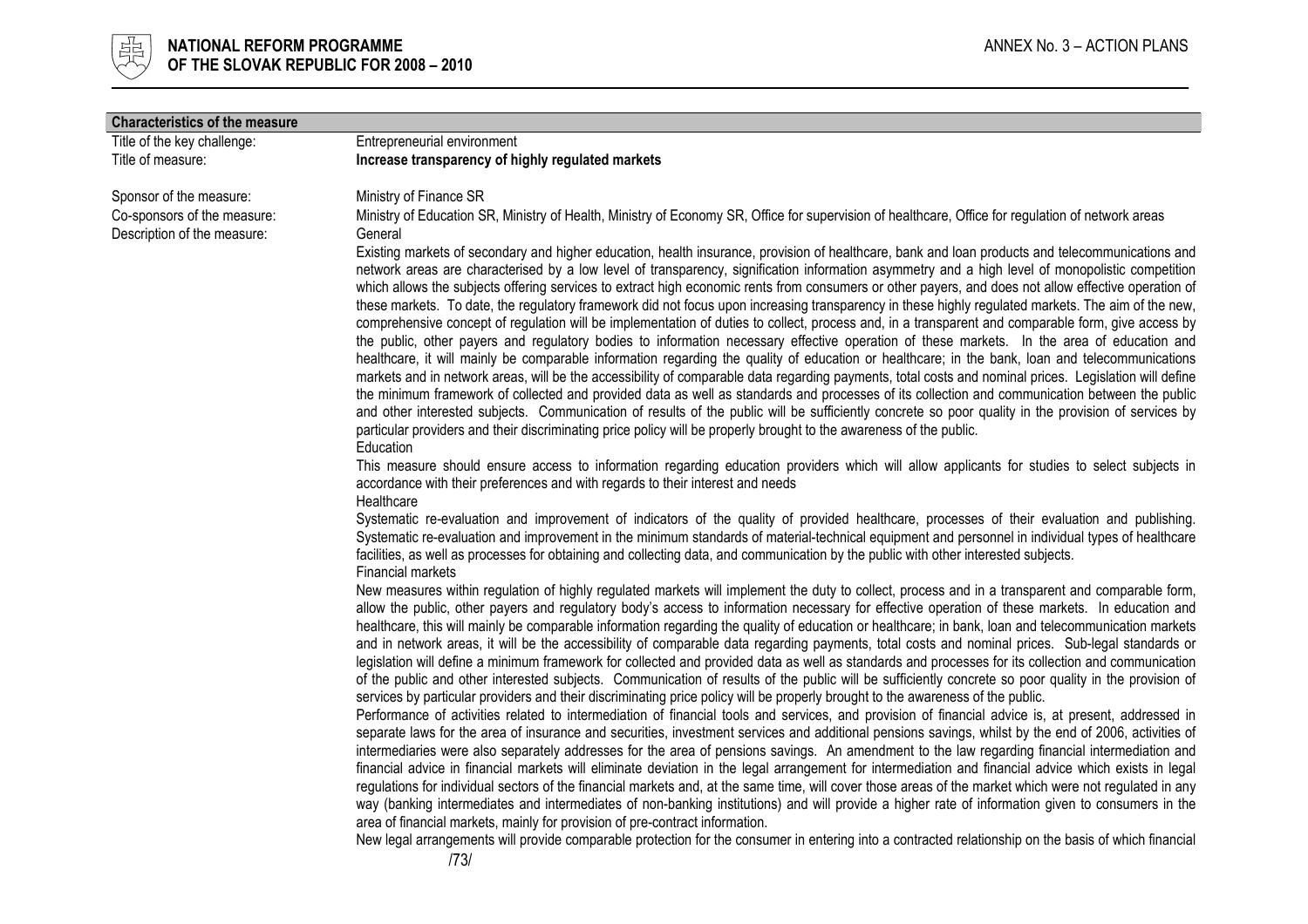|                                          | services are provided. On the basis of the evaluation of current legal arrangement of intermediation and specialist advice in selected areas of the<br>financial market, in accordance with the provision of the government of SR No. 624/2007, a legal framework for mutual regulation of financial<br>intermediation and financial advice in the Slovak financial market will be established. The new legal arrangement takes into account positive<br>elements and experience from the legal arrangement and supervision of intermediary activities to date, mainly in the area of insurance and<br>investment services.                                                                                                                                 |
|------------------------------------------|-------------------------------------------------------------------------------------------------------------------------------------------------------------------------------------------------------------------------------------------------------------------------------------------------------------------------------------------------------------------------------------------------------------------------------------------------------------------------------------------------------------------------------------------------------------------------------------------------------------------------------------------------------------------------------------------------------------------------------------------------------------|
|                                          | Since the aim of the proposed legal arrangement is provision of equal protection of the consumer when entering to contracted relationships on the<br>basis of which financial services are provided, the proposed legal arrangement will have an impact upon the entire financial market and will<br>determine mutual principles for consumer protection in all areas of the financial market.                                                                                                                                                                                                                                                                                                                                                              |
|                                          | The proposal of the law regarding financial intermediation and financial advice will address the content of these activities, limit the purpose for which<br>these activities are provided and the differences between them. The aim financial intermediation is to provide distribution of financial services to<br>clients with the provision of information, analysis, specialist statements or personal recommendations for consumers, adequate enough to ensure the<br>consumer can make a responsible decision regarding entering a contracted relationship with a financial institution. At the same time, this<br>information, analyses, specialist statement or personal recommendation do not arise from the limited offer of financial services. |
|                                          | The suggested legal arrangement will provide adequate protection of the consumer in the area of distribution of financial services, mainly those<br>consumers who are easily influenced and vulnerable, and their knowledge and skills in the area of the operation of the financial market are not<br>sufficient to allow them to make an informed, rational and independent decision. On the other hand, it is not an aim of the proposal of the law to<br>provide protection of persons who, for objective reasons, do not need this protection therefore, on the basis of the abovementioned, the proposal of<br>the law categorises clients into professional and non-professional.                                                                    |
|                                          | The main aim of the proposal of the law is therefore to state methods and rules for activities by a financial intermediary and financial advisor, in order<br>to minimise the risk that intermediated financial services could be unsuitable for the particular person or inadequate for his financial or personal<br>conditions, and in order that existing rules for financial intermediation and financial advice be unified as much as possible in to one mutual platform.<br>Network areas                                                                                                                                                                                                                                                             |
|                                          | In network areas, it is making comparable data accessible regarding payments, total costs and nominal prices, previews of actual rates and prices of<br>electricity and gas. Proper orientation of electricity and gas consumers with regards to selection of the most suitable rate or tariff product in the<br>consumption of electricity and gas depending upon the type of consumption. Mainly for those electricity and gas consumers who, with regards their<br>consumption, are not addressed through individual creation of prices for the supply of electricity and gas from the viewpoint of the volume of their<br>consumption.                                                                                                                  |
|                                          | Sub-legal standards or legislation will define a minimum framework for collected and provided data as well as standards and processes for its<br>collection and communication of the public and other interested subjects. Communication of results of the public will be sufficiently concrete so poor<br>quality in the provision of services by particular providers and their discriminating price policy will be properly brought to the awareness of the public.                                                                                                                                                                                                                                                                                      |
| Objective of the measure:                | Education<br>Decrease information asymmetry, make the competitive environment more transparent, decrease prices and improve quality<br>Healthcare                                                                                                                                                                                                                                                                                                                                                                                                                                                                                                                                                                                                           |
|                                          | Make the competitive environment in standardly equipped healthcare facilities more transparent and secure provision of quality and safe healthcare<br>for patients by healthcare employees with specialist skills in all healthcare positions. A more transparent relationship between providers of<br>healthcare, health insurance companies and patients.<br>Financial markets                                                                                                                                                                                                                                                                                                                                                                            |
| Analytical justification of the measure: | Decrease information asymmetry, make the competitive environment more transparent, decrease prices and improve quality, equal protection of<br>consumers when entering any contracted relationship on the basis of which financial services are provided<br>Education                                                                                                                                                                                                                                                                                                                                                                                                                                                                                       |
|                                          |                                                                                                                                                                                                                                                                                                                                                                                                                                                                                                                                                                                                                                                                                                                                                             |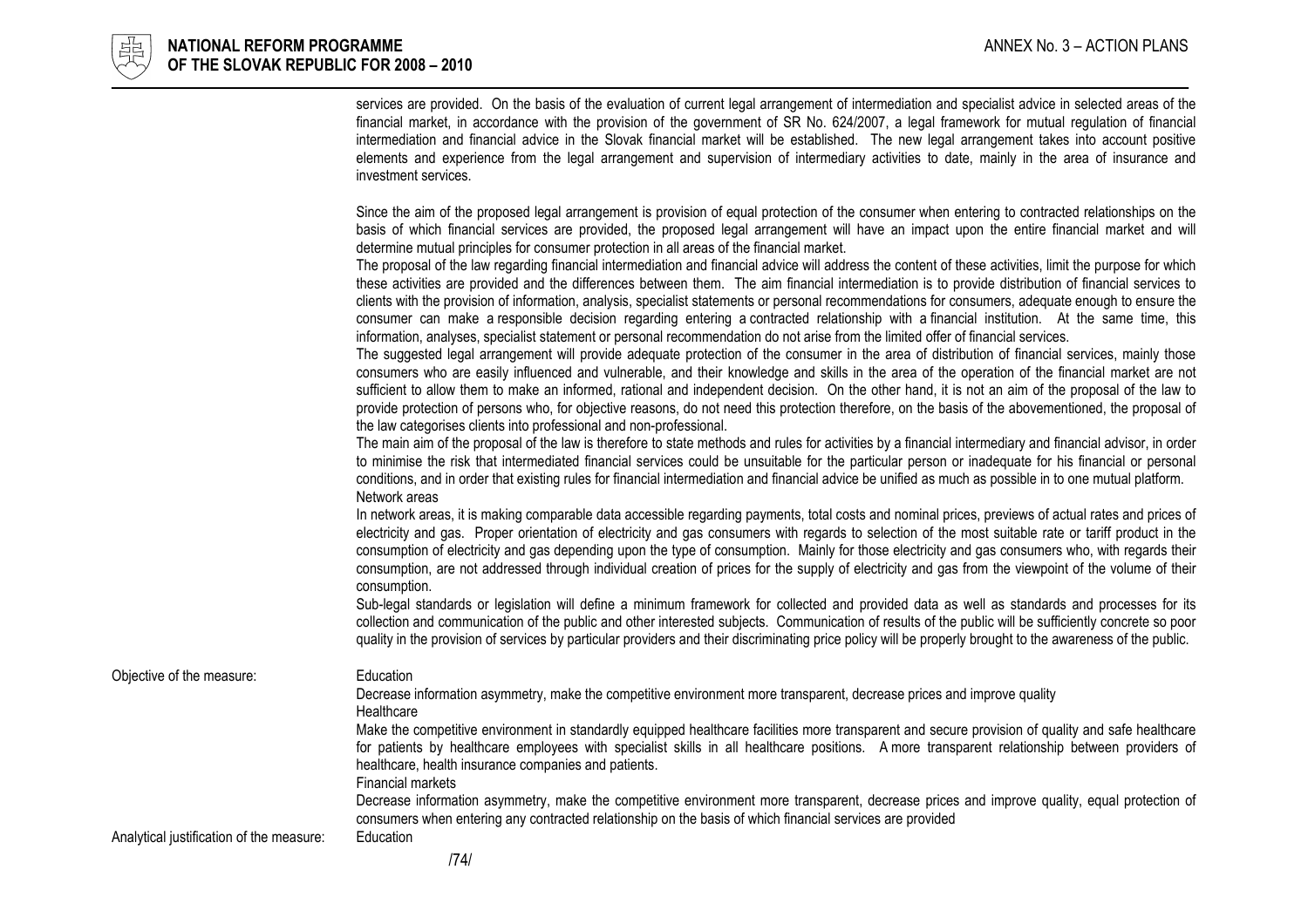

| As quality indicators, the selection of simple and frequent operations which are carried out in large numbers has been preferred to date. It is<br>necessary to monitor quality indicators within a certain period, a minimum of every 3 years, to obtain relevant information regarding tendencies and<br>trends of improvement or worsening of the provided level of healthcare. For this reason, it is necessary to modify legal regulations in such a way that<br>quality indicators will also be monitored in those medical areas which signalise society-wide serious diseases (oncology, cardiology, diabetology)<br>and at the same time, implement the recommendations of the EU and OECD. Evaluation of these areas in the provision of healthcare should focus<br>upon accessibility of healthcare, effectiveness in the use of resources, effectiveness and adequacy of healthcare, receipt of provided healthcare by<br>a person to which the healthcare is provided and overall results of healthcare.<br>This task partially corresponds with task No. 30 "Main aim of the government will be development of informatisation of the healthcare system at all<br>levels. The government will provide legislative and institutional conditions for implementation of information and communication systems which will<br>significantly support improvements in quality, cost effectiveness and waiting times for services. In this area, the government will support the project<br>of informatisation of healthcare and gradually implement the aims of national eHealth strategy." in the approved Manifesto of the Government of SR<br>prepared for the healthcare department.<br>Financial markets<br>At present, consumers can enter contracted relationships via direct contact with a financial institution which provides services or via persons who are<br>authorised, within individual areas of financial markets, to perform intermediary and advisory activities. The proposed legal modification should<br>determine the mutual principles of consumer protection in both "distribution channels". Since persons intermediating financial services and providing<br>specialist financial advice can, with their activities in individual cases, influence the consumer's decision in such a way that it can cause damage to<br>his assets, it is clear that adequate specialist abilities of intermediaries and advisors are necessary for the protection of consumers. Establishment of<br>new legal regulations should take into account the fact that properly regulated and effectively operating financial intermediation and financial<br>guidance represents one of the basic elements of consumer protection in the area of financial services.<br>Network areas<br>Apart from a direct impact upon the standard of living of inhabitants, the actual status and trend in the price of energy in Slovakia also significantly<br>influences the level of expenses of entrepreneurial subjects.<br>Existing markets of network areas are characterised by significant asymmetry in information and a high level of monopolistic competition which<br>allows supplying subjects to extract high economic rents from consumers or other payers and make effective operation of these markets impossible.<br>Links to other strategic documents<br>Healthcare<br>This task partially corresponds with task No. 30 "Main aim of the government will be development of informatisation of the healthcare system at all<br>levels. The government will provide legislative and institutional conditions for implementation of information and communication systems which will<br>significantly support improvements in quality, cost effectiveness and waiting times for services. In this area, the government will support the project<br>of informatisation of healthcare and gradually implement the aims of national eHealth strategy." in the approved Manifesto of the Government of SR<br>prepared for the healthcare department.<br>Financial markets<br>A direct incentive for submission of a proposal for the law regarding financial intermediation and financial advice is point B.5 of the provision of the<br>government of SR No. 624 of 1 <sup>st</sup> August 2007, in which the government of SR approved the Concept of consumer protection in the area of financial<br>services, provision of financial education and regulation of intermediary activities and advisory activities in the financial market. |                                         | Education is provided by public/state and private physical entities who have created various conditions for their activities (possibility to request school<br>fees) and have possibilities for self-profiling (school educational programmes, content of study programmes provided by schools of higher education)<br>in order that an applicant for education may select a provider who best meets his requirements for his further employment and studies (quality of<br>provided education, versatility of graduates, used educational methods, material-technical equipment, social support and other motivational tools).<br>Healthcare |
|-----------------------------------------------------------------------------------------------------------------------------------------------------------------------------------------------------------------------------------------------------------------------------------------------------------------------------------------------------------------------------------------------------------------------------------------------------------------------------------------------------------------------------------------------------------------------------------------------------------------------------------------------------------------------------------------------------------------------------------------------------------------------------------------------------------------------------------------------------------------------------------------------------------------------------------------------------------------------------------------------------------------------------------------------------------------------------------------------------------------------------------------------------------------------------------------------------------------------------------------------------------------------------------------------------------------------------------------------------------------------------------------------------------------------------------------------------------------------------------------------------------------------------------------------------------------------------------------------------------------------------------------------------------------------------------------------------------------------------------------------------------------------------------------------------------------------------------------------------------------------------------------------------------------------------------------------------------------------------------------------------------------------------------------------------------------------------------------------------------------------------------------------------------------------------------------------------------------------------------------------------------------------------------------------------------------------------------------------------------------------------------------------------------------------------------------------------------------------------------------------------------------------------------------------------------------------------------------------------------------------------------------------------------------------------------------------------------------------------------------------------------------------------------------------------------------------------------------------------------------------------------------------------------------------------------------------------------------------------------------------------------------------------------------------------------------------------------------------------------------------------------------------------------------------------------------------------------------------------------------------------------------------------------------------------------------------------------------------------------------------------------------------------------------------------------------------------------------------------------------------------------------------------------------------------------------------------------------------------------------------------------------------------------------------------------------------------------------------------------------------------------------------------------------------------------------------------------------------------------------------------------------------------------------------------------------------------------------------------------------------------------------------------------------------------------------------------------------------------------------------------------------------------------------------------------------------------------------------------------------------------------------------------------------------------------------------------------------------------------------------------------------------------------------------------------------------------------------------------------------------------------------------------------------------------------------|-----------------------------------------|-----------------------------------------------------------------------------------------------------------------------------------------------------------------------------------------------------------------------------------------------------------------------------------------------------------------------------------------------------------------------------------------------------------------------------------------------------------------------------------------------------------------------------------------------------------------------------------------------------------------------------------------------|
|                                                                                                                                                                                                                                                                                                                                                                                                                                                                                                                                                                                                                                                                                                                                                                                                                                                                                                                                                                                                                                                                                                                                                                                                                                                                                                                                                                                                                                                                                                                                                                                                                                                                                                                                                                                                                                                                                                                                                                                                                                                                                                                                                                                                                                                                                                                                                                                                                                                                                                                                                                                                                                                                                                                                                                                                                                                                                                                                                                                                                                                                                                                                                                                                                                                                                                                                                                                                                                                                                                                                                                                                                                                                                                                                                                                                                                                                                                                                                                                                                                                                                                                                                                                                                                                                                                                                                                                                                                                                                                                                                                 |                                         |                                                                                                                                                                                                                                                                                                                                                                                                                                                                                                                                                                                                                                               |
|                                                                                                                                                                                                                                                                                                                                                                                                                                                                                                                                                                                                                                                                                                                                                                                                                                                                                                                                                                                                                                                                                                                                                                                                                                                                                                                                                                                                                                                                                                                                                                                                                                                                                                                                                                                                                                                                                                                                                                                                                                                                                                                                                                                                                                                                                                                                                                                                                                                                                                                                                                                                                                                                                                                                                                                                                                                                                                                                                                                                                                                                                                                                                                                                                                                                                                                                                                                                                                                                                                                                                                                                                                                                                                                                                                                                                                                                                                                                                                                                                                                                                                                                                                                                                                                                                                                                                                                                                                                                                                                                                                 |                                         |                                                                                                                                                                                                                                                                                                                                                                                                                                                                                                                                                                                                                                               |
|                                                                                                                                                                                                                                                                                                                                                                                                                                                                                                                                                                                                                                                                                                                                                                                                                                                                                                                                                                                                                                                                                                                                                                                                                                                                                                                                                                                                                                                                                                                                                                                                                                                                                                                                                                                                                                                                                                                                                                                                                                                                                                                                                                                                                                                                                                                                                                                                                                                                                                                                                                                                                                                                                                                                                                                                                                                                                                                                                                                                                                                                                                                                                                                                                                                                                                                                                                                                                                                                                                                                                                                                                                                                                                                                                                                                                                                                                                                                                                                                                                                                                                                                                                                                                                                                                                                                                                                                                                                                                                                                                                 |                                         |                                                                                                                                                                                                                                                                                                                                                                                                                                                                                                                                                                                                                                               |
|                                                                                                                                                                                                                                                                                                                                                                                                                                                                                                                                                                                                                                                                                                                                                                                                                                                                                                                                                                                                                                                                                                                                                                                                                                                                                                                                                                                                                                                                                                                                                                                                                                                                                                                                                                                                                                                                                                                                                                                                                                                                                                                                                                                                                                                                                                                                                                                                                                                                                                                                                                                                                                                                                                                                                                                                                                                                                                                                                                                                                                                                                                                                                                                                                                                                                                                                                                                                                                                                                                                                                                                                                                                                                                                                                                                                                                                                                                                                                                                                                                                                                                                                                                                                                                                                                                                                                                                                                                                                                                                                                                 |                                         |                                                                                                                                                                                                                                                                                                                                                                                                                                                                                                                                                                                                                                               |
|                                                                                                                                                                                                                                                                                                                                                                                                                                                                                                                                                                                                                                                                                                                                                                                                                                                                                                                                                                                                                                                                                                                                                                                                                                                                                                                                                                                                                                                                                                                                                                                                                                                                                                                                                                                                                                                                                                                                                                                                                                                                                                                                                                                                                                                                                                                                                                                                                                                                                                                                                                                                                                                                                                                                                                                                                                                                                                                                                                                                                                                                                                                                                                                                                                                                                                                                                                                                                                                                                                                                                                                                                                                                                                                                                                                                                                                                                                                                                                                                                                                                                                                                                                                                                                                                                                                                                                                                                                                                                                                                                                 |                                         |                                                                                                                                                                                                                                                                                                                                                                                                                                                                                                                                                                                                                                               |
|                                                                                                                                                                                                                                                                                                                                                                                                                                                                                                                                                                                                                                                                                                                                                                                                                                                                                                                                                                                                                                                                                                                                                                                                                                                                                                                                                                                                                                                                                                                                                                                                                                                                                                                                                                                                                                                                                                                                                                                                                                                                                                                                                                                                                                                                                                                                                                                                                                                                                                                                                                                                                                                                                                                                                                                                                                                                                                                                                                                                                                                                                                                                                                                                                                                                                                                                                                                                                                                                                                                                                                                                                                                                                                                                                                                                                                                                                                                                                                                                                                                                                                                                                                                                                                                                                                                                                                                                                                                                                                                                                                 |                                         |                                                                                                                                                                                                                                                                                                                                                                                                                                                                                                                                                                                                                                               |
| 31. 12. 2011 (first cycle of verification of upgraded indicators)                                                                                                                                                                                                                                                                                                                                                                                                                                                                                                                                                                                                                                                                                                                                                                                                                                                                                                                                                                                                                                                                                                                                                                                                                                                                                                                                                                                                                                                                                                                                                                                                                                                                                                                                                                                                                                                                                                                                                                                                                                                                                                                                                                                                                                                                                                                                                                                                                                                                                                                                                                                                                                                                                                                                                                                                                                                                                                                                                                                                                                                                                                                                                                                                                                                                                                                                                                                                                                                                                                                                                                                                                                                                                                                                                                                                                                                                                                                                                                                                                                                                                                                                                                                                                                                                                                                                                                                                                                                                                               | Deadline for fulfilment of the measure: |                                                                                                                                                                                                                                                                                                                                                                                                                                                                                                                                                                                                                                               |
| Education<br>1751                                                                                                                                                                                                                                                                                                                                                                                                                                                                                                                                                                                                                                                                                                                                                                                                                                                                                                                                                                                                                                                                                                                                                                                                                                                                                                                                                                                                                                                                                                                                                                                                                                                                                                                                                                                                                                                                                                                                                                                                                                                                                                                                                                                                                                                                                                                                                                                                                                                                                                                                                                                                                                                                                                                                                                                                                                                                                                                                                                                                                                                                                                                                                                                                                                                                                                                                                                                                                                                                                                                                                                                                                                                                                                                                                                                                                                                                                                                                                                                                                                                                                                                                                                                                                                                                                                                                                                                                                                                                                                                                               | List of potential risks:                |                                                                                                                                                                                                                                                                                                                                                                                                                                                                                                                                                                                                                                               |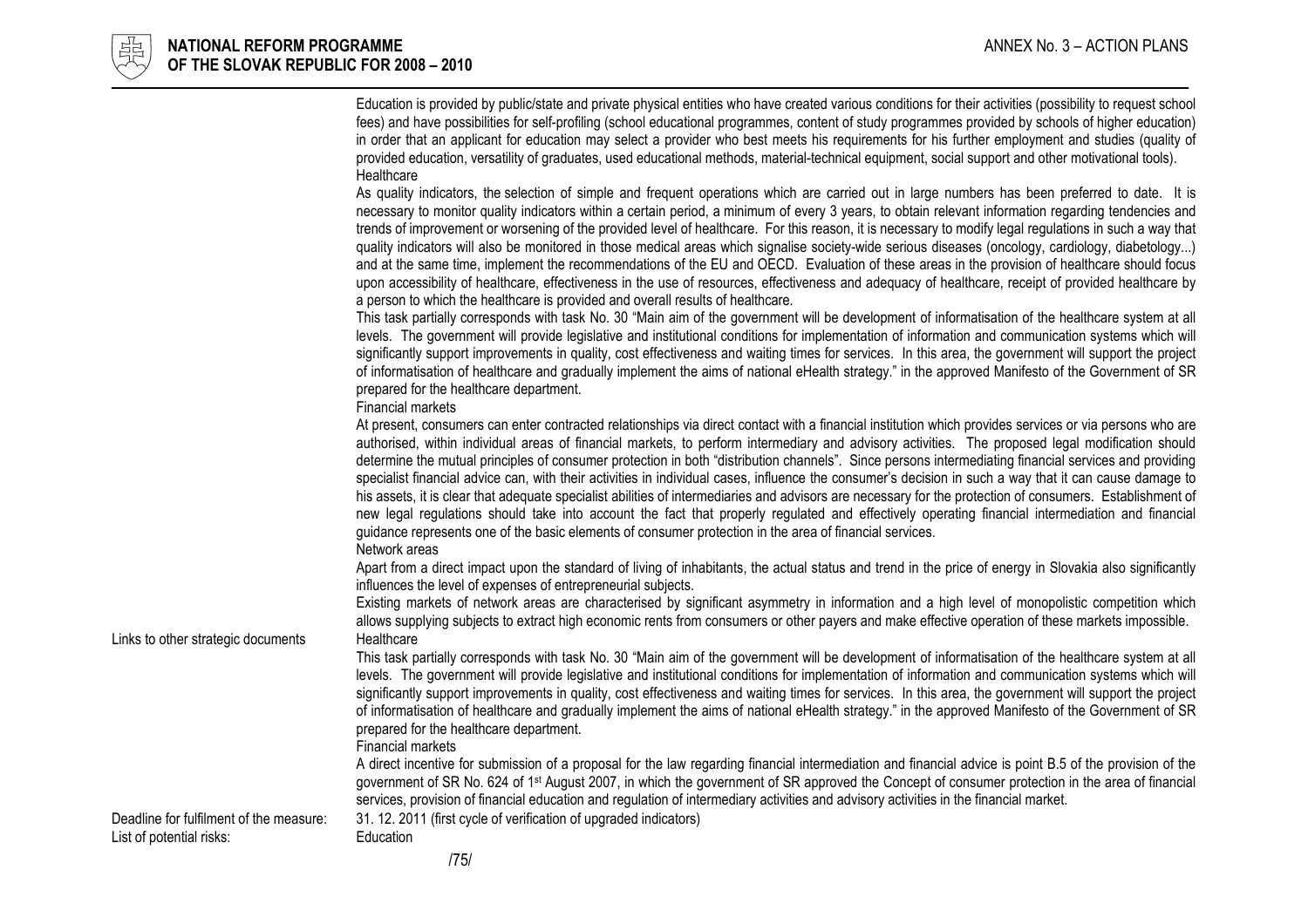

high expenses for collection, processing and publishing of data flooding with information – confusion

disinterest by the public (ineffectively invested financial resources)

incorrectness of published data without the possibility for inspection

Healthcare<br>n

- non-delivery of necessary data from healthcare providers -
- absence of appropriate hardware and software equipment in facilities of healthcare providers to ensure electronic collection and processing of data
- insufficient financial resources for ensuring electronic collection and processing of data from healthcare providers, health insurance companies and other sources of data (within eGovernment to eHealth)

Financial markets

- quality and accessibility of information obtained from subjects in individual markets

- process risks and quality of regulation and supervision of the process of obtaining information
- risks related to the capacity of regulation bodies to analyse and make the obtained information accessible in a clear format

| Harmonogram for fulfilling the measures                                                                                                                                                                                                                                                                                                            |                                        |                                                                                                                           |      |
|----------------------------------------------------------------------------------------------------------------------------------------------------------------------------------------------------------------------------------------------------------------------------------------------------------------------------------------------------|----------------------------------------|---------------------------------------------------------------------------------------------------------------------------|------|
| Task                                                                                                                                                                                                                                                                                                                                               | Planned term for fulfilment<br>of task | Body responsible for the given task                                                                                       | Note |
| Education                                                                                                                                                                                                                                                                                                                                          |                                        |                                                                                                                           |      |
| 1. Preparation of indexes/information<br>which should be published.                                                                                                                                                                                                                                                                                | 31.5.2009                              | ME SR - SRE, SHS                                                                                                          |      |
| 2. Legal provision for the publishing of<br>the required information<br>Healthcare                                                                                                                                                                                                                                                                 | 31.8.2010                              | ME SR                                                                                                                     |      |
| 1. Proposal for a directive of the Ministry<br>of Health of the Slovak Republic which<br>changes and amends the directive of the<br>Ministry of Health of the Slovak Republic<br>No. 428/2006 coll. regarding the<br>minimum requirements for personnel and<br>material-technical<br>equipment<br>for<br>individual types of healthcare facilities | 31.9.2008                              | Ministry of Health SR<br>and healthcare providers                                                                         |      |
| 2. Amendment to law No. 581/2004 coll.<br>regarding health insurance companies,<br>supervision of healthcare and regarding<br>changes and amendments to some laws<br>in the wording of further regulations                                                                                                                                         | 31.12.2008                             | Ministry of Health SR                                                                                                     |      |
| Monitoring selected areas of<br>3.<br>healthcare provision – quality indicators                                                                                                                                                                                                                                                                    | 2011                                   | Ministry of Health SR,<br>health insurance companies, office for<br>supervision of healthcare and specialist<br>companies |      |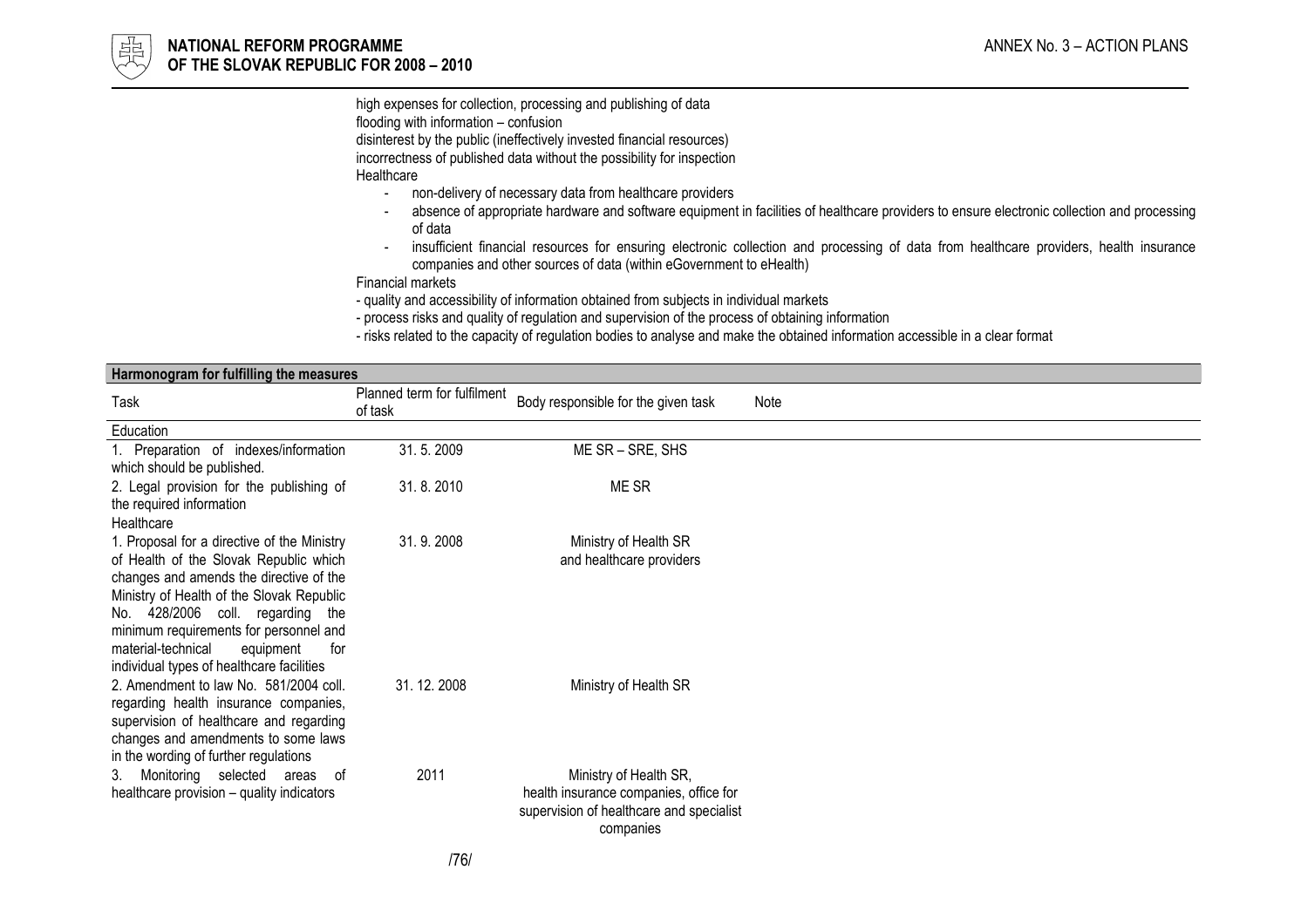

# $\begin{array}{cc} \frac{17}{150} \\ \frac{17}{150} \end{array}$  NATIONAL REFORM PROGRAMME<br>Of the slovak republic for 2008 – 2010 OF THE SLOVAK REPUBLIC FOR 2008 – 2010

| 4. Establish ranking of healthcare<br>providers depending upon their success<br>in fulfilling the criteria related to<br>a) personnel and material-technical<br>equipment of a healthcare provider,<br>b) quality indicators                                                | At least once every nine<br>months, publish on the<br>notice board or other<br>publicly accessible place<br>and on the website | health insurance companies                                                  |                                                                                                                                                                                           |
|-----------------------------------------------------------------------------------------------------------------------------------------------------------------------------------------------------------------------------------------------------------------------------|--------------------------------------------------------------------------------------------------------------------------------|-----------------------------------------------------------------------------|-------------------------------------------------------------------------------------------------------------------------------------------------------------------------------------------|
| Financial markets                                                                                                                                                                                                                                                           |                                                                                                                                |                                                                             |                                                                                                                                                                                           |
| 1. Preparation of an analytical study<br>defining indicators which will be collected<br>and the methodology of their analysis<br>and presentation                                                                                                                           | 31.10.2008                                                                                                                     | MF SR (coordinating body), MEc SR,<br>MH SR, ME SR, ÚDZS, ÚIPŠ, ÚRSO,<br>TÚ | MF SR will represent the coordinating body which will suggest the structure of<br>the document and will coordinate preparation of individual partial tasks via<br>ministries and offices. |
| 2. Preparation of data standards, data<br>interfaces and process models for<br>collection and analysis of data by<br>responsible bodies, for accessibility by<br>the public, regulation bodies, payers,<br>state and public administration and other<br>interested subjects | 31.10.2008                                                                                                                     | MF SR (coordinating body), MEc SR,<br>MH SR, ME SR, ÚDZS, ÚIPŠ, ÚRSO,<br>TÚ | MF SR will represent the coordinating body which will suggest the structure of<br>the document and will coordinate preparation of individual partial tasks via<br>ministries and offices. |
| 3. Submit a proposal for the law<br>regarding financial intermediation and<br>financial guidance to government<br>proceedings                                                                                                                                               | 30.9.2009                                                                                                                      | MF SR                                                                       |                                                                                                                                                                                           |
| 4. Estimated effectiveness of the law<br>Network areas                                                                                                                                                                                                                      | 1.4.2009                                                                                                                       | MF SR                                                                       |                                                                                                                                                                                           |
| 1. preparation of an analytical study<br>defining indexes and information which<br>will be collected and the methodology of<br>their analysis and presentation                                                                                                              | 31.12.2008                                                                                                                     | MF SR (coordinating body), MEc SR,<br>ÚRSO                                  | MF SR will represent the coordinating body which will suggest the structure of<br>the document and will coordinate preparation of individual partial tasks via<br>ministries and offices  |
| 2. Preparation of data standards, data<br>interfaces and process models for<br>collection and analysis of data by<br>responsible bodies, for accessibility by<br>the public, regulation bodies, payers,<br>state and public administration and other<br>interested subjects | 31.03.2009                                                                                                                     | MF SR (coordinating body), MEc SR,<br>ÚRSO,                                 | MF SR will represent the coordinating body which will suggest the structure of<br>the document and will coordinate preparation of individual partial tasks via<br>ministries and offices  |
| 3. Commencement of the collection of<br>data regarding prices, tariffs and rates for<br>electricity and gas                                                                                                                                                                 | From 1.5.2009                                                                                                                  |                                                                             |                                                                                                                                                                                           |
| 4. Commencement of the publishing of<br>data regarding prices, tariffs and rates for<br>electricity and gas on the URSO website                                                                                                                                             | From 1.6. 2009                                                                                                                 |                                                                             |                                                                                                                                                                                           |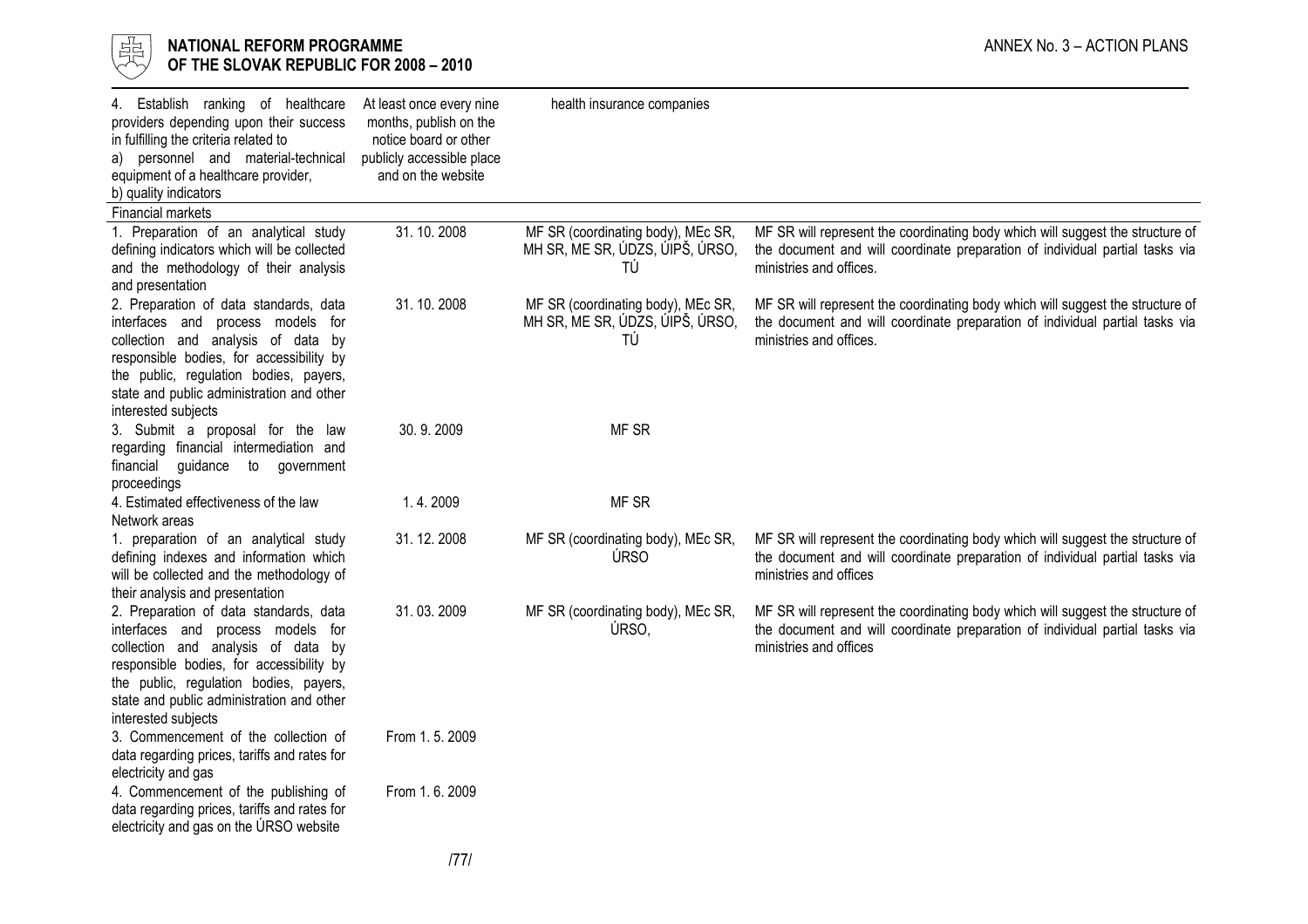

| Measurable indexes of the measure                                                                                                               |                                                                                                       |      |                                                                                                                                              |                     |                     |  |
|-------------------------------------------------------------------------------------------------------------------------------------------------|-------------------------------------------------------------------------------------------------------|------|----------------------------------------------------------------------------------------------------------------------------------------------|---------------------|---------------------|--|
| Output index                                                                                                                                    |                                                                                                       |      | Initial value (year)                                                                                                                         |                     | Target value (year) |  |
|                                                                                                                                                 | l. preview of actual rates and prices of electricity and gas (apart from individual rates and prices) |      | 70 % (2008)                                                                                                                                  |                     | 100 % (2010)        |  |
| 2. orientation of gas and electricity consumers for selection of the most suitable rate or tariff for the<br>consumption of gas and electricity |                                                                                                       |      | 70 % (2008)                                                                                                                                  |                     | 100 % (2010)        |  |
| 3. Method when changing an electricity or gas supplier                                                                                          |                                                                                                       |      | 70 % (2008)                                                                                                                                  |                     | 100 % (2010)        |  |
| Results index:                                                                                                                                  |                                                                                                       |      | Initial value (year)                                                                                                                         | Target value (year) |                     |  |
|                                                                                                                                                 | number of electricity consumers who changed their electricity supplier                                |      | 545 (2007)                                                                                                                                   |                     | 1 500 (2010)        |  |
| <b>Classification of the measure</b>                                                                                                            |                                                                                                       |      |                                                                                                                                              |                     |                     |  |
| Integrated guidelines:                                                                                                                          | 13                                                                                                    |      | Provide open and competitive markets in Europe and outside Europe, and utilise the contribution of globalisation.                            |                     |                     |  |
| Council recommendations:                                                                                                                        | impacts and simplification of legal regulations.                                                      |      | Improve the regulatory environment, mainly by the implementation of better and more complex regulation strategy which includes evaluation of |                     |                     |  |
| "Points to watch":                                                                                                                              | none                                                                                                  |      |                                                                                                                                              |                     |                     |  |
| Quantification of budgetary influence (in mil. SKK)                                                                                             |                                                                                                       |      |                                                                                                                                              |                     |                     |  |
|                                                                                                                                                 |                                                                                                       | 2008 | 2009                                                                                                                                         | 2010                | 2011                |  |
| Influence upon the income of the public administration budget:                                                                                  |                                                                                                       |      |                                                                                                                                              |                     |                     |  |
| From which, financial resources from EU sources:                                                                                                |                                                                                                       |      |                                                                                                                                              |                     |                     |  |
| Influence upon expenditure from the public administration budget:                                                                               |                                                                                                       |      |                                                                                                                                              |                     |                     |  |
| From which, financial resources from EU sources:                                                                                                |                                                                                                       |      |                                                                                                                                              |                     |                     |  |
| Net budget influence (income – expenditure):                                                                                                    |                                                                                                       |      |                                                                                                                                              |                     |                     |  |

Net budget influence (income – expenditure):  $-3$  - 2 - 5 - 5 - 1 - 1

Note: A direct impact upon the public administration budget is not expected.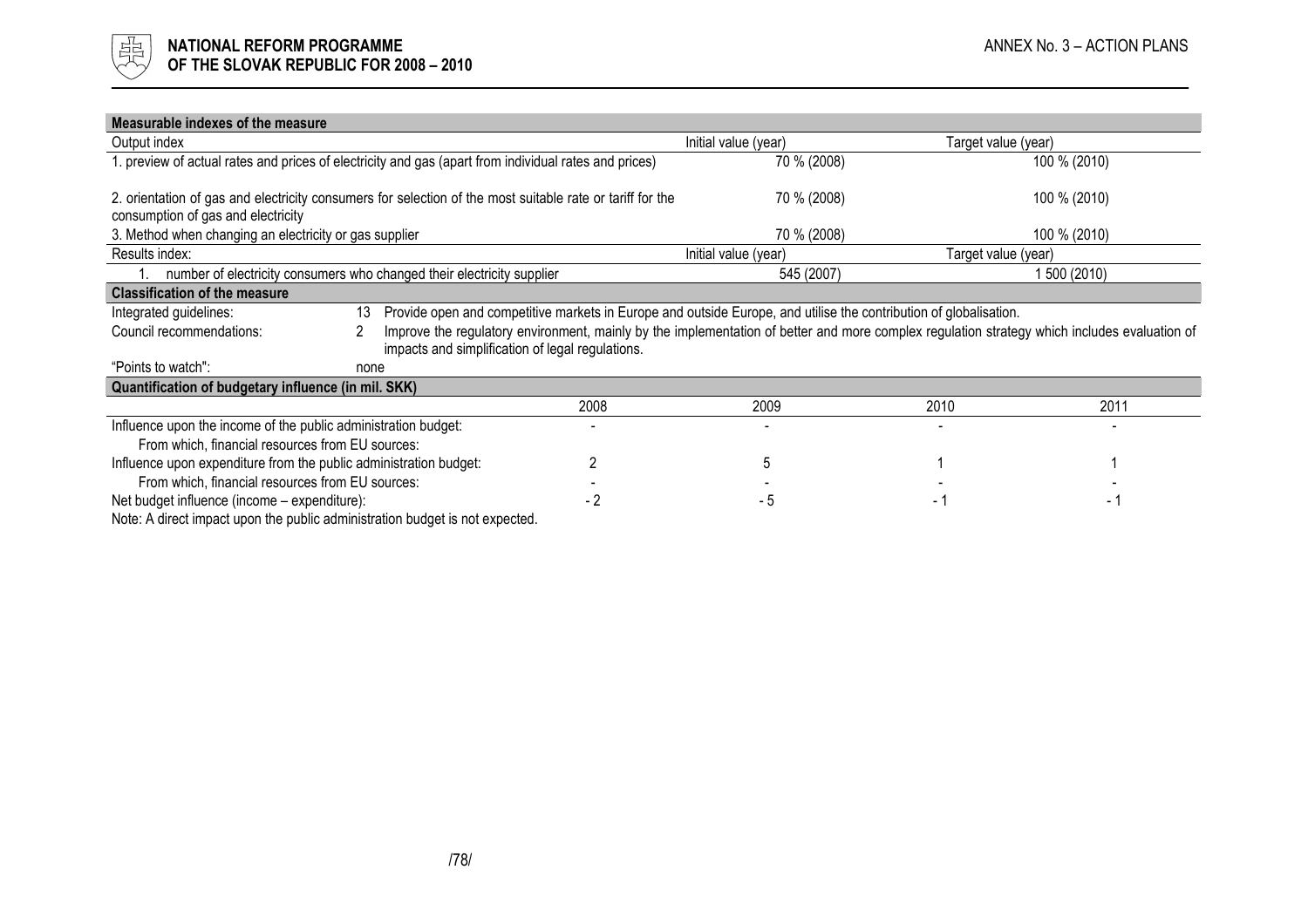

| <b>Characteristics of the measure</b>                  |                                                                                                                                                                                                                                                                                                                                                                                                                                                                                                                                                                                                                                                                                                                                                                                                                                                                                                                                                                                                                                                                                                                                                                                                                                                                                                                                                                                                                                                                                                                                                                                                                                                                                              |
|--------------------------------------------------------|----------------------------------------------------------------------------------------------------------------------------------------------------------------------------------------------------------------------------------------------------------------------------------------------------------------------------------------------------------------------------------------------------------------------------------------------------------------------------------------------------------------------------------------------------------------------------------------------------------------------------------------------------------------------------------------------------------------------------------------------------------------------------------------------------------------------------------------------------------------------------------------------------------------------------------------------------------------------------------------------------------------------------------------------------------------------------------------------------------------------------------------------------------------------------------------------------------------------------------------------------------------------------------------------------------------------------------------------------------------------------------------------------------------------------------------------------------------------------------------------------------------------------------------------------------------------------------------------------------------------------------------------------------------------------------------------|
| Title of the key challenge:                            | Entrepreneurial environment                                                                                                                                                                                                                                                                                                                                                                                                                                                                                                                                                                                                                                                                                                                                                                                                                                                                                                                                                                                                                                                                                                                                                                                                                                                                                                                                                                                                                                                                                                                                                                                                                                                                  |
| Title of measure:                                      | Reform of public procurement with an extension of e-procurement                                                                                                                                                                                                                                                                                                                                                                                                                                                                                                                                                                                                                                                                                                                                                                                                                                                                                                                                                                                                                                                                                                                                                                                                                                                                                                                                                                                                                                                                                                                                                                                                                              |
| Sponsor of the measure:<br>Co-sponsors of the measure: | Office for Public Procurement<br>Ministry of Finance Slovak Republic                                                                                                                                                                                                                                                                                                                                                                                                                                                                                                                                                                                                                                                                                                                                                                                                                                                                                                                                                                                                                                                                                                                                                                                                                                                                                                                                                                                                                                                                                                                                                                                                                         |
| Description of the measure:                            | The measure will be implemented in order for gradual transfer to electronic public procurement with the possibility of use by all subjects of public<br>administration, all budgetary and supported organisations and selected subjects. A system of electronic public procurement (EPP system) at present<br>only covers some methods of public procurement (public tender, narrower tender) and some phases of public procurement – preparation and<br>planning, eNotification phase - partially, eTendering phase and partially, eAwarding phase. The EPP system will be prepared in such a way that it<br>could provide electronic communication in all methods and phases of public procurement and at the same time, within the entrepreneurial<br>environment, it will not be discriminating and at the same time, will ensure credibility and safety of information on a basis of ZEP and advanced<br>ciphering tools. During development of the system of electronic public procurement, all requirements and technical standards for securing national<br>and multinational interoperability will be respected.                                                                                                                                                                                                                                                                                                                                                                                                                                                                                                                                                                    |
| Objective of the measure:                              | The EPP system will be distributed in such a way that it provides:                                                                                                                                                                                                                                                                                                                                                                                                                                                                                                                                                                                                                                                                                                                                                                                                                                                                                                                                                                                                                                                                                                                                                                                                                                                                                                                                                                                                                                                                                                                                                                                                                           |
|                                                        | making processes of public procurement more effective through the use of electronic communication as well as in other methods of<br>public procurement - negotiation proceedings with publishing and a dynamic purchase system, as well as in further phases of public<br>procurement, i.e. completion of the eNotification phase – online sending of reports to the EU, eAwarding phase – electronic<br>evaluation of offers, eOrdering phase – electronic ordering and following electronic invoicing – elnvoicing and electronic payments -<br>ePayment,                                                                                                                                                                                                                                                                                                                                                                                                                                                                                                                                                                                                                                                                                                                                                                                                                                                                                                                                                                                                                                                                                                                                  |
|                                                        | application of the principles of public procurement (transparency, non-discrimination, equal treatment of participants in the process of<br>public procurement) via implementation of standard methods of public procurement which will allow greater documentability of<br>processes in connection with stated principles one on hand, and at the same time, create a basis for minimising errors in the<br>processes due to inspection of the methods of public procurement and prevent corruption and preferential treatment,<br>economic and effective use of public financial resources (financial, time-shortening of terms in connection with electronic                                                                                                                                                                                                                                                                                                                                                                                                                                                                                                                                                                                                                                                                                                                                                                                                                                                                                                                                                                                                                              |
|                                                        | communication and administration savings) on the side of public procurator/procurators as well as on the side of entrepreneurs,<br>support the operation of an internal market on the basis of safe, credible and interoperable electronic tools (ciphering tools and ZEP).                                                                                                                                                                                                                                                                                                                                                                                                                                                                                                                                                                                                                                                                                                                                                                                                                                                                                                                                                                                                                                                                                                                                                                                                                                                                                                                                                                                                                  |
| Analytical justification of the measure:               | 1) Making the processes of public procurement more effective<br>Present state: The EPP system has operated since 30 <sup>th</sup> April 2007. The EPP system does not support all processes of public procurements nor all<br>phases of public procurement. Via the EPP system, at present it is possible to issue upper and lower limits on orders by public procurators using<br>methods of public tender and narrow tender. Since 20 <sup>th</sup> June 2008, the EPP system has also been accessible to procurators. At present, the EPP<br>system supports the phase of preparation and planning, partially the phase of eNotification – electronic sending of reports to the Office (into the<br>Bulletin of Public Procurement), the eTendering phase - electronic submission and receipt of documents (issued electronically) and offers,<br>explanations and partially, the phase of electronic assessment - eAwarding. It also allows system users to use a model of electronic auction.<br>Target state: Processes which are necessary to added to the EPP system to achieve the target state are: negotiation proceedings with a publishing<br>and dynamic purchase system, an electronic catalogue submitted as an offer. The phases of public procurement which should be implemented in<br>the EPP system in order to achieve the target state are: eNotification phase - online sending of reports to the EU (so called eSender), eAwarding<br>phase – electronic assessment of offers, eOrdering phase – electronic orders and following electronic invoicing - elnvoicing and electronic payments<br>- ePayment.<br>2) Application of the principles of public procurement |
|                                                        | Present state: Analysis of the situation shows that many deficiencies arising from inspection of the process of public procurement and solving claims                                                                                                                                                                                                                                                                                                                                                                                                                                                                                                                                                                                                                                                                                                                                                                                                                                                                                                                                                                                                                                                                                                                                                                                                                                                                                                                                                                                                                                                                                                                                        |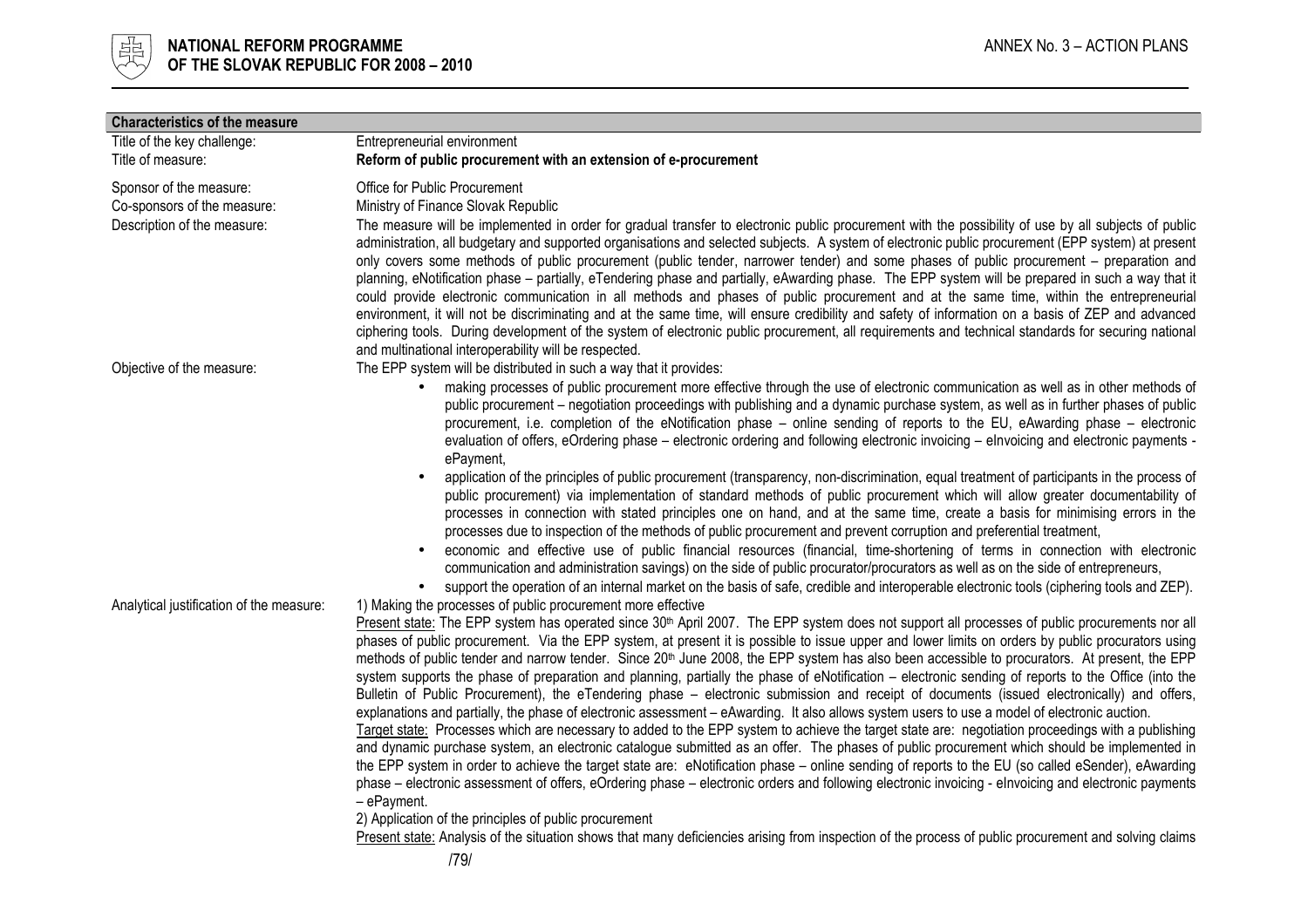

are caused by incorrect process and administration operations of public procurators. Target state: Electronisation or automation of processes gives a basis for decreasing the number of errors in the public procurement process on one hand and on the other hand, provides a possibility for more simple and quicker opportunities to inspect individual operations in the process of issuing orders (e.g. by logging all user activities in the EPP system using electronic records from individual operations). At the same time, electronisation provides greater transparency and equal treatment which creates a basis for decreasing the number of revision processes. 3) Economic and effective expenditure of public financial resources Present state: To date, 79 institutions are registered in the EPP system – public procurators (a total of 328 user access in the EPP system) and 31 orders were issued which in comparison with the total number of implemented orders, represents minimal use of this system. Target state: As arising from the "Action Plan for implementation of a legal framework for electronic public procurement" issued by the European Commission, the use of electronic communication in public procurement can save up to 5% of expenditure from the state budget and 50-80% of expenses during transactions on both sides – the public procurators and entrepreneurs (time savings – shortening terms, financial and administrative savings – paper-free communication). Since contributions from electronic public procurement do not only lie in financial savings, greater competitiveness can influence a decrease in prices of procured commodities, greater effectiveness in the area of public procurement can have a direct or indirect effect upon the entire economy and the target state is the greatest possible number of subjects using electronic communication within public procurement. 4) Safety, credibility and interoperability of electronic tools Present state: The credibility of information (offers) in the EPP system is secured by electronic signatures in accordance with law No. 215/2002 coll. regarding electronic signatures and changes and amendments to some laws. The EPP system, with its architecture, is constructed in such a way that prior to completion of the appropriate terms, unauthorised person has not access to the documents. Documents can only be secured using commonly accessible ciphering tools At present, the EPP system provides archiving of electronic documents in the term required by law, but only via general, technical means. Target state: It is necessary to implement tools for evaluation of electronic documents issued by other institutions, signed by ZEP, into the EPP system, improve protection of information using special ciphering tools and at the same time, have the tools for long term saving of electronic documents which would provide legibility and meet legal requirements for the documents in the long term. Links to other strategic documents The measure is a result of an action plan for electronic public administration as an inseparable part of the initiative i2010 – European Information Society for Growth and Employment as a significant contribution to the Lisbon agenda within which member states undertook to allow all areas of public administration in the whole of Europe to implement 100% of public procurement electronically (if legally applicable) and ensure that by 2010 at least 50% of public procurement, within the financial limits stated by the European Commission, will be carried out electronically. The measure respects the Action Plan for implementation of a legal framework for electronic public procurement. The government of SR, in its Manifesto of the government of the Slovak Republic in 2006, declared the intention to take the necessary steps leading to modernization of public administration, mainly by economising and informatisation (point 7.4). To achieve the aims related to informatisation of public administration, the government of SR via the provision of the government of SR No. 131/2008 of 27th February 2008, approved the material "Strategy of Informatisation of Public Administration" in which four main target were defined and planned to be achieved by 2013. Within the aim "More effective and improved performance of public administration", sub-aim 3.c is defined: Public administration will implement 100% public procurement in electronic form in all areas and will remove relevant legislative barriers. Securing widening of electronic processes in public procurement and their use in practice also directly arises from the strategic document "National Concept of Informatisation of Public Administration". The government of SR, in its provision No. 852/2007 of 3rd October 2007, approved the "Report regarding implementation of a System of Electronic Public Procurement", in which the government requires ministers and heads of other central bodies of state administration of SR to issue a minimum of 30% of orders for the supply of goods via the EPP system in 2008 and by 2009, the total volume of orders for the supply of goods. European Commission Directives for the area of public procurement 204/18/ES, 2004/17/ES, directive of the Commission No. 1564/2005 regarding the use of standard forms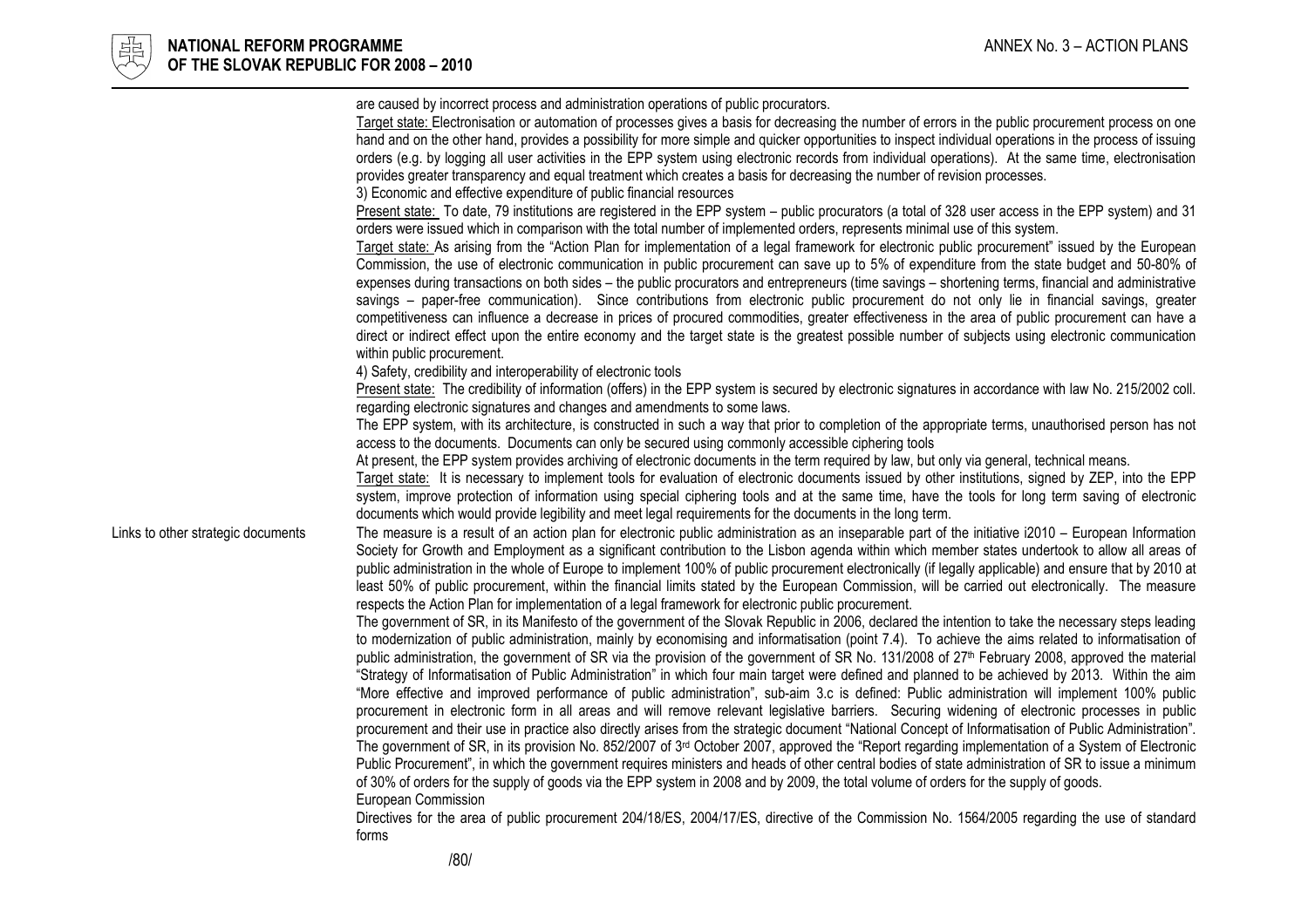

|                                         | "Action Plan for Implementation of a Legal Framework for Electronic Public Procurement"<br>IDA BC<br>Initiative i2010<br>"Eunctional requirements for implementation of electronic procurement within the EU"<br>standardisation activities (CEN) in the area of electronic signatures, submission of electronic documents, electronic catalogues, a solution of<br>electronisation of further phases in the procurement process |
|-----------------------------------------|----------------------------------------------------------------------------------------------------------------------------------------------------------------------------------------------------------------------------------------------------------------------------------------------------------------------------------------------------------------------------------------------------------------------------------|
| Deadline for fulfilment of the measure: | 31, 12, 2011                                                                                                                                                                                                                                                                                                                                                                                                                     |
| List of potential risks:                | 1) Non-securing mutual interaction and interoperability of information systems in individual departments of public administration (e.g. Commercial<br>Register, Business Register, Criminal Register, issuing certificates for fulfilling the participation conditions electronically, e.g. Tax Offices, Social<br>Insurance, Health Insurance, Labour Inspectorates)                                                            |
|                                         | 2) Activities of individual interested departments will not be coordinated during electronisation of further phases of the public procurement process<br>(e.g. electronic invoicing, electronic payments).                                                                                                                                                                                                                       |
|                                         | 3) Failure in resolving the technical side of informatisation of further process steps in the public procurement process (e.g. dynamic purchase system,<br>electronic catalogue).                                                                                                                                                                                                                                                |
|                                         | 4) Risk of non-fulfilment of the aim of the measure due to a change in legal regulations or generally binding documents in contradiction with the<br>measure (e.g. provision of the government No. 852/2007 which binds UOSS to the compulsory use of the EPP system).<br>5) Budgetary risk.                                                                                                                                     |

#### Harmonogram for fulfilling the measures

| Task                                                                                                                                                                                                                                                                                                                                                            | task | Planned term for fulfilment of | Body responsible for the given task Note |  |
|-----------------------------------------------------------------------------------------------------------------------------------------------------------------------------------------------------------------------------------------------------------------------------------------------------------------------------------------------------------------|------|--------------------------------|------------------------------------------|--|
| 1. Completion of functionality – logging users' activities<br>in the EPP system – recording stated process steps in<br>the process of issuing orders in a user-legible form                                                                                                                                                                                     |      | 31.12.2008                     | OPP (Office for Public<br>Procurement)   |  |
| 2. Preparation of analysis from implementation and<br>results of issuing orders via the EPP system in 2007<br>and a proposal for measures and steps to provide a<br>gradual transfer to fully electronic public procurement                                                                                                                                     |      | 31.3.2009                      | OPP                                      |  |
| 3. Completion of functionality for on-line sending of<br>reports to the EU - eSender                                                                                                                                                                                                                                                                            |      | 31.5.2009                      | <b>OPP</b>                               |  |
| 4. Modification of cryptographic/ciphering methods<br>5. Completion of functionality in relation to transfer to a                                                                                                                                                                                                                                               |      | 30.9.2009                      | <b>OPP</b>                               |  |
| guaranteed electronic signature, modification of the<br>EPP system as a consequence of further development<br>of the internal system of OPP Procurio/ZOVO,<br>completion of the search function in accordance with<br>various criteria, modification of the EPP system and<br>hardware as a consequence of development in ICT<br>(introduction of new versions) |      | 31.12.2009                     | OPP                                      |  |
| 6. Creation of methodology for semi-automated to<br>automated assessment of offers via standard.                                                                                                                                                                                                                                                                |      | 31.12.2009                     | <b>OPP</b>                               |  |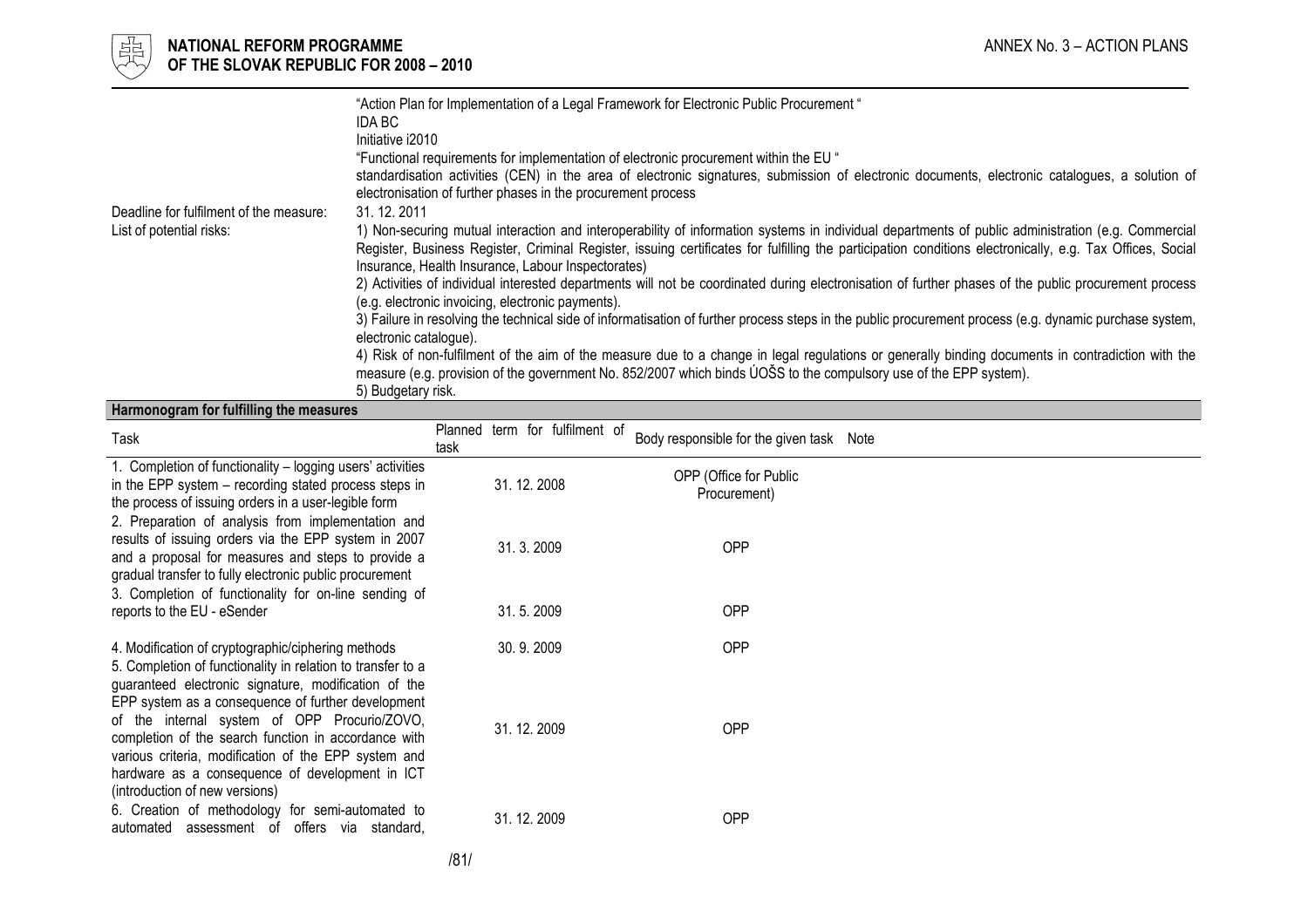

| (forms)<br>documents<br>structured<br>depending<br>upon<br>individual commodities                                                                           |              |            |                                                                                |
|-------------------------------------------------------------------------------------------------------------------------------------------------------------|--------------|------------|--------------------------------------------------------------------------------|
| 7. Creation of methodology for implementation of<br>electronic auctions                                                                                     | 31.12.2009   | <b>OPP</b> |                                                                                |
| 8. Completion of further processes of public                                                                                                                |              |            | Depends upon the process (legislative activities) of interested                |
| procurement – negotiation proceedings with publishing,<br>completion of a further phase in public procurement -                                             |              |            | departments                                                                    |
| eOrdering - re-opening tenders within a framework<br>agreement, completion of one-to-one communication,<br>modification of the EPP system and hardware as a | 31, 12, 2010 | <b>OPP</b> |                                                                                |
| consequence of developments in ICT (introduction of<br>new versions)                                                                                        |              |            |                                                                                |
| 9. Completion of further processes in public<br>procurement - dynamic purchase system, eCatalogue,                                                          |              |            | Depends upon the process (legislative activities) of interested<br>departments |
| completion of a further phase in public procurement -<br>eAwarding, eInvoicing, modification of the EPP system                                              | 31.12.2011   | <b>OPP</b> |                                                                                |
| and hardware as a consequence of developments in<br>ICT (introduction of new versions)                                                                      |              |            |                                                                                |
| 10. Implementation of training for working with the EPP<br>system and promotion of electronic communication                                                 | 31.12.2011   | <b>OPP</b> |                                                                                |

| Measurable indexes of the measure                       |                                                                                                                     |                      |                     |
|---------------------------------------------------------|---------------------------------------------------------------------------------------------------------------------|----------------------|---------------------|
| Output index                                            |                                                                                                                     | Initial value (year) | Target value (year) |
| 1. Number of issued orders via electronic means         |                                                                                                                     | 31 (2008)            | 140 (2011)          |
| 2. Number of organisations registered in the EPP system |                                                                                                                     | 79 (2008)            | 522 (2011)          |
| 3. Number of trained users for the EPP system           |                                                                                                                     | 740 (2008)           | 900 (2011)          |
| Results index:                                          |                                                                                                                     | Initial value (year) | Target value (year) |
| 6.2 e-Government                                        |                                                                                                                     |                      |                     |
| level – basic information,                              |                                                                                                                     |                      |                     |
| level – one sided interaction,                          |                                                                                                                     | Level 2 - 3 (2008)   | Level 4 (2011)      |
| level - two sided interaction,<br>3.                    |                                                                                                                     |                      |                     |
| level – complete electronic processing<br>4.            |                                                                                                                     |                      |                     |
| <b>Classification of the measure</b>                    |                                                                                                                     |                      |                     |
| Integrated guidelines:                                  | 9<br>Support widening and effective use of ICT and build a fully open information society.                          |                      |                     |
|                                                         | Widen and deepen the internal market.<br>12                                                                         |                      |                     |
|                                                         | Ensure open and competitive markets inside and outside Europe and use the contribution of globalisation.            |                      |                     |
| Council recommendations:                                | None                                                                                                                |                      |                     |
| "Points to watch":                                      | Continue in development of policies of information and communication technology, mainly a broadband infrastructure. |                      |                     |

# Quantification of budgetary influence (ESA 95; in mil. SKK)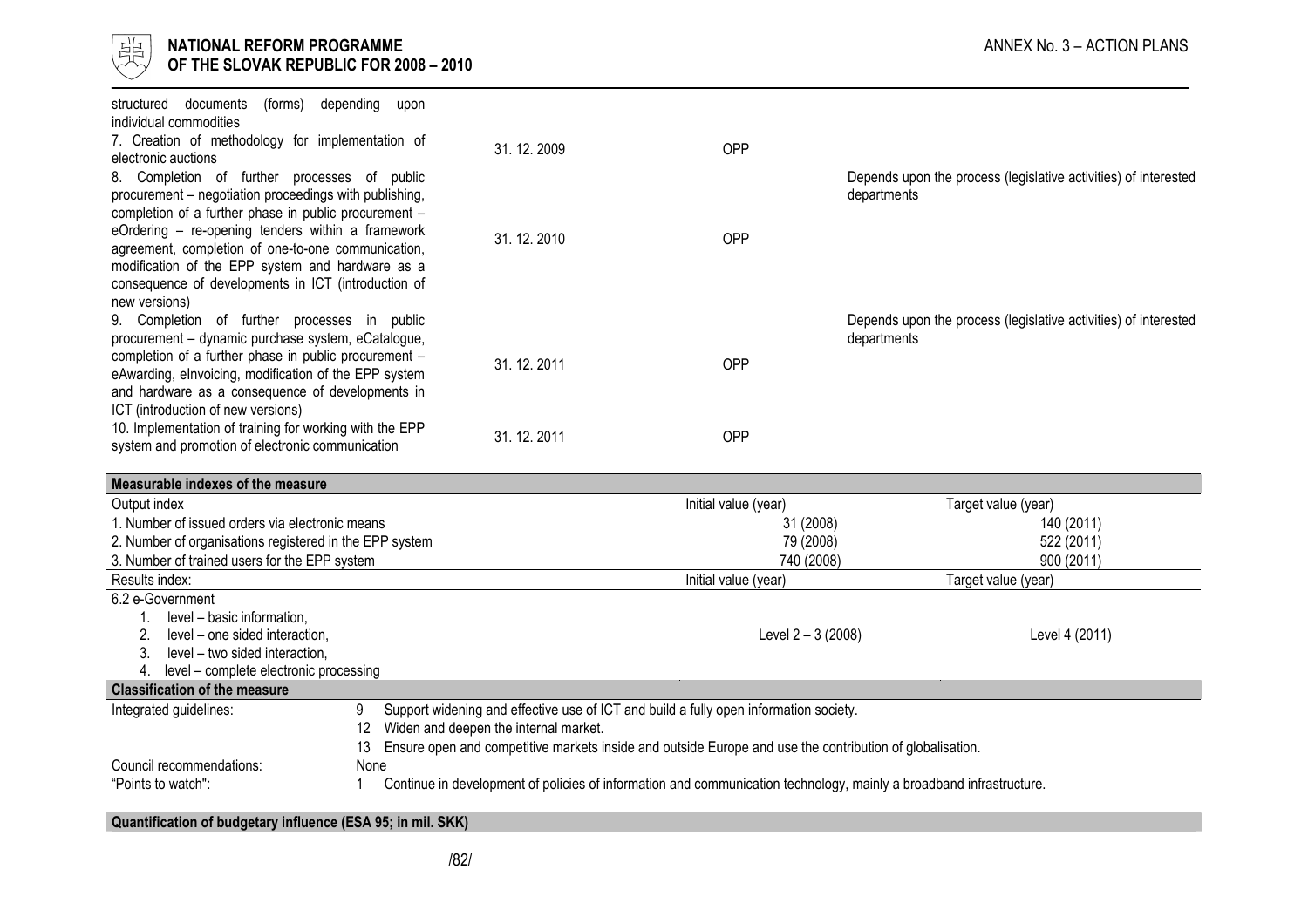

#### NATIONAL REFORM PROGRAMME ANNEX No. 3 – ACTION PLANS OF THE SLOVAK REPUBLIC FOR 2008 – 2010

|                                                                   | 2008      | 2009                                                            | 2010      | 2011     |
|-------------------------------------------------------------------|-----------|-----------------------------------------------------------------|-----------|----------|
| Influence upon the income of the public administration budget:    |           |                                                                 |           |          |
| From which, financial resources from EU sources:                  |           |                                                                 |           |          |
| Influence upon expenditure from the public administration budget: | 10.924    | 10.000                                                          | 13.000    | 14.500   |
| From which, financial resources from EU sources:                  |           |                                                                 |           |          |
| Net budget influence (income – expenditure):                      | $-10.924$ | $-10.000$                                                       | $-13.000$ | - 14.500 |
| Note:                                                             |           | Taken measure has made a non-accountable financial contribution |           |          |

The government of SR, in its provision No. 852/2007 of 3<sup>rd</sup> October 2007, approved the "Report regarding implementation of a system of electronic public procurement" and expenditure for administration, operation and further development of an EPP system. Since expenditure for electronic public procurement was not fully covered in the proposal for the state budget for 2008 nor in the allocation of the limits for expenditure for 2009 to 2011:

in 2008, the office required an increase of the limit for expenditure by a budgetary measure (so far, exceeding limits was not permitted), -

in 2009, expenditure for the development of electronic public procurement will be covered in the budgetary chapter of the office, -

in 2010 and 2011 for the development of electronic public procurement will not be covered in the budgetary chapter of the office.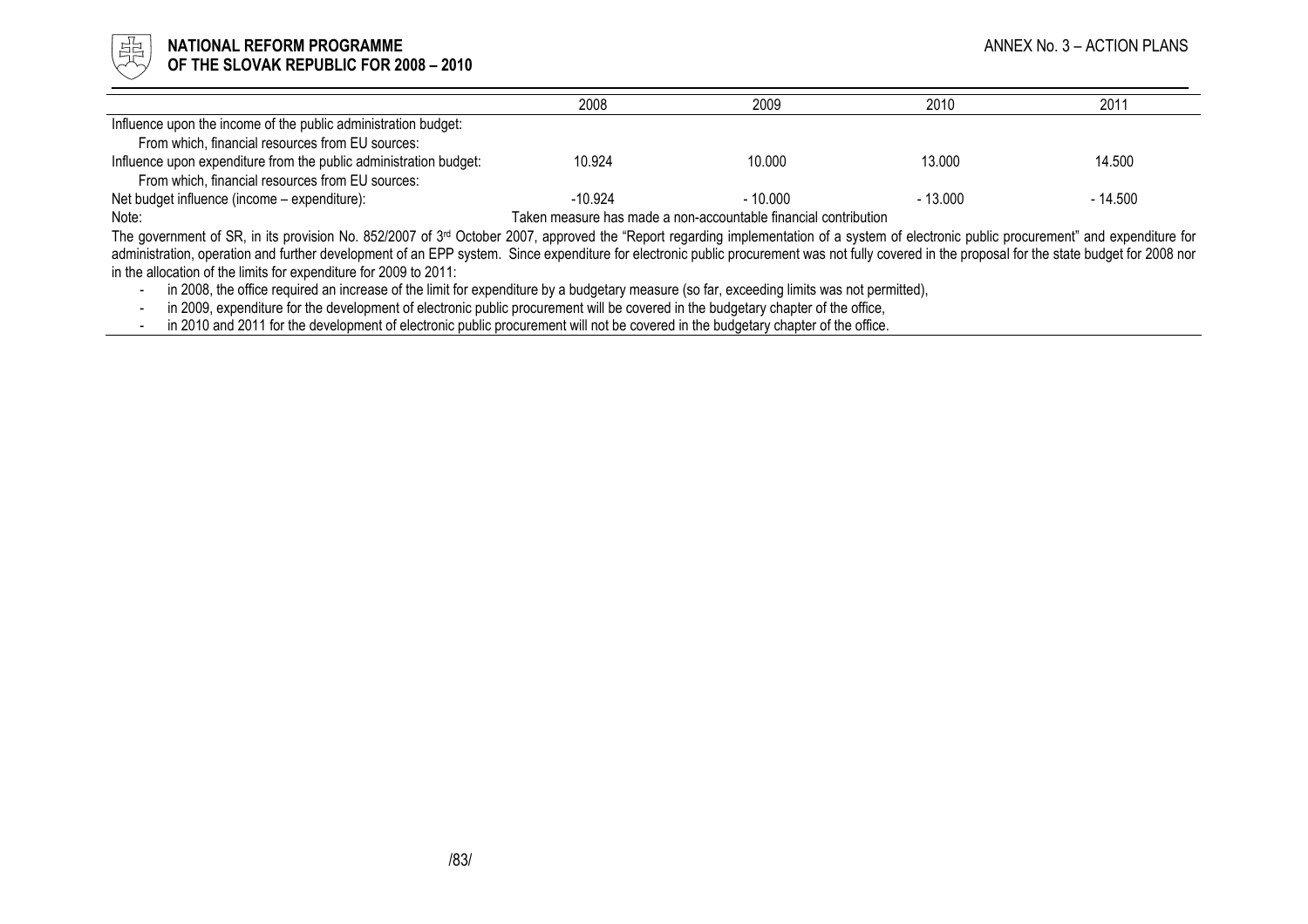

| <b>Characteristics of the measure</b>        |                                                                                                                                                                                                                                                                                                                                                                                                                                                                                                                                                                                                                                                                                                                                                                                                                                                                                                                                                                                                            |
|----------------------------------------------|------------------------------------------------------------------------------------------------------------------------------------------------------------------------------------------------------------------------------------------------------------------------------------------------------------------------------------------------------------------------------------------------------------------------------------------------------------------------------------------------------------------------------------------------------------------------------------------------------------------------------------------------------------------------------------------------------------------------------------------------------------------------------------------------------------------------------------------------------------------------------------------------------------------------------------------------------------------------------------------------------------|
| Title of the key challenge:                  | Entrepreneurial environment                                                                                                                                                                                                                                                                                                                                                                                                                                                                                                                                                                                                                                                                                                                                                                                                                                                                                                                                                                                |
| Title of measure:<br>Sponsor of the measure: | Development of a functional system of preliminary and post impact assessment of legislative measures<br>Ministry of Economy SR                                                                                                                                                                                                                                                                                                                                                                                                                                                                                                                                                                                                                                                                                                                                                                                                                                                                             |
| Co-sponsors of the measure:                  | Ministry of Finance SR, Ministry of Labour, Social Affairs and the Family, Ministry of the Environment SR                                                                                                                                                                                                                                                                                                                                                                                                                                                                                                                                                                                                                                                                                                                                                                                                                                                                                                  |
| Description of the measure:                  | "Unified methodology for evaluation of selected impacts" (hereinafter "unified methodology") was prepared in compliance with the Manifesto of the<br>government of the Slovak Republic, provision of the government of the Slovak Republic No. 833 of 3 <sup>rd</sup> October 2007 and National Lisbon Strategy,<br>and approved on 21 <sup>st</sup> May 2008 by the provision of the government No. 329/2008.                                                                                                                                                                                                                                                                                                                                                                                                                                                                                                                                                                                             |
|                                              | Unified methodology addresses the current process in the preparation of policies, legislation and inter-departmental discussion proceedings.<br>Evaluation of the impact and acquisition of the methodology will be decisive regarding the implementation of regulations, only after thorough<br>identification of all potential influences. Inter-departmental discussion proceedings (IDP) are too short for objective discussion of submitted<br>proposals. Therefore, it is necessary to consult proposed legislation for longer.                                                                                                                                                                                                                                                                                                                                                                                                                                                                      |
|                                              | Evaluation of the impact of regulations will be carried out using a method of analysis based on information which will evaluate estimated expenses,<br>consequences and side effects of the planned policy tools (laws, directives, regulations, etc). The result of the analysis will serve to improve the<br>quality of political decisions and political tools and their mutual interconnection. A clause for evaluation of the impact identifies the influence of a<br>policy proposed by the government upon the public administration budget, employment, influence upon the entrepreneurial environment, social<br>influences (influence upon the finances of citizens, social exclusion, equal opportunities and gender quality), influence upon the environment and<br>society informatisation.                                                                                                                                                                                                   |
|                                              | Evaluation of influences therefore identifies and quantifies expenses, income and side effects created in relation to implementation of new policies.<br>The aim is to prevent preparation and implementation of such legal regulations which would lay unnecessary or too great a burden upon inhabitants,<br>public finances, entrepreneurial subjects and the environment. These could lead to an adverse social economic impact, unemployment or to such<br>legislation which could not be implemented in practice. Use of the analysis of the impact also has a wider character and could be related not only to<br>particular proposals for policies or legal regulations, but also to wider and more complex documents, whether legislative or political. The process side<br>will contain preliminary information, quick test (consultation with methodology sponsors and interested parties), consultation, inter-departmental<br>discussion proceedings and proceedings of the government of SR. |
|                                              | By 31 <sup>st</sup> July 2008, sponsors of unified methodology will establish generic email addresses (dolozka@rezort.sk), to which the submitter will send the<br>schedule of materials (preliminary information). Sponsors' departments of individual clauses will compulsorily receive information. At the beginning<br>of September 2008 sponsors, in cooperation with ministers and heads of other central bodies of state administration, will commence implementation<br>of a pilot project with duration of 6 months. During the 6 months, the unified methodology will be tested on individual prepared laws before IDP. After<br>completion of the pilot project, evaluation and assessment of the application of unified methodology will be carried out and possible upgrading of the<br>process will be proposed as a consequence of discovered discrepancies. By June 2009, application of unified methodology for evaluation of selected<br>influences will be ensured.                     |
| Objective of the measure:                    | Improved quality of a decision based on information during creation of public policy, information regarding the impact of proposed policy upon public<br>finances, the social situation of inhabitants, entrepreneurial subjects, operation of markets, social-economic development, environment and upon the<br>informatisation of society.                                                                                                                                                                                                                                                                                                                                                                                                                                                                                                                                                                                                                                                               |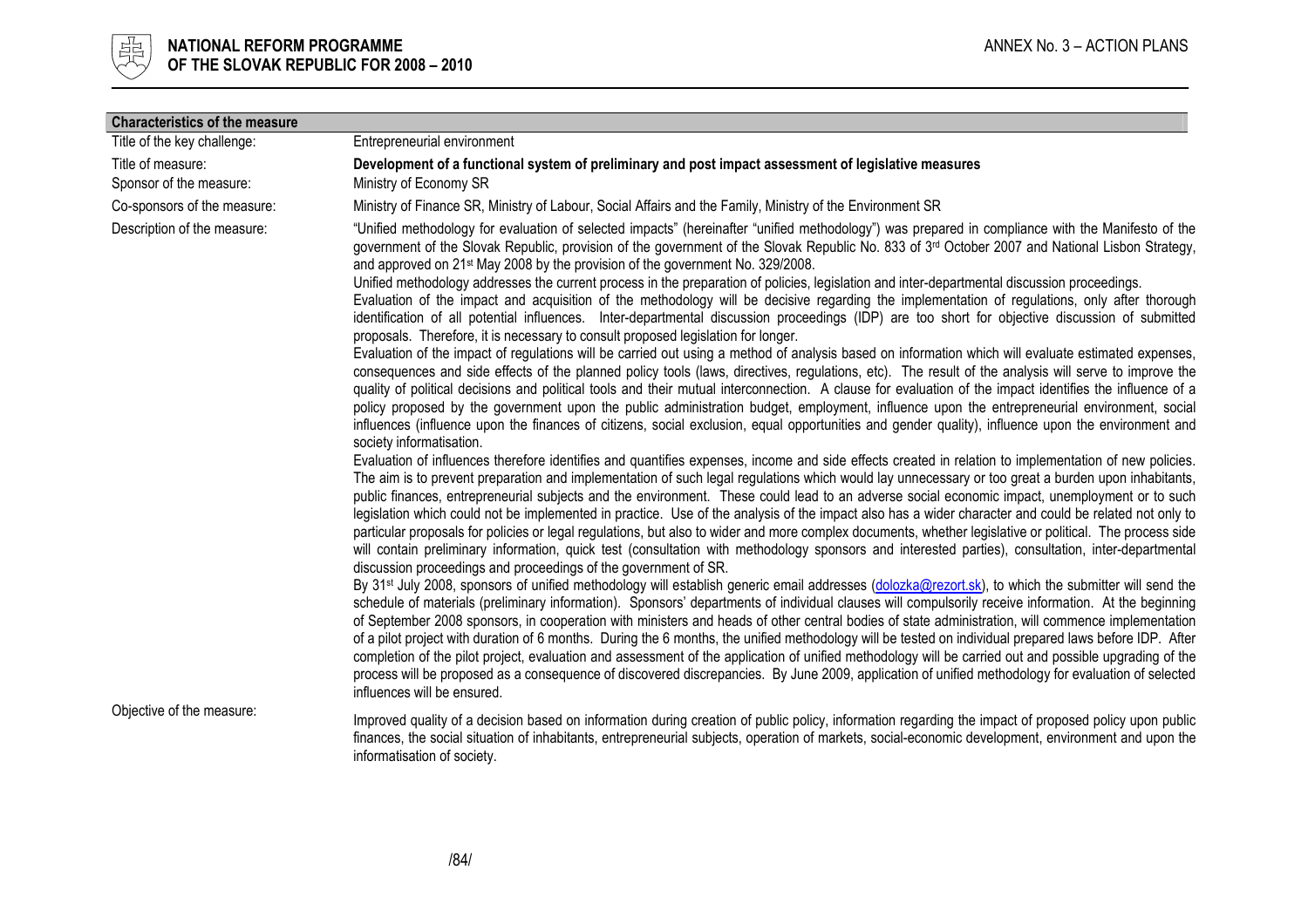

# $\begin{array}{cc} \frac{17}{150} \\ \frac{17}{150} \end{array}$  NATIONAL REFORM PROGRAMME<br>Of the slovak republic for 2008 – 2010 OF THE SLOVAK REPUBLIC FOR 2008 – 2010

| Analytical justification of the measure: | Analyses at a Europe-wide level show that the greatest regulatory burden is still mainly caused by internal legislation. Therefore, the Europear<br>Commission stresses the necessity for progress, mainly at member state level. In the Manifesto of the government of SR, it is stated that "the<br>government of SR will support the process of evaluation of the impact of issued and existing legislation upon the entrepreneurial environment and wil<br>also support the participation of the business sphere in this process."            |
|------------------------------------------|---------------------------------------------------------------------------------------------------------------------------------------------------------------------------------------------------------------------------------------------------------------------------------------------------------------------------------------------------------------------------------------------------------------------------------------------------------------------------------------------------------------------------------------------------|
|                                          | At the same time, use of the analysis of the impact of valid regulations also allows potential investigation of the existing overall regulation and<br>administration burden upon the private sector and decide upon its possible decrease via modification of some inadequate regulatory requirements<br>Application of the assessment of the impact of regulations has greatest effect upon the group of micro, small and medium sized companies which<br>unlike large companies, suffer much more from a regulatory and administration burden. |
|                                          | The aim of the measure is to fulfil one of the structural indicators – Index of Legislation and the Regulatory Environment, whose task is to achieve ar<br>improvement in the quality and accessibility of legislation. The indicator was proposed with the aim of ascertaining the quality and progress of the<br>regulatory environment. The Index of Legislation and the Regulatory Environment is part of the Index of the Entrepreneurial Environment monitored by<br>the Entrepreneurial Alliance of Slovakia.                              |
| Links to other strategic documents       | National Programme of Reforms SR 2006-2008, Manifesto of the government of SR, Provision of the government of SR No. 833 of 3 <sup>rd</sup> October 2007,<br>Provision of the government of SR No. 329 of 21 <sup>st</sup> May 2008<br>Conclusion of the Council for Competitiveness in the agenda of better regulation                                                                                                                                                                                                                           |
| Deadline for fulfilment of the measure:  | 2009                                                                                                                                                                                                                                                                                                                                                                                                                                                                                                                                              |
| List of potential risks:                 | Fulfilment of the measure will require strengthening of administration capacities                                                                                                                                                                                                                                                                                                                                                                                                                                                                 |

| Harmonogram for fulfilling the measures                                                                                                                                                    |                                       |                                                                            |                       |                     |
|--------------------------------------------------------------------------------------------------------------------------------------------------------------------------------------------|---------------------------------------|----------------------------------------------------------------------------|-----------------------|---------------------|
| Task                                                                                                                                                                                       | Planned<br>term<br>fulfilment of task | for<br>Body responsible for the given task                                 | Note                  |                     |
| evaluation of the application of<br>Unified<br>Methodology<br>after<br>implementation of the project, with a<br>proposal to upgrade the process as a<br>result of discovered discrepancies | 31. 3. 2009                           | MEc SR in cooperation with CBSA<br>(central body of state administration)  |                       |                     |
| application of Unified<br>ensure<br>2.<br>Methodology<br>3. monitoring                                                                                                                     | 30, 6, 2009                           | MEC SR, MF SR, MEnv SR, MLSAF<br>SR<br>MEC SR, MF SR, MEnv SR, MLSAF<br>SR |                       |                     |
| Measurable indexes of the measure                                                                                                                                                          |                                       |                                                                            |                       |                     |
| Output index                                                                                                                                                                               |                                       |                                                                            | Initial value (year)  | Target value (year) |
| Results index:                                                                                                                                                                             |                                       |                                                                            | Initial value (year)  | Target value (year) |
| 1. index of the legislative and regulatory environment (provision 466/2007)                                                                                                                |                                       |                                                                            | 2Q 117 points in 2008 | 130 points in 2010  |
|                                                                                                                                                                                            |                                       |                                                                            |                       |                     |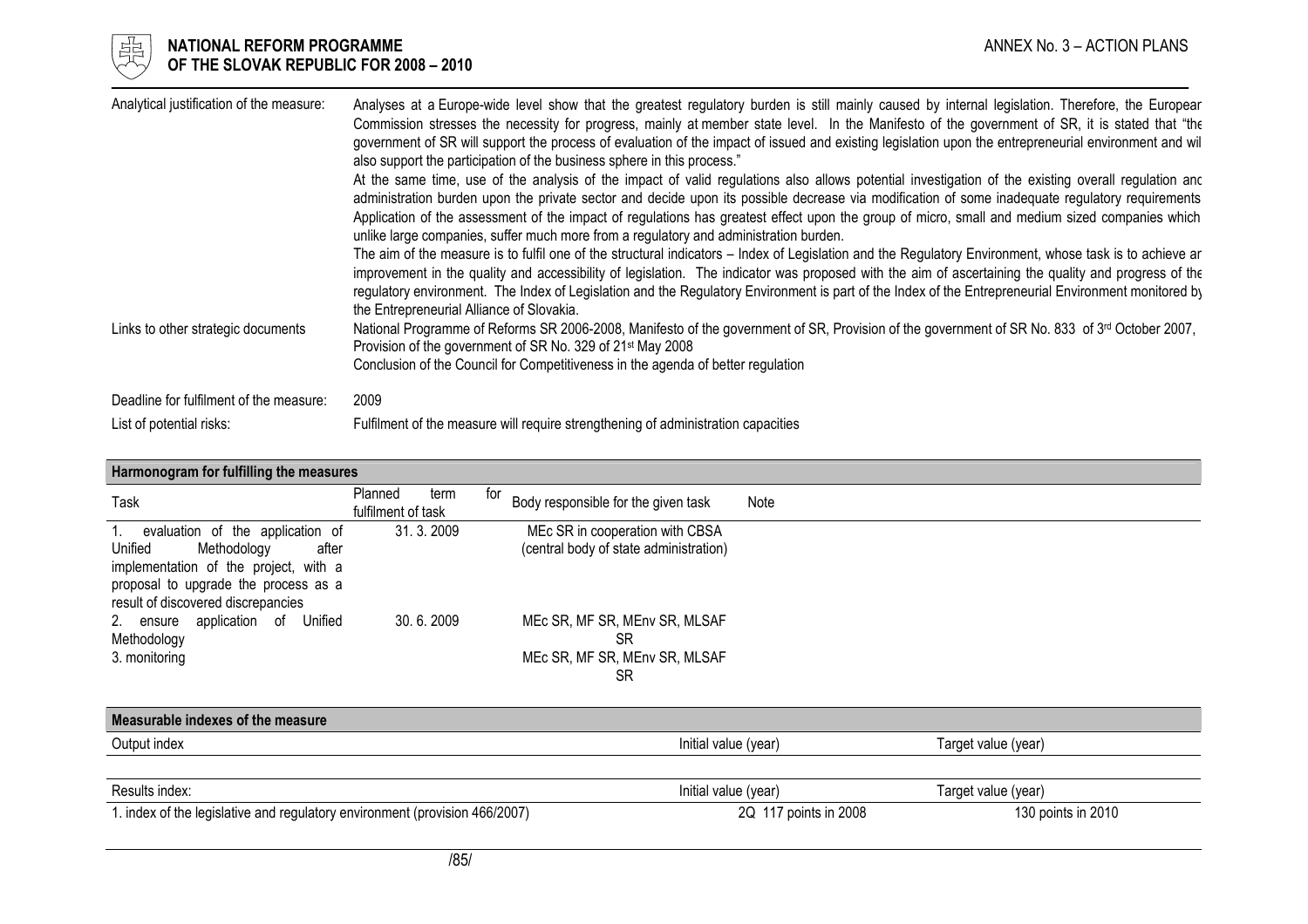

# $\begin{array}{cc} \frac{17}{150} \\ \frac{17}{150} \end{array}$  NATIONAL REFORM PROGRAMME<br>Of the slovak republic for 2008 – 2010 OF THE SLOVAK REPUBLIC FOR 2008 – 2010

| <b>Classification of the measure</b> |      |                                                                                                                                                                                              |
|--------------------------------------|------|----------------------------------------------------------------------------------------------------------------------------------------------------------------------------------------------|
| Integrated guidelines:               | 14   | Create a more competitive entrepreneurial environment and support initiatives in the private sector via better legal regulation.                                                             |
|                                      |      | Support effective allocation of resources focused upon growth and employment.                                                                                                                |
| Council recommendations:             |      | Improve the regulatory environment, mainly via implementation of better, complex regulation strategy which includes evaluation of the influences<br>and simplification of legal regulations. |
| "Points to watch":                   | none |                                                                                                                                                                                              |

| Quantification of budgetary influence (ESA 95; in mil. SKK)       |                                              |      |      |                                                                                                                         |
|-------------------------------------------------------------------|----------------------------------------------|------|------|-------------------------------------------------------------------------------------------------------------------------|
|                                                                   | 2008                                         | 2009 | 2010 | 2011                                                                                                                    |
| Influence upon the income of the public administration budget:    |                                              |      |      |                                                                                                                         |
| From which, financial resources from EU sources:                  |                                              |      |      |                                                                                                                         |
| Influence upon expenditure from the public administration budget: |                                              |      |      |                                                                                                                         |
| From which, financial resources from EU sources:                  |                                              |      |      |                                                                                                                         |
| Net budget influence (income – expenditure):                      | -2                                           |      |      |                                                                                                                         |
| Note:                                                             | department will be reinforced by 2-3 persons |      |      | For establishment of an analytical centre, 2 mil. SKK will be allocated from the budgetary chapter of the MEc SR or the |

| <b>Characteristics of the measure</b> |                                                                                                                                                                                                                                                                                                                                                                                                                                                                                                                                                                                                                                                                                                                                                                                                                                                                                                                                                                                                                                                                                                       |
|---------------------------------------|-------------------------------------------------------------------------------------------------------------------------------------------------------------------------------------------------------------------------------------------------------------------------------------------------------------------------------------------------------------------------------------------------------------------------------------------------------------------------------------------------------------------------------------------------------------------------------------------------------------------------------------------------------------------------------------------------------------------------------------------------------------------------------------------------------------------------------------------------------------------------------------------------------------------------------------------------------------------------------------------------------------------------------------------------------------------------------------------------------|
| Title of the key challenge:           | Entrepreneurial environment                                                                                                                                                                                                                                                                                                                                                                                                                                                                                                                                                                                                                                                                                                                                                                                                                                                                                                                                                                                                                                                                           |
| Title of measure:                     | Reform of tax and customs administration, unification of tax, customs and social security contributions                                                                                                                                                                                                                                                                                                                                                                                                                                                                                                                                                                                                                                                                                                                                                                                                                                                                                                                                                                                               |
| Sponsor of the measure:               | Ministry of Finance SR                                                                                                                                                                                                                                                                                                                                                                                                                                                                                                                                                                                                                                                                                                                                                                                                                                                                                                                                                                                                                                                                                |
| Co-sponsors of the measure:           | Ministry of Labour, Social Affairs and the Family SR, Ministry of Health SR, Ministry of the Interior SR, Ministry of Justice SR                                                                                                                                                                                                                                                                                                                                                                                                                                                                                                                                                                                                                                                                                                                                                                                                                                                                                                                                                                      |
| Description of the measure:           | The basis for reform of tax and customs administration is to make the management system more effective via simplification of the processes for<br>collection of taxes and customs duty and social security contributions in the future, creation of a new model organisational structure, establishment of<br>Financial Administration of SR through joining tax and customs administration, as well as optimising processes which will be achieved by<br>centralisation, concentration, specialisation of management and processes, electronisation, management of changes and quality of internal<br>performance, management and development of human resources and preparation of new legal regulations. The phase of unification of the collection<br>of taxes, customs duties and social security contributions will prepare the affected organisations for transfer of authorisations and unification of the<br>selection, and harmonisation of the processes which will cause simplification in the processes related to collection of tax, customs duty and social<br>security contributions. |
| Objective of the measure:             | The aim of the measure is modification of the tax and customs administration so it will be more effective with regards to decreasing expenses and<br>eliminating duplicate activities, more effective from a viewpoint of collection of state income and being pro-client orientated with the aim of making<br>processes related to tax and deductions duties more simple and more transparent, and eliminating excessive bureaucracy and the burden upon tax<br>paying subjects, and prepared to take on the task of unified collection of taxes, customs duty and social security contributions.                                                                                                                                                                                                                                                                                                                                                                                                                                                                                                    |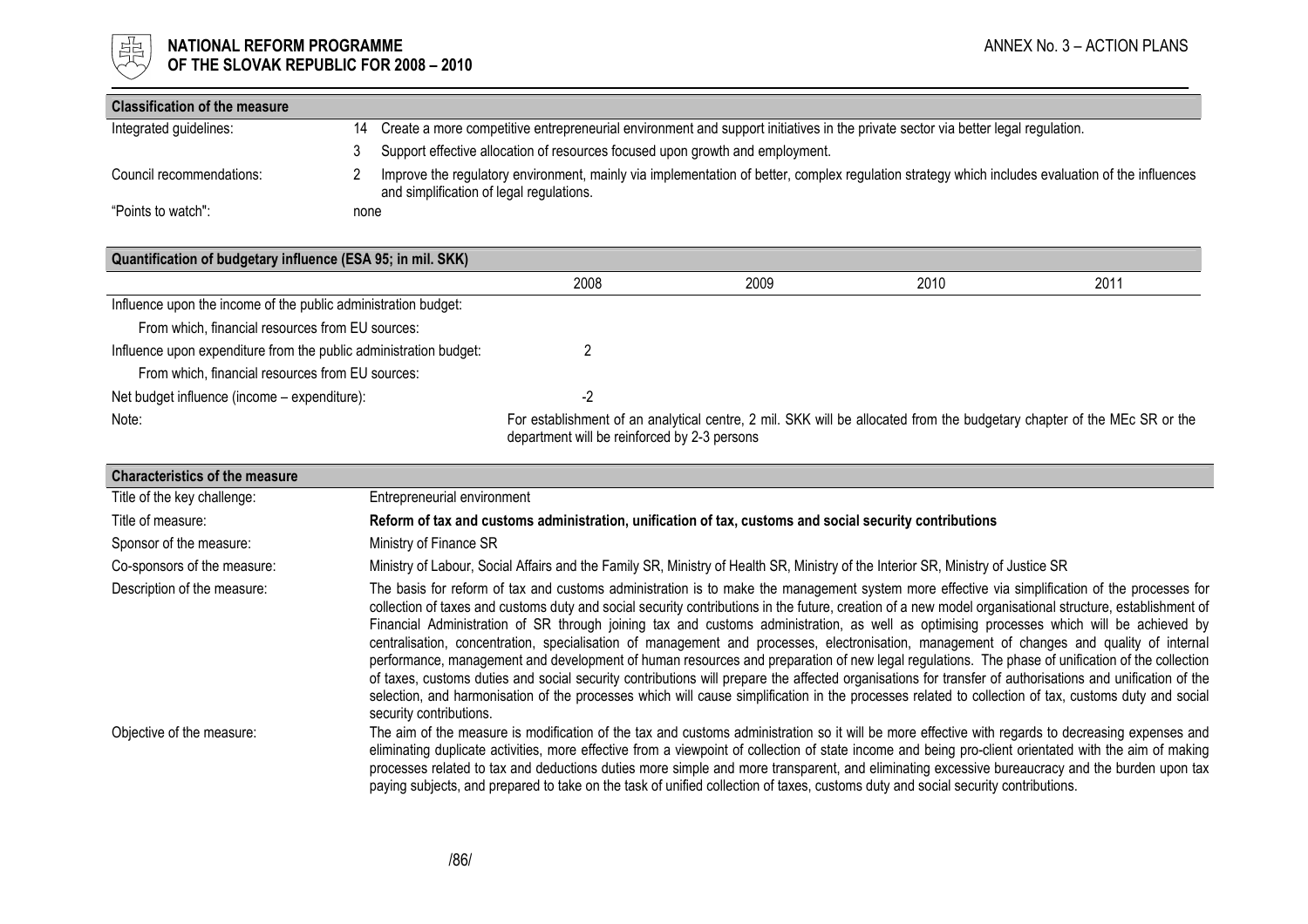

| Analytical justification of the measure: | In the Manifesto of the government, the government of SR undertook to reform tax administration in such a way that it would be more effective and<br>would prosecute those subjects who avoid payment of tax or commit tax fraud. This task is also implemented in other areas such as the area of<br>collection of taxes and customs duty in customs administration and into the area of collection of social security contributions. In the area of<br>informatisation of society, the government of SR undertook to create conditions for effective coordination of the bodies of public administration and<br>guarantee access for the public, via the internet, to all information provided by public administration and which is accessible by law. The government<br>undertook to allow citizens to use electronic communication when communicating with bodies of public administration as a full replacement to written<br>contact, provide interconnection between information systems of institutions of public administration to achieve full electronisation of the exchange of<br>information. On the basis of the abovementioned, the MR SR carries out management and coordination of the process of reform of tax<br>administration with inclusion of customs administration and a vision of unifying the processes of the collection of tax, customs duty and social<br>security contributions. Due to the complexity of reform and wide spectra of problems which should be resolved, it is not possible to state all<br>measurable indexes on the basis of which it is possible to reason the need for reform steps. Analysis of the present state, as well as reasoning the<br>need for reform, are however part of the material – Concept of reform of tax and customs duty administration with the aim of unifying the collection of<br>tax, customs duty and social security contributions – which was approved by the government of SR on 7th May 2008. A suitable macro-level index<br>could be, for example, a study of the World Bank and PricewaterhouseCooper's Paying Taxes 2008, according to which, from 179 compared<br>countries, Slovakia is ranked in 122 <sup>nd</sup> place with regards to the simplicity of tax payment from the perspective of the tax administration system.<br>For reasoning of the significance of the measure, the following aims can be stated as an example:<br>► Reduce the expenses of subjects, expenses of tax and customs duty administration and also expenses related to collection of social security<br>contributions.<br>► Reduce the administration burden of subjects in the area of tax, customs agenda and the collection of social security contributions. |
|------------------------------------------|-------------------------------------------------------------------------------------------------------------------------------------------------------------------------------------------------------------------------------------------------------------------------------------------------------------------------------------------------------------------------------------------------------------------------------------------------------------------------------------------------------------------------------------------------------------------------------------------------------------------------------------------------------------------------------------------------------------------------------------------------------------------------------------------------------------------------------------------------------------------------------------------------------------------------------------------------------------------------------------------------------------------------------------------------------------------------------------------------------------------------------------------------------------------------------------------------------------------------------------------------------------------------------------------------------------------------------------------------------------------------------------------------------------------------------------------------------------------------------------------------------------------------------------------------------------------------------------------------------------------------------------------------------------------------------------------------------------------------------------------------------------------------------------------------------------------------------------------------------------------------------------------------------------------------------------------------------------------------------------------------------------------------------------------------------------------------------------------------------------------------------------------------------------------------------------------------------------------------------------------------------------------------------------------------------------------------------------------------------------------------------------------------------------------------------------------------------------------------------------------------------------------------------------------------------------------------------------------------------------------------------------------------------------------------------------------------------------------------------------------|
|                                          | $\triangleright$ Increase accessibility of tax and customs administration.                                                                                                                                                                                                                                                                                                                                                                                                                                                                                                                                                                                                                                                                                                                                                                                                                                                                                                                                                                                                                                                                                                                                                                                                                                                                                                                                                                                                                                                                                                                                                                                                                                                                                                                                                                                                                                                                                                                                                                                                                                                                                                                                                                                                                                                                                                                                                                                                                                                                                                                                                                                                                                                                |
|                                          | $\triangleright$ Increase user comfort as a consequence of electronisation.                                                                                                                                                                                                                                                                                                                                                                                                                                                                                                                                                                                                                                                                                                                                                                                                                                                                                                                                                                                                                                                                                                                                                                                                                                                                                                                                                                                                                                                                                                                                                                                                                                                                                                                                                                                                                                                                                                                                                                                                                                                                                                                                                                                                                                                                                                                                                                                                                                                                                                                                                                                                                                                               |
|                                          | $\triangleright$ Increase the accessibility of of subjects due to transfer of a VAT payment from the customs area to the tax administration area.<br>> Increase the effectiveness of public administration in the area of collection of tax and customs duties as well as in the area of social security<br>contributions, for example, as a result of electronisation, via implementation of process management, monitoring of performance and quality,<br>more effective offsetting of liabilities, an increase in the effectiveness of recovery of overdue debts, etc.<br>$\triangleright$ Reduce the level of undeclared tax and customs fraud.                                                                                                                                                                                                                                                                                                                                                                                                                                                                                                                                                                                                                                                                                                                                                                                                                                                                                                                                                                                                                                                                                                                                                                                                                                                                                                                                                                                                                                                                                                                                                                                                                                                                                                                                                                                                                                                                                                                                                                                                                                                                                       |
|                                          | $\triangleright$ Provision of a better and more comprehensive preview of the development of public finances.                                                                                                                                                                                                                                                                                                                                                                                                                                                                                                                                                                                                                                                                                                                                                                                                                                                                                                                                                                                                                                                                                                                                                                                                                                                                                                                                                                                                                                                                                                                                                                                                                                                                                                                                                                                                                                                                                                                                                                                                                                                                                                                                                                                                                                                                                                                                                                                                                                                                                                                                                                                                                              |
| Links to other strategic documents       | The Reform is implemented with regards to the aims arising from the National Lisbon Strategy in the area of the Entrepreneurial Environment. At the<br>same time, it represents implementation of the aims of the Manifesto of the government. The measure is in compliance with the recommendations of<br>the Council from 14 <sup>th</sup> May 2008 regarding general directives for the economic policies of member states and the Community (2008 - 2010).<br>The measure is also linked to other material such as:                                                                                                                                                                                                                                                                                                                                                                                                                                                                                                                                                                                                                                                                                                                                                                                                                                                                                                                                                                                                                                                                                                                                                                                                                                                                                                                                                                                                                                                                                                                                                                                                                                                                                                                                                                                                                                                                                                                                                                                                                                                                                                                                                                                                                   |
|                                          | > Action Plan of the Slovak Republic for implementation of the Lisbon Strategy<br>► Reform of tax and customs administration and unifying the collection of tax, customs duty and social security contributions (framework analysis<br>and proposal for methods)                                                                                                                                                                                                                                                                                                                                                                                                                                                                                                                                                                                                                                                                                                                                                                                                                                                                                                                                                                                                                                                                                                                                                                                                                                                                                                                                                                                                                                                                                                                                                                                                                                                                                                                                                                                                                                                                                                                                                                                                                                                                                                                                                                                                                                                                                                                                                                                                                                                                          |
|                                          | > Concept of the reform of tax and customs administration with the aim of unifying the collection of tax, customs duty and social security<br>contributions                                                                                                                                                                                                                                                                                                                                                                                                                                                                                                                                                                                                                                                                                                                                                                                                                                                                                                                                                                                                                                                                                                                                                                                                                                                                                                                                                                                                                                                                                                                                                                                                                                                                                                                                                                                                                                                                                                                                                                                                                                                                                                                                                                                                                                                                                                                                                                                                                                                                                                                                                                               |
|                                          | $\triangleright$ Strategy of Competitiveness of SR until 2010                                                                                                                                                                                                                                                                                                                                                                                                                                                                                                                                                                                                                                                                                                                                                                                                                                                                                                                                                                                                                                                                                                                                                                                                                                                                                                                                                                                                                                                                                                                                                                                                                                                                                                                                                                                                                                                                                                                                                                                                                                                                                                                                                                                                                                                                                                                                                                                                                                                                                                                                                                                                                                                                             |
|                                          | $\triangleright$ Strategy of informatisation of public administration                                                                                                                                                                                                                                                                                                                                                                                                                                                                                                                                                                                                                                                                                                                                                                                                                                                                                                                                                                                                                                                                                                                                                                                                                                                                                                                                                                                                                                                                                                                                                                                                                                                                                                                                                                                                                                                                                                                                                                                                                                                                                                                                                                                                                                                                                                                                                                                                                                                                                                                                                                                                                                                                     |
|                                          | $\triangleright$ National concept of informatisation of public administration.                                                                                                                                                                                                                                                                                                                                                                                                                                                                                                                                                                                                                                                                                                                                                                                                                                                                                                                                                                                                                                                                                                                                                                                                                                                                                                                                                                                                                                                                                                                                                                                                                                                                                                                                                                                                                                                                                                                                                                                                                                                                                                                                                                                                                                                                                                                                                                                                                                                                                                                                                                                                                                                            |
| Deadline for fulfilment of the measure:  | 1.1.2014                                                                                                                                                                                                                                                                                                                                                                                                                                                                                                                                                                                                                                                                                                                                                                                                                                                                                                                                                                                                                                                                                                                                                                                                                                                                                                                                                                                                                                                                                                                                                                                                                                                                                                                                                                                                                                                                                                                                                                                                                                                                                                                                                                                                                                                                                                                                                                                                                                                                                                                                                                                                                                                                                                                                  |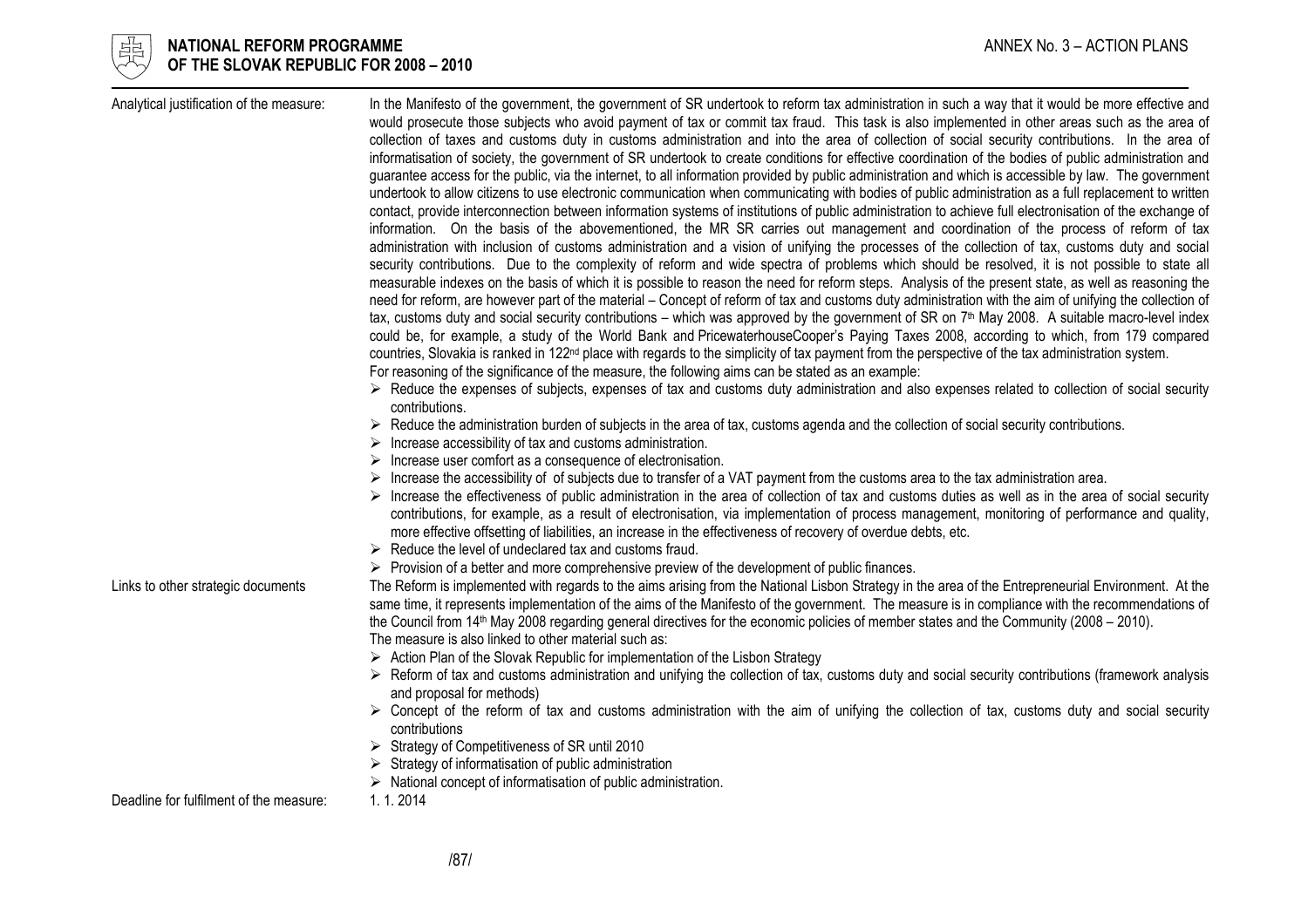

#### NATIONAL REFORM PROGRAMME ANNEX No. 3 – ACTION PLANS OF THE SLOVAK REPUBLIC FOR 2008 – 2010

| List of potential risks: | Political risk – political will to accept the proposed changes at the highest and regional level, and support the aims of the reforms, free of<br>particular interests of individuals and groups. In the past, similar efforts for reform failed just for the reason of underestimation of the significance |
|--------------------------|-------------------------------------------------------------------------------------------------------------------------------------------------------------------------------------------------------------------------------------------------------------------------------------------------------------|
|                          | of this factor.                                                                                                                                                                                                                                                                                             |
|                          | Time risk – sufficient time for provision of the proposed changes including preparation and implementation of the necessary legislation, provision                                                                                                                                                          |
|                          | of the necessary changes in information ovatoms, identification of other projects, necessary for implementation of particular tooks as well as                                                                                                                                                              |

- Fime risk sufficient time for provision of the proposed changes including preparation and implementation of the necessary legislation, provision<br>Time risk sufficient of provision systems, identification of other proje accepting changes inside the affected institutions and enlightenment of the public.
- $\triangleright$  Financial risks sufficient necessary for payment of expenses related to implementation of the proposed changes.<br>Between the sufficient and qualified burner resources peoplesny for proposition and implementation o
- Personnel risks sufficient and qualified human resources necessary for preparation and implementation of the reforms as well as provision of  $\sim$  overleble human resources of the reformation of the changes available human resources after implementation of the changes.
- $\triangleright$  Risks related to acceptance of the changes acceptance of the proposed changes inside the affected institutions through a form of active connection and perticipation in their implementation as well as ophiovement cooperation and participation in their implementation, as well as achievement of support of the proposed changes by the public.
- Risk of unsuccessful public procurement

| Harmonogram for fulfilling the measures                                                              |                                                                 |                                      |      |
|------------------------------------------------------------------------------------------------------|-----------------------------------------------------------------|--------------------------------------|------|
| Task                                                                                                 | Planned term for fulfilment of Body responsible for the<br>task | given task                           | Note |
| UNITAS I.                                                                                            |                                                                 |                                      |      |
| Reform of tax authorities and customs<br>administration as individual organisations                  | 31.12.2011                                                      | MF SR, TD SR, CD SR, MI<br>SR, MJ SR |      |
| System of internal administration of TD SR<br>1.1<br>(Tax Directorate SR)                            | 31.1.2009                                                       |                                      |      |
| 1.2 New legal regulations and upgrading of current<br>legal regulations                              | 30.9.2009                                                       |                                      |      |
| 1.3 Process models                                                                                   | 30.9.2009                                                       |                                      |      |
| 1.4 Integration platform                                                                             | 31.1.2010                                                       |                                      |      |
| System of internal administration of CD SR<br>1.5<br>(Customs Directorate SR)                        | 31.1.2010                                                       |                                      |      |
| 1.6 Documentation system                                                                             | 31.1.2010                                                       |                                      |      |
| Unifying the method for payment of VAT for<br>1.7<br>import of goods and inter-community<br>business | 1.7.2010                                                        |                                      |      |
| 1.8 Call centre                                                                                      | 31.7.2010                                                       |                                      |      |
| 1.9 Project management                                                                               | 31.12.2010                                                      |                                      |      |
| 1.10 SLA                                                                                             | 31.12.2010                                                      |                                      |      |
| 1.11 Balance Scorecard                                                                               | 31.12.2010                                                      |                                      |      |
| 1.12 Central register of subjects                                                                    | 31.12.2010                                                      |                                      |      |
| 1.13 Education system                                                                                | 31.12.2010                                                      |                                      |      |
| 1.14 eLearning                                                                                       | 31.12.2010                                                      |                                      |      |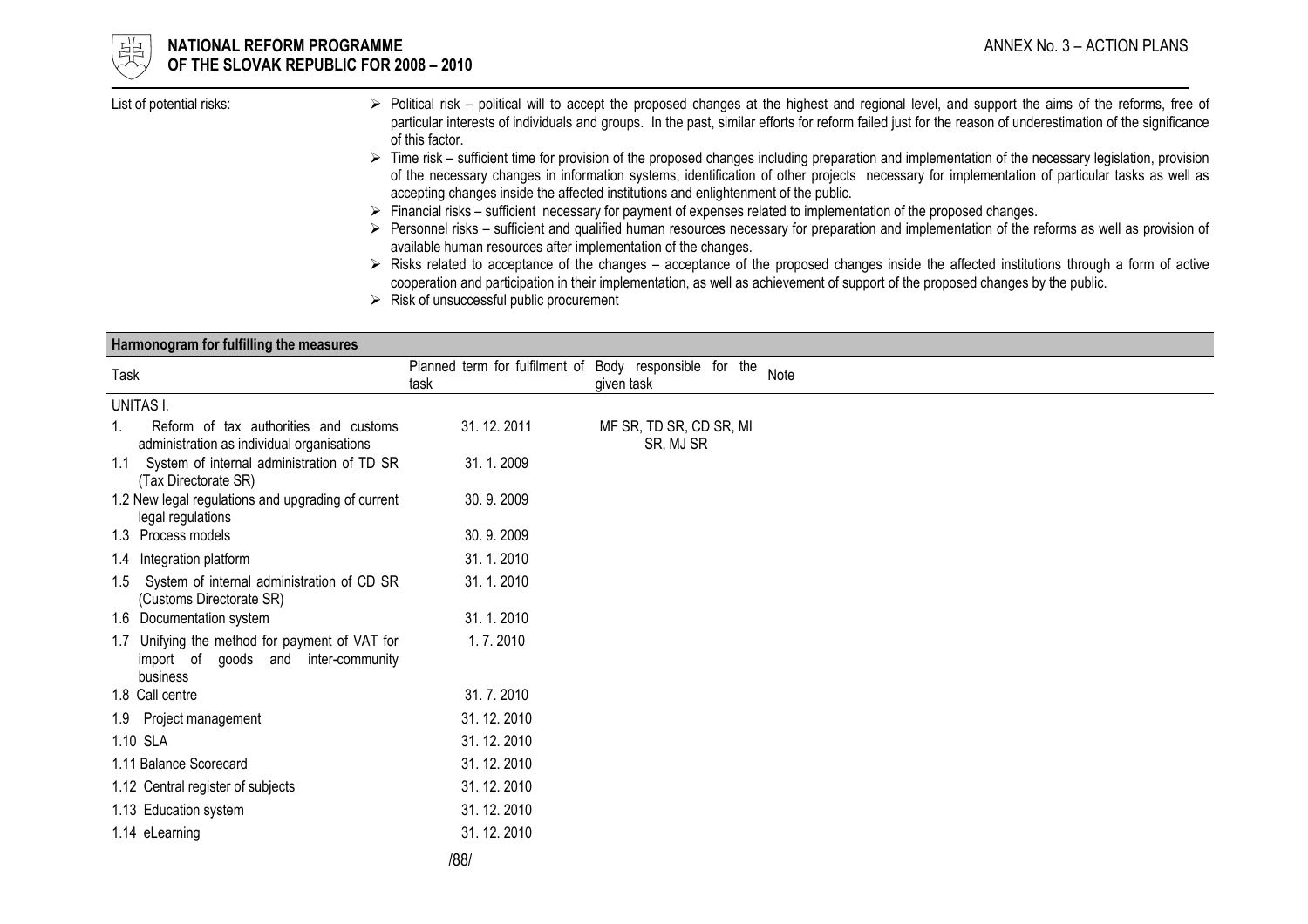

## l 너는 NATIONAL REFORM PROGRAMME AND THE SECOND MANNEX No. 3 – ACTION PLANS ANNEX No. 3 – ACTION PLANS  $\forall\forall$  OF THE SLOVAK REPUBLIC FOR 2008 – 2010

| 1.15 Mobile inspector                                                                                              | 31.12.2010 |                                                                                                                                                                                           |                                                                                                                                                                                                                                         |
|--------------------------------------------------------------------------------------------------------------------|------------|-------------------------------------------------------------------------------------------------------------------------------------------------------------------------------------------|-----------------------------------------------------------------------------------------------------------------------------------------------------------------------------------------------------------------------------------------|
| 1.16 Service Desk                                                                                                  | 31.1.2011  |                                                                                                                                                                                           |                                                                                                                                                                                                                                         |
| 1.17 Standard tax system                                                                                           | 31.12.2011 |                                                                                                                                                                                           |                                                                                                                                                                                                                                         |
| 1.18 Modern financial office                                                                                       | 31.12.2011 |                                                                                                                                                                                           |                                                                                                                                                                                                                                         |
| 1.19 Organisational, technical, personnel and<br>methodological back up of reforms                                 | 31.12.2011 |                                                                                                                                                                                           |                                                                                                                                                                                                                                         |
| 1.20 Back up workplace                                                                                             | 31.12.2011 |                                                                                                                                                                                           |                                                                                                                                                                                                                                         |
| 2.<br>Joining of tax bodies and customs<br>administration                                                          | 31.12.2012 | MF SR, TD SR, CD SR                                                                                                                                                                       |                                                                                                                                                                                                                                         |
| 2.1 Upgrade of legal regulations                                                                                   | 31.5.2011  |                                                                                                                                                                                           |                                                                                                                                                                                                                                         |
| 2.2 Consolidation of the needs of excise tax into<br>the standard tax system                                       | 31.12.2012 |                                                                                                                                                                                           |                                                                                                                                                                                                                                         |
| Organisation, technical, personnel and<br>2.3<br>methodological back up for inclusion                              | 31.12.2012 |                                                                                                                                                                                           |                                                                                                                                                                                                                                         |
| 2.4 Unifying of information system of TD SR<br>and CD SR                                                           | 31.12.2012 |                                                                                                                                                                                           |                                                                                                                                                                                                                                         |
| 3. Feasibility study of unification of the collection of<br>tax, customs duty and social security<br>contributions | 31.5.2009  | MF SR, MLSAF SR, MH SR                                                                                                                                                                    |                                                                                                                                                                                                                                         |
| UNITAS II.                                                                                                         |            |                                                                                                                                                                                           |                                                                                                                                                                                                                                         |
| 4. Concept of unification of the collection of tax,<br>customs duty and social security contributions              | 31.12.2009 | MF SR, MLSAF SR, MH SR                                                                                                                                                                    |                                                                                                                                                                                                                                         |
| 5. Concept of unification of the collection of tax,<br>customs duty and social security contributions              | 1.1.2014   | MF SR, MLSAF SR, MH<br>SR, Social insurance,<br>company, health insurance<br>companies, Association of<br>DSS, Financial<br>administration of SR, Office<br>for supervision of healthcare | Concept of unification of the collection of tax, customs duty and social security<br>contributions will create a platform for implementation of unification of the<br>collection of tax, customs duty and social security contributions |

 More detailed process steps are stated in the document "Concept of reform of tax and customs administration with the aim of unification of the collection of tax, customs duty and social security contributions"

| Measurable indexes of the measure                                                                                                           |                           |                              |
|---------------------------------------------------------------------------------------------------------------------------------------------|---------------------------|------------------------------|
| Output index                                                                                                                                | Initial value (year)      | Target value (year)          |
| 1. Preparation of new legal regulations and upgrading of current legal regulations                                                          | 0(2007)                   | 8 (2010), 9 (2011), 7 (2012) |
| 2. Decrease the administrative burden of subjects in the area of tax, customs agenda and the<br>collection of social security contributions | 344 hrs/yr (100 %) (2007) | 258 hrs/yr (75 %) (2013)     |
| 3. Percentage of electronically submitted documents from the total number of delivered documents                                            | 12 % (2007)               | 50 % (2013)                  |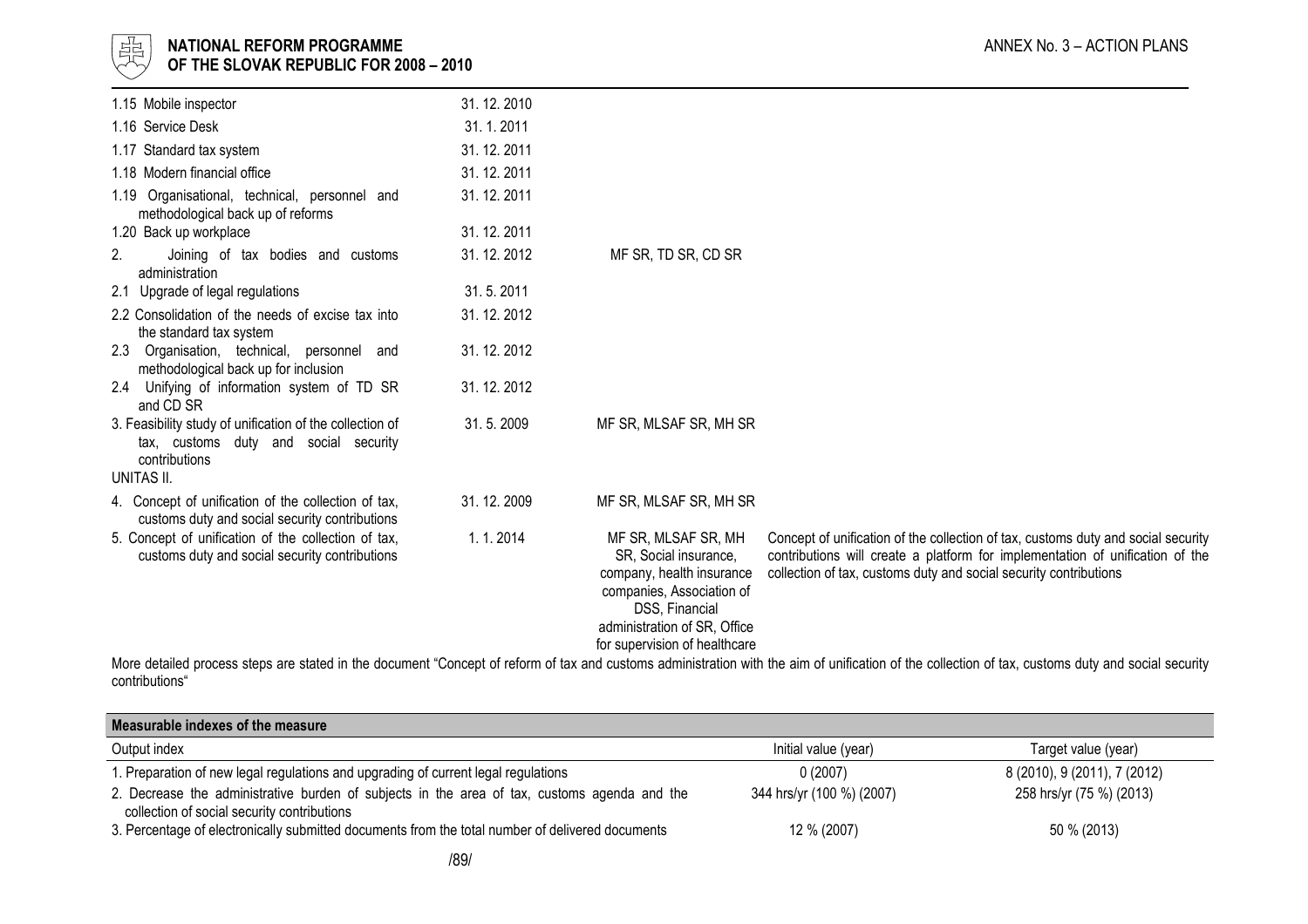#### l 너는 NATIONAL REFORM PROGRAMME AND THE SECOND MANNEX No. 3 – ACTION PLANS ANNEX No. 3 – ACTION PLANS  $\forall\forall$  OF THE SLOVAK REPUBLIC FOR 2008 – 2010

| 4. Decrease the amount of tax and customs fraud                                                                                                              | 46.6 bil. (2006)               | 41.2 bil. (2013)    |
|--------------------------------------------------------------------------------------------------------------------------------------------------------------|--------------------------------|---------------------|
| 5. Savings in expenses by tax and customs administration as well as by subjects                                                                              | 0(2007)                        | 6 bil. (2013)       |
| Results index:                                                                                                                                               | Initial value (year)           | Target value (year) |
| 1. Simplification of the payment of tax measured by the improvement in ranking amongst 179<br>countries compared in the study "Paying Taxes 2008"            | 122 <sup>nd</sup> place (2007) | $60th$ place (2013) |
| 2. The number of services fully accessible via the internet in the are of tax and customs duty $(4th$ level<br>- complex electronic equipment)               | 0(2007)                        | 10 (2013)           |
| 3 Improvement of legislation addressing taxes, contributions, fees and investment measured within<br>the index of the legislative and regulatory environment | 143 points (2007)              | 160 points (2013)   |

| <b>Classification of the measure</b> |      |                                                                                                                                           |
|--------------------------------------|------|-------------------------------------------------------------------------------------------------------------------------------------------|
| Integrated guidelines:               |      | 14 Create a more competitive entrepreneurial environment and support the initiatives of the private sector via a better legal regulation. |
|                                      |      | 15 Promote an more entrepreneurial culture and create an environment favourable for small and medium sized companies                      |
| Council recommendations:             | None |                                                                                                                                           |
| "Points to watch":                   | None |                                                                                                                                           |

| Quantification of budgetary influence (ESA 95; in mil. SKK)       |        |      |                                                                                                                          |        |  |  |
|-------------------------------------------------------------------|--------|------|--------------------------------------------------------------------------------------------------------------------------|--------|--|--|
|                                                                   | 2008   | 2009 | 2010                                                                                                                     | 2011   |  |  |
| Influence upon the income of the public administration budget:    |        |      |                                                                                                                          |        |  |  |
| From which, financial resources from EU sources:                  |        |      |                                                                                                                          |        |  |  |
| Influence upon expenditure from the public administration budget: | 250    | 646  | 717                                                                                                                      | 824    |  |  |
| From which, financial resources from EU sources:                  |        | 300  | 300                                                                                                                      | 350    |  |  |
| Net budget influence (income – expenditure):                      | $-250$ | -646 | -717                                                                                                                     | $-824$ |  |  |
| Note:                                                             |        |      | The influence upon income of public administration budget will gradually be apparent in the years after 2012. Withdrawal |        |  |  |

of financial resources from EU resources depends upon issuing tenders for projects within the scope of OPIS.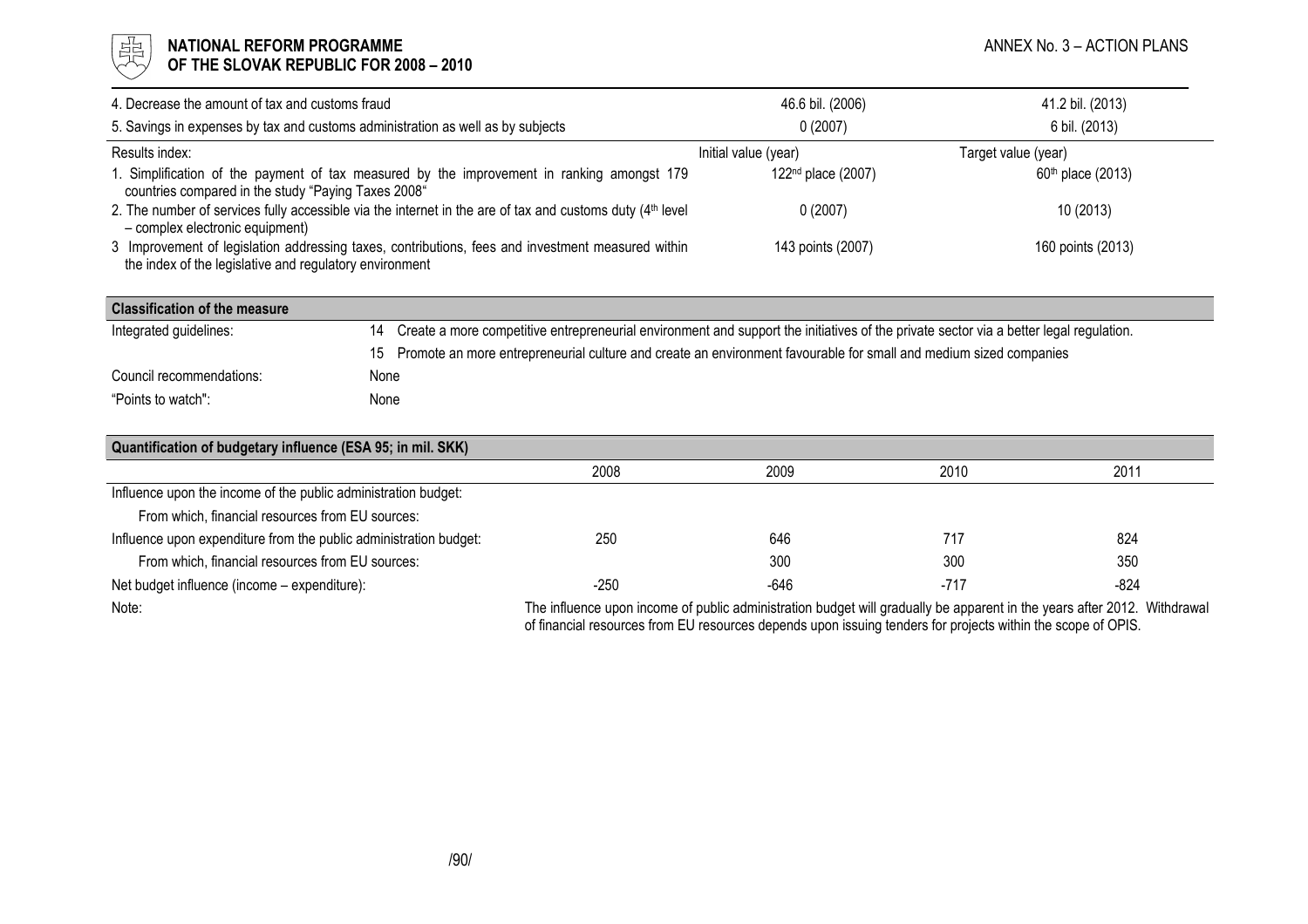

| <b>Characteristics of the measure</b>                                         |                                                                                                                                                                                                                                                                                                                                                                                                                                                                                                                                                                                                                                                                                                                                                                                                                                                                                                                                                                                                                                                                                                                                                                                                                                                                                                                                                                                                                                                                                                                                                                                                                                                                                                                                                                                                                                                                                                                                                                                                                                                                                                                                                                                 |
|-------------------------------------------------------------------------------|---------------------------------------------------------------------------------------------------------------------------------------------------------------------------------------------------------------------------------------------------------------------------------------------------------------------------------------------------------------------------------------------------------------------------------------------------------------------------------------------------------------------------------------------------------------------------------------------------------------------------------------------------------------------------------------------------------------------------------------------------------------------------------------------------------------------------------------------------------------------------------------------------------------------------------------------------------------------------------------------------------------------------------------------------------------------------------------------------------------------------------------------------------------------------------------------------------------------------------------------------------------------------------------------------------------------------------------------------------------------------------------------------------------------------------------------------------------------------------------------------------------------------------------------------------------------------------------------------------------------------------------------------------------------------------------------------------------------------------------------------------------------------------------------------------------------------------------------------------------------------------------------------------------------------------------------------------------------------------------------------------------------------------------------------------------------------------------------------------------------------------------------------------------------------------|
| Title of the key challenge:                                                   | Improving the quality of the entrepreneurial environment, better regulations and great transparency                                                                                                                                                                                                                                                                                                                                                                                                                                                                                                                                                                                                                                                                                                                                                                                                                                                                                                                                                                                                                                                                                                                                                                                                                                                                                                                                                                                                                                                                                                                                                                                                                                                                                                                                                                                                                                                                                                                                                                                                                                                                             |
| Title of measure:                                                             | Comprehensive evaluation of the administrative burden and obstacles in business and employment                                                                                                                                                                                                                                                                                                                                                                                                                                                                                                                                                                                                                                                                                                                                                                                                                                                                                                                                                                                                                                                                                                                                                                                                                                                                                                                                                                                                                                                                                                                                                                                                                                                                                                                                                                                                                                                                                                                                                                                                                                                                                  |
| Sponsor of the measure:                                                       | Ministry of Economy SR                                                                                                                                                                                                                                                                                                                                                                                                                                                                                                                                                                                                                                                                                                                                                                                                                                                                                                                                                                                                                                                                                                                                                                                                                                                                                                                                                                                                                                                                                                                                                                                                                                                                                                                                                                                                                                                                                                                                                                                                                                                                                                                                                          |
| Co-sponsors of the measure:                                                   | Ministry of Labour, Social Affairs and the Family SR, Ministry of Health SR, Ministry of Finance SR, Ministry of the Interior SR, Ministry of Justice<br><b>SR</b>                                                                                                                                                                                                                                                                                                                                                                                                                                                                                                                                                                                                                                                                                                                                                                                                                                                                                                                                                                                                                                                                                                                                                                                                                                                                                                                                                                                                                                                                                                                                                                                                                                                                                                                                                                                                                                                                                                                                                                                                              |
| Description of the measure:                                                   | A complex evaluation of the administrative burden is implemented on the basis of the Action Programme for decreasing the administrative burden<br>in entrepreneurship in SR 2007-2012 which was approved by the government of SR in provision No. 833 on 3rd October 2007. The Action<br>Programme for decreasing the administrative burden in SR was submitted as part of fulfilment of the agenda for better regulation in SR. The aim<br>of the action plan is to measure the administrative burden in SR, take measures for its decrease and therefore create better and improved quality<br>of entrepreneurial and regulatory environment, support small and medium sized business and growth of employment. The action programme for<br>decreasing the AB states particular methods and a time schedule for achieving the national aim of SR to decrease the administrative burden<br>arising from national legislation, by 2012. The European Commission will measure the administrative burden related to EU regulations and will<br>prepare proposals for its decrease. Member states will also focus upon internal and legal regulations. At present, within measurement of the<br>administrative burden, a Standard Cost Model (SCM) is mainly used and represents a simple and consistent method for quantification of<br>administration costs. The process consists of three basic steps: division of regulation into individual parts, quantification of the administrative<br>burden and simplification of regulation. With the AP, it is necessary to prepare tools and define the conditions for measurement of the<br>administrative burden in SR, quantify the administrative burden in SR and define measures for decreasing the administrative burden and ensure<br>their implementation. The action programme is implemented via external capacities since within the short term, it allows achievement of the stated<br>targets. Measurement of the burden will be carried out by subject/subjects on the basis of public procurement; administration and communication<br>with the EC will be carried out via a central coordination unit, i.e. MEc SR. |
| Objective of the measure:                                                     | Decrease the administrative burden of citizens and companies, improve the quality of the entrepreneurial environment, support small and medium<br>sized business, employment growth                                                                                                                                                                                                                                                                                                                                                                                                                                                                                                                                                                                                                                                                                                                                                                                                                                                                                                                                                                                                                                                                                                                                                                                                                                                                                                                                                                                                                                                                                                                                                                                                                                                                                                                                                                                                                                                                                                                                                                                             |
| Analytical justification of the measure:                                      | The administrative burden of entrepreneurship is part of economic or social regulations which the state loads on to entrepreneurs. A significant<br>part of the administrative burden - around 40% - arises directly from international legislation, mainly European Union legislation. However, the<br>majority is a national issue, i.e. 60% of the existing bureaucratic burden is caused by Slovak public administration. Each decrease in the<br>administrative burden will improve the quality of the entrepreneurial environment. Estimates of the contribution of the burden reduction will depend<br>upon quantification of the administrative burden. For example, a decrease by 25% in the countries of the European Union would represent a<br>growth in GDP of 1.7%. The aim of the submitted material is to fulfil one of the structural indicators – index of the legislative and regulatory<br>environment which was accepted by the government of SR in provision No. 466 on 30 <sup>th</sup> May 2007. The index of the legislative and regulatory<br>environment is part of the Index of the Entrepreneurial Environment monitored by the Entrepreneurial Alliance in Slovakia.                                                                                                                                                                                                                                                                                                                                                                                                                                                                                                                                                                                                                                                                                                                                                                                                                                                                                                                                                                              |
| Links to other strategic documents<br>Deadline for fulfilment of the measure: | National Programme of Reforms SR for 2006-2008,<br>The measure is a response to fulfilment of the conclusions of the spring European Council 2007 (related to fulfilment of the provision of the<br>government No. 349/2007 regarding the Report of the Conclusions of the Session of the European Council of 8th-9th March 2007) as well as the<br>conclusions of the Strategy Report regarding renewed Lisbon Strategy for growth and employment (2007).<br>31.12.2012                                                                                                                                                                                                                                                                                                                                                                                                                                                                                                                                                                                                                                                                                                                                                                                                                                                                                                                                                                                                                                                                                                                                                                                                                                                                                                                                                                                                                                                                                                                                                                                                                                                                                                        |
|                                                                               |                                                                                                                                                                                                                                                                                                                                                                                                                                                                                                                                                                                                                                                                                                                                                                                                                                                                                                                                                                                                                                                                                                                                                                                                                                                                                                                                                                                                                                                                                                                                                                                                                                                                                                                                                                                                                                                                                                                                                                                                                                                                                                                                                                                 |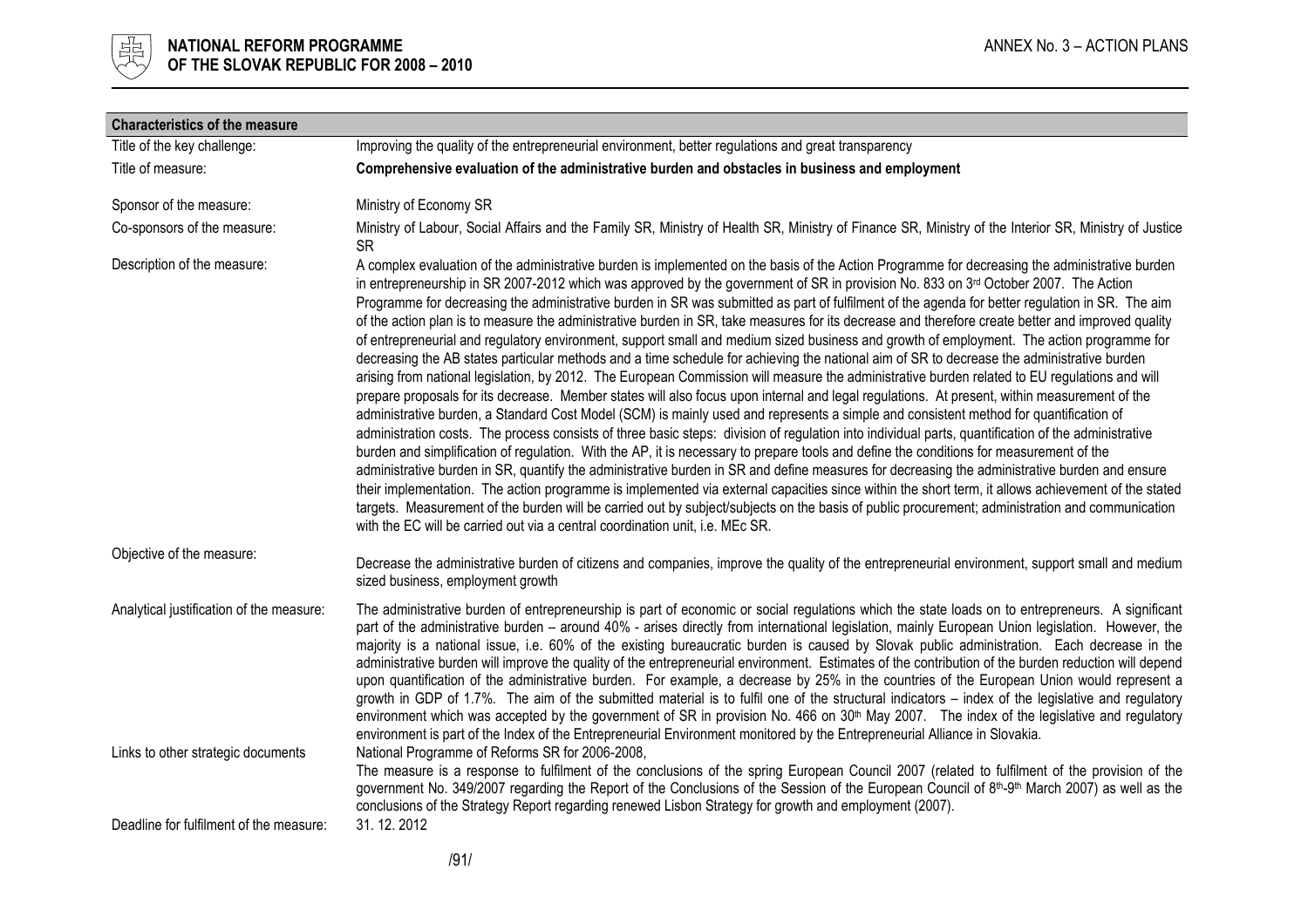

List of potential risks:

| Harmonogram for fulfilling the measures                                                                                                 |                                        |                                     |      |  |
|-----------------------------------------------------------------------------------------------------------------------------------------|----------------------------------------|-------------------------------------|------|--|
| Task                                                                                                                                    | Planned term for fulfilment<br>of task | Body responsible for the given task | Note |  |
| 1. measurement of the<br>administrative<br>burden                                                                                       | 31.12.2008                             | MEc SR                              |      |  |
| 2. quantification of the administrative<br>burden                                                                                       | 31.3.2009                              | <b>MEc SR</b><br>1.1                |      |  |
| 3. proposal of measures to decrease the<br>burden                                                                                       | 30.6.2009                              | MEc SR                              |      |  |
| 4. taking measures to decrease the<br>burden                                                                                            | 31.12.2012                             | MEc SR                              |      |  |
| 5. Ensure annual, periodic monitoring,<br>assistance in implementation and final<br>evaluation of the implementation of the<br>measures | 2009-2012                              | MEc SR                              |      |  |

| Measurable indexes of the measure                                               |                       |                                                                       |
|---------------------------------------------------------------------------------|-----------------------|-----------------------------------------------------------------------|
| Output index                                                                    | Initial value (year)  | Target value (year)                                                   |
| decrease the administrative burden.                                             |                       | We plan to achieve a decrease in the<br>administrative burden of 25 % |
| Results index:                                                                  | Initial value (year)  | Target value (year)                                                   |
| 1. index of the legislative and regulatory environment (provision No. 466/2007) | 2Q 117 points in 2008 | 130 points 2010                                                       |

| <b>Classification of the measure</b>                              |                                                                |      |                                                                                                                                  |                                                                                                                                               |      |      |
|-------------------------------------------------------------------|----------------------------------------------------------------|------|----------------------------------------------------------------------------------------------------------------------------------|-----------------------------------------------------------------------------------------------------------------------------------------------|------|------|
| Integrated guidelines:                                            | 14                                                             |      | Create a more competitive entrepreneurial environment and support initiatives of the private sector via better legal regulation. |                                                                                                                                               |      |      |
|                                                                   | 15                                                             |      |                                                                                                                                  | Encourage a more entrepreneurial culture and create an environment favourable for small and medium sized companies.                           |      |      |
| Council recommendations: :                                        |                                                                |      | the impact and simplification of valid legal regulations.                                                                        | Improve the regulatory environment, mainly via the introduction of a better and more complex regulation strategy which includes evaluation of |      |      |
| "Points to watch":                                                | none                                                           |      |                                                                                                                                  |                                                                                                                                               |      |      |
| Quantification of budgetary influence (ESA 95; in mil. SKK)       |                                                                |      |                                                                                                                                  |                                                                                                                                               |      |      |
|                                                                   |                                                                |      | 2008                                                                                                                             | 2009                                                                                                                                          | 2010 | 2011 |
|                                                                   | Influence upon the income of the public administration budget: |      |                                                                                                                                  |                                                                                                                                               |      |      |
| From which, financial resources from EU sources:                  |                                                                |      |                                                                                                                                  |                                                                                                                                               |      |      |
| Influence upon expenditure from the public administration budget: |                                                                |      | 50                                                                                                                               | 24                                                                                                                                            |      |      |
|                                                                   |                                                                | /92/ |                                                                                                                                  |                                                                                                                                               |      |      |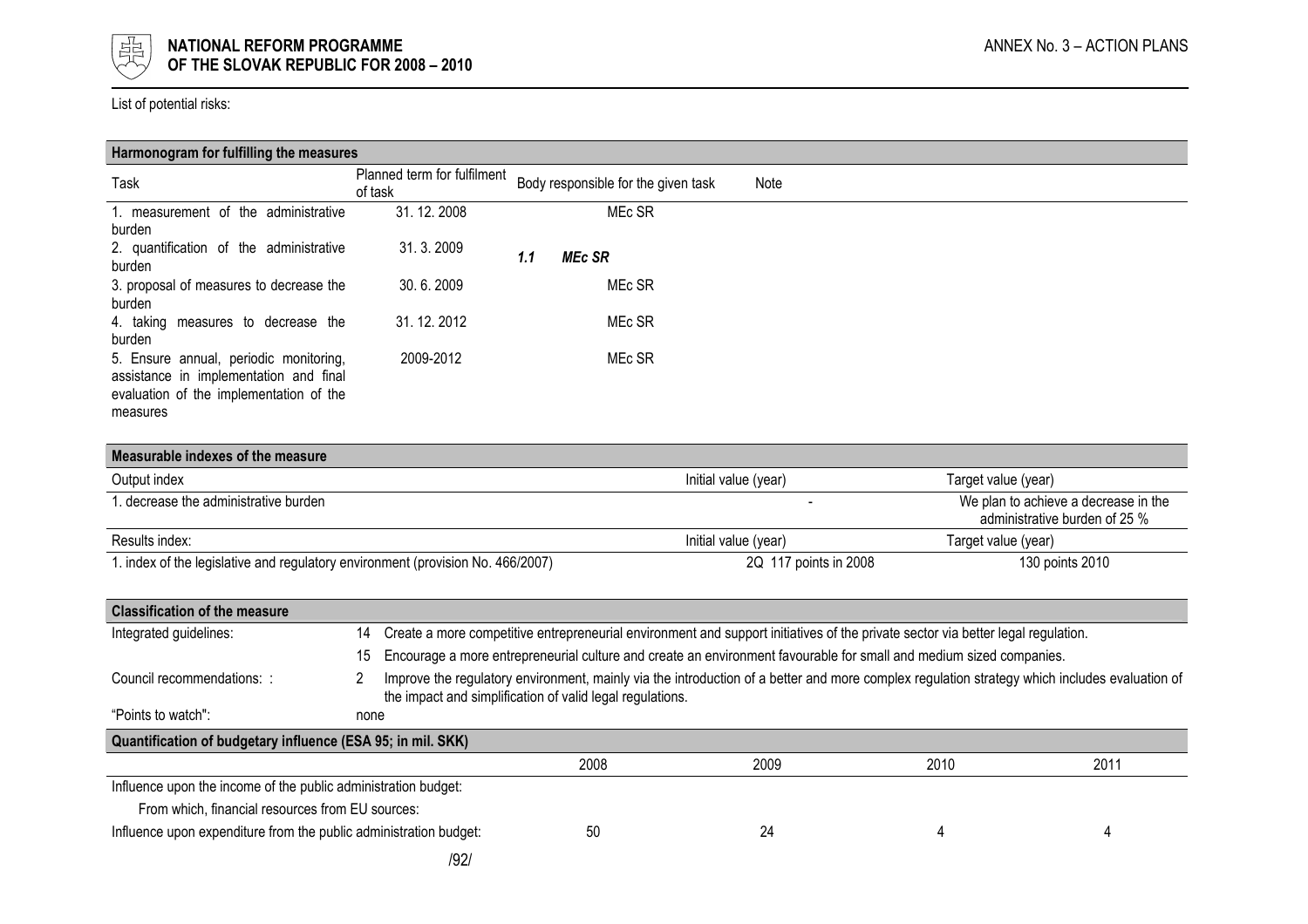

| From which, financial resources from EU sources: |     |  |  |
|--------------------------------------------------|-----|--|--|
| Net budget influence (income – expenditure):     | -50 |  |  |

Note: For 2008, the budgetary chapter of MEc SR allocated 50 mil. SKK for implementation of the basic measurement of the administrative burden in SR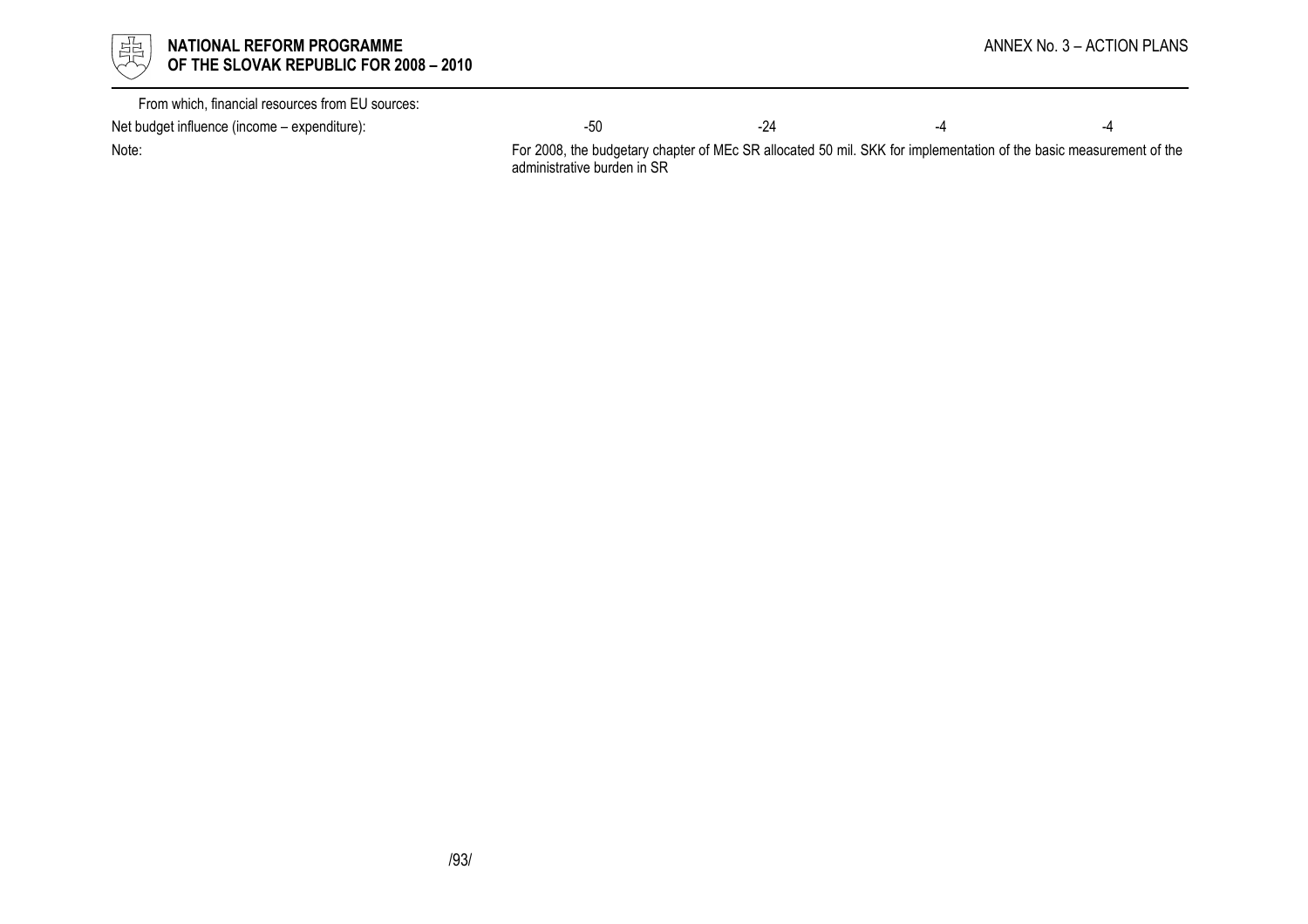

| <b>Characteristics of the measure</b>    |                                                                                                                                                                                                                                                                                                                                                                                                                                                                                                                                                                                                                                                                                                                                                                                                                                                                                                                                                                                                                                                                                                                                                                                                                                                                                                                                                                                                                                                                                                                                                                                                                                                                                                                                                                                                                                                 |
|------------------------------------------|-------------------------------------------------------------------------------------------------------------------------------------------------------------------------------------------------------------------------------------------------------------------------------------------------------------------------------------------------------------------------------------------------------------------------------------------------------------------------------------------------------------------------------------------------------------------------------------------------------------------------------------------------------------------------------------------------------------------------------------------------------------------------------------------------------------------------------------------------------------------------------------------------------------------------------------------------------------------------------------------------------------------------------------------------------------------------------------------------------------------------------------------------------------------------------------------------------------------------------------------------------------------------------------------------------------------------------------------------------------------------------------------------------------------------------------------------------------------------------------------------------------------------------------------------------------------------------------------------------------------------------------------------------------------------------------------------------------------------------------------------------------------------------------------------------------------------------------------------|
| Title of the key challenge:              | Entrepreneurial Environment (Information and Communication Technology)                                                                                                                                                                                                                                                                                                                                                                                                                                                                                                                                                                                                                                                                                                                                                                                                                                                                                                                                                                                                                                                                                                                                                                                                                                                                                                                                                                                                                                                                                                                                                                                                                                                                                                                                                                          |
| Title of measure:                        | Informatisation of public administration                                                                                                                                                                                                                                                                                                                                                                                                                                                                                                                                                                                                                                                                                                                                                                                                                                                                                                                                                                                                                                                                                                                                                                                                                                                                                                                                                                                                                                                                                                                                                                                                                                                                                                                                                                                                        |
| Sponsor of the measure:                  | Ministry of Finance SR                                                                                                                                                                                                                                                                                                                                                                                                                                                                                                                                                                                                                                                                                                                                                                                                                                                                                                                                                                                                                                                                                                                                                                                                                                                                                                                                                                                                                                                                                                                                                                                                                                                                                                                                                                                                                          |
| Co-sponsors of the measure:              | Ministries, Office of the Government of SR and other central bodies of state administration                                                                                                                                                                                                                                                                                                                                                                                                                                                                                                                                                                                                                                                                                                                                                                                                                                                                                                                                                                                                                                                                                                                                                                                                                                                                                                                                                                                                                                                                                                                                                                                                                                                                                                                                                     |
| Description of the measure:              | Definition of the integrated architecture, principles and priorities of building information systems in public administration in compliance with strategy<br>documents - Strategy of Informatisation of Public Administration SR and the National Concept of Informatisation of Public Administration. Creation<br>of a framework for definition of the conditions for general electronic access to basic public services with interconnected registers of public<br>administration and facilitation of full electronic exchange of data between citizens, the public and the private sector. Strengthening informational<br>safety and protection of personal data and a proposal of data standards for data exchange between cooperating information systems of public<br>administration.                                                                                                                                                                                                                                                                                                                                                                                                                                                                                                                                                                                                                                                                                                                                                                                                                                                                                                                                                                                                                                                     |
| Objective of the measure:                | Growth in the satisfaction of citizens and entrepreneurs with public administration via electronisation of the processes of public administration,<br>decrease the administrative burden of citizens and companies, more effective and improved performance of public administration and improvement<br>of its competence.                                                                                                                                                                                                                                                                                                                                                                                                                                                                                                                                                                                                                                                                                                                                                                                                                                                                                                                                                                                                                                                                                                                                                                                                                                                                                                                                                                                                                                                                                                                      |
| Analytical justification of the measure: | In 2005, the European Commission proposed a strategic framework which established wider political orientation in relation to the aims of the Lisbon<br>Strategy via initiative i2010 - European Information Society 2010. In its medium term evaluation, it confirmed the positive role of information-<br>communication technology in achievement the Lisbon aims. However, in relation to highly effective knowledge economy, at present Slovakia is one<br>of the weakest members of the EU. One of the reasons for this state is also an insufficient technological infrastructure, low accessibility to electronic<br>services and lack of skills in the area of ICT at the level of public administration and citizens. In on-line accessibility to 20 basic services of<br>eGovernment as well as at the level of sophistication of these services, in 2007 SR was in 24th place from the 27 EU countries. When looking at the<br>level of IT utilization, Slovakia ranks amongst those countries whose level of user skills is relatively low and SR is therefore behind in the readiness<br>of human resources to effectively use ICT. Electronic education services are used by less than 4% of employees which is approximately three times<br>less than the EU average. The government of SR considers informatisation of public administration to be a key element in building a knowledgeable<br>society. In its Manifesto, the government undertook to modernise public administration through its economisation and informatisation, allow citizens<br>to use electronic communication in contact with the bodies of public administration as a fully valuable alternative to written contact, create conditions<br>for effective coordination of the bodies of public administration in the area of informatising the society. |
| Links to other strategic documents       | The measure responds to the recommendation from the regular Strategy Report of the European Commission and is in compliance with the<br>recommendations of the spring European Council 2008. The vision and strategic aims of imformatisation of public administration were defined in the<br>document "Strategy of Informatisation of Public Administration" which was approved by the government of SR in 2008 and which is followed by the<br>document "National Concept of Informatisation of Public Administration" (NKIVS). NKIVS defines the main principles and priorities of informatisation<br>of public administration and the architecture of an integrated system of public administration. A reference document which establishes the<br>framework for withdrawal of EU funds is the National Strategy Reference Framework for SR for 2007 - 2013, which is the basis for the Operational<br>Programme of Informatisation of Society (OPIS), through which the main projects of informatisation of public administration in the Slovak Republic<br>will be financed in compliance with the results of feasibility studies.                                                                                                                                                                                                                                                                                                                                                                                                                                                                                                                                                                                                                                                                                                        |
| Deadline for fulfilment of the measure:  | 2013 (a harmonogram of fulfilment of the measure in which the current activities for up to 2009 are proposed will be upgraded with more particular<br>tasks which will arise from feasibility studies with an estimated term of completion by 2013).                                                                                                                                                                                                                                                                                                                                                                                                                                                                                                                                                                                                                                                                                                                                                                                                                                                                                                                                                                                                                                                                                                                                                                                                                                                                                                                                                                                                                                                                                                                                                                                            |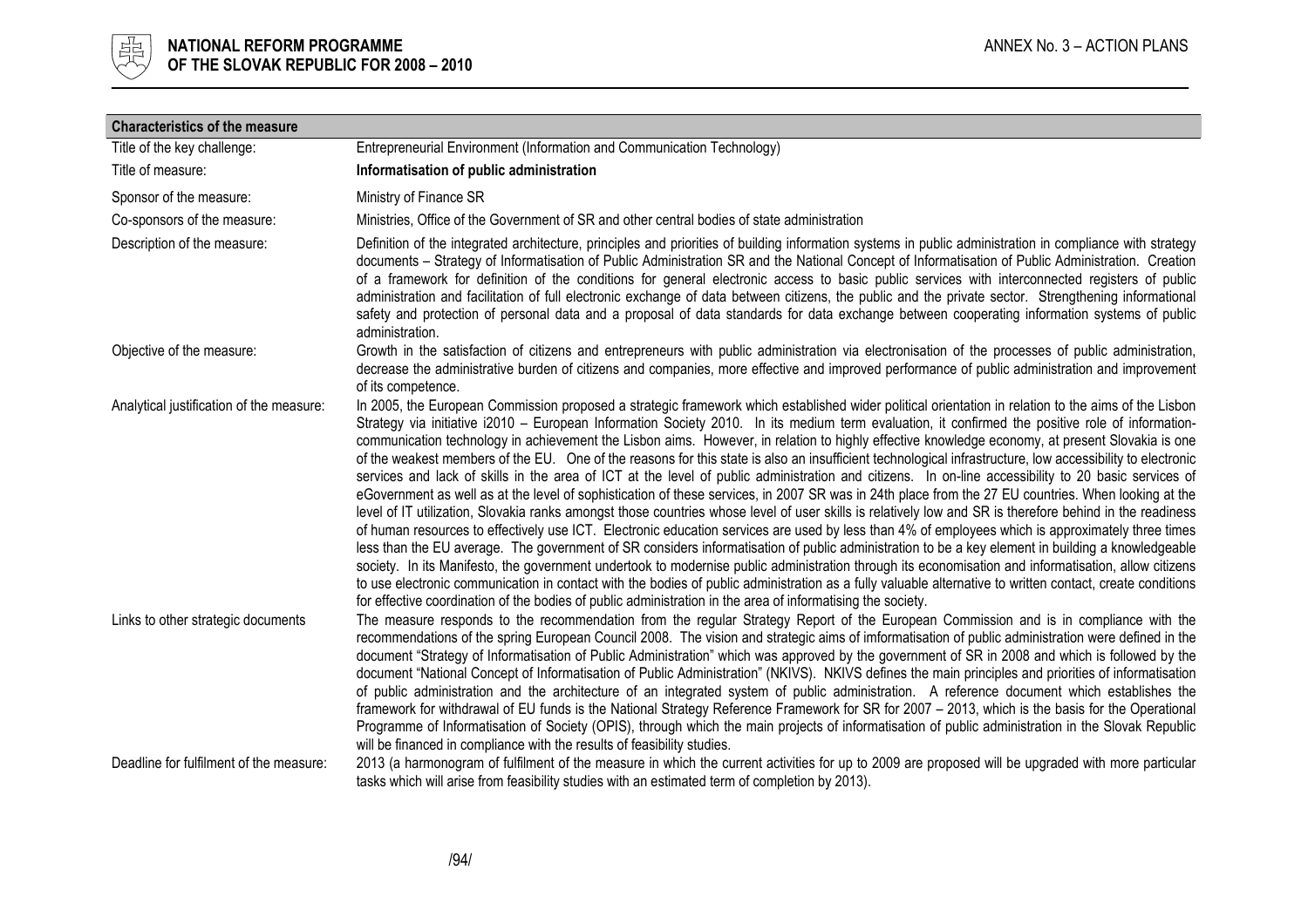

#### **OF ANATIONAL REFORM PROGRAMME** ANNEX No. 3 – ACTION PLANS OF THE SLOVAK REPUBLIC FOR 2008 – 2010

- List of potential risks: http://www.the-existing legal framework will be a barrier in the development of eGovernment (e.g. equalisation of paper documents with electronic documents will not take place)
	- unwillingness of the bodies of public administration to effectively change traditional working methods of carrying out administration
	- reform of unnecessary processes in public administration and reduction in duplication in combining processes between offices will not take place
	- overlapping of authorisation in the area of coordination of the informatisation of society
	- solutions will not include the viewpoint of European interoperability which will limit the provision of cross-border eGovernment services
	- financial resources allocated for informatisation of public administration within OPIS and the state budget will not be sufficient for implementation ofall the necessary projects
	- the aim to centrally manage the financing of ICT will not be in compliance with the actual process of creation of a state budget
	- insufficient capacities of the MF SR for ensuring coordination, programme and project management for sectional projects
	- formal and insufficient activities of the commission for management of changes and provision of quality
	- Local self-governments will not be successfully included in the process of informatisation of public administration

| Harmonogram for fulfilling the measures                                                                                                                                                                                                                                    |            |                                                                    |                                                                                                                                                                                                                                                                                            |
|----------------------------------------------------------------------------------------------------------------------------------------------------------------------------------------------------------------------------------------------------------------------------|------------|--------------------------------------------------------------------|--------------------------------------------------------------------------------------------------------------------------------------------------------------------------------------------------------------------------------------------------------------------------------------------|
| Task                                                                                                                                                                                                                                                                       | of task    | Planned term for fulfilment Body responsible for the<br>given task | Note                                                                                                                                                                                                                                                                                       |
| 1. Issuing public procurement for preparation of<br>five feasibility studies for the 1 <sup>st</sup> priority axis of<br>eGovernment from OPIS                                                                                                                             | 30.9.2008  | MF SR                                                              | Key studies will be related to the overall architecture of an integrated<br>informational system of public administration, services at the level of state<br>administration and self-government and infrastructure of an information<br>system of state administration and self-government |
| 2. Submission of a National Strategy for<br>Informational Safety in the Slovak Republic to<br>government proceedings                                                                                                                                                       | 30.9.2008  | MF SR                                                              |                                                                                                                                                                                                                                                                                            |
| 3. Submission of proposal of a Clause regarding<br>standards amended by data standards for<br>exchange of data between cooperating information<br>system of public administration, to Permanent<br>Working Committee of the Legislative Council of<br>the government of SR | 30.9.2008  | MF SR                                                              |                                                                                                                                                                                                                                                                                            |
| 4. Submit a proposal for an Action Plan for 2008 to<br>2013 of document "National Strategy for<br>Informational Safety in SR" to the proceedings of<br>the government of SR                                                                                                | 30.6.2009  | MF SR                                                              |                                                                                                                                                                                                                                                                                            |
| 5. Submit a proposal for the legislative aim of the<br>law regarding informational safety of public<br>administration in SR, to the proceedings of the<br>government of SR                                                                                                 | 31.12.2009 | MF SR                                                              |                                                                                                                                                                                                                                                                                            |
| 6. Feasibility studies are prepared                                                                                                                                                                                                                                        | 30.6.2009  | MF SR                                                              | Feasibility studies together with a National Concept of Informatisation of<br>Public Administration of SR will create a platform for implementation of key<br>projects of the informatisation of society                                                                                   |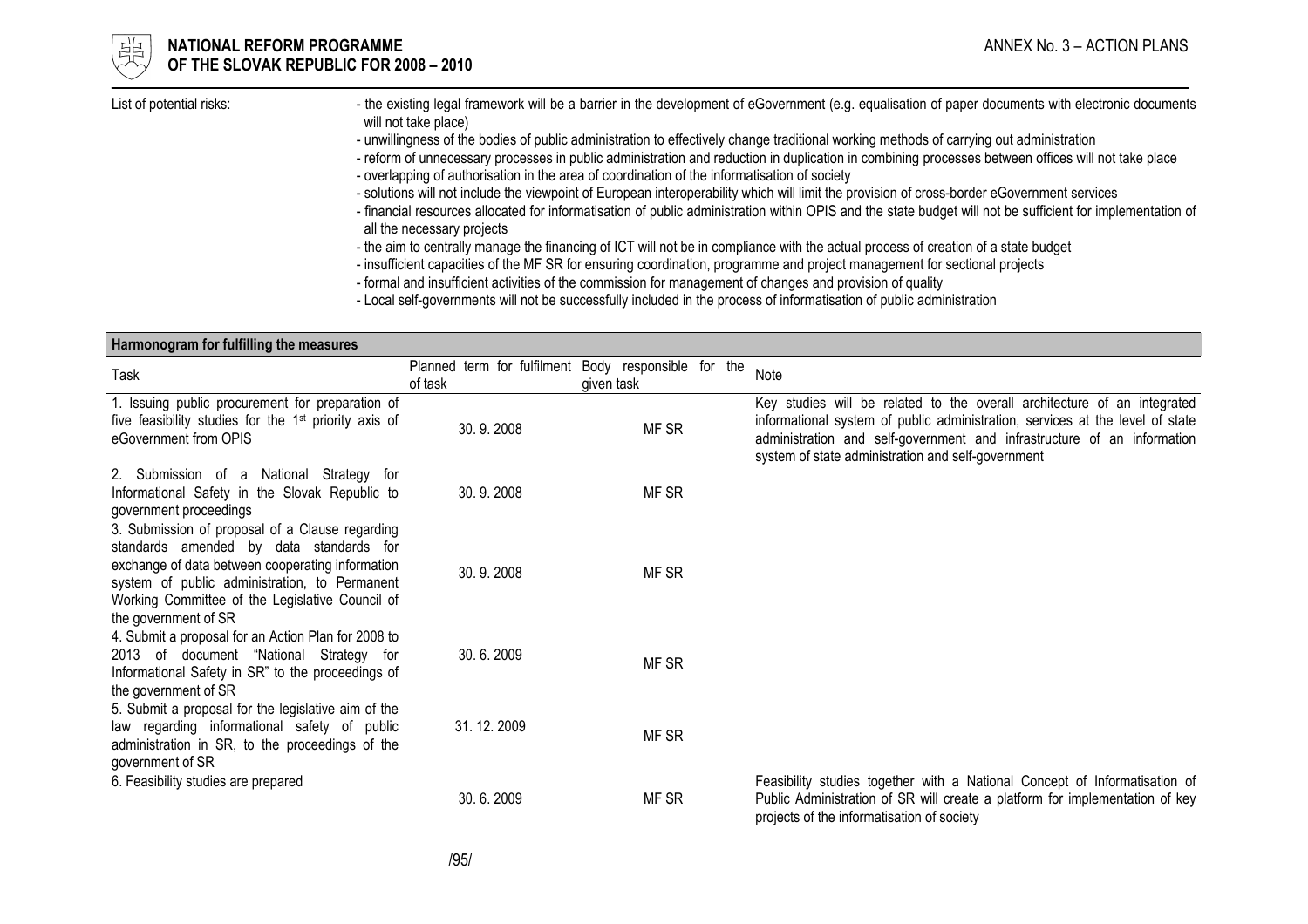| 嵒<br><b>NATIONAL REFORM PROGRAMME</b><br>OF THE SLOVAK REPUBLIC FOR 2008 - 2010                                                                                                                                                                                                                                                                                                                       |            | ANNEX No. 3 - ACTION PLANS                                                                     |                                                                                                                                                                                            |
|-------------------------------------------------------------------------------------------------------------------------------------------------------------------------------------------------------------------------------------------------------------------------------------------------------------------------------------------------------------------------------------------------------|------------|------------------------------------------------------------------------------------------------|--------------------------------------------------------------------------------------------------------------------------------------------------------------------------------------------|
| 7. Issue new tenders for submission of projects for<br>the 1 <sup>st</sup> priority axis of OPIS – electronisation of<br>public administration<br>8. Submit a proposal of the law which changes                                                                                                                                                                                                       | 31.12.2008 | MF SR                                                                                          | Via tenders, support will be provided depending upon specific conditions<br>specified in feasibility studies and the National Concept of Informatisation of<br>Public Administration of SR |
| and amends law No. 275/2006 coll. regarding<br>information systems of public administration and<br>regarding changes and amendments to some laws<br>in the wording of law No. 678/2006 coll., to<br>government proceedings                                                                                                                                                                            | 31.3.2009  | MF SR                                                                                          |                                                                                                                                                                                            |
| 9. Sign a contract between SORO (intermediary<br>body under the management body; for OPIS, it is<br>MF SR) and MI SR (Ministry of the Interior SR) for<br>implementation of a project for priority services<br>under the authorisation of MI SR for the following<br>areas - vehicle documentation, announcement of<br>change of address, official copies from the register                           | 31.3.2009  | MF SR, MI SR                                                                                   |                                                                                                                                                                                            |
| 10. Sign a contract between SORO and the Social<br>Insurance Company and a contract between<br>SORO and MLSAF SR for implementation of<br>projects for priority services under the<br>authorisation of the Social Insurance Company<br>and MLSAF SR for the following areas -<br>unemployment benefit, child benefit, student grant,<br>expenses for healthcare and social benefits for<br>employees. | 31.3.2009  | MF SR, Social insurance<br>company                                                             |                                                                                                                                                                                            |
| 11 Sign a contract between SORO and ÚGKK SR<br>(Office for Land Surveyors, Cartography and<br>Cadastres SR) for implementation of a project for<br>priority services under the authorisation of ÚGKK<br>for provision of cadastral services                                                                                                                                                           | 31.3.2009  | MF SR, ÚGKK SR                                                                                 |                                                                                                                                                                                            |
| 12. Submit a proposal for a law regarding<br>electronic public administration and registers of                                                                                                                                                                                                                                                                                                        | 31.12.2010 | MF SR                                                                                          |                                                                                                                                                                                            |
| public administration to government proceedings<br>13. Submission of concepts of development of<br>information systems (KRIS) to MR SR by obligated<br>persons in compliance with the provision of the<br>government No. 331/2008                                                                                                                                                                     | 30.9.2008  | Ministries, Office of the<br>Government SR, other<br>central bodies of state<br>administration |                                                                                                                                                                                            |
| 14. Approval of the submitted KRIS or sending a<br>request for amendments or re-submission                                                                                                                                                                                                                                                                                                            | 31.3.2009  | MF SR                                                                                          |                                                                                                                                                                                            |
|                                                                                                                                                                                                                                                                                                                                                                                                       |            |                                                                                                |                                                                                                                                                                                            |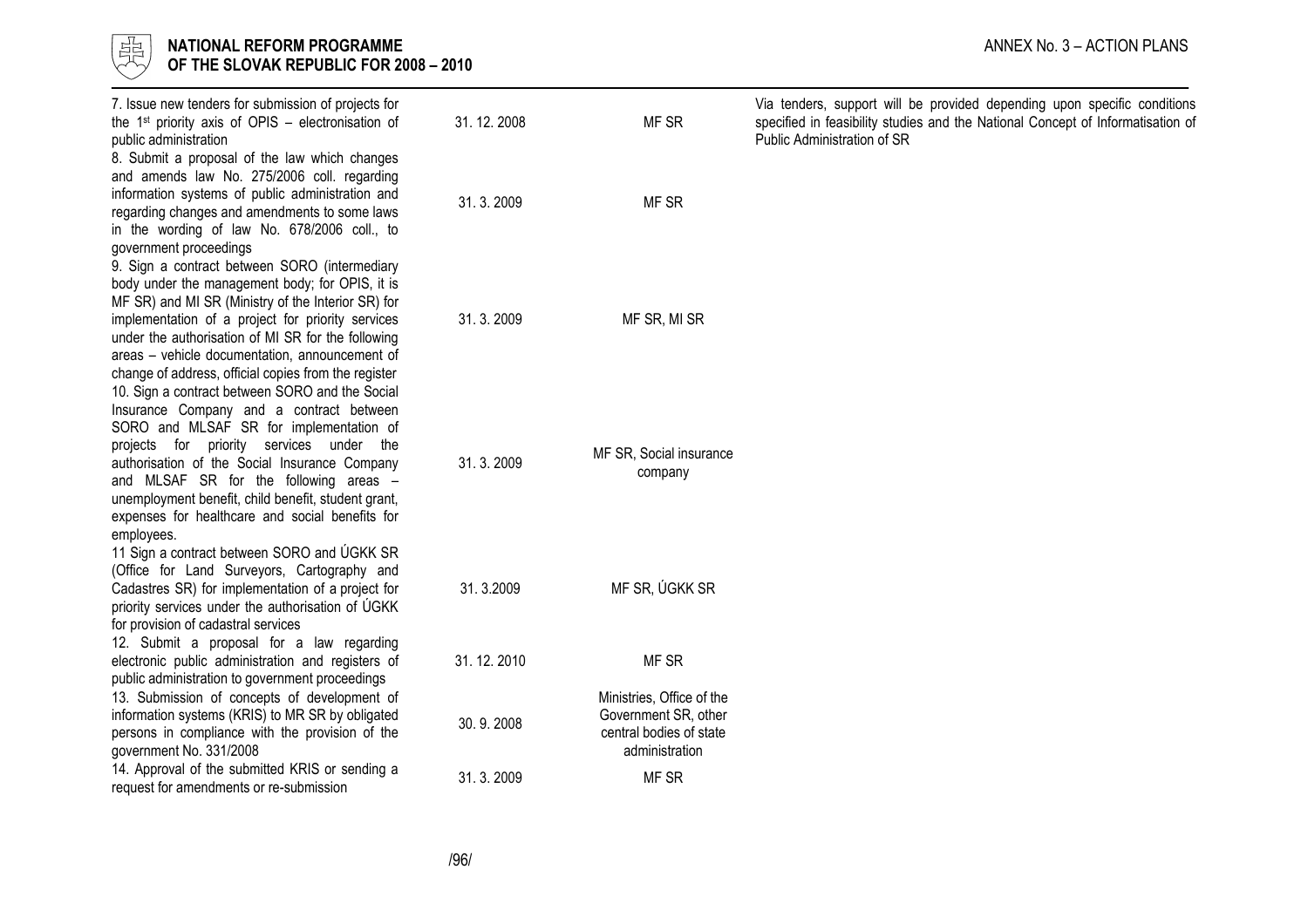

# $\begin{array}{cc} \mathbb{H} & \mathbb{R}^{\mathbb{Z}} \\ \mathbb{H} & \mathbb{R} \end{array}$  NATIONAL REFORM PROGRAMME<br>
OF THE SLOVAK REPUBLIC FOR 2008 – 2010 OF THE SLOVAK REPUBLIC FOR 2008 – 2010

15. Rebuilding of a presentation layer of basic access components of the Central Portal of Public Administration (UPVS) 30. 6. 2009 MF SR

| Measurable indexes of the measure |  |  |
|-----------------------------------|--|--|
|                                   |  |  |

| Output index                                                                                                                                                                                           | Initial value (year) | Target value (year)     |
|--------------------------------------------------------------------------------------------------------------------------------------------------------------------------------------------------------|----------------------|-------------------------|
| . number of implemented electronic services available on-line (ITMS)                                                                                                                                   | 0(2008)              | 12(2010), 192 (2013)    |
| 2. number of organisations of public administration implementing systems of eGovernment (ITMS)                                                                                                         | 0(2008)              | 220 (2010), 1224 (2013) |
| 3. number of accessible integrated service places (ITMS)                                                                                                                                               | 0(2008)              | 210 (2010), 1200 (2013) |
| 4. share of citizens with access to integrated service places from the number of citizens, as a %<br>(ITMS)                                                                                            | 0(2008)              | 25 (2010), 85 (2013)    |
| 5. number of obliged persons who submitted Concepts of the Development of Information Systems<br>(KRIS) to MF SR in compliance with the provision of the government No. 331/2008 (total 24) (MF<br>SR) | 0(2007)              | 24(2008)                |

| Results index:                                                                                                                | Initial value (year) | Target value (year)   |
|-------------------------------------------------------------------------------------------------------------------------------|----------------------|-----------------------|
| ir100 E-government - on-line accessibility (Eurostat)                                                                         | 35 (2007)            | 50 (2010), 100 (2013) |
| ir111 Use of E-government by individuals (Eurostat)                                                                           | 24 (2007)            | 30 (2010), 40 (2013)  |
| ir120 Use of E-government by companies (Eurostat)                                                                             | 85 (2007)            | 90 (2010), 95 (2013)  |
| Share of entrepreneurs using the Internet for communication with public authorities – to obtain<br>information (Eurostat)     | 78 (2007)            | 85 (2010), 95 (2013)  |
| Share of entrepreneurs using the Internet for communication with public authorities – to obtain<br>forms (Eurostat)           | 80 (2007)            | 90(2010), 95 (2013)   |
| Share of entrepreneurs using the Internet for communication with public authorities $-$ to send<br>completed forms (Eurostat) | 56 (2007)            | 65 (2010), 75 (2013)  |
| Share of entrepreneurs using the Internet for communication with public authorities – to obtain<br>information (Eurostat)     | 20.1 (2007)          | 30 (2010), 40 (2013)  |
| Share of entrepreneurs using the Internet for communication with public authorities – to obtain<br>forms (Eurostat)           | 14.5 (2007)          | 25 (2010), 40 (2013)  |
| Share of entrepreneurs using the Internet for communication with public authorities $-$ to send<br>completed forms (Eurostat) | 7.9 (2007)           | 14 (2010), 20 (2013)  |

| <b>Classification of the measure</b> |      |                                                                                                                            |
|--------------------------------------|------|----------------------------------------------------------------------------------------------------------------------------|
| Integrated guidelines:               |      | Support distribution and effective use of ICT and build a fully open information society.                                  |
| Council recommendations:             | None |                                                                                                                            |
| "Points to watch":                   |      | Continue in the development of information and communication technology policy, mainly within the broadband infrastructure |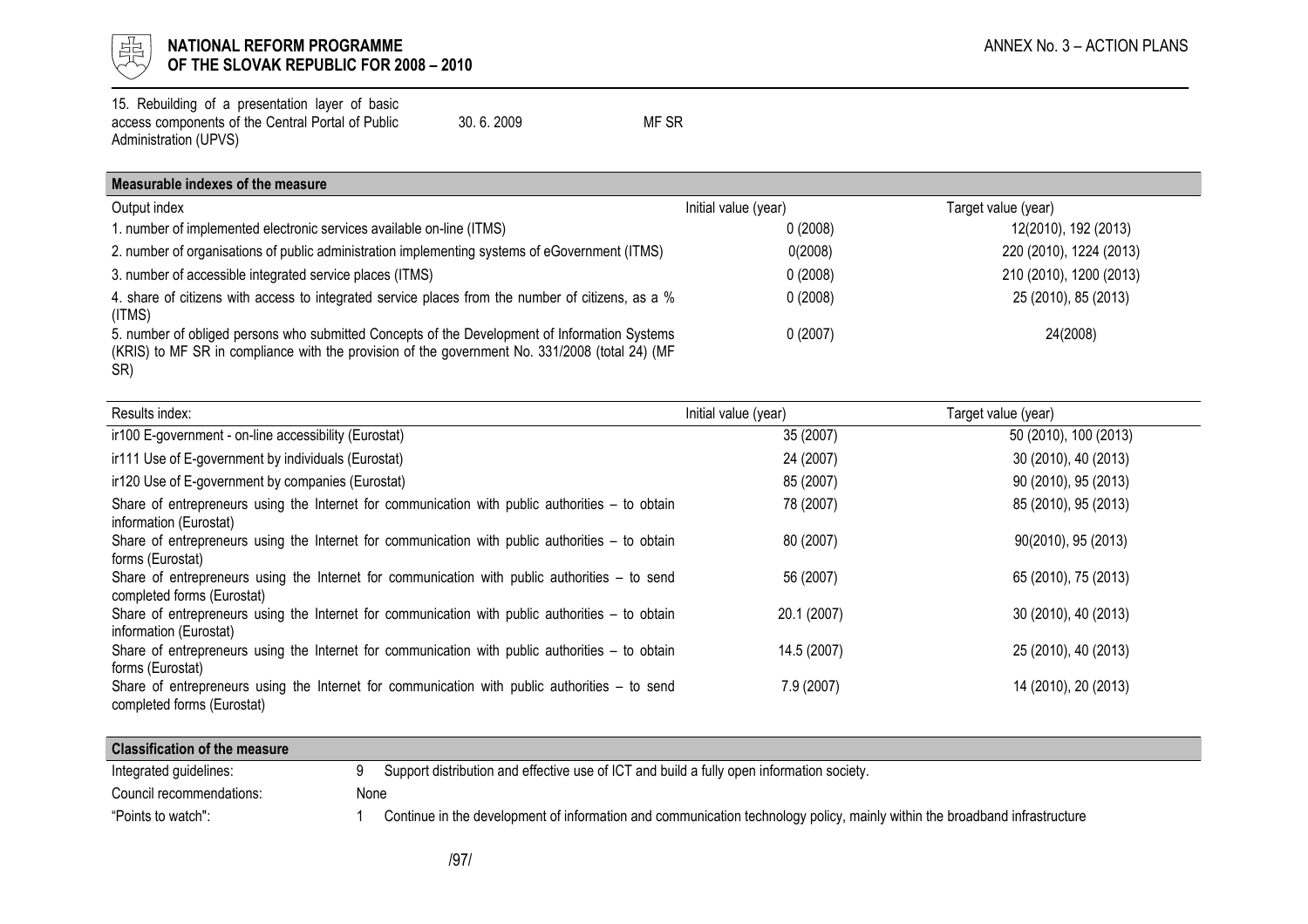

# **ENDETERRY OF THE SLOVAK REPUBLIC FOR 2008 – 2010**<br>  $\frac{E[T_1]}{T_2}$  **Of the slovak republic for 2008 – 2010**

OF THE SLOVAK REPUBLIC FOR 2008 – 2010

| Quantification of budgetary influence (ESA 95; in mil. SKK)       |             |                                                                                                                          |              |              |
|-------------------------------------------------------------------|-------------|--------------------------------------------------------------------------------------------------------------------------|--------------|--------------|
|                                                                   | 2008        | 2009                                                                                                                     | 2010         | 2011         |
| Influence upon the income of the public administration budget:    |             |                                                                                                                          |              |              |
| From which, financial resources from EU sources:                  |             |                                                                                                                          |              |              |
| Influence upon expenditure from the public administration budget: | 383,73423   | 3622,75885                                                                                                               | 5805,20291   | 7218,40985   |
| From which, financial resources from EU sources:                  | 16.53019    | 2512, 58961                                                                                                              | 4272.59746   | 5459,17254   |
| Net budget influence (income - expenditure):                      | - 383.73423 | - 3622.75885                                                                                                             | - 5805.20291 | - 7218.40985 |
| Note:                                                             |             | Partial estimate of expected expenses for OPIS, priority axis 1, updated to 30.6.2008 plus expenses for related projects |              |              |

from the budget of MF SR – SIS allocated with the existing expense limits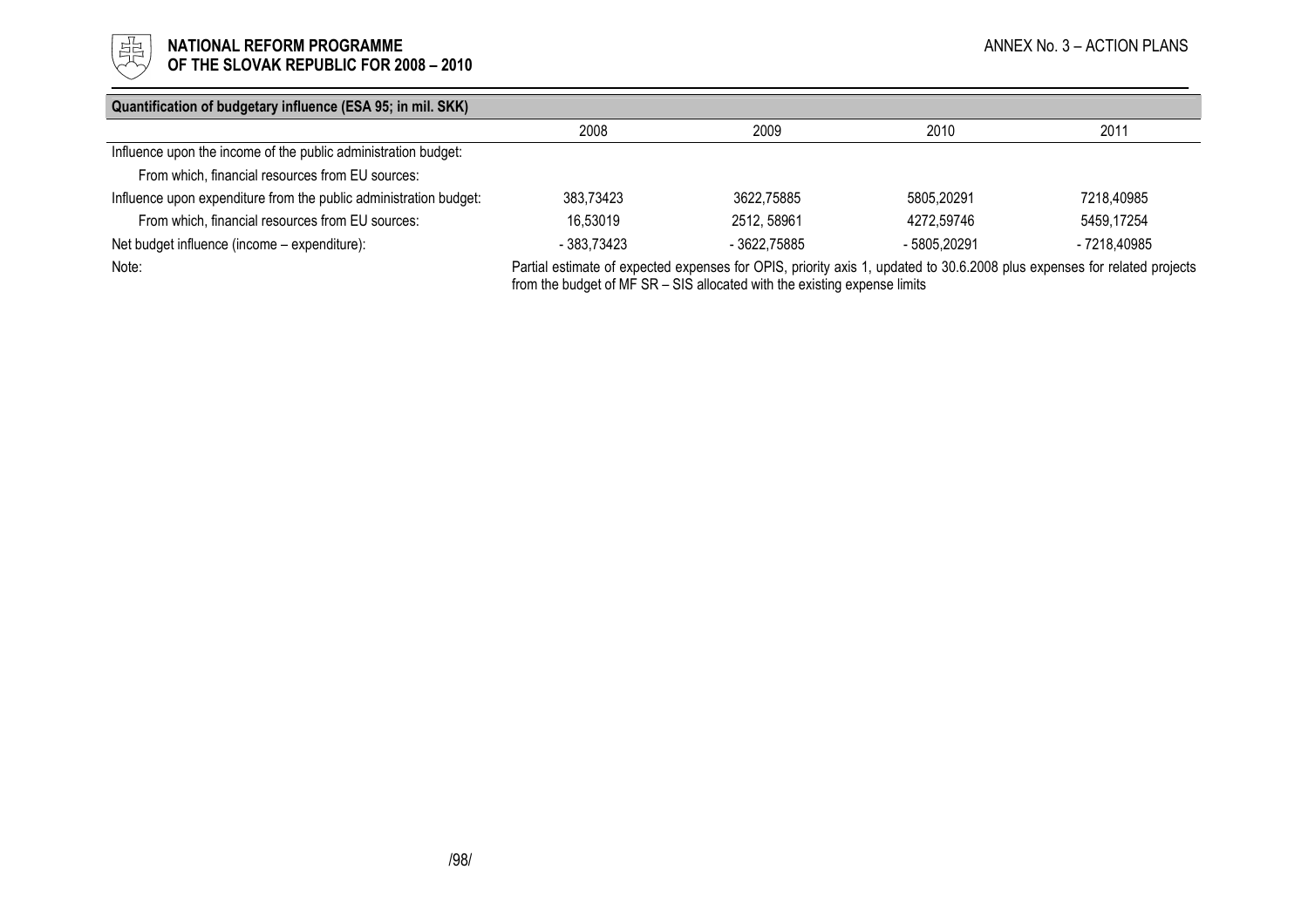

| <b>Characteristics of the measure</b>       |                                                                                                                                                                                                                                                                                                                                                                                                                                                                                                                                                                                                                                                                                                                                                                                                                                                                                                                                                                                                                                                                                                                                                                                                                                                                                                                                                                                                                                                                                                                                                                                                                                                                                                                                                                                                                                                                                                                                                                                                              |
|---------------------------------------------|--------------------------------------------------------------------------------------------------------------------------------------------------------------------------------------------------------------------------------------------------------------------------------------------------------------------------------------------------------------------------------------------------------------------------------------------------------------------------------------------------------------------------------------------------------------------------------------------------------------------------------------------------------------------------------------------------------------------------------------------------------------------------------------------------------------------------------------------------------------------------------------------------------------------------------------------------------------------------------------------------------------------------------------------------------------------------------------------------------------------------------------------------------------------------------------------------------------------------------------------------------------------------------------------------------------------------------------------------------------------------------------------------------------------------------------------------------------------------------------------------------------------------------------------------------------------------------------------------------------------------------------------------------------------------------------------------------------------------------------------------------------------------------------------------------------------------------------------------------------------------------------------------------------------------------------------------------------------------------------------------------------|
| Title of the key challenge:                 | <b>Entrepreneurial Environment</b>                                                                                                                                                                                                                                                                                                                                                                                                                                                                                                                                                                                                                                                                                                                                                                                                                                                                                                                                                                                                                                                                                                                                                                                                                                                                                                                                                                                                                                                                                                                                                                                                                                                                                                                                                                                                                                                                                                                                                                           |
| Title of measure:                           | Development of one-stop-shops for entrepreneurs                                                                                                                                                                                                                                                                                                                                                                                                                                                                                                                                                                                                                                                                                                                                                                                                                                                                                                                                                                                                                                                                                                                                                                                                                                                                                                                                                                                                                                                                                                                                                                                                                                                                                                                                                                                                                                                                                                                                                              |
| Sponsor of the measure:                     | Ministry of Economy SR,                                                                                                                                                                                                                                                                                                                                                                                                                                                                                                                                                                                                                                                                                                                                                                                                                                                                                                                                                                                                                                                                                                                                                                                                                                                                                                                                                                                                                                                                                                                                                                                                                                                                                                                                                                                                                                                                                                                                                                                      |
| Co-sponsors of the measure:                 | MF SR, MI SR, MLSAF SR, MEnv SR, ME SR, MS SR, MTP&T SR, ML SR, MVRR SR, ŠÚSR (Statistical Office SR), Office for Land Surveyors, Cartography<br>and Cadastres SR, MH SR, Office for Audit Supervision, Employment Office (UPV) SR, GP SR                                                                                                                                                                                                                                                                                                                                                                                                                                                                                                                                                                                                                                                                                                                                                                                                                                                                                                                                                                                                                                                                                                                                                                                                                                                                                                                                                                                                                                                                                                                                                                                                                                                                                                                                                                    |
| Description of the measure:                 | After establishment and commencement of operation of one-stop-shops (OSS) for entrepreneurs - self employed, the next stage will be implemented, so OSS<br>will be also functional and electronically available to subjects carrying out business in activities in accordance with special legal regulations, which are not<br>classified as being self employed and are carried out on the basis of authorisations issued by appropriate bodies of state administration and professional<br>chambers. OSS in regions are also a contact point for citizens of EU member states (in accordance with the directive regarding services) who come to<br>Slovakia to perform entrepreneurial activities or provide services. OSS will allow entrepreneurs to perform the administrative tasks necessary, mainly for<br>starting and performance of entrepreneurship in one place, and will provide electronic processing of the other formalities necessary for starting<br>entrepreneurship in relation to authorised bodies e.g. to the appropriate tax office – registration of a tax subject, registration with a health insurance company<br>in order to register the entrepreneur, the criminal register of GP SR – verification of not having a criminal record, with the statistics office in order to be<br>assigned an Identification Number, etc. This will result in reduce and make administration procedures more effective for entrepreneurial subjects. Apart from<br>professional chambers, some ministries and other bodies of state administration, as well as subjects outside public administration, will also cooperate in the<br>development of OSS at this stage. With regards to the specifics of individual permission procedures within the affected institutions in issuing permission for<br>entrepreneurship, establishment of more OSS in professional chambers and appropriate bodies of state administration is being considered, who issue<br>permission for entrepreneurship. |
|                                             | Methods for implementation of the mentioned steps will use the electronic interconnection of responsible institutions.<br>The legal framework for preparation of OSS is a proposal of a law regarding services which is under preparation by the Ministry of Economy SR. MEc SR, in<br>cooperation with co-sponsors, will prepare amendments to special legal regulations which will be implemented via the proposed law regarding services.<br>Establishment of OSS will mainly require organisational-technical provision of individual OSS and if necessary, as well as personnel support.                                                                                                                                                                                                                                                                                                                                                                                                                                                                                                                                                                                                                                                                                                                                                                                                                                                                                                                                                                                                                                                                                                                                                                                                                                                                                                                                                                                                                |
| Objective of the measure:                   | Support of entrepreneurship and improvement of the entrepreneurial environment by simplifying entry to entrepreneurship and performance of entrepreneurial<br>activities, mainly by simplifying administration processes and shortening the time for starting entrepreneurship                                                                                                                                                                                                                                                                                                                                                                                                                                                                                                                                                                                                                                                                                                                                                                                                                                                                                                                                                                                                                                                                                                                                                                                                                                                                                                                                                                                                                                                                                                                                                                                                                                                                                                                               |
| Analytical justification of the<br>measure: | At present, apart from entrepreneurs entrepreneurship in the regime of small business law, other entrepreneurs must contact several institutions and<br>authorities (professional chamber, commercial register, copy from the criminal register, statistical office, etc), with the aim of obtaining permission for<br>entrepreneurship. The average time for obtaining permission for entrepreneurship for entrepreneurs provided services in accordance with special legal<br>regulations, is circa 30 days at present. After establishment of OSS, it is estimated that the average time for obtaining the necessary formalities for<br>entrepreneurship will shorted to 20 days. The task of OSS is also to provide information related to starting and providing services itself.<br>The measure arises from the requirements of the directive regarding services in the domestic market No. 2006/123/ES, in accordance with which member<br>states have the duty to establish a network of JKM by the end of the term for ensuring transposition of the directive (December 2009), which will allow service<br>providers to obtain permission for entrepreneurship and will provide formalities in other institutions which are necessary, mainly for starting entrepreneurship.                                                                                                                                                                                                                                                                                                                                                                                                                                                                                                                                                                                                                                                                                                                       |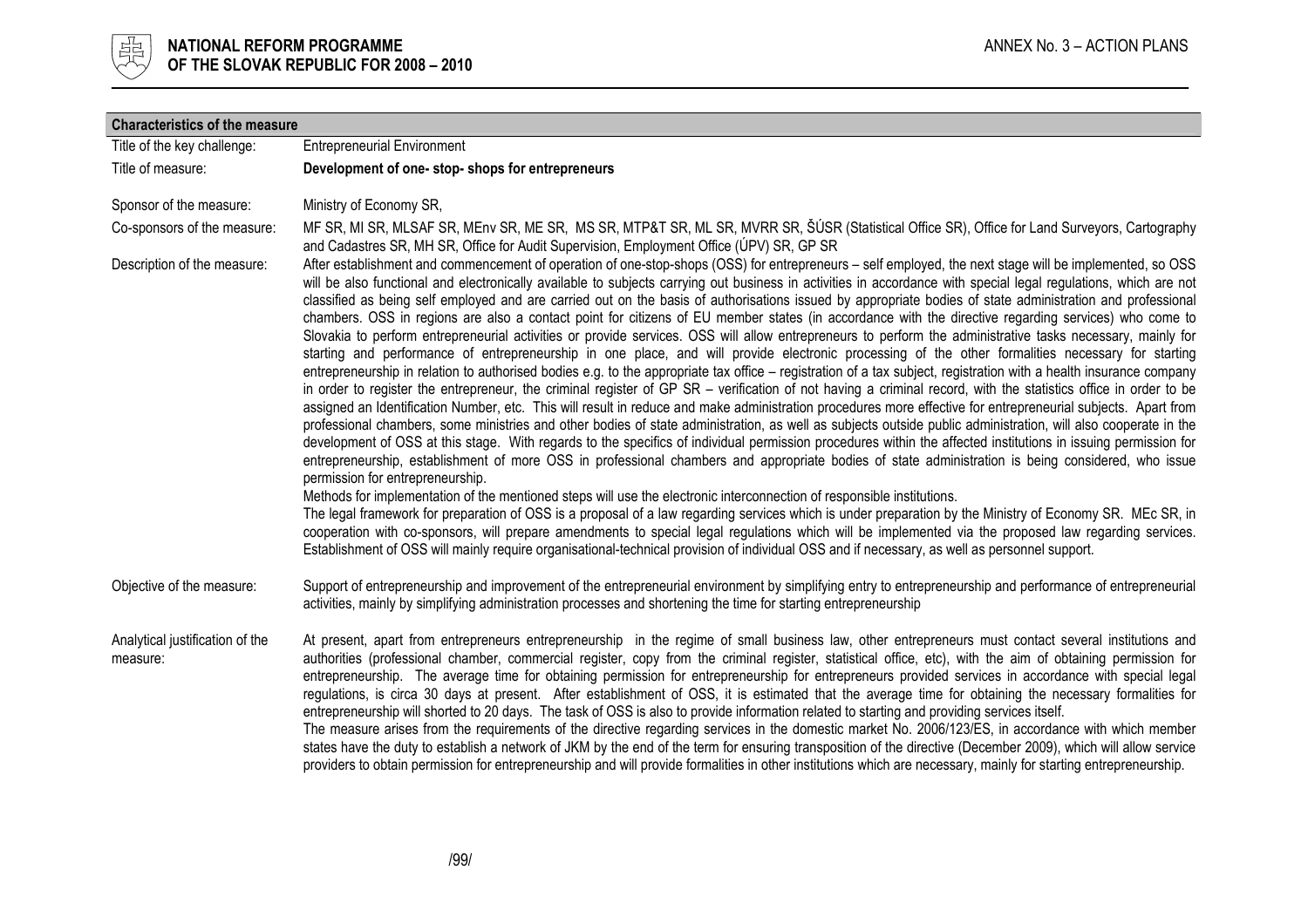

# $\frac{1}{\frac{1}{\sqrt{1-\frac{1}{\sqrt{1-\frac{1}{\sqrt{1-\frac{1}{\sqrt{1-\frac{1}{\sqrt{1-\frac{1}{\sqrt{1-\frac{1}{\sqrt{1-\frac{1}{\sqrt{1-\frac{1}{\sqrt{1-\frac{1}{\sqrt{1-\frac{1}{\sqrt{1+\frac{1}{\sqrt{1+\frac{1}{\sqrt{1+\frac{1}{\sqrt{1+\frac{1}{\sqrt{1+\frac{1}{\sqrt{1+\frac{1}{\sqrt{1+\frac{1}{\sqrt{1+\frac{1}{\sqrt{1+\frac{1}{\sqrt{1+\frac{1}{\sqrt{1+\frac{1}{\sqrt{1+\frac{1}{\sqrt{1+\frac{1}{\sqrt{$ OF THE SLOVAK REPUBLIC FOR 2008 – 2010

| Links to<br>other                         | strategic The measure is a reaction to the conclusions of the Strategy Report regarding renewed Lisbon strategy for grown and employment, fulfilment of obligations of |
|-------------------------------------------|------------------------------------------------------------------------------------------------------------------------------------------------------------------------|
| documents                                 | the spring Session of the European Council 2006, 2007, 2008 in fulfilling the aims of the Lisbon strategy, fulfilling the conclusions of the contribution of the       |
|                                           | Council for Competitiveness for the Spring Summit of the European Council 2006, 2007, 2008 to the Lisbon Strategy and meeting the requirements of the                  |
|                                           | conclusions of the Council for Competitiveness with regards to revision of the Single EU Market (March 2008). Adopting the measures is closely related to              |
|                                           | implementation of the transposition of the directive regarding services in the domestic market No. 2006/123/ES in the SR by December 2009.                             |
| Deadline for fulfilment of the 31.12.2009 |                                                                                                                                                                        |
| measure:                                  |                                                                                                                                                                        |
| List of potential risks:                  | - incompatibility of information systems within the EU                                                                                                                 |
|                                           | The directive requires member states to also process the issues with regards to entrepreneurship electronically at a distance, on the basis which                      |
|                                           | interconnection of responsible institutions within the SR is necessary as well as interoperability of information systems within the EU.                               |
|                                           | One issue is incompatibility of information systems within the EU.                                                                                                     |
|                                           | - poor flexibility of the affected institutions in acceptance of the requirements arising from the director and other EU documents from a viewpoint of new             |

- poor flexibility of the affected institutions in acceptance of the requirements arising from the director and other EU documents from a viewpoint of new approaches in the area of entrepreneurship to the benefit of the entrepreneur.

| Harmonogram for fulfilling the measures                                                                                                                                                                                                                                                                                                                                                             |                                       |                                                                                                                                                                                                                                                                                                                                                                                                                                                                                                       |                                                                                                           |
|-----------------------------------------------------------------------------------------------------------------------------------------------------------------------------------------------------------------------------------------------------------------------------------------------------------------------------------------------------------------------------------------------------|---------------------------------------|-------------------------------------------------------------------------------------------------------------------------------------------------------------------------------------------------------------------------------------------------------------------------------------------------------------------------------------------------------------------------------------------------------------------------------------------------------------------------------------------------------|-----------------------------------------------------------------------------------------------------------|
| Task                                                                                                                                                                                                                                                                                                                                                                                                | Planned<br>term<br>fulfilment of task | for<br>Body responsible for the given task                                                                                                                                                                                                                                                                                                                                                                                                                                                            | Note                                                                                                      |
| 1. Preparation of a law regarding services,<br>amendment to special legal regulations (e.g.<br>law No. 586/2003 coll. regarding advocacy,<br>78/1992 coll. regarding tax advisors, law No.<br>344/2004 regarding patent attorneys, law No.<br>216/1995 coll. regarding Chamber of Land<br>Surveyors and Cartographers, law No.<br>138/1992<br>coll.<br>authorised<br>regarding<br>architects, etc). | 30.9.2009                             | MEc SR, MI SR, MF SR, Deputy Prime<br>Minister of the government of SR for a<br>knowledgeable society, European<br>matters, human rights and minorities,<br>MJ SR, MLSAF SR, ME SR, MEnv SR,<br>ML SR, MTP&T SR, MCRD SR, ÚNMS<br>SR, Office for Land Surveyors,<br>Cartography and Cadastres SR, MC<br>SR, MA SR., Ministry of Health SR.                                                                                                                                                            | Direct bilateral negotiations between the affected departments and authorities.                           |
| 2. Preparation of final agreements and<br>methods of establishment of OSS with<br>appropriate bodies and institutions as well as<br>provision of the possibility for electronic<br>connection.                                                                                                                                                                                                      | 2008 - 2009                           | MC SR, ML SR, MLSAF SR, ME SR,<br>MJ SR, MEnv SR, MTP&T SR, MCRD<br>SR, Office for Labour and Social<br>Affairs and the Family SR, Office for<br>Land Survey, Cartography and<br>Cadastres SR, ÚRSO (Regulatory<br>Office for Network Industries), Main<br>Mining Office, Office for Audit<br>Supervision, Statistical Office (ŠÚ SR),<br>Criminal Register of GP SR, Industrial<br>Property Office of SR (UPV SR), Tax<br>Directorate of SR, Health Insurance<br>Companies, Slovak Chamber of Patent | Written cooperation with ministries, other state bodies, professional<br>chambers and other institutions. |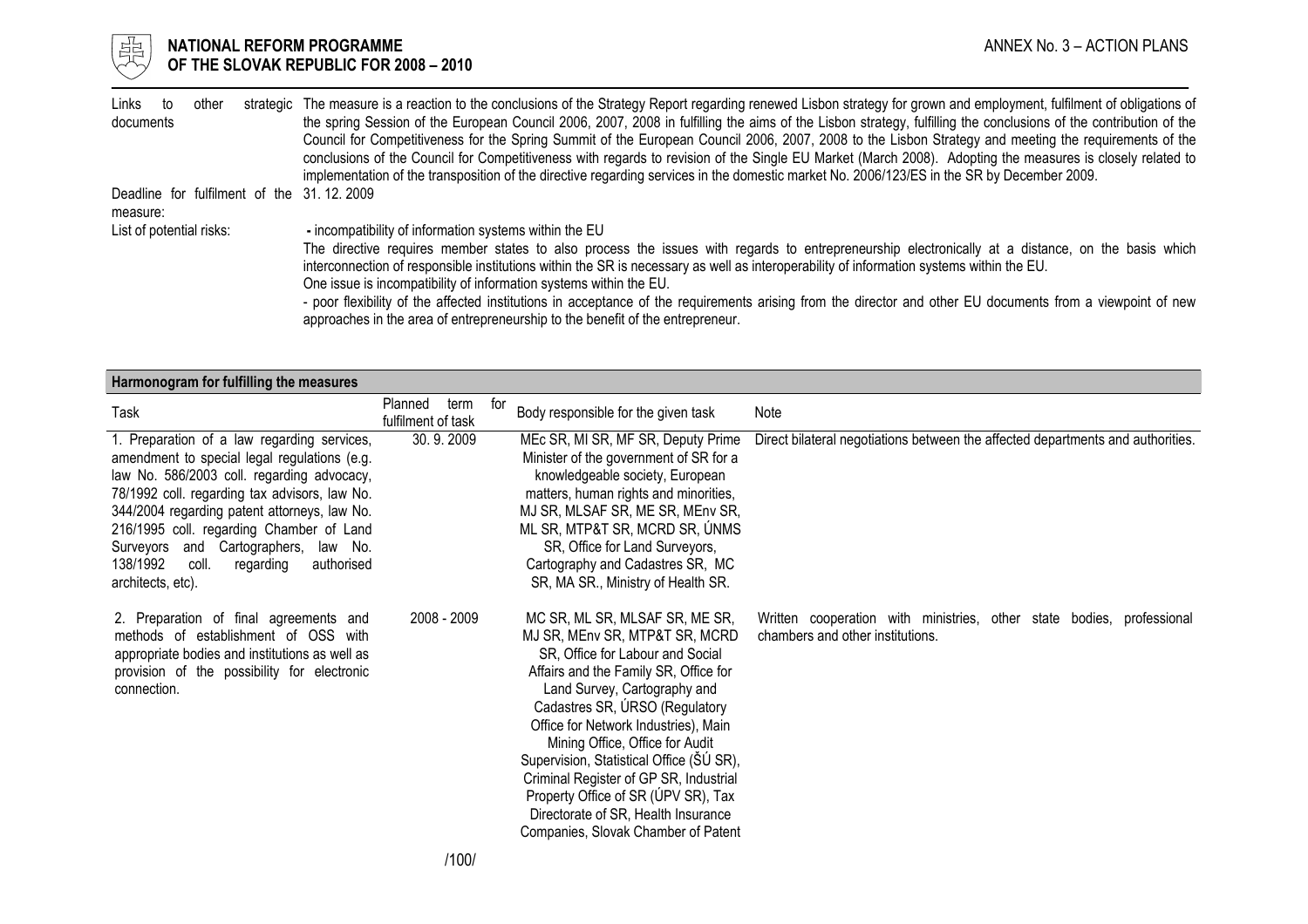

Attorneys, Slovak Chamber of Architects, Slovak Chamber of Veterinary Surgeons, Slovak Bar Association, Slovak Chamber of Civil Engineers, Slovak Chamber of Tax Advisors, Slovak Chamber of Psychologists, Slovak Chamber of Land Surveyors and Cartographers, (provision No. 324/2006, 294/2007), Bureau for normalisation, meteorology and testing

| Measurable indexes of the measure                                                 |                       |                      |
|-----------------------------------------------------------------------------------|-----------------------|----------------------|
| Output index                                                                      | Initial value in 2008 | Target value in 2010 |
| Shortening the average time for starting entrepreneurship in regulated employment | circa 30 days         | circa 20 days        |
| Results index:                                                                    | Initial value in 2008 | Target value in 2010 |
| Index of the entrepreneurial environment                                          | 117 points            | 130                  |

| <b>Classification of the measure</b> |                                                                                                                                    |
|--------------------------------------|------------------------------------------------------------------------------------------------------------------------------------|
| Integrated guidelines:               | 14 Create a more competitive entrepreneurial environment and support initiatives of the private sector via better legal regulation |
|                                      | 15 Encourage a more entrepreneurial culture and create an environment favourable for small and medium sized companies.             |
| Council recommendations:             | none                                                                                                                               |
| "Points to watch":                   | Fully implement a system of one-stop-shops for starting companies.                                                                 |

| Quantification of budgetary influence (in mil. SKK)                                                                                                                                                                                                                                                                                                                                             |      |      |      |      |  |
|-------------------------------------------------------------------------------------------------------------------------------------------------------------------------------------------------------------------------------------------------------------------------------------------------------------------------------------------------------------------------------------------------|------|------|------|------|--|
|                                                                                                                                                                                                                                                                                                                                                                                                 | 2008 | 2009 | 2010 | 2011 |  |
| Influence upon the income of the public administration budget:                                                                                                                                                                                                                                                                                                                                  |      |      |      |      |  |
| From which, financial resources from EU sources:                                                                                                                                                                                                                                                                                                                                                |      |      |      |      |  |
| Influence upon expenditure from the public administration budget:                                                                                                                                                                                                                                                                                                                               |      |      | 10   | 10   |  |
| From which, financial resources from EU sources:                                                                                                                                                                                                                                                                                                                                                |      |      |      |      |  |
| Net budget influence (income - expenditure):                                                                                                                                                                                                                                                                                                                                                    | -20  | -10  | -10  | -10  |  |
| Note: financial resources have not been allocated to date, it is an approximate proposal, financial resources represent the total overall allocated resources which will be required after stating<br>the final model of the 2 <sup>nd</sup> stage of OSS by individual departments within their budgetary chapters, including possible donations for professional chambers established by law. |      |      |      |      |  |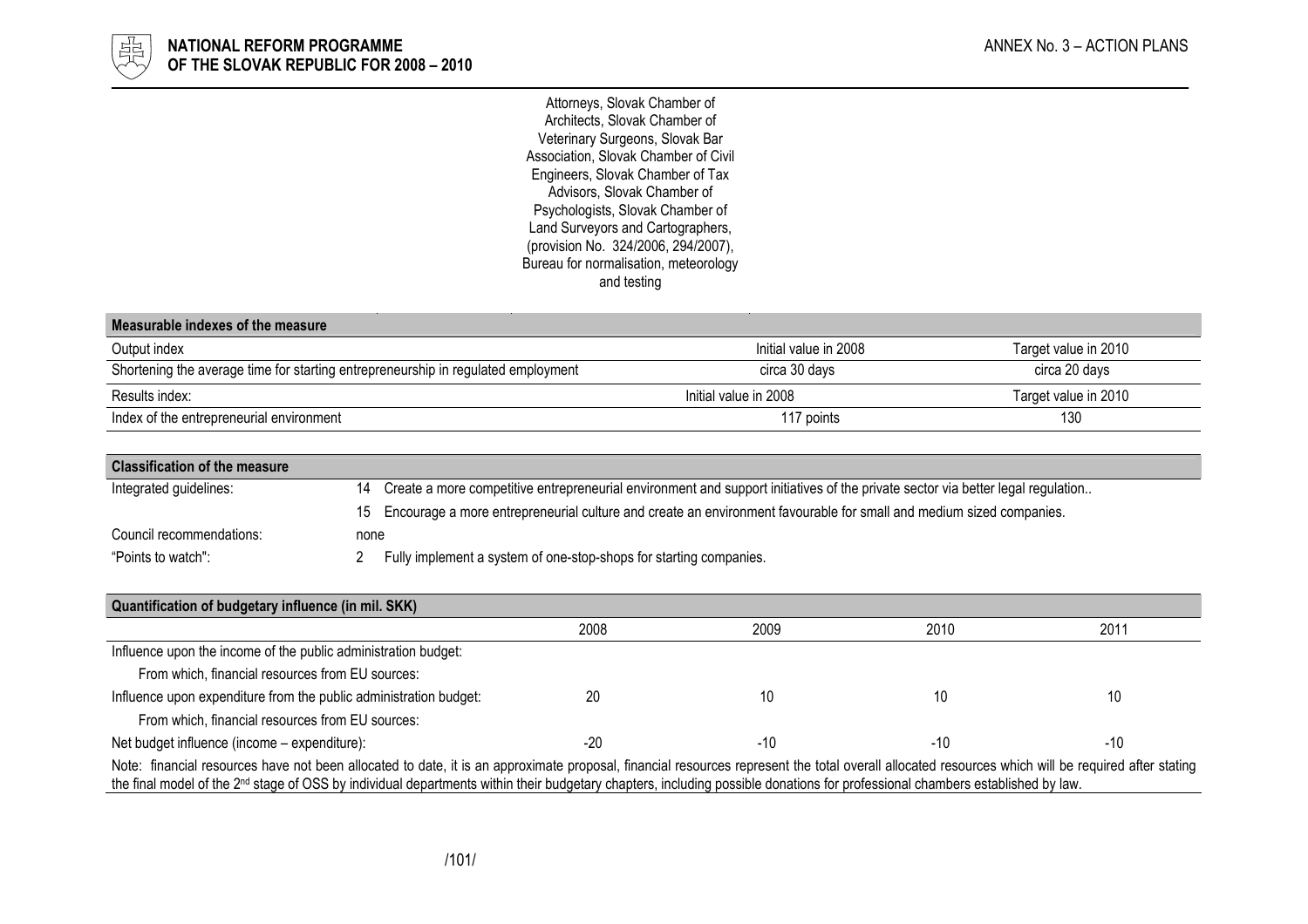

| <b>Characteristics of the measure</b>    |                                                                                                                                                                                                                                                                                                                                                                                                                                                                                                                                                                                                                                                                                                                                                                                                                                                                                                                                                                                                                                                                                                                                                                                                                                                                                                                                                                                                                                                                                                                                                                                                                                                                                                                                                                                                                                                                                                                                                                                                                                                                                                                                                                                                                                                                                                                                                                                                                                                                                                                                                                                                                                   |
|------------------------------------------|-----------------------------------------------------------------------------------------------------------------------------------------------------------------------------------------------------------------------------------------------------------------------------------------------------------------------------------------------------------------------------------------------------------------------------------------------------------------------------------------------------------------------------------------------------------------------------------------------------------------------------------------------------------------------------------------------------------------------------------------------------------------------------------------------------------------------------------------------------------------------------------------------------------------------------------------------------------------------------------------------------------------------------------------------------------------------------------------------------------------------------------------------------------------------------------------------------------------------------------------------------------------------------------------------------------------------------------------------------------------------------------------------------------------------------------------------------------------------------------------------------------------------------------------------------------------------------------------------------------------------------------------------------------------------------------------------------------------------------------------------------------------------------------------------------------------------------------------------------------------------------------------------------------------------------------------------------------------------------------------------------------------------------------------------------------------------------------------------------------------------------------------------------------------------------------------------------------------------------------------------------------------------------------------------------------------------------------------------------------------------------------------------------------------------------------------------------------------------------------------------------------------------------------------------------------------------------------------------------------------------------------|
| Title of the key challenge:              | Entrepreneurial environment (Information-Communication technology)                                                                                                                                                                                                                                                                                                                                                                                                                                                                                                                                                                                                                                                                                                                                                                                                                                                                                                                                                                                                                                                                                                                                                                                                                                                                                                                                                                                                                                                                                                                                                                                                                                                                                                                                                                                                                                                                                                                                                                                                                                                                                                                                                                                                                                                                                                                                                                                                                                                                                                                                                                |
| Title of measure:                        | Consistent implementation of services of electronic registers and their interconnection                                                                                                                                                                                                                                                                                                                                                                                                                                                                                                                                                                                                                                                                                                                                                                                                                                                                                                                                                                                                                                                                                                                                                                                                                                                                                                                                                                                                                                                                                                                                                                                                                                                                                                                                                                                                                                                                                                                                                                                                                                                                                                                                                                                                                                                                                                                                                                                                                                                                                                                                           |
| Sponsor of the measure:                  | Ministry of Finance SR                                                                                                                                                                                                                                                                                                                                                                                                                                                                                                                                                                                                                                                                                                                                                                                                                                                                                                                                                                                                                                                                                                                                                                                                                                                                                                                                                                                                                                                                                                                                                                                                                                                                                                                                                                                                                                                                                                                                                                                                                                                                                                                                                                                                                                                                                                                                                                                                                                                                                                                                                                                                            |
| Co-sponsors of the measure:              | The Ministry the Interior SR, Ministry of Economy SR, Ministry of Justice SR, Office of the Government SR, Office of Land Survey, Cartography and<br>Cadastres, Social Insurance Company, Tax Directorate of SR, Customs Directorate of SR, Ministry of the Environment SR                                                                                                                                                                                                                                                                                                                                                                                                                                                                                                                                                                                                                                                                                                                                                                                                                                                                                                                                                                                                                                                                                                                                                                                                                                                                                                                                                                                                                                                                                                                                                                                                                                                                                                                                                                                                                                                                                                                                                                                                                                                                                                                                                                                                                                                                                                                                                        |
| Description of the measure:              | Implementation of the measure will result in interconnection and integration between currently existing registers of entrepreneurial subjects (self-<br>employed, commercial, cadastre and other registers) as well as with other registers which will, between each other, provide all data in secure<br>electronic form. Integrated and consolidated electronic access to information will be created for citizens and entrepreneurs in these registers via the<br>Central Portal of Public Administration.                                                                                                                                                                                                                                                                                                                                                                                                                                                                                                                                                                                                                                                                                                                                                                                                                                                                                                                                                                                                                                                                                                                                                                                                                                                                                                                                                                                                                                                                                                                                                                                                                                                                                                                                                                                                                                                                                                                                                                                                                                                                                                                     |
| Objective of the measure:                | Improvement in the quality of the entrepreneurial environment and electronic provision of services of public administration, decrease in the<br>administrative burden and better and more comprehensive information for citizens and entrepreneurs.                                                                                                                                                                                                                                                                                                                                                                                                                                                                                                                                                                                                                                                                                                                                                                                                                                                                                                                                                                                                                                                                                                                                                                                                                                                                                                                                                                                                                                                                                                                                                                                                                                                                                                                                                                                                                                                                                                                                                                                                                                                                                                                                                                                                                                                                                                                                                                               |
| Analytical justification of the measure: | In 2005, the European Commission proposed strategic framework which stated wider political orientation in relation to the aims of the Lisbon<br>Strategy, which was the initiative i2010 – European Information Society 2010. In its medium term evaluation, it confirmed the positive role of<br>information-communication technology in achievement of the Lisbon targets. However, with regards to development of a highly effective,<br>knowledgeable economy, Slovakia is currently one of the weakest EU members. One of the reasons for this is also insufficient technological<br>infrastructure. In public administration, there are a number of implemented autonomous information systems without mutual interconnection, at<br>various architectural and quality levels which causes information in these systems to be used in isolation, data structures are often repeated and<br>multiplied obtaining and processing of data is necessary. Public databases and registers currently do not always operate within compatible<br>standards and technology, which could be simply and cheaply interconnected. The result is inconsistency of data, its ineffective utilisation as well as<br>loss of financial resources and time. Definition and implementation of missing systems in basic registers, their administrators and related data<br>together with data standards are unnecessary bases for electronic exchange of data between registers, as well as for making data accessible to<br>other subjects. This requires creation of communication interfaces for exchange of data between institutions of public administration, physical<br>entities and organisations as well as organisational and technical modification of access to reference data from basic registers for the needs of public<br>administration institutions and the public, as well as modification of the necessary legislation, in order that data obtained in electronic form may be<br>used for legal purposes. From a viewpoint of legislation, it is necessary to prepare a proposal for a law regarding registers of public administration<br>and define standards for the area of exchange of data between registers.<br>The government of SR considers informatisation of public administration as a basic element for building a knowledgeable society. In its Manifesto,<br>the government undertook to modernise public administration via economisation and informatisation, and establish conditions for effective<br>coordination of the bodies of public administration in the area of informatisation of society. |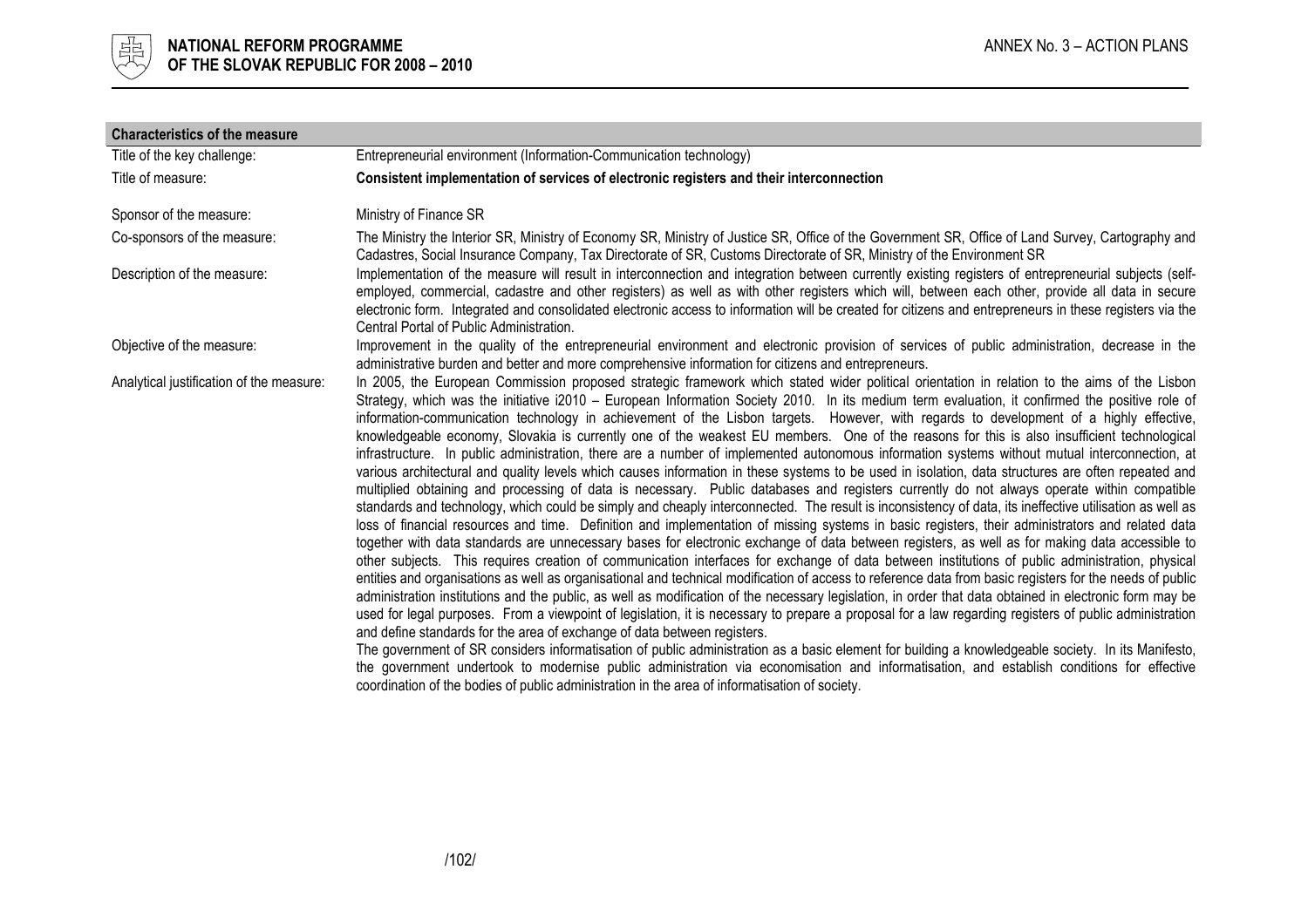

#### l 너는 NATIONAL REFORM PROGRAMME AND THE SECOND MANNEX No. 3 – ACTION PLANS ANNEX No. 3 – ACTION PLANS  $\forall\forall$  OF THE SLOVAK REPUBLIC FOR 2008 – 2010

| Links to other strategic documents      | The proposed measure is in compliance with the recommendations of the Spring European Council 2008 and is a response to the recommendations                                                                                                                                                        |
|-----------------------------------------|----------------------------------------------------------------------------------------------------------------------------------------------------------------------------------------------------------------------------------------------------------------------------------------------------|
|                                         | of the regular strategy report of the European Commission which stated that Slovakia lags behind in implementation of electronic services in public                                                                                                                                                |
|                                         | administration. A key role in interconnection of registers in public administration had already been recognised by the government in 2004 when in<br>the approved basic strategy document concerning development of an information society, called Strategy of Informatisation of Society in the   |
|                                         | Conditions of SR and related Action Plan, the task of establishing a "System of Basic Registers of Public Administration", as a system of mutually                                                                                                                                                 |
|                                         | interconnected and harmonised registers which will be compulsorily shared by all ISPA and will be widely accessible, was stated. In the strategy                                                                                                                                                   |
|                                         | document - Strategy of Competitiveness of Slovakia up to 2010 - approved by the government in 2005, one of the priorities was interconnection of                                                                                                                                                   |
|                                         | basic information systems in public administration institutions via a reliable and safe method, and definition of standards and interfaces for exchange                                                                                                                                            |
|                                         | of data between bodies of public administration. In the document "Proposal of a Road Map of Implementation of Electronic Services of Public<br>Administration", the same tasks were basically defined which should provide a fundamental basis for implementation of electronic services in public |
|                                         | administration. The mentioned tasks have not yet been successful fulfilled; therefore, they were once again formulated in the document "Strategy for                                                                                                                                               |
|                                         | imformatisation of Public Administration" which was approved in 2008 by the government of SR for the period up to 2013 and in the consecutive                                                                                                                                                      |
|                                         | document "National Concept of Informatisation of Public Administration (NKIVS), which defines the basic principles and priorities of the                                                                                                                                                           |
|                                         | informatisation of public administration and the architecture of an integrated information system of public administration.                                                                                                                                                                        |
|                                         | The reference document forming the framework for withdrawal of means from the EU is the National Strategy Reference Framework SRS for 2007 -<br>2013, which forms the basis for the Operational Programme of Informatisation of Society (OPIS), via which the main projects of informatisation of  |
|                                         | public administration in the Slovak Republic will be financed in compliance with the results of feasibility studies. Individual activities leading to                                                                                                                                              |
|                                         | fulfilment of this measure form part of priority axis No. 1 – electronisation of public administration and development of electronic services.                                                                                                                                                     |
| Deadline for fulfilment of the measure: | 2010                                                                                                                                                                                                                                                                                               |
| List of potential risks:                | - the non-existing legal framework will be a barrier to the interconnection of the basic registers of public administration (missing law regarding<br>electronic public administration and regarding registers of public administration)                                                           |
|                                         | - a legal obstacle for exchange of personal data of physical entities between registers resulting from law No. 428/2002 coll. regarding protection of<br>personal data                                                                                                                             |
|                                         | - implementation of an explicit identifier for communication between information systems of public administration will not be successful                                                                                                                                                           |
|                                         | - unwillingness of the bodies of public administration to effectively modify traditional working methods in administration                                                                                                                                                                         |
|                                         | - reform of unnecessary processes in public administration and a reduction in duplicity when combining processes between offices will not be<br>successful                                                                                                                                         |
|                                         | - overlapping authorisations in the area of coordination of informatisation of society                                                                                                                                                                                                             |
|                                         | - solutions will not include the viewpoint of European interoperability which will limit the possibility to provide cross border eGovernment services                                                                                                                                              |
|                                         | - delay in projects arising from feasibility studies                                                                                                                                                                                                                                               |
|                                         | - inadequate time harmonisation of individual projects                                                                                                                                                                                                                                             |

| Harmonogram for fulfilling the measures                                                                                                                                                                             |           |                                                                    |      |  |
|---------------------------------------------------------------------------------------------------------------------------------------------------------------------------------------------------------------------|-----------|--------------------------------------------------------------------|------|--|
| Task                                                                                                                                                                                                                | of task   | Planned term for fulfilment Body responsible for the given<br>task | Note |  |
| 1. Submit a proposal for a Clause regarding<br>standards completed with data standards for<br>the exchange of data between cooperating<br>information systems of public administration<br>to government proceedings | 30.9.2008 | MF SR                                                              |      |  |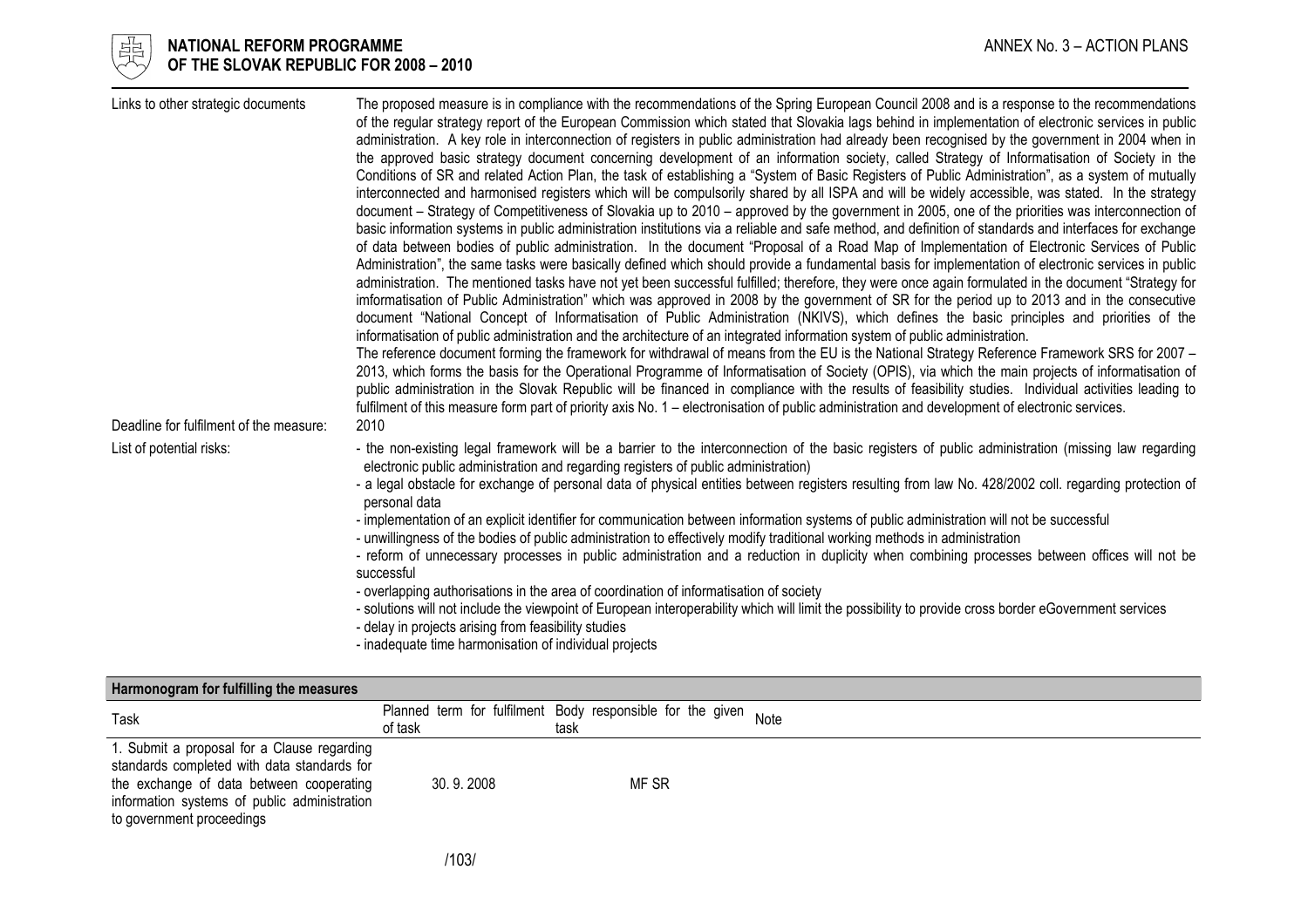

| 2. Submit a proposal for a law regarding<br>electronic public administration and registers<br>of public administration, to the government | 31.12.2009   | MF SR                                   |                                                                                                          |
|-------------------------------------------------------------------------------------------------------------------------------------------|--------------|-----------------------------------------|----------------------------------------------------------------------------------------------------------|
| 3. Implementation of single identifiers of<br>physical entities (JIFO)                                                                    | 31, 12, 2009 | MV SR                                   | Terms for solving tasks and time consecutiveness of projects will be specified<br>in feasibility studies |
| 4. Establishment of a register of physical<br>entities                                                                                    | 30.6.2010    | MV SR                                   | $-11$                                                                                                    |
| 5. Establishment of a register of physical<br>entities and entrepreneurs                                                                  | 31.12.2009   | MF SR                                   | $-11$                                                                                                    |
| 6. Establishment of a register of addresses                                                                                               | 30.6.2010    | MV SR                                   | $-11$                                                                                                    |
| 7. Establishment of a register of area<br>information                                                                                     | 31.12.2009   | MEnv SR, ÚGKK SR                        | -//-                                                                                                     |
| 8. Physical interconnection of basic registers                                                                                            | 31.12.2010   | MF SR, MI SR, MEnv SR, ÚGKK -//-<br>SR  |                                                                                                          |
| 9. Verification<br>cleaning of data in<br>and<br>registers                                                                                | 31.12.2010   | MF SR, MI SR, MEnv SR, ÚGKK -//-<br>SR. |                                                                                                          |

| Measurable indexes of the measure                                                                                                                |                      |                       |
|--------------------------------------------------------------------------------------------------------------------------------------------------|----------------------|-----------------------|
| Output index                                                                                                                                     | Initial value (year) | Target value (year)   |
| 1. Percentage of public registers which operate with compatible standards and technology and<br>which could be simply and cheaply interconnected | 0(2008)              | 2 (2010), 4 (2013)    |
| Results index:                                                                                                                                   | Initial value (year) | Target value (year)   |
| 1. E-government - on-line accessibility (Eurostat)                                                                                               | 35 (2007)            | 50 (2010), 100 (2013) |
| 2. Use of E-government by companies (Eurostat)                                                                                                   | 85 (2007)            | 90 (2010), 95 (2013)  |
| 3. Use of E-government by individuals (Eurostat)                                                                                                 | 24 (2007)            | 30 (2010), 40 (2013)  |

## Classification of the measure

Integrated guidelines: 9 Support widening and effective use of ICT and build a fully open information society.

### Council recommendations:

"Points to watch": 1 Continue in the development of information and communication technology policies, mainly in a broadband infrastructure

## Quantification of budgetary influence (ESA 95; in mil. SKK)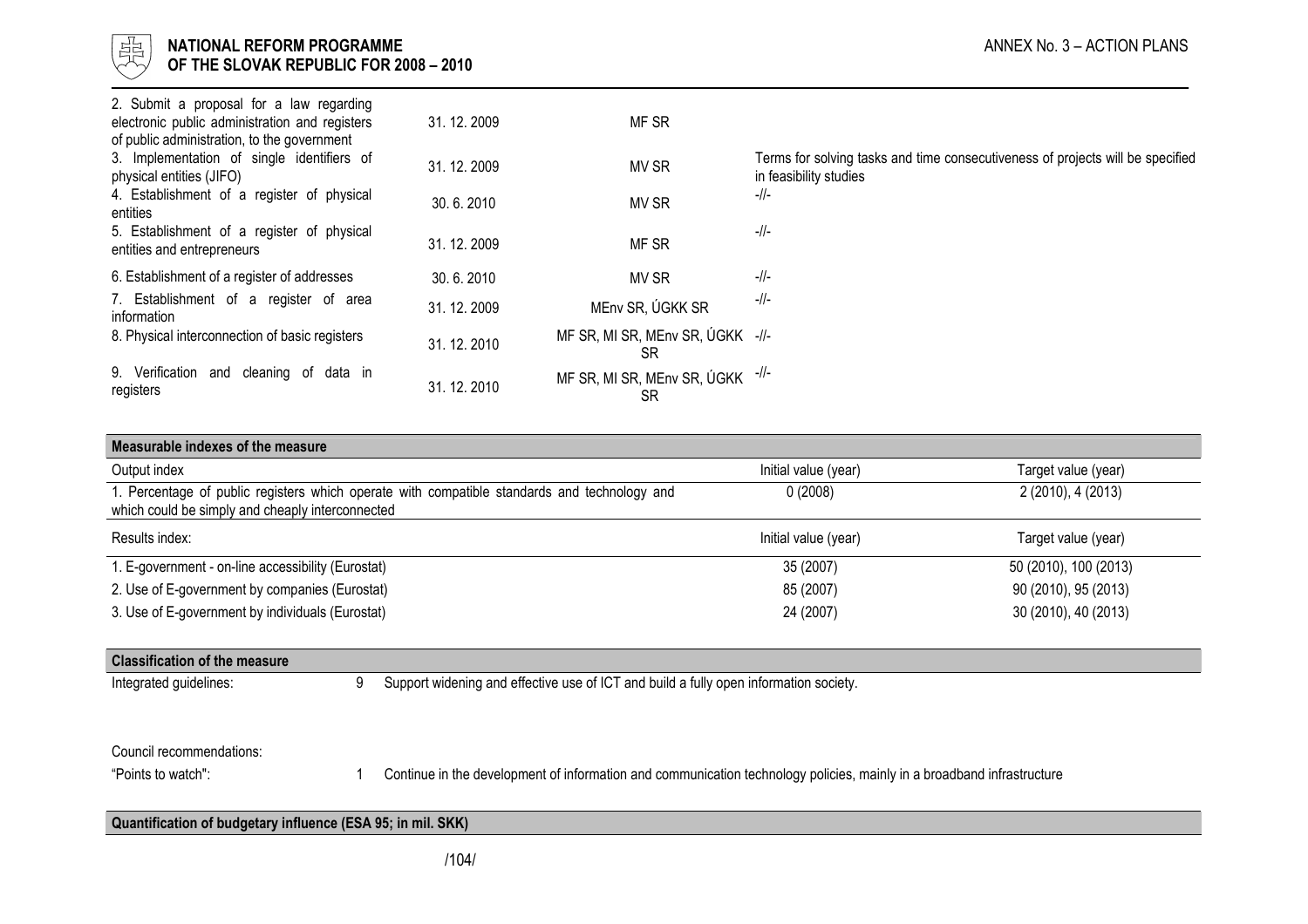

#### l 너는 NATIONAL REFORM PROGRAMME AND THE SECOND MANNEX No. 3 – ACTION PLANS ANNEX No. 3 – ACTION PLANS  $\forall\forall$  OF THE SLOVAK REPUBLIC FOR 2008 – 2010

|                                                                   | 2008                                                                                                                                                                                                                                                                   | 2009 | 2010 | 2011 |
|-------------------------------------------------------------------|------------------------------------------------------------------------------------------------------------------------------------------------------------------------------------------------------------------------------------------------------------------------|------|------|------|
| Influence upon the income of the public administration budget:    |                                                                                                                                                                                                                                                                        |      |      |      |
| From which, financial resources from EU sources:                  |                                                                                                                                                                                                                                                                        |      |      |      |
| Influence upon expenditure from the public administration budget: |                                                                                                                                                                                                                                                                        |      |      |      |
| From which, financial resources from EU sources:                  |                                                                                                                                                                                                                                                                        |      |      |      |
| Net budget influence (income – expenditure):                      |                                                                                                                                                                                                                                                                        |      |      |      |
| Note:                                                             | Estimated expenses will be specified after the phase of evaluation of feasibility studies for the 1 <sup>st</sup> priority axis of OPIS.<br>These expenses are allocated within existing expenditure limits and do not represent expenses over the approved<br>budget. |      |      |      |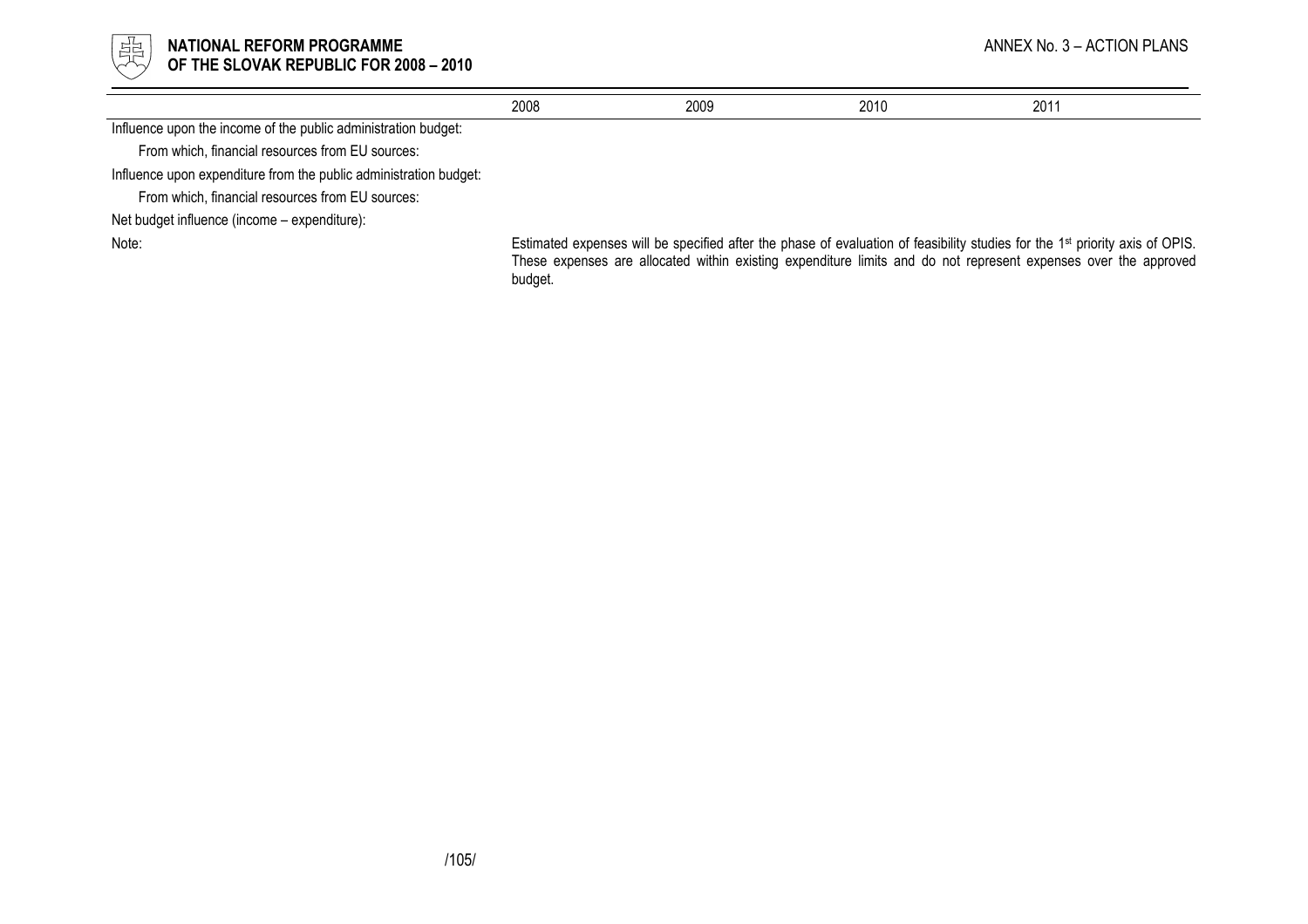

| <b>Characteristics of the measure</b>    |                                                                                                                                                                                                                                                                                                                                                                                                                                                                                                                                                                                                                                                                                                                                                                                                                                                                                                                                                                                                                                                                                                                                                                                                                                                                                                                                                                                                                                                                                                                                                                                                                                                                                                                                                                                                                                                                                                                                                                                                                                                                                                                                                                                                                                                                                                                                                                                                                                                                                                                                                                                                                                                                                                                                                                                                                                                                                                                                                                                                                                                                                                                                                                                                                                                                                                                                                                                                                                                                                                                                                                                                                                                                                                                                                                                                                                                                                                                                                                                                                                                                                                                                                        |
|------------------------------------------|--------------------------------------------------------------------------------------------------------------------------------------------------------------------------------------------------------------------------------------------------------------------------------------------------------------------------------------------------------------------------------------------------------------------------------------------------------------------------------------------------------------------------------------------------------------------------------------------------------------------------------------------------------------------------------------------------------------------------------------------------------------------------------------------------------------------------------------------------------------------------------------------------------------------------------------------------------------------------------------------------------------------------------------------------------------------------------------------------------------------------------------------------------------------------------------------------------------------------------------------------------------------------------------------------------------------------------------------------------------------------------------------------------------------------------------------------------------------------------------------------------------------------------------------------------------------------------------------------------------------------------------------------------------------------------------------------------------------------------------------------------------------------------------------------------------------------------------------------------------------------------------------------------------------------------------------------------------------------------------------------------------------------------------------------------------------------------------------------------------------------------------------------------------------------------------------------------------------------------------------------------------------------------------------------------------------------------------------------------------------------------------------------------------------------------------------------------------------------------------------------------------------------------------------------------------------------------------------------------------------------------------------------------------------------------------------------------------------------------------------------------------------------------------------------------------------------------------------------------------------------------------------------------------------------------------------------------------------------------------------------------------------------------------------------------------------------------------------------------------------------------------------------------------------------------------------------------------------------------------------------------------------------------------------------------------------------------------------------------------------------------------------------------------------------------------------------------------------------------------------------------------------------------------------------------------------------------------------------------------------------------------------------------------------------------------------------------------------------------------------------------------------------------------------------------------------------------------------------------------------------------------------------------------------------------------------------------------------------------------------------------------------------------------------------------------------------------------------------------------------------------------------------------|
| Title of the key challenge:              | Entrepreneurial environment (Information-Communication technology)                                                                                                                                                                                                                                                                                                                                                                                                                                                                                                                                                                                                                                                                                                                                                                                                                                                                                                                                                                                                                                                                                                                                                                                                                                                                                                                                                                                                                                                                                                                                                                                                                                                                                                                                                                                                                                                                                                                                                                                                                                                                                                                                                                                                                                                                                                                                                                                                                                                                                                                                                                                                                                                                                                                                                                                                                                                                                                                                                                                                                                                                                                                                                                                                                                                                                                                                                                                                                                                                                                                                                                                                                                                                                                                                                                                                                                                                                                                                                                                                                                                                                     |
| Title of measure:                        | Increasing the availability and support for broadband internet access infrastructure                                                                                                                                                                                                                                                                                                                                                                                                                                                                                                                                                                                                                                                                                                                                                                                                                                                                                                                                                                                                                                                                                                                                                                                                                                                                                                                                                                                                                                                                                                                                                                                                                                                                                                                                                                                                                                                                                                                                                                                                                                                                                                                                                                                                                                                                                                                                                                                                                                                                                                                                                                                                                                                                                                                                                                                                                                                                                                                                                                                                                                                                                                                                                                                                                                                                                                                                                                                                                                                                                                                                                                                                                                                                                                                                                                                                                                                                                                                                                                                                                                                                   |
| Sponsor of the measure:                  | Ministry of Finance SR.                                                                                                                                                                                                                                                                                                                                                                                                                                                                                                                                                                                                                                                                                                                                                                                                                                                                                                                                                                                                                                                                                                                                                                                                                                                                                                                                                                                                                                                                                                                                                                                                                                                                                                                                                                                                                                                                                                                                                                                                                                                                                                                                                                                                                                                                                                                                                                                                                                                                                                                                                                                                                                                                                                                                                                                                                                                                                                                                                                                                                                                                                                                                                                                                                                                                                                                                                                                                                                                                                                                                                                                                                                                                                                                                                                                                                                                                                                                                                                                                                                                                                                                                |
| Co-sponsors of the measure:              | Office of the government of SR, Ministry of Transport, Post and Telecommunications SR, Ministry of Education SR.                                                                                                                                                                                                                                                                                                                                                                                                                                                                                                                                                                                                                                                                                                                                                                                                                                                                                                                                                                                                                                                                                                                                                                                                                                                                                                                                                                                                                                                                                                                                                                                                                                                                                                                                                                                                                                                                                                                                                                                                                                                                                                                                                                                                                                                                                                                                                                                                                                                                                                                                                                                                                                                                                                                                                                                                                                                                                                                                                                                                                                                                                                                                                                                                                                                                                                                                                                                                                                                                                                                                                                                                                                                                                                                                                                                                                                                                                                                                                                                                                                       |
| Description of the measure:              | The aim of this measure is to support investment in the private sector, development of infrastructure of broadband access networks via thorough<br>application of the European regulatory framework for electronic communication and the principles of European policy for broadband connection<br>approved by the provision of the European Parliament of 19 <sup>th</sup> June 2007. At the same time, lessening the gap in the availability of broadband access<br>for homes and public administration in rural and remote area which are not attractive for the private sector due to long term economic return and the<br>high risk of investment, the provision of financial sources for development of broadband access to networks from the funds of the Operational<br>Programme – Informatisation of Society (OPIS). Provision of the mentioned will mainly arise from the recommendations of feasibilities regarding<br>OPIS.                                                                                                                                                                                                                                                                                                                                                                                                                                                                                                                                                                                                                                                                                                                                                                                                                                                                                                                                                                                                                                                                                                                                                                                                                                                                                                                                                                                                                                                                                                                                                                                                                                                                                                                                                                                                                                                                                                                                                                                                                                                                                                                                                                                                                                                                                                                                                                                                                                                                                                                                                                                                                                                                                                                                                                                                                                                                                                                                                                                                                                                                                                                                                                                                               |
| Objective of the measure:                | Increase accessibility of broadband access for inhabitants and public administration.                                                                                                                                                                                                                                                                                                                                                                                                                                                                                                                                                                                                                                                                                                                                                                                                                                                                                                                                                                                                                                                                                                                                                                                                                                                                                                                                                                                                                                                                                                                                                                                                                                                                                                                                                                                                                                                                                                                                                                                                                                                                                                                                                                                                                                                                                                                                                                                                                                                                                                                                                                                                                                                                                                                                                                                                                                                                                                                                                                                                                                                                                                                                                                                                                                                                                                                                                                                                                                                                                                                                                                                                                                                                                                                                                                                                                                                                                                                                                                                                                                                                  |
| Analytical justification of the measure: | Development of broadband access supports an increase in effectiveness in many areas of current human activities, e.g. in the area of public<br>administration, education, transport, healthcare, business and enterprise. It is a means by which new possibilities for access are opened (via a<br>computer, telephone, DTV, kiosk ) to provided resources and services (data, voice and image). In its Manifesto, the government of SR declared<br>the intention to support the development of broadband access via development of competition, economic use of the frequency spectra and also<br>support the building of broadband networks in rural regions. The aims of the Lisbon Strategy, which also includes stimulation of the development of<br>ICT and supports a transparent, stable and competitive environment in the area of electronic communication and electronic services, is reflected in<br>the initiative i2010: European Information Society, whose aim is to support establishment of a single market for the digital economy. In a medium<br>term evaluation of the initiative i2010, at the beginning of 2008 it was stated that broadband connection within the EU is becoming standard and the<br>market of broadband access is developing dynamically. Despite this, signs of tiredness have occurred, growth of the coverage and availability is<br>slowing and the differences between member states with regards to the implementation and use of ICT, speed, cost and coverage are deepening.<br>The proposed measure responds to the recommendation from the regular Strategy Report of the European Commission and is in compliance with<br>the recommendation of the Spring Session of the European Council 2008. In the regular Strategy Report EC, in their National Programme of<br>Reforms, member states were advised to establish a target of 30% penetration of broadband internet and provision of internet connection for all<br>schools by 2008. In SR, the quality of broadband access has grown within the last year thanks to significant commencement of the building of<br>optical networks and an increase in the share of optical connections in the entire base of broadband access. Actual analyses evaluated the market<br>broadband access in SR as diverse and dynamic with a good basis for development and sufficient satisfaction of customer needs. However, to date<br>it is not sufficient for elimination of long term lagging behind developed EU countries. According to EC statistics, with regards to penetration of fixed<br>broadband access, with 8.8% in 2007, SR is in 25th place in the EU. In Europe, on average, two out of ten users connect to an international<br>computer network via fixed broadband access. For comparison, in Slovakia, it is not even every 10th user. It must also be said that in Slovakia,<br>mobile broadband access is successfully developing which currently in many cases replaces a fixed connection. Mobile broadband connection has<br>its benefits but from the viewpoint of provided transfer speeds, it has its limitations and it cannot be predicted that it will soon fully replace the<br>advantages of fixed broadband connection, mainly optical. Low penetration is related not only to households but also public administration, mainly<br>village offices. According to the research of ZMOS, approximately one third of village offices have no connection to the internet. Approximately 3%<br>of schools currently have no internet connection. The problem of low penetration of broadband access is, apart from the insufficient supply of quality<br>electronic services (addressed in measure vii. Informatisation of public administration), also caused by insufficient development of access networks<br>in rural areas. Development of access networks in rural areas should be significantly supported by the implementation of the third priority axis of<br>OPIS which will support the activities for stimulation of demand by households and inhabitants for broadband technology. Implementation of this |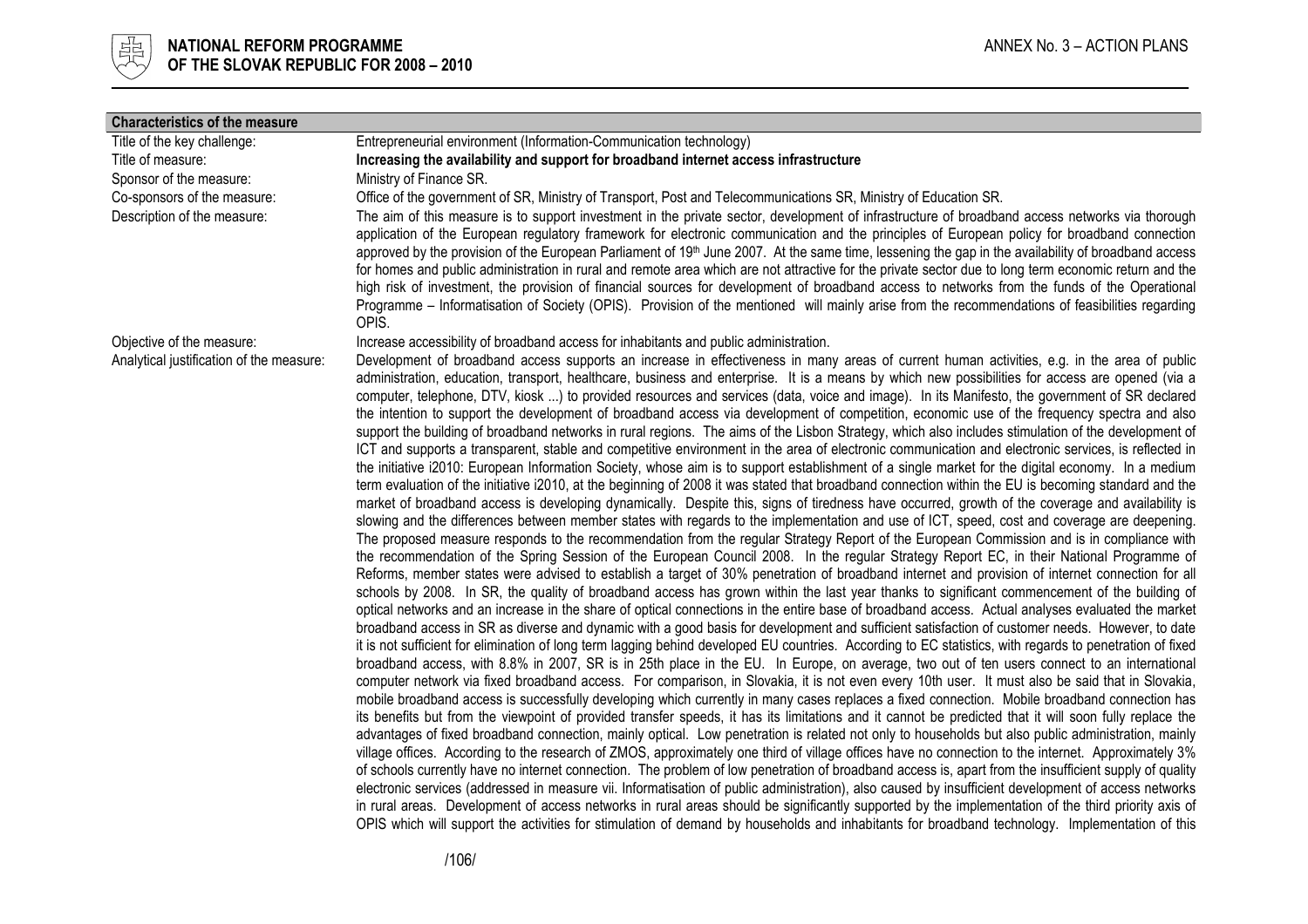

## $\frac{175}{65}$  NATIONAL REFORM PROGRAMME and the set of the set of the set of the set of the set of the set of the set of the set of the set of the set of the set of the set of the set of the set of the set of the set of th OF THE SLOVAK REPUBLIC FOR 2008 – 2010

|                                         | measure will create a basis for further development in compliance with the latest EU trends such as implementation of networks of future generation,<br>implementation of the internet protocol IPv6 and support internet items.                                                                                                                                                                                                                                  |
|-----------------------------------------|-------------------------------------------------------------------------------------------------------------------------------------------------------------------------------------------------------------------------------------------------------------------------------------------------------------------------------------------------------------------------------------------------------------------------------------------------------------------|
| Links to other strategic documents      | The strategy of informatisation of society in the conditions in SR and related Action Plan (2004) – tasks for provision of cheaper, faster and safer<br>internet and mainly promotion of implementation of modern technology for access and connection providing cost effective broadband connection to<br>the internet for all citizens and strengthening competition in the provision of access to local access networks.                                       |
|                                         | The National Strategy for Broadband Access (2005) – aims and methods of the development of broadband access and particular measures for its<br>support until 2008                                                                                                                                                                                                                                                                                                 |
|                                         | National Strategic Reference Framework SR for 2007 - 2013 - reference document establishing a framework for withdrawal of EU funds<br>Operational Programme of Informatisation of Society (OPIS) - main projects of informatisation of public administration in the Slovak Republic. The<br>third priority axis of OPIS focuses upon increasing accessibility to broadband internet. Selection of the projects will follow the results of feasibility<br>studies. |
| Deadline for fulfilment of the measure: | 2013                                                                                                                                                                                                                                                                                                                                                                                                                                                              |
| List of potential risks:                | - ongoing high prices for broadband connection related to non-thorough application of law No. 610/2003 coll. regarding electronic communication in<br>the wording of further regulations, mainly with regards to the application of the mechanism of releasing user connections<br>- overlapping authorisations in the area of coordination of the informatisation of society                                                                                     |
|                                         | - unwillingness of companies to invest in an infrastructure with a long term of economic return and high risk<br>- possible delay of the implementation of the $3^{rd}$ priority axis of OPIS related to preparation of the feasibility study                                                                                                                                                                                                                     |
|                                         |                                                                                                                                                                                                                                                                                                                                                                                                                                                                   |

- long term sustainability of the infrastructure financed from OPIS in rural areas

|  |  | Harmonogram for fulfilling the measures |
|--|--|-----------------------------------------|
|--|--|-----------------------------------------|

| Task                                                                                                                                         | of task    | Planned term for fulfilment Body responsible for the given<br>task | Note                                                                                                                                                                                                 |
|----------------------------------------------------------------------------------------------------------------------------------------------|------------|--------------------------------------------------------------------|------------------------------------------------------------------------------------------------------------------------------------------------------------------------------------------------------|
| 1. Issuing a public tender for preparation of a<br>feasibility study for the 3 <sup>rd</sup> priority axis of<br>eGovernment from OPIS       | 31.7.2008  | OG SR<br>(Office of the government)                                | The particular task which will provide fulfilment of the aims of the 3rd priority<br>axis of OPIS will arise from feasibility studies.<br>This will be further<br>implemented into this action plan. |
| 2. Decision of the specialist panel regarding<br>the result of the public tender                                                             | 3.10.2008  | OG SR                                                              |                                                                                                                                                                                                      |
| 3. Signing a contract with the provider of the<br>feasibility study in the process of negotiation<br>proceedings without publishing          | 30.11.2008 | OG SR                                                              |                                                                                                                                                                                                      |
| 4. Submit national policy for electronic<br>communication to government proceedings<br>for 2009 – 2013                                       | 30.4.2009  | <b>MTPT SR</b>                                                     |                                                                                                                                                                                                      |
| 5. Preparation and acceptance of the results<br>of the Feasibility Study                                                                     | 31.5.2009  | OG SR                                                              |                                                                                                                                                                                                      |
| 6. Issuing first tenders for submission of<br>projects for 3 <sup>rd</sup> priority axis of OPIS<br>7. Submit upgraded wording of a National | 30.6.2009  | OG SR                                                              |                                                                                                                                                                                                      |
| Strategy for Broadband Access in SR to<br>government proceedings                                                                             | 31.5.2010  | <b>MTPT SR</b>                                                     |                                                                                                                                                                                                      |
| 8. Support further development of a tender -                                                                                                 | 31.12.2010 | <b>MTPT SR</b>                                                     |                                                                                                                                                                                                      |
|                                                                                                                                              | /107/      |                                                                    |                                                                                                                                                                                                      |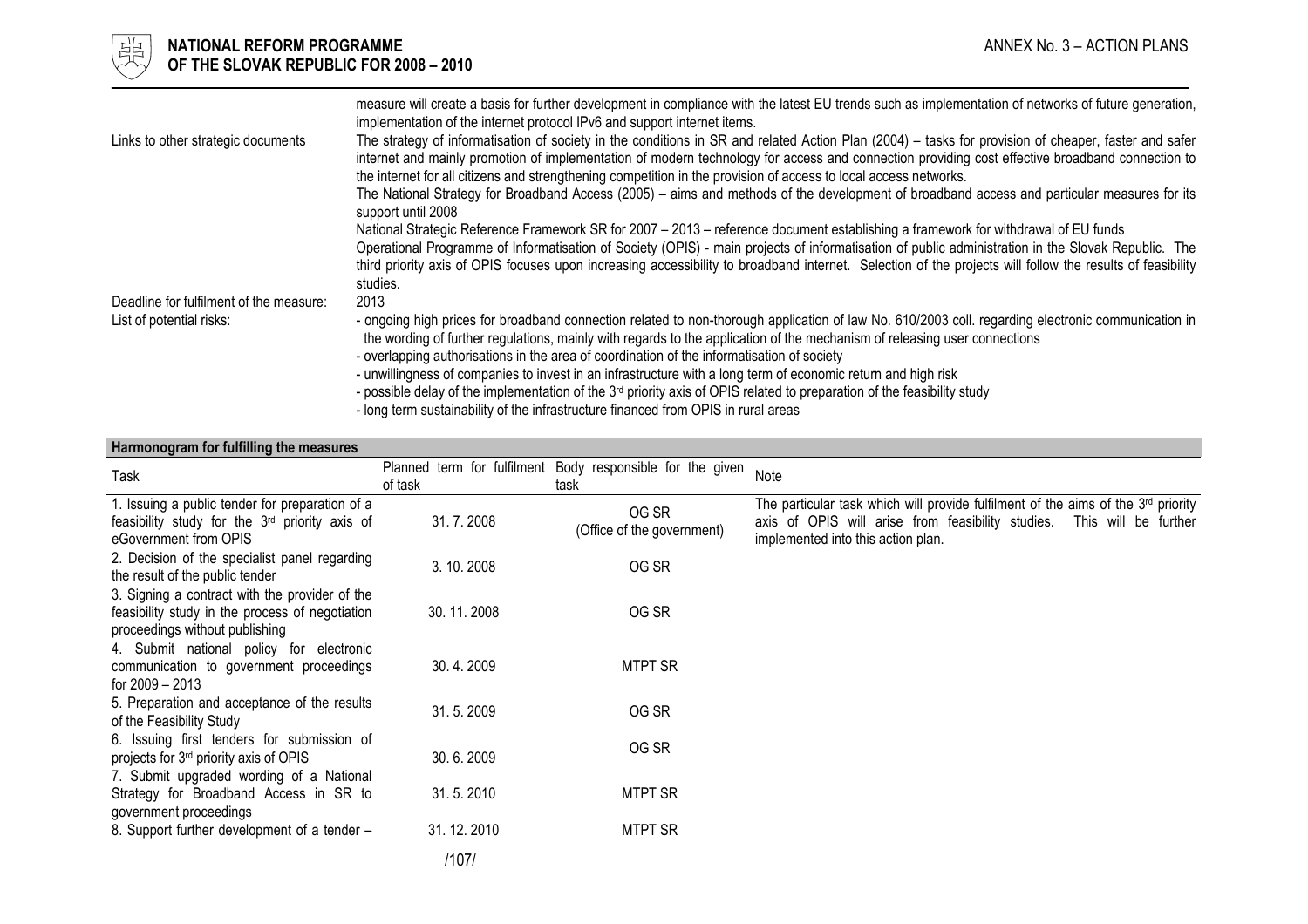

| assignment of frequency within the frequency<br>range 3 600 - 3 800 MHz                                                                                                             |            |                           |                                                                                           |                                                                                                                           |                                                                                                                                                                                                                                                                                                                                                                                                                  |  |
|-------------------------------------------------------------------------------------------------------------------------------------------------------------------------------------|------------|---------------------------|-------------------------------------------------------------------------------------------|---------------------------------------------------------------------------------------------------------------------------|------------------------------------------------------------------------------------------------------------------------------------------------------------------------------------------------------------------------------------------------------------------------------------------------------------------------------------------------------------------------------------------------------------------|--|
| 9. Provide by schools to broadband internet                                                                                                                                         | 31.12.2011 | ME SR                     |                                                                                           |                                                                                                                           |                                                                                                                                                                                                                                                                                                                                                                                                                  |  |
| 10. Extend the database of accessibility of                                                                                                                                         |            |                           |                                                                                           |                                                                                                                           |                                                                                                                                                                                                                                                                                                                                                                                                                  |  |
| broadband access to the internet with data<br>regarding service providers and their offers at                                                                                       | 31.12.2013 | MTPT SR, Social insurance |                                                                                           |                                                                                                                           |                                                                                                                                                                                                                                                                                                                                                                                                                  |  |
| a regional and local level, and regularly                                                                                                                                           |            | company                   |                                                                                           |                                                                                                                           |                                                                                                                                                                                                                                                                                                                                                                                                                  |  |
| upgrade this database.                                                                                                                                                              |            |                           |                                                                                           |                                                                                                                           |                                                                                                                                                                                                                                                                                                                                                                                                                  |  |
|                                                                                                                                                                                     |            |                           |                                                                                           |                                                                                                                           |                                                                                                                                                                                                                                                                                                                                                                                                                  |  |
| Measurable indexes of the measure<br>Output index                                                                                                                                   |            |                           | Initial value (year)                                                                      |                                                                                                                           | Target value (year)                                                                                                                                                                                                                                                                                                                                                                                              |  |
| 1. number of implemented projects within the 3rd priority axis of OPIS (ITMS)                                                                                                       |            |                           | 0(2008)                                                                                   |                                                                                                                           | 70 (2010), 200 (2013)                                                                                                                                                                                                                                                                                                                                                                                            |  |
| 2. connection of schools to high speed internet as % (ME SR)                                                                                                                        |            |                           | 63 (2007)                                                                                 |                                                                                                                           | 90 (2010), 100(2011)                                                                                                                                                                                                                                                                                                                                                                                             |  |
| 3. number of households newly connected to broadband internet (ITMS)                                                                                                                |            |                           | 0(2008)                                                                                   |                                                                                                                           | 50 000 (2010), 200 000(2013)                                                                                                                                                                                                                                                                                                                                                                                     |  |
| 4. number of inhabitants newly connected to broadband internet (ITMS)                                                                                                               |            |                           | 0(2008)                                                                                   |                                                                                                                           | 175 000 (2010), 700 000 (2013)                                                                                                                                                                                                                                                                                                                                                                                   |  |
| Results index:                                                                                                                                                                      |            |                           | Initial value (year)                                                                      |                                                                                                                           | Target value (year)                                                                                                                                                                                                                                                                                                                                                                                              |  |
| % of households with broadband access to the internet (Eurostat)                                                                                                                    |            |                           | 27 (2007)                                                                                 |                                                                                                                           | 35 (2010), 55 (2013)                                                                                                                                                                                                                                                                                                                                                                                             |  |
| % of households in sparsely occupied areas (less than 100 inhabitants per km <sup>2</sup> ) with broadband<br>24 (2007)<br>30(2010), 40 (2013)<br>access to the internet (Eurostat) |            |                           |                                                                                           |                                                                                                                           |                                                                                                                                                                                                                                                                                                                                                                                                                  |  |
| % companies with broadband access to the internet (Eurostat)                                                                                                                        |            |                           | 76 (2007)                                                                                 |                                                                                                                           | 83 (2010), 90 (2013)                                                                                                                                                                                                                                                                                                                                                                                             |  |
| Penetration of broadband internet (connections per 100 inhabitants, Eurostat)                                                                                                       |            |                           | 8.8 (jan.2008)                                                                            |                                                                                                                           | 15 (2010), 30 (2013)                                                                                                                                                                                                                                                                                                                                                                                             |  |
| <b>Classification of the measure</b>                                                                                                                                                |            |                           |                                                                                           |                                                                                                                           |                                                                                                                                                                                                                                                                                                                                                                                                                  |  |
| Integrated guidelines:<br>9                                                                                                                                                         |            |                           | Support distribution and effective use of ICT and build a fully open information society. |                                                                                                                           |                                                                                                                                                                                                                                                                                                                                                                                                                  |  |
| Council recommendations:                                                                                                                                                            |            |                           |                                                                                           |                                                                                                                           |                                                                                                                                                                                                                                                                                                                                                                                                                  |  |
| None<br>"Points to watch":                                                                                                                                                          |            |                           |                                                                                           | Continue in the development of information and communication technology policies, mainly in the broadband infrastructure. |                                                                                                                                                                                                                                                                                                                                                                                                                  |  |
|                                                                                                                                                                                     |            |                           |                                                                                           |                                                                                                                           |                                                                                                                                                                                                                                                                                                                                                                                                                  |  |
| Quantification of budgetary influence (ESA 95; in mil. SKK)                                                                                                                         |            |                           |                                                                                           |                                                                                                                           |                                                                                                                                                                                                                                                                                                                                                                                                                  |  |
|                                                                                                                                                                                     |            | 2008                      | 2009                                                                                      | 2010                                                                                                                      | 2011                                                                                                                                                                                                                                                                                                                                                                                                             |  |
| Influence upon the income of the public administration                                                                                                                              |            |                           |                                                                                           |                                                                                                                           |                                                                                                                                                                                                                                                                                                                                                                                                                  |  |
| budget:                                                                                                                                                                             |            |                           |                                                                                           |                                                                                                                           |                                                                                                                                                                                                                                                                                                                                                                                                                  |  |
| From which, financial resources from EU sources:                                                                                                                                    |            |                           |                                                                                           |                                                                                                                           |                                                                                                                                                                                                                                                                                                                                                                                                                  |  |
| Influence upon expenditure from the public administration<br>budget:                                                                                                                |            | 7,11490                   | $411,19225 + 705$ (ME SR)                                                                 | 596,90525+783 (ME SR)                                                                                                     | 922,85922 + 742 (ME SR)                                                                                                                                                                                                                                                                                                                                                                                          |  |
| From which, financial resources from EU sources:<br>4,52882                                                                                                                         |            |                           | 362,30564                                                                                 | 526,73902                                                                                                                 | 815,34410                                                                                                                                                                                                                                                                                                                                                                                                        |  |
| Net budget influence (income - expenditure):<br>$-7,11490$                                                                                                                          |            |                           | $-1116,19225$                                                                             | - 1379,90525                                                                                                              | - 1664,85922                                                                                                                                                                                                                                                                                                                                                                                                     |  |
| Note:                                                                                                                                                                               |            |                           |                                                                                           |                                                                                                                           | The stated sum represents a partial estimate of the expected expenses for OPIS, priority axis 3, updated to 30.6.2008 (allocated<br>within the existing expense limits) + estimated expenses for MDPT for provision of the tasks (allocated within the existing expense<br>limits) + the budget requirements for the task of ME SR are planned at 2,230 mil. SKK from the state budget (the sum is stated in the |  |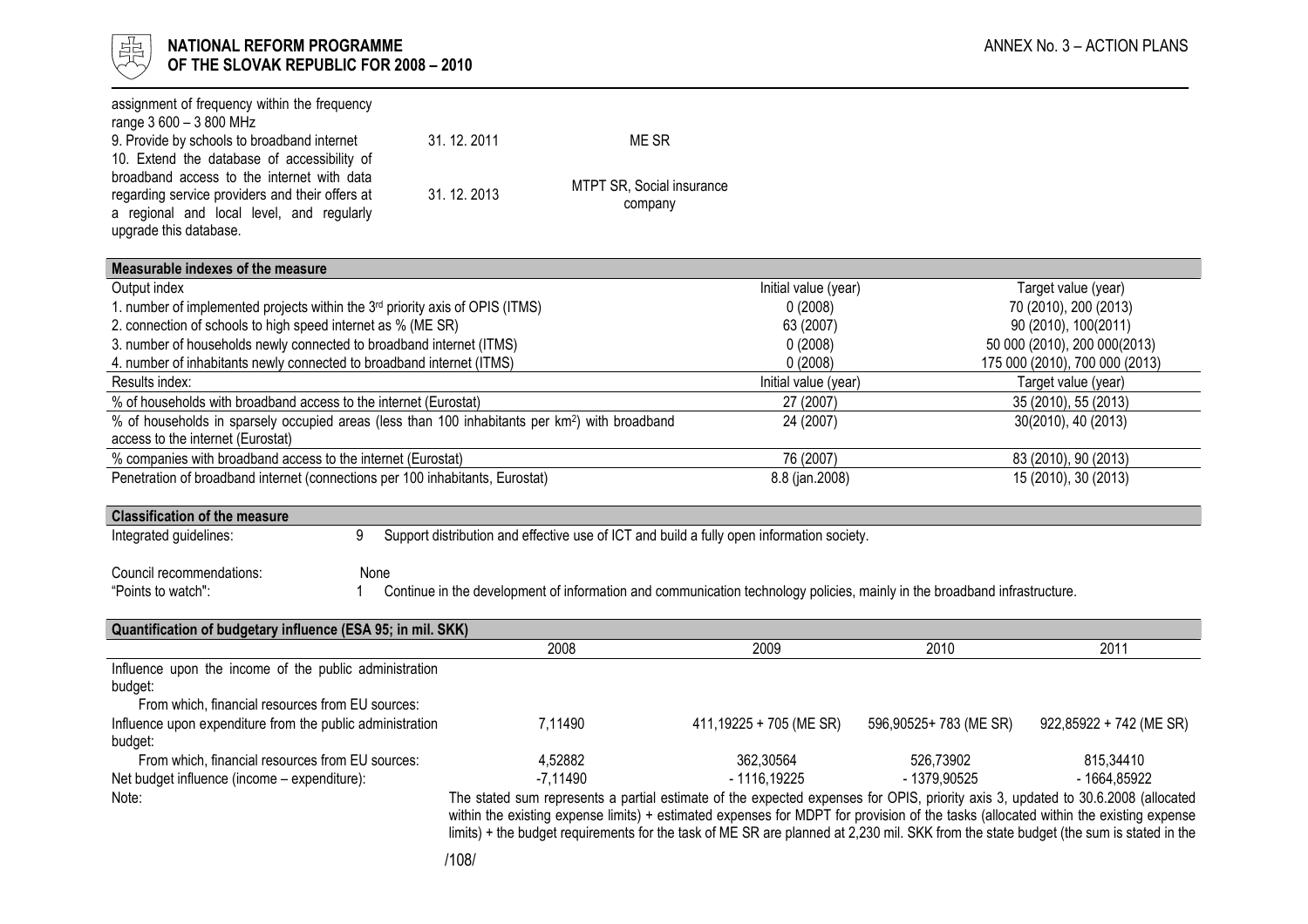

table), this sum includes the schools infrastructure and connection to the internet, implementation and operational costs for a period of 4 years for 2008-2011. The strategy of informatisation of regional education estimates that informatisation (data centre, school intranet and others) will receive 4 bil. SKK, approximately 1 bil. Annually. These financial resources will be allocated from the state budget to the level of the approved limits of planned expenses of the Ministry of Education. If feasibility studies and further development of informatisation bring higher demands from the state budget, it will be necessary to request MF SR for an increase.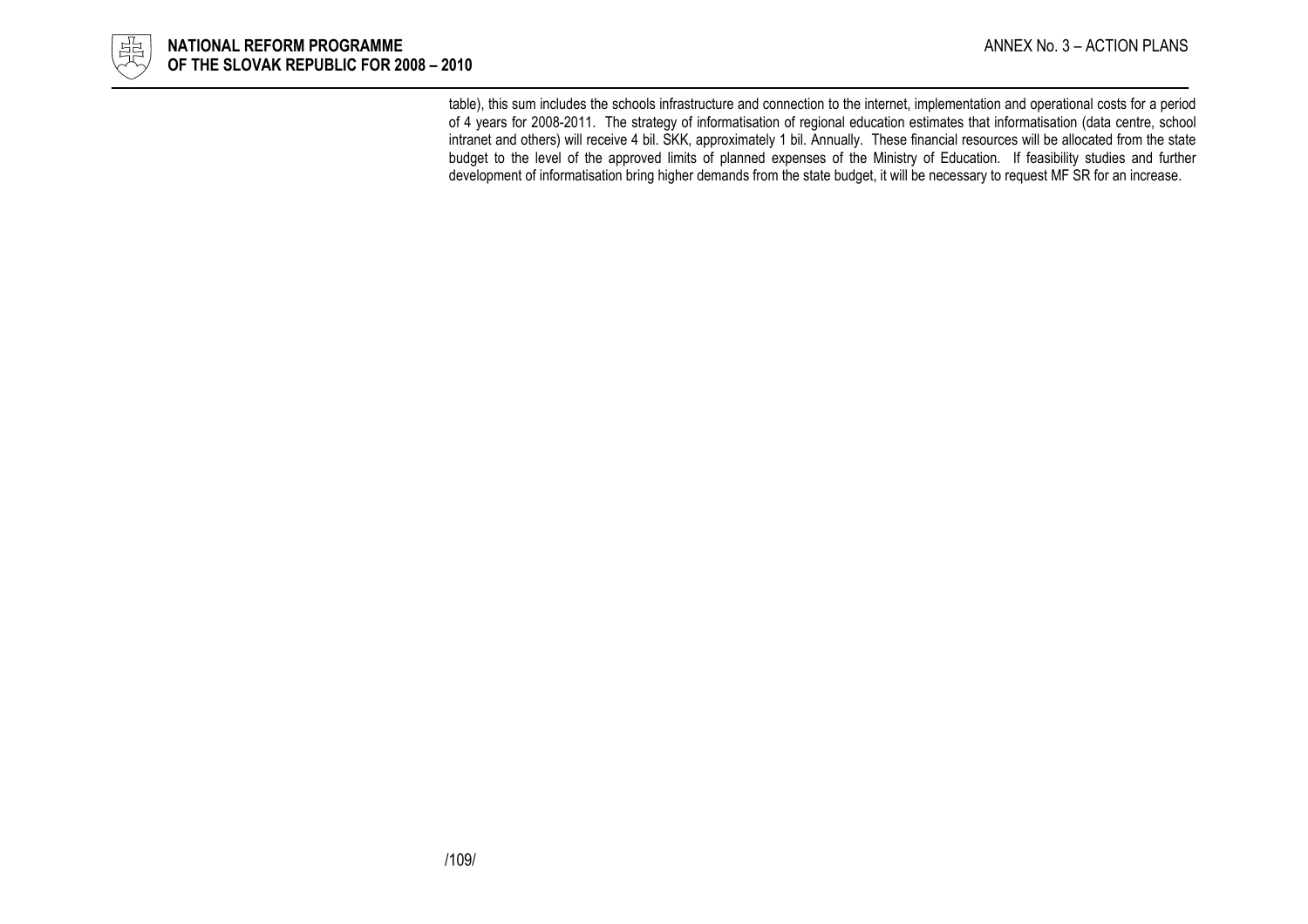

| <b>Characteristics of the measure</b>    |                                                                                                                                                                                                                                                                                                                                                                                                                                                                                                                                                                                                                                                                                                                                                                                                                                                                                                                  |
|------------------------------------------|------------------------------------------------------------------------------------------------------------------------------------------------------------------------------------------------------------------------------------------------------------------------------------------------------------------------------------------------------------------------------------------------------------------------------------------------------------------------------------------------------------------------------------------------------------------------------------------------------------------------------------------------------------------------------------------------------------------------------------------------------------------------------------------------------------------------------------------------------------------------------------------------------------------|
| Title of the key challenge:              | Entrepreneurial environment (Transport infrastructure)                                                                                                                                                                                                                                                                                                                                                                                                                                                                                                                                                                                                                                                                                                                                                                                                                                                           |
| Title of measure:                        | Intensive building of motorways and high speed transit                                                                                                                                                                                                                                                                                                                                                                                                                                                                                                                                                                                                                                                                                                                                                                                                                                                           |
| Sponsor of the measure:                  | Ministry of Transport, Post and Telecommunications SR                                                                                                                                                                                                                                                                                                                                                                                                                                                                                                                                                                                                                                                                                                                                                                                                                                                            |
| Co-sponsors of the measure:              |                                                                                                                                                                                                                                                                                                                                                                                                                                                                                                                                                                                                                                                                                                                                                                                                                                                                                                                  |
| Description of the measure:              | In accordance with the approved Programme of Preparation and Building of Motorways and Highways, in 2010, approximately 165km of motorway<br>and 86 km of highway should be completed. Financing will be provided from (1) public resources (OP Transport 2007 - 2013 and the state budget),<br>(2) income from tolls from selected infrastructures (electronic system of collection of tolls), (3) cooperation of the public and private sectors (PPP).<br>For successful implementation of the measure, it will be necessary to prepare and submit transport projects for financing from EU funds to the<br>European Commission for approval, complete public procurement for the supplier and operator of the tolls system and subscribers for<br>implementtaion of the three groups of PPP projects.                                                                                                         |
| Objective of the measure:                | Provision of access of areas in SR to the network of motorways and highways, its connection to the TEN-T network, elimination of regional<br>disparities, decrease the overload of critical parts of the road network, create conditions for improving the quality of the entrepreneurial environment<br>within the entire area of SR.                                                                                                                                                                                                                                                                                                                                                                                                                                                                                                                                                                           |
| Analytical justification of the measure: | Provision of better access to an area from the network of motorways and highways, and establishment of fluent connection between Bratislava -<br>Žilina / Banská Bystrica and Košice is a condition of faster development of less development regions. At present, one third of the area of Slovakia<br>has access to a motorway or highway within a time longer than 45 minutes which is one of the negative factors in attracting new investors. The ratio<br>of kilometres of motorways to the area is approximately 7.11km/000 km <sup>2</sup> (together with highways, it is 9.89), which is one of the lowest in the EU (EU<br>average is 20km/000 km <sup>2</sup> ). According to current development in the SR as well as to international studies, the existence of domestic and<br>international transport connection ranks amongst the most significant factors related to attracting new investment. |
| Links to other strategic documents       |                                                                                                                                                                                                                                                                                                                                                                                                                                                                                                                                                                                                                                                                                                                                                                                                                                                                                                                  |
|                                          | The Manifesto of the government of SR "A priority of the government, in compliance with mutual European transport policy, will be acceleration of the<br>tempo of building and modernisation of the transport infrastructure, with the aim of connecting a superior transport infrastructure to the trans-<br>European transport network and improving access of all regions in SR to the superior transport infrastructure". The government will continue in the<br>preparation and building of motorways and highways included in the trans-European transport network and network of highways with the aim of<br>achieving an even coverage of the area of Slovakia taking into account transportation needs. The government will create conditions for building and<br>operating 100km of motorways and highways by 2010.                                                                                    |
| Deadline for fulfilment of the measure:  | A programme of preparation and building of motorway and highways for 2007-2010 (provision of the government of SR No. 1084/2007), OP<br>Transport for 2007 - 2013, Process of building a selected superior road transport infrastructure in the form of PPP (provision of the government of<br>SR No. 753/2007).<br>2010                                                                                                                                                                                                                                                                                                                                                                                                                                                                                                                                                                                         |
| List of potential risks:                 | Long phase of preparation for implementation of transport projects (insufficient project preparation of building works, incompleteness of project<br>documentation, delay in decisions issued within the regime of building law), signing contracts with winners of tenders for public-private partnership by<br>the end of 2008 and with the winner of the tender for building and operation of an electronic tolls system.                                                                                                                                                                                                                                                                                                                                                                                                                                                                                     |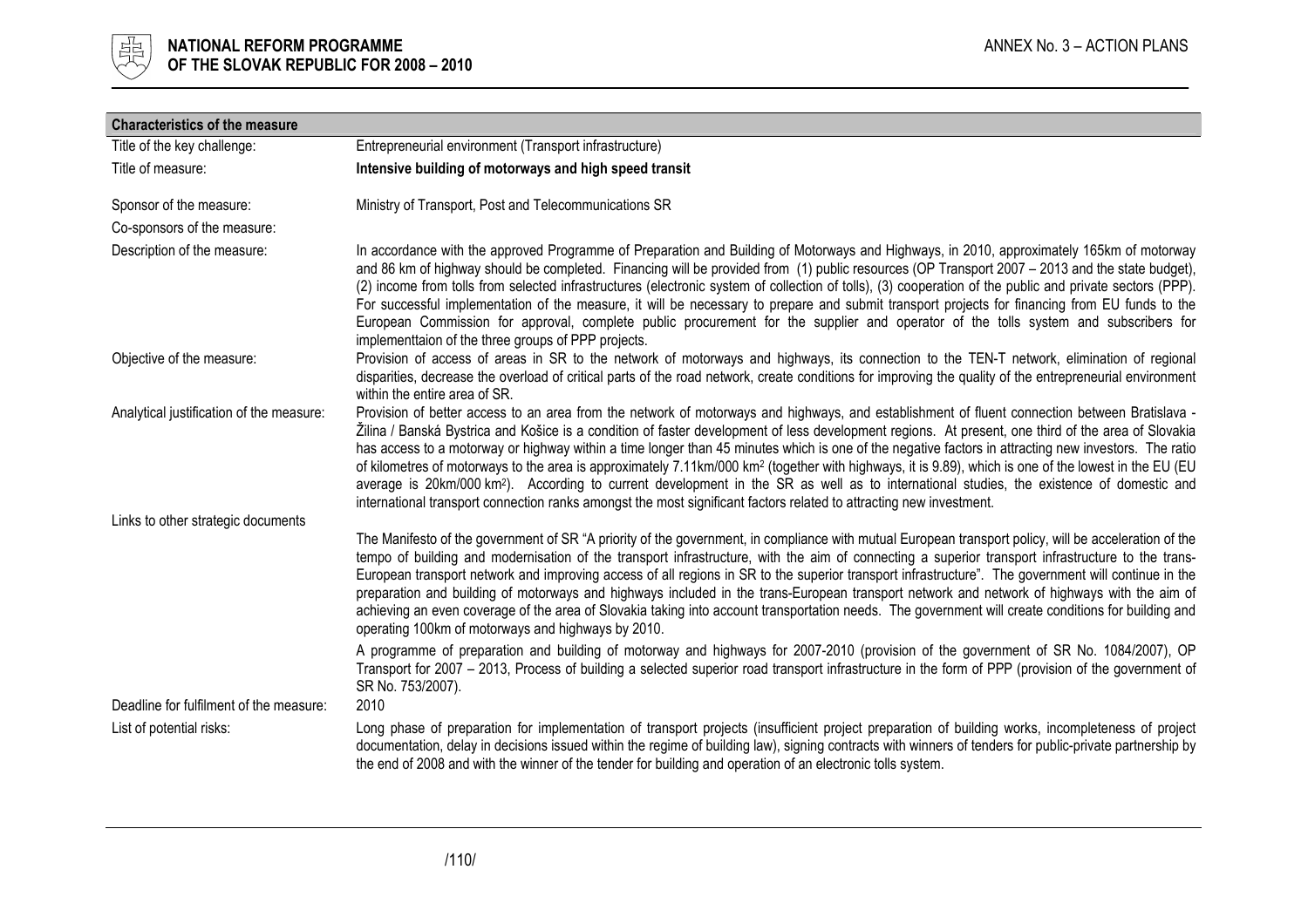

|                                         | Planned term for fulfilment |                                     |                            |                           |
|-----------------------------------------|-----------------------------|-------------------------------------|----------------------------|---------------------------|
| Task                                    | of task                     | Body responsible for the given task | Note                       |                           |
| Implementation of<br>in<br>projects     |                             | <b>MDPT SR</b>                      |                            |                           |
| accordance with approved documents      |                             |                                     |                            |                           |
| • completion of selected sections D1 in | 2010                        |                                     |                            |                           |
| section Bratislava - Košice;            |                             |                                     |                            |                           |
| - completion of R1 in section Trnava -  | 2010                        |                                     |                            |                           |
| Banská Bystrica;                        |                             |                                     |                            |                           |
| " completion of section of motorway D3  | 2010                        |                                     |                            |                           |
| Svrčinovec - state border PR;           |                             |                                     |                            |                           |
| 2. Implementation of PPP projects       |                             | <b>MDPT SR</b>                      |                            |                           |
| ■ signing of concessionary contract     |                             |                                     |                            |                           |
| package 1 - sections on D1,             | 31.1.2009                   |                                     |                            |                           |
| package 2 - sections on R1              | 31.1.2009                   |                                     |                            |                           |
| package 3 - sections on D1              | 30.6.2009                   |                                     |                            |                           |
| ■ term of commencement of project       |                             |                                     |                            |                           |
| package 1 - sections on D1,             | 31.3.2009                   |                                     |                            |                           |
| package 2 - sections on R1              | 31.3.2009                   |                                     |                            |                           |
| package 3 - sections on D1              | 30.9.2009                   |                                     |                            |                           |
| 3. Implementation of a system of        |                             | <b>MDPT SR</b>                      |                            |                           |
| electronic collection of tolls          |                             |                                     |                            |                           |
| ■ signing of concessionary contract     | 30.12.2008                  |                                     |                            |                           |
| ■ term of commencement of project       | 31.12.2009                  |                                     |                            |                           |
|                                         |                             |                                     |                            |                           |
| Measurable indexes of the measure       |                             |                                     |                            |                           |
| Output index                            |                             |                                     | Initial value (31.12.2006) | Target value (31.12.2010) |

| 1. Length of built highways and motorways in km                                | 349 km motorways, 136 km highways                                                              | 514 km motorways and 222 km highways                |
|--------------------------------------------------------------------------------|------------------------------------------------------------------------------------------------|-----------------------------------------------------|
| Results index:                                                                 | Initial value (31.12.2006)                                                                     | Target value (31.12.2010)                           |
| . Density of motorways and highways per 1000 km <sup>2</sup> in the area of SR | 7.11 km motorway /1000 km <sup>2</sup> (including<br>highways $9.89$ km/1000 km <sup>2</sup> ) | 15 km/1000 km <sup>2</sup> (motorways and highways) |

| <b>Classification of the measure</b> |                                                                                                         |
|--------------------------------------|---------------------------------------------------------------------------------------------------------|
| Integrated guidelines:               | 16 Extend, improve and connect the European infrastructure and complete priority cross border projects. |
| Council recommendations:             |                                                                                                         |
| "Points to watch":                   |                                                                                                         |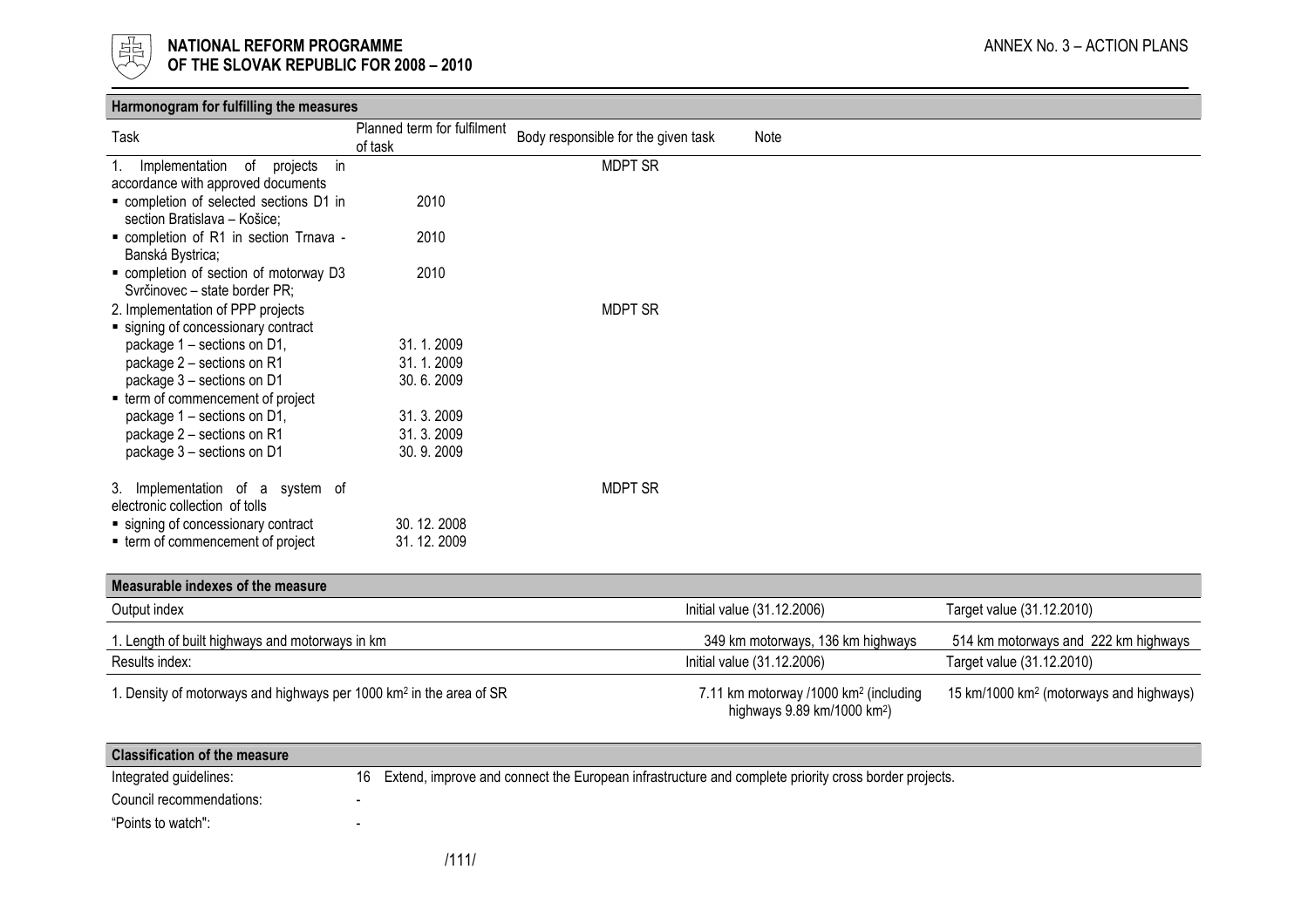

| Quantification of budgetary influence (ESA 95; in mil. SKK)       |           |          |          |      |
|-------------------------------------------------------------------|-----------|----------|----------|------|
|                                                                   | 2008      | 2009     | 2010     | 2011 |
| Influence upon the income of the public administration budget:    |           |          |          |      |
| From which, financial resources from EU sources:                  |           |          |          |      |
| Influence upon expenditure from the public administration budget: | 10 300    | 12 000   | 16 110   |      |
| From which, financial resources from EU sources:                  | 300       | 3600     | 7700     |      |
| Net budget influence (income - expenditure):                      | $-10.300$ | $-12000$ | $-16110$ |      |
| Note:                                                             |           |          |          |      |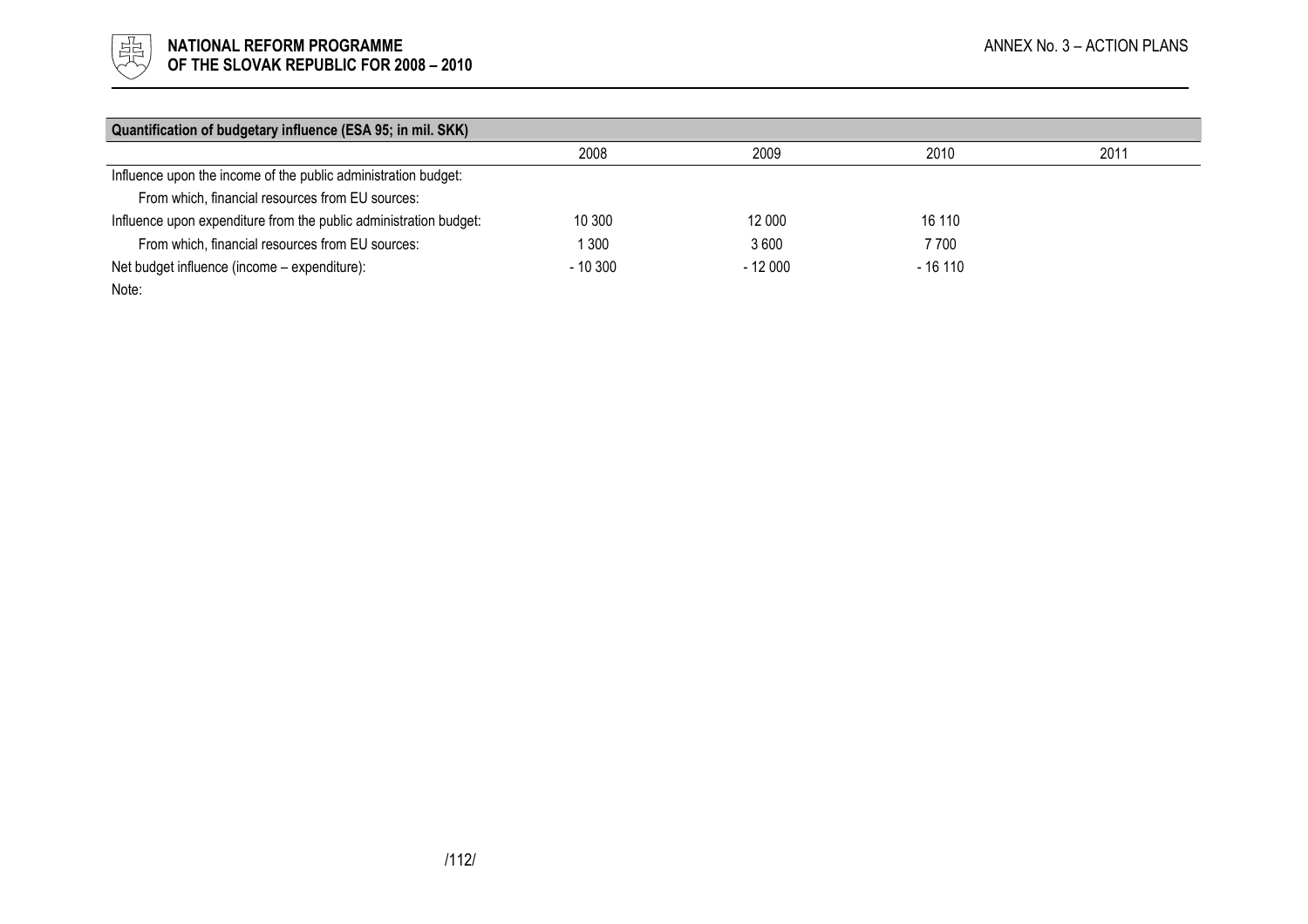

| <b>Characteristics of the measure</b>    |                                                                                                                                                                                                                                                                                                                                                                                                                                                                                                                                                                                                                                                                                                                                                                                                                                                                                                                                                                                                                                                                                                                                                                                                                                                                                                                                                                                                                                                                                                                                                                                                                                                         |
|------------------------------------------|---------------------------------------------------------------------------------------------------------------------------------------------------------------------------------------------------------------------------------------------------------------------------------------------------------------------------------------------------------------------------------------------------------------------------------------------------------------------------------------------------------------------------------------------------------------------------------------------------------------------------------------------------------------------------------------------------------------------------------------------------------------------------------------------------------------------------------------------------------------------------------------------------------------------------------------------------------------------------------------------------------------------------------------------------------------------------------------------------------------------------------------------------------------------------------------------------------------------------------------------------------------------------------------------------------------------------------------------------------------------------------------------------------------------------------------------------------------------------------------------------------------------------------------------------------------------------------------------------------------------------------------------------------|
| Title of the key challenge:              | Entrepreneurial environment (high recoverability by law)                                                                                                                                                                                                                                                                                                                                                                                                                                                                                                                                                                                                                                                                                                                                                                                                                                                                                                                                                                                                                                                                                                                                                                                                                                                                                                                                                                                                                                                                                                                                                                                                |
| Title of measure:                        | Informatization of the judiciary system                                                                                                                                                                                                                                                                                                                                                                                                                                                                                                                                                                                                                                                                                                                                                                                                                                                                                                                                                                                                                                                                                                                                                                                                                                                                                                                                                                                                                                                                                                                                                                                                                 |
| Sponsor of the measure:                  | Ministry of Justice SR                                                                                                                                                                                                                                                                                                                                                                                                                                                                                                                                                                                                                                                                                                                                                                                                                                                                                                                                                                                                                                                                                                                                                                                                                                                                                                                                                                                                                                                                                                                                                                                                                                  |
| Co-sponsors of the measure:              |                                                                                                                                                                                                                                                                                                                                                                                                                                                                                                                                                                                                                                                                                                                                                                                                                                                                                                                                                                                                                                                                                                                                                                                                                                                                                                                                                                                                                                                                                                                                                                                                                                                         |
| Description of the measure:              | For electronisation of the courts after implementation of electronic registers and their centralisation phase, it will be necessary to implement a further<br>stage – electronic submissions to courts which will allow citizens and entrepreneurs to make submissions electronically via the portal. At the same<br>time, to improve communication with the courts, part of the measure is also assistance with the preparation of claims. This measure has an impact<br>upon the public. Within other services, there will be the possibility to make multiple submissions to the courts within the level of web services, when<br>certain conditions are met. The measure also includes electronisation of submission of proposals for a European payment order and a European<br>payment order will be electronically implemented through directive No. 1896/2006. A partial change of legislation is also necessary under the<br>authorisation of the Ministry of Justice SR which is already in the process of being prepared (directive and amendment of OSP).<br>Electronisation of court proceedings. Creation of conditions for electronic communication by the courts with citizens and entrepreneurs. Creation of<br>conditions for electronic court documentation (2012) and delivery of judgements electronically (2014). The measure has an impact upon the public<br>and optimisation of processes in the department.<br>Electronic archiving by courts. Creation of conditions for electronic archiving of documents, maintaining the integrity of the documents. This is a<br>necessary basis for the existence of electronic courts. |
| Objective of the measure:                | Increase recoverability by law, simplify access by citizens and entrepreneurs to the courts and quicken court proceedings.                                                                                                                                                                                                                                                                                                                                                                                                                                                                                                                                                                                                                                                                                                                                                                                                                                                                                                                                                                                                                                                                                                                                                                                                                                                                                                                                                                                                                                                                                                                              |
| Analytical justification of the measure: | The current situation in the area of legislation allows electronic submissions to the courts (since 2003). However, during this period, there was formal<br>support of electronisation as at that time the legislative framework for electronic signatures in official contact nor related tools (verification of<br>signatures, signing documents, time stamps, etc) were not addressed in Slovakia. The solution at present is insufficient and is not in compliance<br>with the aims of the EU Commission for eJustice. Some of the obstacles in the way of functioning electronic justice were eliminated and further<br>changes in accordance with this measure will allow achievement of the mentioned aims. To support this measure, in 2008 the Ministry of Justice<br>took steps related to electronic services: creation of a central database of Court Management, procurement of an electronic registry and its<br>implementation, use of an electronic registry for the electronic services of the Commercial Register and implementation of electronic services of the<br>Commercial Register.<br>The target stage is creation of an information system of electronic courts for communication with citizens and development of an information system                                                                                                                                                                                                                                                                                                                                                                                     |
|                                          | of courts for electronic services. After completion of this measure, the public will be able to communication with the courts electronically.                                                                                                                                                                                                                                                                                                                                                                                                                                                                                                                                                                                                                                                                                                                                                                                                                                                                                                                                                                                                                                                                                                                                                                                                                                                                                                                                                                                                                                                                                                           |
| Links to other strategic documents       | Compliance with law No. 99/1963 coll. Public Court Regulations, 215/2002 coll. regarding electronic signatures                                                                                                                                                                                                                                                                                                                                                                                                                                                                                                                                                                                                                                                                                                                                                                                                                                                                                                                                                                                                                                                                                                                                                                                                                                                                                                                                                                                                                                                                                                                                          |
| Deadline for fulfilment of the measure:  | 2011                                                                                                                                                                                                                                                                                                                                                                                                                                                                                                                                                                                                                                                                                                                                                                                                                                                                                                                                                                                                                                                                                                                                                                                                                                                                                                                                                                                                                                                                                                                                                                                                                                                    |
| List of potential risks:                 | Non-existence of a state archive of electronic documents, insufficient information for the public regarding guaranteed electronic signatures, non-<br>existence of an application meeting all standards within valid legislation related to guaranteed electronic signatures, low rate of distribution of the<br>internet with SR, poor development of the services of eGovernment.                                                                                                                                                                                                                                                                                                                                                                                                                                                                                                                                                                                                                                                                                                                                                                                                                                                                                                                                                                                                                                                                                                                                                                                                                                                                     |

| Harmonogram for fulfilling the measures |                                                    |                                       |      |  |  |
|-----------------------------------------|----------------------------------------------------|---------------------------------------|------|--|--|
| Task                                    | .<br>Planned term for fulfilment $\Box$<br>of task | responsible for the given task<br>DUU | Note |  |  |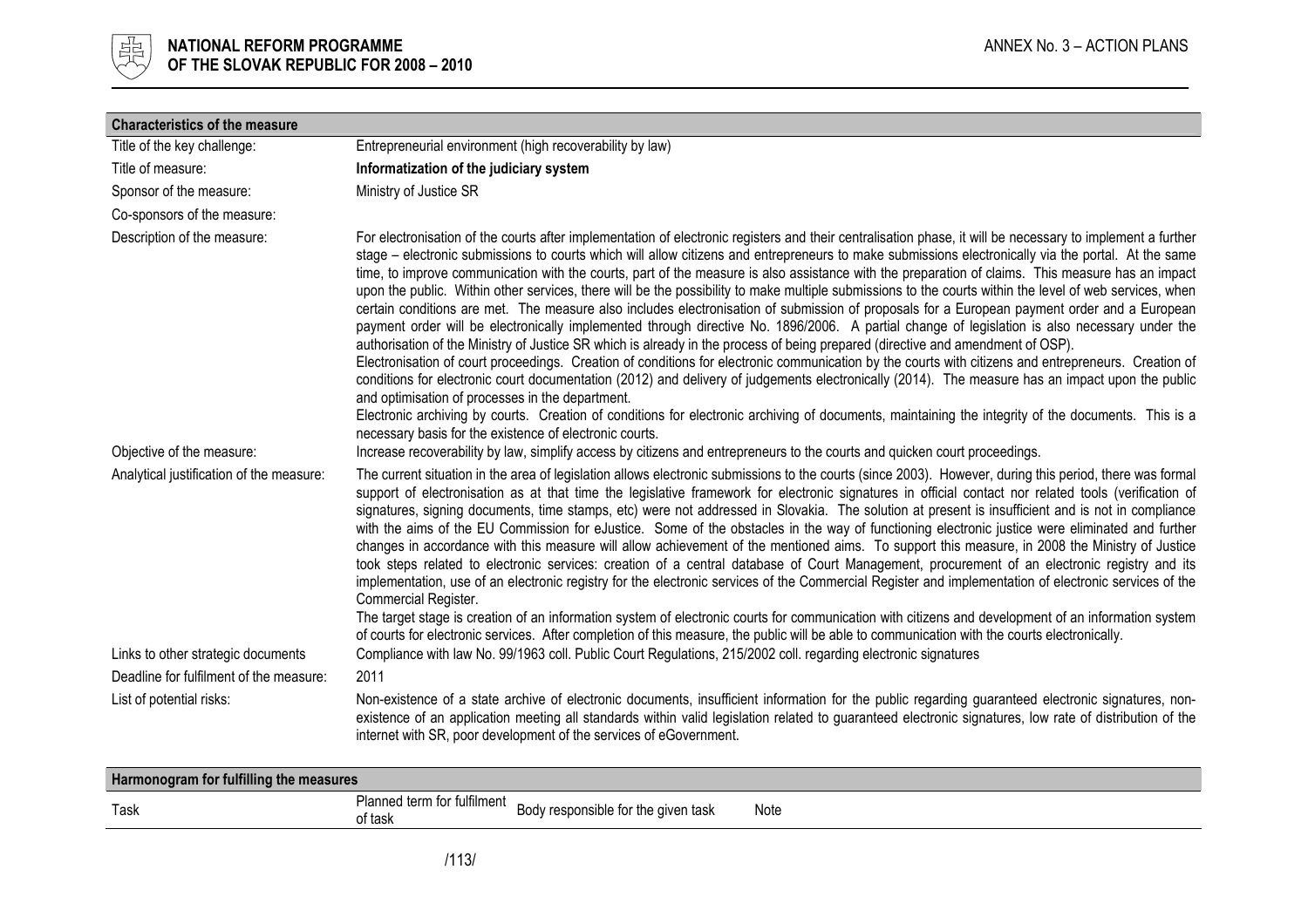

## NATIONAL REFORM PROGRAMME AND STATES AND ANNEX No. 3 - ACTION PLANS

| OF THE SLOVAK REPUBLIC FOR 2008 - 2010 |  |
|----------------------------------------|--|
|----------------------------------------|--|

| 1. Modification of the concept of<br>informatisation of the department                                                  | 30.9.2008   | MJ SR        | Submitted to the Ministry of Finance SR                                           |
|-------------------------------------------------------------------------------------------------------------------------|-------------|--------------|-----------------------------------------------------------------------------------|
| 2. Amendment to law No. 99/1963 coll.<br><b>Public Court Regulations</b>                                                | 1.1.2009    | MJ SR        | In the legislative process, after 1 <sup>st</sup> reading in the Parliament of SR |
| 3. Creation of a portal for receipt of<br>electronic documents                                                          | 1.1.2009    | <b>MJ SR</b> |                                                                                   |
| 4. Creation of an archiving process and<br>archiving of electronic submissions.                                         | 31.12.2009  | <b>MJ SR</b> |                                                                                   |
| 5. Analysis of archiving processes,<br>harmonisation with the required status<br>and creation of an implementation plan | 31, 3, 2010 | <b>MJ SR</b> |                                                                                   |
| 6. Implementation of electronic archives                                                                                | 31.12.2010  | MJ SR        |                                                                                   |
| 7. Preparation of a study of electronic<br>court documentation                                                          |             |              |                                                                                   |
| 8. Creation of electronic documentation<br>of subjects listed in the Commercial<br>Register                             | 30.6.2011   | MJ SR        |                                                                                   |

| Measurable indexes of the measure          |                      |                                         |
|--------------------------------------------|----------------------|-----------------------------------------|
| Output index                               | Initial value (year) | Target value (year)                     |
| 1. electronic receipt of court submissions | 0(2008)              | 1,000 monthly (2009)                    |
| 2. electronic maintenance of documentation | 0(2008)              | By the end of $2010 - 10,000$ documents |
| Results index:                             | Initial value (year) | Target value (year)                     |

| <b>Classification of the measure</b>                              |      |  |      |                                                                                                                                 |        |        |  |
|-------------------------------------------------------------------|------|--|------|---------------------------------------------------------------------------------------------------------------------------------|--------|--------|--|
| Integrated guidelines:                                            | 14   |  |      | Create a more competitive entrepreneurial environment and support initiatives of the private sector via better legal regulation |        |        |  |
| Council recommendations:                                          | None |  |      |                                                                                                                                 |        |        |  |
| "Points to watch":                                                | None |  |      |                                                                                                                                 |        |        |  |
| Quantification of budgetary influence (ESA 95; in mil. SKK)       |      |  |      |                                                                                                                                 |        |        |  |
|                                                                   |      |  | 2008 | 2009                                                                                                                            | 2010   | 2011   |  |
| Influence upon the income of the public administration budget:    |      |  |      |                                                                                                                                 |        |        |  |
| From which, from EU sources:                                      |      |  |      |                                                                                                                                 |        |        |  |
| Influence upon expenditure from the public administration budget: |      |  | 10   | 200                                                                                                                             | 150    | 100    |  |
| From which, from EU sources:                                      |      |  |      | 150                                                                                                                             | 100    | 75     |  |
| Net budget influence (income - expenditure):                      |      |  | -10  | -200                                                                                                                            | $-150$ | $-100$ |  |